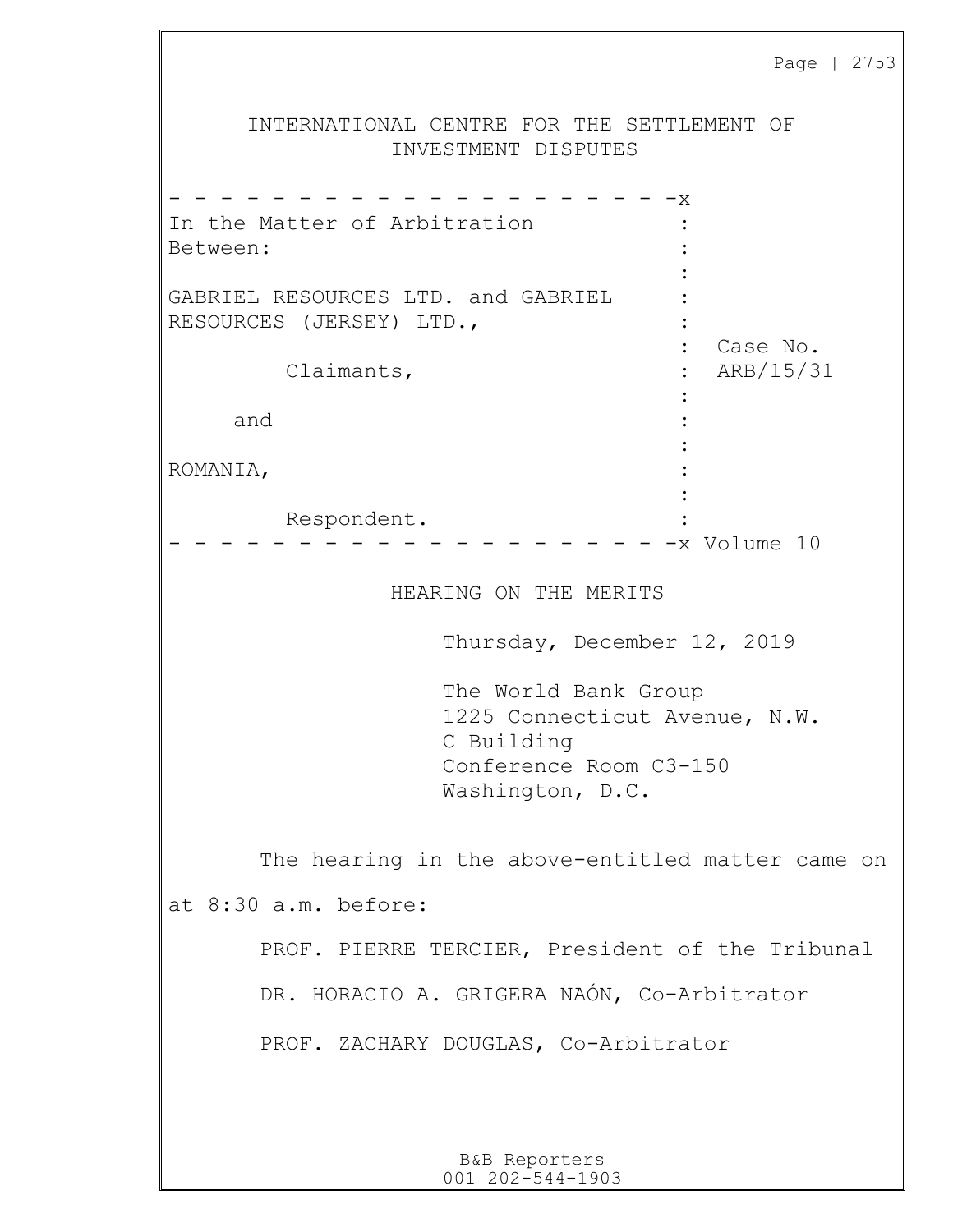ALSO PRESENT:

 MS. SARA MARZAL YETANO Secretary to the Tribunal MS. MARIA ATHANASIOU Tribunal Assistant Court Reporters: MR. DAVID A. KASDAN MS. MARGIE DAUSTER Registered Diplomate Reporters (RDR) Certified Realtime Reporters (CRR) B&B Reporters 529 14th Street, S.E. Washington, D.C. 20003 info@wwreporting.com Interpreters: MS. MARLIENA FILIP MS. ALEXANDRA IULIANA MLADEN MS. ALEXANDRA DOBRIN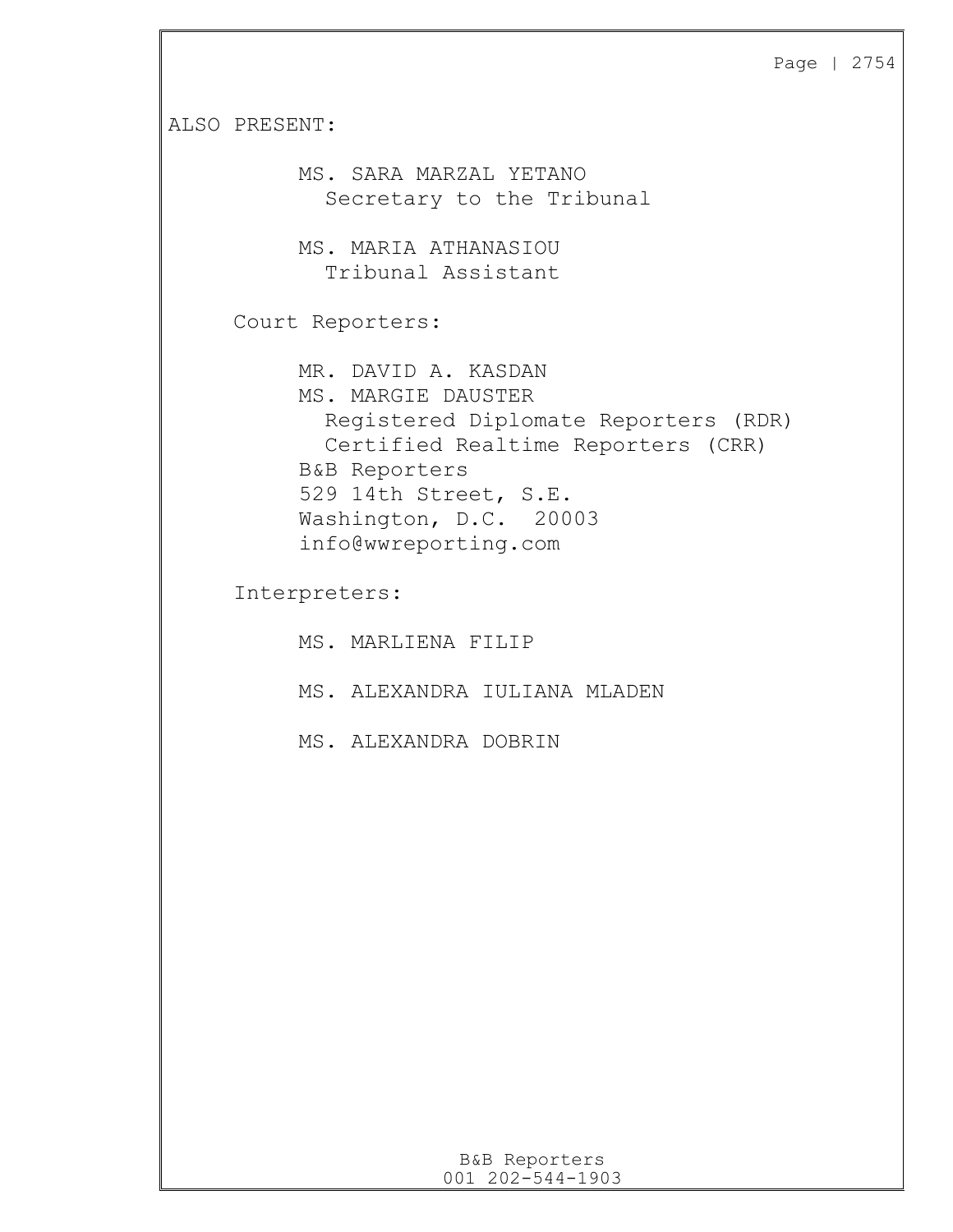ALSO PRESENT:

Attending on behalf of the Claimants:

 MS. ABBY COHEN SMUTNY MR. DARRYL LEW MR. BRODY GREENWALD MR. PETR POLÁŠEK MR. HANSEL PHAM MR. FRANCIS VASQUEZ JR. MR. ANDREI POPOVICI MS. GABRIELA LOPEZ MR. FRANCIS LEVESQUE MR. WILLIAM STROUPE MS. NATALIA TCHOUKLEVA MR. JACOB TRUMM MS. DARA BROWN MS. ALYSSA HOWARD White & Case, LLP 701 13th Street, N.W. Washington, D.C. 20005 United States of America MR. FLORENTIN TUCA MS. IDA-LEVANA ZIGMUND MS. ANCA DIANA PUSCASU MS. OANA-MIRUNA URECHE MS. RUXANDRA NIŢĂ MS. ANGELICA-IULIANA HOGAŞ-PINTILIE MR. CORNEL POPA (via video for Prof. Birsan) Ţuca Zbârcea & Asociaţ ii Sos. Nicolae Titulescu nr. 4-8 America House, Aripa de Vest, et. 8 Sector 1, 011141, Bucuresti Romania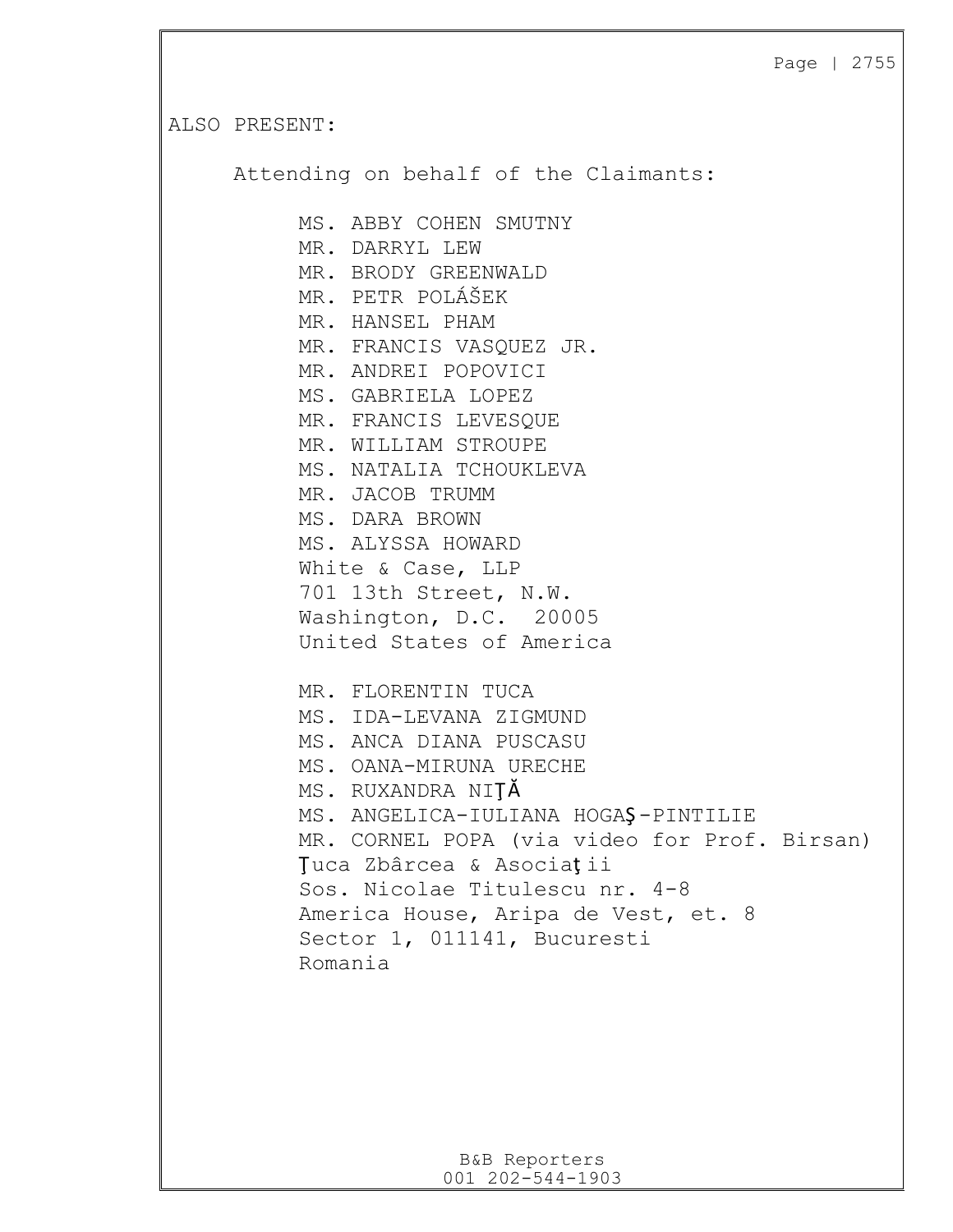APPEARANCES:

Represent Gabriel Resources Ltd.:

MR. SIMON LUSTY

MR. RICHARD BROWN

Representing Roş ia Montană Gold Corporation:

MR. MIHAI BOTEA

| B&B Reporters         |
|-----------------------|
| $001202 - 544 - 1903$ |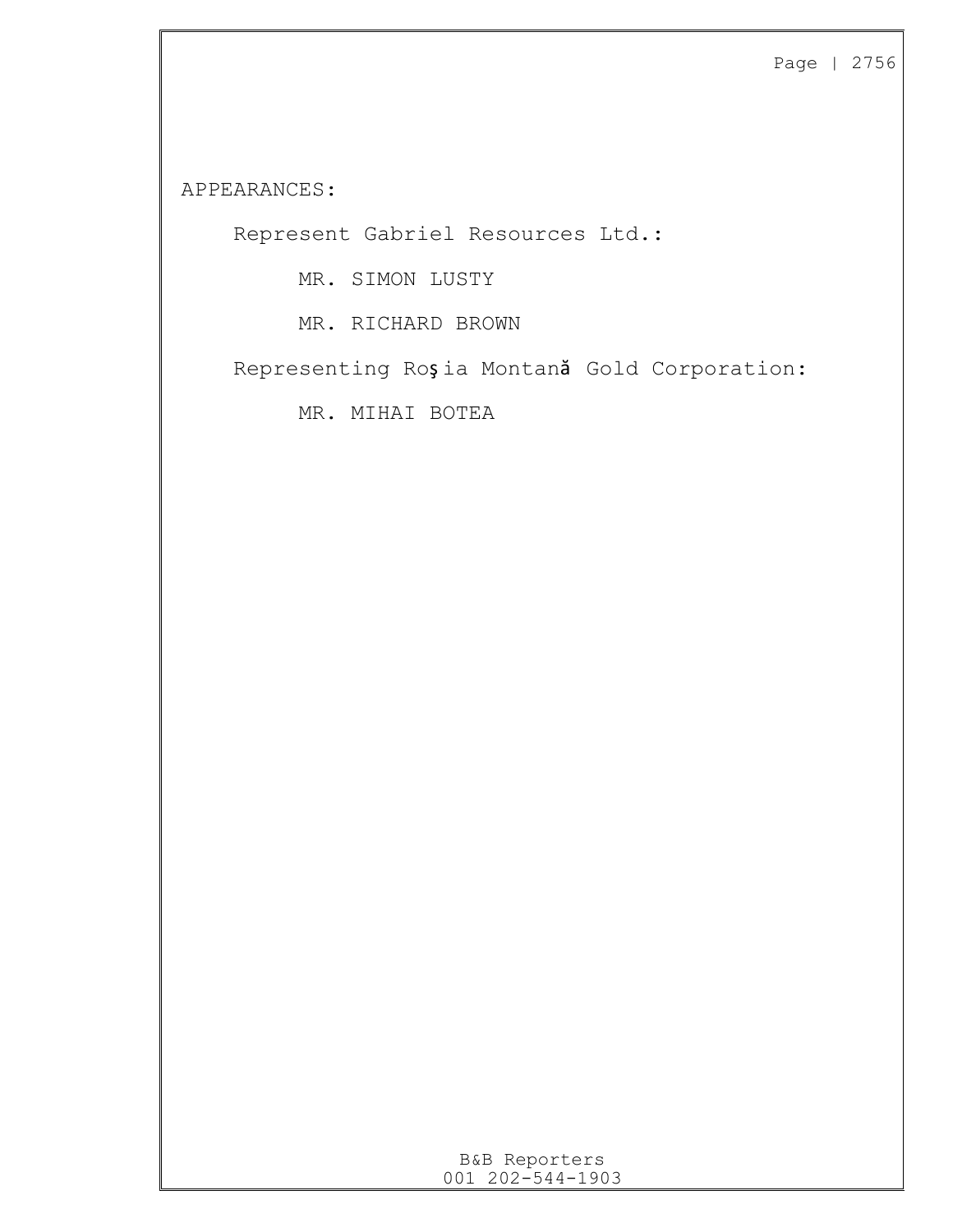APPEARANCES: (Continued) Attending on behalf of the Respondent: DR. VEIJO HEISKANEN MR. MATTHIAS SCHERER MS. NORADÈLE RADJAI MS. LORRAINE de GERMINY MR. CHRISTOPHE GUIBERT de BRUET MR. DAVID BONIFACIO MR. BAPTISTE RIGAUDEAU MS. EMILIE McCONAUGHEY MS. NICOLE CHALIKOPOULOU MR. PATRICIO GRANE MS. STELA NEGRAN Lalive 35, rue de la Mairie CH - 1207 Geneva Switzerland DR. CRENGUŢA LEAUA MS. ANDREEA SIMULESCU MS. MIHAELA MARAVELA MS. LILIANA DEACONESCU MS. ANDREEA PIŢURCĂ MS. ANDRA SOARE FILATOV Leaua Damcali Deaconu Paunescu 10 Zborului Street, sector 3 030595, Bucharest Romania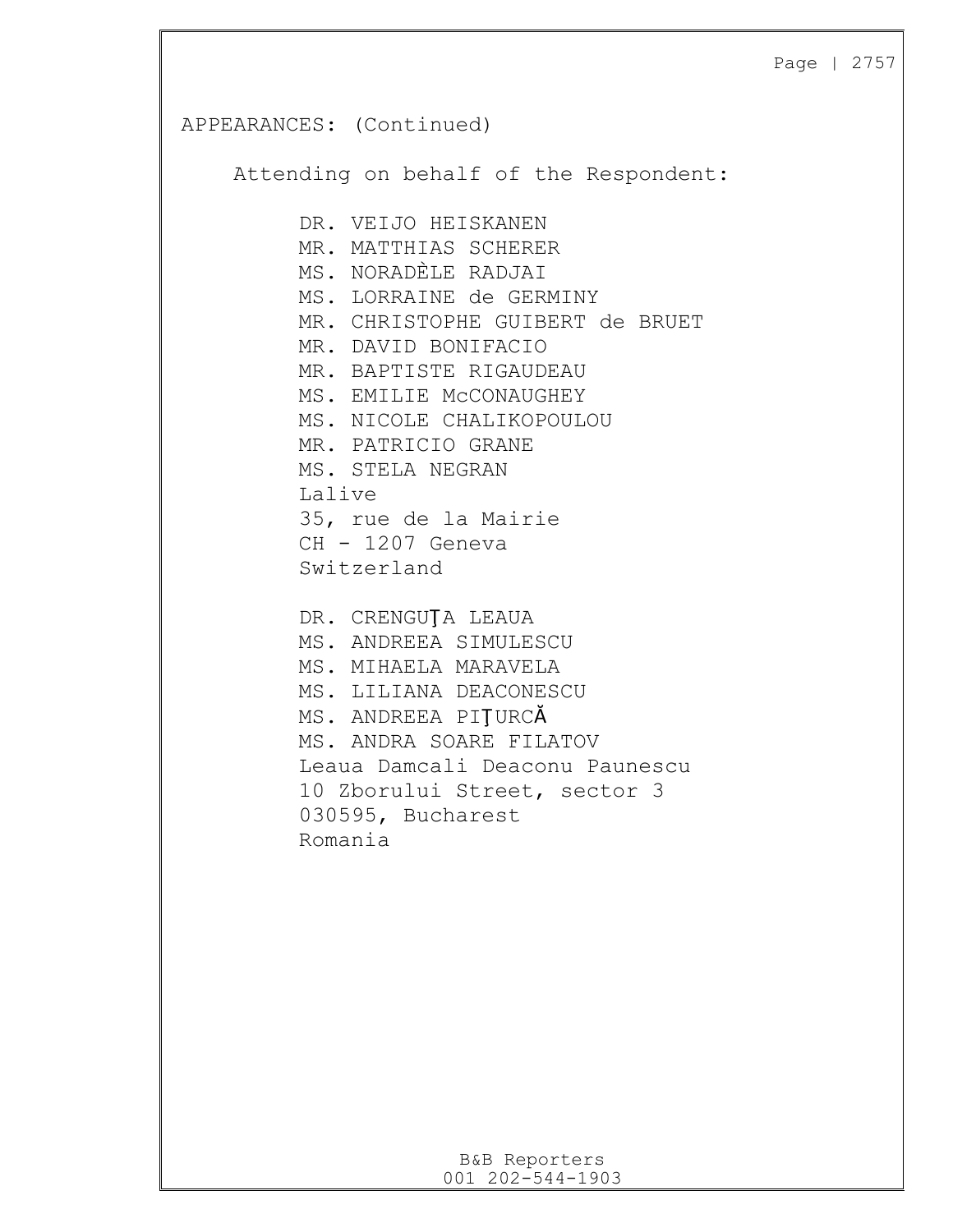C O N T E N T S

PAGE

WITNESSES:

WITOLD HENISZ

 Direct examination by Mr. POLÁŠEK Polášek................2764 Cross-examination by Dr. Heiskanen...............2769

 Redirect examination by Mr. Polášek..............2828 Questions from the Tribunal......................2836

ROBERT BOUTILIER

| Direct presentation2849                 |  |
|-----------------------------------------|--|
| Cross-examination by Dr. Heiskanen2885  |  |
| Redirect examination by Mr. Polášek2973 |  |
| Ouestions from the Tribunal2978         |  |

IAN THOMSON

| Direct presentation2994              |  |  |
|--------------------------------------|--|--|
| Cross-examination by Mr. Polášek3025 |  |  |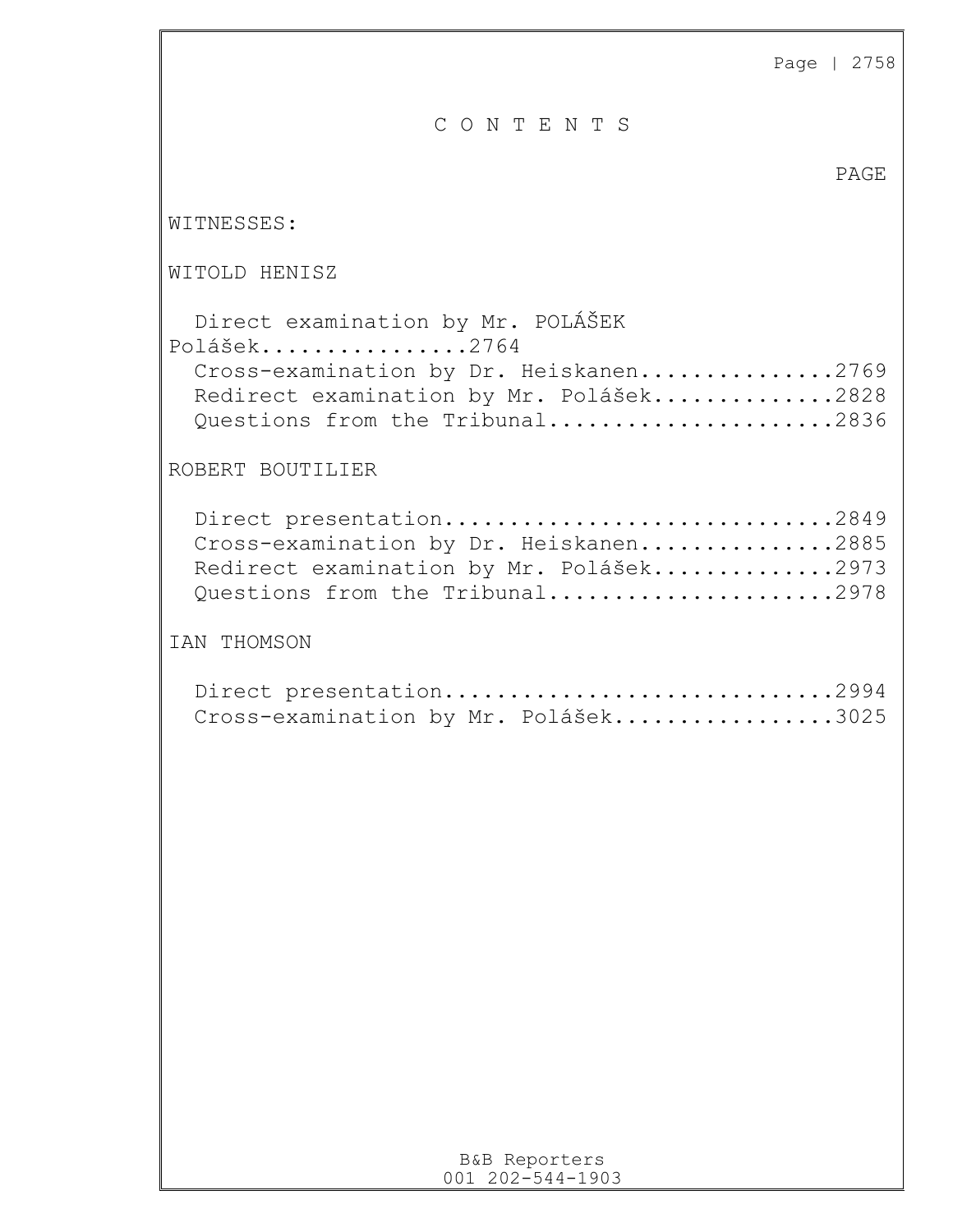| $\mathbf 1$    | P R O C E E D I N G S                                  |
|----------------|--------------------------------------------------------|
| $\mathbf{2}$   | PRESIDENT TERCIER: Good morning, ladies and            |
| 3              | gentlemen. I welcome you in this tenth Day of the      |
| 4              | First Session of hearings in the ICSID Arbitration     |
| 5              | Case 15/31 between Gabriel Resources Limited and       |
| 6              | Gabriel Resources (Jersey) Limited.                    |
| $\overline{7}$ | I would like first few points, the first               |
| $8\,$          | point again and again thanking Court Reporters for     |
| $\mathcal{G}$  | their Transcript, thanking our Secretary for the       |
| 10             | Report on the time. The time is, indeed, an issue.     |
| 11             | As we decided yesterday, we have started now at 8:30   |
| 12             | already. We'll also start tomorrow morning at 8:30,    |
| 13             | so already an hour gain. We are ready to work this     |
| 14             | evening until at 6:30 and we still have reserve time   |
| 15             | tomorrow afternoon in order--no need to do that. We    |
| 16             | don't want to give now the time because it seems to us |
| 17             | if it is good to go forward and to see how it looks    |
| 18             | like.                                                  |
| 19             | Could you agree with this procedure?                   |
| 20             | MS. COHEN SMUTNY: Yes, we do.                          |
| 21             | PRESIDENT TERCIER: Respondent?                         |
| 22             | DR. HEISKANEN: Fine with us as well.                   |
|                |                                                        |
|                | B&B Reporters<br>001 202-544-1903                      |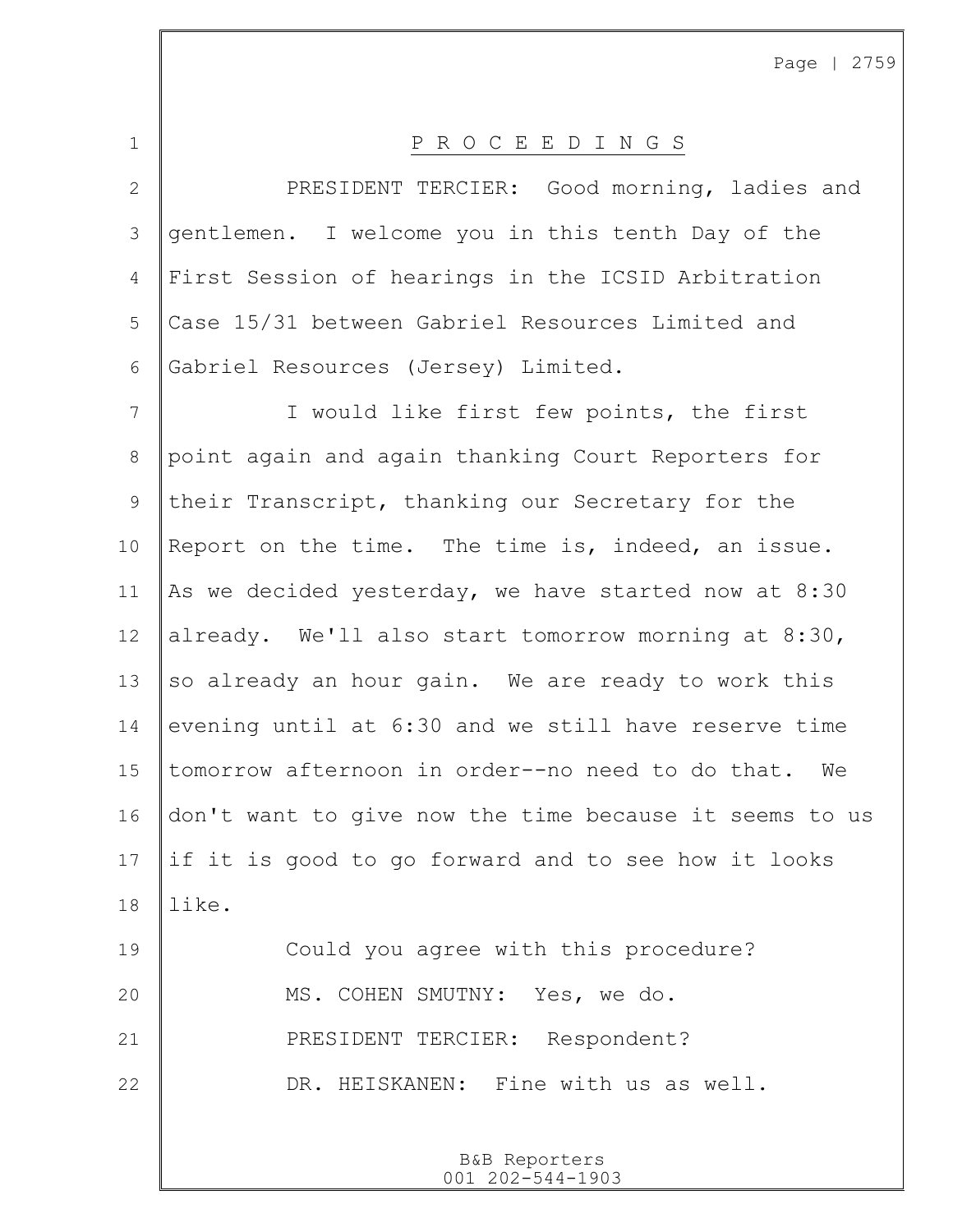1 **PRESIDENT TERCIER:** Good. In that case, we 2 | may proceed with the examination of Mr. Witold Henisz. 3 WITOLD HENISZ, CLAIMANTS' WITNESS, CALLED 4 | PRESIDENT TERCIER: Good morning, Mr. Henisz. 5 **Julie 19 SET IN THE WITNESS:** Good morning. 6 | PRESIDENT TERCIER: You had also to wake up 7 earlier because we changed our program. 8 | You will be heard in this proceeding as a 9 | witness. I would like to introduce to you the members 10  $\vert$  of this Tribunal--11 MR. POLÁŠEK: Sorry, microphone, please. 12 THE WITNESS: Sorry. 13 **PRESIDENT TERCIER:** I would like to introduce 14 you to the Members of the Tribunal. On my left-hand 15 side, Professor Horacio Grigera Naón; on my right-hand 16 side, Professor Zachary Douglas, and we have the 17 Secretary to the Tribunal and the Assistant to the 18 Tribunal, and I admit that you have already understood 19 who are on each side of the table. You will be heard 20 In this procedure as a witness; as such, I would like 21  $|$  to invite you to read the Declaration that I think you 22 have before you.

Page | 2760

B&B Reporters 001 202-544-1903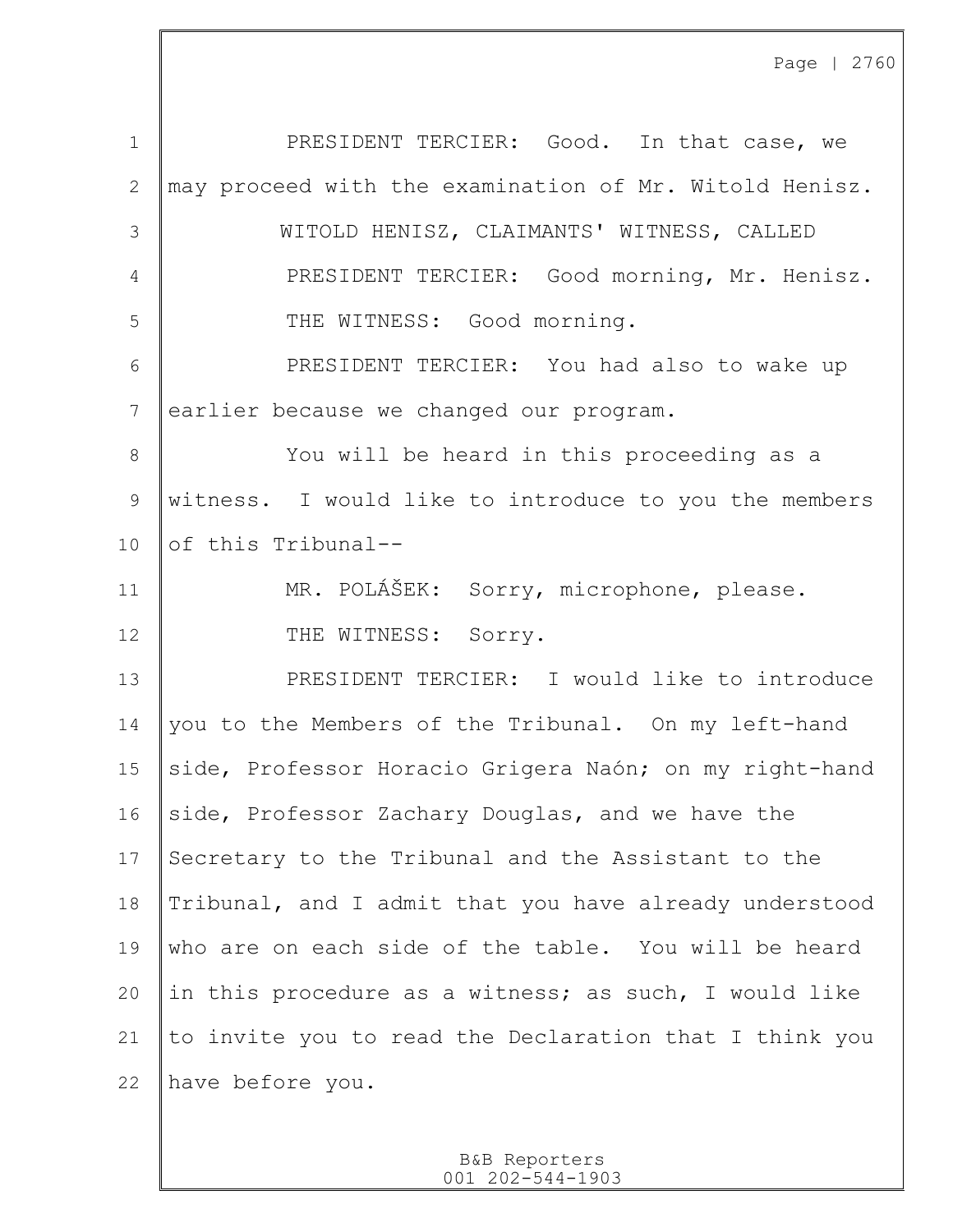| $1\,$          | THE WITNESS: I solemnly declare upon my                |
|----------------|--------------------------------------------------------|
| $\mathbf{2}$   | honor and conscience that my statement will be in      |
| 3              | accordance with my sincere belief.                     |
| $\overline{4}$ | PRESIDENT TERCIER: Thank you. No, this                 |
| 5              | isn't the one. This is an expert. It should be the     |
| $6\,$          | Witness.                                               |
| $\overline{7}$ | Sorry, it's not that I mistrust you, if you            |
| $\,8\,$        | will, according to your credentials, but indeed you    |
| 9              | have to read the right one.                            |
| 10             | THE WITNESS: I solemnly declare upon my                |
| 11             | honor and conscience that I shall speak the truth, the |
| 12             | whole truth, and nothing but the truth.                |
| 13             | PRESIDENT TERCIER: Okay. You have prepared             |
| 14             | for this procedure a witness statement that has been   |
| 15             | dated the 21st of October 2018.                        |
| 16             | Have you this document in front of you?                |
| 17             | THE WITNESS: Yes, I do.                                |
| 18             | PRESIDENT TERCIER: Can you confirm the                 |
| 19             | content of this document or you wish to make           |
| 20             | amendments?                                            |
| 21             | THE WITNESS: I confirm this is my statement.           |
| 22             | I have no wish to make an amendment.                   |
|                |                                                        |
|                | B&B Reporters<br>001 202-544-1903                      |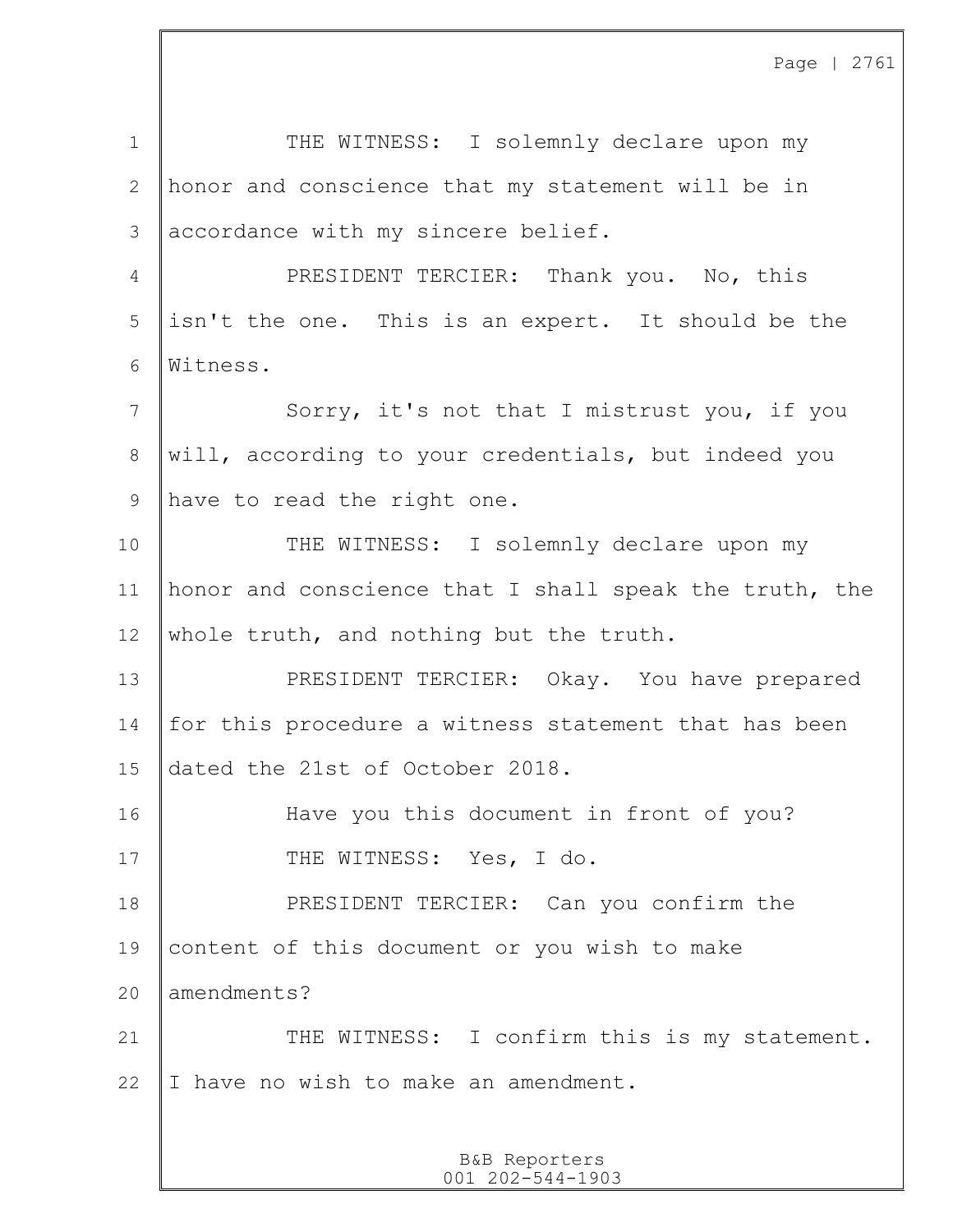| $\mathbf 1$    | PRESIDENT TERCIER: Okay. I do not think it             |
|----------------|--------------------------------------------------------|
| $\mathbf{2}$   | is necessary for me to explain to you how it will--how |
| 3              | the examination will be conducted. I will ask you one  |
| 4              | or two questions, then direct and cross and redirect.  |
| 5              | Just one important point, as you know, we              |
| 6              | have a transcript, and it is important for the clarity |
| $\overline{7}$ | of the Transcript to avoid to have overlapping during  |
| $8\,$          | the course of the examination. Fine.                   |
| 9              | I would like just to ask you two general               |
| 10             | questions, the first question, to introduce yourself   |
| 11             | very shortly, and we also have information in your     |
| 12             | Witness Statement, but we would like also to know the  |
| 13             | process that has been followed for the preparation of  |
| 14             | your Witness Statement, please.                        |
| 15             | THE WITNESS: My name is Witold Henisz. I'm             |
| 16             | a Deloitte Professor of Management at the Wharton      |
| 17             | School of Business at the University of Pennsylvania-- |
| 18             | PRESIDENT TERCIER: I forgot to tell you that           |
| 19             | you have also to speak slowly.                         |
| 20             | THE WITNESS: My name is Witold Henisz. I'm             |
| 21             | the Deloitte & Touche Professor of Management at The   |
| 22             | Wharton School of Business of the University of        |
|                |                                                        |
|                | B&B Reporters<br>001 202-544-1903                      |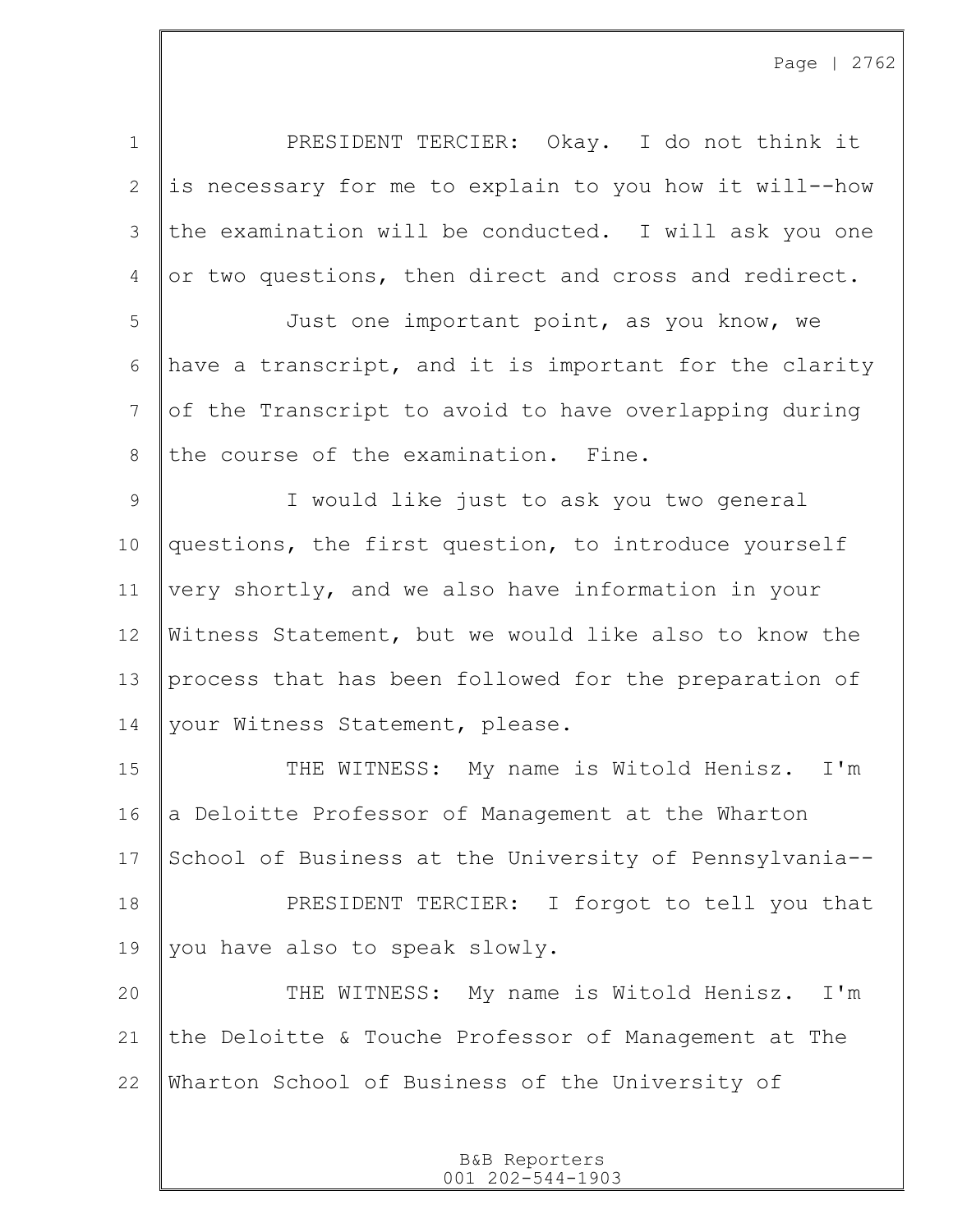1 Pennsylvania, where I've been on the standing faculty 2 for 21 years.

3 Throughout that time, my research, my 4 teaching, my consulting focuses on the materiality, 5 the financial importance of a firm's relationships 6 with its external stakeholders, political, civil 7 Society, community members, trying to demonstrate that 8 | maintaining a strong relationship with these 9 stakeholders is beneficial to the organizational 10 purpose of the enterprise. This is sometimes referred 11 | to as the "Social License to Operate." 12 In addition to extensive publications across 13 a wide array of academic journals, I've also consulted 14 with leading extractive companies and companies in

15 multiple industries in helping them advance their

16 internal processes to win and obtain the Social 17 License.

18 In terms of the statement, the statement was 19 drafted by myself, with consultation with counsel. 20 They provided some stylistic and other feedback, but I 21 had the final word as to the contents of the 22 | manuscript--of the statement.

## B&B Reporters 001 202-544-1903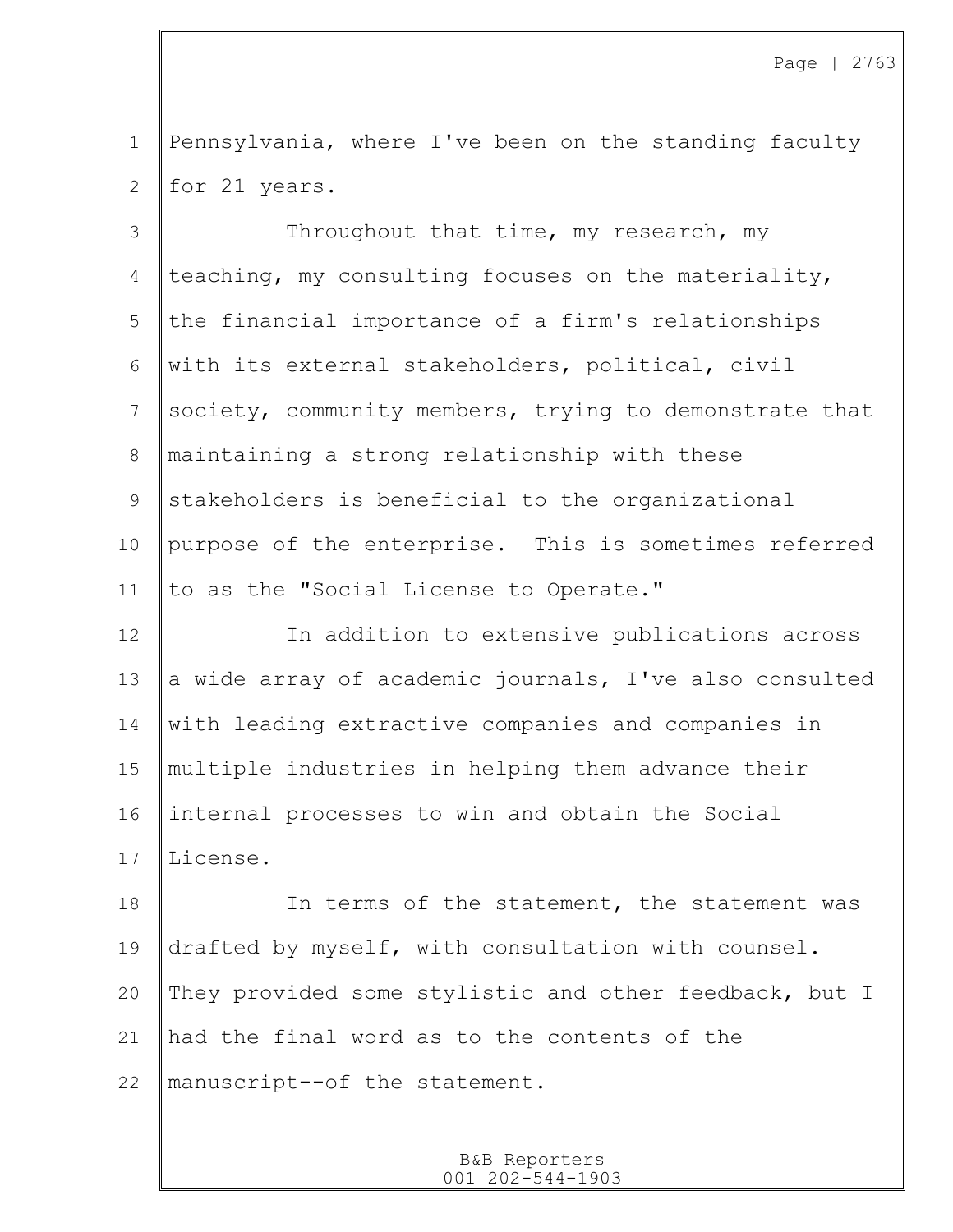|                | Page   2764                                        |
|----------------|----------------------------------------------------|
| $\mathbf 1$    | PRESIDENT TERCIER: Thank you very much.            |
| $\mathbf{2}$   | Okay. I think we may proceed with the              |
| 3              | direct.                                            |
| $\overline{4}$ | MR. POLÁŠEK: Good morning, Mr. President.          |
| 5              | I'm Petr Polášek, counsel for Claimants. We have a |
| $6\,$          | short direct examination.                          |
| $\overline{7}$ | PRESIDENT TERCIER: Please.                         |
| $\,8\,$        | DIRECT EXAMINATION                                 |
| $\mathsf 9$    |                                                    |
| 10             |                                                    |
| 11             |                                                    |
| 12             |                                                    |
| 13             |                                                    |
| 14             |                                                    |
| 15             |                                                    |
| 16             |                                                    |
| 17             |                                                    |
| 18             |                                                    |
| 19             |                                                    |
| 20             |                                                    |
| 21             |                                                    |
| 22             |                                                    |
|                | B&B Reporters<br>001 202-544-1903                  |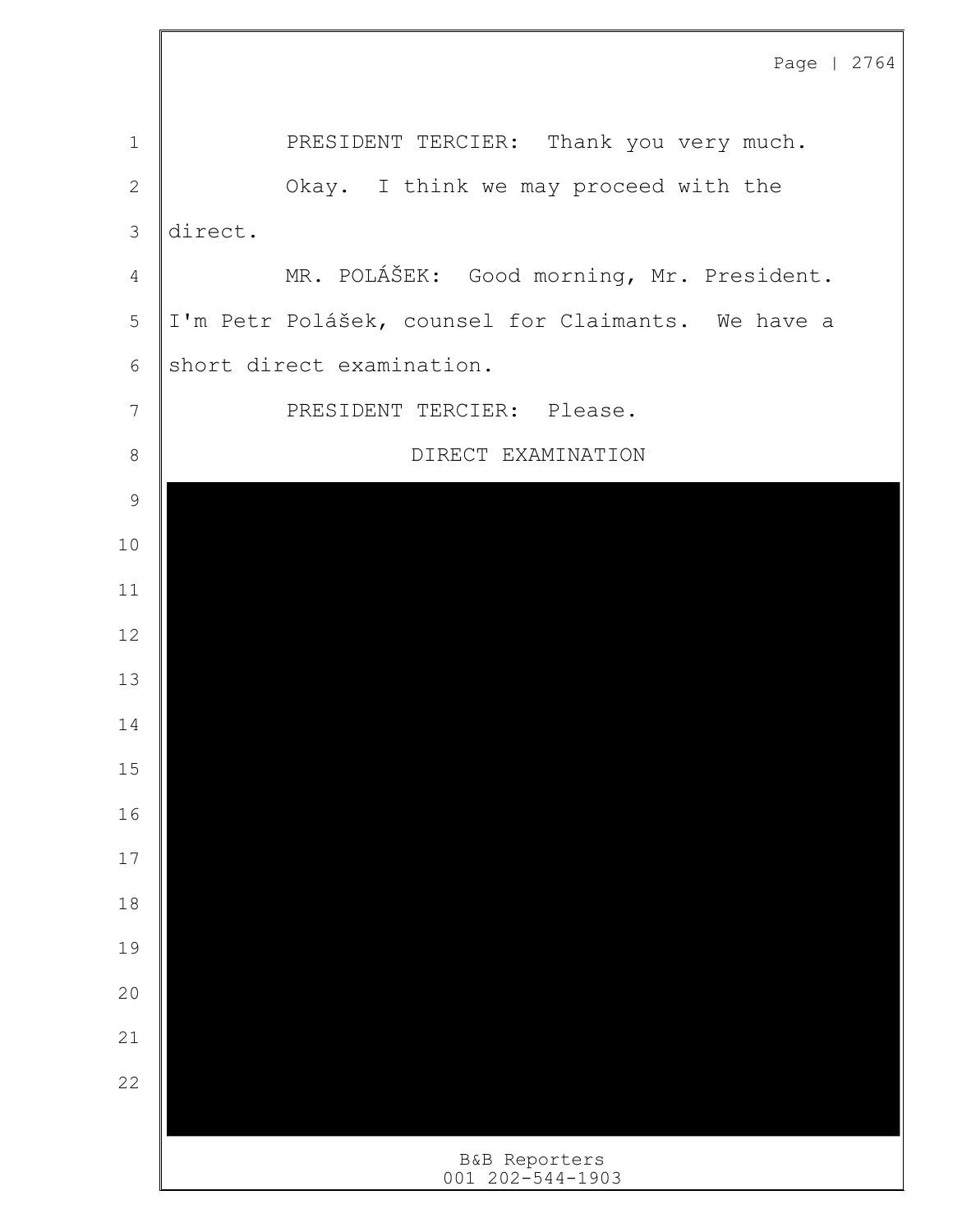|                                  | Page   2765                       |
|----------------------------------|-----------------------------------|
|                                  |                                   |
| $\mathbf 1$<br>$\overline{c}$    |                                   |
| $\mathfrak{Z}$                   |                                   |
| $\overline{4}$                   |                                   |
|                                  |                                   |
| $\overline{5}$<br>$\overline{6}$ |                                   |
|                                  |                                   |
| $\overline{7}$                   |                                   |
| 8                                |                                   |
| $\mathcal{G}$                    |                                   |
| $10$                             |                                   |
| $11$                             |                                   |
| $12$                             |                                   |
| 13                               |                                   |
| $1\,4$                           |                                   |
| $15\,$                           |                                   |
| 16                               |                                   |
| $17\,$                           |                                   |
| $1\,8$                           |                                   |
| 19                               |                                   |
| $20$                             |                                   |
| 21                               |                                   |
| 22                               |                                   |
|                                  |                                   |
|                                  | B&B Reporters<br>001 202-544-1903 |

 $\overline{\mathbf{I}}$ 

 $\overline{r}$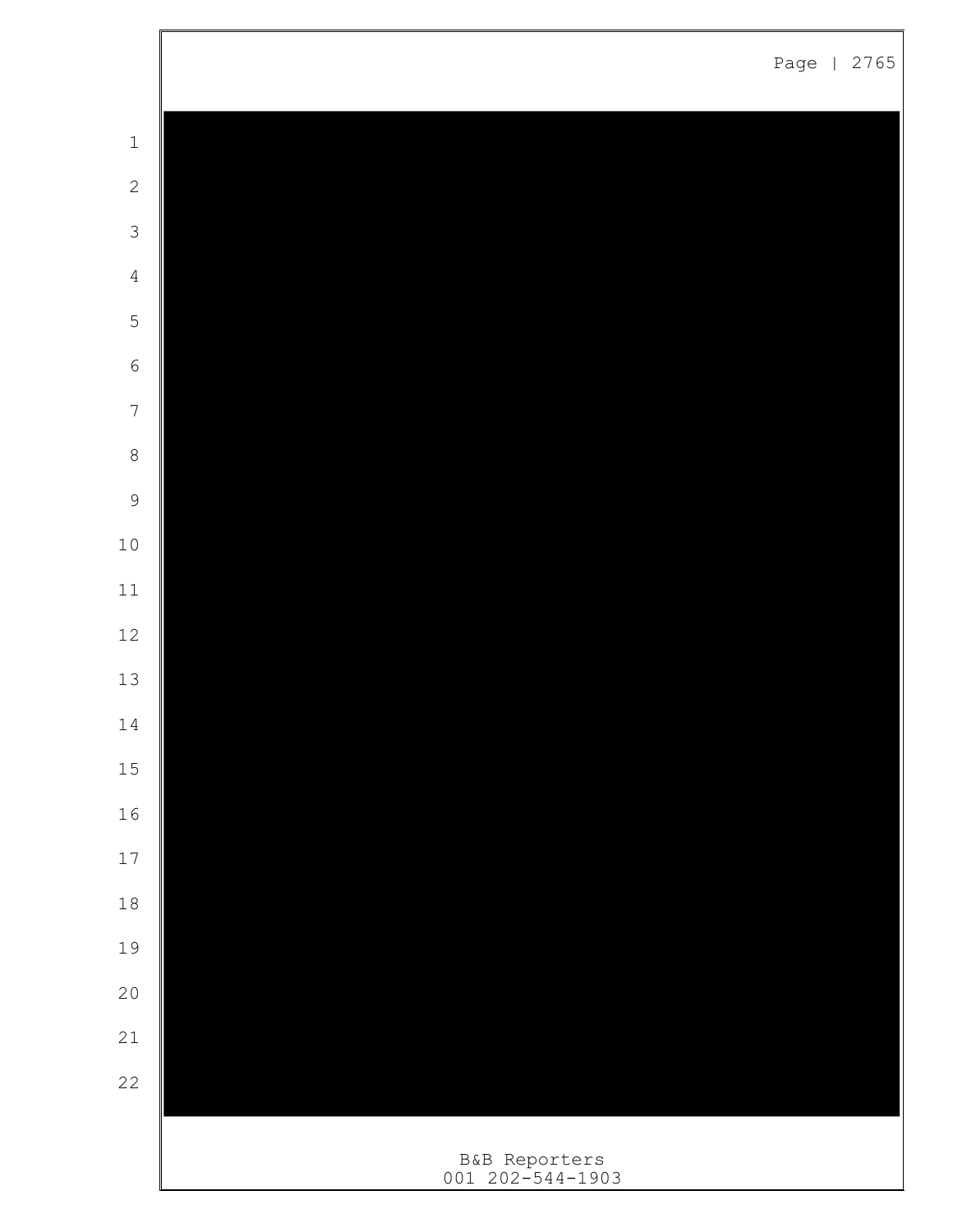|                                 | 2766<br>Page                      |
|---------------------------------|-----------------------------------|
| $\mathbbm{1}$                   |                                   |
| $\overline{c}$                  |                                   |
| $\mathfrak{Z}$                  |                                   |
| $\overline{4}$                  |                                   |
| $\overline{5}$                  |                                   |
| $6\overline{6}$                 |                                   |
| $\overline{7}$                  |                                   |
| $\begin{matrix} 8 \end{matrix}$ |                                   |
| 9                               |                                   |
| 10                              |                                   |
| $11\,$                          |                                   |
| $12\,$                          |                                   |
| 13                              |                                   |
| $1\,4$                          |                                   |
| $15\,$                          |                                   |
| 16                              |                                   |
| $17$                            |                                   |
| $1\,8$                          |                                   |
| 19                              |                                   |
| $20$<br>$21\,$                  |                                   |
| 22                              |                                   |
|                                 |                                   |
|                                 | B&B Reporters<br>001 202-544-1903 |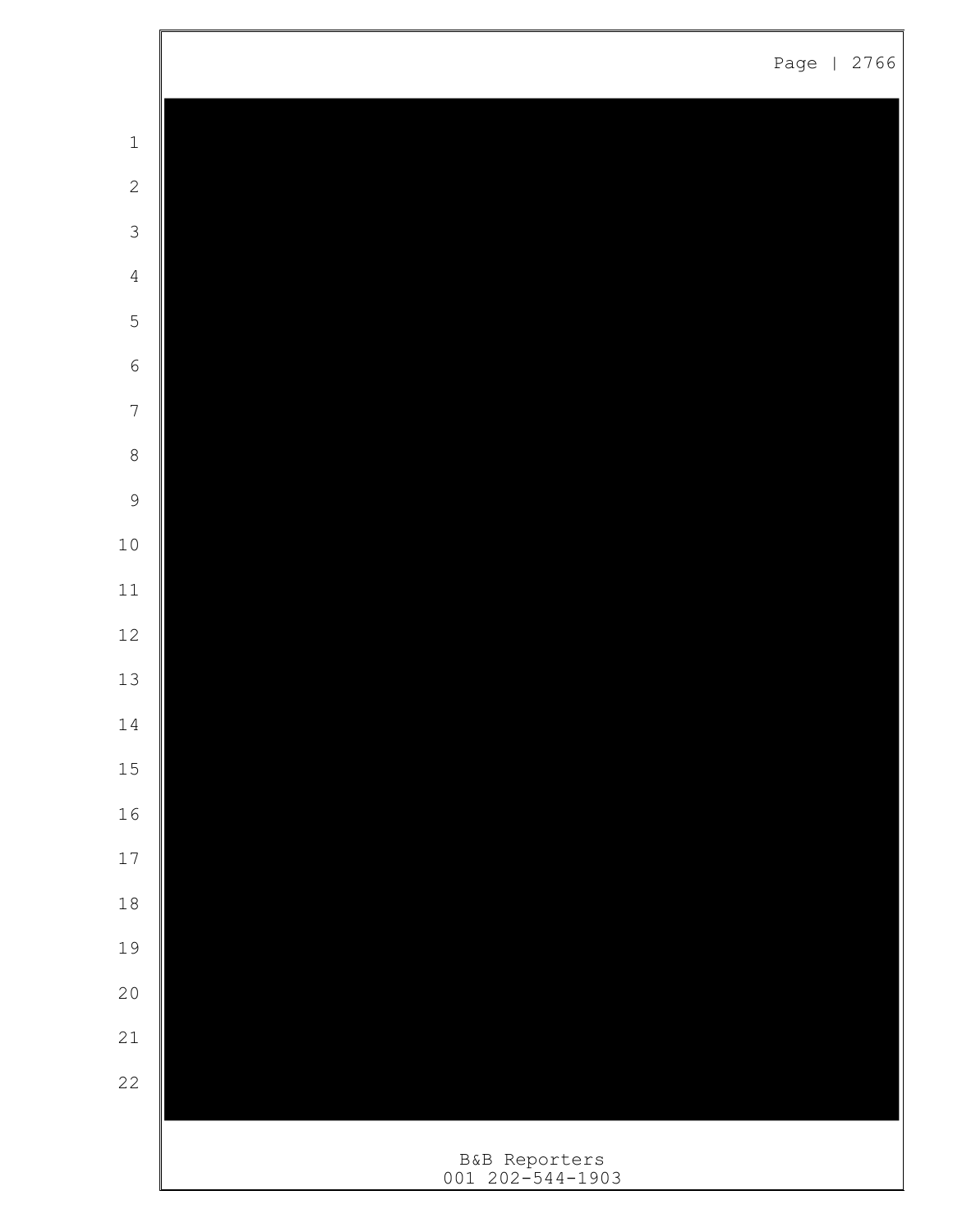|                                  | 2767<br>Page                      |
|----------------------------------|-----------------------------------|
|                                  |                                   |
| $\mathbf 1$                      |                                   |
| $\overline{c}$<br>$\overline{3}$ |                                   |
| $\overline{4}$                   |                                   |
| $\overline{5}$                   |                                   |
| $6\overline{6}$                  |                                   |
| $\overline{7}$                   |                                   |
| $\overline{8}$                   |                                   |
| $\mathcal{G}$                    |                                   |
| $10$                             |                                   |
| $11\,$                           |                                   |
| $12$                             |                                   |
| 13                               |                                   |
| $1\,4$                           |                                   |
| $15\,$                           |                                   |
| 16                               |                                   |
| $17$                             |                                   |
| $1\,8$                           |                                   |
| 19                               |                                   |
| $20$                             |                                   |
| $21\,$                           |                                   |
| 22                               |                                   |
|                                  |                                   |
|                                  | B&B Reporters<br>001 202-544-1903 |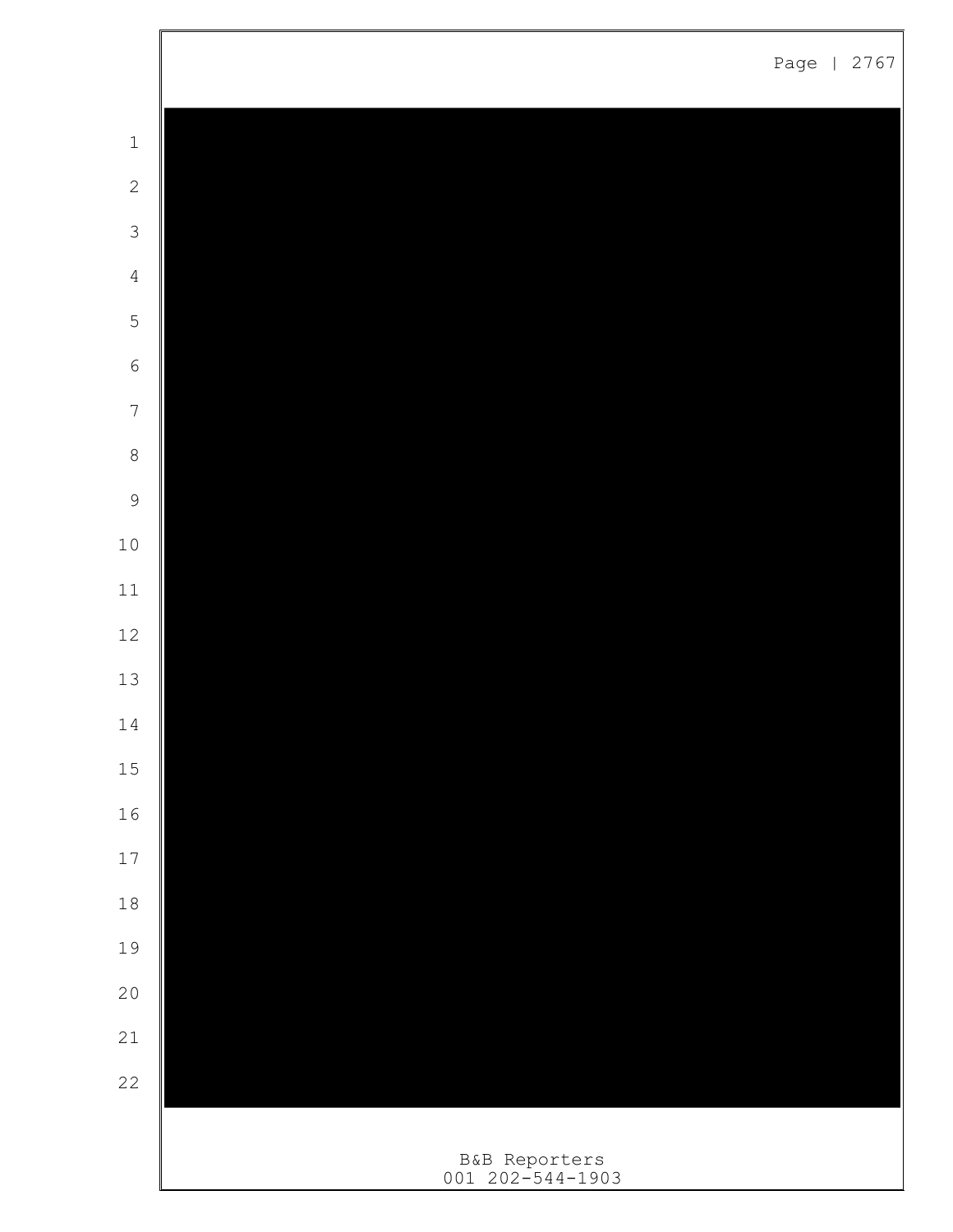|                                  | 2768<br>Page                      |
|----------------------------------|-----------------------------------|
| $\mathbbm{1}$                    |                                   |
| $\sqrt{2}$                       |                                   |
| $\mathfrak{Z}$                   |                                   |
| $\overline{4}$                   |                                   |
| $\overline{5}$                   |                                   |
| $6\overline{6}$                  |                                   |
| $\overline{7}$                   |                                   |
| $\begin{array}{c} 8 \end{array}$ |                                   |
| 9                                |                                   |
| $10$                             |                                   |
| $11\,$                           |                                   |
| 12                               |                                   |
| 13                               |                                   |
| 14                               |                                   |
| $15\,$                           |                                   |
| 16                               |                                   |
| $17$                             |                                   |
| $1\,8$                           |                                   |
| 19                               |                                   |
| $20$                             |                                   |
| $21\,$                           |                                   |
| 22                               |                                   |
|                                  | B&B Reporters<br>001 202-544-1903 |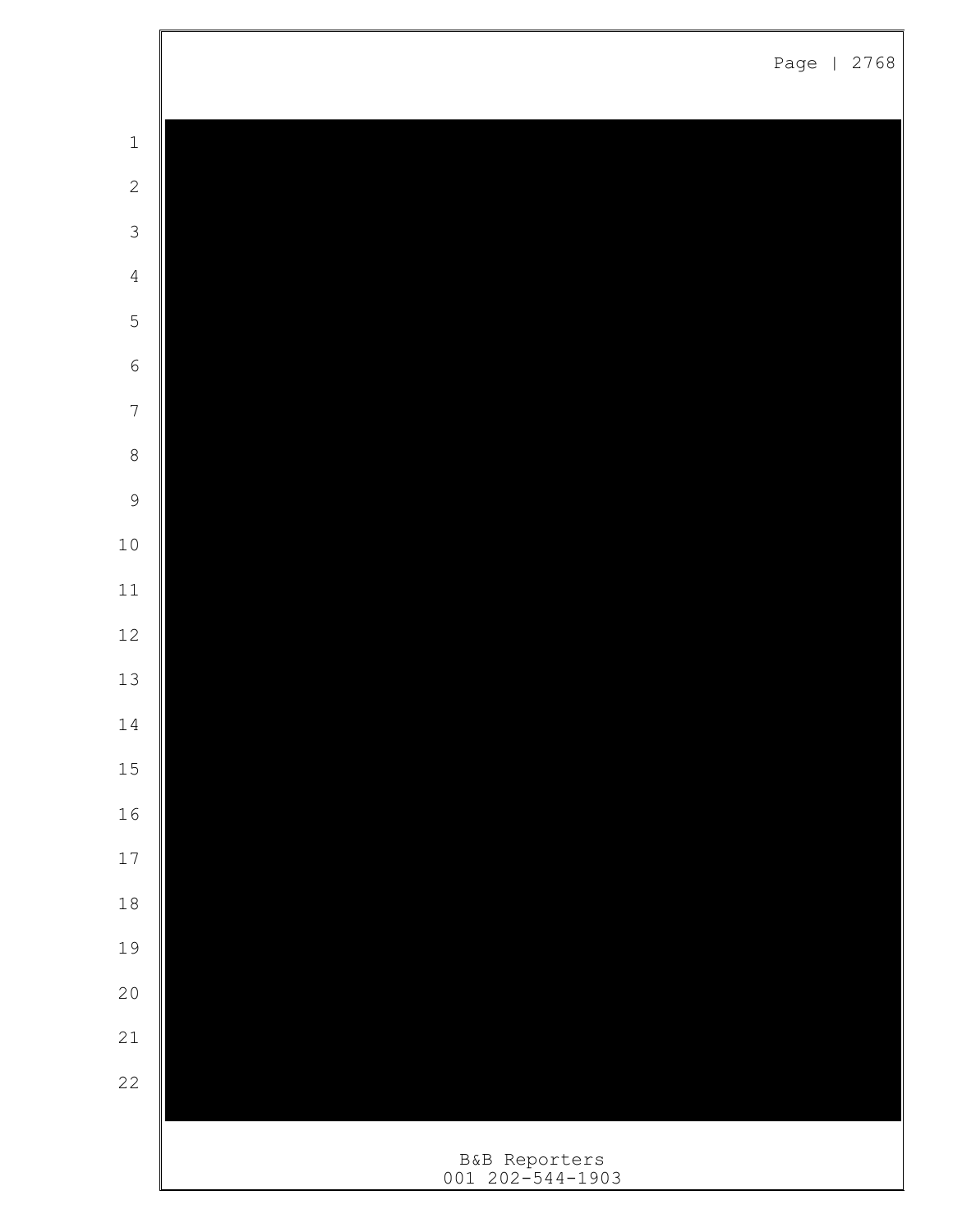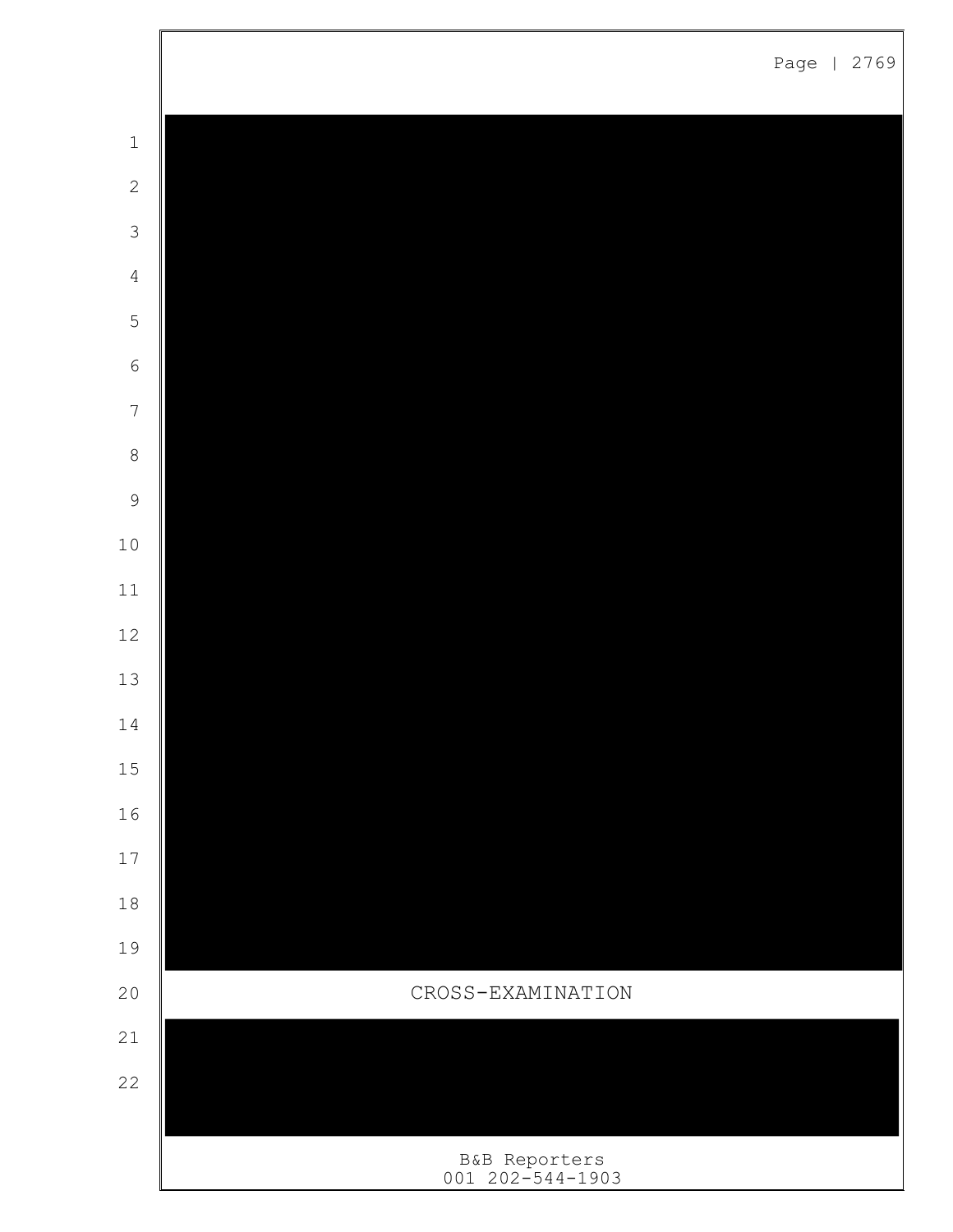|                 | Page   2770                       |
|-----------------|-----------------------------------|
| $\mathbf 1$     |                                   |
| $\overline{c}$  |                                   |
| $\overline{3}$  |                                   |
| $\overline{4}$  |                                   |
| $\overline{5}$  |                                   |
| $6\overline{6}$ |                                   |
| $\overline{7}$  |                                   |
| 8               |                                   |
| $\mathcal{G}$   |                                   |
| 10              |                                   |
| $11\,$          |                                   |
| 12              |                                   |
| 13              |                                   |
| 14              |                                   |
| 15              |                                   |
| $16$            |                                   |
| 17              |                                   |
| $1\,8$          |                                   |
| 19              |                                   |
| $20$            |                                   |
| 21              |                                   |
| 22              |                                   |
|                 | B&B Reporters<br>001 202-544-1903 |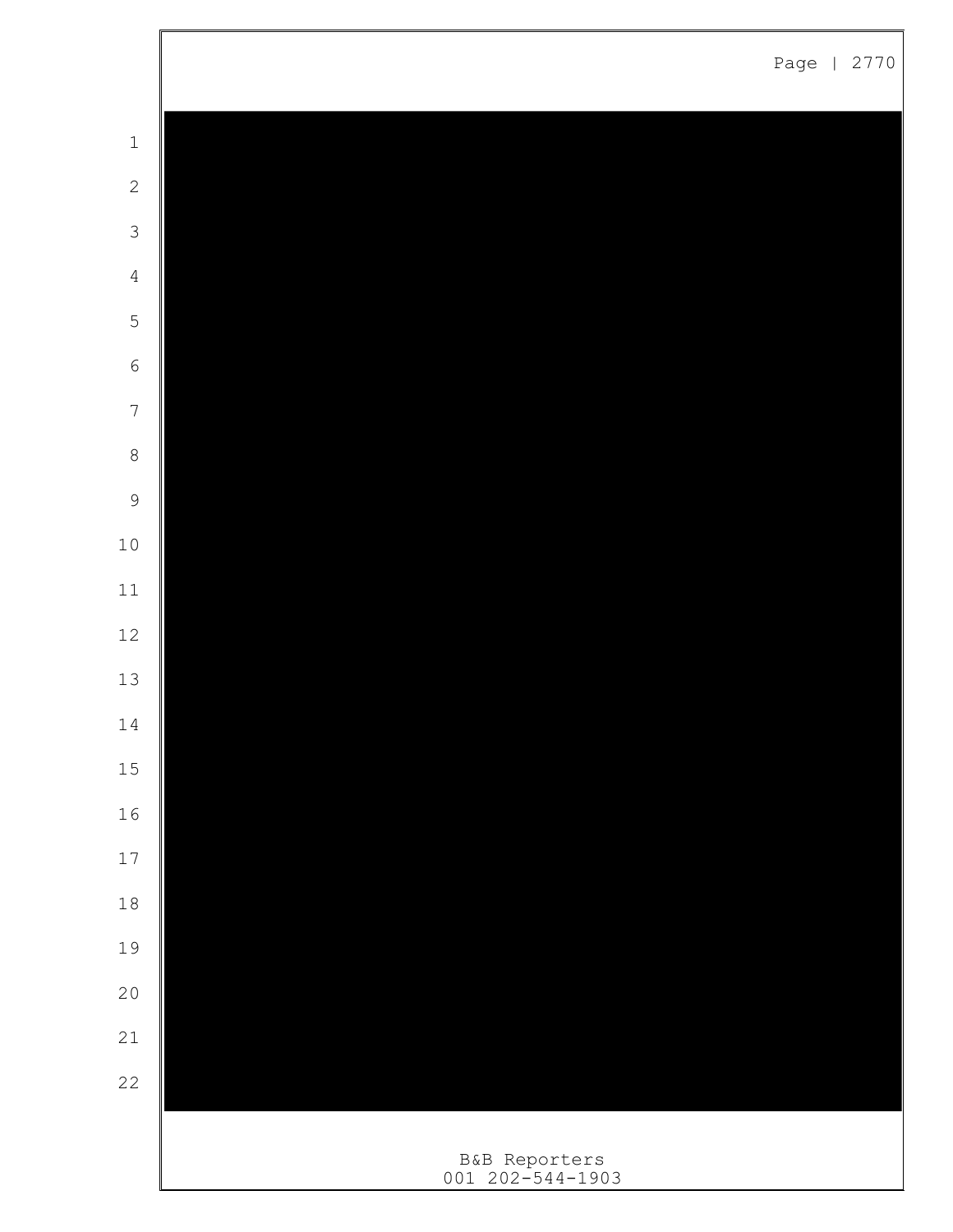|                | 2771<br>Page                      |
|----------------|-----------------------------------|
| $\mathbf 1$    |                                   |
| $\overline{c}$ |                                   |
| $\overline{3}$ |                                   |
| $\overline{4}$ |                                   |
| $\overline{5}$ |                                   |
| $\overline{6}$ |                                   |
| $\overline{7}$ |                                   |
| $\overline{8}$ |                                   |
| $\mathcal{G}$  |                                   |
| $10$           |                                   |
| $11\,$         |                                   |
| $12$           |                                   |
| 13             |                                   |
| $1\,4$         |                                   |
| $15\,$         |                                   |
| $16$           |                                   |
| $17\,$         |                                   |
| $1\,8$         |                                   |
| 19             |                                   |
| $20$           |                                   |
| $2\sqrt{1}$    |                                   |
| 22             |                                   |
|                |                                   |
|                | B&B Reporters<br>001 202-544-1903 |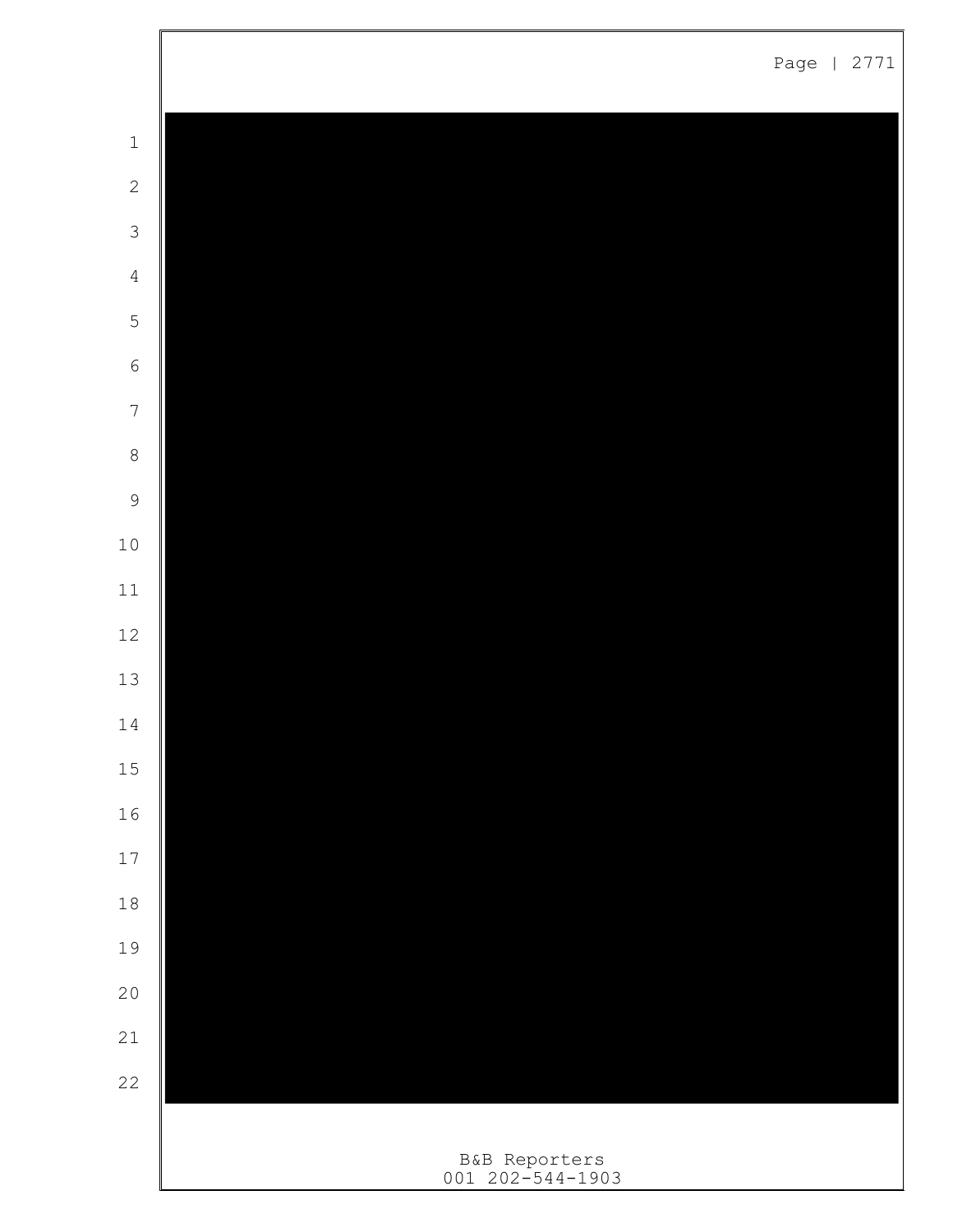|                | 2772<br>Page                      |
|----------------|-----------------------------------|
|                |                                   |
| $\mathbf 1$    |                                   |
| $\mathbf{2}$   |                                   |
| $\mathfrak{Z}$ |                                   |
| $\sqrt{4}$     |                                   |
| $\overline{5}$ |                                   |
| $\overline{6}$ |                                   |
| $\overline{7}$ |                                   |
| $\overline{8}$ |                                   |
| 9              |                                   |
| $10$           |                                   |
| $11\,$         |                                   |
| $12\,$         |                                   |
| 13             |                                   |
| $14$           |                                   |
| 15             |                                   |
| $16\,$         |                                   |
| $17\,$         |                                   |
| $1\,8$         |                                   |
| 19             |                                   |
| $20$           |                                   |
| $21\,$         |                                   |
| 22             |                                   |
|                |                                   |
|                | B&B Reporters<br>001 202-544-1903 |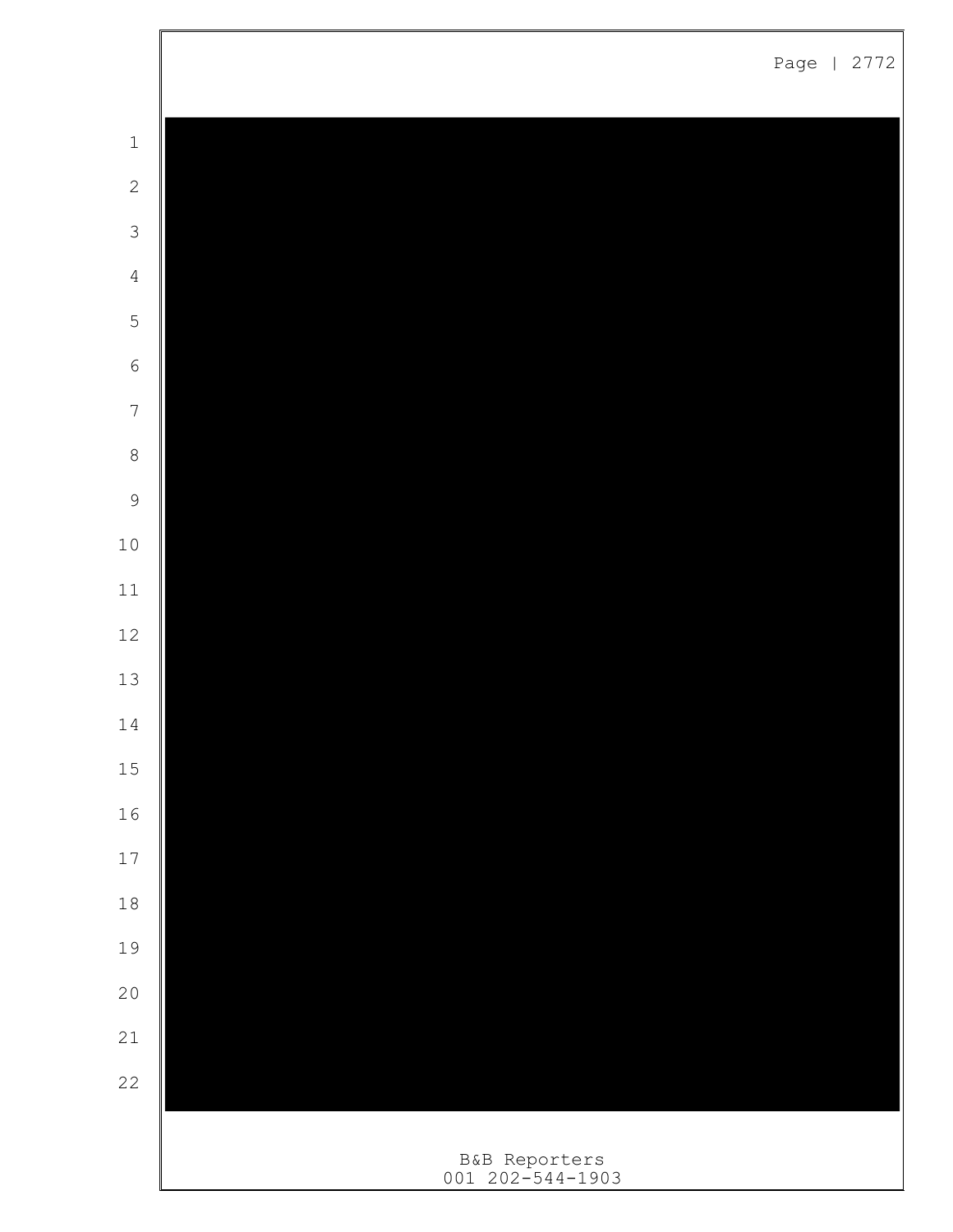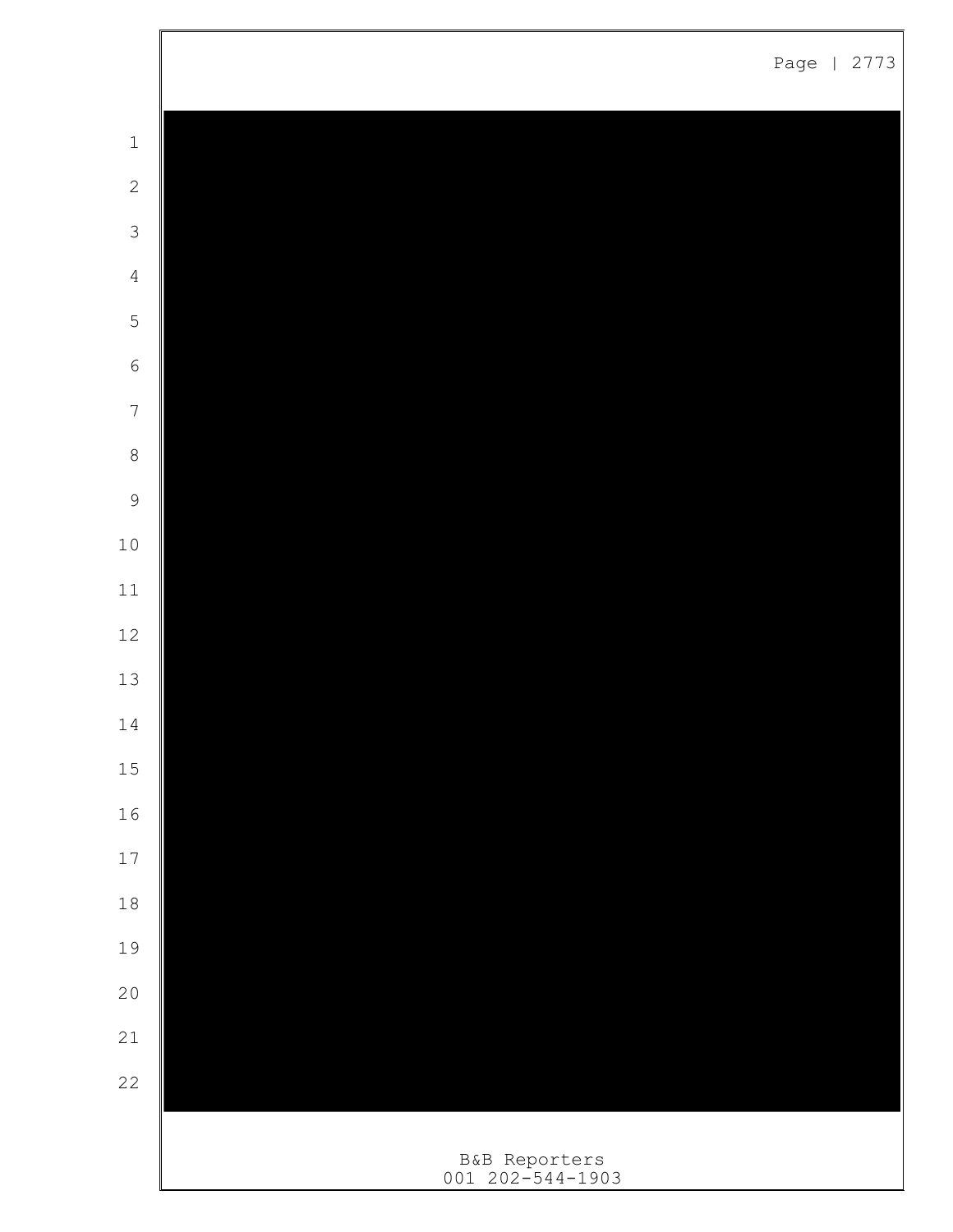|                 |                                   | Page | 2774 |
|-----------------|-----------------------------------|------|------|
| $\,1\,$         |                                   |      |      |
| $\overline{c}$  |                                   |      |      |
| $\overline{3}$  |                                   |      |      |
| $\overline{4}$  |                                   |      |      |
| $\overline{5}$  |                                   |      |      |
| $6\overline{6}$ |                                   |      |      |
| $\overline{7}$  |                                   |      |      |
| $\overline{8}$  |                                   |      |      |
| $\mathcal{G}$   |                                   |      |      |
| $10$            |                                   |      |      |
| $11$            |                                   |      |      |
| 12              |                                   |      |      |
| 13              |                                   |      |      |
| 14              |                                   |      |      |
| 15              |                                   |      |      |
| $16\,$          |                                   |      |      |
| $17$            |                                   |      |      |
| $1\,8$          |                                   |      |      |
| 19              |                                   |      |      |
| $20$            |                                   |      |      |
| $21\,$          |                                   |      |      |
| 22              |                                   |      |      |
|                 | B&B Reporters<br>001 202-544-1903 |      |      |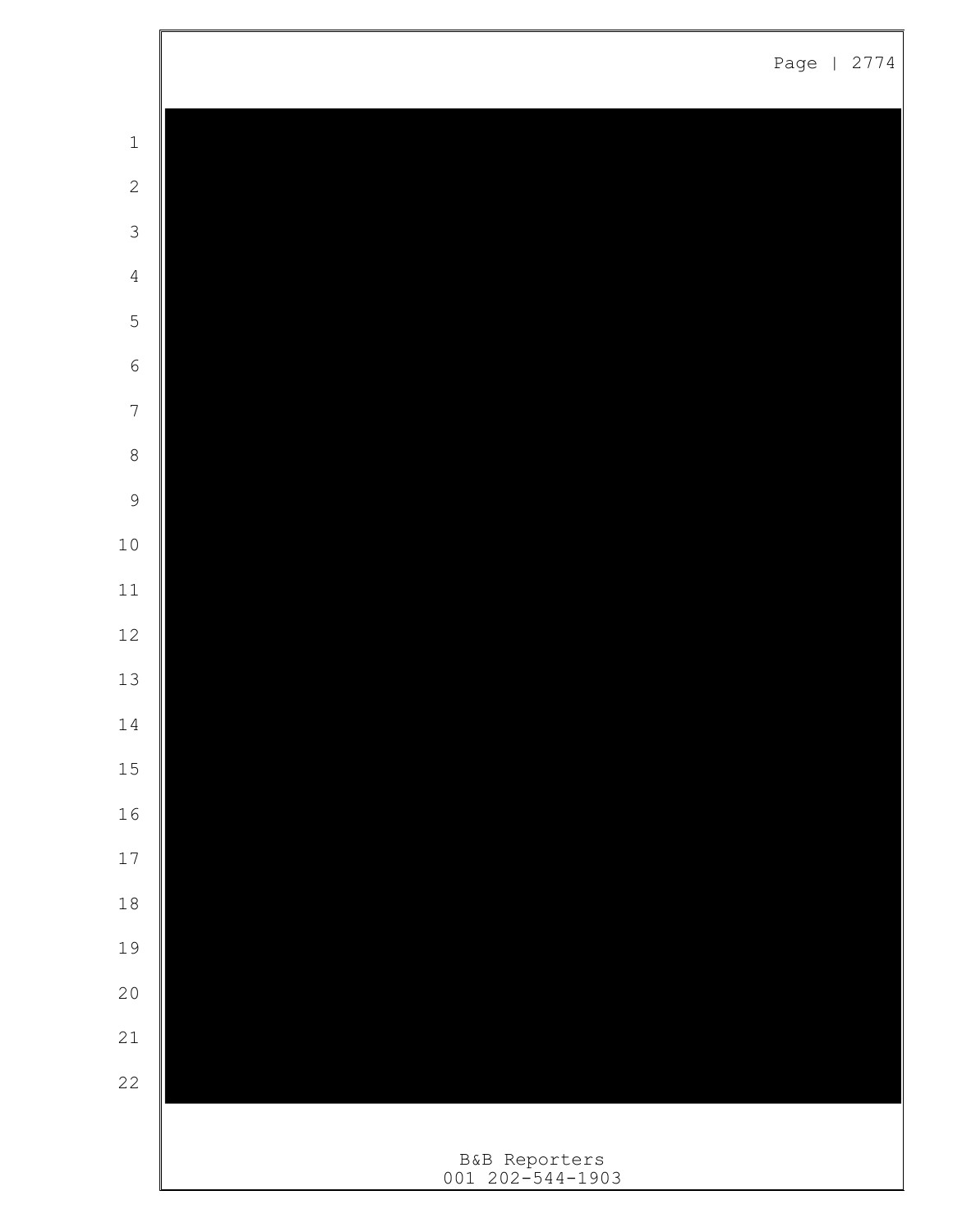|                 | Page   2775                       |
|-----------------|-----------------------------------|
| $\mathbf 1$     |                                   |
| $\overline{c}$  |                                   |
| $\overline{3}$  |                                   |
| $\overline{4}$  |                                   |
| $\overline{5}$  |                                   |
| $6\overline{6}$ |                                   |
| $\overline{7}$  |                                   |
| 8               |                                   |
| 9               |                                   |
| 10              |                                   |
| $11\,$          |                                   |
| 12              |                                   |
| 13              |                                   |
| 14              |                                   |
| 15              |                                   |
| $16$            |                                   |
| 17              |                                   |
| $1\,8$          |                                   |
| 19              |                                   |
| $20$            |                                   |
| $21\,$          |                                   |
| 22              |                                   |
|                 | B&B Reporters<br>001 202-544-1903 |
|                 |                                   |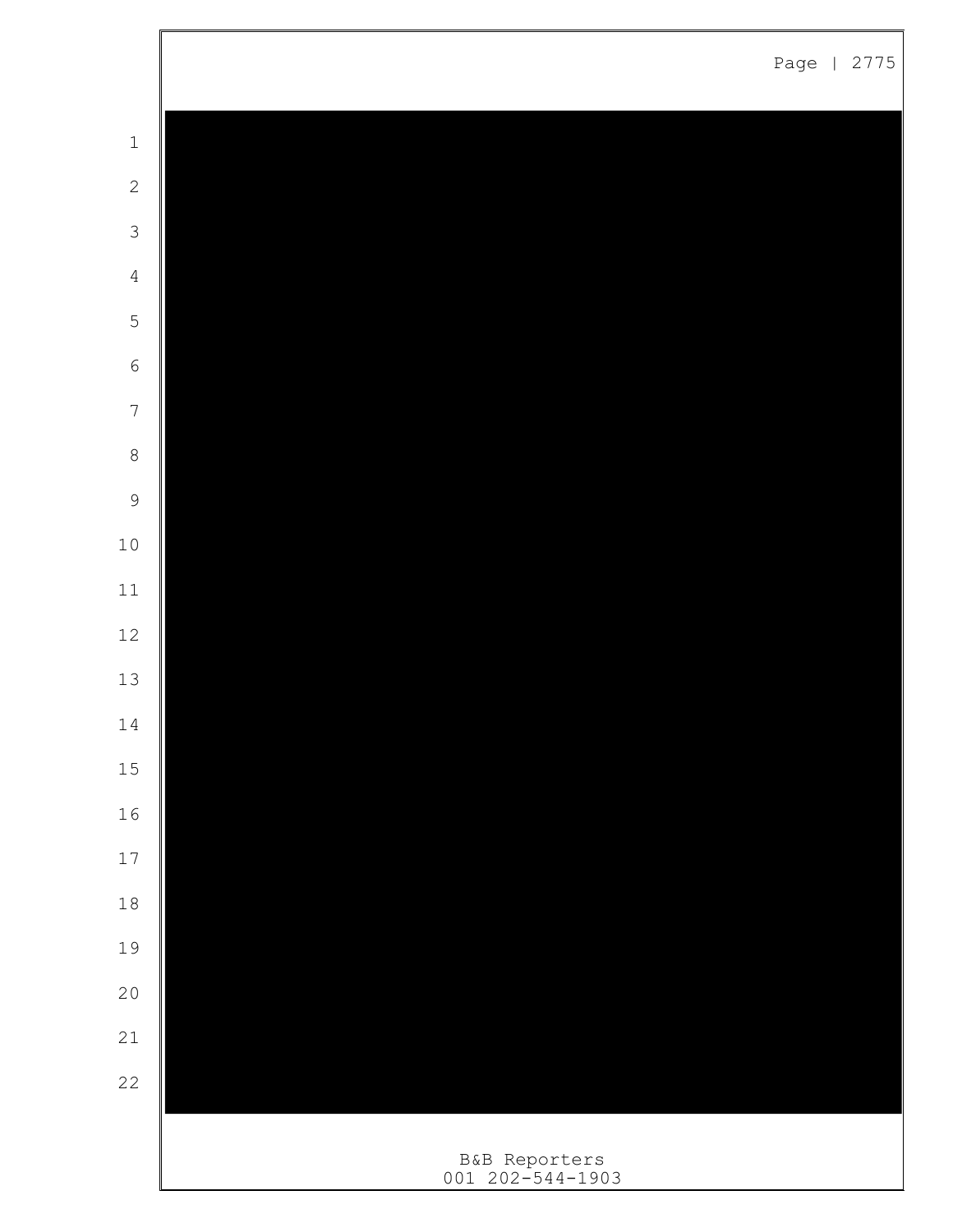|                 | Page   2776                       |
|-----------------|-----------------------------------|
| $\,1\,$         |                                   |
| $\overline{c}$  |                                   |
| $\overline{3}$  |                                   |
| $\overline{4}$  |                                   |
| $\overline{5}$  |                                   |
| $6\overline{6}$ |                                   |
| $\overline{7}$  |                                   |
| 8               |                                   |
| $\mathcal{G}$   |                                   |
| 10              |                                   |
| $11\,$          |                                   |
| $12$            |                                   |
| 13              |                                   |
| 14              |                                   |
| 15              |                                   |
| $16$            |                                   |
| 17              |                                   |
| $1\,8$          |                                   |
| 19              |                                   |
| $20$            |                                   |
| 21              |                                   |
| 22              |                                   |
|                 |                                   |
|                 | B&B Reporters<br>001 202-544-1903 |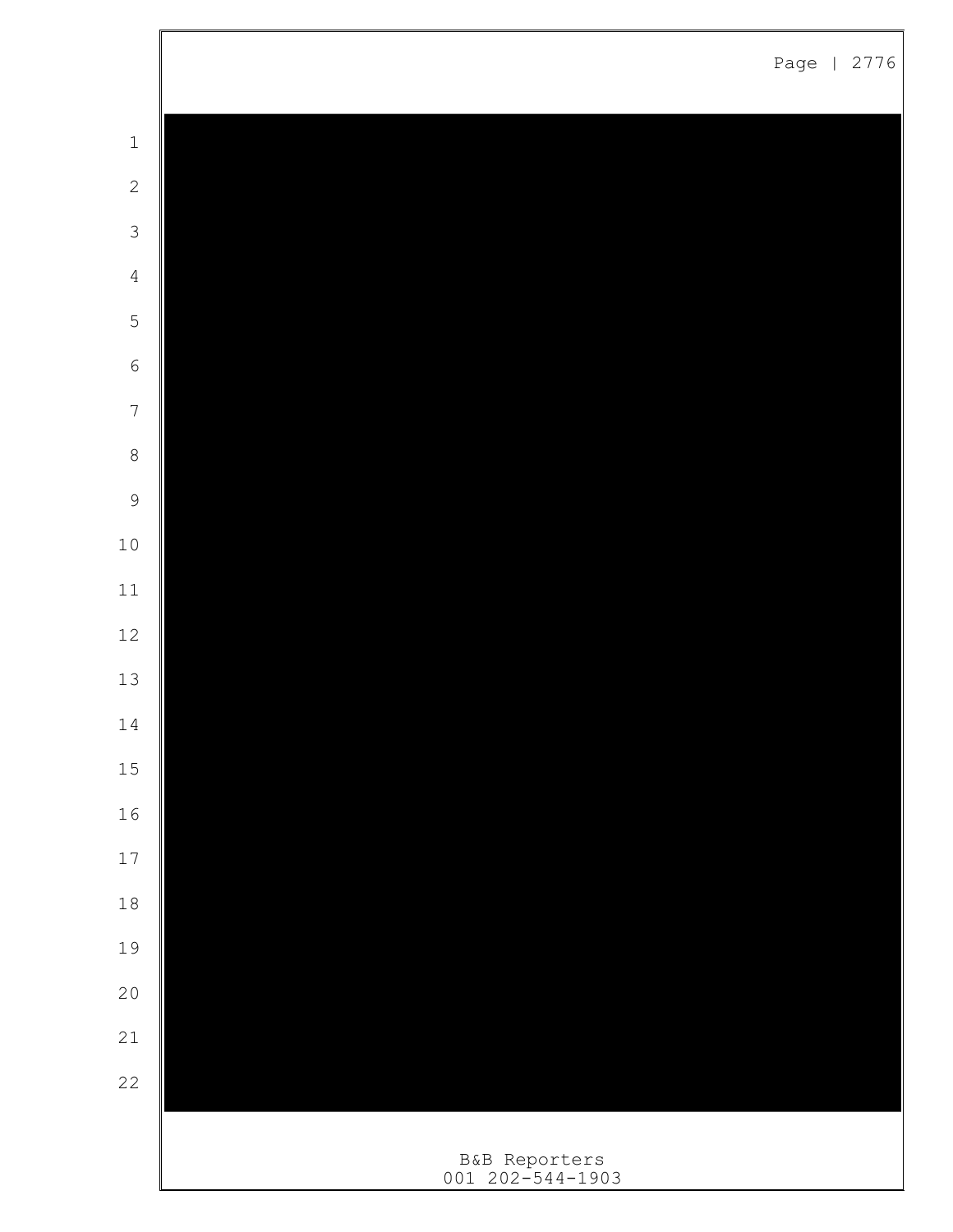|                | Page   2777                       |
|----------------|-----------------------------------|
| $\,1$          |                                   |
| $\overline{c}$ |                                   |
| $\overline{3}$ |                                   |
| $\overline{4}$ |                                   |
| $\overline{5}$ |                                   |
| $\overline{6}$ |                                   |
| $\overline{7}$ |                                   |
| $\overline{8}$ |                                   |
| $\mathcal{G}$  |                                   |
| $10$           |                                   |
| $11\,$         |                                   |
| $12$           |                                   |
| 13             |                                   |
| $14$           |                                   |
| 15             |                                   |
| $16\,$         |                                   |
| 17             |                                   |
| $1\,8$         |                                   |
| 19             |                                   |
| $2\,0$         |                                   |
| $21\,$         |                                   |
| 22             |                                   |
|                | B&B Reporters<br>001 202-544-1903 |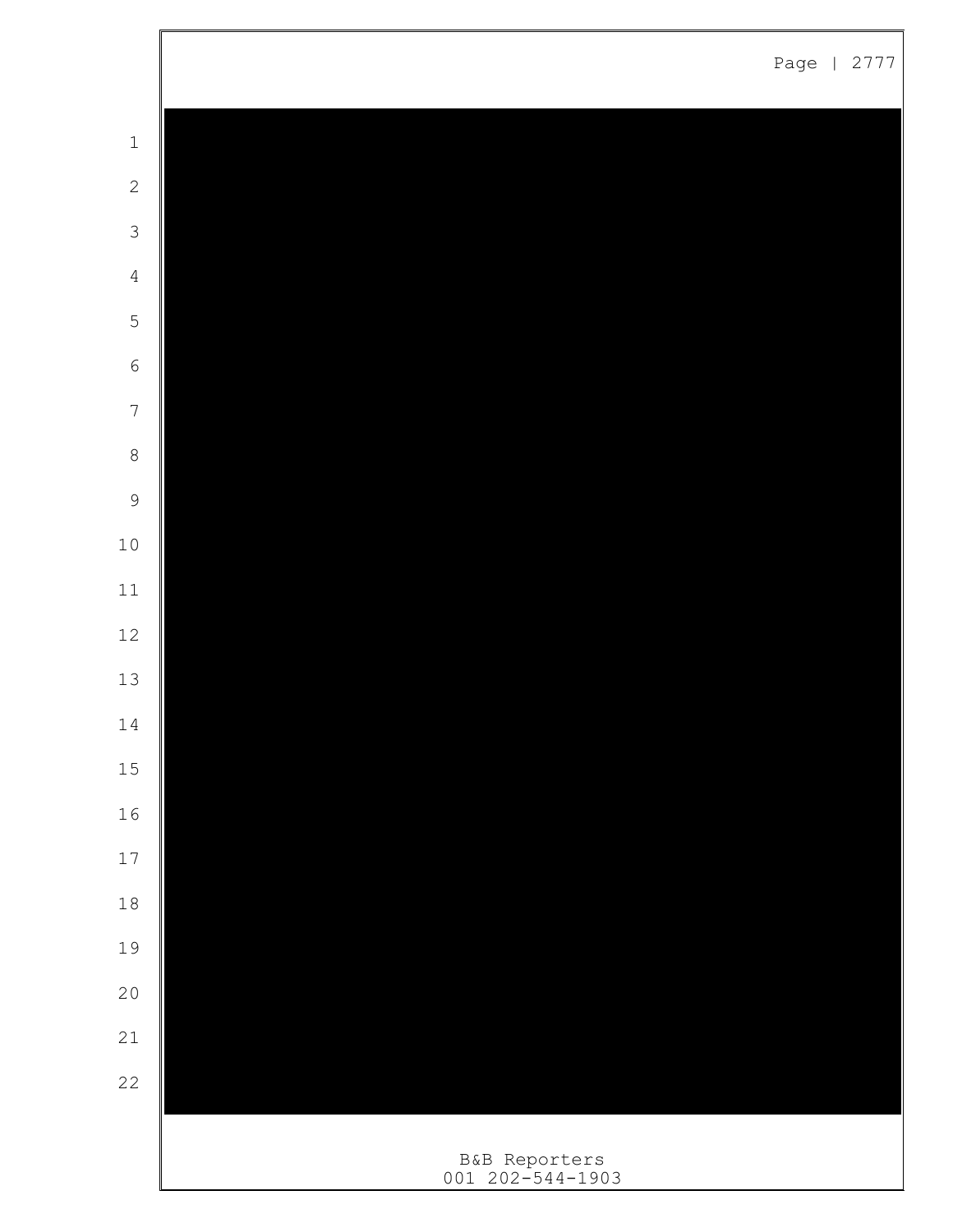|                | Page                              | 2778 |
|----------------|-----------------------------------|------|
| $\mathbf 1$    |                                   |      |
| $\overline{c}$ |                                   |      |
| $\mathfrak{Z}$ |                                   |      |
| $\overline{4}$ |                                   |      |
| $\overline{5}$ |                                   |      |
| $\overline{6}$ |                                   |      |
| $\overline{7}$ |                                   |      |
| $\overline{8}$ |                                   |      |
| 9              |                                   |      |
| $10$           |                                   |      |
| $11\,$         |                                   |      |
| $12\,$         |                                   |      |
| 13             |                                   |      |
| 14             |                                   |      |
| 15             |                                   |      |
| $16\,$         |                                   |      |
| 17             |                                   |      |
| $1\,8$         |                                   |      |
| 19             |                                   |      |
| $20$           |                                   |      |
| 21             |                                   |      |
| 22             |                                   |      |
|                | B&B Reporters<br>001 202-544-1903 |      |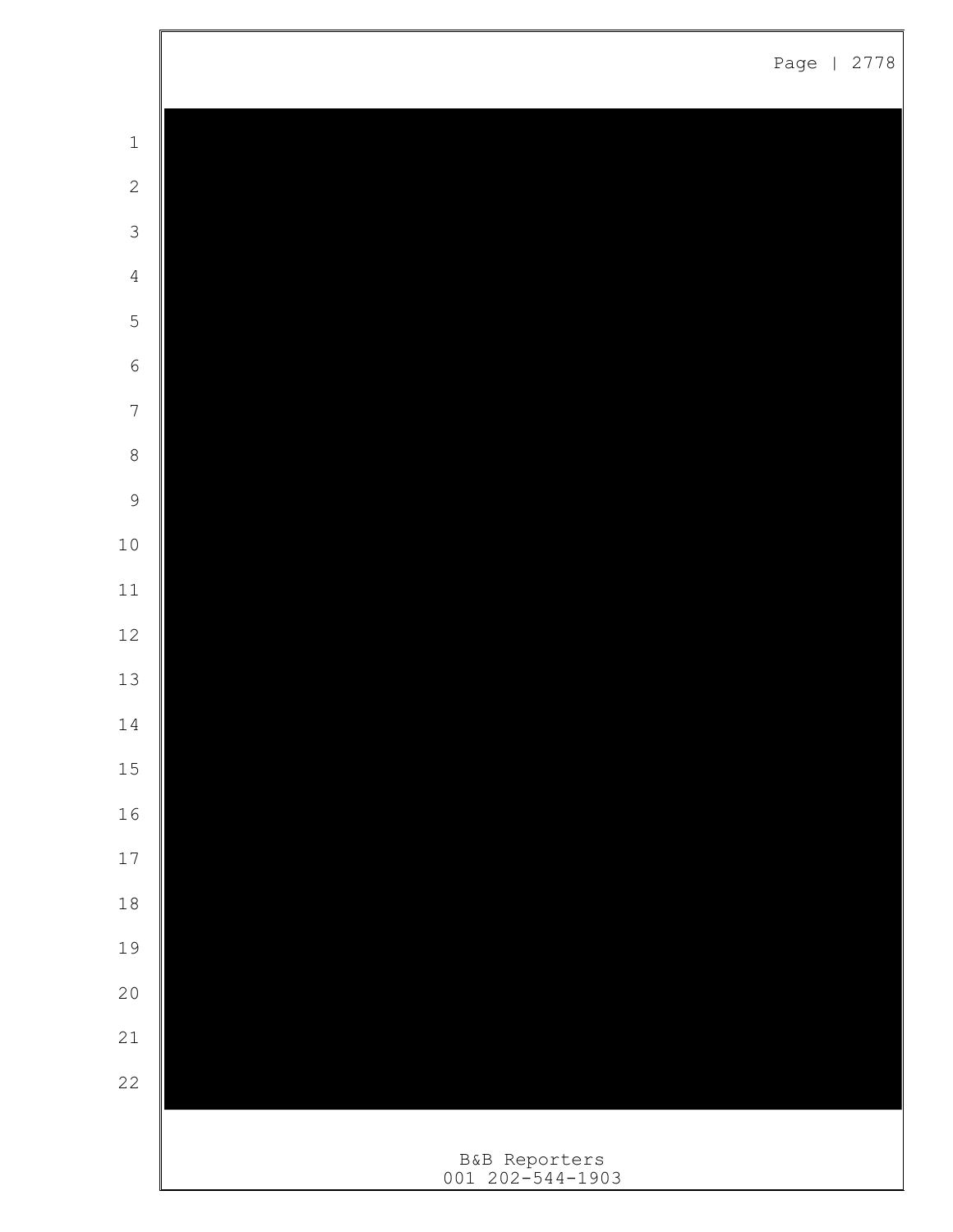|                 |                                   | Page   2779 |  |
|-----------------|-----------------------------------|-------------|--|
| $\mathbf 1$     |                                   |             |  |
| $\overline{c}$  |                                   |             |  |
| $\overline{3}$  |                                   |             |  |
| $\overline{4}$  |                                   |             |  |
| $\overline{5}$  |                                   |             |  |
| $6\overline{6}$ |                                   |             |  |
| $\overline{7}$  |                                   |             |  |
| 8               |                                   |             |  |
| $\mathcal{G}$   |                                   |             |  |
| 10              |                                   |             |  |
| $11\,$          |                                   |             |  |
| $12$            |                                   |             |  |
| 13              |                                   |             |  |
| 14              |                                   |             |  |
| 15              |                                   |             |  |
| $16$            |                                   |             |  |
| 17              |                                   |             |  |
| $1\,8$          |                                   |             |  |
| 19              |                                   |             |  |
| $20$            |                                   |             |  |
| 21              |                                   |             |  |
| 22              |                                   |             |  |
|                 | B&B Reporters<br>001 202-544-1903 |             |  |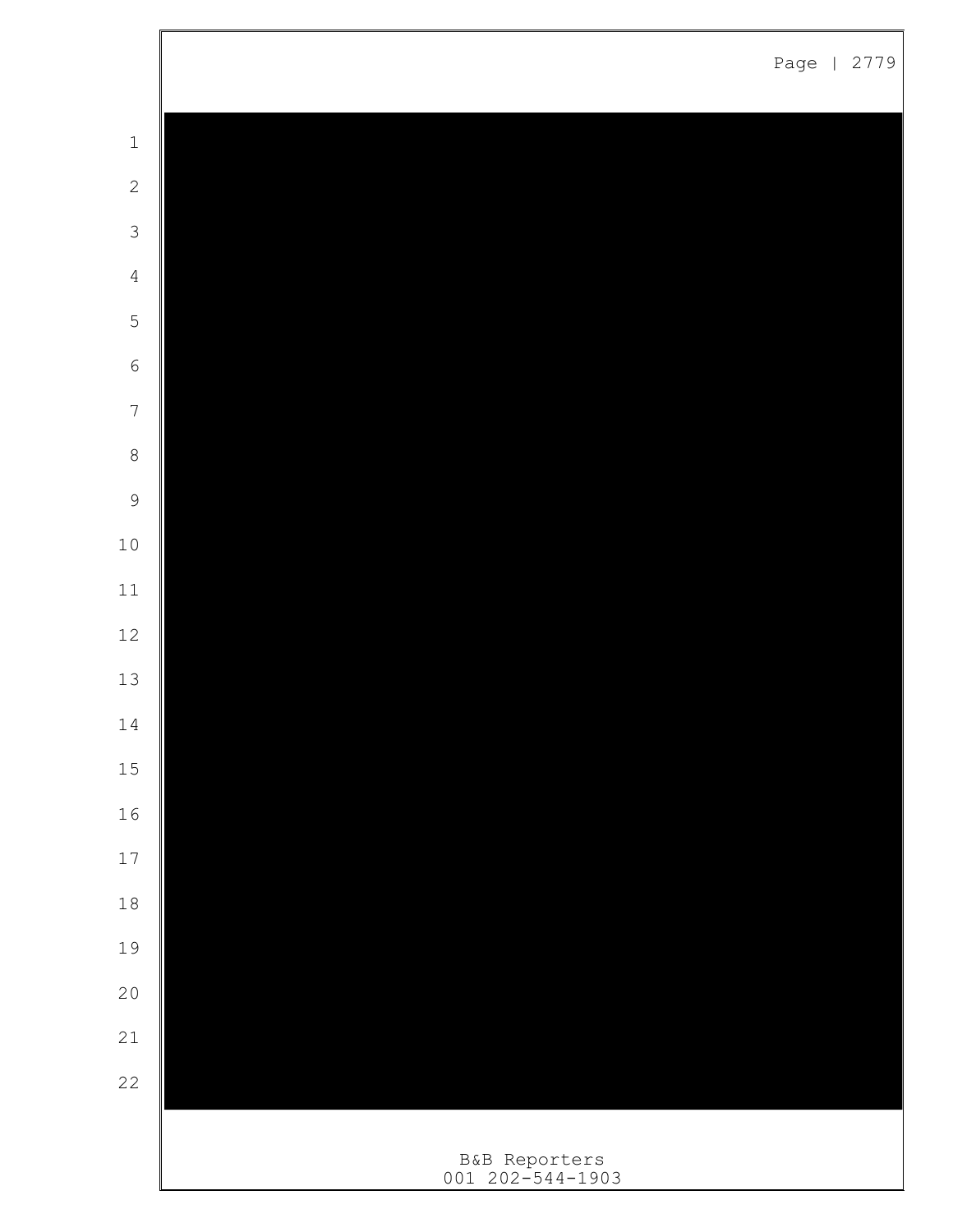|                | Page   2780                       |
|----------------|-----------------------------------|
| $\mathbf 1$    |                                   |
| $\overline{c}$ |                                   |
| $\mathfrak{Z}$ |                                   |
| $\overline{4}$ |                                   |
| $\overline{5}$ |                                   |
| $\overline{6}$ |                                   |
| $\overline{7}$ |                                   |
| $\,8\,$        |                                   |
| 9              |                                   |
| $10$           |                                   |
| $11\,$         |                                   |
| $12\,$         |                                   |
| 13             |                                   |
| $14$           |                                   |
| $15\,$         |                                   |
| $16\,$         |                                   |
| 17             |                                   |
| $1\,8$         |                                   |
| 19             |                                   |
| $20$           |                                   |
| $21\,$         |                                   |
| 22             |                                   |
|                | B&B Reporters<br>001 202-544-1903 |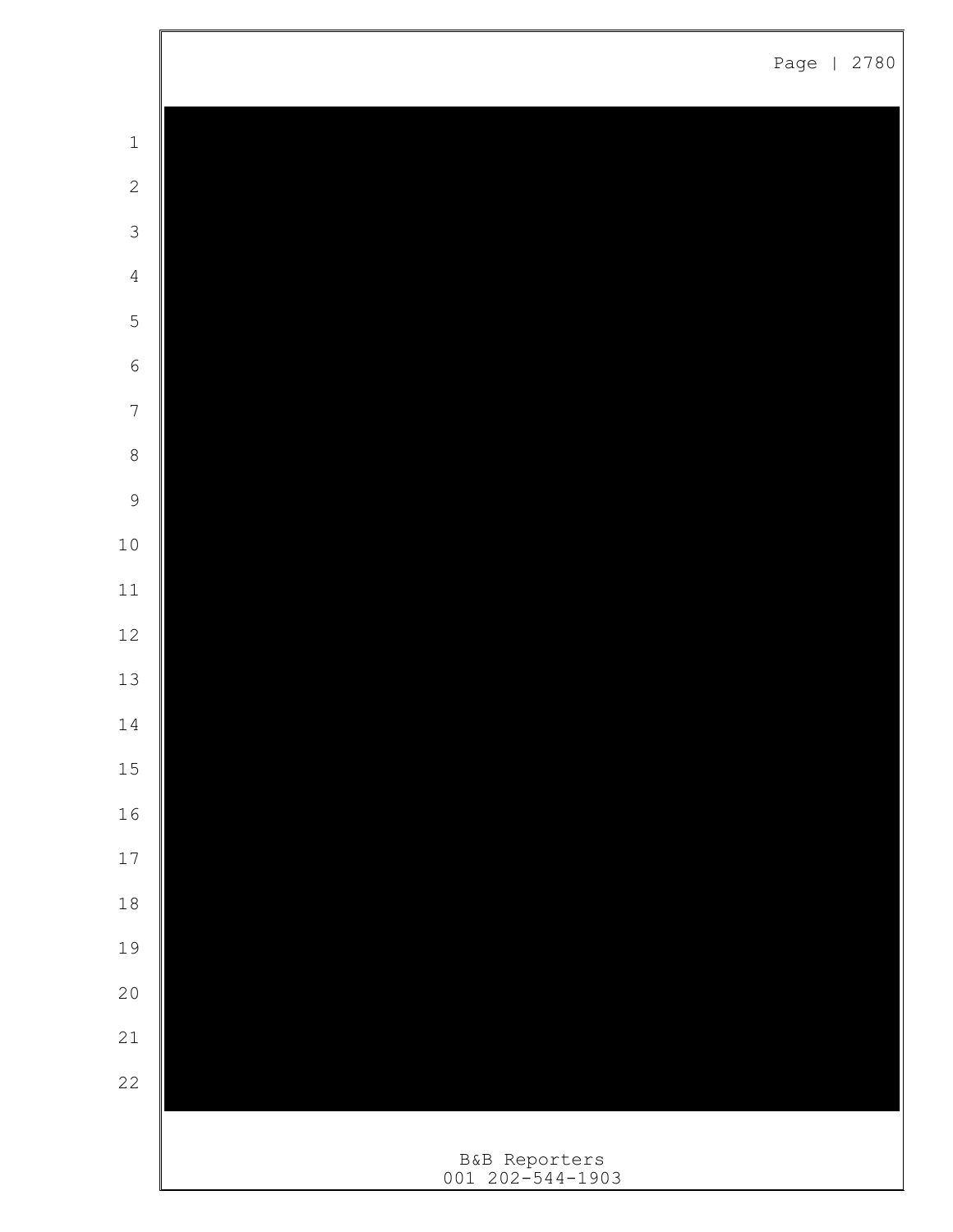|                | 2781<br>Page                      |
|----------------|-----------------------------------|
| $\mathbf 1$    |                                   |
| $\mathbf{2}$   |                                   |
| $\overline{3}$ |                                   |
| $\overline{4}$ |                                   |
| $\overline{5}$ |                                   |
| $6\phantom{a}$ |                                   |
| $\overline{7}$ |                                   |
| $\overline{8}$ |                                   |
| $\mathcal{G}$  |                                   |
| 10             |                                   |
| $11\,$         |                                   |
| $12$           |                                   |
| 13             |                                   |
| 14             |                                   |
| 15             |                                   |
| $16\,$         |                                   |
| $17\,$         |                                   |
| $1\,8$         |                                   |
| 19             |                                   |
| $2\,0$         |                                   |
| $21\,$         |                                   |
| 22             |                                   |
|                |                                   |
|                | B&B Reporters<br>001 202-544-1903 |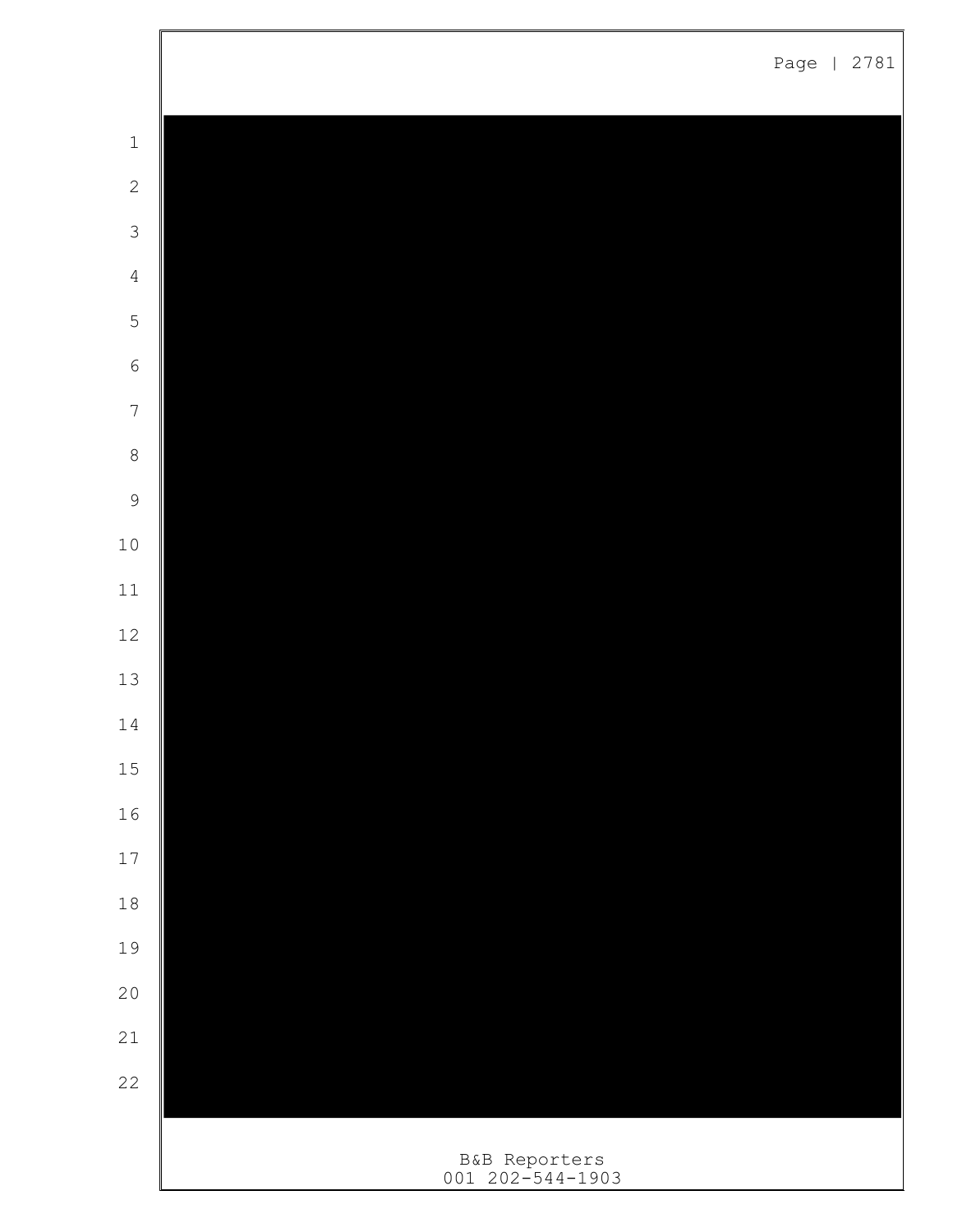|                | 2782<br>Page                      |
|----------------|-----------------------------------|
| $\,1$          |                                   |
| $\overline{c}$ |                                   |
| $\overline{3}$ |                                   |
| $\overline{4}$ |                                   |
| $\overline{5}$ |                                   |
| $\overline{6}$ |                                   |
| $\overline{7}$ |                                   |
| 8              |                                   |
| 9              |                                   |
| 10             |                                   |
| $11\,$         |                                   |
| 12             |                                   |
| 13             |                                   |
| $14$           |                                   |
| 15             |                                   |
| 16             |                                   |
| 17             |                                   |
| $1\,8$         |                                   |
| 19             |                                   |
| $20$           |                                   |
| $2\sqrt{1}$    |                                   |
| 22             |                                   |
|                |                                   |
|                | B&B Reporters<br>001 202-544-1903 |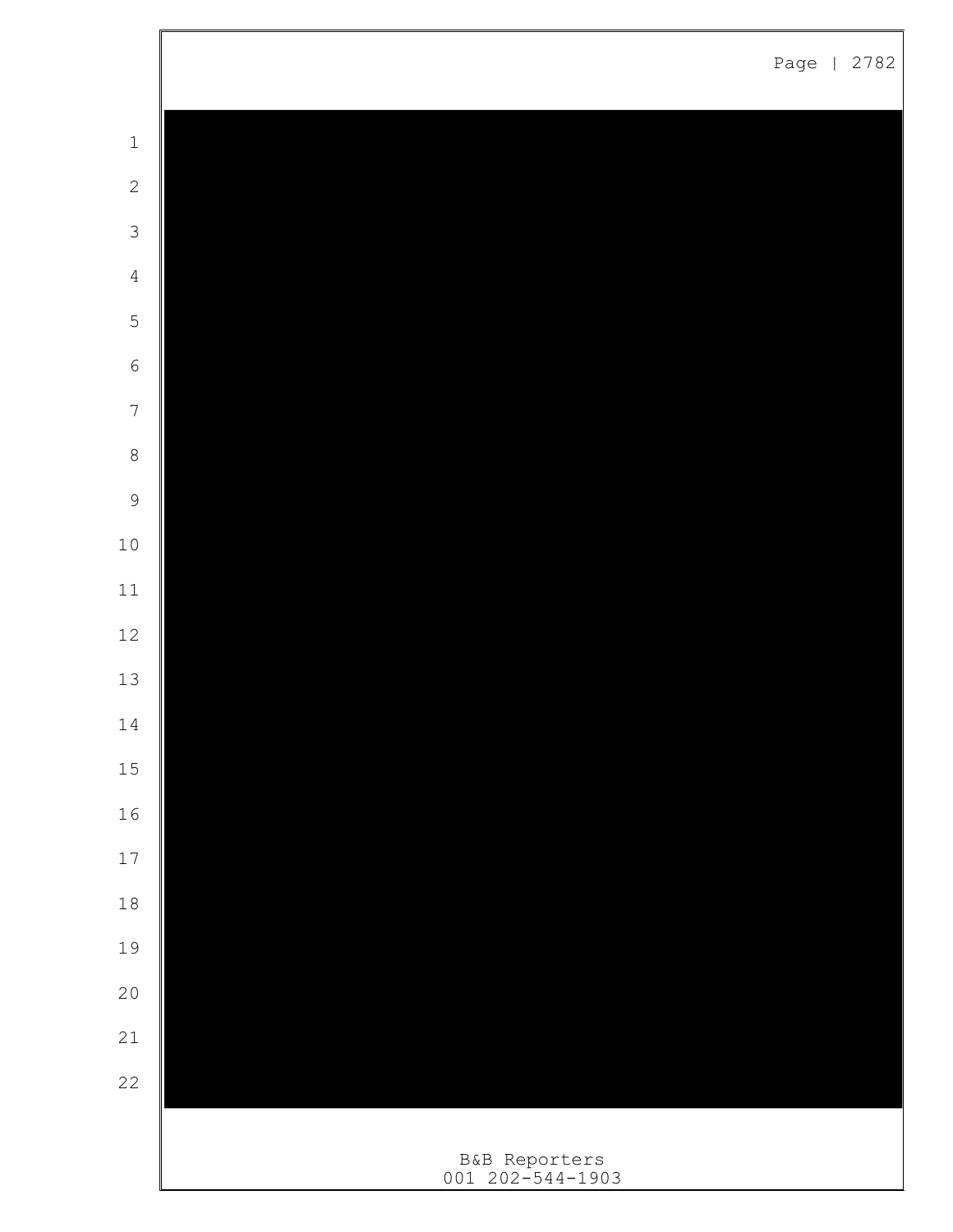|                                  |                                   | Page | 2783 |
|----------------------------------|-----------------------------------|------|------|
|                                  |                                   |      |      |
| $\mathbf 1$                      |                                   |      |      |
| $\overline{c}$<br>$\overline{3}$ |                                   |      |      |
|                                  |                                   |      |      |
| $\overline{4}$                   |                                   |      |      |
| $\overline{5}$                   |                                   |      |      |
| $6\overline{6}$                  |                                   |      |      |
| $\overline{7}$                   |                                   |      |      |
| 8                                |                                   |      |      |
| $\mathcal{G}$                    |                                   |      |      |
| 10                               |                                   |      |      |
| $11\,$                           |                                   |      |      |
| $12\,$                           |                                   |      |      |
| 13                               |                                   |      |      |
| 14                               |                                   |      |      |
| 15                               |                                   |      |      |
| $16$                             |                                   |      |      |
| $17\,$                           |                                   |      |      |
| $1\,8$                           |                                   |      |      |
| 19                               |                                   |      |      |
| $20$                             |                                   |      |      |
| $2\sqrt{1}$                      |                                   |      |      |
| 22                               |                                   |      |      |
|                                  |                                   |      |      |
|                                  | B&B Reporters<br>001 202-544-1903 |      |      |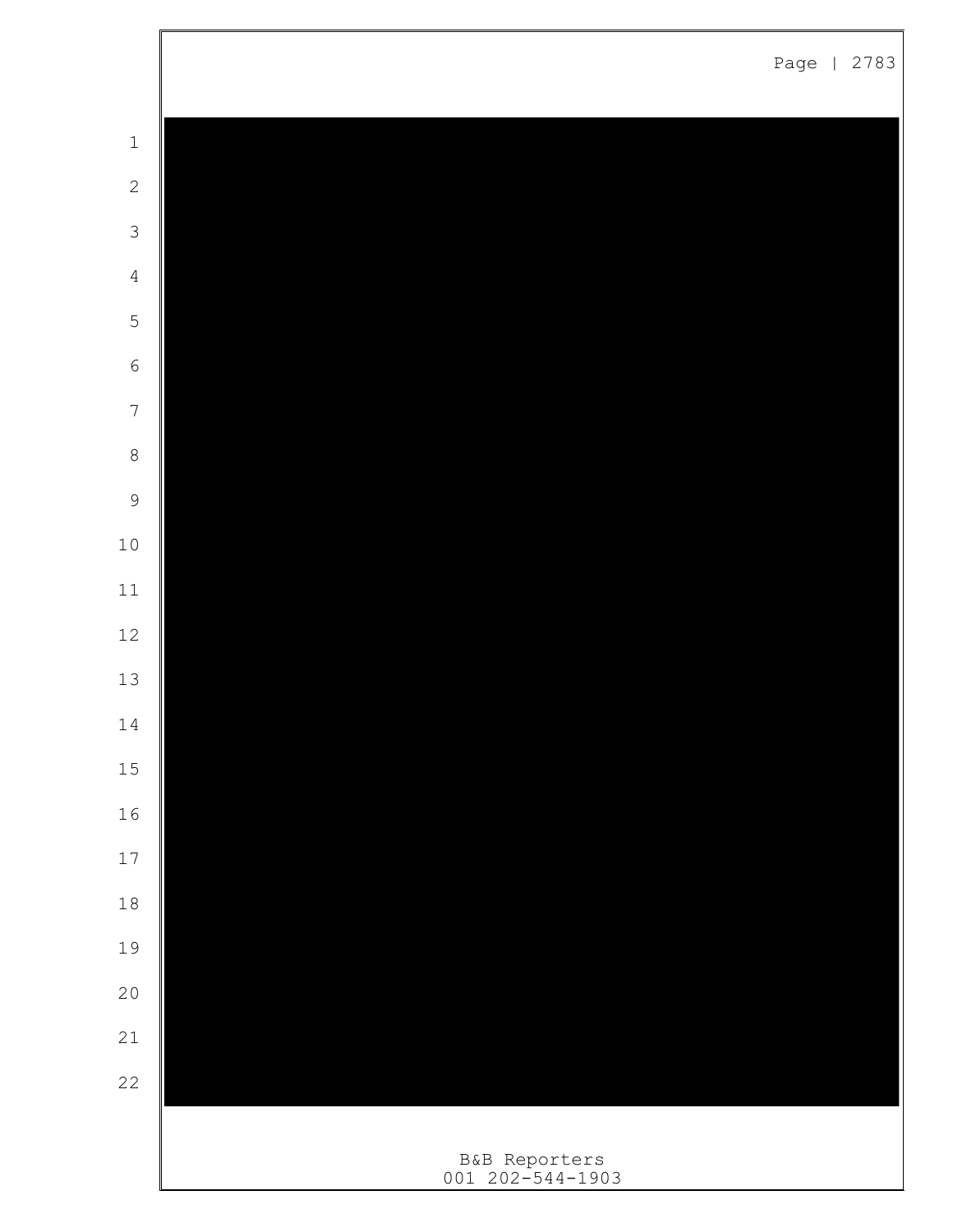|                | Page   2784                       |
|----------------|-----------------------------------|
| $\,1$          |                                   |
| $\overline{c}$ |                                   |
| $\overline{3}$ |                                   |
| $\overline{4}$ |                                   |
| $\overline{5}$ |                                   |
| $\overline{6}$ |                                   |
| $\overline{7}$ |                                   |
| 8              |                                   |
| 9              |                                   |
| $10$           |                                   |
| $11$           |                                   |
| $12$           |                                   |
| 13             |                                   |
| 14             |                                   |
| $15\,$         |                                   |
| $16\,$         |                                   |
| $17\,$         |                                   |
| $1\,8$         |                                   |
| 19             |                                   |
| $20$           |                                   |
| $21\,$         |                                   |
| 22             |                                   |
|                | B&B Reporters<br>001 202-544-1903 |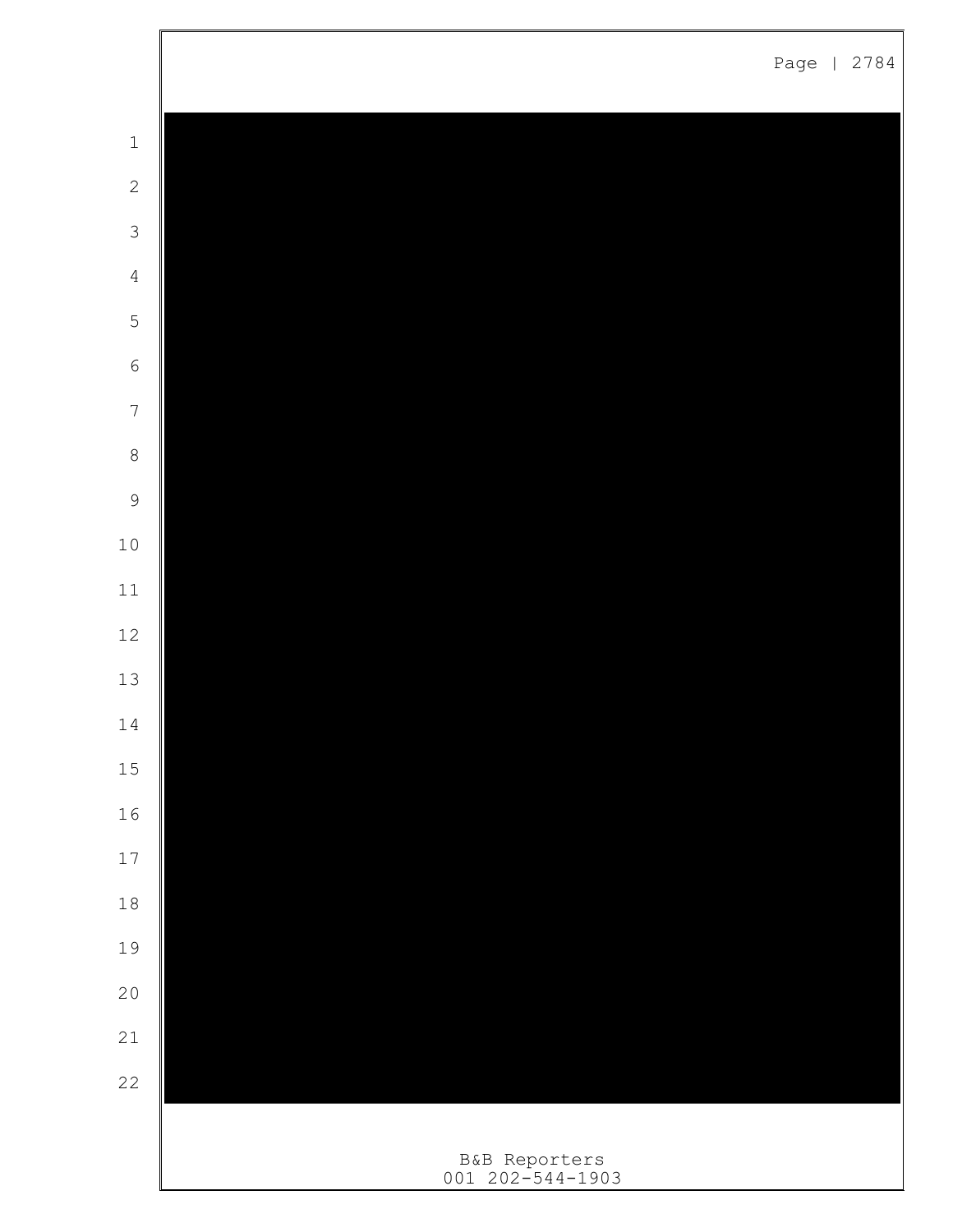|                |                                   | Page | 2785 |
|----------------|-----------------------------------|------|------|
| $\mathbf 1$    |                                   |      |      |
| $\overline{c}$ |                                   |      |      |
| $\overline{3}$ |                                   |      |      |
| $\overline{4}$ |                                   |      |      |
| $\overline{5}$ |                                   |      |      |
| $6\phantom{a}$ |                                   |      |      |
| $\overline{7}$ |                                   |      |      |
| $\overline{8}$ |                                   |      |      |
| $\overline{9}$ |                                   |      |      |
| $10$           |                                   |      |      |
| $11$           |                                   |      |      |
| 12             |                                   |      |      |
| 13             |                                   |      |      |
| $14\,$         |                                   |      |      |
| 15             |                                   |      |      |
| 16             |                                   |      |      |
| $17$           |                                   |      |      |
| $1\,8$         |                                   |      |      |
| 19             |                                   |      |      |
| $20$           |                                   |      |      |
| $21\,$         |                                   |      |      |
| 22             |                                   |      |      |
|                |                                   |      |      |
|                | B&B Reporters<br>001 202-544-1903 |      |      |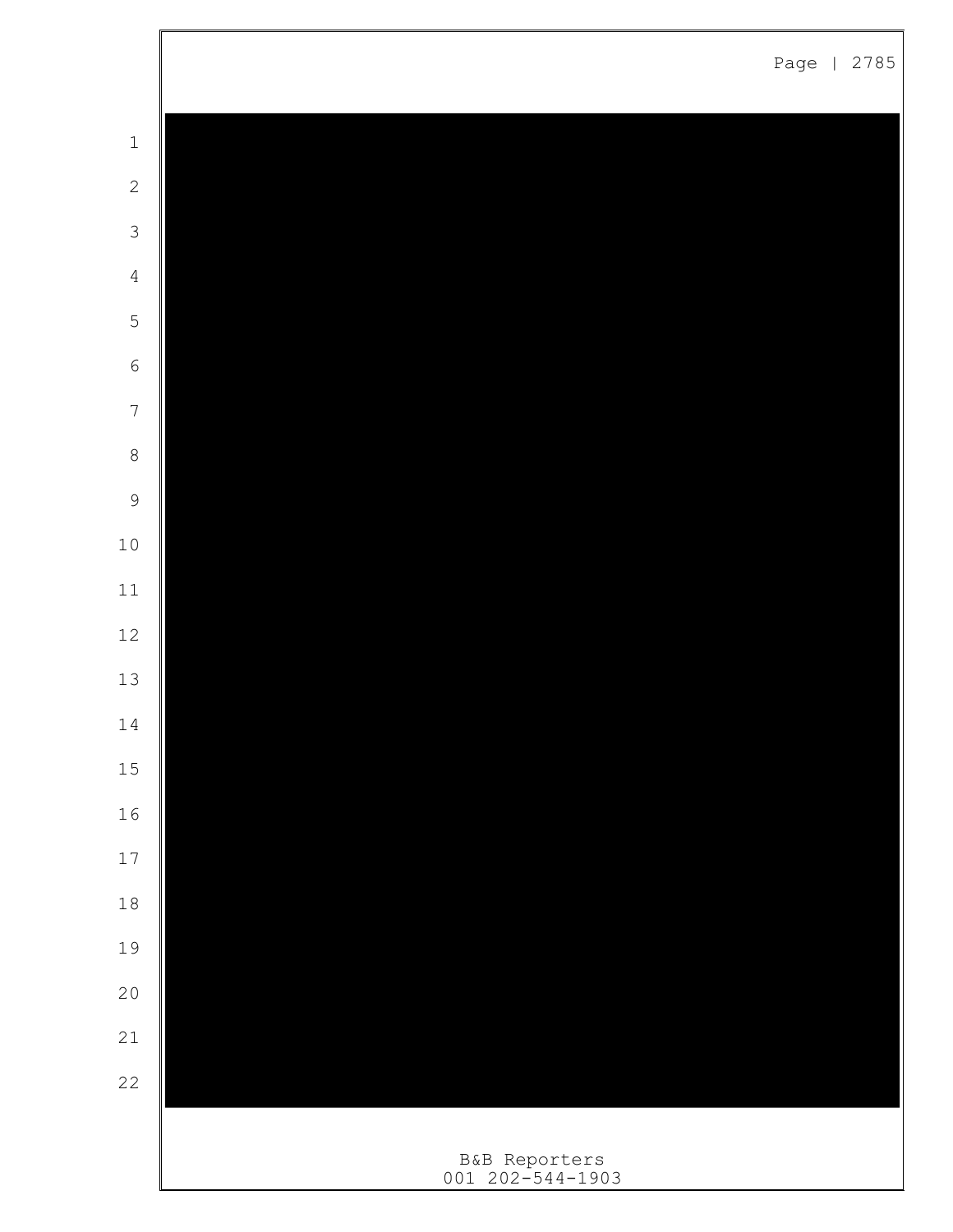|                |                                   | Page | 2786 |
|----------------|-----------------------------------|------|------|
| $\mathbf 1$    |                                   |      |      |
| $\overline{c}$ |                                   |      |      |
| $\overline{3}$ |                                   |      |      |
| $\overline{4}$ |                                   |      |      |
| $\overline{5}$ |                                   |      |      |
| $\overline{6}$ |                                   |      |      |
| $\overline{7}$ |                                   |      |      |
| $\overline{8}$ |                                   |      |      |
| 9              |                                   |      |      |
| $10$           |                                   |      |      |
| $11\,$         |                                   |      |      |
| 12             |                                   |      |      |
| 13             |                                   |      |      |
| 14             |                                   |      |      |
| 15             |                                   |      |      |
| $16\,$         |                                   |      |      |
| $17\,$         |                                   |      |      |
| $1\,8$         |                                   |      |      |
| 19             |                                   |      |      |
| $20$           |                                   |      |      |
| $2\sqrt{1}$    |                                   |      |      |
| 22             |                                   |      |      |
|                | B&B Reporters<br>001 202-544-1903 |      |      |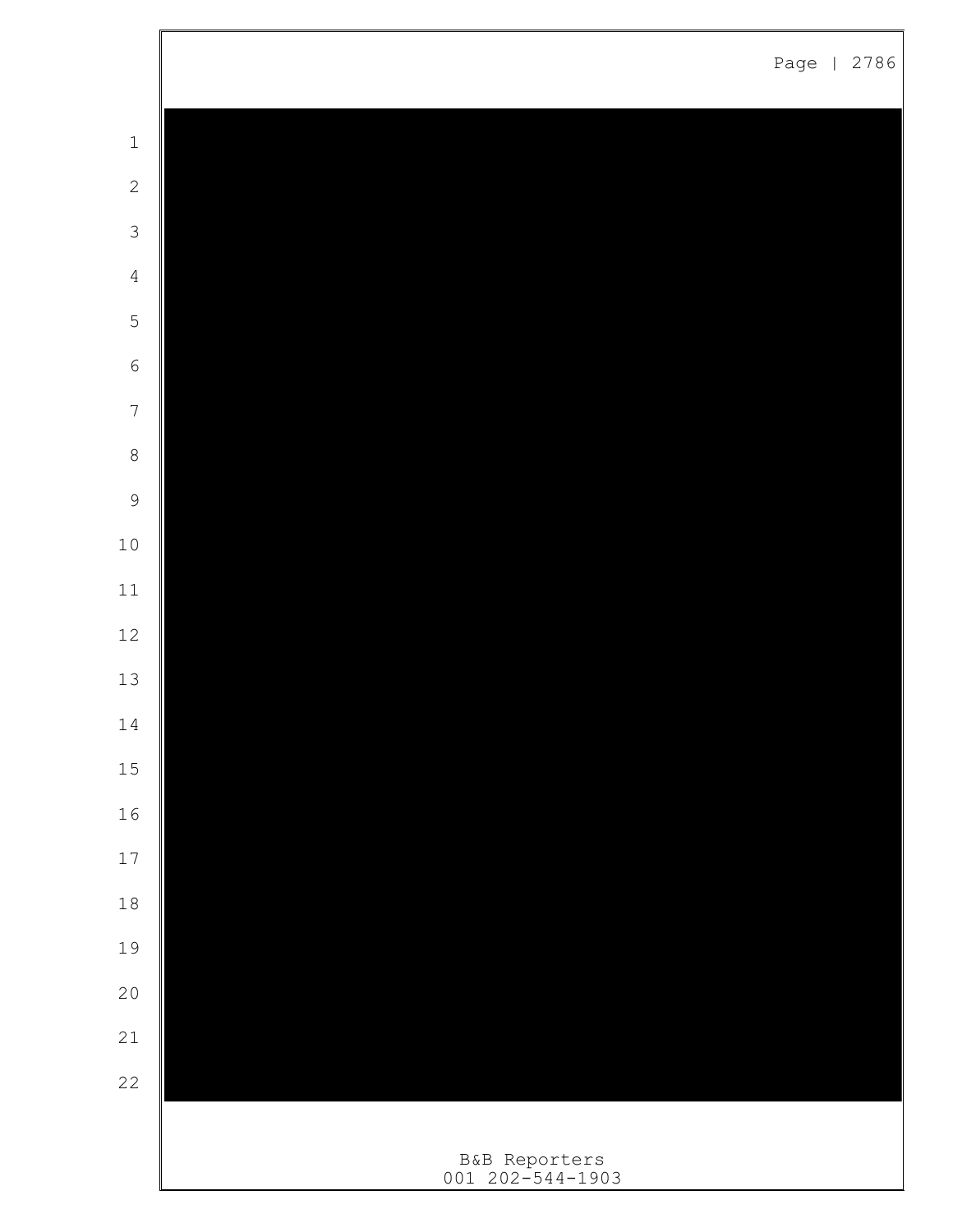|                |                                   | Page | 2787 |
|----------------|-----------------------------------|------|------|
| $\,1\,$        |                                   |      |      |
| $\overline{c}$ |                                   |      |      |
| $\overline{3}$ |                                   |      |      |
| $\overline{4}$ |                                   |      |      |
| $\overline{5}$ |                                   |      |      |
| $\overline{6}$ |                                   |      |      |
| $\overline{7}$ |                                   |      |      |
| 8              |                                   |      |      |
| $\mathcal{G}$  |                                   |      |      |
| 10             |                                   |      |      |
| $11\,$         |                                   |      |      |
| $12$           |                                   |      |      |
| 13             |                                   |      |      |
| 14             |                                   |      |      |
| 15             |                                   |      |      |
| $16\,$         |                                   |      |      |
| $17$           |                                   |      |      |
| $1\,8$         |                                   |      |      |
| 19             |                                   |      |      |
| $20$           |                                   |      |      |
| 21             |                                   |      |      |
| 22             |                                   |      |      |
|                |                                   |      |      |
|                | B&B Reporters<br>001 202-544-1903 |      |      |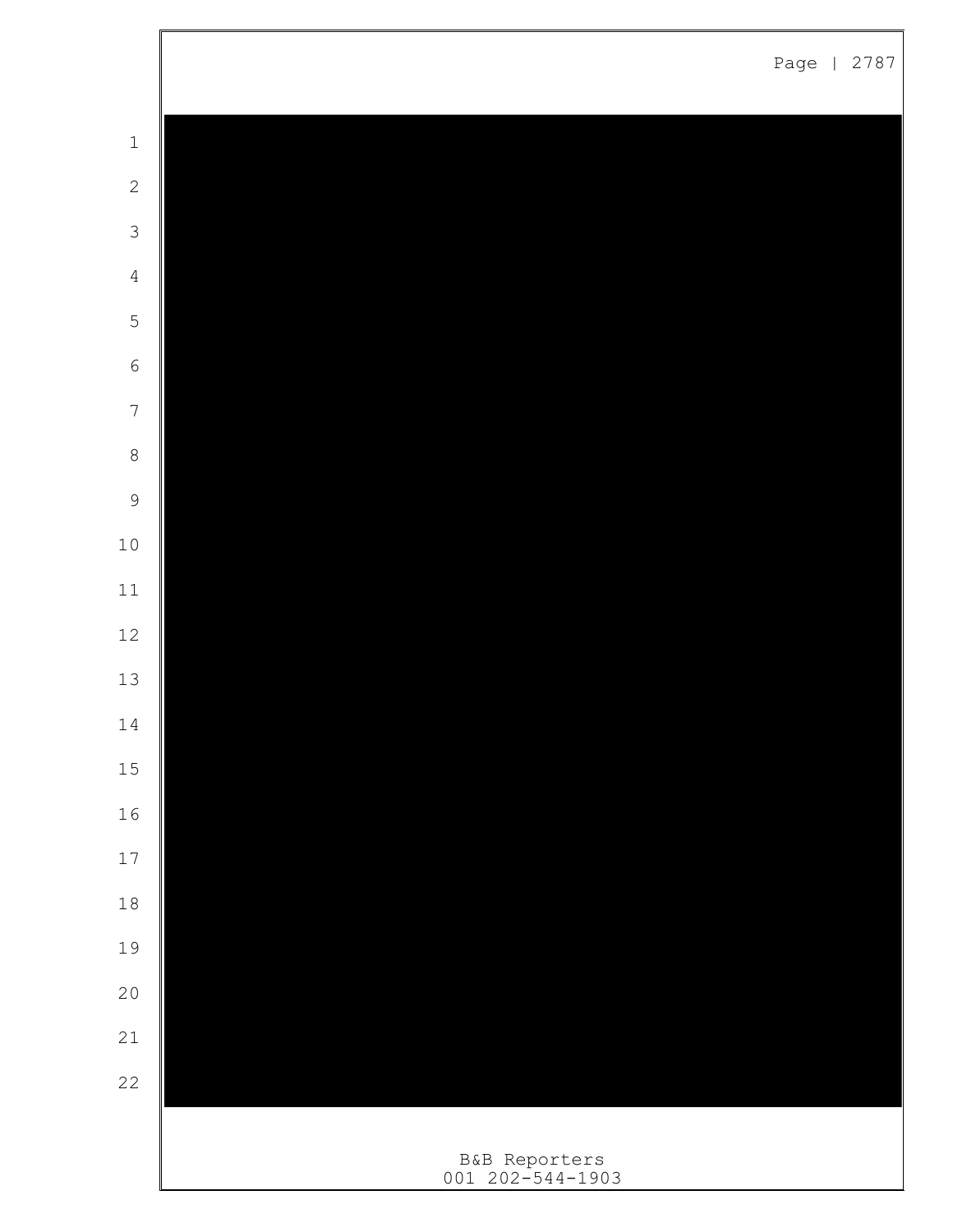|                                  | Page                              | 2788 |
|----------------------------------|-----------------------------------|------|
|                                  |                                   |      |
| $\mathbf 1$                      |                                   |      |
| $\overline{c}$<br>$\overline{3}$ |                                   |      |
| $\overline{4}$                   |                                   |      |
| $\overline{5}$                   |                                   |      |
| $6\overline{6}$                  |                                   |      |
| $\overline{7}$                   |                                   |      |
| $\overline{8}$                   |                                   |      |
| $\mathcal{G}$                    |                                   |      |
| $10$                             |                                   |      |
| $11\,$                           |                                   |      |
| 12                               |                                   |      |
| 13                               |                                   |      |
| 14                               |                                   |      |
| $15\,$                           |                                   |      |
| $16$                             |                                   |      |
| 17                               |                                   |      |
| $1\,8$                           |                                   |      |
| 19                               |                                   |      |
| $20$                             |                                   |      |
| $2\sqrt{1}$                      |                                   |      |
| $22$                             |                                   |      |
|                                  |                                   |      |
|                                  | B&B Reporters<br>001 202-544-1903 |      |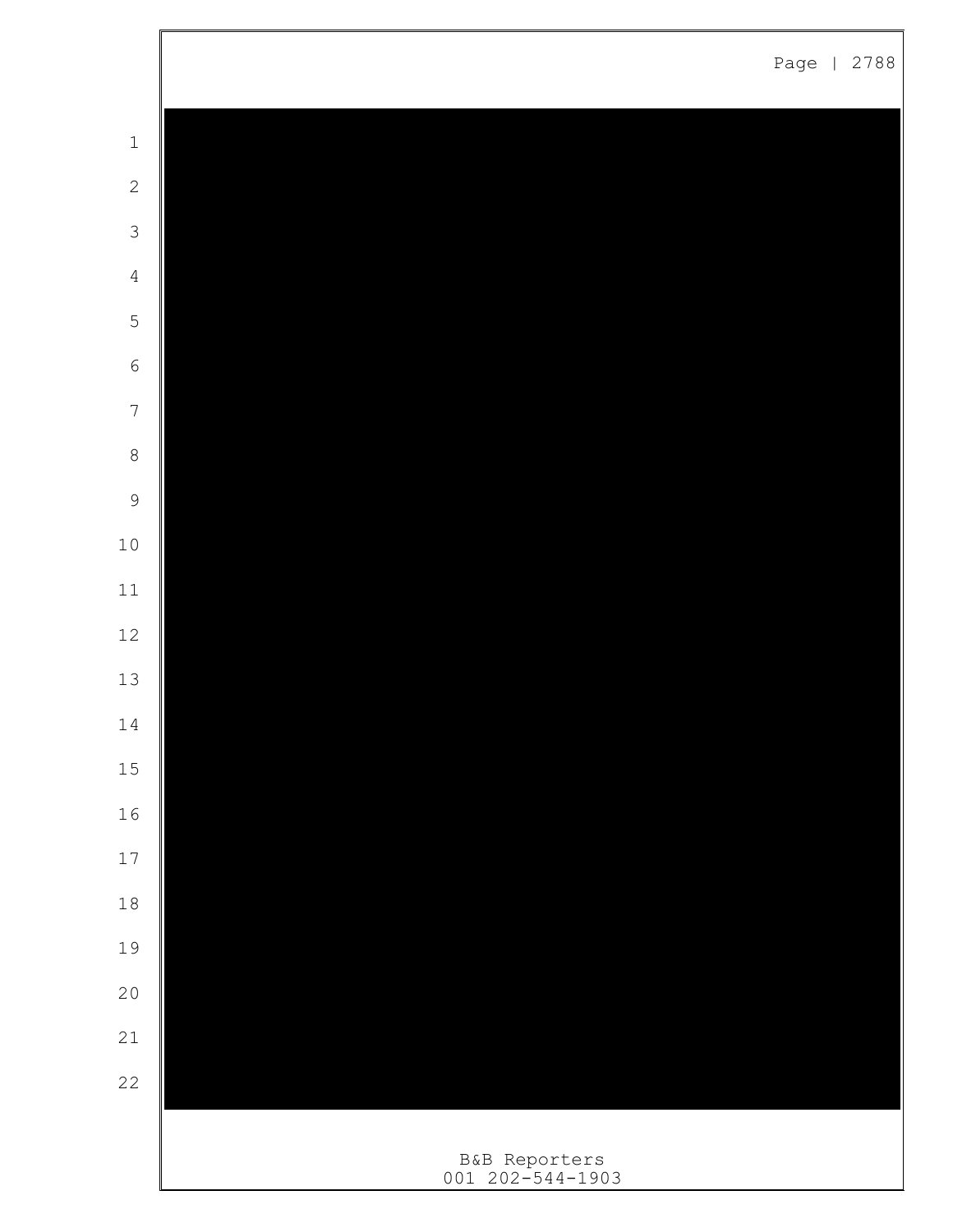|                |                                   | Page | 2789 |
|----------------|-----------------------------------|------|------|
| $\mathbf 1$    |                                   |      |      |
| $\overline{c}$ |                                   |      |      |
| $\overline{3}$ |                                   |      |      |
| $\overline{4}$ |                                   |      |      |
| $\overline{5}$ |                                   |      |      |
| $6\phantom{a}$ |                                   |      |      |
| $\overline{7}$ |                                   |      |      |
| $\overline{8}$ |                                   |      |      |
| 9              |                                   |      |      |
| $10$           |                                   |      |      |
| $11$           |                                   |      |      |
| 12             |                                   |      |      |
| 13             |                                   |      |      |
| 14             |                                   |      |      |
| 15             |                                   |      |      |
| 16             |                                   |      |      |
| $17$           |                                   |      |      |
| $1\,8$         |                                   |      |      |
| 19             |                                   |      |      |
| $20$           |                                   |      |      |
| $21\,$         |                                   |      |      |
| 22             |                                   |      |      |
|                |                                   |      |      |
|                | B&B Reporters<br>001 202-544-1903 |      |      |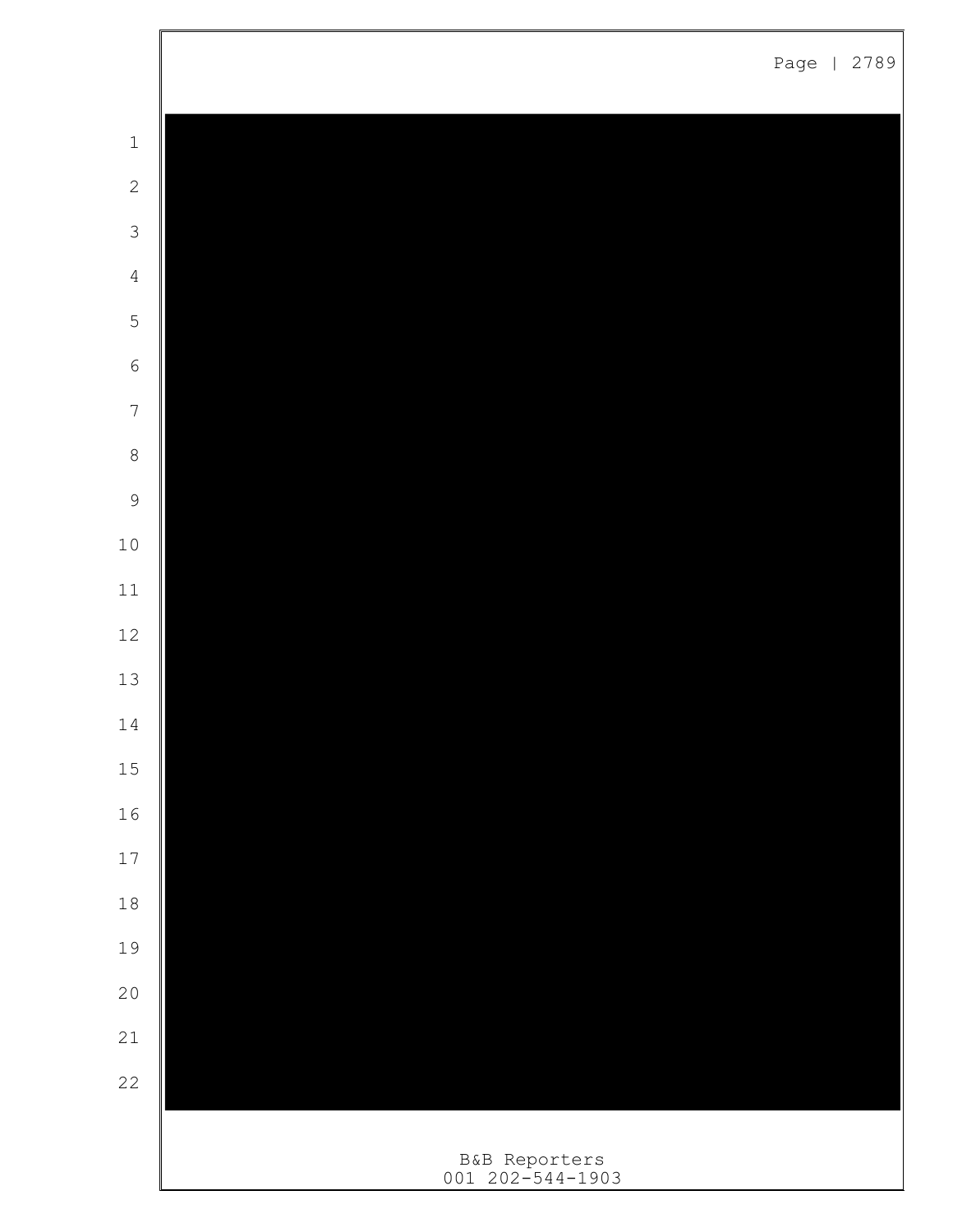|                | Page   2790                       |
|----------------|-----------------------------------|
| $\mathbf 1$    |                                   |
| $\overline{c}$ |                                   |
| $\overline{3}$ |                                   |
| $\overline{4}$ |                                   |
| $\overline{5}$ |                                   |
| $6\phantom{a}$ |                                   |
| $\overline{7}$ |                                   |
| $\overline{8}$ |                                   |
| $\mathcal{G}$  |                                   |
| 10             |                                   |
| $11$           |                                   |
| 12             |                                   |
| 13             |                                   |
| $14\,$         |                                   |
| 15             |                                   |
| $16\,$         |                                   |
| $17$           |                                   |
| $1\,8$         |                                   |
| 19             |                                   |
| $20$           |                                   |
| $21\,$         |                                   |
| 22             |                                   |
|                |                                   |
|                | B&B Reporters<br>001 202-544-1903 |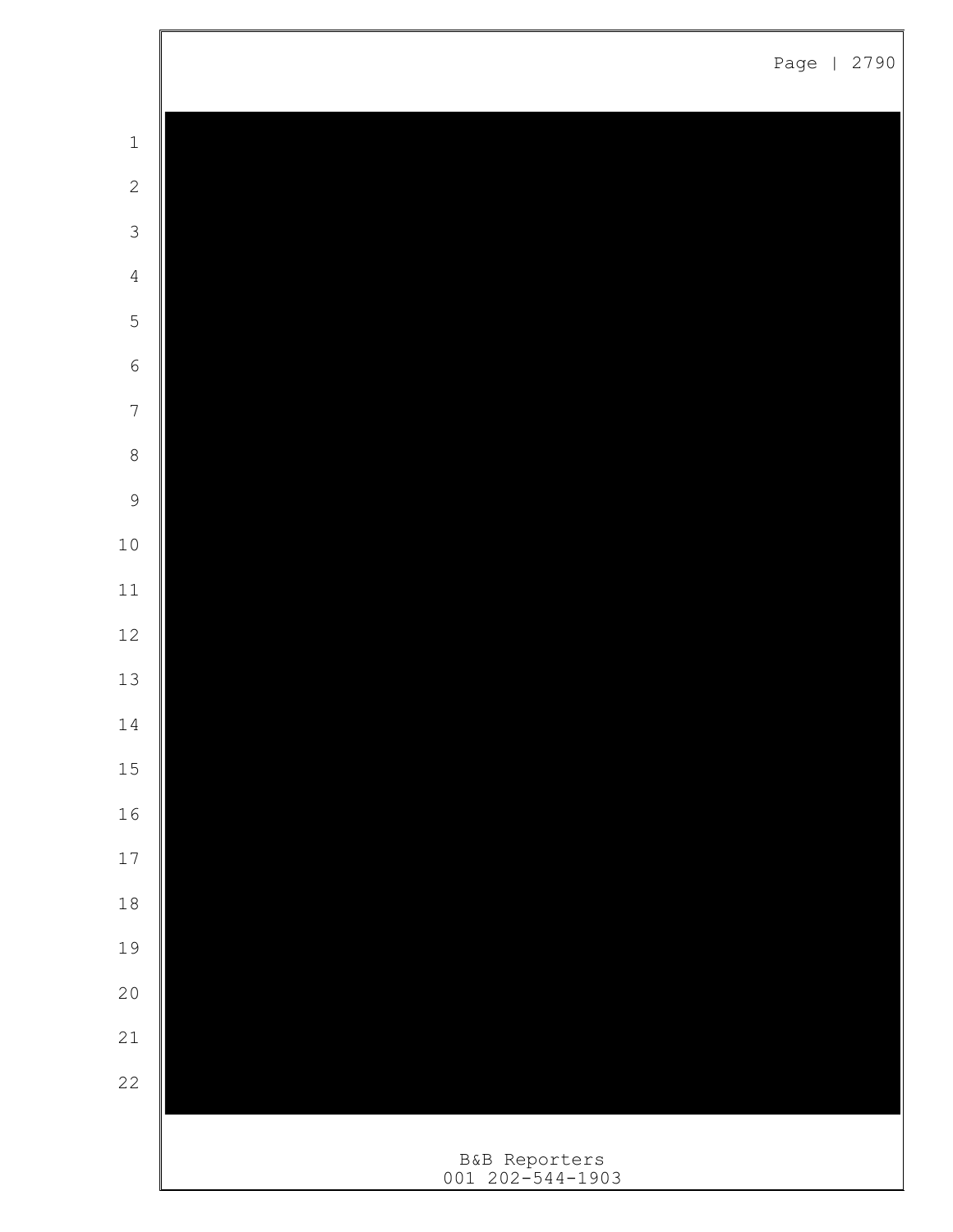|                                  | 2791<br>Page                      |
|----------------------------------|-----------------------------------|
|                                  |                                   |
| $\,1\,$                          |                                   |
| $\overline{c}$<br>$\overline{3}$ |                                   |
| $\overline{4}$                   |                                   |
| $\overline{5}$                   |                                   |
| $\overline{6}$                   |                                   |
| $\overline{7}$                   |                                   |
| 8                                |                                   |
| 9                                |                                   |
| $10$                             |                                   |
| $11\,$                           |                                   |
| $12$                             |                                   |
| 13                               |                                   |
| 14                               |                                   |
| 15                               |                                   |
| $16$                             |                                   |
| 17                               |                                   |
| $1\,8$                           |                                   |
| 19                               |                                   |
| $20$                             |                                   |
| 21                               |                                   |
| 22                               |                                   |
|                                  |                                   |
|                                  | B&B Reporters<br>001 202-544-1903 |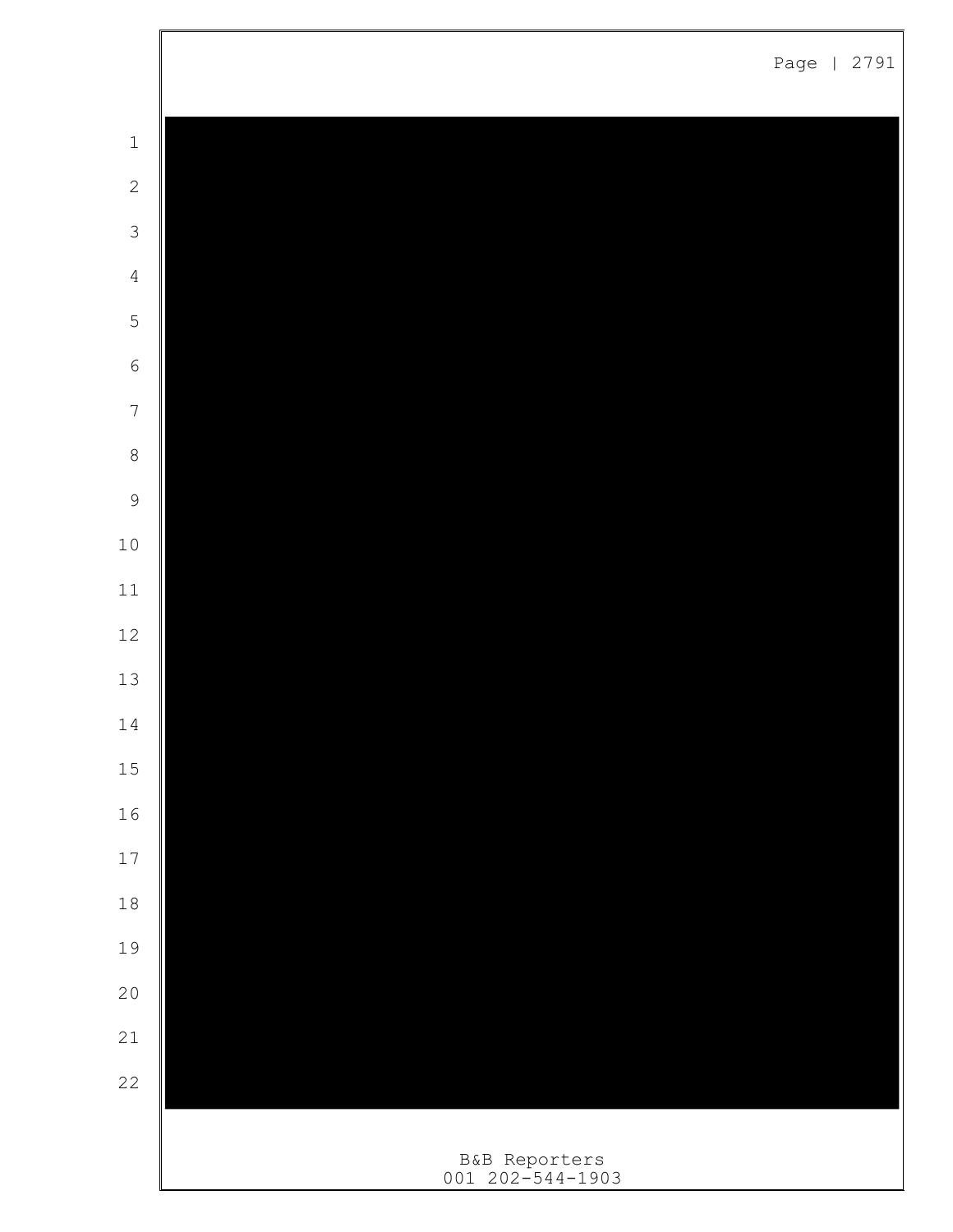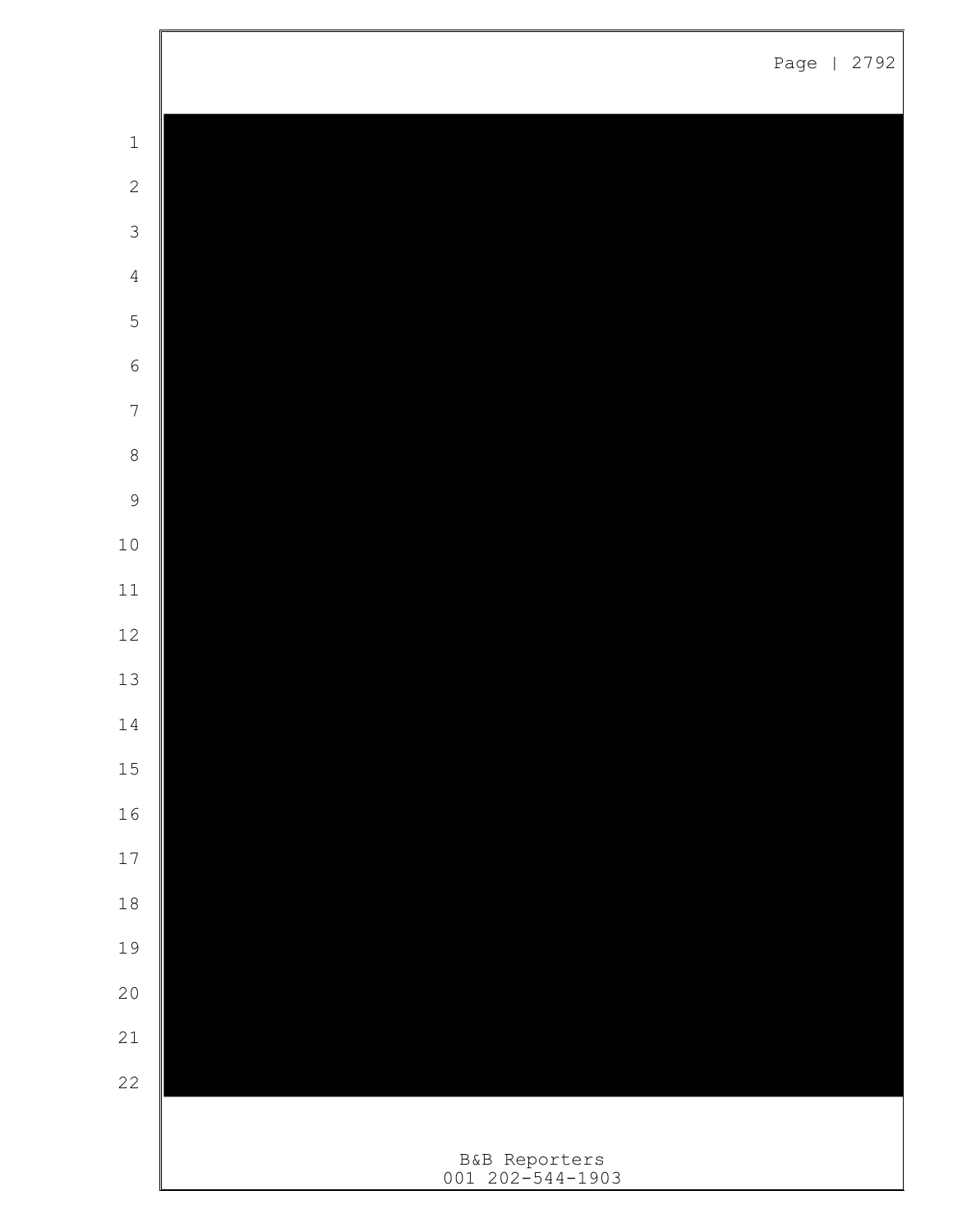|                 |                                   | Page   2793 |  |
|-----------------|-----------------------------------|-------------|--|
| $\mathbf 1$     |                                   |             |  |
| $\mathbf{2}$    |                                   |             |  |
| $\overline{3}$  |                                   |             |  |
| $\overline{4}$  |                                   |             |  |
| $\overline{5}$  |                                   |             |  |
| $6\overline{6}$ |                                   |             |  |
| $\overline{7}$  |                                   |             |  |
| 8               |                                   |             |  |
| $\mathcal{G}$   |                                   |             |  |
| 10              |                                   |             |  |
| $11\,$          |                                   |             |  |
| $12$            |                                   |             |  |
| 13              |                                   |             |  |
| 14              |                                   |             |  |
| 15              |                                   |             |  |
| $16$            |                                   |             |  |
| 17              |                                   |             |  |
| $1\,8$          |                                   |             |  |
| 19              |                                   |             |  |
| $20$            |                                   |             |  |
| 21<br>22        |                                   |             |  |
|                 |                                   |             |  |
|                 | B&B Reporters<br>001 202-544-1903 |             |  |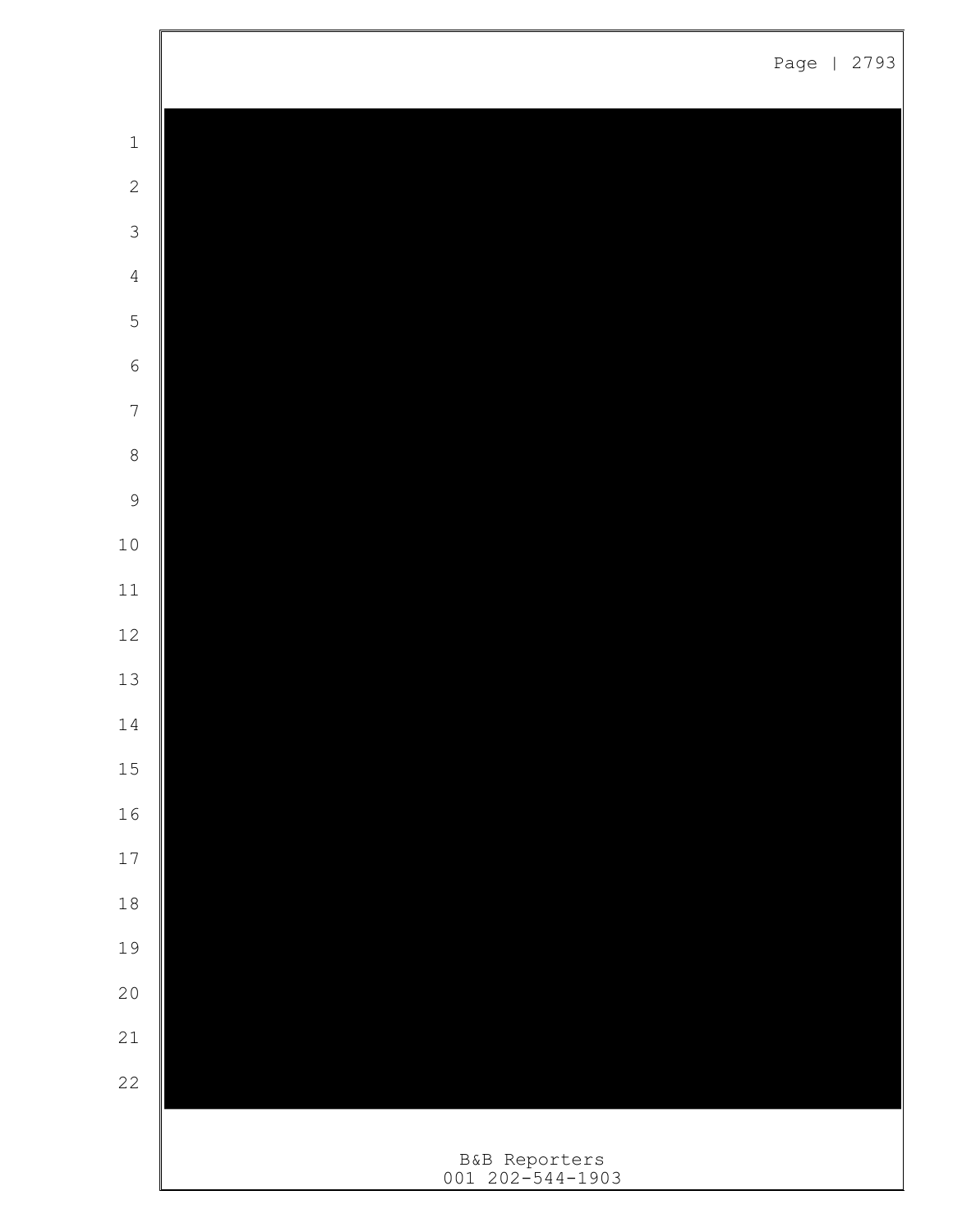|                |                                   | Page | 2794 |
|----------------|-----------------------------------|------|------|
| $\mathbf 1$    |                                   |      |      |
| $\overline{c}$ |                                   |      |      |
| $\overline{3}$ |                                   |      |      |
| $\overline{4}$ |                                   |      |      |
| $\overline{5}$ |                                   |      |      |
| $6\phantom{a}$ |                                   |      |      |
| $\overline{7}$ |                                   |      |      |
| $\overline{8}$ |                                   |      |      |
|                |                                   |      |      |
| $\mathcal{G}$  |                                   |      |      |
| 10             |                                   |      |      |
| $11$           |                                   |      |      |
| 12             |                                   |      |      |
| 13             |                                   |      |      |
| 14             |                                   |      |      |
| 15             |                                   |      |      |
| $16\,$         |                                   |      |      |
| $17\,$         |                                   |      |      |
| $1\,8$         |                                   |      |      |
| 19             |                                   |      |      |
| $20$           |                                   |      |      |
| 21             |                                   |      |      |
| 22             |                                   |      |      |
|                |                                   |      |      |
|                | B&B Reporters<br>001 202-544-1903 |      |      |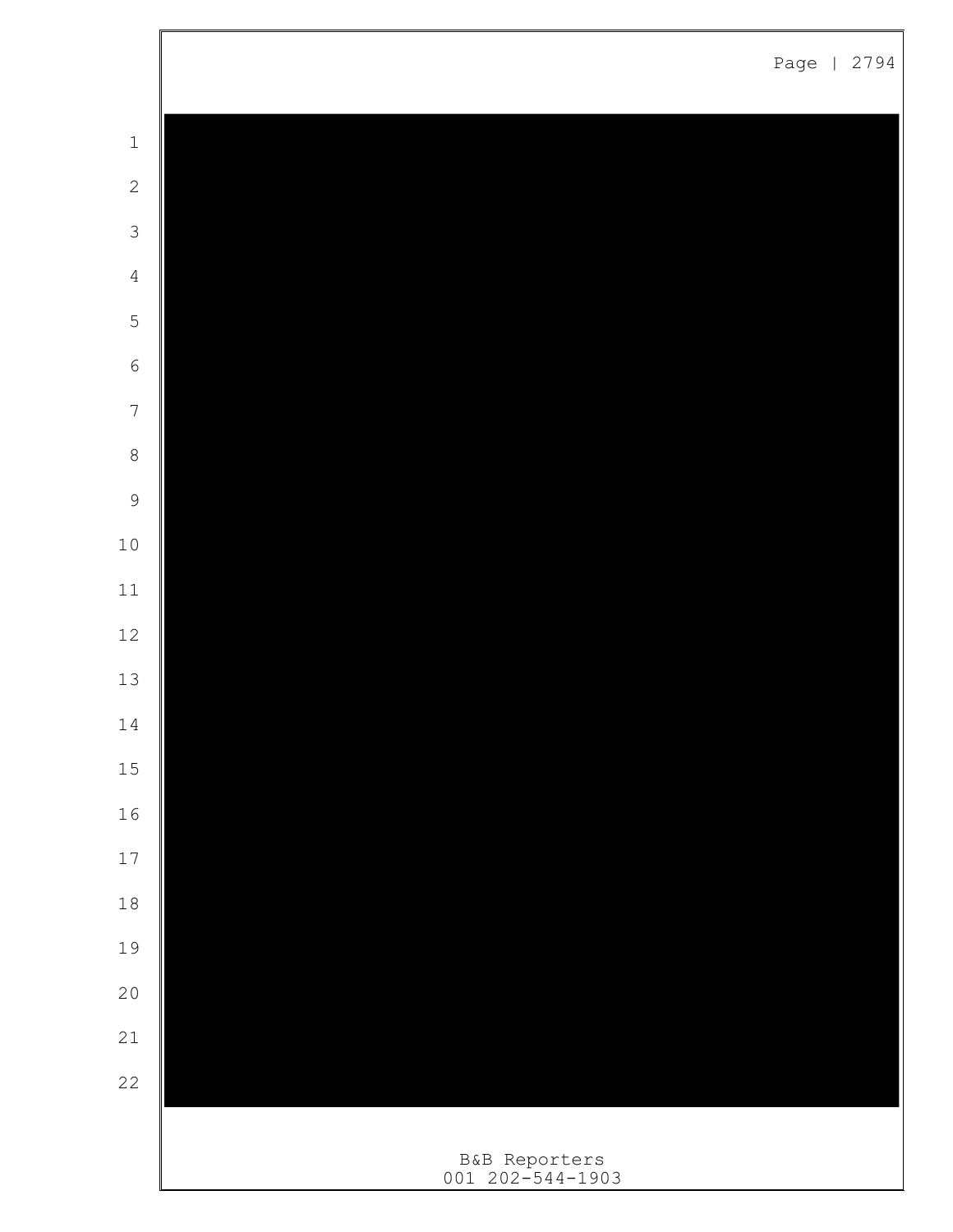|                | 2795<br>Page                      |
|----------------|-----------------------------------|
| $\,1$          |                                   |
| $\overline{c}$ |                                   |
| $\overline{3}$ |                                   |
| $\overline{4}$ |                                   |
| $\overline{5}$ |                                   |
| $\overline{6}$ |                                   |
| $\overline{7}$ |                                   |
| $\overline{8}$ |                                   |
| 9              |                                   |
| $10$           |                                   |
| $11\,$         |                                   |
| 12             |                                   |
| 13             |                                   |
| $14$           |                                   |
| 15             |                                   |
| 16             |                                   |
| 17             |                                   |
| $1\,8$         |                                   |
| 19             |                                   |
| $20$           |                                   |
| 21             |                                   |
| 22             |                                   |
|                | B&B Reporters<br>001 202-544-1903 |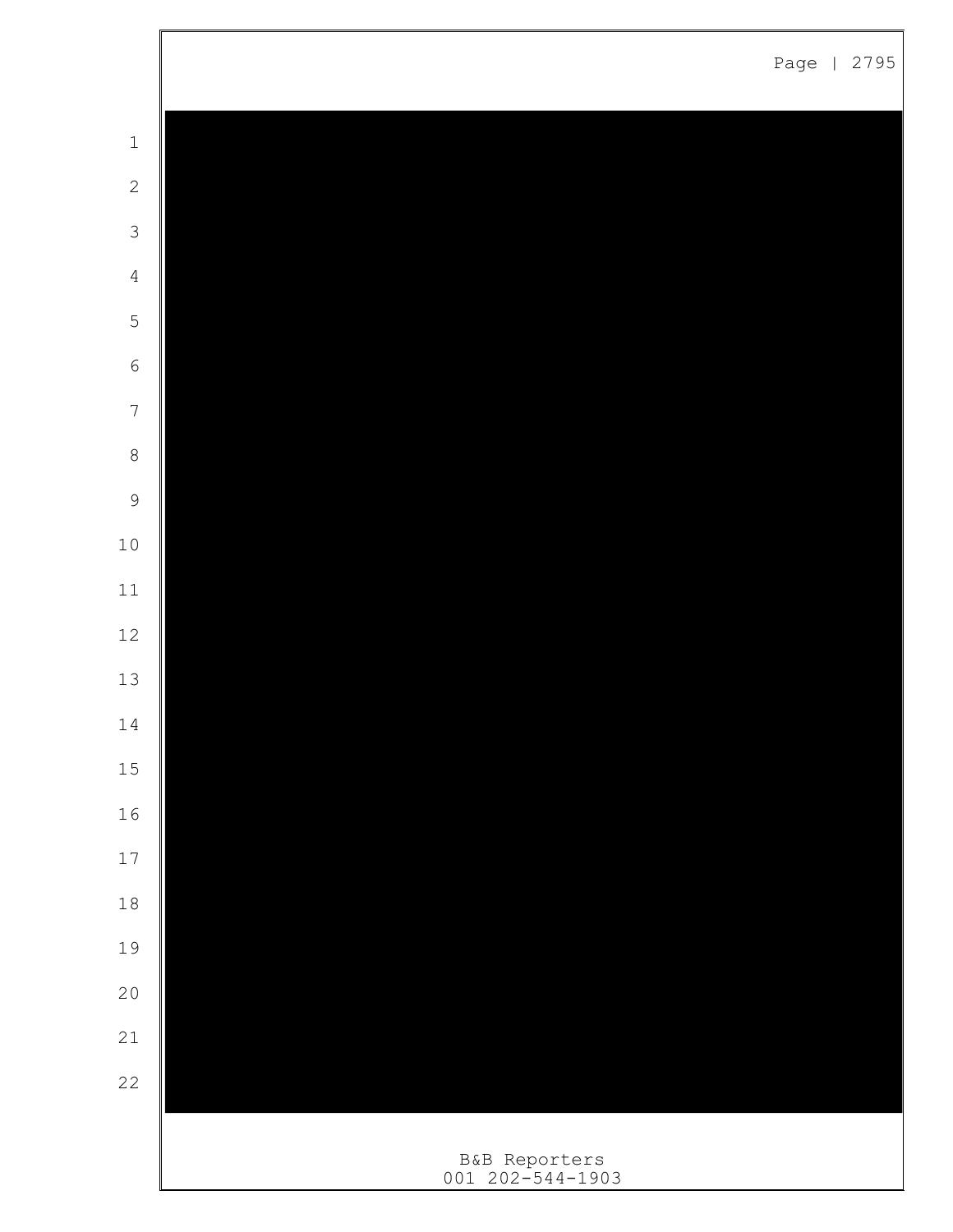|                 | 2796<br>Page                      |
|-----------------|-----------------------------------|
|                 |                                   |
| $\mathbf 1$     |                                   |
| $\overline{c}$  |                                   |
| $\overline{3}$  |                                   |
| $\overline{4}$  |                                   |
| $\overline{5}$  |                                   |
| $6\overline{6}$ |                                   |
| $\overline{7}$  |                                   |
| $\overline{8}$  |                                   |
| $\mathcal{G}$   |                                   |
| $10$            |                                   |
| $11$            |                                   |
| 12              |                                   |
| 13              |                                   |
| 14              |                                   |
| $15\,$          |                                   |
| $16$            |                                   |
| 17              |                                   |
| $1\,8$          |                                   |
| 19              |                                   |
| $20$            |                                   |
| $2\sqrt{1}$     |                                   |
| 22              |                                   |
|                 |                                   |
|                 | B&B Reporters<br>001 202-544-1903 |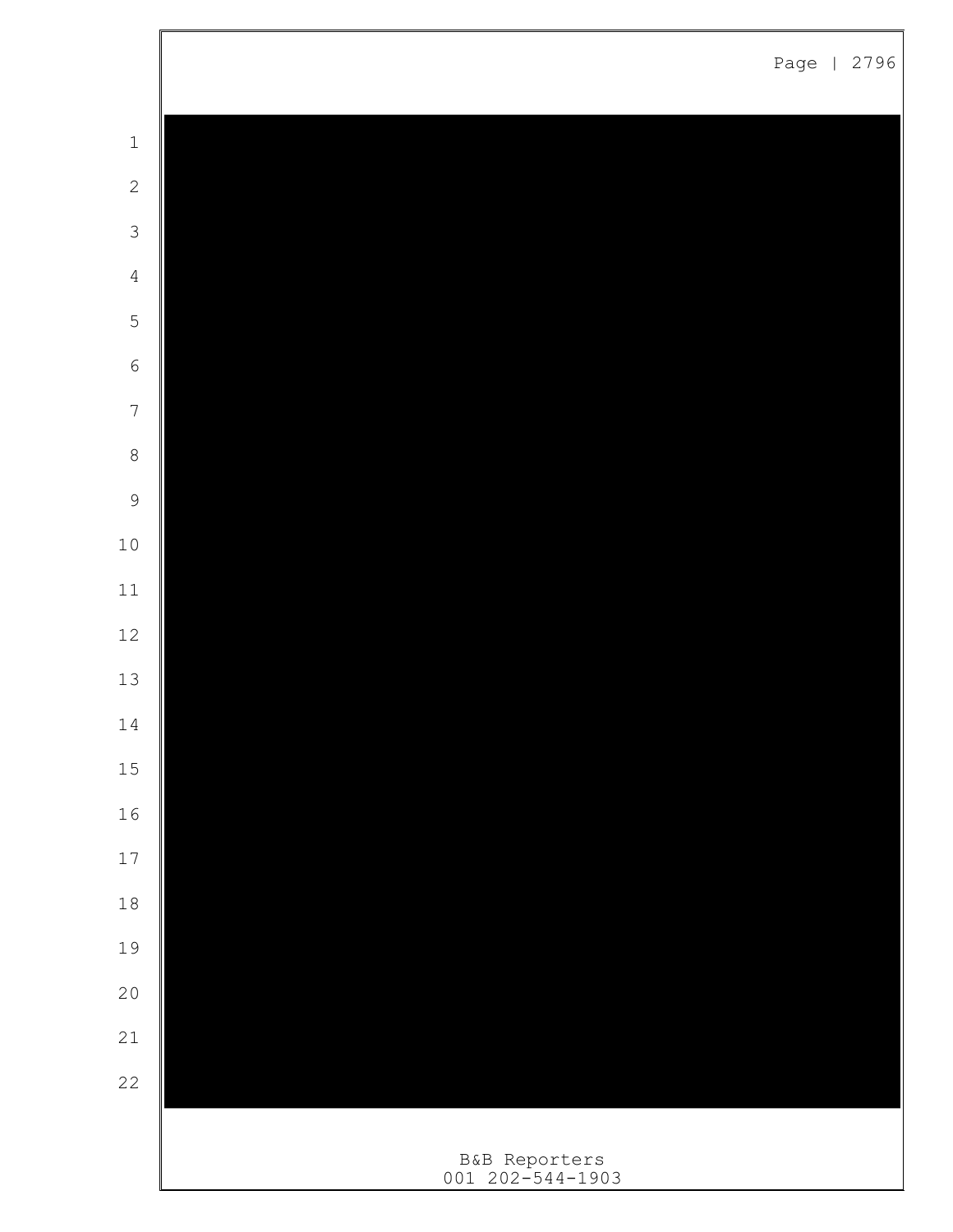|                 | 2797<br>Page                      |
|-----------------|-----------------------------------|
| $\mathbf 1$     |                                   |
| $\sqrt{2}$      |                                   |
| $\overline{3}$  |                                   |
| $\overline{4}$  |                                   |
| $\overline{5}$  |                                   |
| $6\overline{6}$ |                                   |
| $\overline{7}$  |                                   |
| 8               |                                   |
| 9               |                                   |
| $10$            |                                   |
| $11\,$          |                                   |
| 12              |                                   |
| 13              |                                   |
| $1\,4$          |                                   |
| 15              |                                   |
| 16              |                                   |
| 17              |                                   |
| $18\,$          |                                   |
| 19              |                                   |
| $20$            |                                   |
| 21              |                                   |
| 22              |                                   |
|                 |                                   |
|                 | B&B Reporters<br>001 202-544-1903 |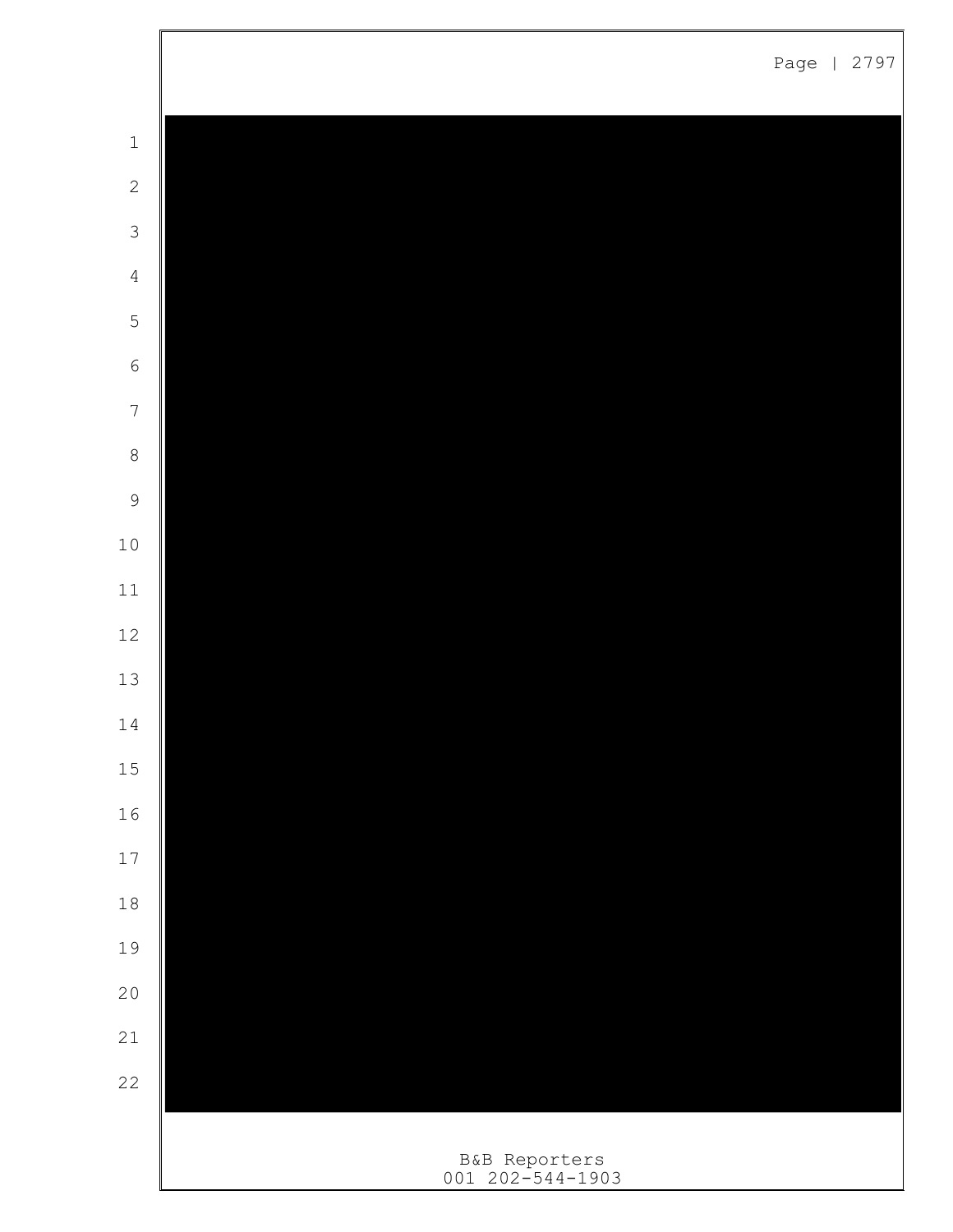|                |                                   | Page | 2798 |
|----------------|-----------------------------------|------|------|
|                |                                   |      |      |
| $\mathbbm{1}$  |                                   |      |      |
| $\overline{c}$ |                                   |      |      |
| $\overline{3}$ |                                   |      |      |
| $\overline{4}$ |                                   |      |      |
| $\overline{5}$ |                                   |      |      |
| $\overline{6}$ |                                   |      |      |
| $\overline{7}$ |                                   |      |      |
| 8              |                                   |      |      |
| 9              |                                   |      |      |
| $10$           |                                   |      |      |
| $11\,$         |                                   |      |      |
| $12$           |                                   |      |      |
| 13             |                                   |      |      |
| $14$           |                                   |      |      |
| 15             |                                   |      |      |
| $16\,$         |                                   |      |      |
| 17             |                                   |      |      |
| $1\,8$         |                                   |      |      |
| 19             |                                   |      |      |
| $20$           |                                   |      |      |
| $21\,$         |                                   |      |      |
| 22             |                                   |      |      |
|                |                                   |      |      |
|                | B&B Reporters<br>001 202-544-1903 |      |      |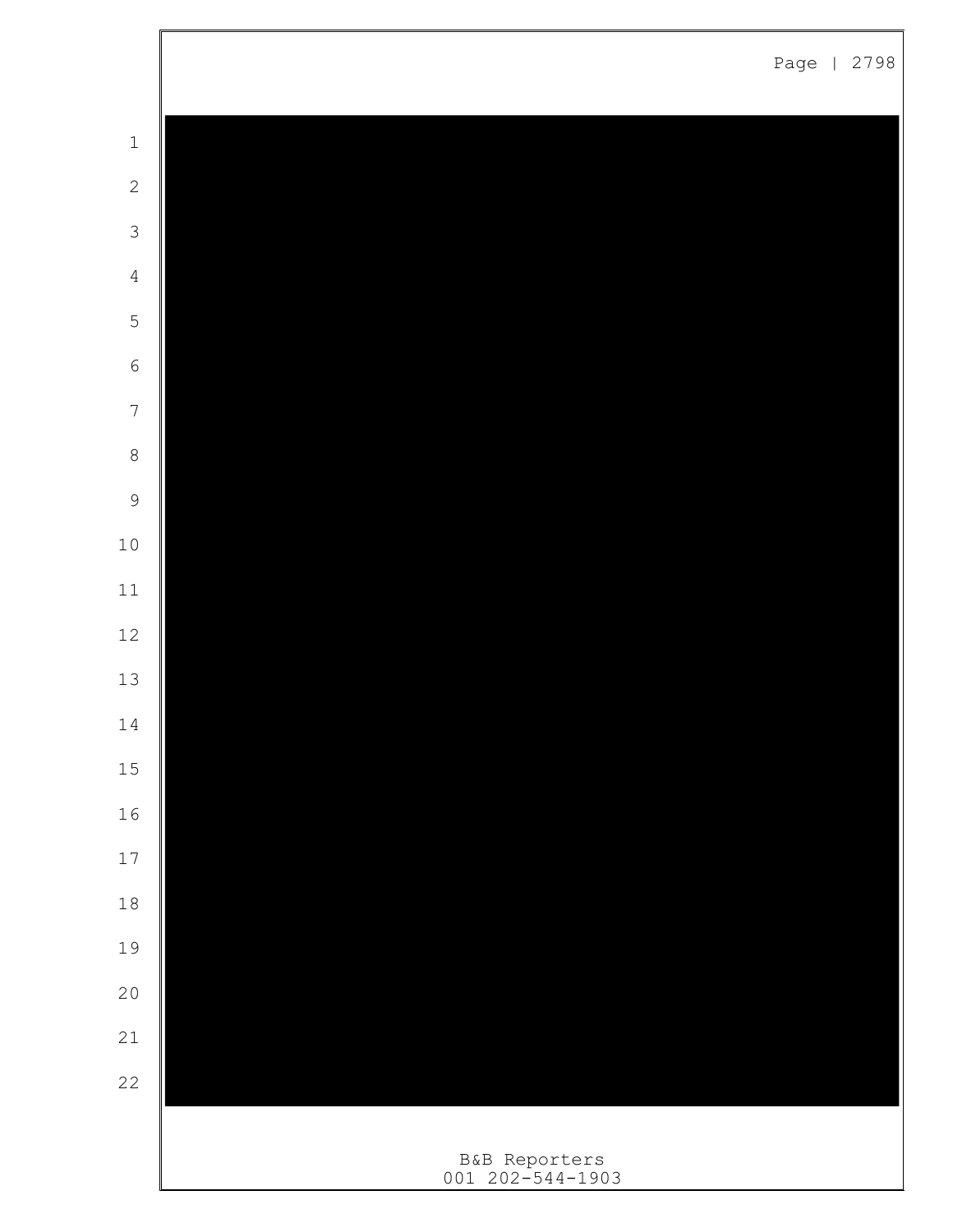|                | Page   2799                       |
|----------------|-----------------------------------|
| $\mathbbm{1}$  |                                   |
| $\overline{c}$ |                                   |
| $\overline{3}$ |                                   |
| $\overline{4}$ |                                   |
| $\overline{5}$ |                                   |
| $\overline{6}$ |                                   |
| $\overline{7}$ |                                   |
| $\theta$       |                                   |
| 9              |                                   |
| $10$           |                                   |
| $11\,$         |                                   |
| $12$           |                                   |
| 13             |                                   |
| 14             |                                   |
| $15\,$         |                                   |
| $16$           |                                   |
| $17\,$         |                                   |
| $1\,8$         |                                   |
| 19             |                                   |
| $20$           |                                   |
| $2\sqrt{1}$    |                                   |
| 22             |                                   |
|                |                                   |
|                | B&B Reporters<br>001 202-544-1903 |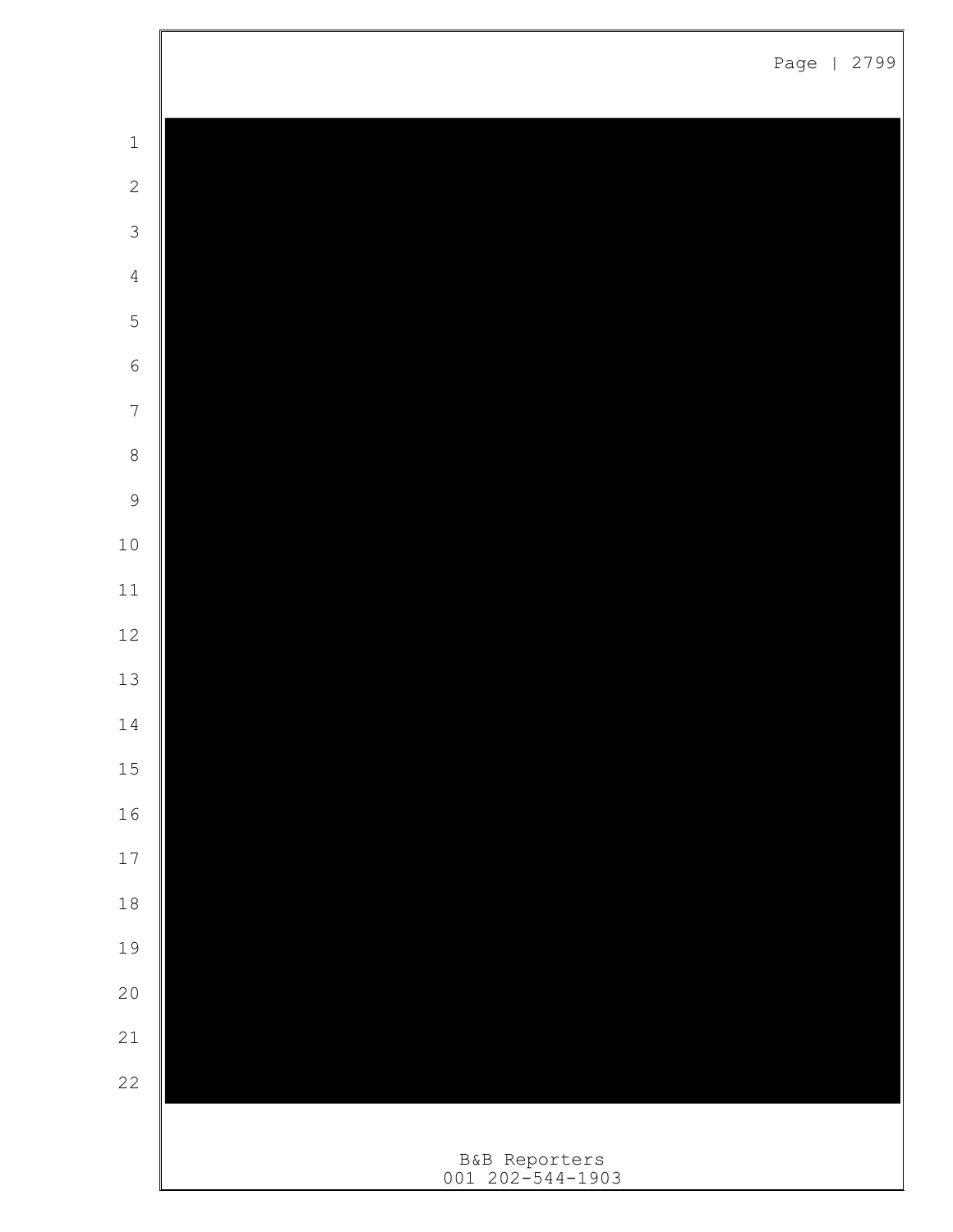|                |                                   | Page   2800 |  |
|----------------|-----------------------------------|-------------|--|
| $\,1\,$        |                                   |             |  |
| $\overline{c}$ |                                   |             |  |
| $\overline{3}$ |                                   |             |  |
| $\overline{4}$ |                                   |             |  |
| $\overline{5}$ |                                   |             |  |
| $\overline{6}$ |                                   |             |  |
| $\overline{7}$ |                                   |             |  |
| 8              |                                   |             |  |
| 9              |                                   |             |  |
| $10$           |                                   |             |  |
| $11\,$         |                                   |             |  |
| $12$           |                                   |             |  |
| 13             |                                   |             |  |
| 14             |                                   |             |  |
| 15             |                                   |             |  |
| $16$           |                                   |             |  |
| $17$           |                                   |             |  |
| $1\,8$         |                                   |             |  |
| 19             |                                   |             |  |
| $20$           |                                   |             |  |
| 21             |                                   |             |  |
| 22             |                                   |             |  |
|                |                                   |             |  |
|                | B&B Reporters<br>001 202-544-1903 |             |  |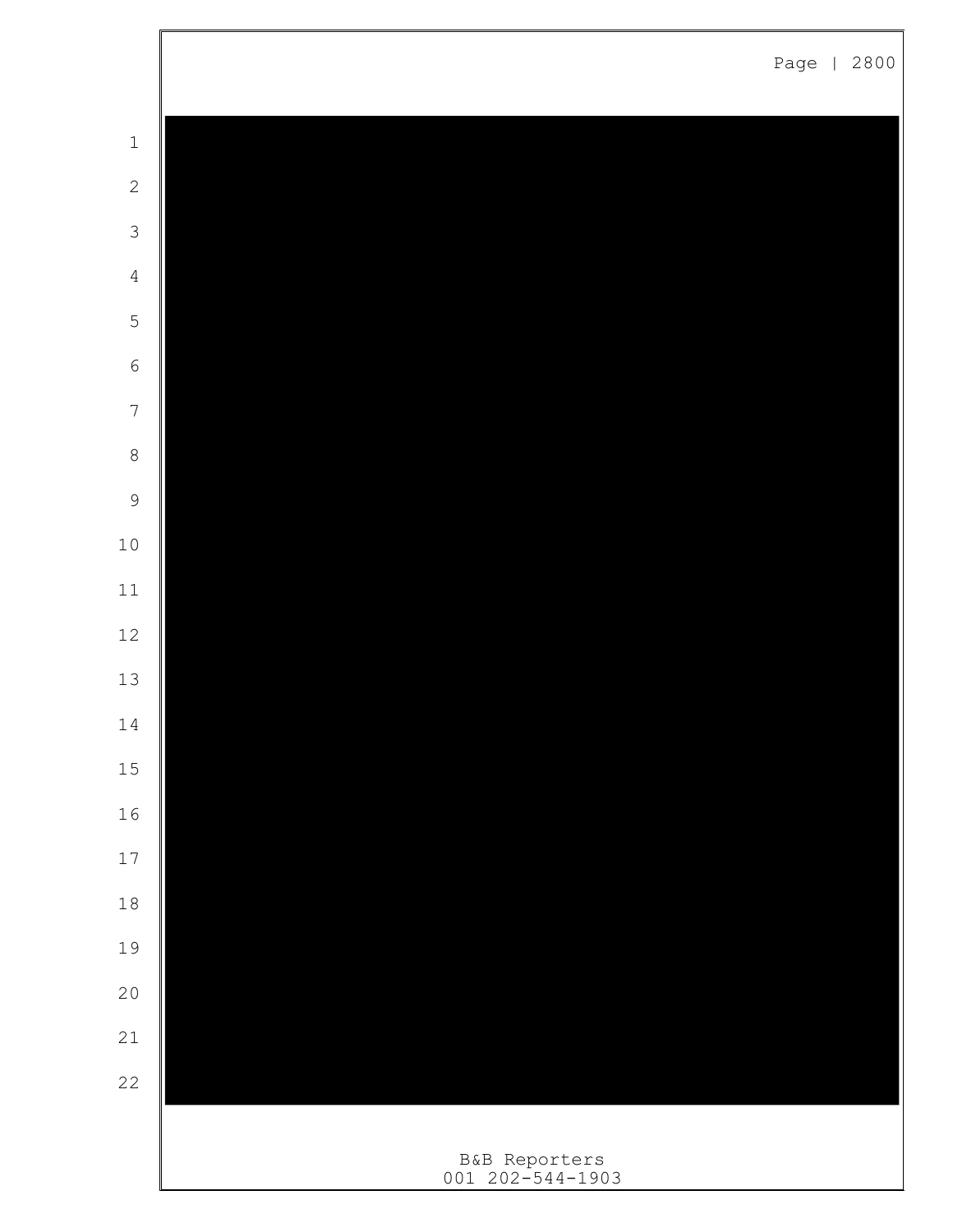|                | 2801<br>Page                      |
|----------------|-----------------------------------|
| $\,1$          |                                   |
| $\overline{c}$ |                                   |
| $\overline{3}$ |                                   |
| $\overline{4}$ |                                   |
| $\overline{5}$ |                                   |
| $\overline{6}$ |                                   |
| $\overline{7}$ |                                   |
| 8              |                                   |
| 9              |                                   |
| $10$           |                                   |
| $11\,$         |                                   |
| 12             |                                   |
| 13             |                                   |
| $14$           |                                   |
| $15\,$         |                                   |
| 16             |                                   |
| 17             |                                   |
| $1\,8$         |                                   |
| 19             |                                   |
| $20$           |                                   |
| 21             |                                   |
| 22             |                                   |
|                |                                   |
|                | B&B Reporters<br>001 202-544-1903 |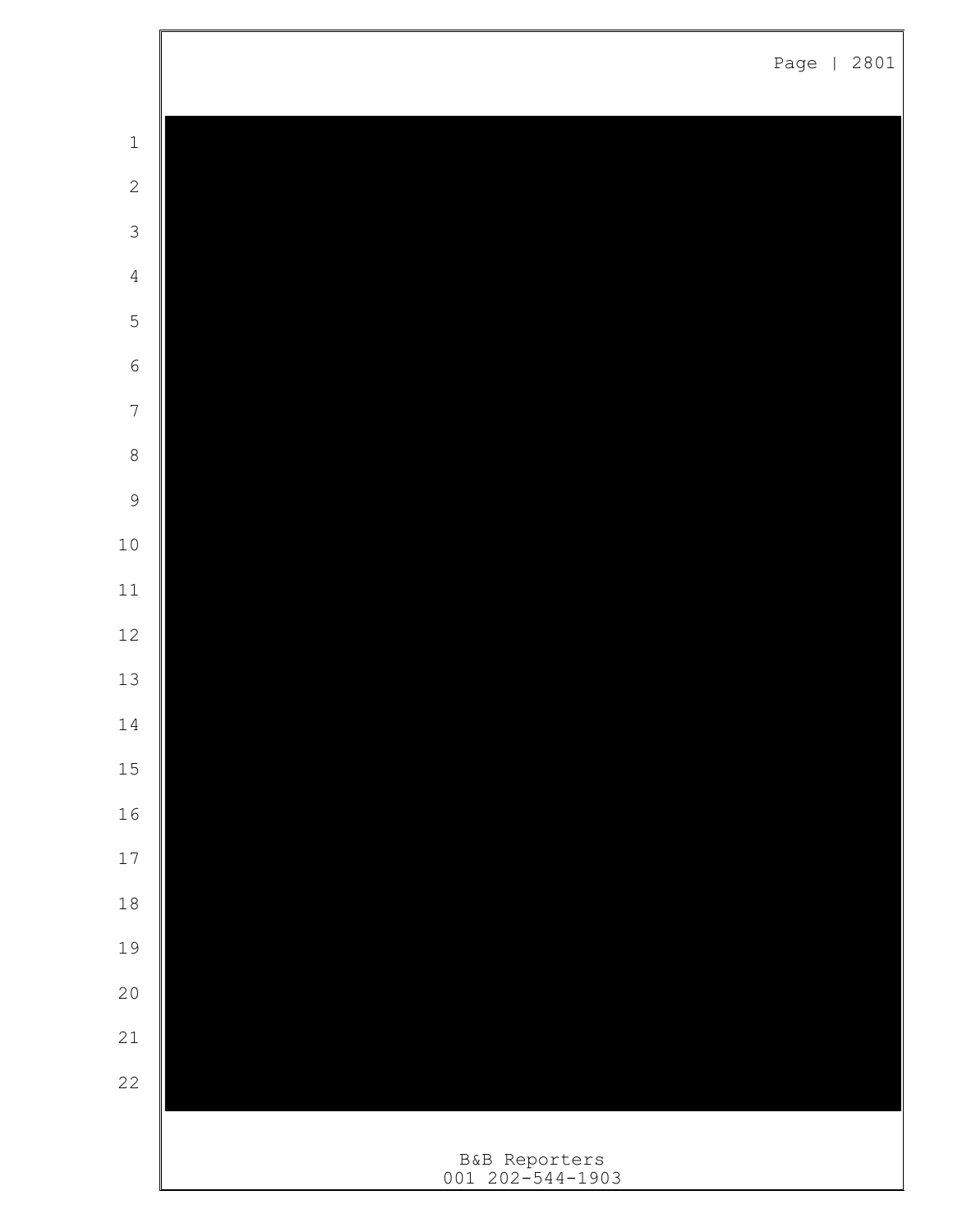|                |                                   | 2802<br>Page |
|----------------|-----------------------------------|--------------|
| $\mathbf 1$    |                                   |              |
| $\overline{c}$ |                                   |              |
| $\mathfrak{Z}$ |                                   |              |
| $\overline{4}$ |                                   |              |
| $\overline{5}$ |                                   |              |
| $\overline{6}$ |                                   |              |
| $\overline{7}$ |                                   |              |
| 8              |                                   |              |
| 9              |                                   |              |
| $10$           |                                   |              |
| $11\,$         |                                   |              |
| $12$           |                                   |              |
| 13             |                                   |              |
| 14             |                                   |              |
| 15             |                                   |              |
| 16             |                                   |              |
| 17             |                                   |              |
| $1\,8$         |                                   |              |
| 19             |                                   |              |
| $20$           |                                   |              |
| $21$           |                                   |              |
| 22             |                                   |              |
|                | B&B Reporters<br>001 202-544-1903 |              |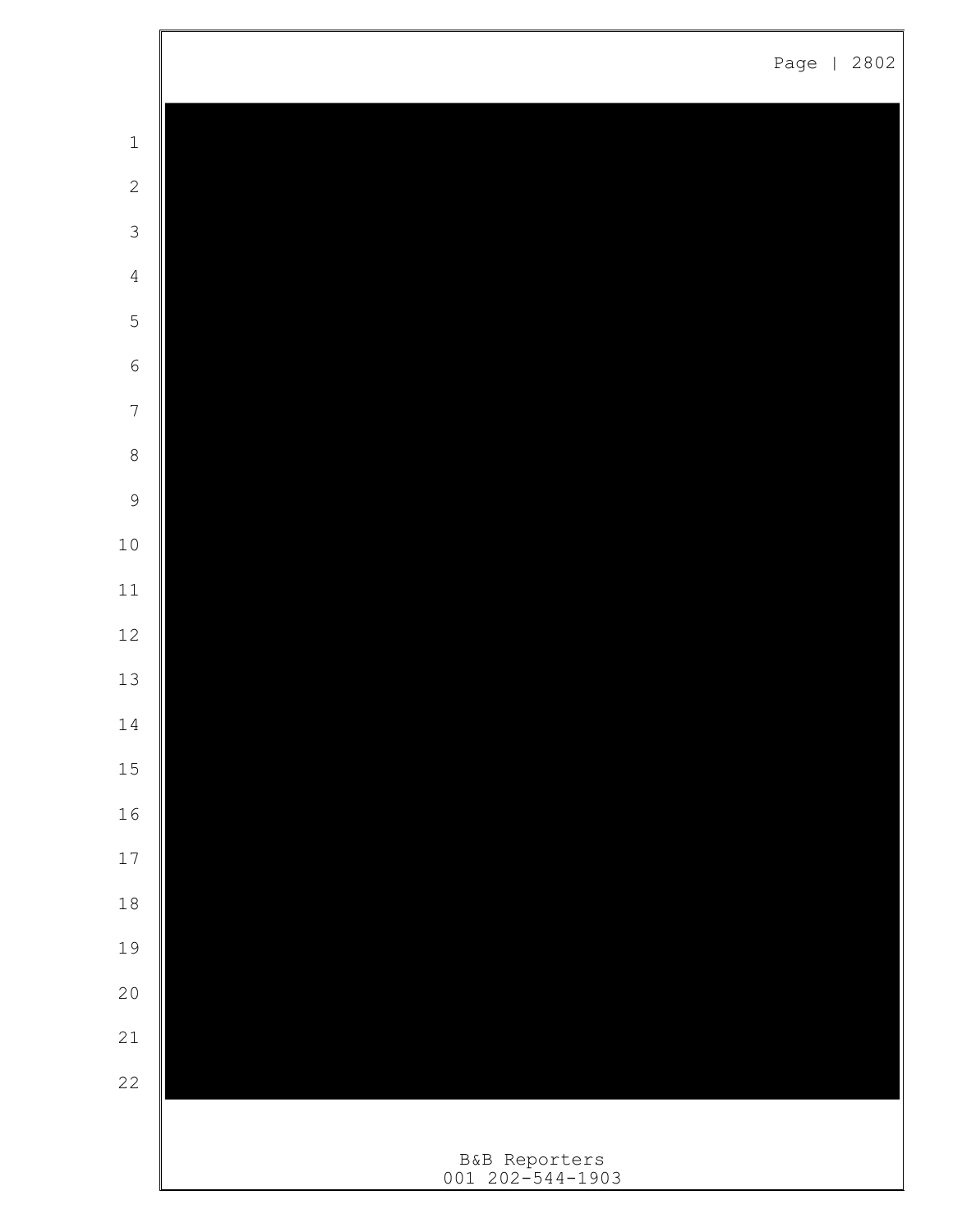|                 |                                   | Page   2803 |  |
|-----------------|-----------------------------------|-------------|--|
| $\,1\,$         |                                   |             |  |
| $\overline{c}$  |                                   |             |  |
| $\overline{3}$  |                                   |             |  |
| $\overline{4}$  |                                   |             |  |
| $\overline{5}$  |                                   |             |  |
| $6\overline{6}$ |                                   |             |  |
| $\overline{7}$  |                                   |             |  |
| 8               |                                   |             |  |
| 9               |                                   |             |  |
| 10              |                                   |             |  |
| $11$            |                                   |             |  |
| 12              |                                   |             |  |
| 13              |                                   |             |  |
| 14              |                                   |             |  |
| 15              |                                   |             |  |
| $16\,$          |                                   |             |  |
| $17$            |                                   |             |  |
| $1\,8$          |                                   |             |  |
| 19              |                                   |             |  |
| $20$            |                                   |             |  |
| $21\,$<br>22    |                                   |             |  |
|                 |                                   |             |  |
|                 | B&B Reporters<br>001 202-544-1903 |             |  |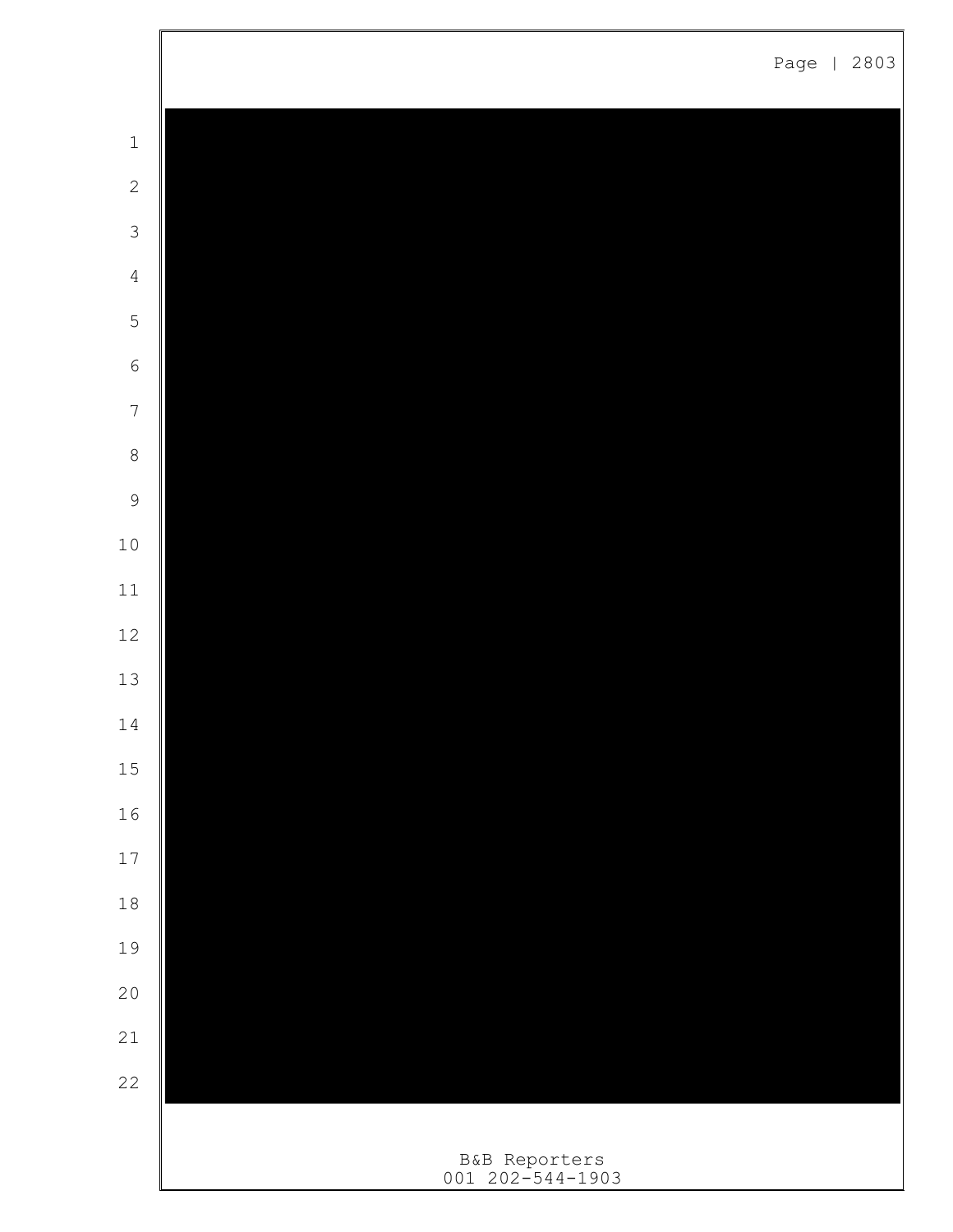|                |                                   | Page   2804 |  |
|----------------|-----------------------------------|-------------|--|
| $\mathbf 1$    |                                   |             |  |
| $\overline{c}$ |                                   |             |  |
| $\overline{3}$ |                                   |             |  |
| $\overline{4}$ |                                   |             |  |
| $\overline{5}$ |                                   |             |  |
| $\overline{6}$ |                                   |             |  |
| $\overline{7}$ |                                   |             |  |
| $\overline{8}$ |                                   |             |  |
| $\mathcal{G}$  |                                   |             |  |
| $10$           |                                   |             |  |
| $11$           |                                   |             |  |
| 12             |                                   |             |  |
| 13             |                                   |             |  |
| 14             |                                   |             |  |
| 15             |                                   |             |  |
| 16             |                                   |             |  |
| $17$           |                                   |             |  |
| $1\,8$         |                                   |             |  |
| 19             |                                   |             |  |
| $20$           |                                   |             |  |
| $21\,$         |                                   |             |  |
| 22             |                                   |             |  |
|                | B&B Reporters<br>001 202-544-1903 |             |  |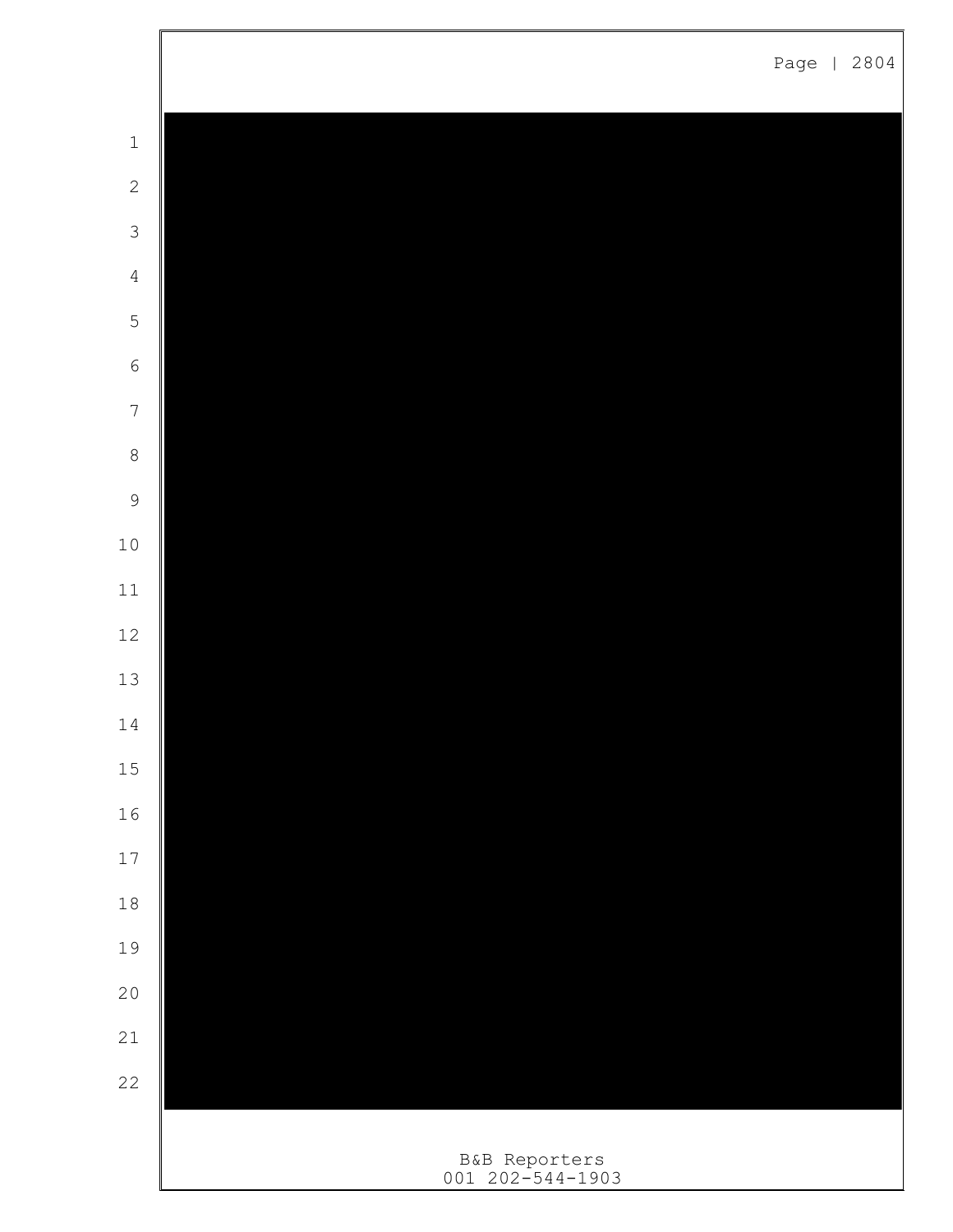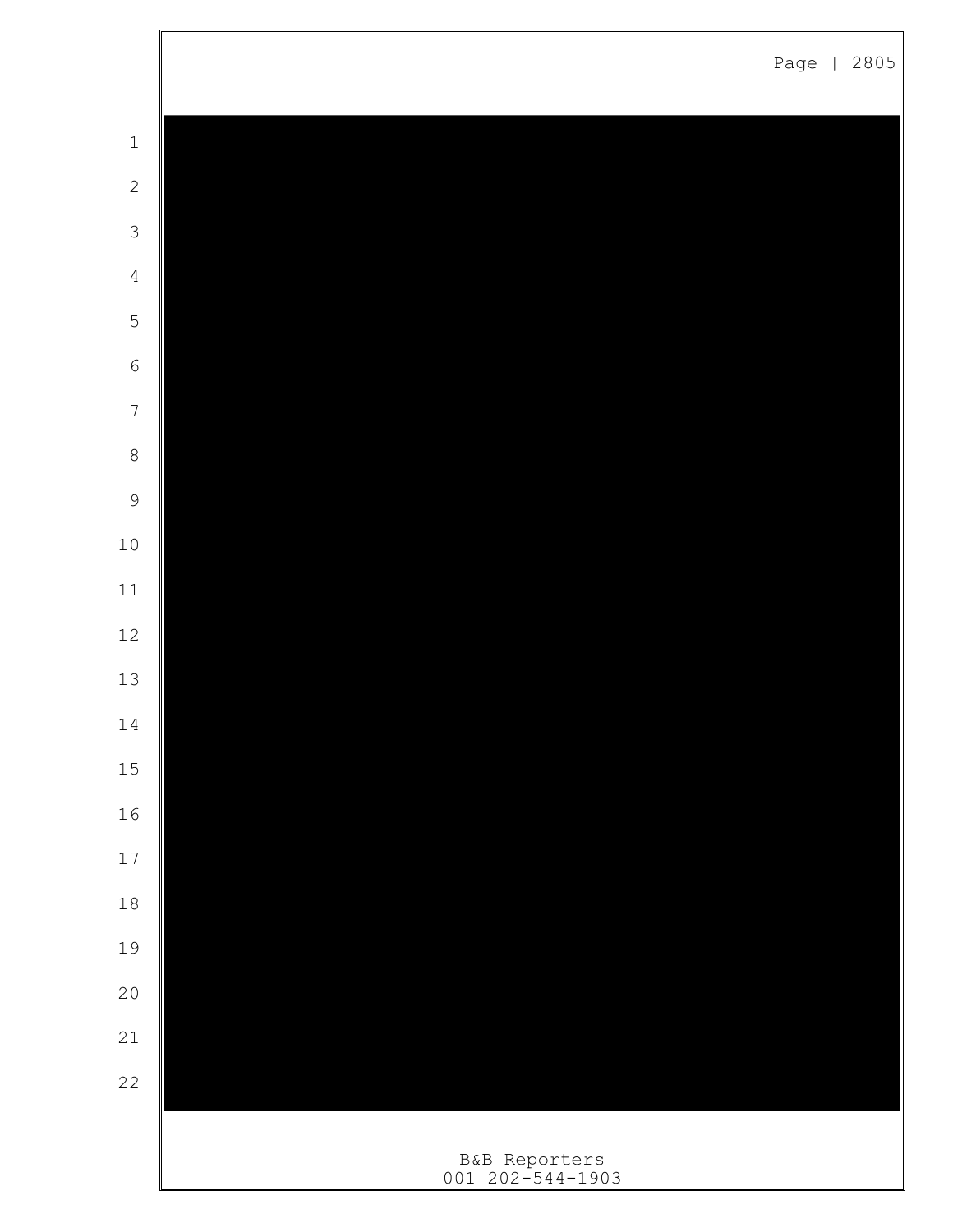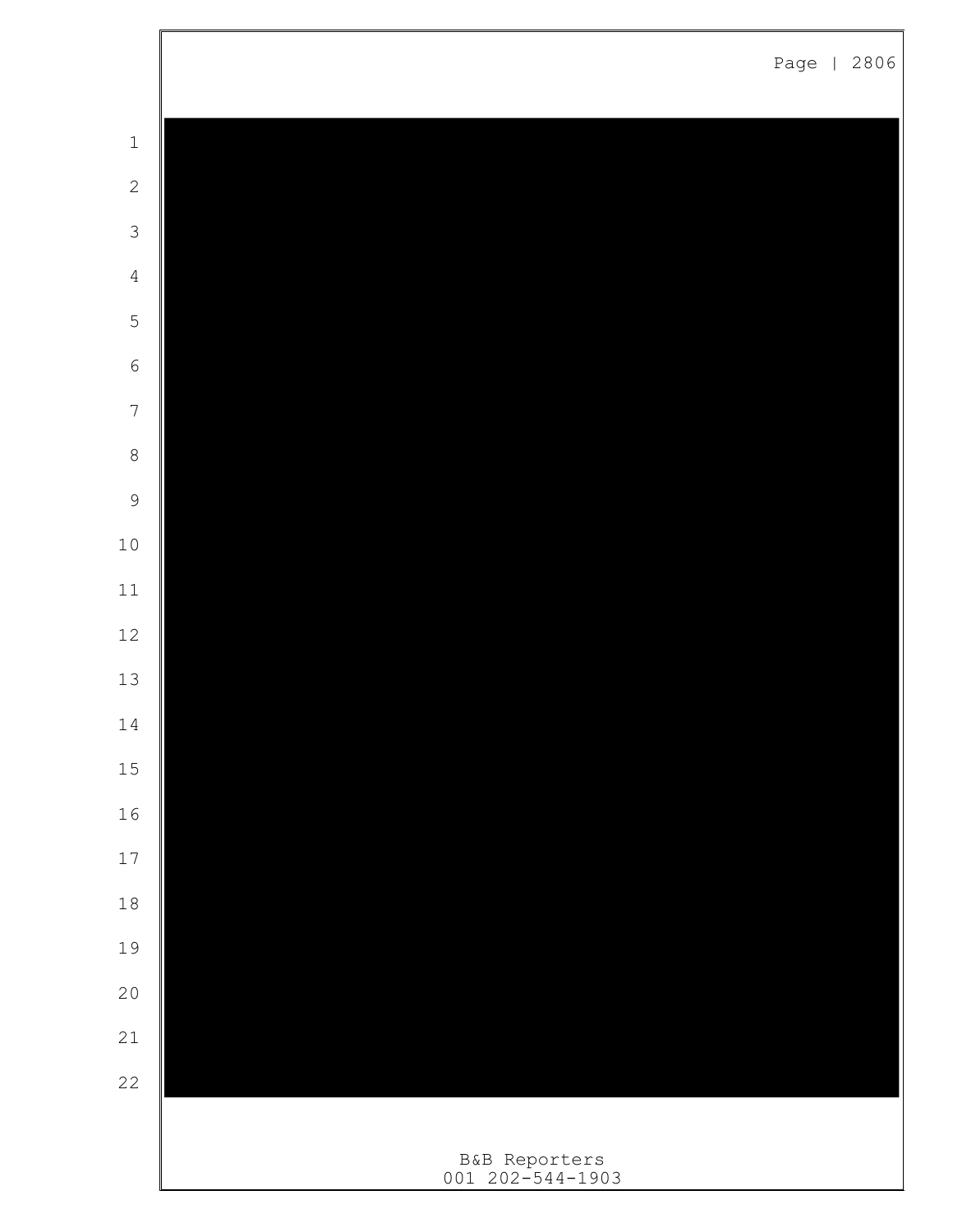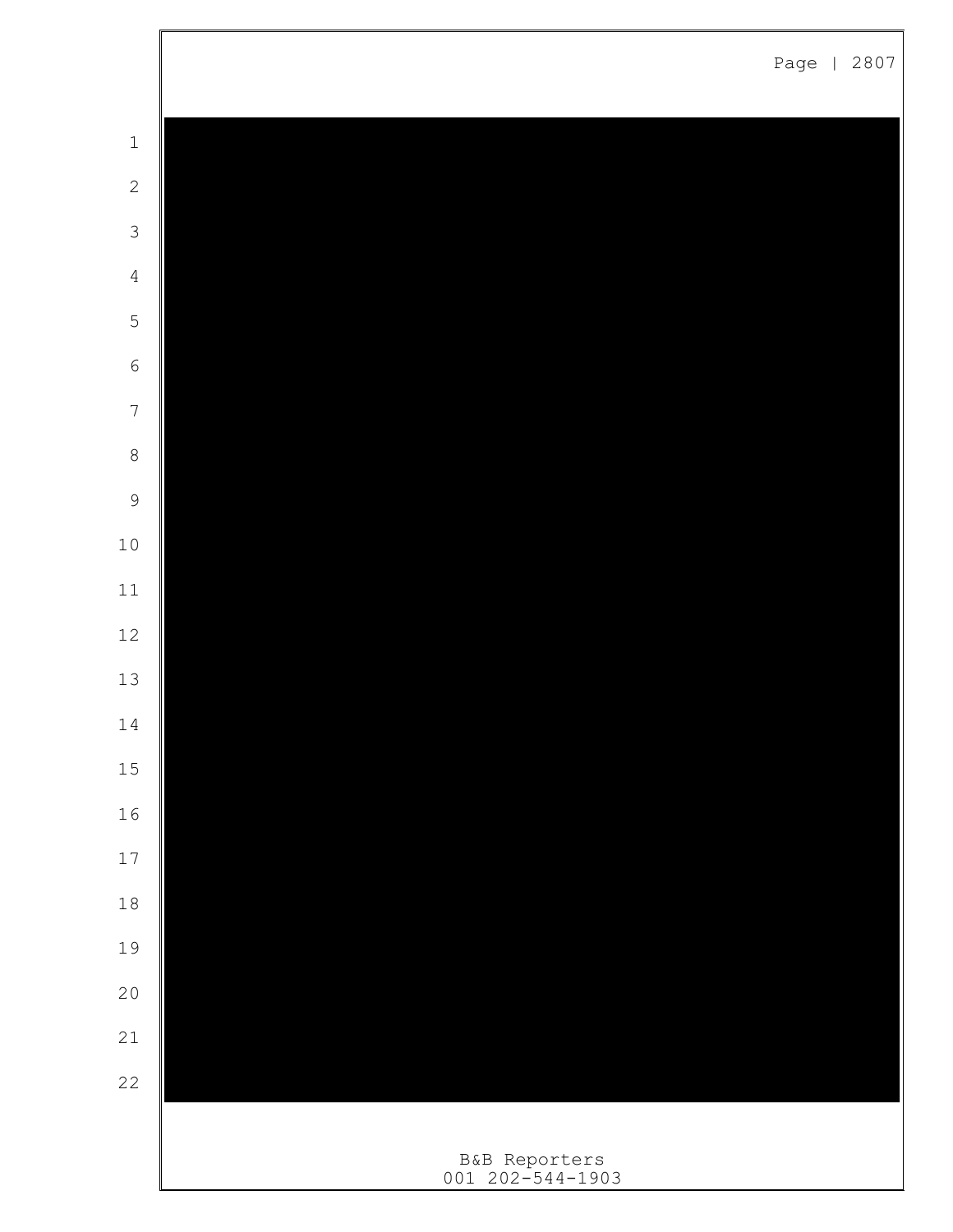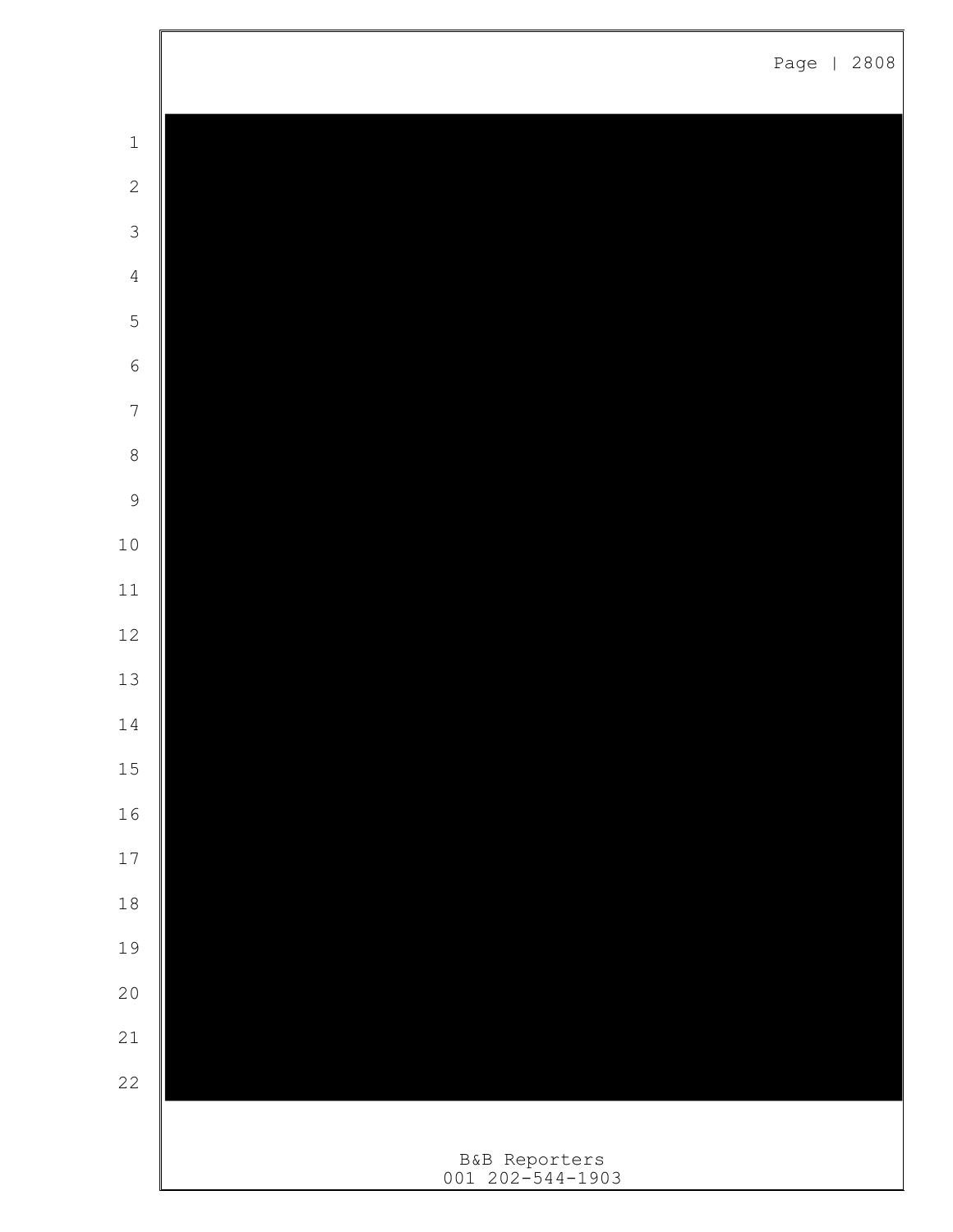|                                 |                                   | Page   2809 |
|---------------------------------|-----------------------------------|-------------|
|                                 |                                   |             |
| $\mathbf 1$<br>$\sqrt{2}$       |                                   |             |
| $\mathfrak{Z}$                  |                                   |             |
| $\overline{4}$                  |                                   |             |
| $\overline{5}$                  |                                   |             |
| $6\phantom{a}$                  |                                   |             |
| $\overline{7}$                  |                                   |             |
| $\begin{matrix} 8 \end{matrix}$ |                                   |             |
| 9                               |                                   |             |
| $10$                            |                                   |             |
| $11$                            |                                   |             |
| $12\,$                          |                                   |             |
| 13                              |                                   |             |
| $1\,4$                          |                                   |             |
| $15\,$                          |                                   |             |
| $16\,$                          |                                   |             |
| $17\,$                          |                                   |             |
| $1\,8$                          |                                   |             |
| 19                              |                                   |             |
| $20$                            |                                   |             |
| $21\,$                          |                                   |             |
| 22                              |                                   |             |
|                                 |                                   |             |
|                                 | B&B Reporters<br>001 202-544-1903 |             |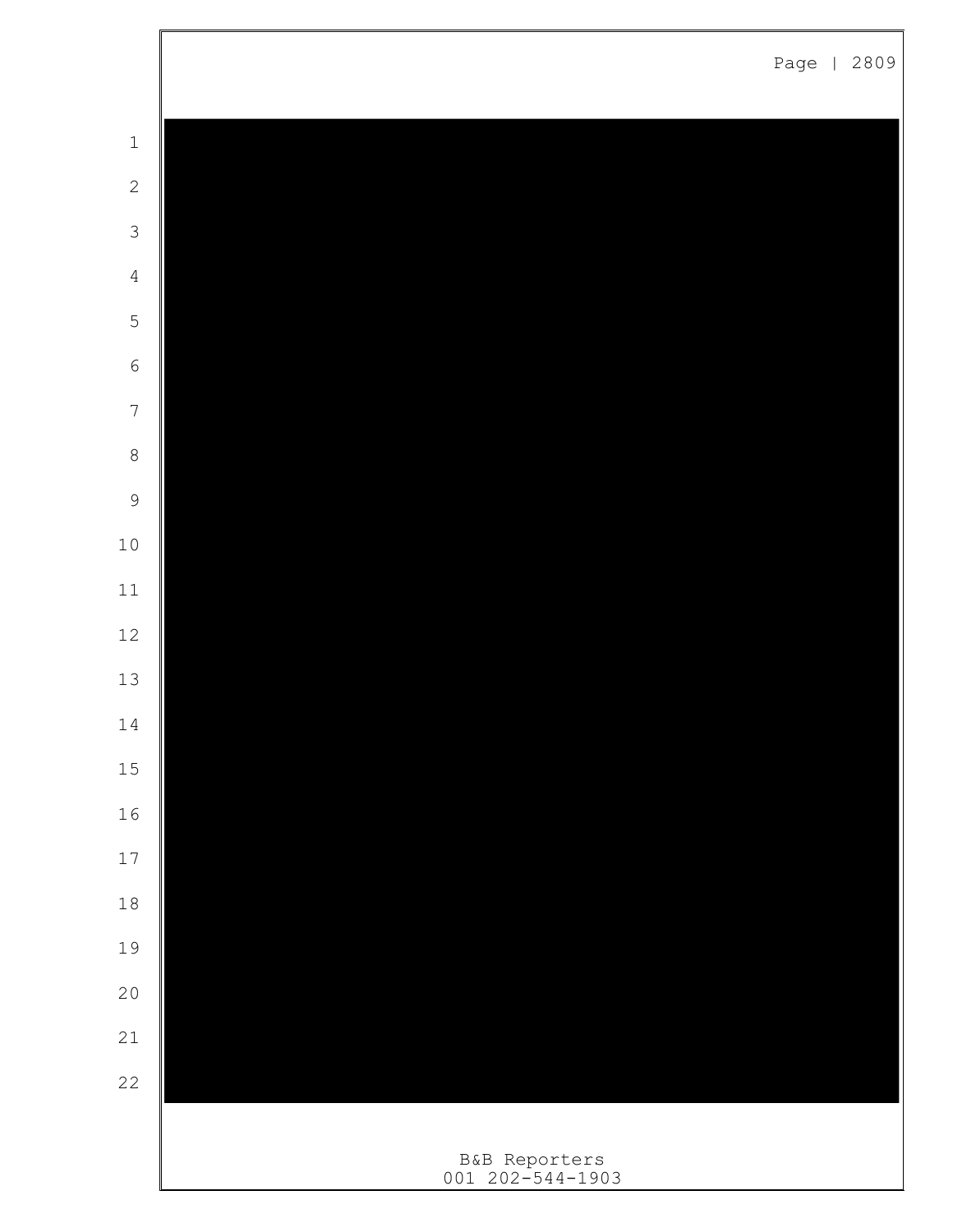|                                 |                                   | Page   2810 |  |
|---------------------------------|-----------------------------------|-------------|--|
| $\ensuremath{\mathbbm{1}}$      |                                   |             |  |
| $\overline{c}$                  |                                   |             |  |
| $\overline{3}$                  |                                   |             |  |
| $\overline{4}$                  |                                   |             |  |
| $\overline{5}$                  |                                   |             |  |
| $6\phantom{a}$                  |                                   |             |  |
| $\overline{7}$                  |                                   |             |  |
| $\begin{matrix} 8 \end{matrix}$ |                                   |             |  |
| $\mathcal{G}$                   |                                   |             |  |
| $10$                            |                                   |             |  |
| $11\,$                          |                                   |             |  |
| 12                              |                                   |             |  |
| 13                              |                                   |             |  |
| $14\,$                          |                                   |             |  |
| $15\,$                          |                                   |             |  |
| $16\,$                          |                                   |             |  |
| $17\,$                          |                                   |             |  |
| $1\,8$                          |                                   |             |  |
| 19                              |                                   |             |  |
| $20$                            |                                   |             |  |
| 21<br>22                        |                                   |             |  |
|                                 |                                   |             |  |
|                                 | B&B Reporters<br>001 202-544-1903 |             |  |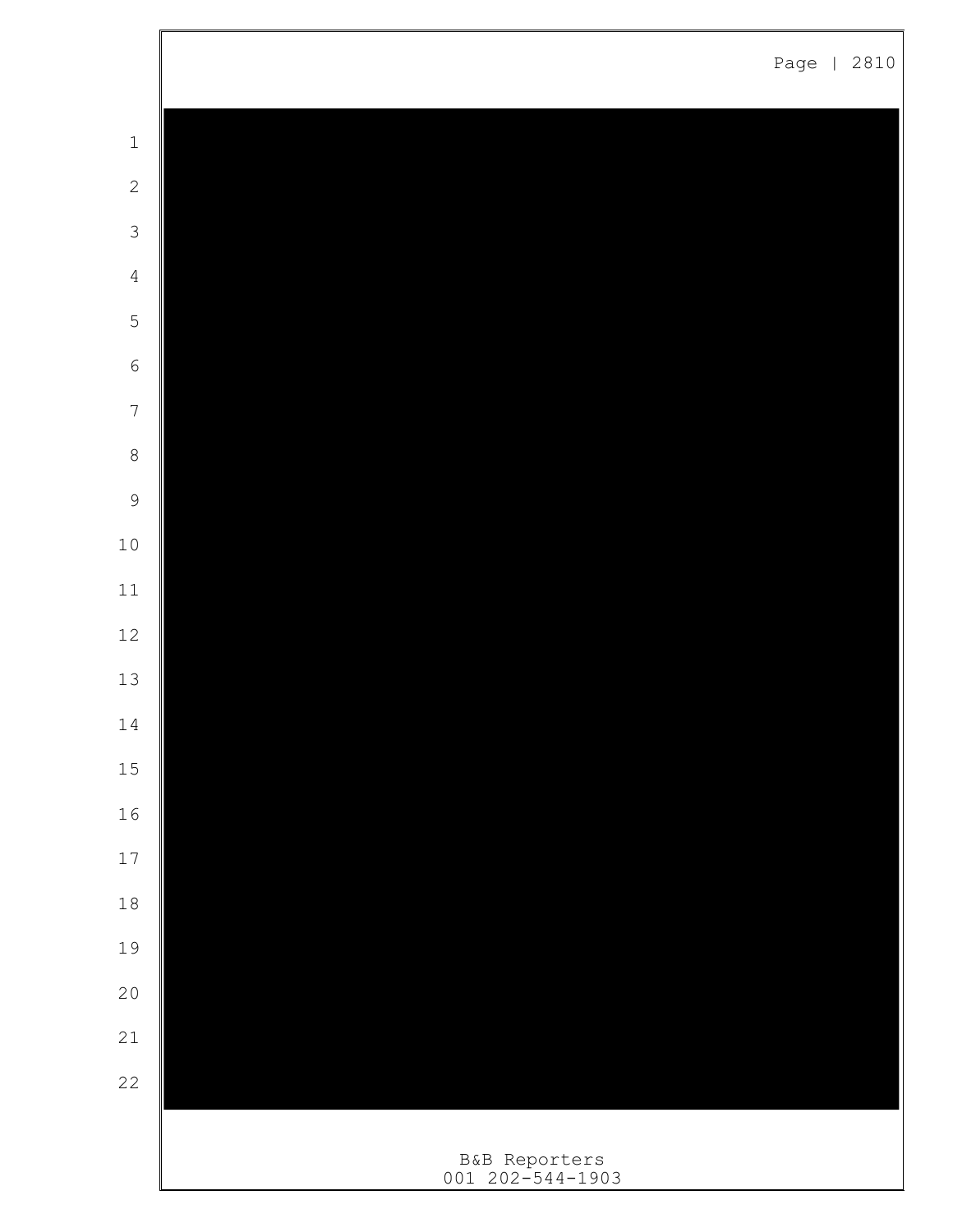|                | 2811<br>Page                      |
|----------------|-----------------------------------|
| $\mathbf{1}$   |                                   |
| $\overline{c}$ |                                   |
| $\overline{3}$ |                                   |
| $\overline{4}$ |                                   |
| $\overline{5}$ |                                   |
| $\overline{6}$ |                                   |
| $\overline{7}$ |                                   |
| 8              |                                   |
| $\overline{9}$ |                                   |
| 10             |                                   |
| $11$           |                                   |
| 12             |                                   |
| 13             |                                   |
| $14$           |                                   |
| 15             |                                   |
| 16             |                                   |
| 17             |                                   |
| $1\,8$         |                                   |
| 19             |                                   |
| $20$           |                                   |
| $2\sqrt{1}$    |                                   |
| 22             |                                   |
|                |                                   |
|                | B&B Reporters<br>001 202-544-1903 |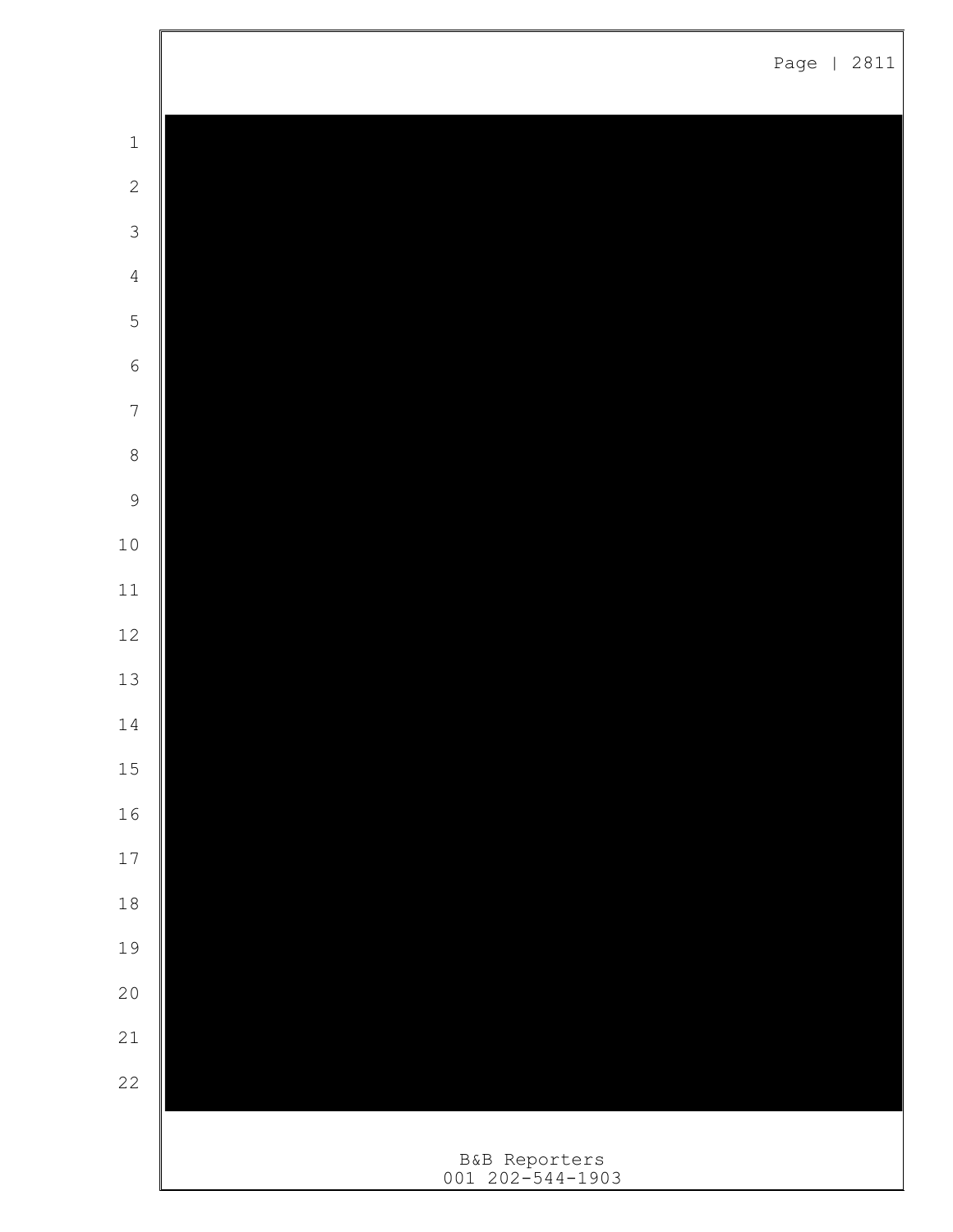|                |                                   | Page   2812 |  |
|----------------|-----------------------------------|-------------|--|
|                |                                   |             |  |
| $\,1\,$        |                                   |             |  |
| $\overline{c}$ |                                   |             |  |
| $\overline{3}$ |                                   |             |  |
| $\overline{4}$ |                                   |             |  |
| $\overline{5}$ |                                   |             |  |
| $\overline{6}$ |                                   |             |  |
| $\overline{7}$ |                                   |             |  |
| 8              |                                   |             |  |
| 9              |                                   |             |  |
| $10$           |                                   |             |  |
| $11$           |                                   |             |  |
| 12             |                                   |             |  |
| 13             |                                   |             |  |
| 14             |                                   |             |  |
| 15             |                                   |             |  |
| $16$           |                                   |             |  |
| $17$           |                                   |             |  |
| $1\,8$         |                                   |             |  |
| 19             |                                   |             |  |
| $20$           |                                   |             |  |
| 21             |                                   |             |  |
| 22             |                                   |             |  |
|                |                                   |             |  |
|                | B&B Reporters<br>001 202-544-1903 |             |  |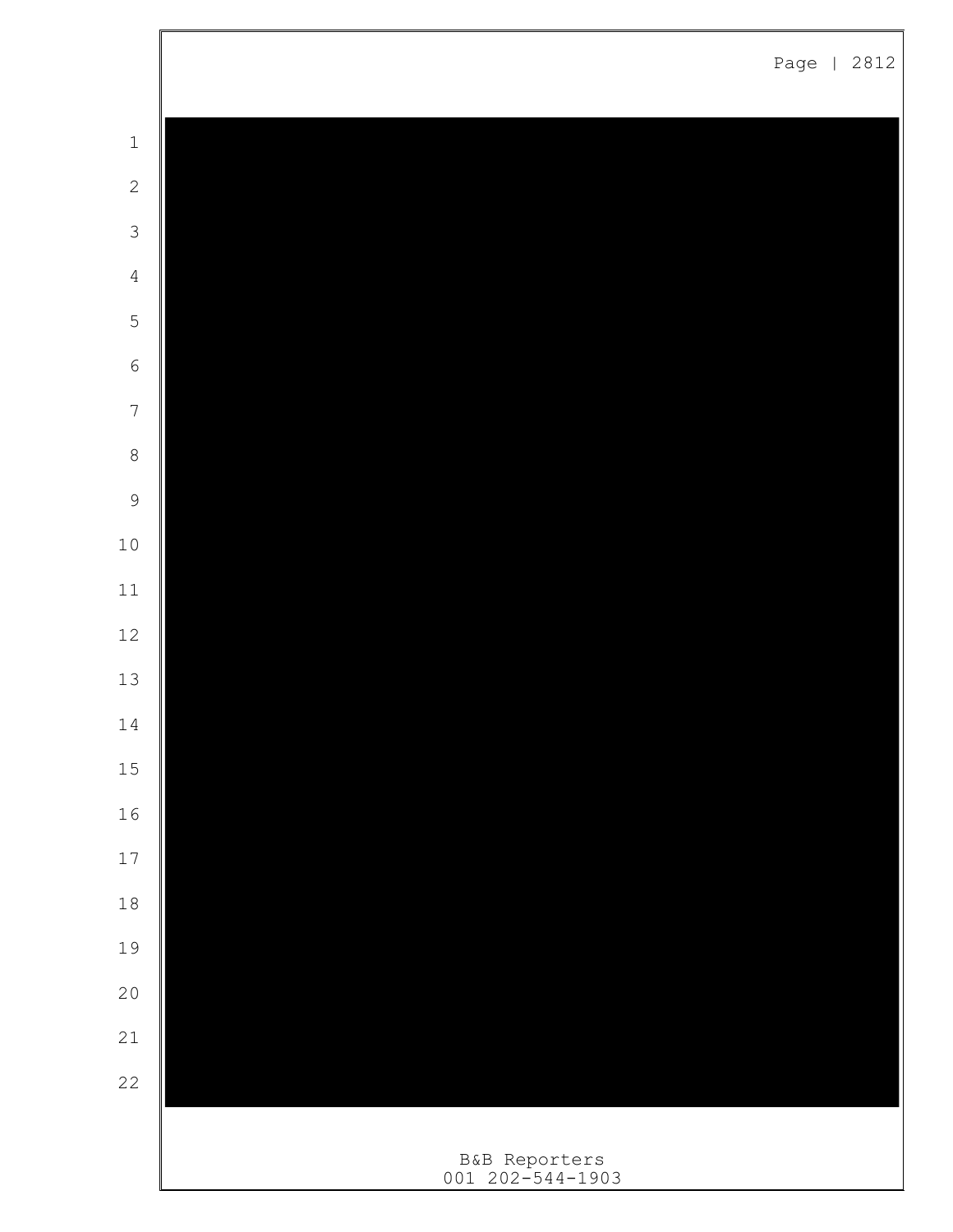| $\,1\,$<br>$\overline{c}$<br>$\overline{3}$<br>$\overline{4}$<br>$\overline{5}$<br>$\overline{6}$<br>$\overline{7}$<br>8<br>$\overline{9}$<br>$10$<br>$11\,$<br>12<br>13<br>14<br>15<br>$16\,$<br>$17\,$<br>$1\,8$ | Page   2813 |
|--------------------------------------------------------------------------------------------------------------------------------------------------------------------------------------------------------------------|-------------|
|                                                                                                                                                                                                                    |             |
|                                                                                                                                                                                                                    |             |
|                                                                                                                                                                                                                    |             |
|                                                                                                                                                                                                                    |             |
|                                                                                                                                                                                                                    |             |
|                                                                                                                                                                                                                    |             |
|                                                                                                                                                                                                                    |             |
|                                                                                                                                                                                                                    |             |
|                                                                                                                                                                                                                    |             |
|                                                                                                                                                                                                                    |             |
|                                                                                                                                                                                                                    |             |
|                                                                                                                                                                                                                    |             |
|                                                                                                                                                                                                                    |             |
|                                                                                                                                                                                                                    |             |
|                                                                                                                                                                                                                    |             |
|                                                                                                                                                                                                                    |             |
|                                                                                                                                                                                                                    |             |
|                                                                                                                                                                                                                    |             |
| 19<br>$20$                                                                                                                                                                                                         |             |
| $2\sqrt{1}$                                                                                                                                                                                                        |             |
| 22                                                                                                                                                                                                                 |             |
|                                                                                                                                                                                                                    |             |
| B&B Reporters<br>001 202-544-1903                                                                                                                                                                                  |             |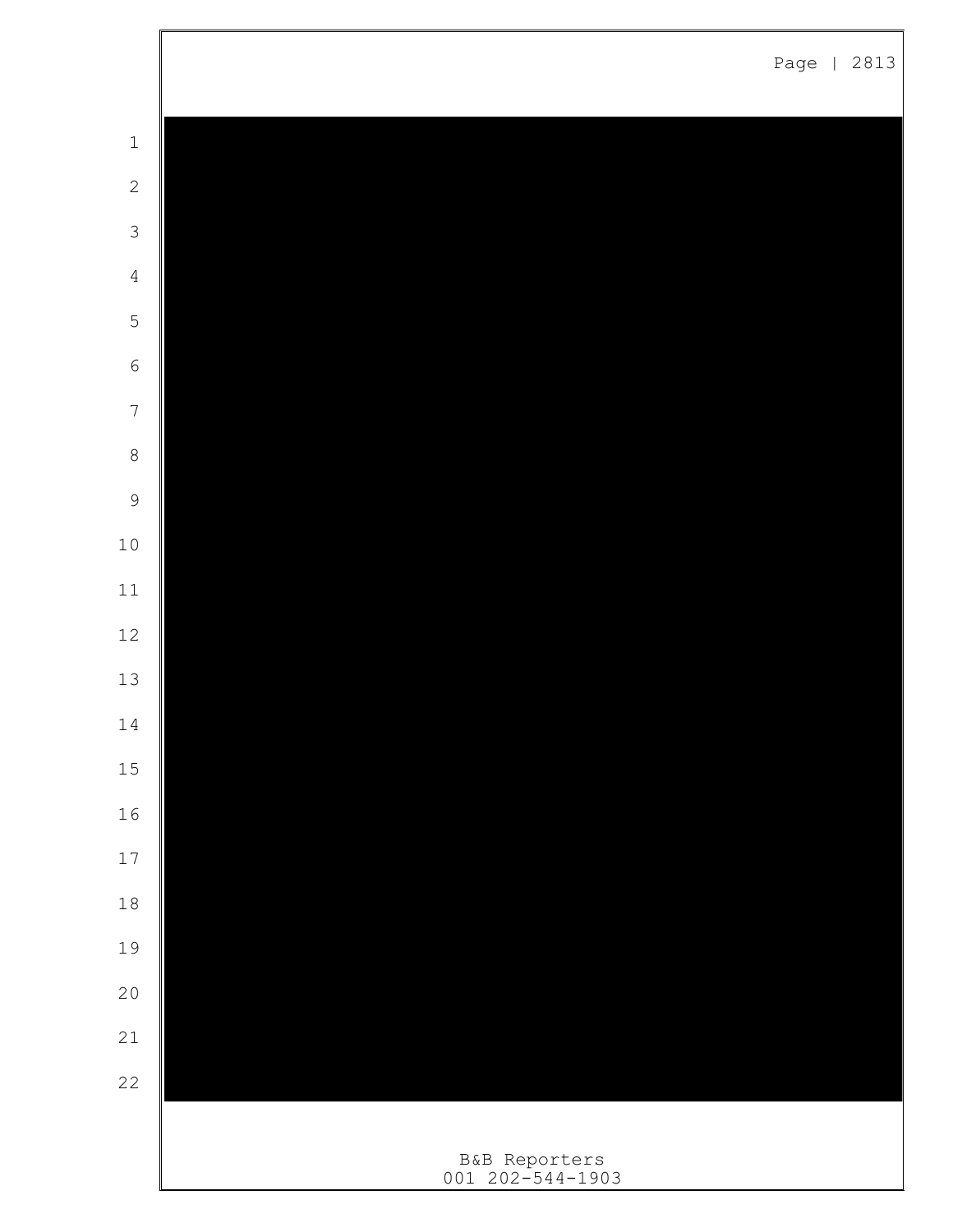|                | 2814<br>Page                      |
|----------------|-----------------------------------|
|                |                                   |
| $\mathbf 1$    |                                   |
| $\overline{c}$ |                                   |
| $\overline{3}$ |                                   |
| $\overline{4}$ |                                   |
| $\overline{5}$ |                                   |
| $\overline{6}$ |                                   |
| $\overline{7}$ |                                   |
| 8              |                                   |
| $\mathcal{G}$  |                                   |
| 10             |                                   |
| $11\,$         |                                   |
| 12             |                                   |
| 13             |                                   |
| 14             |                                   |
| 15             |                                   |
| 16             |                                   |
| 17             |                                   |
| $1\,8$         |                                   |
| 19             |                                   |
| $20$           |                                   |
| $21$           |                                   |
| 22             |                                   |
|                |                                   |
|                | B&B Reporters<br>001 202-544-1903 |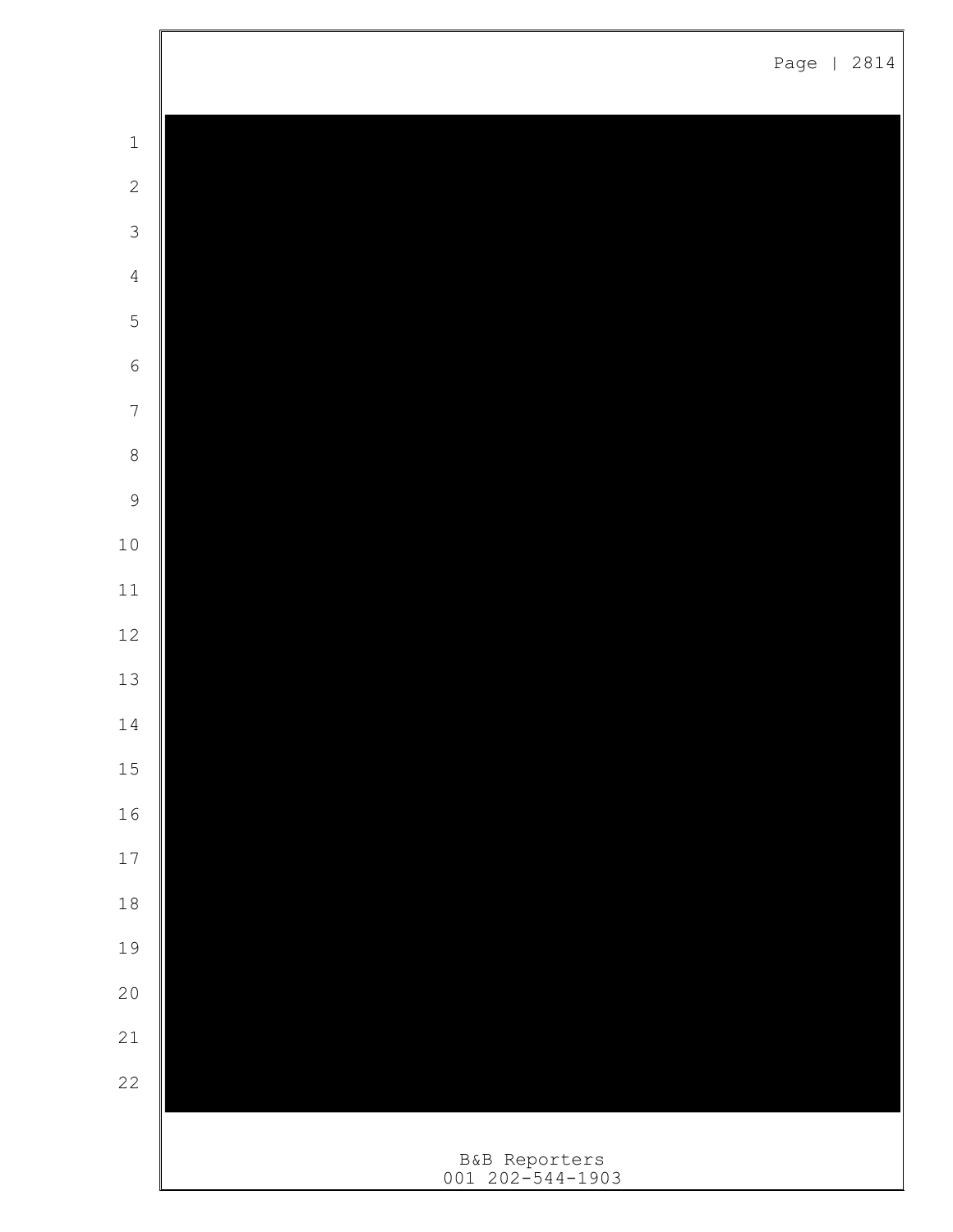|                     | 2815<br>Page                      |
|---------------------|-----------------------------------|
| $\,1\,$             |                                   |
| $\mathbf{2}$        |                                   |
| $\overline{3}$      |                                   |
| $\overline{4}$      |                                   |
| $\overline{5}$      |                                   |
| $6\overline{6}$     |                                   |
| $\overline{7}$      |                                   |
| 8                   |                                   |
| 9                   |                                   |
| $10$                |                                   |
| $11$                |                                   |
| 12                  |                                   |
| 13                  |                                   |
| $1\,4$              |                                   |
| $15\,$              |                                   |
| $16\,$              |                                   |
| $17\,$              |                                   |
| $1\,8$              |                                   |
| 19                  |                                   |
| $20$<br>$2\sqrt{1}$ |                                   |
| 22                  |                                   |
|                     |                                   |
|                     | B&B Reporters<br>001 202-544-1903 |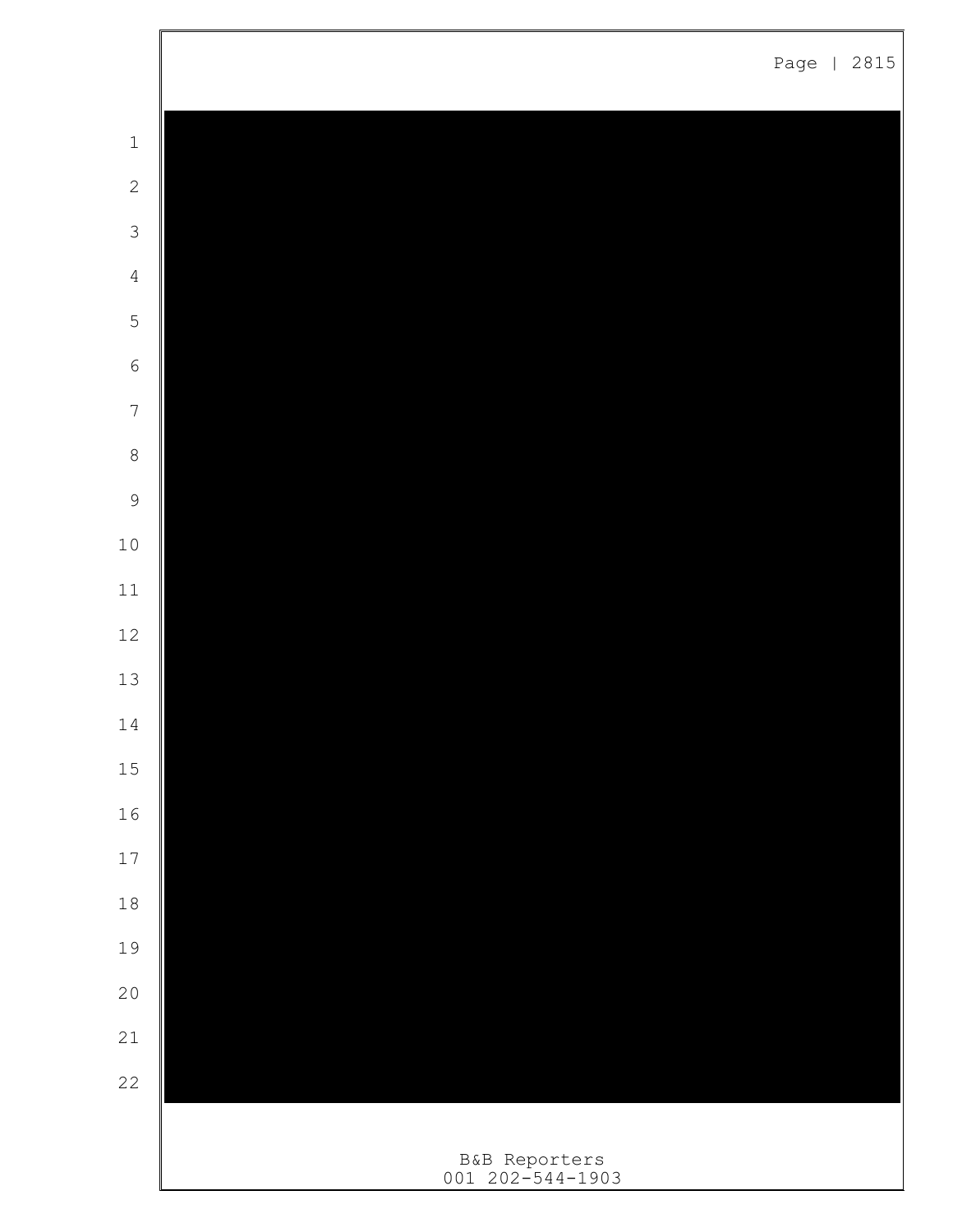|                 |                                   |  | Page   2816 |
|-----------------|-----------------------------------|--|-------------|
| $\mathbf{1}$    |                                   |  |             |
| $\overline{c}$  |                                   |  |             |
| $\overline{3}$  |                                   |  |             |
| $\overline{4}$  |                                   |  |             |
| $\overline{5}$  |                                   |  |             |
| $6\overline{6}$ |                                   |  |             |
| $\overline{7}$  |                                   |  |             |
| 8               |                                   |  |             |
| 9               |                                   |  |             |
| 10              |                                   |  |             |
| $11$            |                                   |  |             |
| 12              |                                   |  |             |
| 13              |                                   |  |             |
| 14              |                                   |  |             |
| 15              |                                   |  |             |
| 16              |                                   |  |             |
| 17              |                                   |  |             |
| $1\,8$          |                                   |  |             |
| 19              |                                   |  |             |
| $20$            |                                   |  |             |
| $21\,$          |                                   |  |             |
| 22              |                                   |  |             |
|                 |                                   |  |             |
|                 | B&B Reporters<br>001 202-544-1903 |  |             |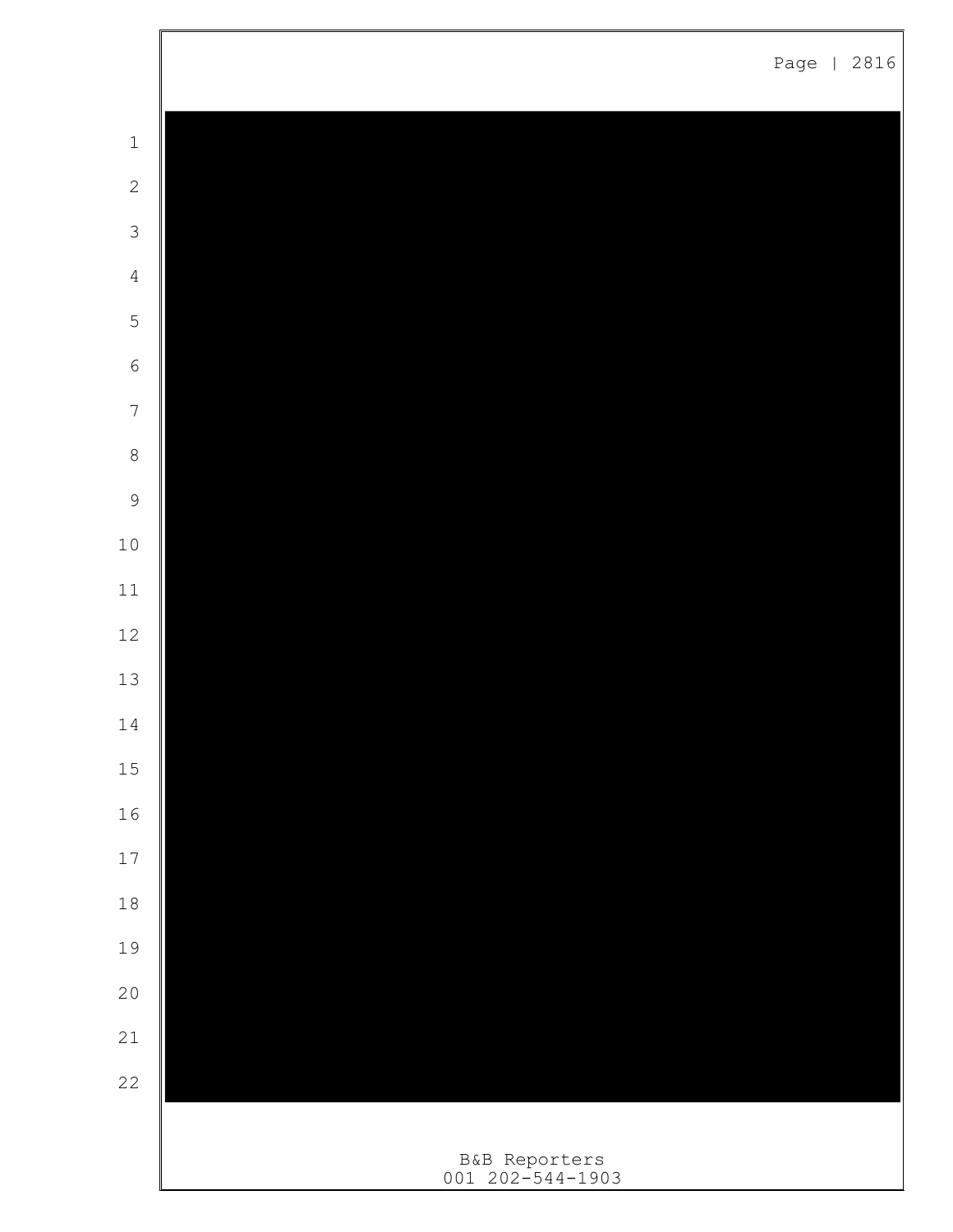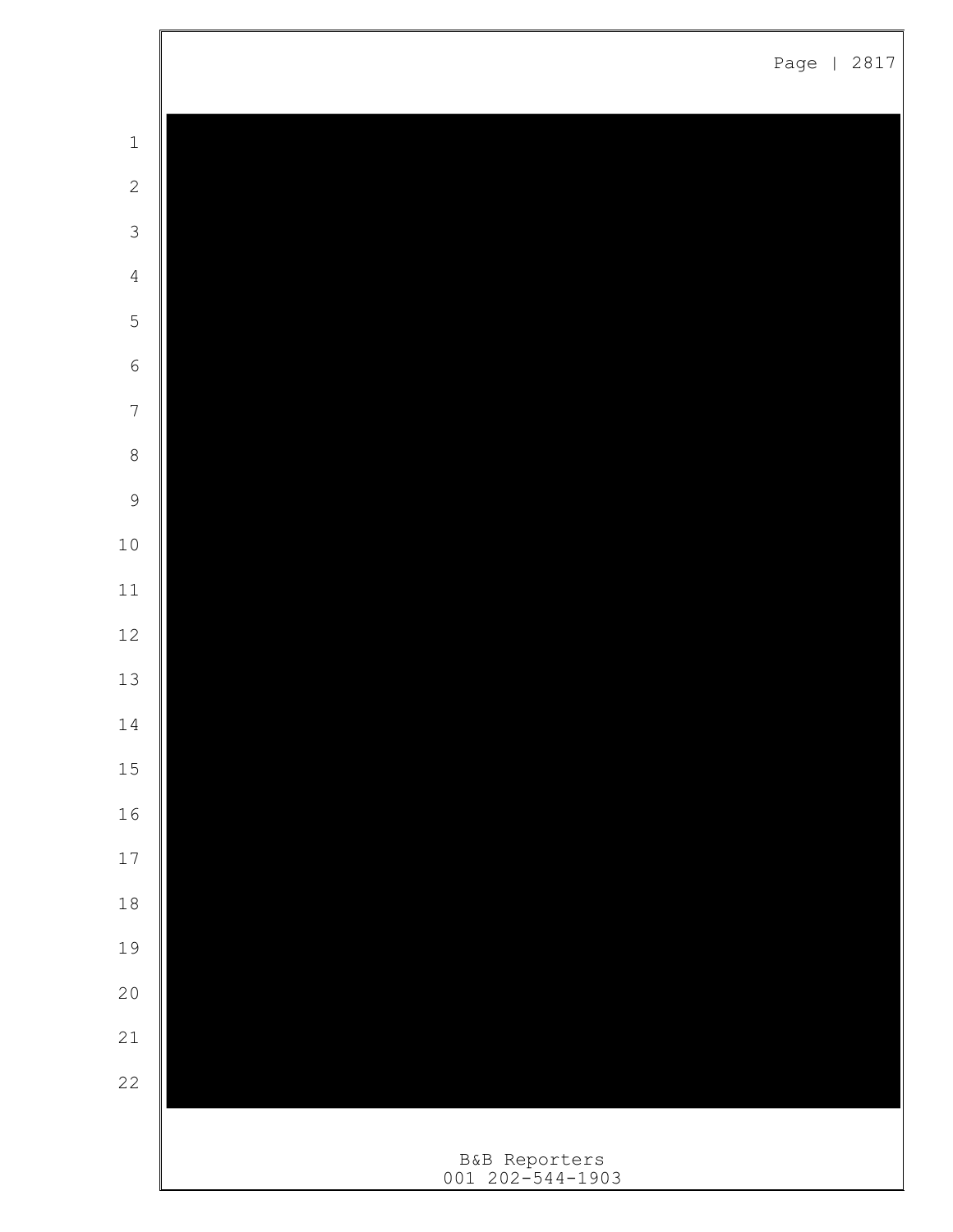|                 | Page   2818                       |
|-----------------|-----------------------------------|
| $\mathbf 1$     |                                   |
| $\overline{c}$  |                                   |
| $\overline{3}$  |                                   |
| $\overline{4}$  |                                   |
| $\overline{5}$  |                                   |
| $6\overline{6}$ |                                   |
| $\overline{7}$  |                                   |
| $\overline{8}$  |                                   |
| $\overline{9}$  |                                   |
| $10$            |                                   |
| $11$            |                                   |
| $12$            |                                   |
| 13              |                                   |
| 14              |                                   |
| $15\,$          |                                   |
| $16$            |                                   |
| $17$            |                                   |
| $1\,8$          |                                   |
| 19              |                                   |
| $2\,0$          |                                   |
| $21\,$          |                                   |
| 22              |                                   |
|                 |                                   |
|                 | B&B Reporters<br>001 202-544-1903 |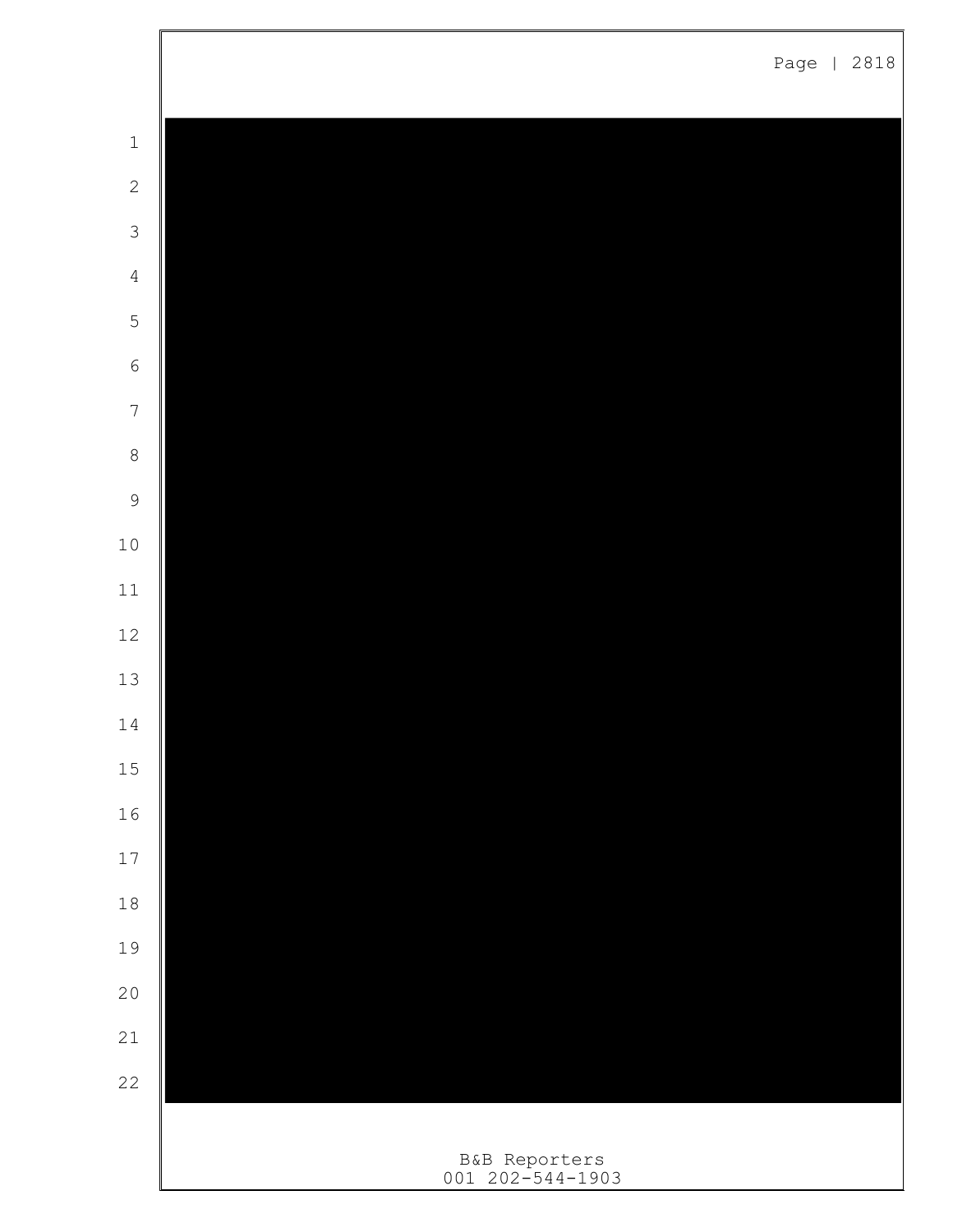|                 | Page   2819                       |
|-----------------|-----------------------------------|
| $\,1$           |                                   |
| $\overline{c}$  |                                   |
| $\overline{3}$  |                                   |
| $\overline{4}$  |                                   |
| $\overline{5}$  |                                   |
| $6\overline{6}$ |                                   |
| $\overline{7}$  |                                   |
| 8               |                                   |
| $\mathcal{G}$   |                                   |
| $10$            |                                   |
| $11$            |                                   |
| 12              |                                   |
| 13              |                                   |
| 14              |                                   |
| 15              |                                   |
| 16              |                                   |
| 17              |                                   |
| $1\,8$          |                                   |
| 19              |                                   |
| $20$            |                                   |
| $2\sqrt{1}$     |                                   |
| 22              |                                   |
|                 |                                   |
|                 | B&B Reporters<br>001 202-544-1903 |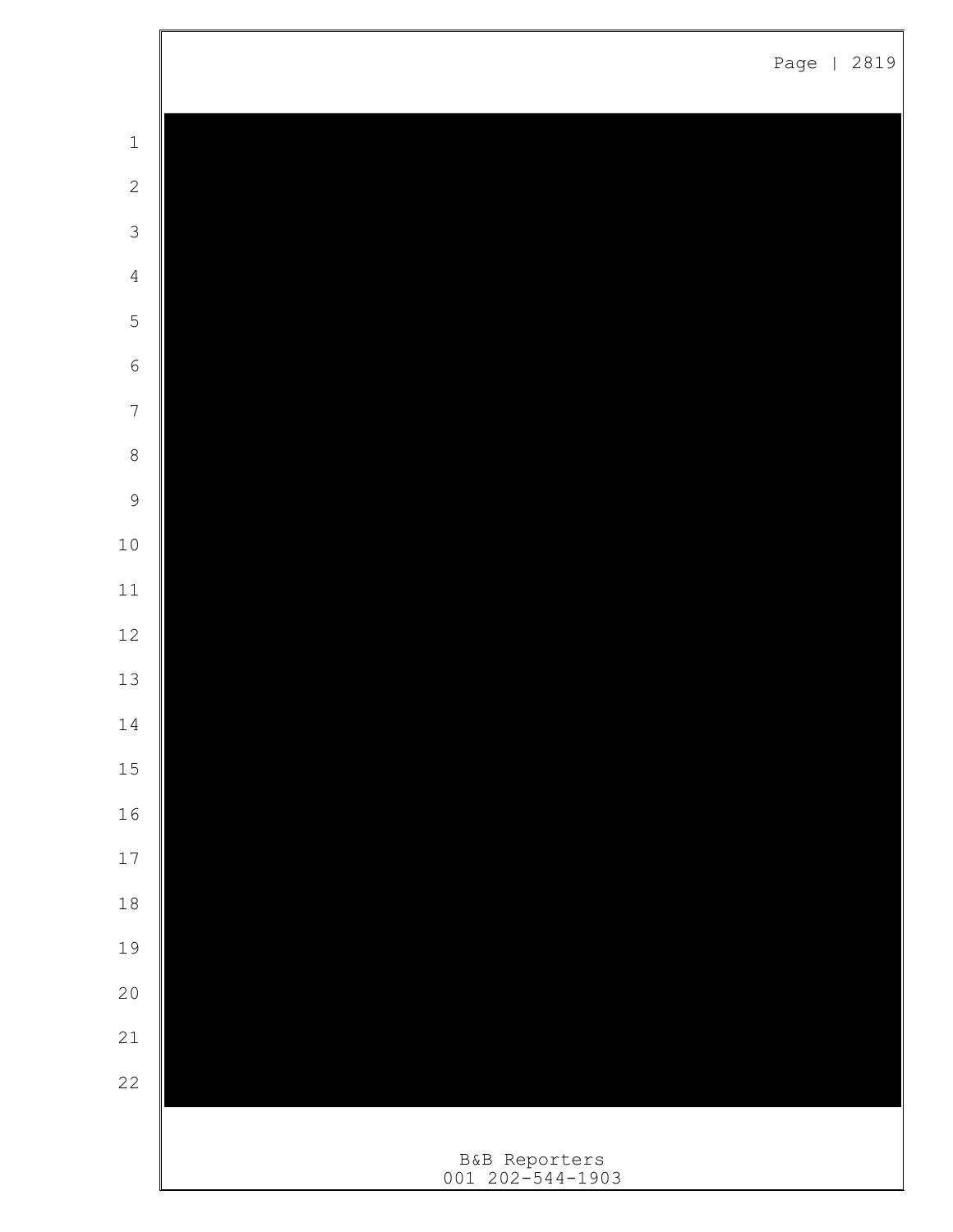|                | Page   2820                       |
|----------------|-----------------------------------|
| $\mathbbm{1}$  |                                   |
| $\sqrt{2}$     |                                   |
| $\overline{3}$ |                                   |
| $\overline{4}$ |                                   |
| $\overline{5}$ |                                   |
| $\overline{6}$ |                                   |
| $\overline{7}$ |                                   |
| 8              |                                   |
| 9              |                                   |
| 10             |                                   |
| $11\,$         |                                   |
| $12$           |                                   |
| 13             |                                   |
| $1\,4$         |                                   |
| $15\,$         |                                   |
| 16             |                                   |
| 17             |                                   |
| $1\,8$         |                                   |
| 19             |                                   |
| $20$           |                                   |
| 21             |                                   |
| 22             |                                   |
|                |                                   |
|                | B&B Reporters<br>001 202-544-1903 |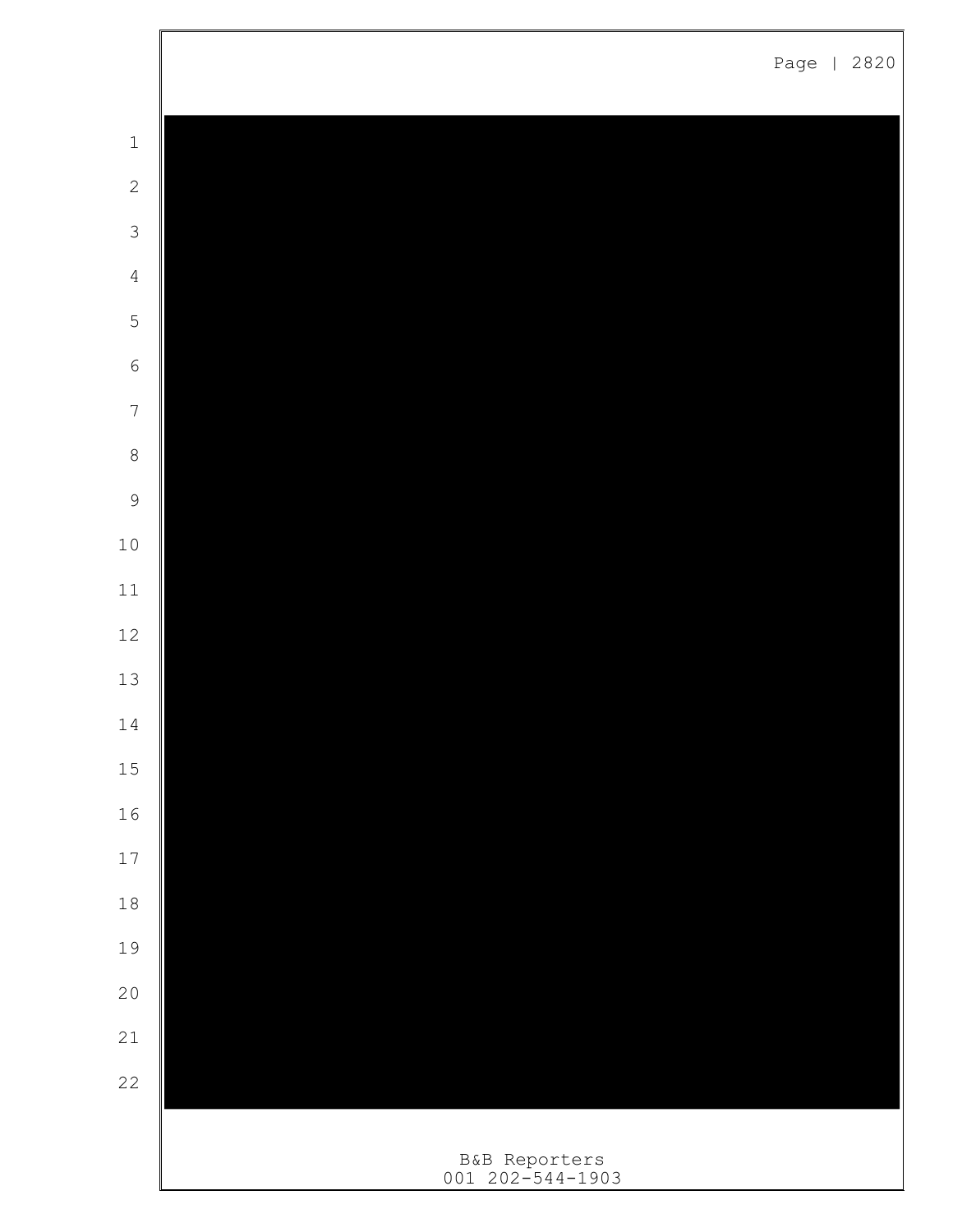|                | Page   2821                       |
|----------------|-----------------------------------|
| $\mathbbm{1}$  |                                   |
| $\overline{c}$ |                                   |
| $\overline{3}$ |                                   |
| $\overline{4}$ |                                   |
| $\overline{5}$ |                                   |
| $\overline{6}$ |                                   |
| $\overline{7}$ |                                   |
| 8              |                                   |
| 9              |                                   |
| $10$           |                                   |
| $11\,$         |                                   |
| $12$           |                                   |
| 13             |                                   |
| $1\,4$         |                                   |
| $15\,$         |                                   |
| 16             |                                   |
| 17             |                                   |
| $1\,8$         |                                   |
| 19             |                                   |
| $20$           |                                   |
| 21             |                                   |
| 22             |                                   |
|                |                                   |
|                | B&B Reporters<br>001 202-544-1903 |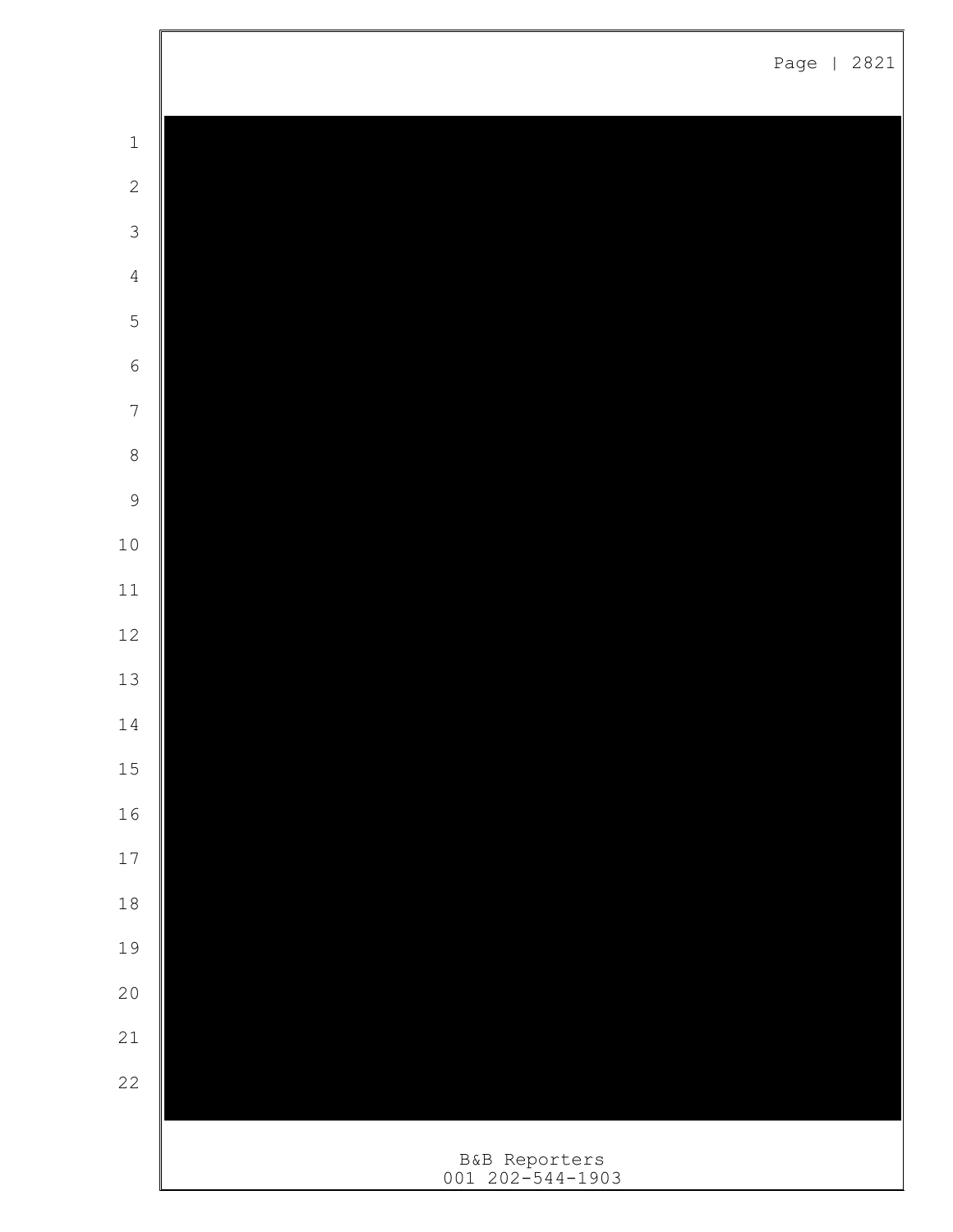|                |                                   | Page | 2822 |
|----------------|-----------------------------------|------|------|
| $\,1$          |                                   |      |      |
| $\overline{c}$ |                                   |      |      |
| $\overline{3}$ |                                   |      |      |
| $\overline{4}$ |                                   |      |      |
| $\overline{5}$ |                                   |      |      |
| $\overline{6}$ |                                   |      |      |
| $\overline{7}$ |                                   |      |      |
| $\overline{8}$ |                                   |      |      |
| $\mathcal{G}$  |                                   |      |      |
| $10$           |                                   |      |      |
| $11\,$         |                                   |      |      |
| 12             |                                   |      |      |
| 13             |                                   |      |      |
| $1\,4$         |                                   |      |      |
| $15\,$         |                                   |      |      |
| 16             |                                   |      |      |
| 17             |                                   |      |      |
| $1\,8$         |                                   |      |      |
| 19             |                                   |      |      |
| $20$           |                                   |      |      |
| $2\sqrt{1}$    |                                   |      |      |
| 22             |                                   |      |      |
|                | B&B Reporters<br>001 202-544-1903 |      |      |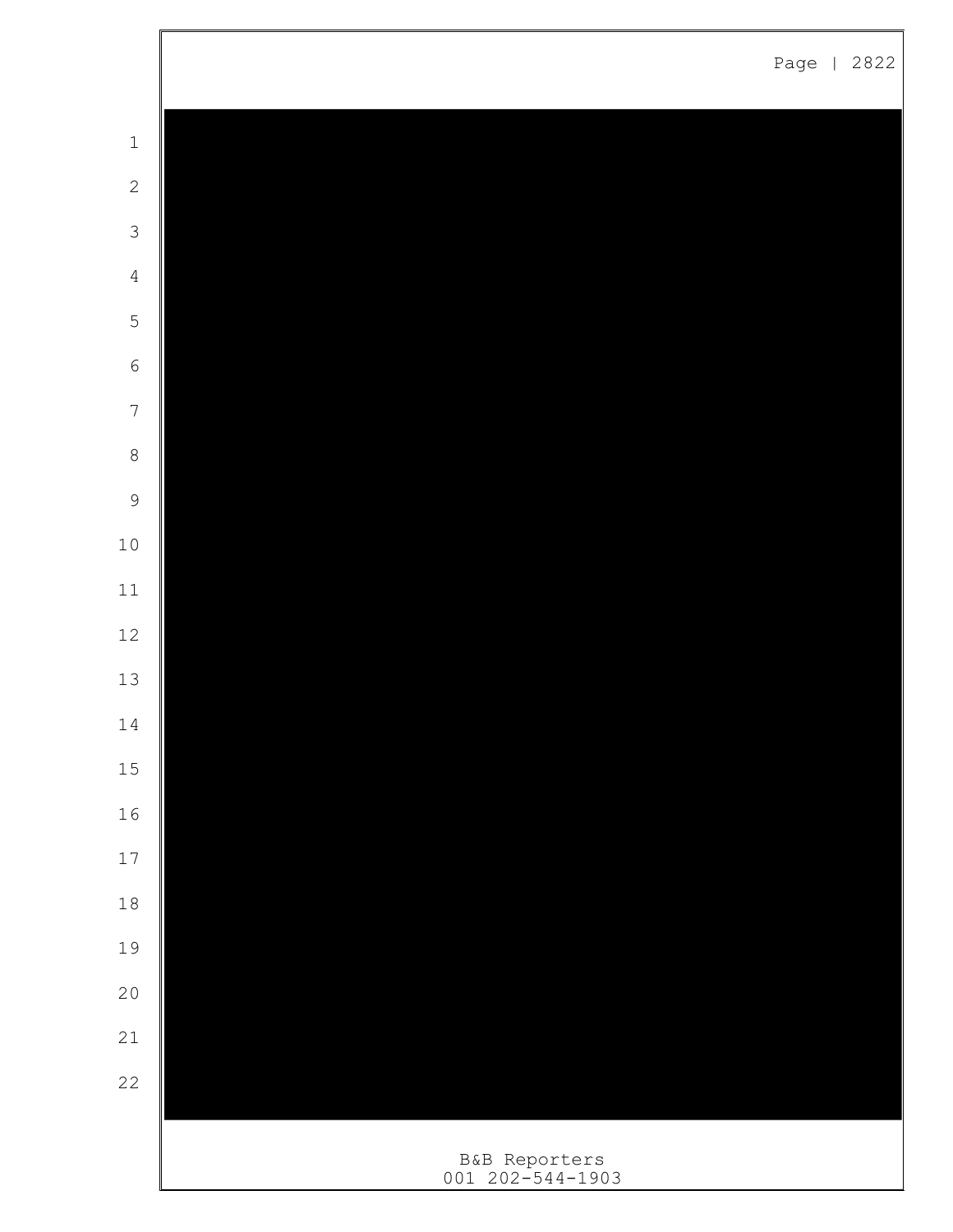|                | Page   2823                       |
|----------------|-----------------------------------|
| $\mathbf{1}$   |                                   |
| $\overline{c}$ |                                   |
| $\overline{3}$ |                                   |
| $\overline{4}$ |                                   |
| $\overline{5}$ |                                   |
| $\overline{6}$ |                                   |
| $\overline{7}$ |                                   |
| 8              |                                   |
| 9              |                                   |
| $10$           |                                   |
| $11\,$         |                                   |
| $12$           |                                   |
| 13             |                                   |
| 14             |                                   |
| 15             |                                   |
| 16             |                                   |
| 17             |                                   |
| $1\,8$         |                                   |
| 19             |                                   |
| $2\,0$         |                                   |
| 21             |                                   |
| 22             |                                   |
|                |                                   |
|                | B&B Reporters<br>001 202-544-1903 |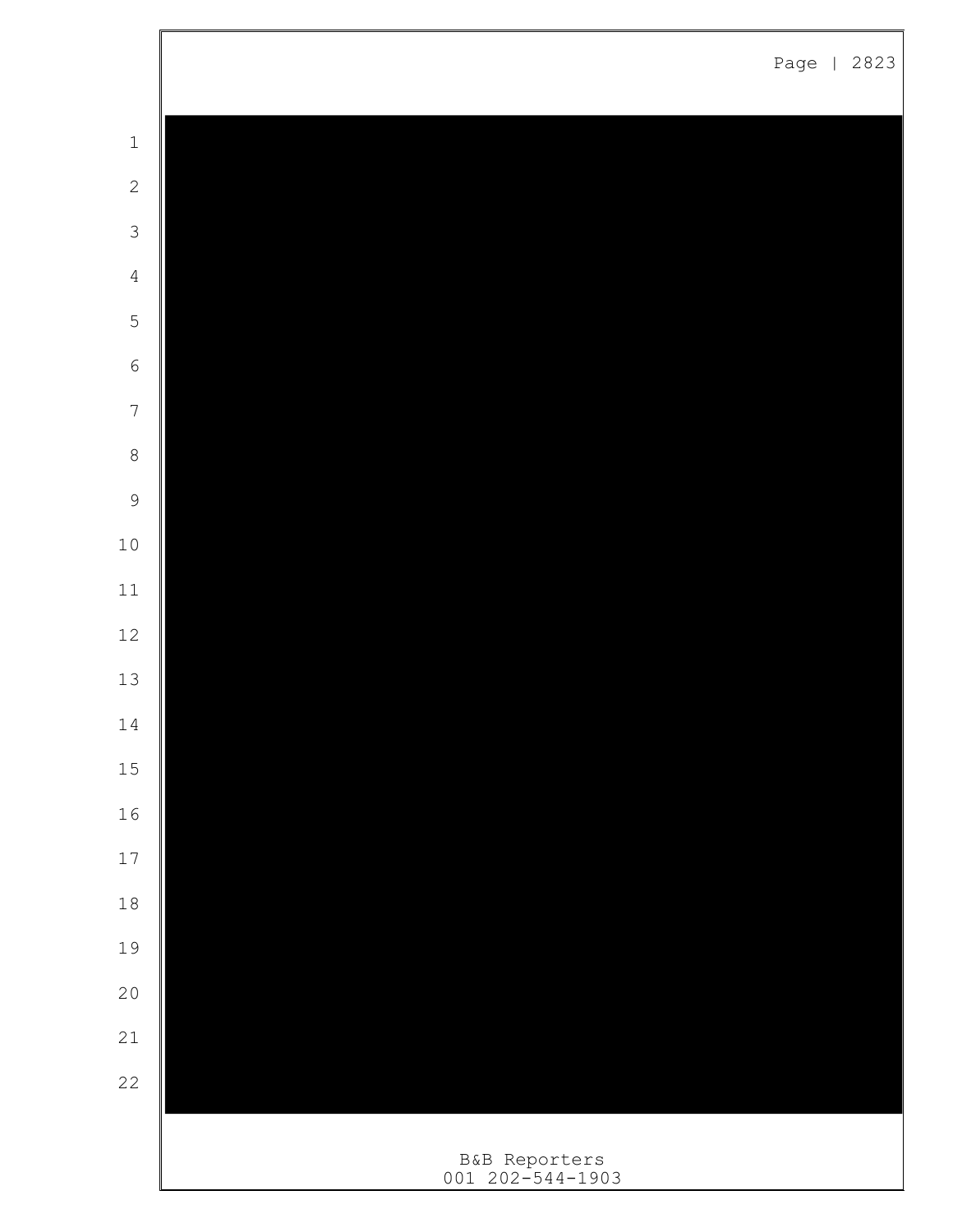|                | 2824<br>Page                      |
|----------------|-----------------------------------|
| $\,1\,$        |                                   |
| $\overline{c}$ |                                   |
| $\overline{3}$ |                                   |
| $\overline{4}$ |                                   |
| $\overline{5}$ |                                   |
| $\overline{6}$ |                                   |
| $\overline{7}$ |                                   |
| $\overline{8}$ |                                   |
| 9              |                                   |
| $10$           |                                   |
| $11\,$         |                                   |
| $12$           |                                   |
| 13             |                                   |
| 14             |                                   |
| 15             |                                   |
| $16\,$         |                                   |
| $17\,$         |                                   |
| $1\,8$         |                                   |
| 19             |                                   |
| $20$           |                                   |
| $2\sqrt{1}$    |                                   |
| 22             |                                   |
|                | B&B Reporters<br>001 202-544-1903 |
|                |                                   |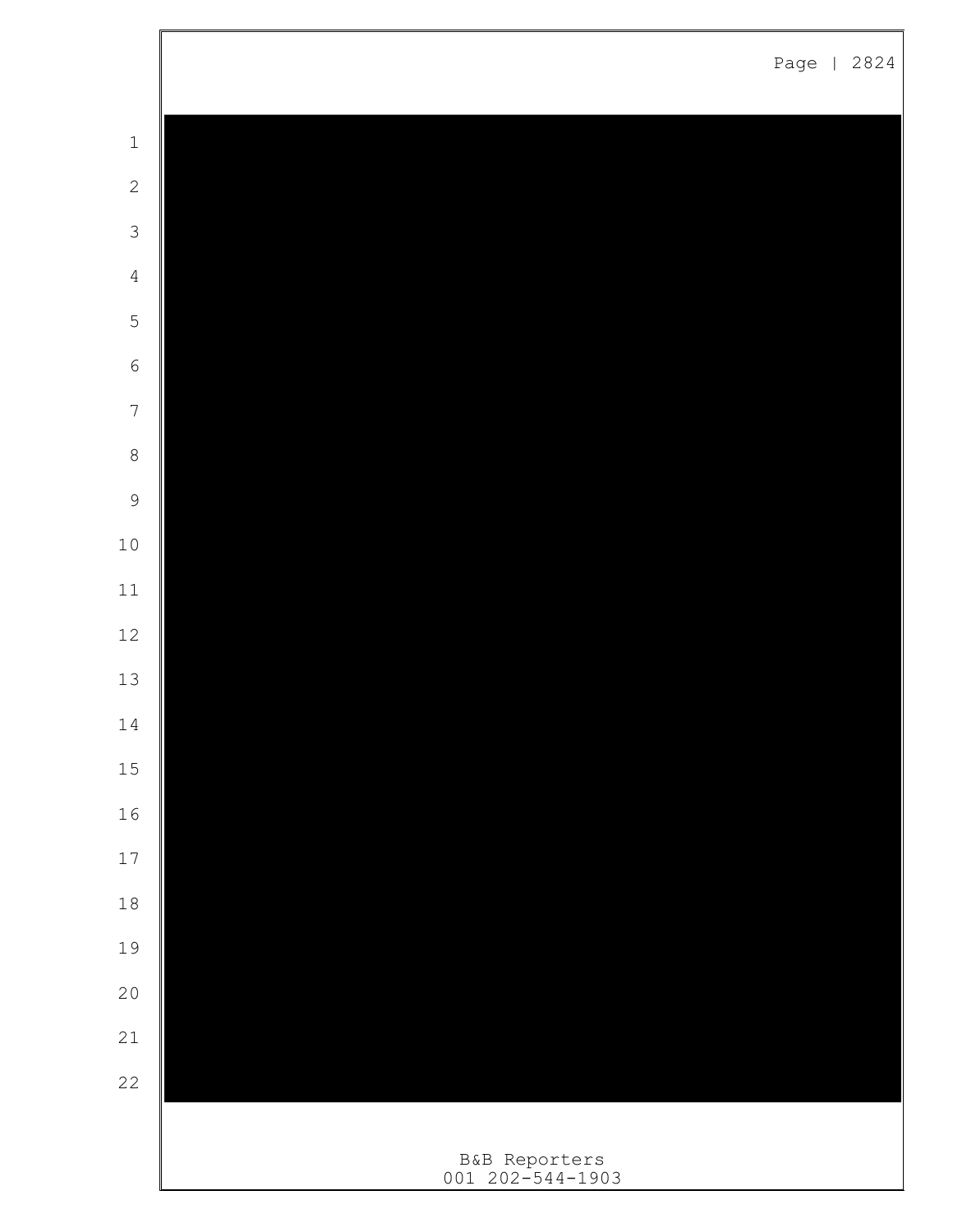|                  | Page   2825                       |  |
|------------------|-----------------------------------|--|
| $\,1\,$          |                                   |  |
| $\overline{c}$   |                                   |  |
| $\overline{3}$   |                                   |  |
| $\overline{4}$   |                                   |  |
| $\overline{5}$   |                                   |  |
| $\overline{6}$   |                                   |  |
| $\overline{7}$   |                                   |  |
| 8                |                                   |  |
| 9                |                                   |  |
| $10$             |                                   |  |
| $11\,$           |                                   |  |
| $12\,$           |                                   |  |
| 13               |                                   |  |
| 14               |                                   |  |
| 15               |                                   |  |
| $16\,$<br>$17\,$ |                                   |  |
| $1\,8$           |                                   |  |
| 19               |                                   |  |
| $20$             |                                   |  |
| $2\sqrt{1}$      |                                   |  |
| 22               |                                   |  |
|                  |                                   |  |
|                  | B&B Reporters<br>001 202-544-1903 |  |
|                  |                                   |  |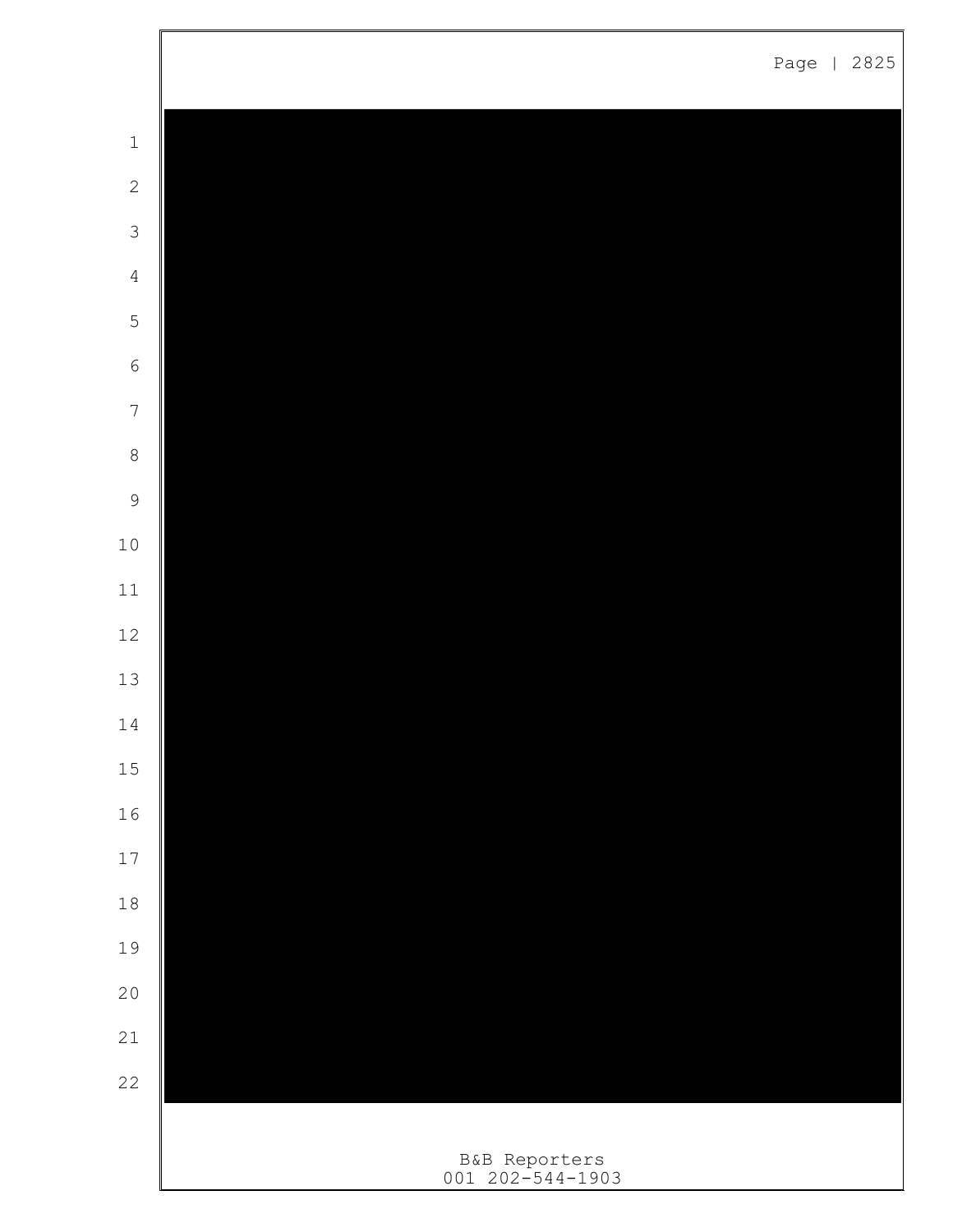|             | Page   2826                                            |
|-------------|--------------------------------------------------------|
| $\mathbf 1$ |                                                        |
| 2           |                                                        |
| 3           |                                                        |
| 4           |                                                        |
| 5           | PRESIDENT TERCIER: Thank you very much.                |
| 6           | Mr. Polášek, you have the floor.                       |
| 7           | MR. POLÁŠEK: Thank you, Mr. President.                 |
| $8\,$       | We do have a redirect, which is a couple of            |
| $\mathsf 9$ | questions at least, so I would suggest that this would |
| 10          | be a good time to break, if we may, five minutes and   |
| 11          | then we resume.                                        |
| 12          | PRESIDENT TERCIER: Okay, five minutes.                 |
| 13          | It is a qualified break or a simple? Do we             |
| 14          | have the time to go for coffee?                        |
| 15          | MR. POLÁŠEK: In that case, let's extend it             |
| 16          | for 10 minutes and we would have time for coffee.      |
| 17          | PRESIDENT TERCIER: In that case, it's a                |
| 18          | qualified one.                                         |
| 19          | Good. Sir, you remember or I tell you that             |
| 20          | you are under testimony. This is a rule. That means    |
| 21          | that you have not the right to speak, sorry, to        |
| 22          | representatives or counsel of both sides but           |
|             | B&B Reporters<br>001 202-544-1903                      |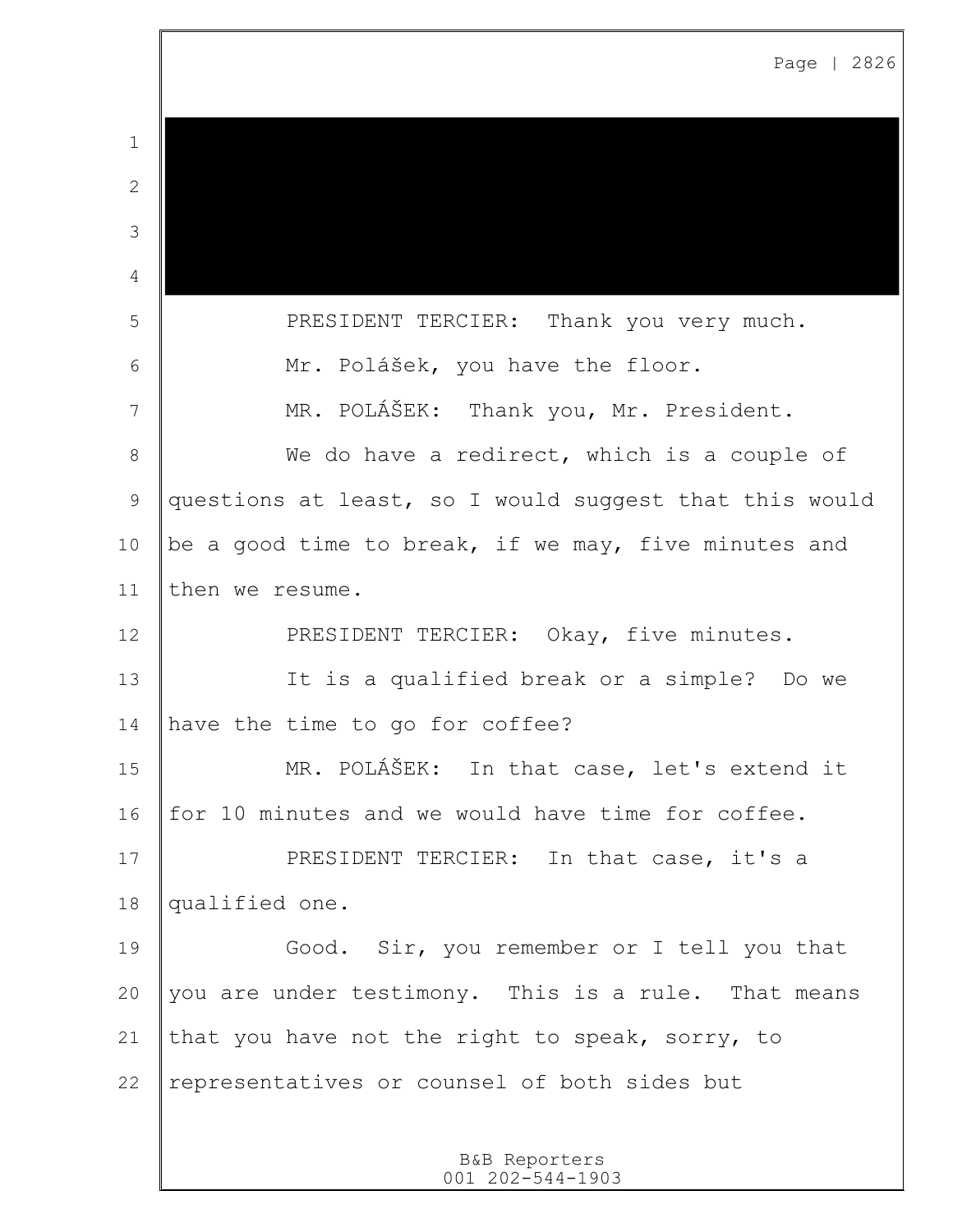Page | 2827 1 especially on that side. You have, of course, the 2  $\vert$ right to go out and take a coffee. 3 CHE WITNESS: Thank you, sir. 4 (Brief recess.) 5 | PRESIDENT TERCIER: Okay. I think everybody 6 is--I'm sorry. Yes, Dr. Heiskanen, do you have a 7 | point? 8 | Can you put your microphone on, please. 9 DR. HEISKANEN: Yes. I failed to mention 10 this morning that there's a new member attending the 11 hearing on the Respondent side, George Leaua, who is a 12 member of the support team of LDDP. 13 | PRESIDENT TERCIER: Okay. Thank you for 14 answering a question that I forgot to ask as to 15 whether there are new attendees in the room. 16 On your side? 17 | MR. POLÁŠEK: On our side, we have 18 | Dr. Boutilier, I believe. Yes, over there. And 19 that's it. No one new on our side. 20 **PRESIDENT TERCIER:** Fine. Thank you. 21 So, Mr. Polášek, you have the floor for 22 redirect examination.

## B&B Reporters 001 202-544-1903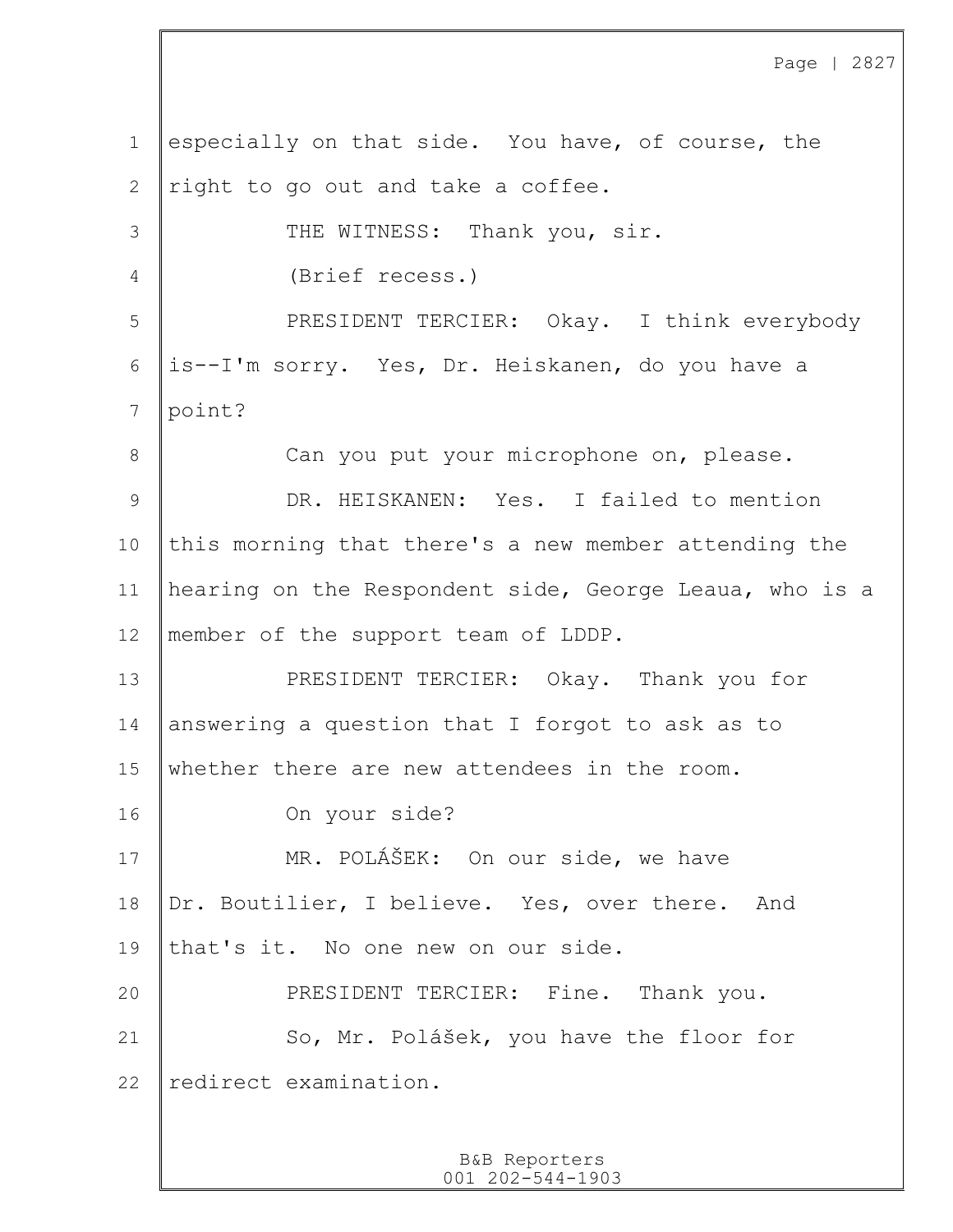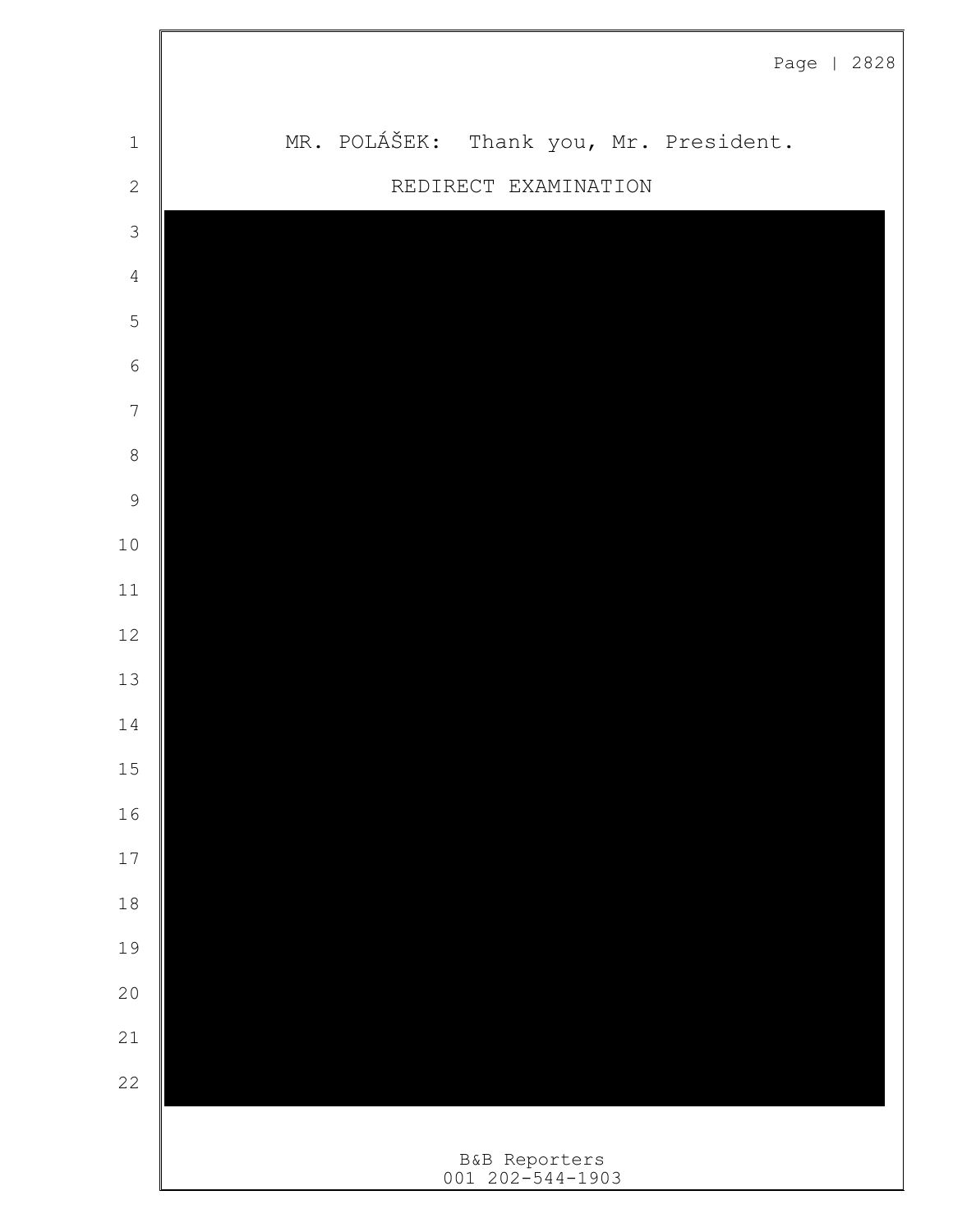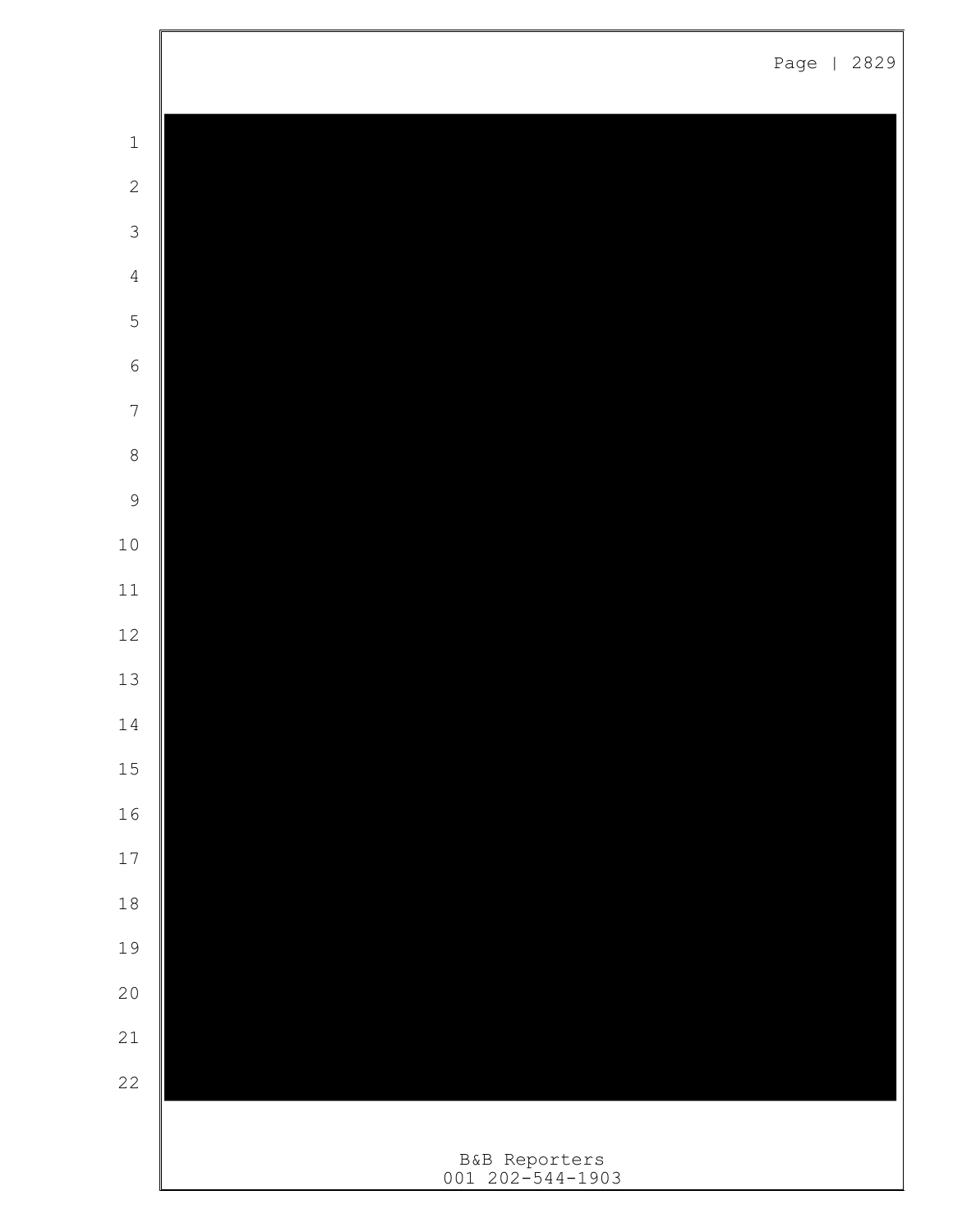|                | Page   2830                       |
|----------------|-----------------------------------|
| $\,1\,$        |                                   |
| $\overline{c}$ |                                   |
| $\overline{3}$ |                                   |
| $\overline{4}$ |                                   |
| $\overline{5}$ |                                   |
| $6\phantom{a}$ |                                   |
| $\overline{7}$ |                                   |
| 8              |                                   |
| $\mathcal{G}$  |                                   |
| $10$           |                                   |
| $11$           |                                   |
| 12             |                                   |
| 13             |                                   |
| 14             |                                   |
| 15             |                                   |
| 16             |                                   |
| $17$           |                                   |
| $1\,8$         |                                   |
| 19             |                                   |
| $20$           |                                   |
| $21\,$         |                                   |
| 22             |                                   |
|                | B&B Reporters<br>001 202-544-1903 |
|                |                                   |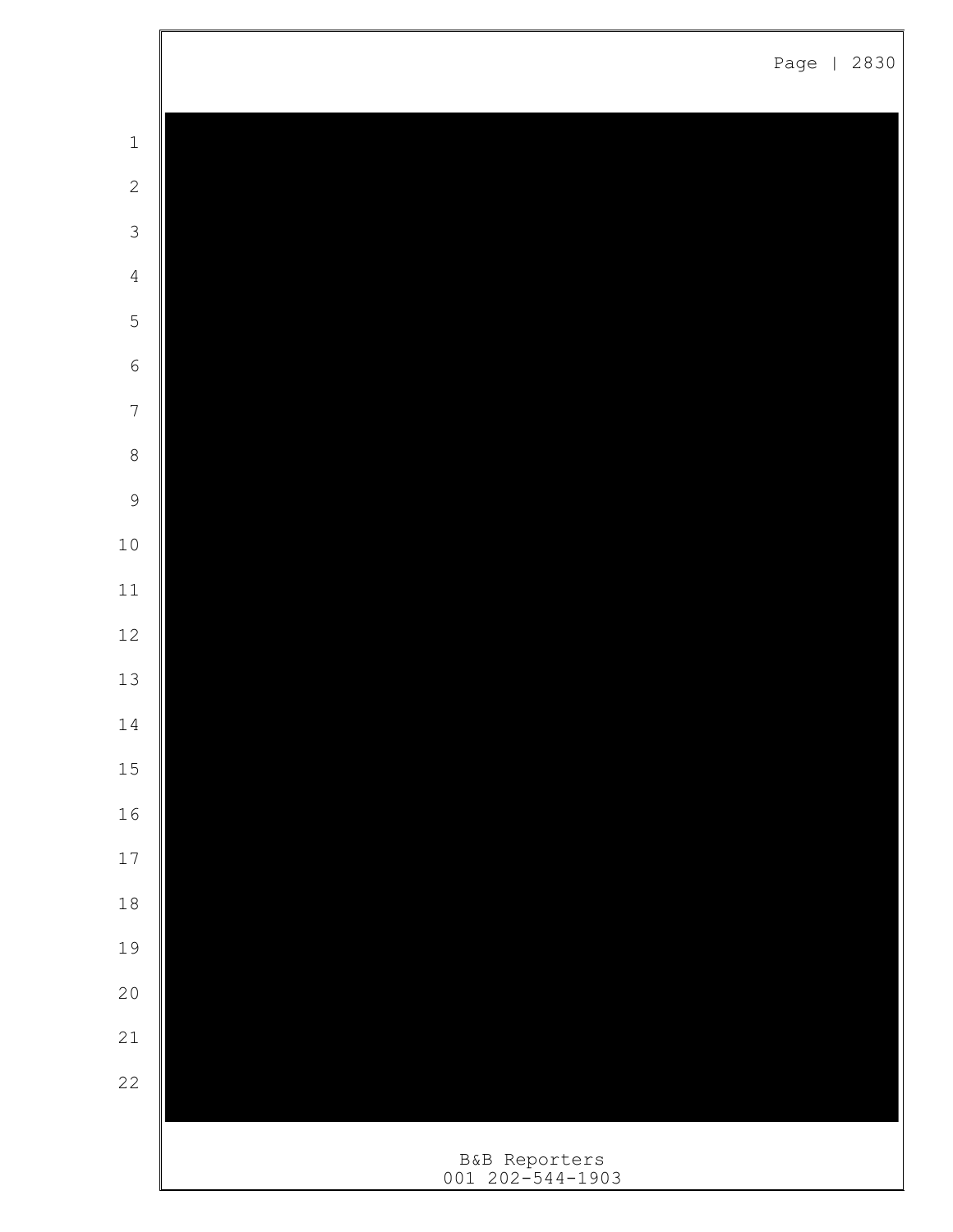|                | Page   2831                       |
|----------------|-----------------------------------|
| $\mathbbm{1}$  |                                   |
| $\overline{c}$ |                                   |
| $\overline{3}$ |                                   |
| $\overline{4}$ |                                   |
| $\overline{5}$ |                                   |
| $\overline{6}$ |                                   |
| $\overline{7}$ |                                   |
| $\theta$       |                                   |
| 9              |                                   |
| $10$           |                                   |
| $11$           |                                   |
| $12$           |                                   |
| 13             |                                   |
| $1\,4$         |                                   |
| $15\,$         |                                   |
| $16$           |                                   |
| $17\,$         |                                   |
| $1\,8$         |                                   |
| 19             |                                   |
| $20$           |                                   |
| $21\,$         |                                   |
| 22             |                                   |
|                |                                   |
|                | B&B Reporters<br>001 202-544-1903 |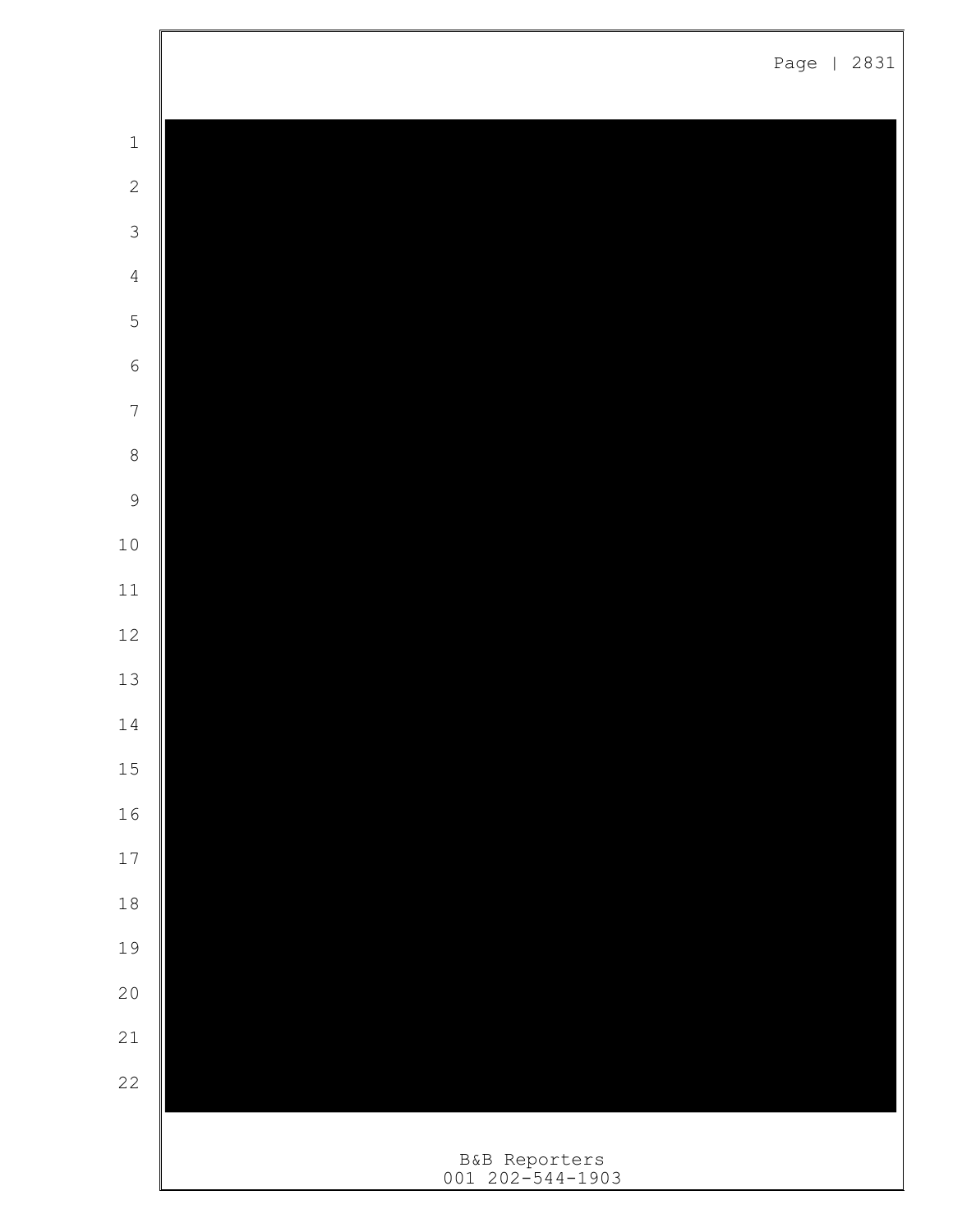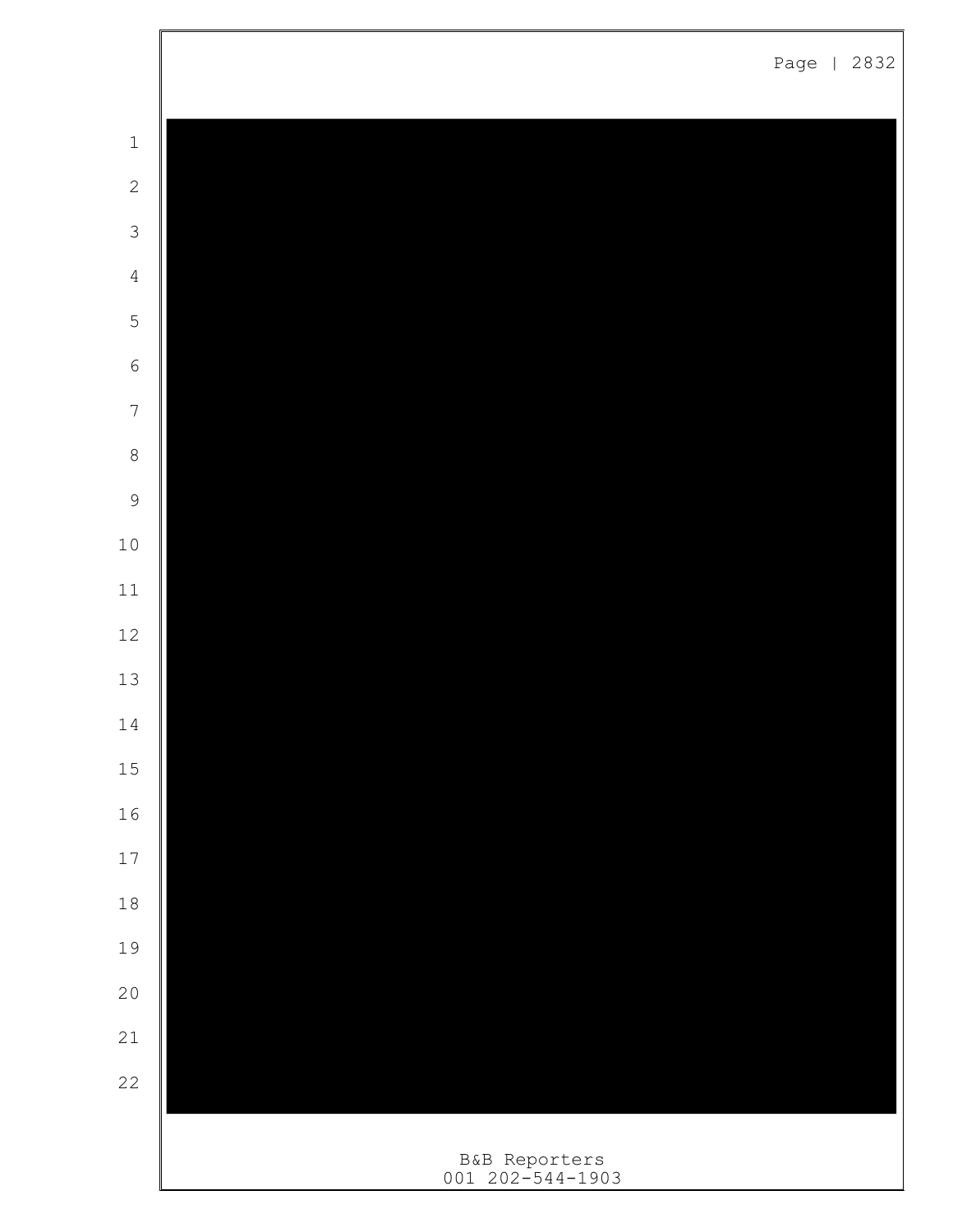|                          |                                   | Page   2833 |  |
|--------------------------|-----------------------------------|-------------|--|
| $\mathbf 1$              |                                   |             |  |
| $\overline{c}$           |                                   |             |  |
| $\mathfrak{Z}$           |                                   |             |  |
| $\sqrt{4}$               |                                   |             |  |
| $\overline{5}$           |                                   |             |  |
| $\sqrt{6}$               |                                   |             |  |
| $\overline{\mathcal{I}}$ |                                   |             |  |
| $\,8\,$                  |                                   |             |  |
| $\overline{9}$           |                                   |             |  |
| $10$                     |                                   |             |  |
| $11\,$                   |                                   |             |  |
| $12\,$                   |                                   |             |  |
| 13                       |                                   |             |  |
| $14\,$                   |                                   |             |  |
| $15\,$                   |                                   |             |  |
| 16<br>$17\,$             |                                   |             |  |
| $1\,8$                   |                                   |             |  |
| 19                       |                                   |             |  |
| $2\,0$                   |                                   |             |  |
| $21$                     |                                   |             |  |
| 22                       |                                   |             |  |
|                          |                                   |             |  |
|                          | B&B Reporters<br>001 202-544-1903 |             |  |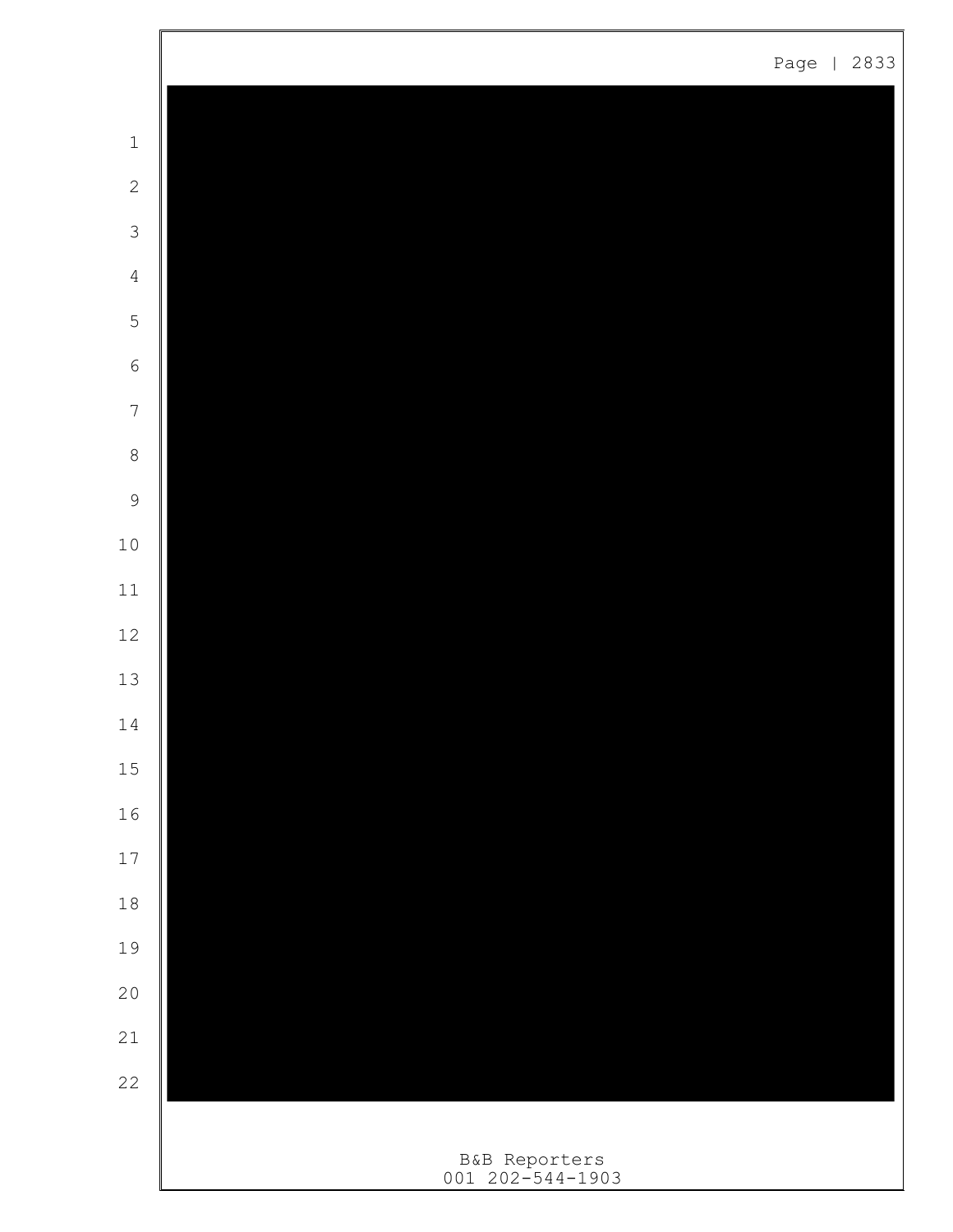|                                  |                                   | Page | 2834 |
|----------------------------------|-----------------------------------|------|------|
| $\mathbf 1$                      |                                   |      |      |
| $\overline{c}$                   |                                   |      |      |
| $\overline{3}$                   |                                   |      |      |
| $\overline{4}$                   |                                   |      |      |
| $\overline{5}$                   |                                   |      |      |
| $\sqrt{6}$                       |                                   |      |      |
| $\overline{7}$                   |                                   |      |      |
| $\begin{array}{c} 8 \end{array}$ |                                   |      |      |
| $\mathcal{G}$                    |                                   |      |      |
| $10$                             |                                   |      |      |
| $11$                             |                                   |      |      |
| $12$                             |                                   |      |      |
| 13                               |                                   |      |      |
| $14\,$                           |                                   |      |      |
| 15                               |                                   |      |      |
| $16\,$                           |                                   |      |      |
| $17\,$                           |                                   |      |      |
| $1\,8$                           |                                   |      |      |
| 19                               |                                   |      |      |
| $20$<br>$21\,$                   |                                   |      |      |
| 22                               |                                   |      |      |
|                                  |                                   |      |      |
|                                  | B&B Reporters<br>001 202-544-1903 |      |      |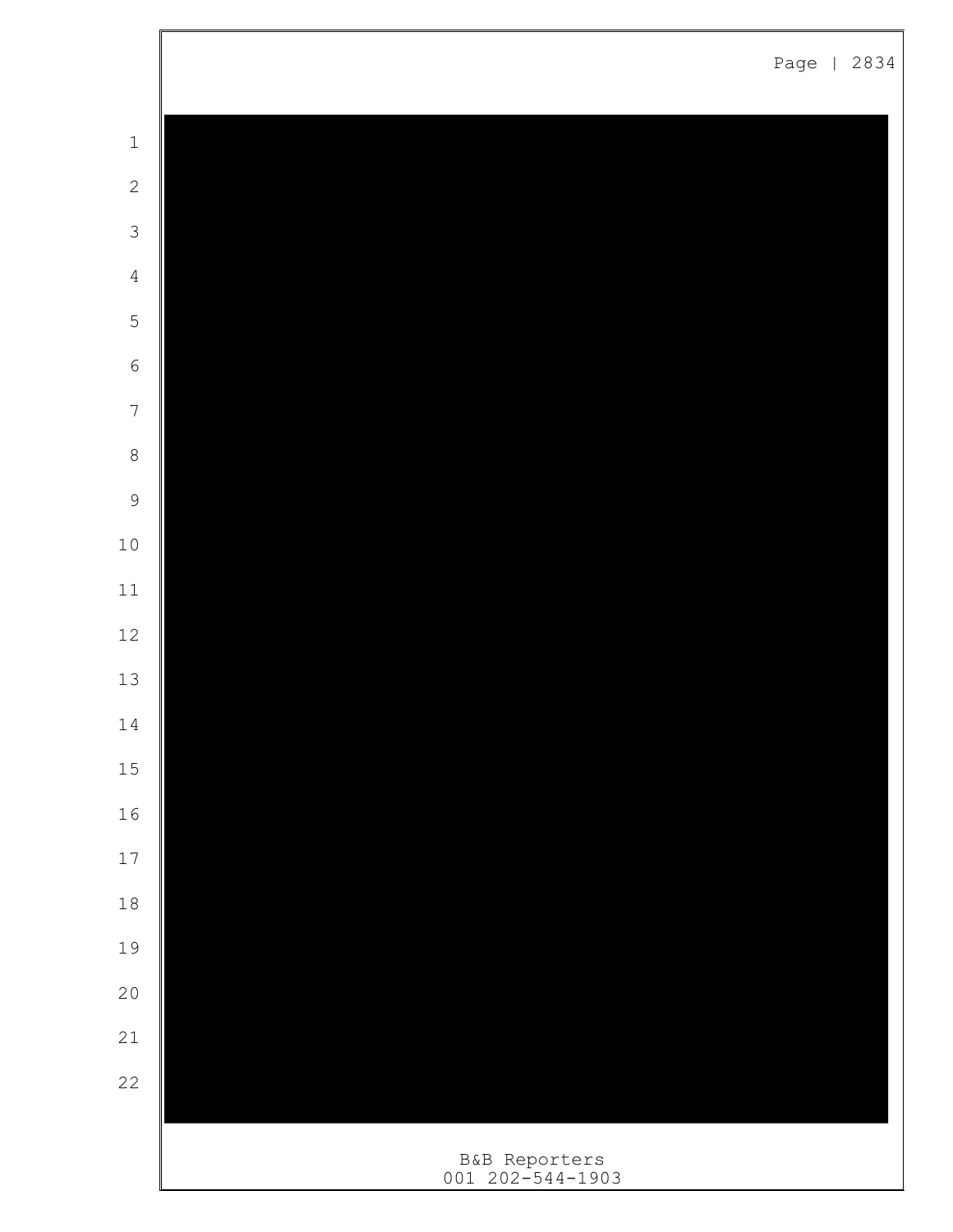|                 |                                   |  | Page   2835 |
|-----------------|-----------------------------------|--|-------------|
| $\mathbbm{1}$   |                                   |  |             |
| $\mathbf{2}$    |                                   |  |             |
| $\mathfrak{Z}$  |                                   |  |             |
| $\overline{4}$  |                                   |  |             |
| $\overline{5}$  |                                   |  |             |
| $6\overline{6}$ |                                   |  |             |
| $\overline{7}$  |                                   |  |             |
| $\,8\,$         |                                   |  |             |
| 9               |                                   |  |             |
| $10$            |                                   |  |             |
| $11\,$          |                                   |  |             |
| $12\,$          |                                   |  |             |
| 13              |                                   |  |             |
| $1\,4$          |                                   |  |             |
| $15\,$          |                                   |  |             |
| $16\,$          |                                   |  |             |
| $17\,$          |                                   |  |             |
| $1\,8$          |                                   |  |             |
| 19              |                                   |  |             |
| $20$            |                                   |  |             |
| $2\sqrt{1}$     |                                   |  |             |
| 22              |                                   |  |             |
|                 | B&B Reporters<br>001 202-544-1903 |  |             |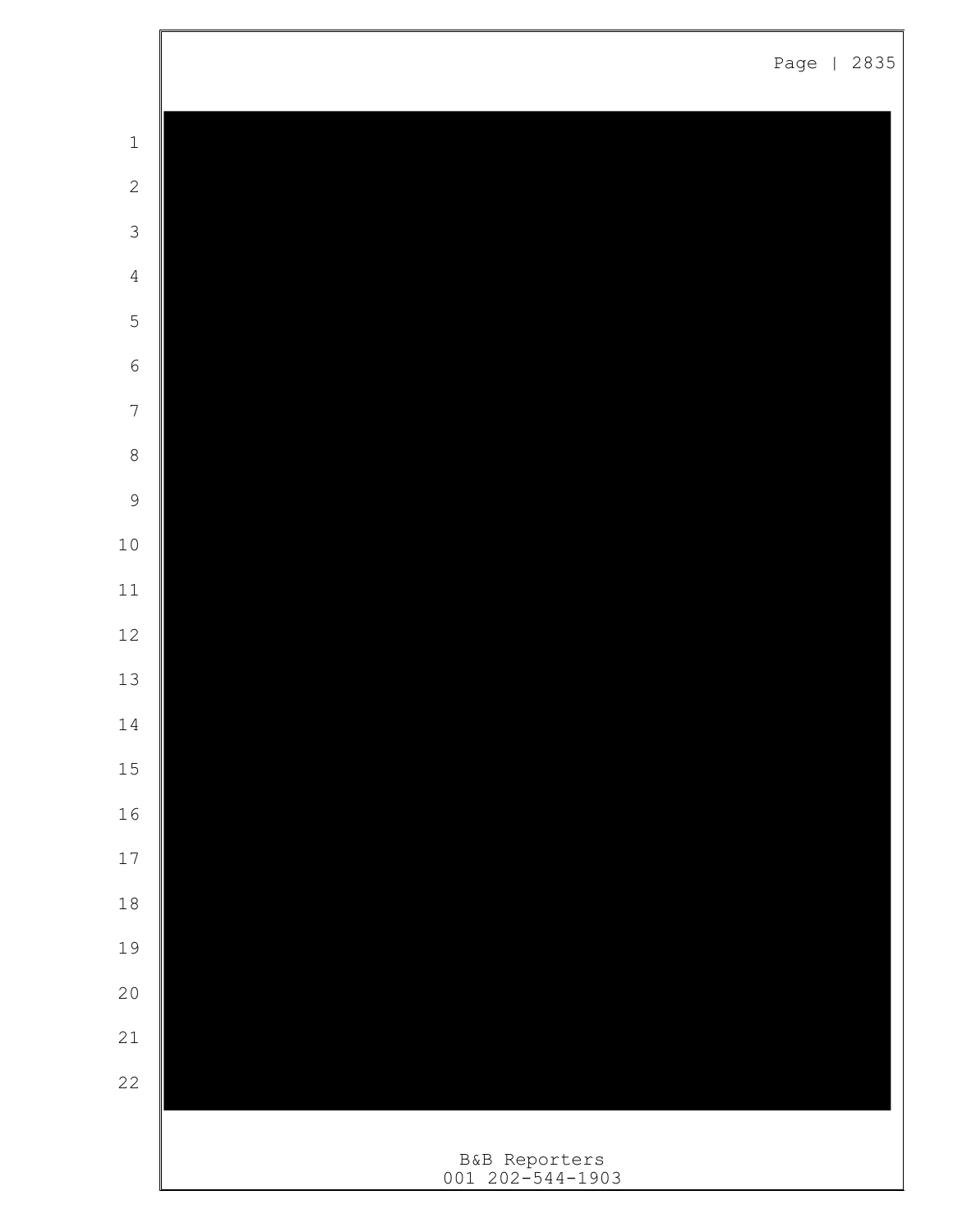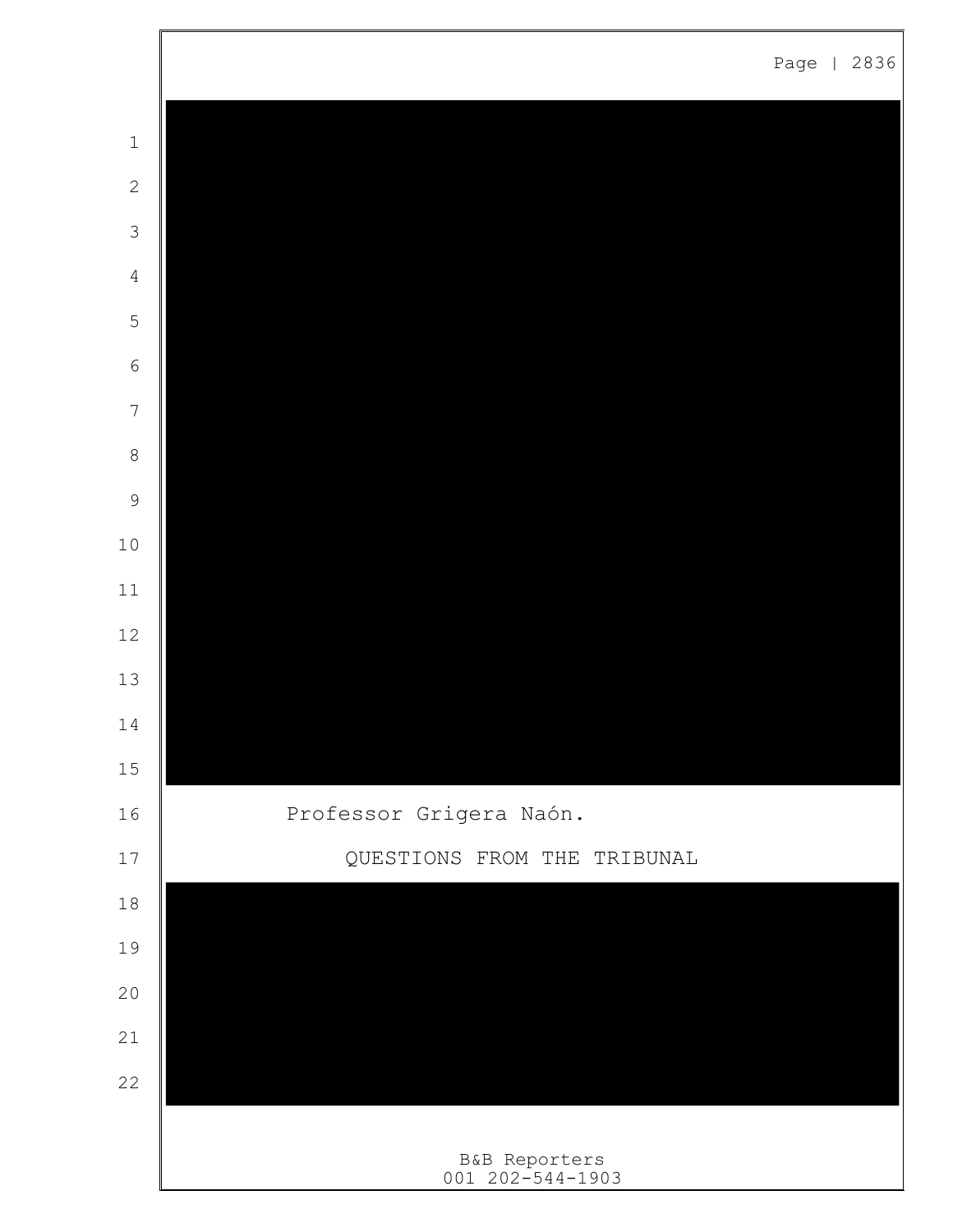|                |                                   | Page | 2837 |
|----------------|-----------------------------------|------|------|
| $\mathbf 1$    |                                   |      |      |
| $\overline{c}$ |                                   |      |      |
| $\mathfrak{Z}$ |                                   |      |      |
| $\sqrt{4}$     |                                   |      |      |
| $\overline{5}$ |                                   |      |      |
| $\overline{6}$ |                                   |      |      |
| $\overline{7}$ |                                   |      |      |
| $\,8\,$        |                                   |      |      |
| 9              |                                   |      |      |
| $10$           |                                   |      |      |
| $11\,$         |                                   |      |      |
| $12\,$         |                                   |      |      |
| 13             |                                   |      |      |
| $14$           |                                   |      |      |
| 15<br>$16\,$   |                                   |      |      |
| $17$           |                                   |      |      |
| $1\,8$         |                                   |      |      |
| 19             |                                   |      |      |
| $2\,0$         |                                   |      |      |
| $21$           |                                   |      |      |
| 22             |                                   |      |      |
|                |                                   |      |      |
|                | B&B Reporters<br>001 202-544-1903 |      |      |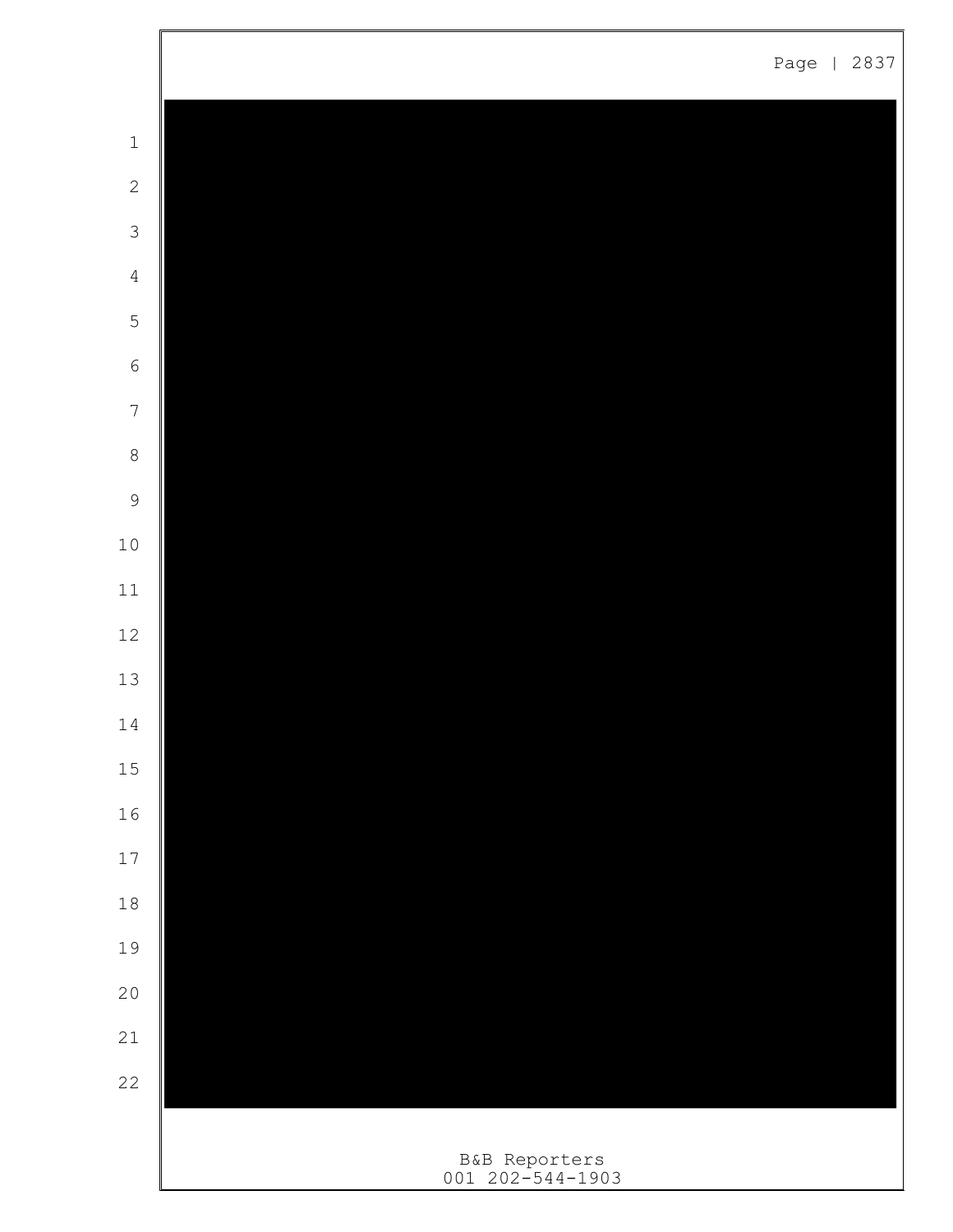|                |                                   | Page   2838 |  |
|----------------|-----------------------------------|-------------|--|
| $\mathbf 1$    |                                   |             |  |
| $\overline{c}$ |                                   |             |  |
| $\overline{3}$ |                                   |             |  |
| $\overline{4}$ |                                   |             |  |
| $\overline{5}$ |                                   |             |  |
| $6\phantom{a}$ |                                   |             |  |
| $\overline{7}$ |                                   |             |  |
| $\overline{8}$ |                                   |             |  |
| 9              |                                   |             |  |
| 10             |                                   |             |  |
| $11$           |                                   |             |  |
| 12             |                                   |             |  |
| 13             |                                   |             |  |
| 14             |                                   |             |  |
| 15             |                                   |             |  |
| $16\,$         |                                   |             |  |
| 17             |                                   |             |  |
| $1\,8$         |                                   |             |  |
| 19             |                                   |             |  |
| $20$           |                                   |             |  |
| $21\,$         |                                   |             |  |
| 22             |                                   |             |  |
|                | B&B Reporters<br>001 202-544-1903 |             |  |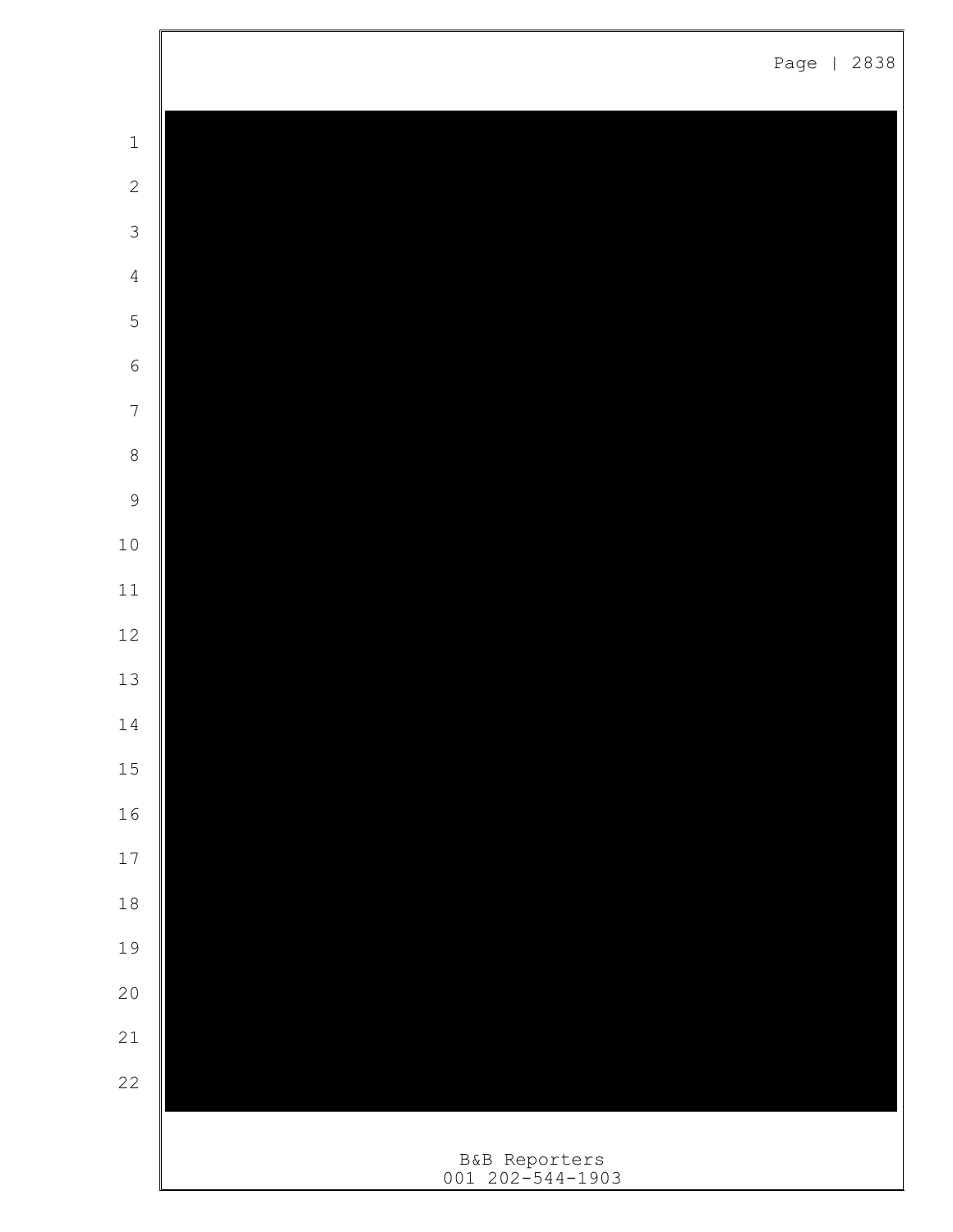|                 |                                   | Page   2839 |  |
|-----------------|-----------------------------------|-------------|--|
|                 |                                   |             |  |
| $\,1$           |                                   |             |  |
| $\mathbf{2}$    |                                   |             |  |
| $\mathfrak{Z}$  |                                   |             |  |
| $\overline{4}$  |                                   |             |  |
| $\overline{5}$  |                                   |             |  |
| $6\overline{6}$ |                                   |             |  |
| $\overline{7}$  |                                   |             |  |
| $\overline{8}$  |                                   |             |  |
| 9               |                                   |             |  |
| $10$            |                                   |             |  |
| $11$            |                                   |             |  |
| 12              |                                   |             |  |
| 13              |                                   |             |  |
| 14              |                                   |             |  |
| $15\,$          |                                   |             |  |
| 16              |                                   |             |  |
| $17$            |                                   |             |  |
| $1\,8$          |                                   |             |  |
| 19              |                                   |             |  |
| $20$            |                                   |             |  |
| $21\,$          |                                   |             |  |
| 22              |                                   |             |  |
|                 |                                   |             |  |
|                 | B&B Reporters<br>001 202-544-1903 |             |  |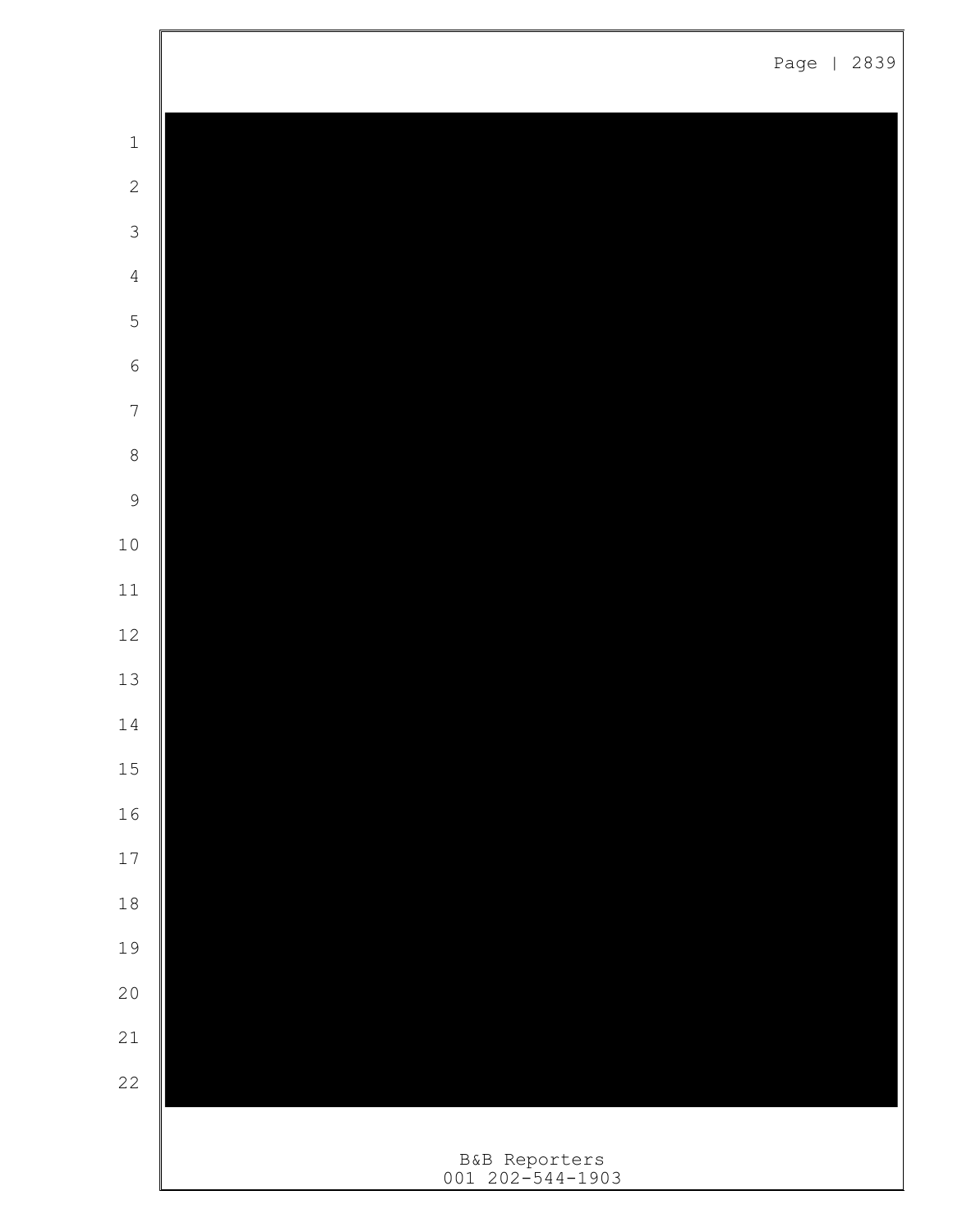|                | Page   2840                       |
|----------------|-----------------------------------|
|                |                                   |
| $\,1\,$        |                                   |
| $\overline{c}$ |                                   |
| $\overline{3}$ |                                   |
| $\overline{4}$ |                                   |
| $\overline{5}$ |                                   |
| $\overline{6}$ |                                   |
| $\overline{7}$ |                                   |
| 8              |                                   |
| 9              |                                   |
| $10$           |                                   |
| $11\,$         |                                   |
| $12$           |                                   |
| 13             |                                   |
| 14             |                                   |
| 15             |                                   |
| $16$           |                                   |
| 17             |                                   |
| $1\,8$         |                                   |
| 19             |                                   |
| $20$           |                                   |
| 21             |                                   |
| 22             |                                   |
|                |                                   |
|                | B&B Reporters<br>001 202-544-1903 |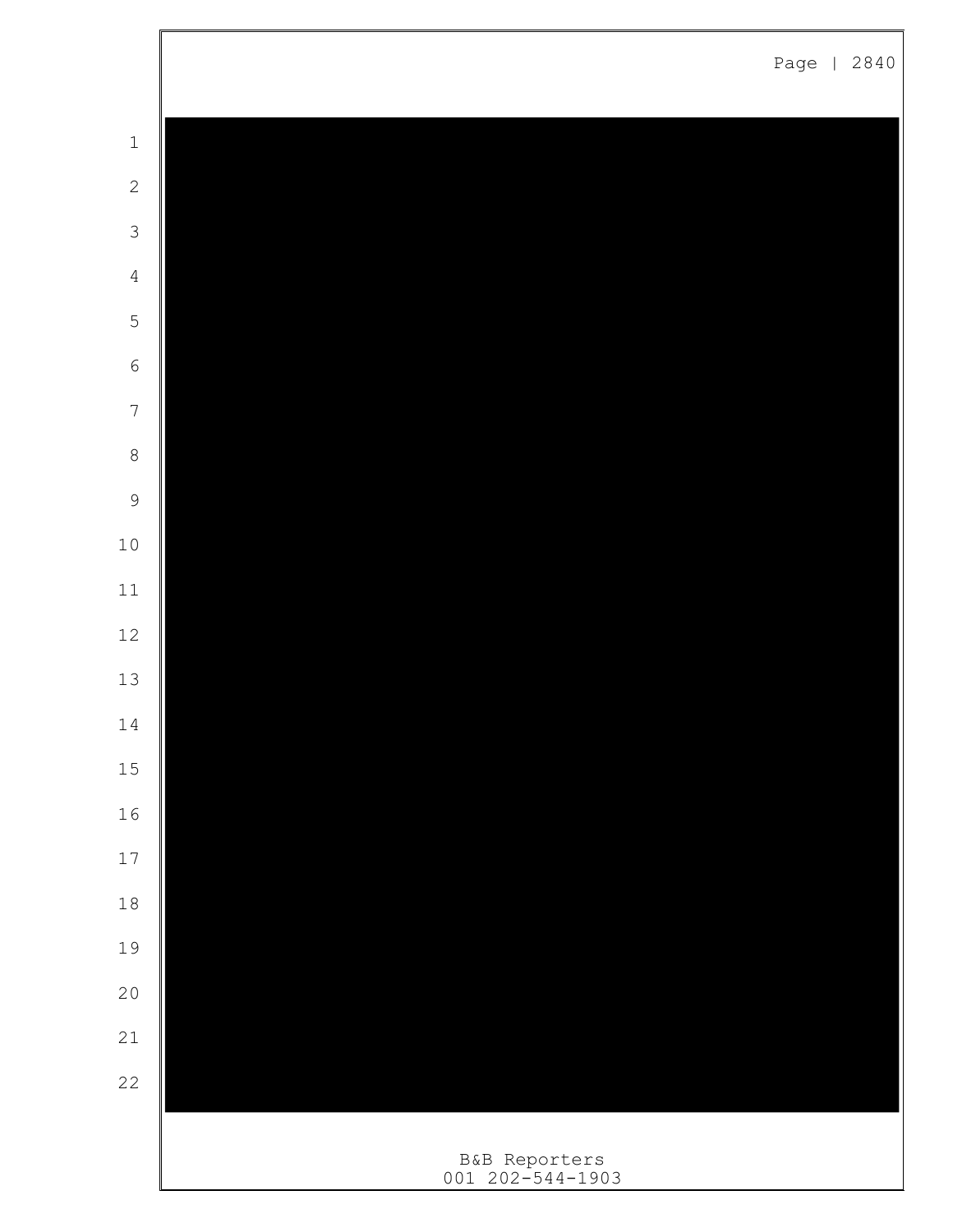|                |                                   | Page | 2841 |
|----------------|-----------------------------------|------|------|
| $\mathbbm{1}$  |                                   |      |      |
| $\overline{c}$ |                                   |      |      |
| $\overline{3}$ |                                   |      |      |
| $\overline{4}$ |                                   |      |      |
| $\overline{5}$ |                                   |      |      |
| $\overline{6}$ |                                   |      |      |
| $\overline{7}$ |                                   |      |      |
| $\overline{8}$ |                                   |      |      |
| 9              |                                   |      |      |
| $10$           |                                   |      |      |
| $11\,$         |                                   |      |      |
| $12$           |                                   |      |      |
| 13             |                                   |      |      |
| $14$           |                                   |      |      |
| 15             |                                   |      |      |
| $16\,$         |                                   |      |      |
| $17\,$         |                                   |      |      |
| $1\,8$<br>19   |                                   |      |      |
| $20$           |                                   |      |      |
| 21             |                                   |      |      |
| 22             |                                   |      |      |
|                |                                   |      |      |
|                | B&B Reporters<br>001 202-544-1903 |      |      |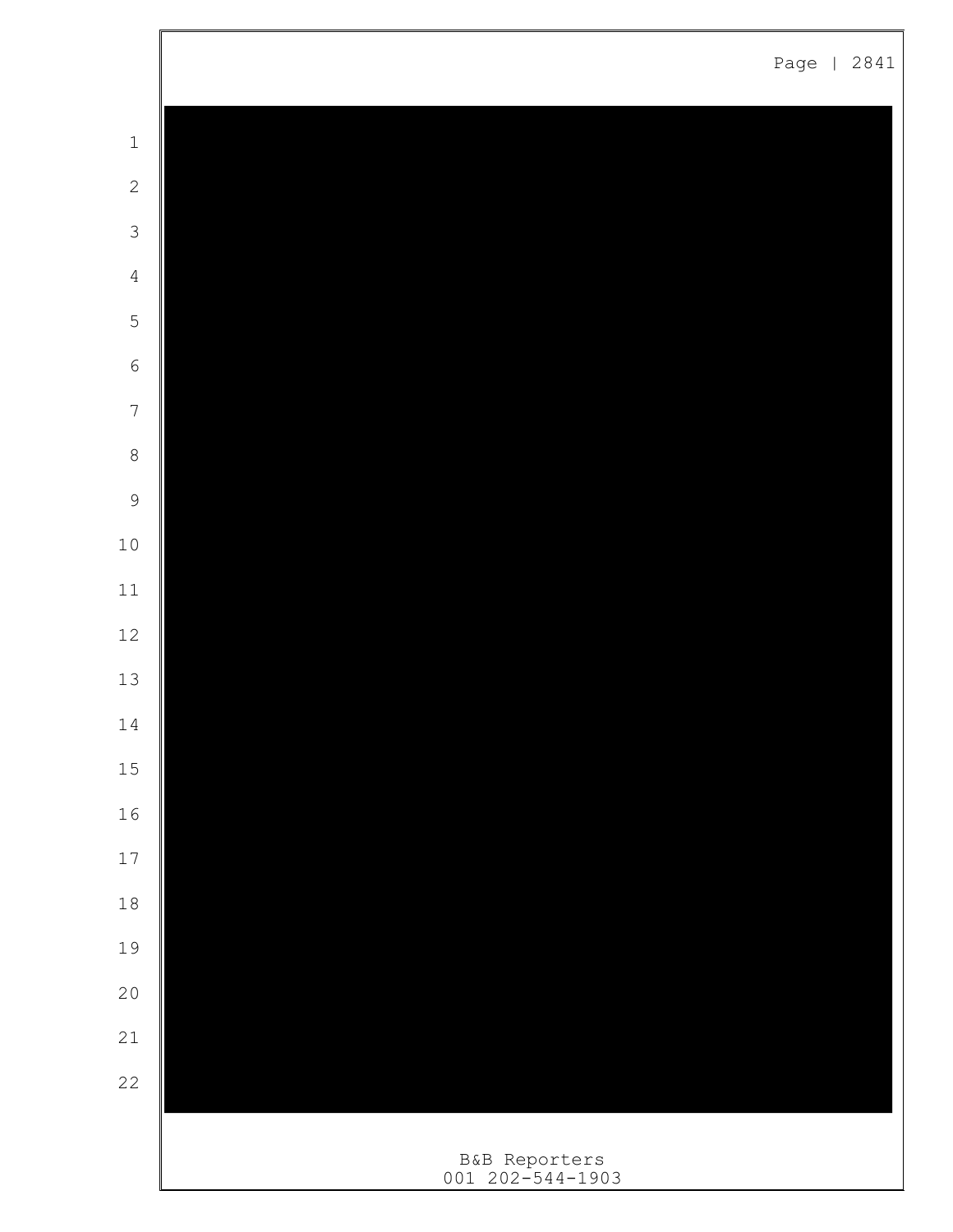|                | 2842<br>Page                      |
|----------------|-----------------------------------|
|                |                                   |
| $\mathbf 1$    |                                   |
| $\overline{c}$ |                                   |
| $\overline{3}$ |                                   |
| $\overline{4}$ |                                   |
| $\overline{5}$ |                                   |
| $\overline{6}$ |                                   |
| $\overline{7}$ |                                   |
| 8              |                                   |
| 9              |                                   |
| $10$           |                                   |
| $11$           |                                   |
| $12\,$         |                                   |
| 13             |                                   |
| $14$           |                                   |
| 15             |                                   |
| $16\,$         |                                   |
| $17\,$         |                                   |
| $18\,$         |                                   |
| 19             |                                   |
| $20$           |                                   |
| $21$           |                                   |
| $22$           |                                   |
|                |                                   |
|                | B&B Reporters<br>001 202-544-1903 |
|                |                                   |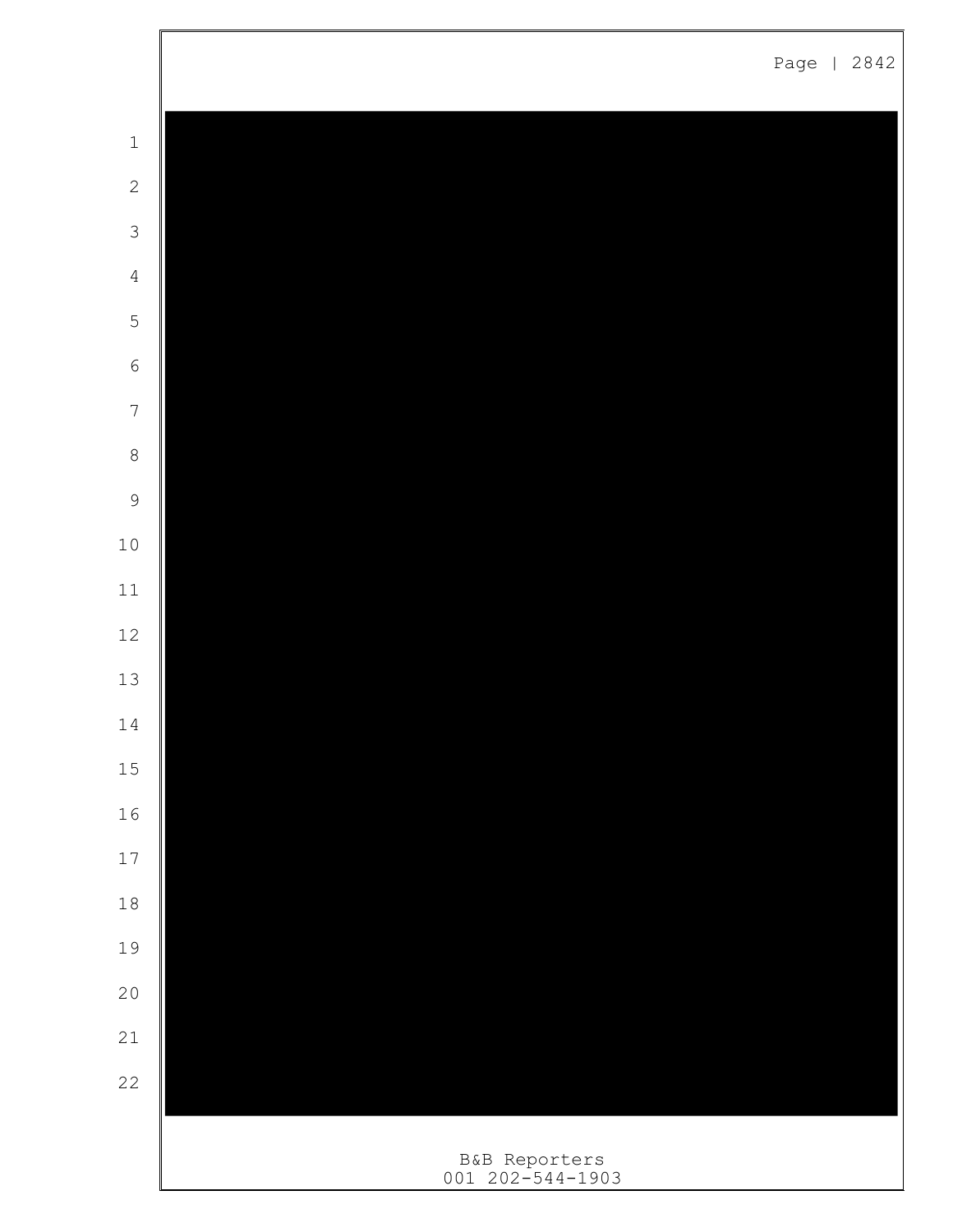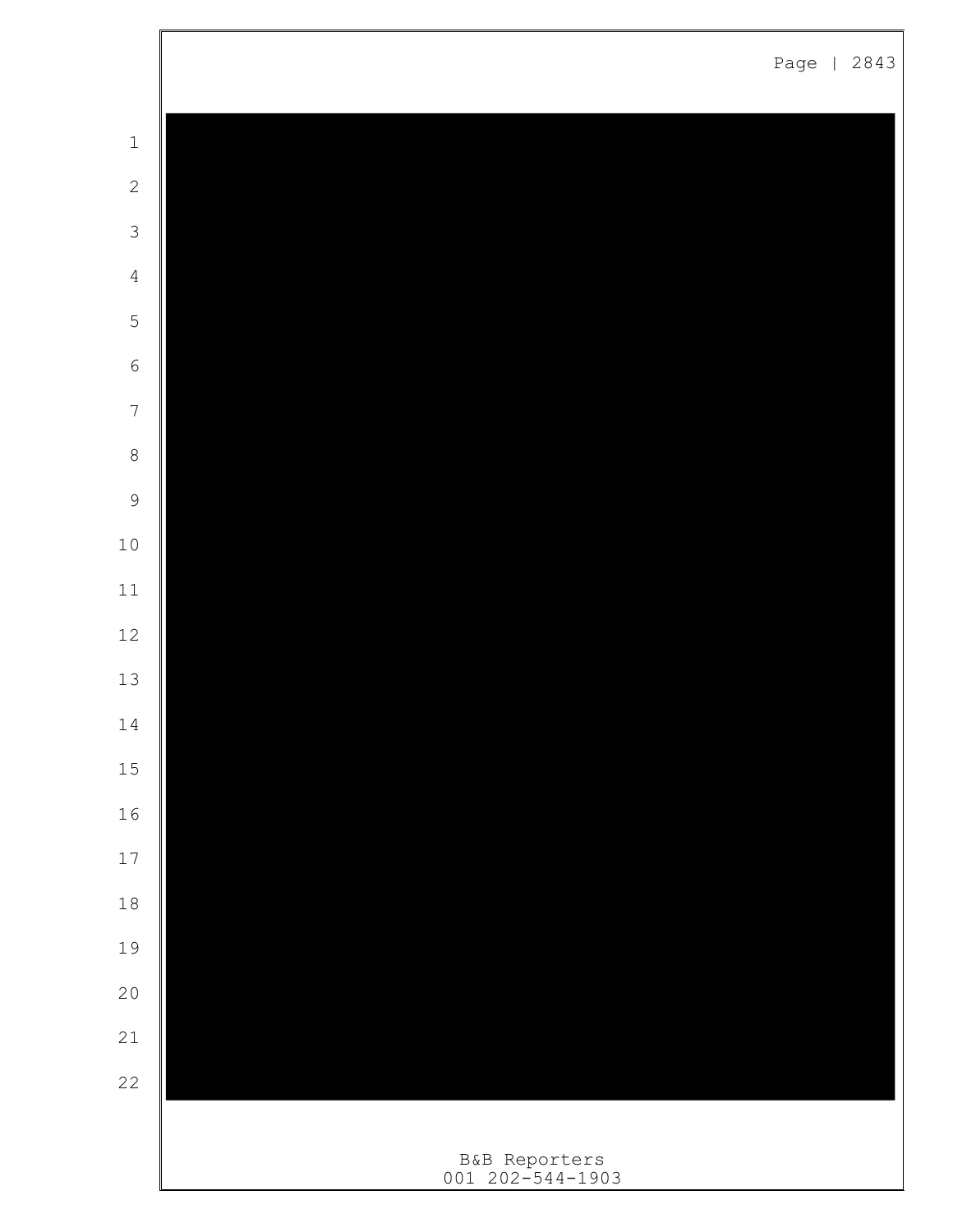Page | 2844 B&B Reporters 001 202-544-1903 1 2 CRESIDENT TERCIER: Thank you. 3 Further questions? No. 4 So, thank you very much for your testimony. 5 So, again, now we are--you are free, if I may say so, 6 and I would like to thank you. 7 THE WITNESS: Thank you for my freedom, sir. 8 | (Witness steps down.) 9 **PRESIDENT TERCIER:** Okay. Now we will come 10 to Mr. Boutilier. He's in the room? Yeah, here he  $11$  | is. 12 Do we need a short break or not? 13 | MS. COHEN SMUTNY: I think just two or three 14 | minutes to set up and maybe get a fresh water and 15  $|$  change the name. 16 RESIDENT TERCIER: Okay. 17 (Brief recess.) 18 | ROBERT BOUTILIER, CLAIMANTS' WITNESS CALLED 19 PRESIDENT TERCIER: So, let's resume. 20 Good morning, Mr. Boutilier. I would like to 21 | welcome you here in this room. You were present a 22 moment ago, so I don't need to introduce you to the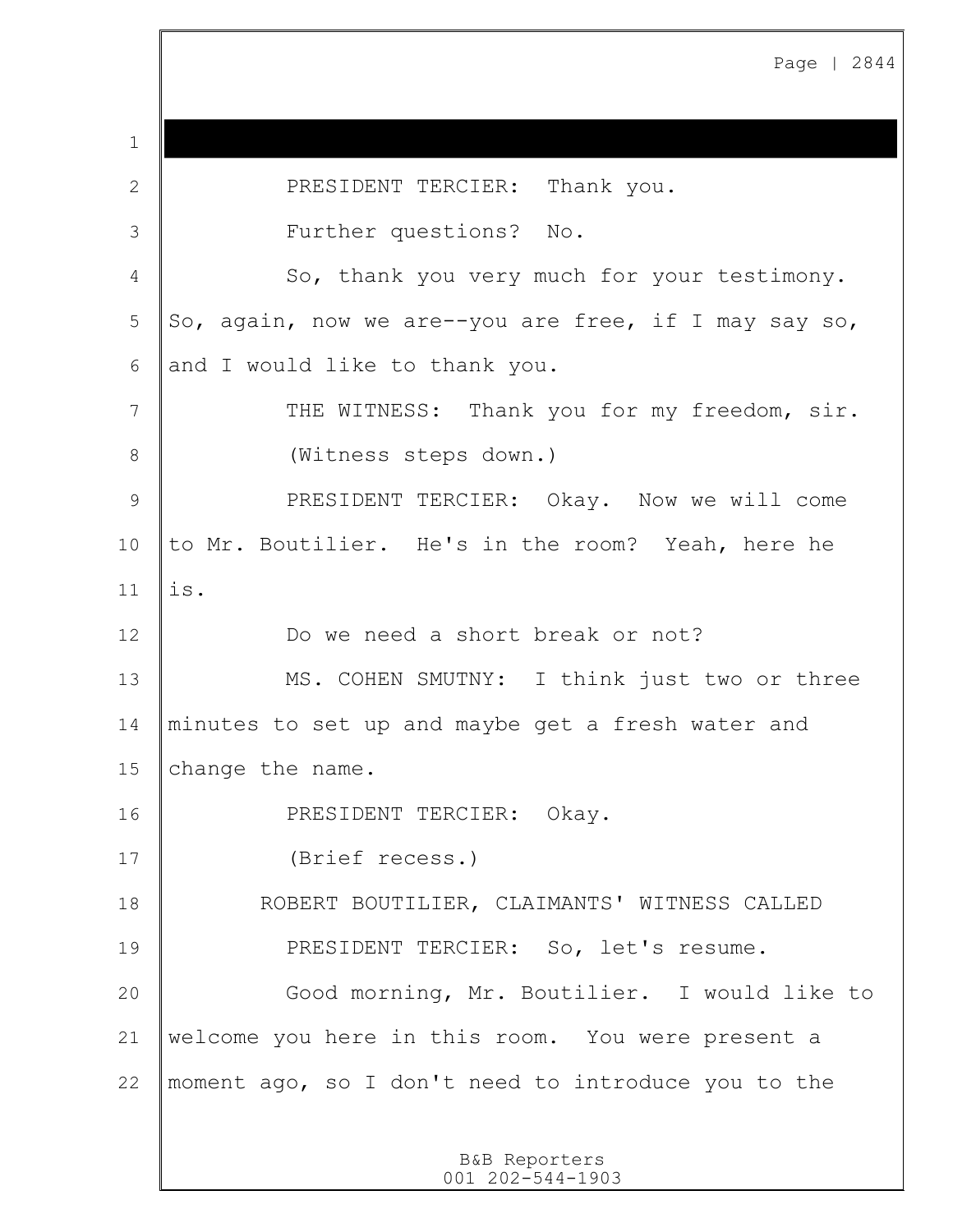1 Members of the Arbitral Tribunal.

| 2              | I would like to invite you to read the               |
|----------------|------------------------------------------------------|
| 3              | Declaration that is in front of you concerning the   |
| 4              | Expert. It is by your arm. You have the microphone.  |
| 5              | THE WITNESS: I solemnly declare, upon my             |
| 6              | honor and conscience, that my statement will be in   |
| $\overline{7}$ | accordance with my sincere belief.                   |
| $8\,$          | PRESIDENT TERCIER: Thank you very much.              |
| $\mathcal{G}$  | You have prepared for this procedure an              |
| 10             | expert witness opinion in the matter of the Social   |
| 11             | License to Operate dated the 1st of November 2018.   |
| 12             | Have you this document in front of you?              |
| 13             | THE WITNESS: Yes.                                    |
| 14             | PRESIDENT TERCIER: Can you confirm the               |
| 15             | content of this document?                            |
| 16             | THE WITNESS: I wrote this document. It's my          |
| 17             | own opinion.                                         |
| 18             | PRESIDENT TERCIER: And you confirm it? You           |
| 19             | confirm the content of the document?                 |
| 20             | THE WITNESS: Yes.                                    |
| 21             | PRESIDENT TERCIER: Okay. In your Expert              |
| 22             | Report, you--the last sentence, "If, subsequently, I |
|                |                                                      |
|                | B&B Reporters<br>001 202-544-1903                    |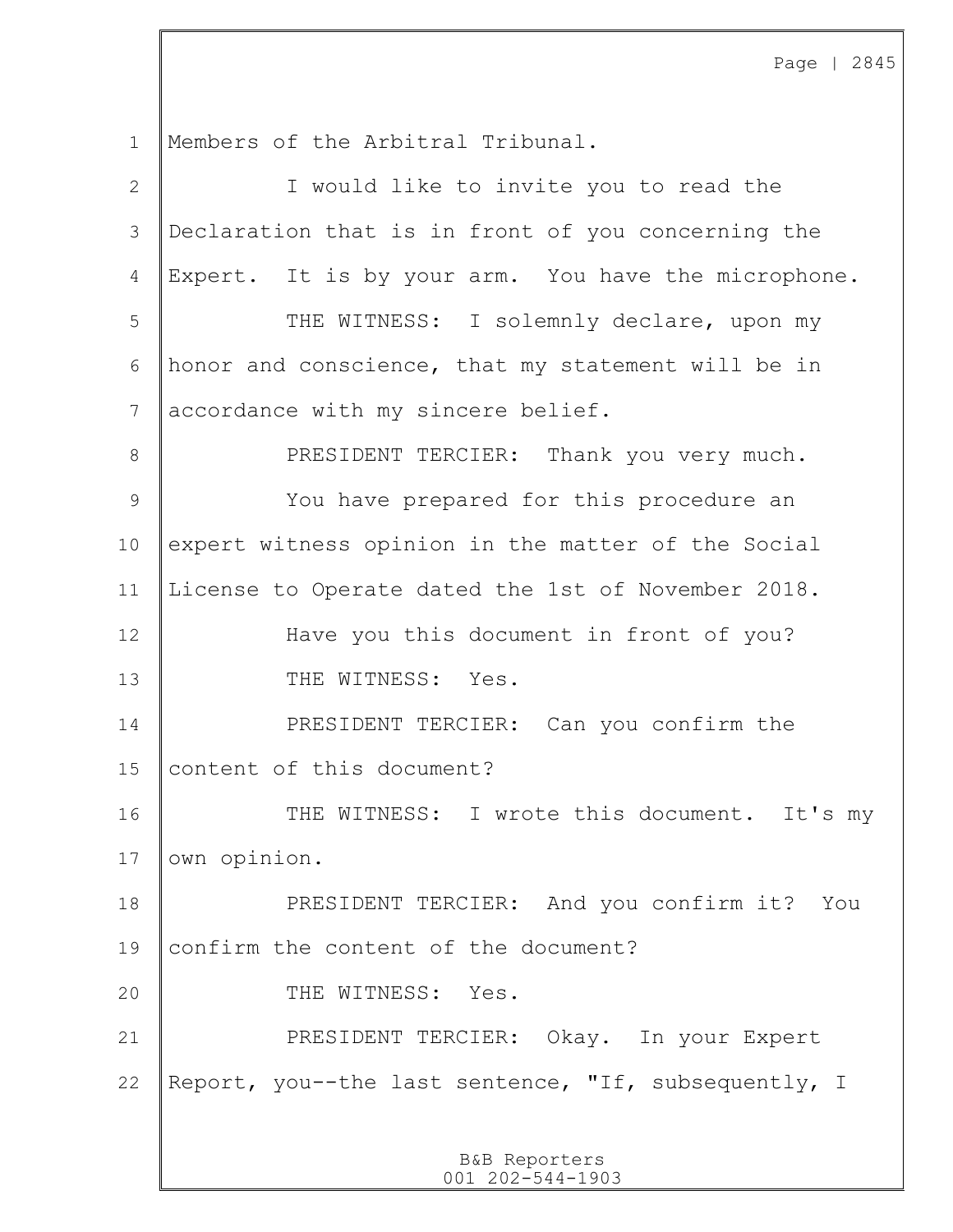| $\mathbf 1$    | consider that this opinion requires any correction,   |
|----------------|-------------------------------------------------------|
| 2              | modification, or qualification, I will notify the     |
| 3              | Parties of this Arbitration and the Arbitral Tribunal |
| $\overline{4}$ | forthwith."                                           |
| 5              | I suppose it was not the case, so it's a              |
| 6              | confirmation that you're making?                      |
| 7              | THE WITNESS: Correct.                                 |
| 8              | PRESIDENT TERCIER: Fine.                              |
| 9              | Can you, in a few words, start by introducing         |
| 10             | yourself. And then the second question, just sort of  |
| 11             | warming up--if I may say so--in introducing, tell us  |
| 12             | how the process--what is the process that has been    |
| 13             | followed for the preparation of your Report.          |
| 14             | Please.                                               |
| 15             | THE WITNESS: Okay. My name is Robert                  |
| 16             | Boutilier. I was born in Canada, but I live in Mexico |
| 17             | now. And my educational background is in psychology.  |
| 18             | I'm a social psychologist, although my publications   |
| 19             | now are more in management science and applied        |
| 20             | sociology. I did marketing research and public        |
| 21             | opinion polling for 20 years in Canada.               |
| 22             | I was vice president of a national opinion            |
|                |                                                       |
|                | B&B Reporters                                         |

## 001 202-544-1903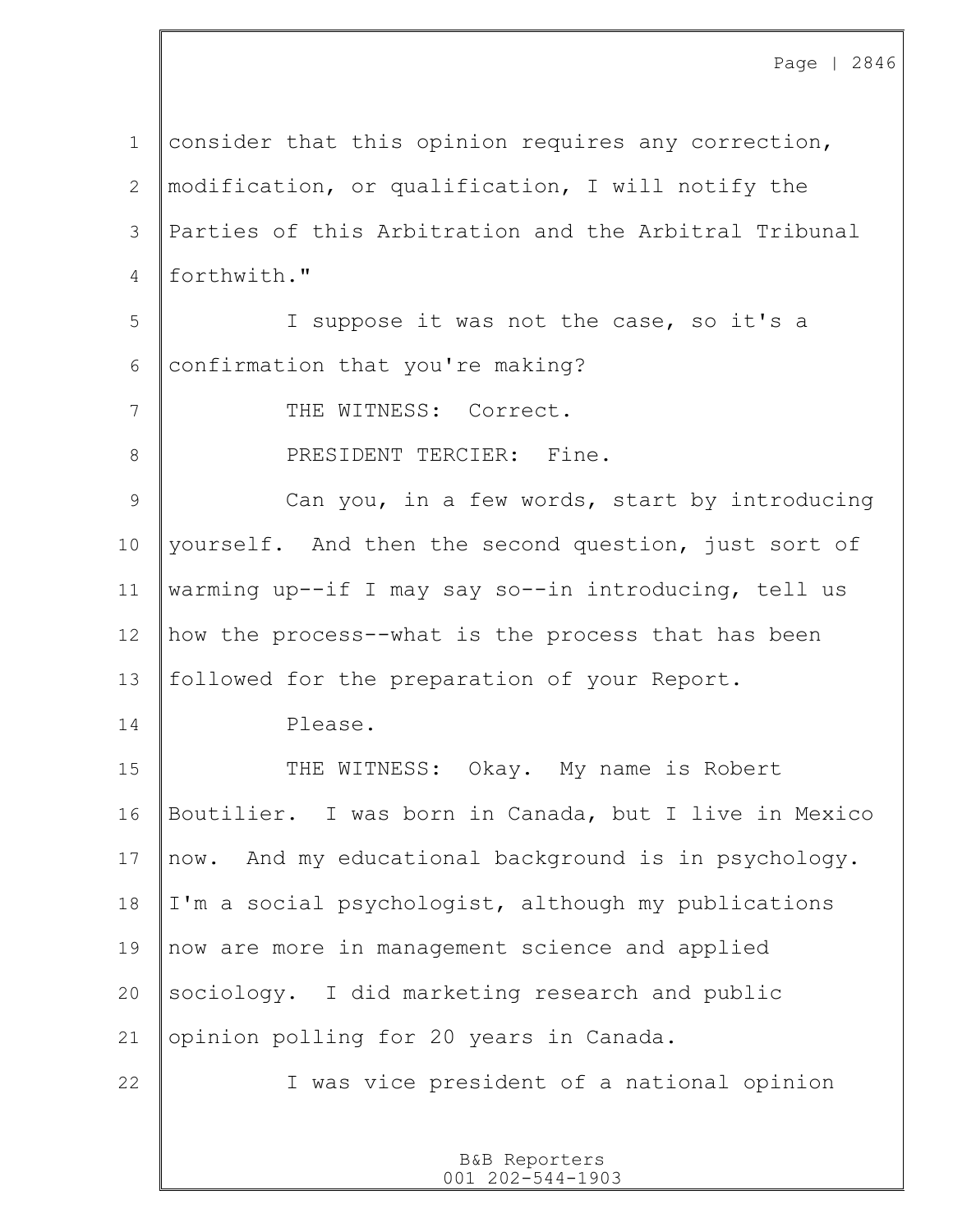1 polling company in Toronto. Around 1999 I began doing 2 stakeholder research in the mining industry and 3 developed a stakeholder approach and methodology which 4 has evolved into an approach for measuring the Social 5 License.

6 I now do consulting with mostly mining 7 companies and some infrastructure and energy companies 8 | around the world, Africa, Latin America, Australasia, 9 North America. And I published four books on the 10 stakeholder relations and the Social License, a dozen 11 academic articles and chapters, and about--over 60 12 conference presentations, mostly on stakeholder 13 relations, the Social License, and a view on 14 | corruption as well.

15 The process of writing this Report. I was 16 contacted by counsel for the Claimant. They asked me 17 | if I would be interested in contributing to my 18 expertise in this case. I acknowledged that Dr. Ian 19 Thomson is a co-author of mine, and we worked to--the 20 first thing that happened was I reviewed a great deal 21 of material on the case that was available and then 22 Itried to organize it into something that would tell

## B&B Reporters 001 202-544-1903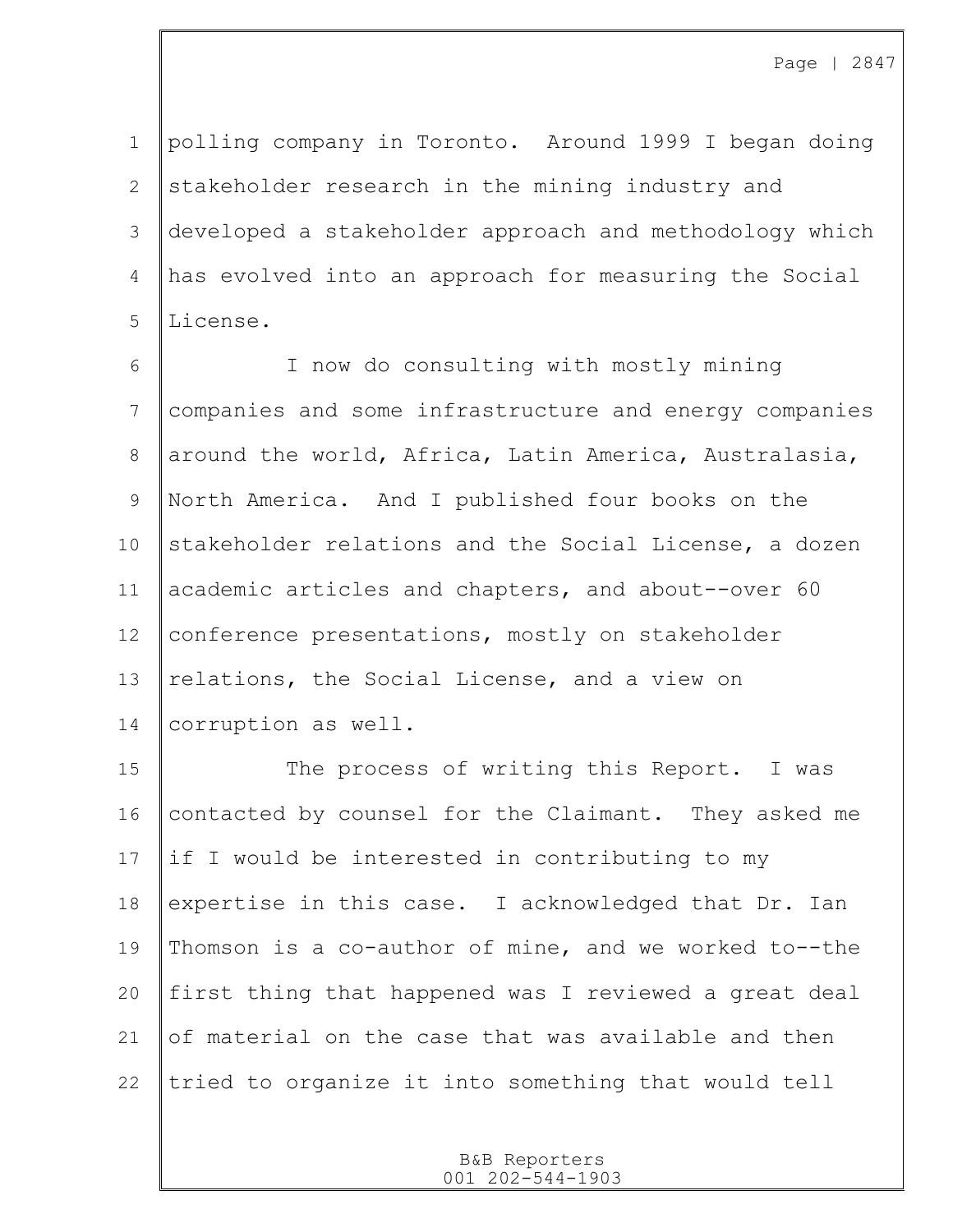| $\mathbf{1}$   | the story of what level of Social License the Project |
|----------------|-------------------------------------------------------|
| 2              | had.                                                  |
| 3              | And I wrote drafts of the Report, and counsel         |
| 4              | commented on them. And then I re-wrote them and added |
| 5              | additional information and had the final editorial    |
| 6              | control.                                              |
| $\overline{7}$ | PRESIDENT TERCIER: Okay. What was the role            |
| $8\,$          | played by Mr. Ian Thomson?                            |
| $\mathcal{G}$  | THE WITNESS: I had no contact with him on             |
| 10             | this. We know that we are each involved in this case. |
| 11             | We have both signed confidentiality agreements. And   |
| 12             | so, we look forward to the final publication of this  |
| 13             | case so that we can talk about it.                    |
| 14             | (Laughter.)                                           |
| 15             | PRESIDENT TERCIER: Good. It could be a good           |
| 16             | proposal.                                             |
| 17             | But you had Ian's Report--                            |
| 18             | THE WITNESS: Yes.                                     |
| 19             | PRESIDENT TERCIER: -- before, and you                 |
| 20             | analyzed it?                                          |
| 21             | THE WITNESS: That's right.                            |
| 22             | PRESIDENT TERCIER: Okay. Fine.                        |
|                |                                                       |
|                | B&B Reporters<br>001 202-544-1903                     |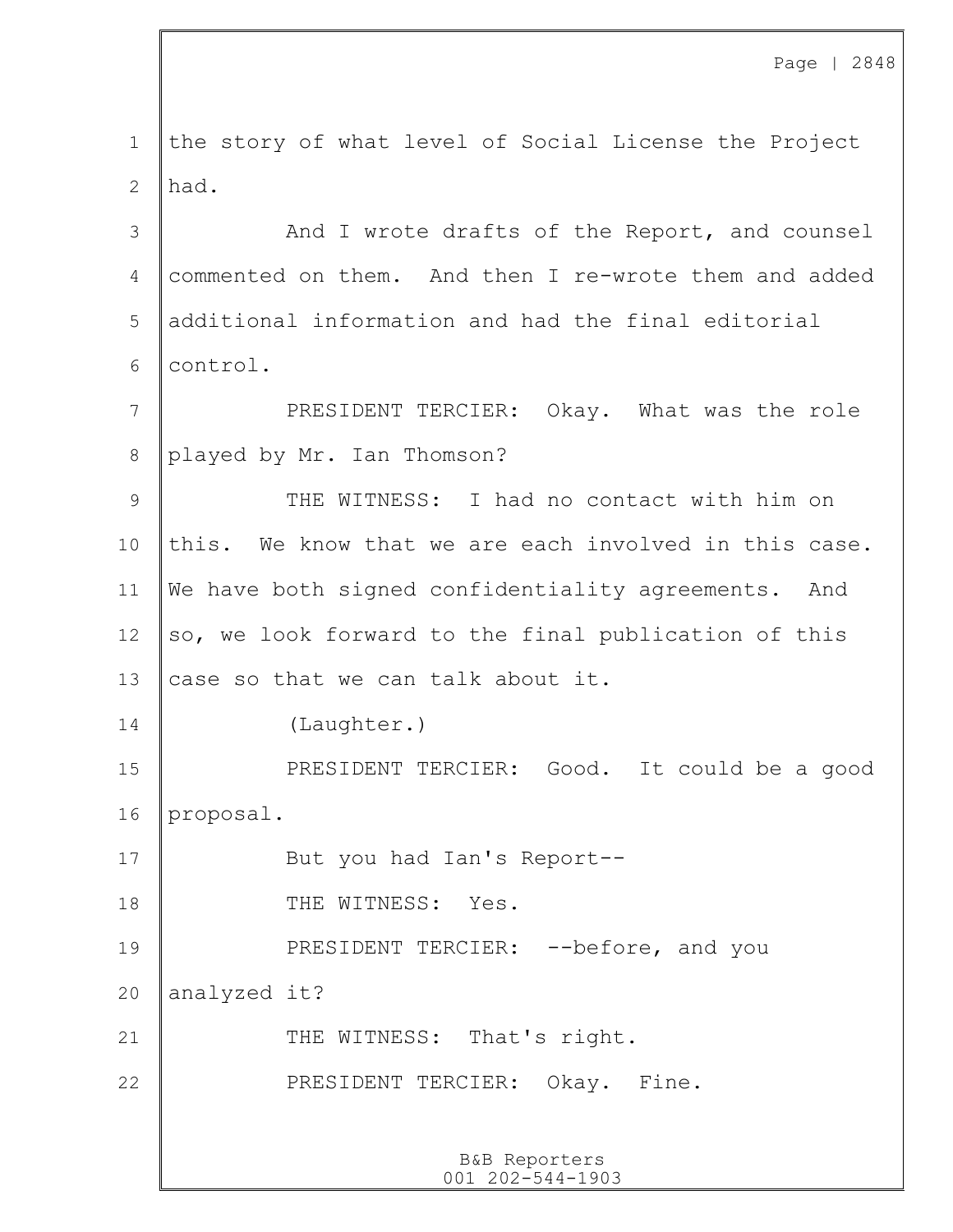Page | 2849 B&B Reporters 001 202-544-1903 1 | We have been told that you will make a 2 presentation, that is the way that you have announced,  $3$  and that you have one hour for that. That's correct? 4 THE WITNESS: Correct. 5 | PRESIDENT TERCIER: If you could stick to the 6 | time, it would be good. 7 THE WITNESS: Okay. 8 || PRESIDENT TERCIER: You have the floor. 9 CHE WITNESS: Thank you. 10 DIRECT PRESENTATION 11 12 13 14 15 16 17 18 19 20 21 22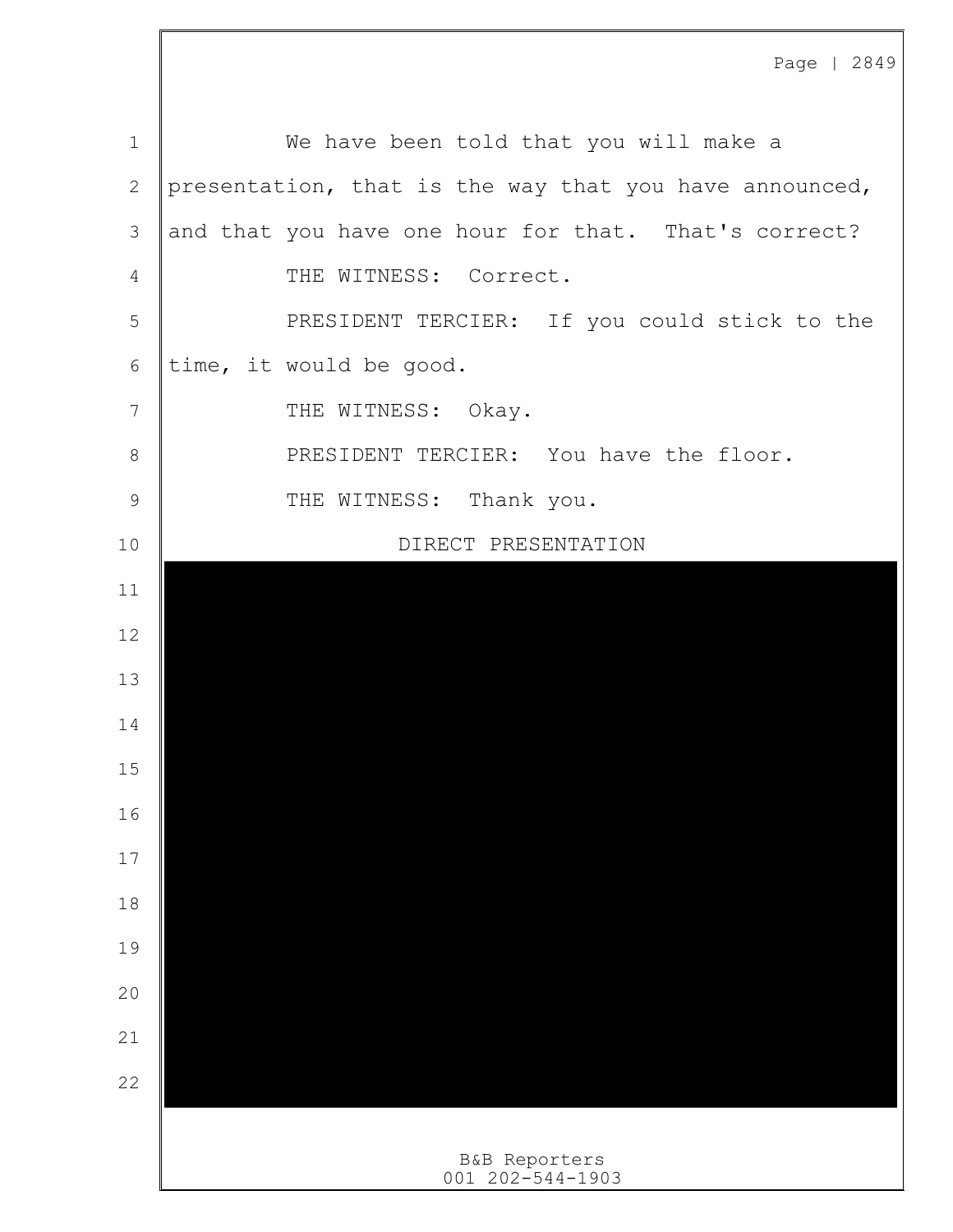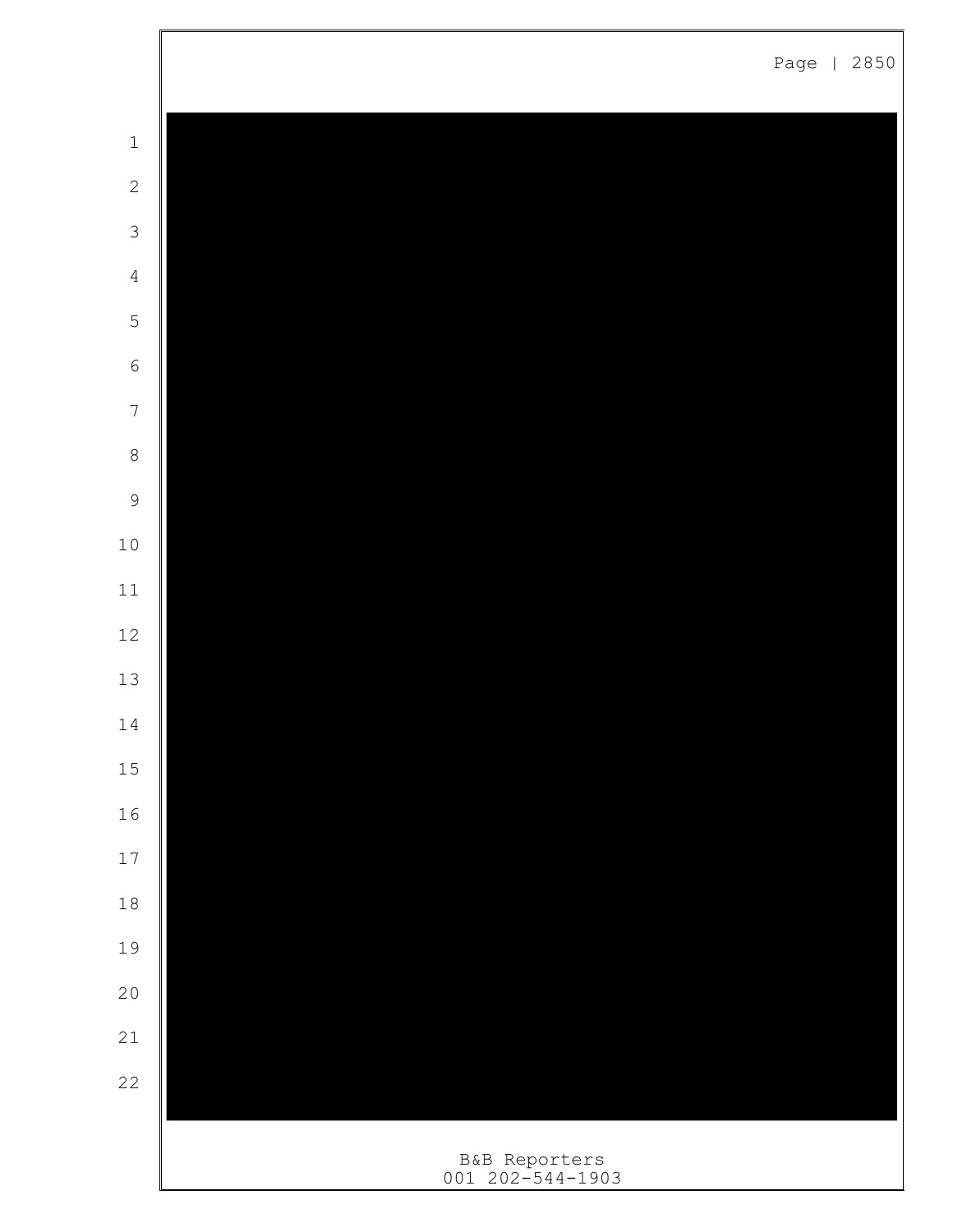|                                  |                                   | Page | 2851 |
|----------------------------------|-----------------------------------|------|------|
| $\mathbf 1$                      |                                   |      |      |
| $\sqrt{2}$                       |                                   |      |      |
| $\mathfrak{Z}$                   |                                   |      |      |
| $\overline{4}$                   |                                   |      |      |
| $\overline{5}$                   |                                   |      |      |
| $6\overline{6}$                  |                                   |      |      |
| $\overline{7}$                   |                                   |      |      |
| $\begin{array}{c} 8 \end{array}$ |                                   |      |      |
| 9                                |                                   |      |      |
| $10$                             |                                   |      |      |
| $11\,$                           |                                   |      |      |
| $12$                             |                                   |      |      |
| 13                               |                                   |      |      |
| 14                               |                                   |      |      |
| $15\,$                           |                                   |      |      |
| $16$                             |                                   |      |      |
| $17$                             |                                   |      |      |
| $1\,8$                           |                                   |      |      |
| 19                               |                                   |      |      |
| $20$                             |                                   |      |      |
| $21\,$                           |                                   |      |      |
| 22                               |                                   |      |      |
|                                  |                                   |      |      |
|                                  | B&B Reporters<br>001 202-544-1903 |      |      |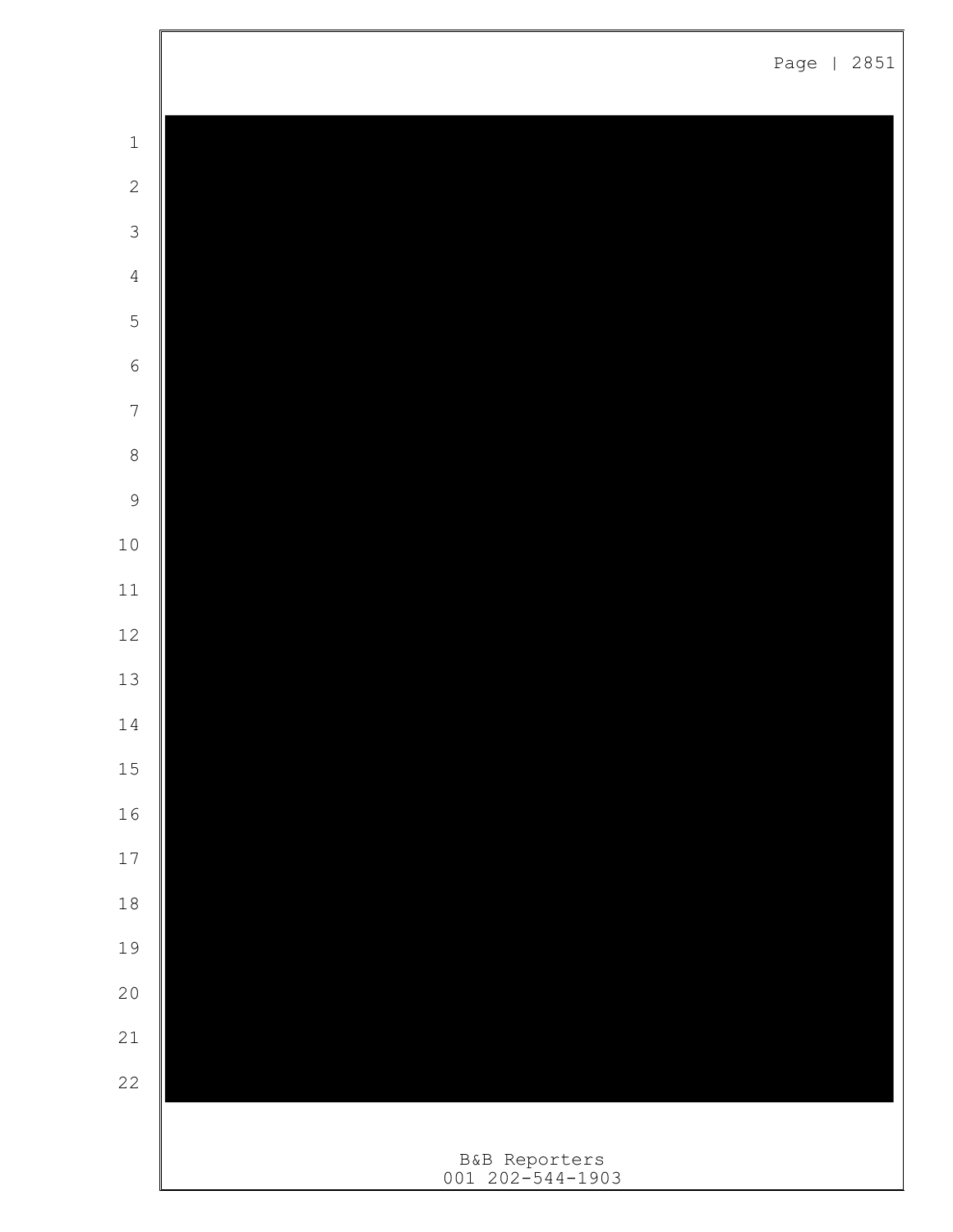|                                  |                                   | Page | 2852 |
|----------------------------------|-----------------------------------|------|------|
|                                  |                                   |      |      |
| $\,1$                            |                                   |      |      |
| $\overline{c}$<br>$\overline{3}$ |                                   |      |      |
| $\overline{4}$                   |                                   |      |      |
| $\overline{5}$                   |                                   |      |      |
| $6\overline{6}$                  |                                   |      |      |
| $\overline{7}$                   |                                   |      |      |
|                                  |                                   |      |      |
| $\overline{8}$<br>9              |                                   |      |      |
|                                  |                                   |      |      |
| $10$                             |                                   |      |      |
| $11$                             |                                   |      |      |
| $12$                             |                                   |      |      |
| 13                               |                                   |      |      |
| 14                               |                                   |      |      |
| $15\,$                           |                                   |      |      |
| $16\,$                           |                                   |      |      |
| $17\,$                           |                                   |      |      |
| $1\,8$                           |                                   |      |      |
| 19                               |                                   |      |      |
| $20$                             |                                   |      |      |
| 21                               |                                   |      |      |
| 22                               |                                   |      |      |
|                                  | B&B Reporters<br>001 202-544-1903 |      |      |

 $\overline{\mathbf{I}}$ 

 $\overline{r}$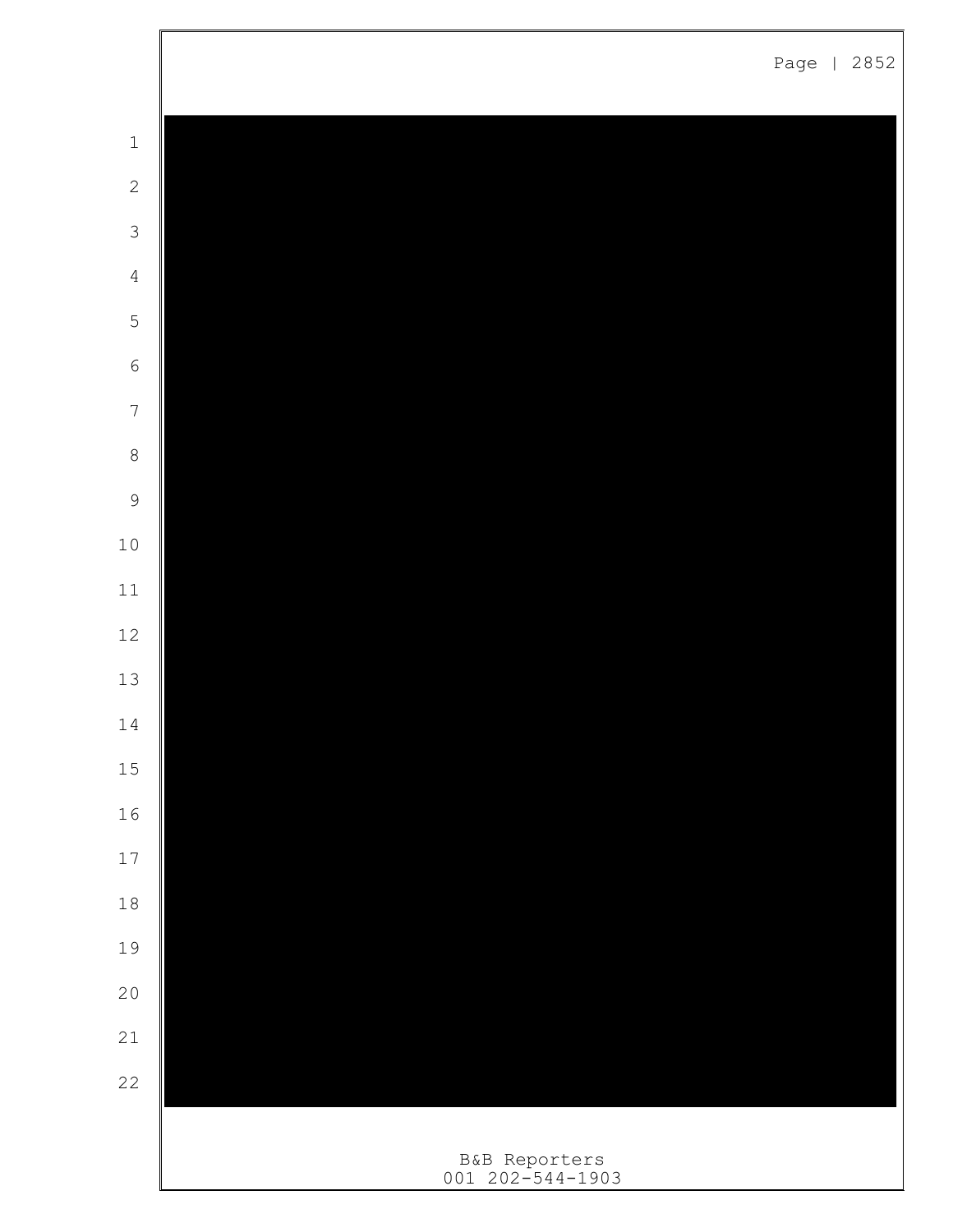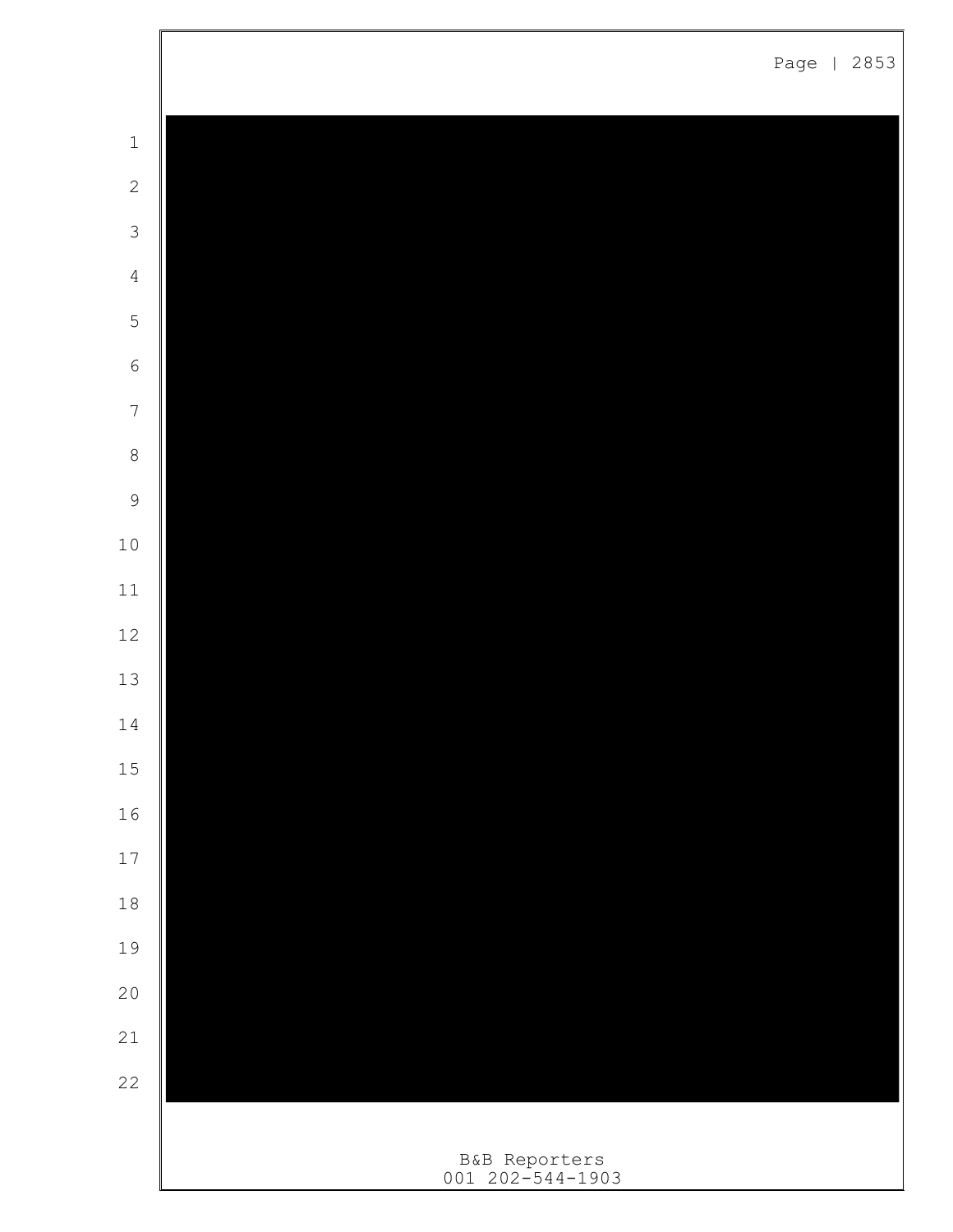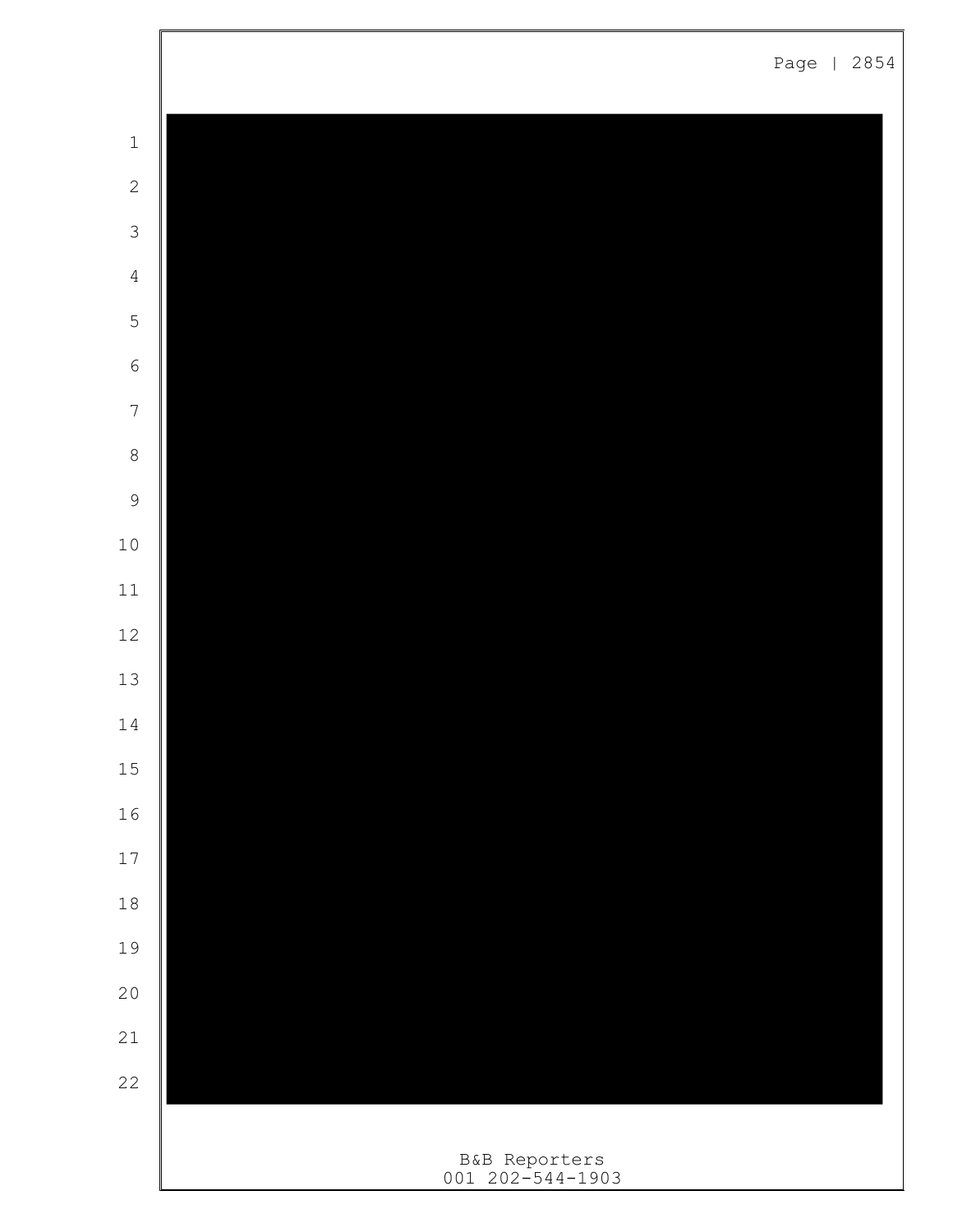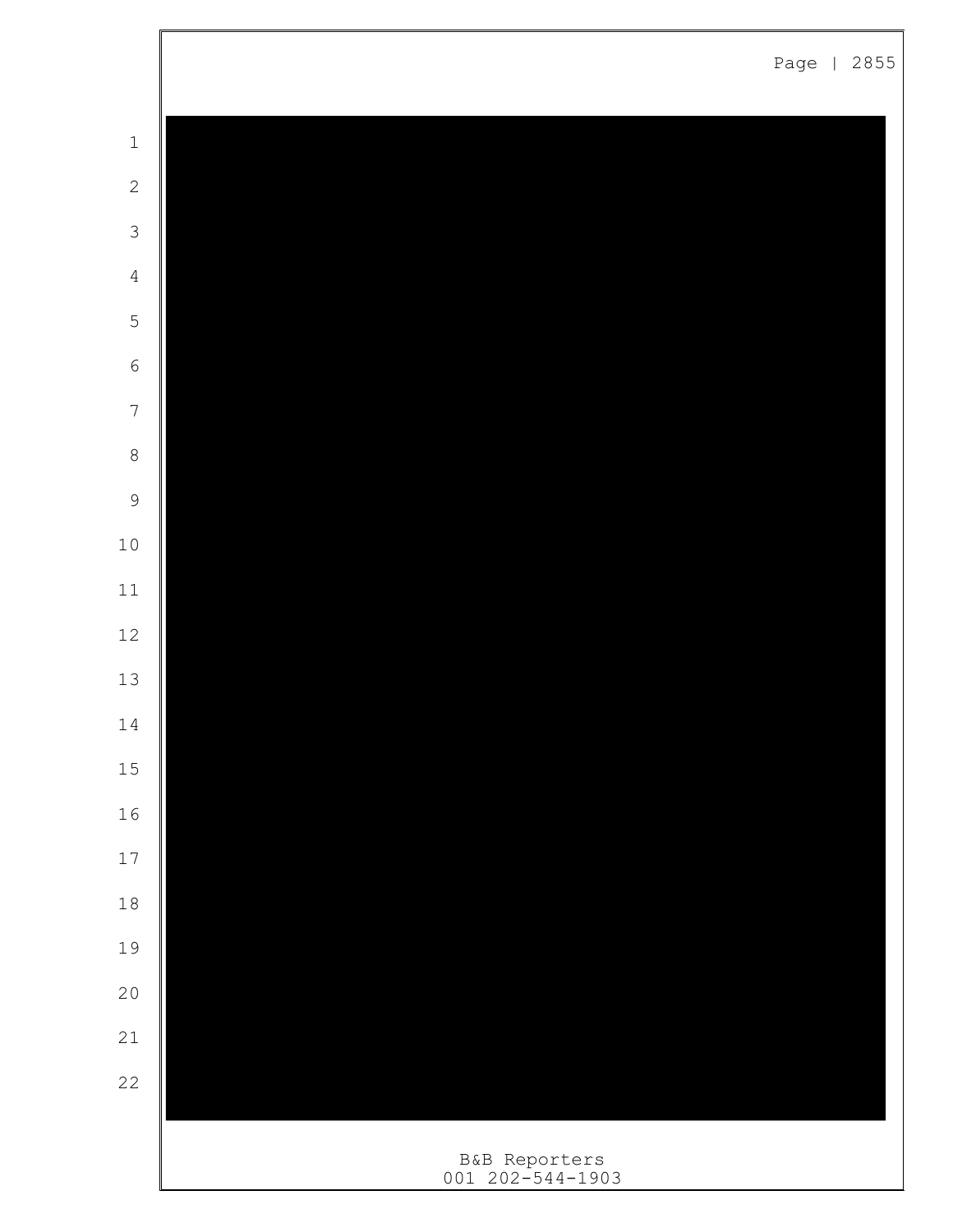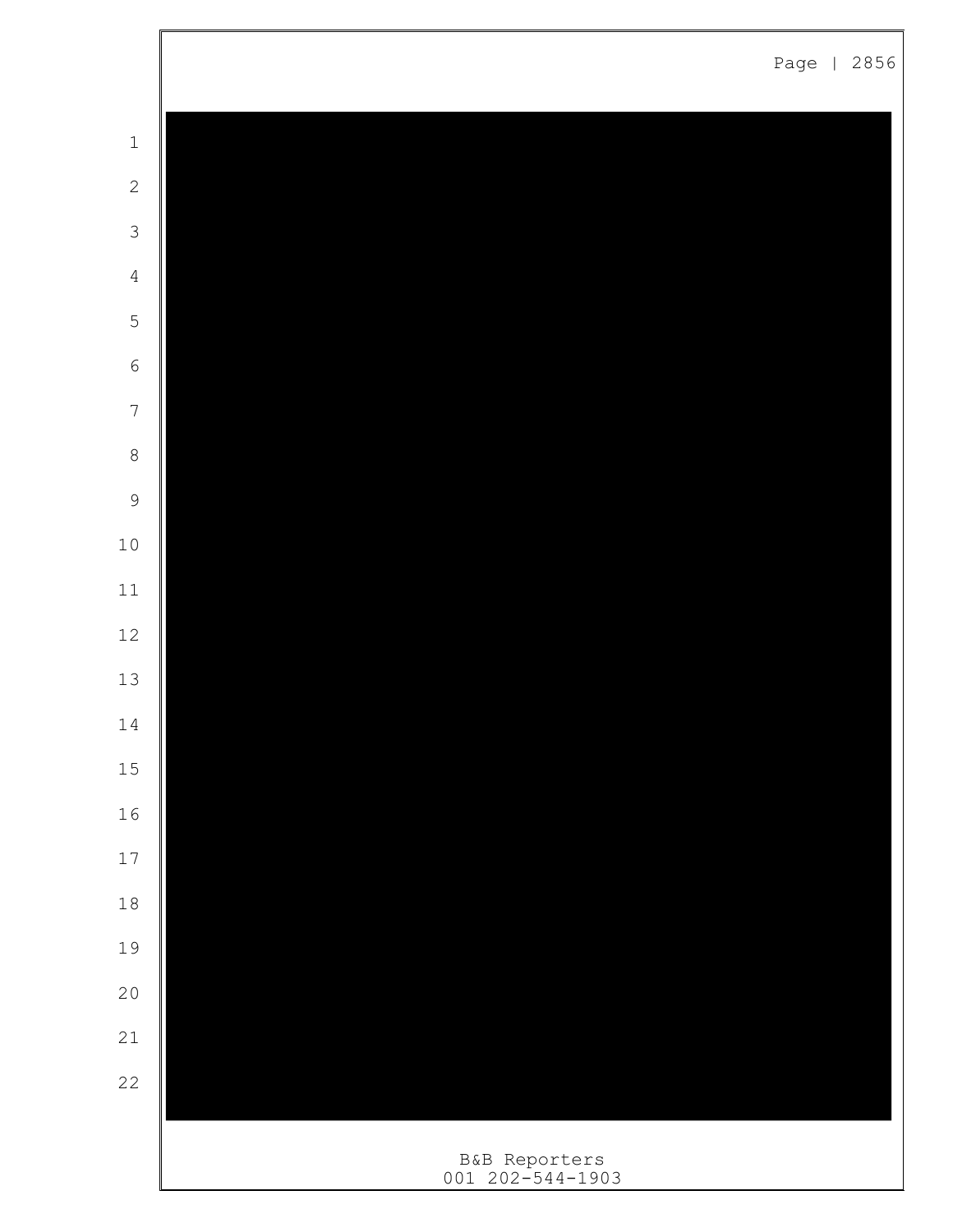|                |                                   | Page   2857 |  |
|----------------|-----------------------------------|-------------|--|
| $\,1\,$        |                                   |             |  |
| $\overline{c}$ |                                   |             |  |
| $\overline{3}$ |                                   |             |  |
| $\overline{4}$ |                                   |             |  |
| $\overline{5}$ |                                   |             |  |
| $6\phantom{a}$ |                                   |             |  |
| $\overline{7}$ |                                   |             |  |
| $\overline{8}$ |                                   |             |  |
| $\mathcal{G}$  |                                   |             |  |
| $10$           |                                   |             |  |
| $11$           |                                   |             |  |
| 12             |                                   |             |  |
| 13             |                                   |             |  |
| 14             |                                   |             |  |
| 15             |                                   |             |  |
| $16\,$         |                                   |             |  |
| $17\,$         |                                   |             |  |
| $1\,8$         |                                   |             |  |
| 19             |                                   |             |  |
| $20$<br>$21\,$ |                                   |             |  |
| 22             |                                   |             |  |
|                |                                   |             |  |
|                | B&B Reporters<br>001 202-544-1903 |             |  |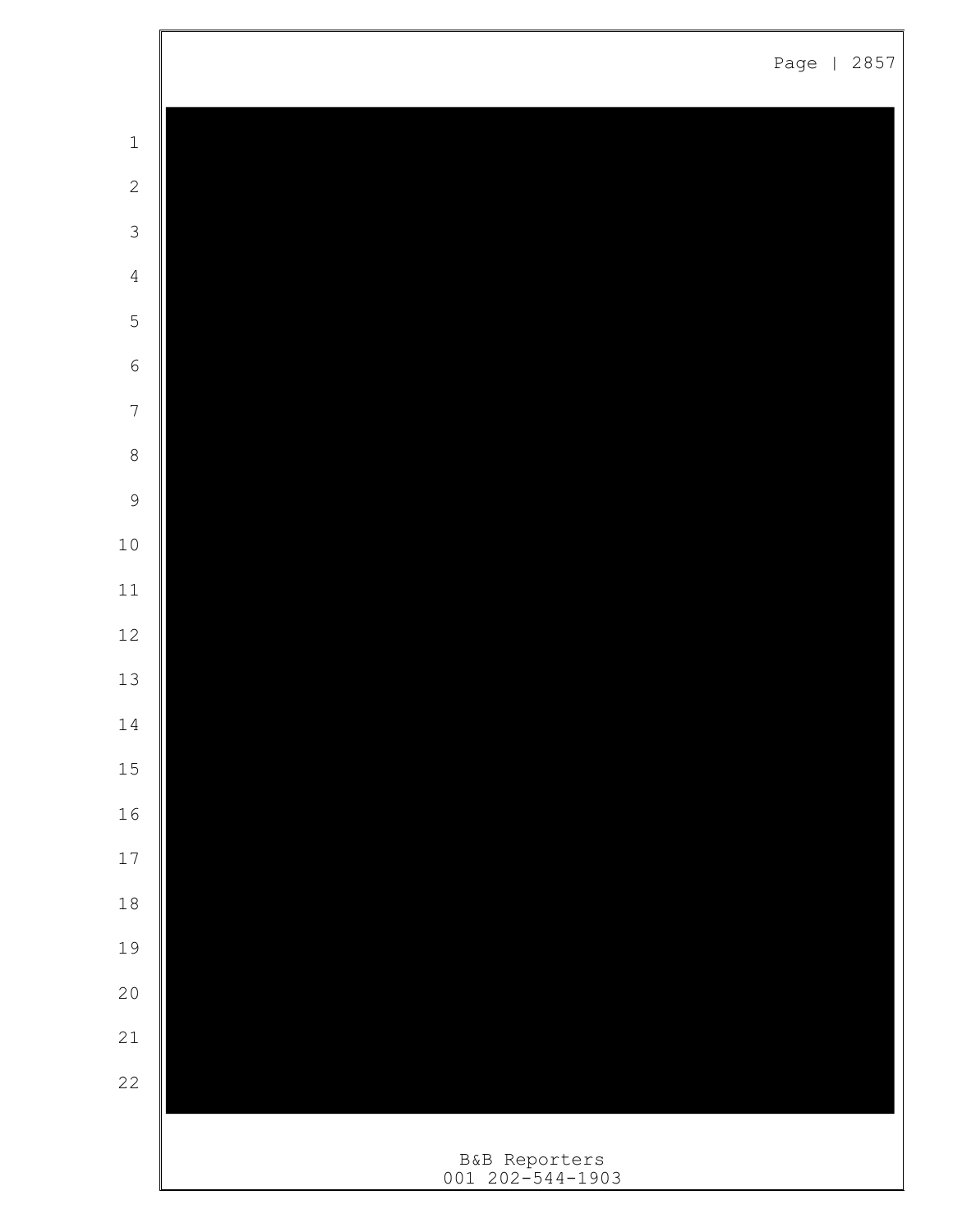|                |                                   | Page   2858 |  |
|----------------|-----------------------------------|-------------|--|
| $\mathbbm{1}$  |                                   |             |  |
| $\overline{c}$ |                                   |             |  |
| $\overline{3}$ |                                   |             |  |
| $\overline{4}$ |                                   |             |  |
| $\overline{5}$ |                                   |             |  |
| $\overline{6}$ |                                   |             |  |
| $\overline{7}$ |                                   |             |  |
| 8              |                                   |             |  |
| 9              |                                   |             |  |
| $10$           |                                   |             |  |
| $11\,$         |                                   |             |  |
| 12             |                                   |             |  |
| 13             |                                   |             |  |
| 14             |                                   |             |  |
| 15             |                                   |             |  |
| 16             |                                   |             |  |
| 17             |                                   |             |  |
| $1\,8$         |                                   |             |  |
| 19             |                                   |             |  |
| $20$           |                                   |             |  |
| $21\,$         |                                   |             |  |
| 22             |                                   |             |  |
|                |                                   |             |  |
|                | B&B Reporters<br>001 202-544-1903 |             |  |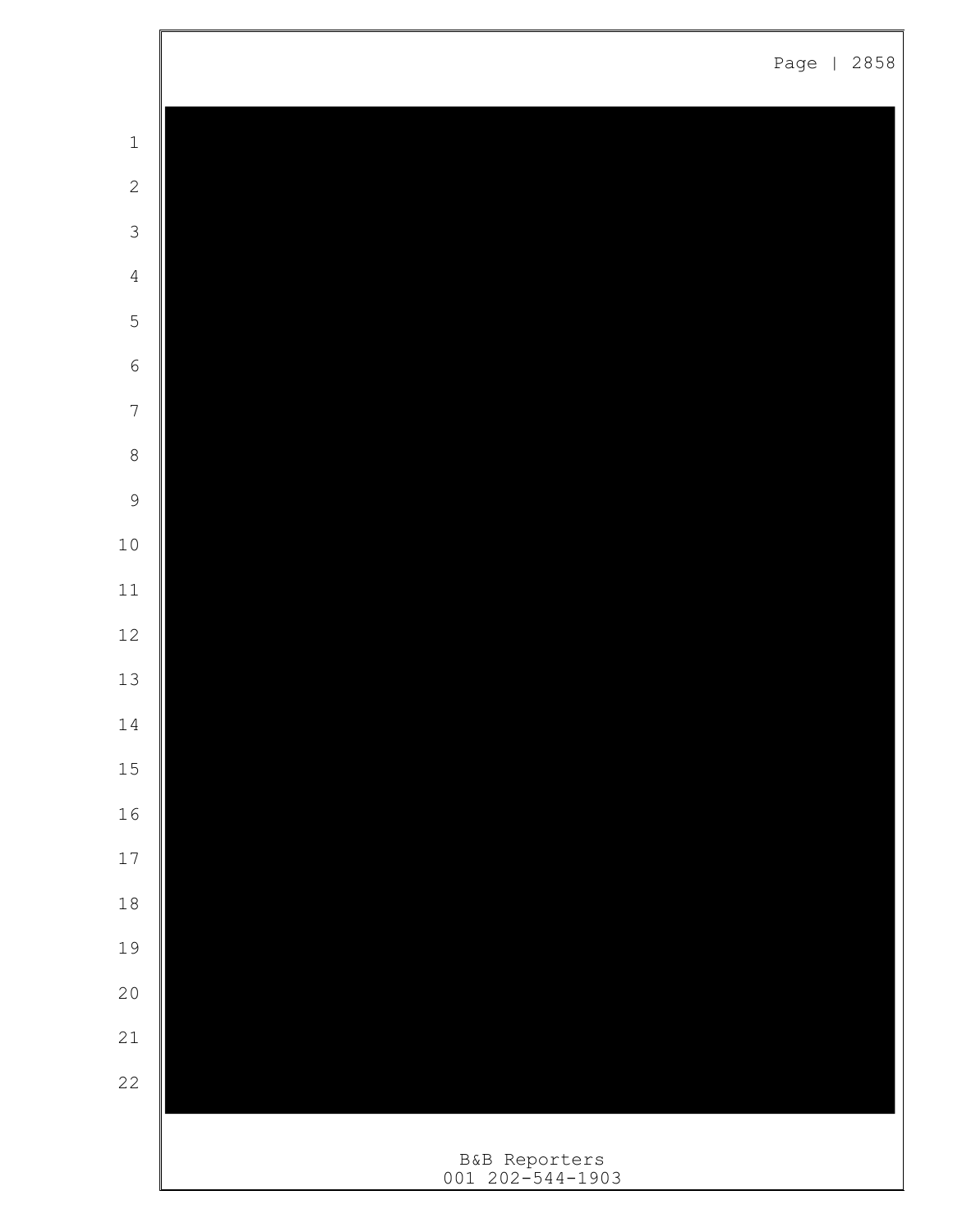|                |                                   | Page   2859 |  |
|----------------|-----------------------------------|-------------|--|
| $\mathbbm{1}$  |                                   |             |  |
| $\overline{c}$ |                                   |             |  |
| $\overline{3}$ |                                   |             |  |
| $\overline{4}$ |                                   |             |  |
| $\overline{5}$ |                                   |             |  |
| $\overline{6}$ |                                   |             |  |
| $\overline{7}$ |                                   |             |  |
| 8              |                                   |             |  |
| 9              |                                   |             |  |
| $10$           |                                   |             |  |
| $11$           |                                   |             |  |
| $12$           |                                   |             |  |
| 13             |                                   |             |  |
| 14             |                                   |             |  |
| 15             |                                   |             |  |
| $16\,$         |                                   |             |  |
| $17\,$         |                                   |             |  |
| $1\,8$         |                                   |             |  |
| 19             |                                   |             |  |
| $20$           |                                   |             |  |
| 21             |                                   |             |  |
| 22             |                                   |             |  |
|                | B&B Reporters<br>001 202-544-1903 |             |  |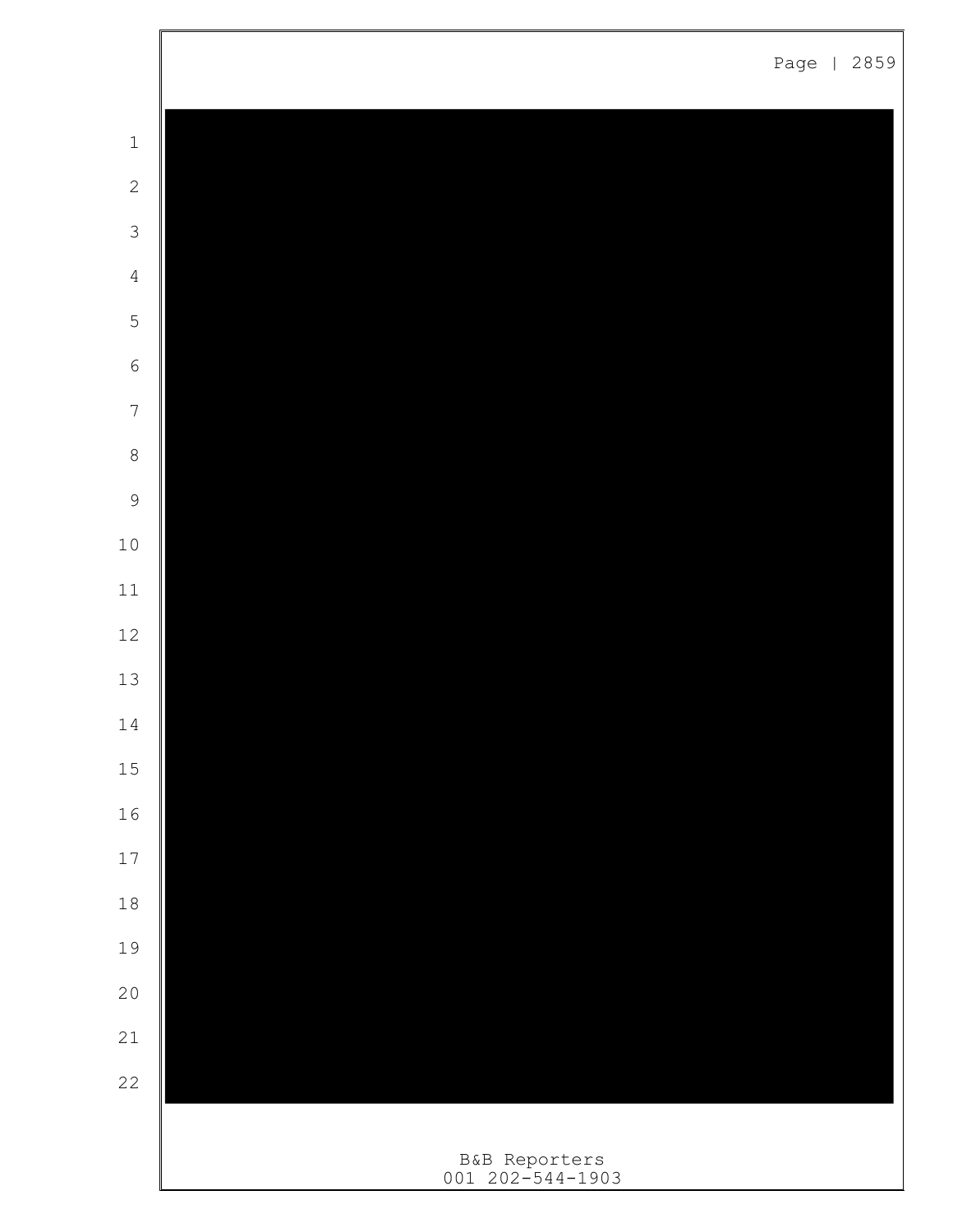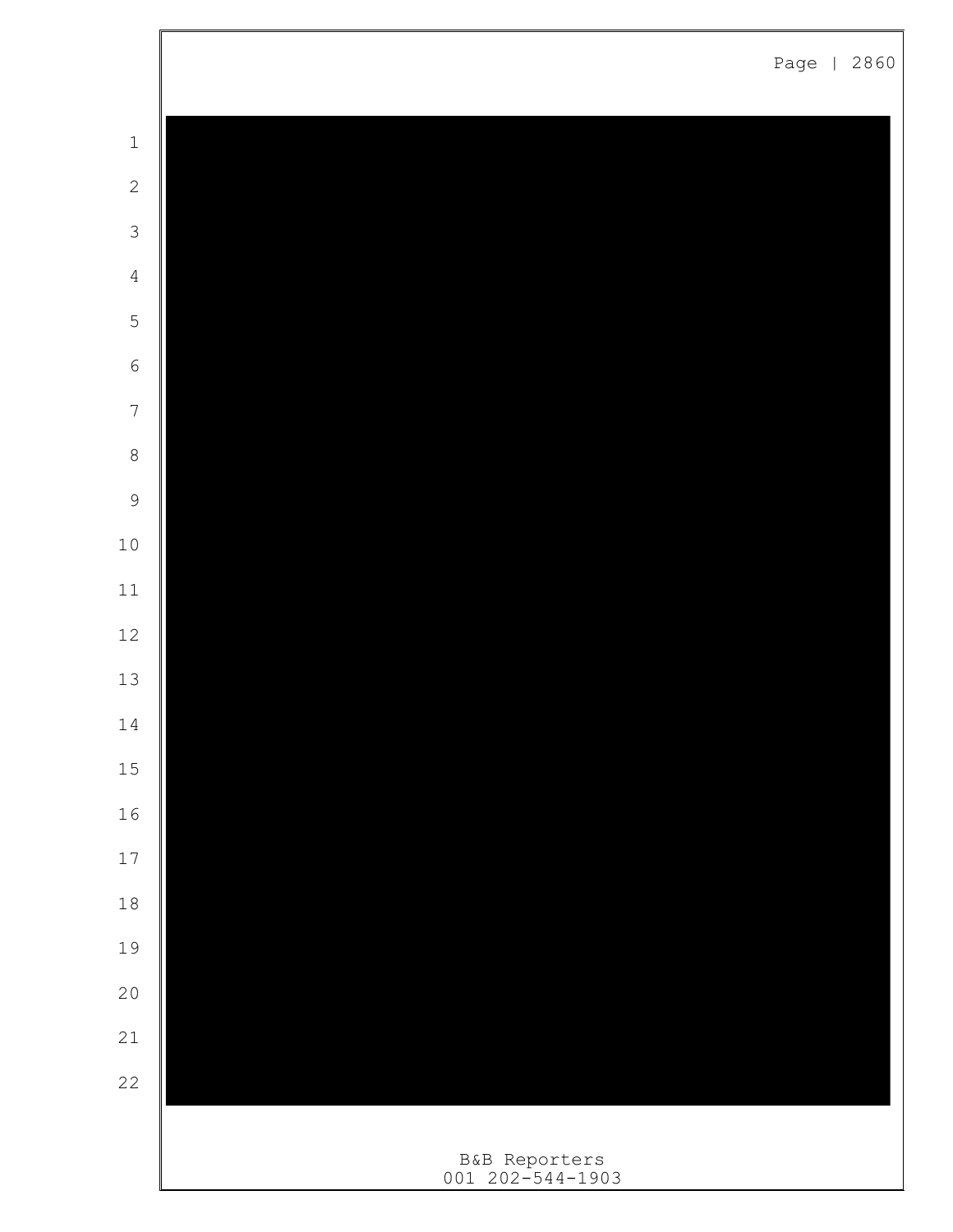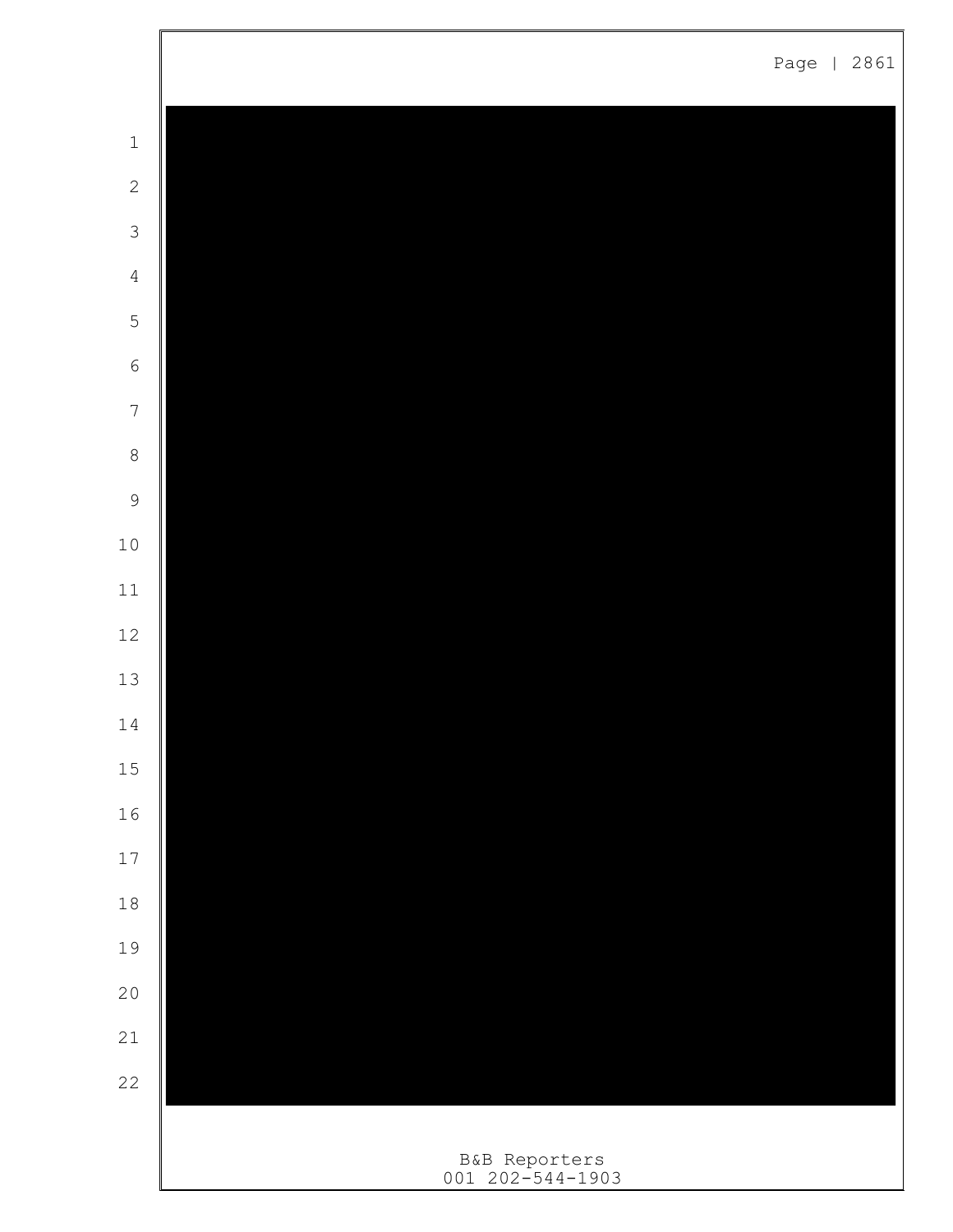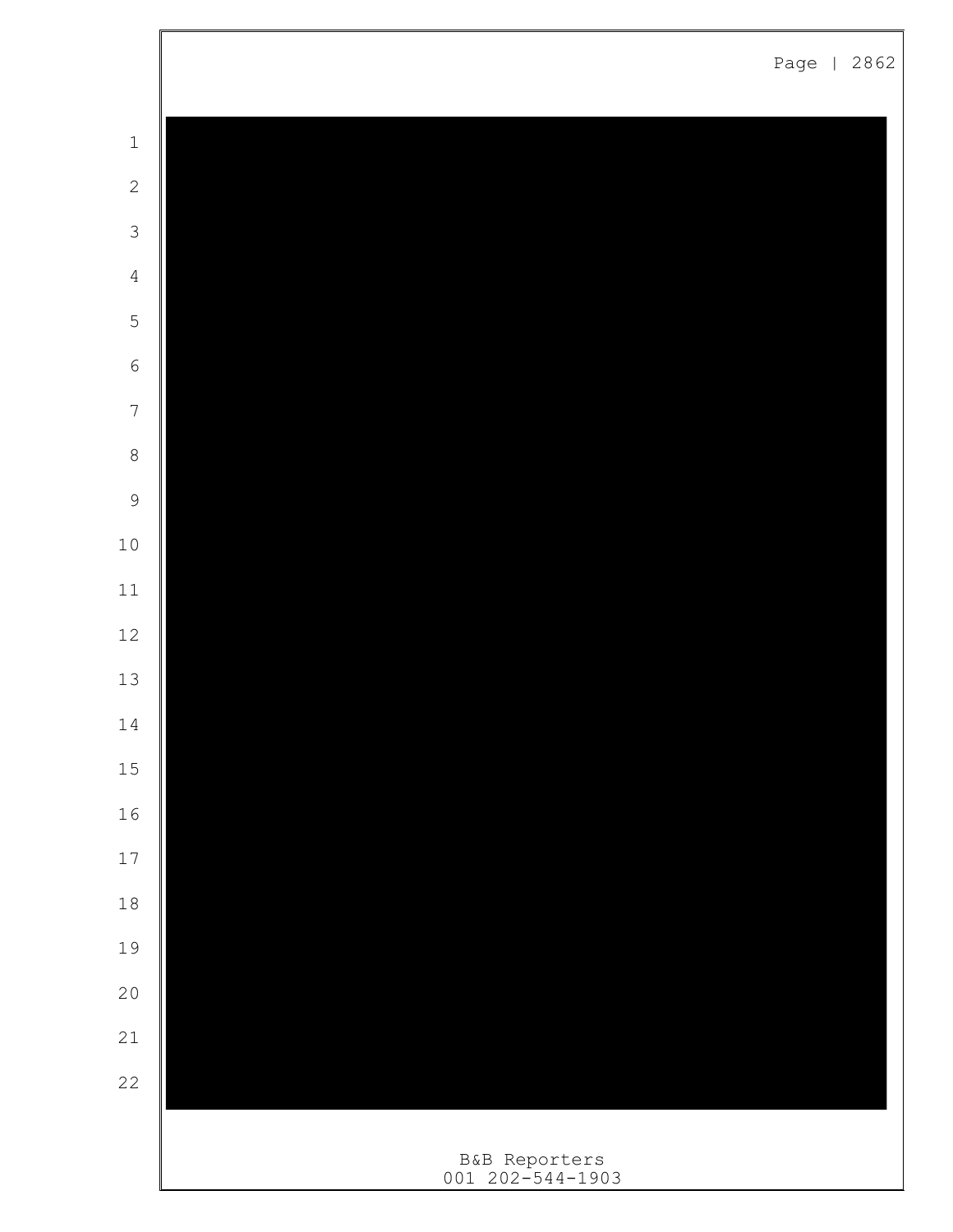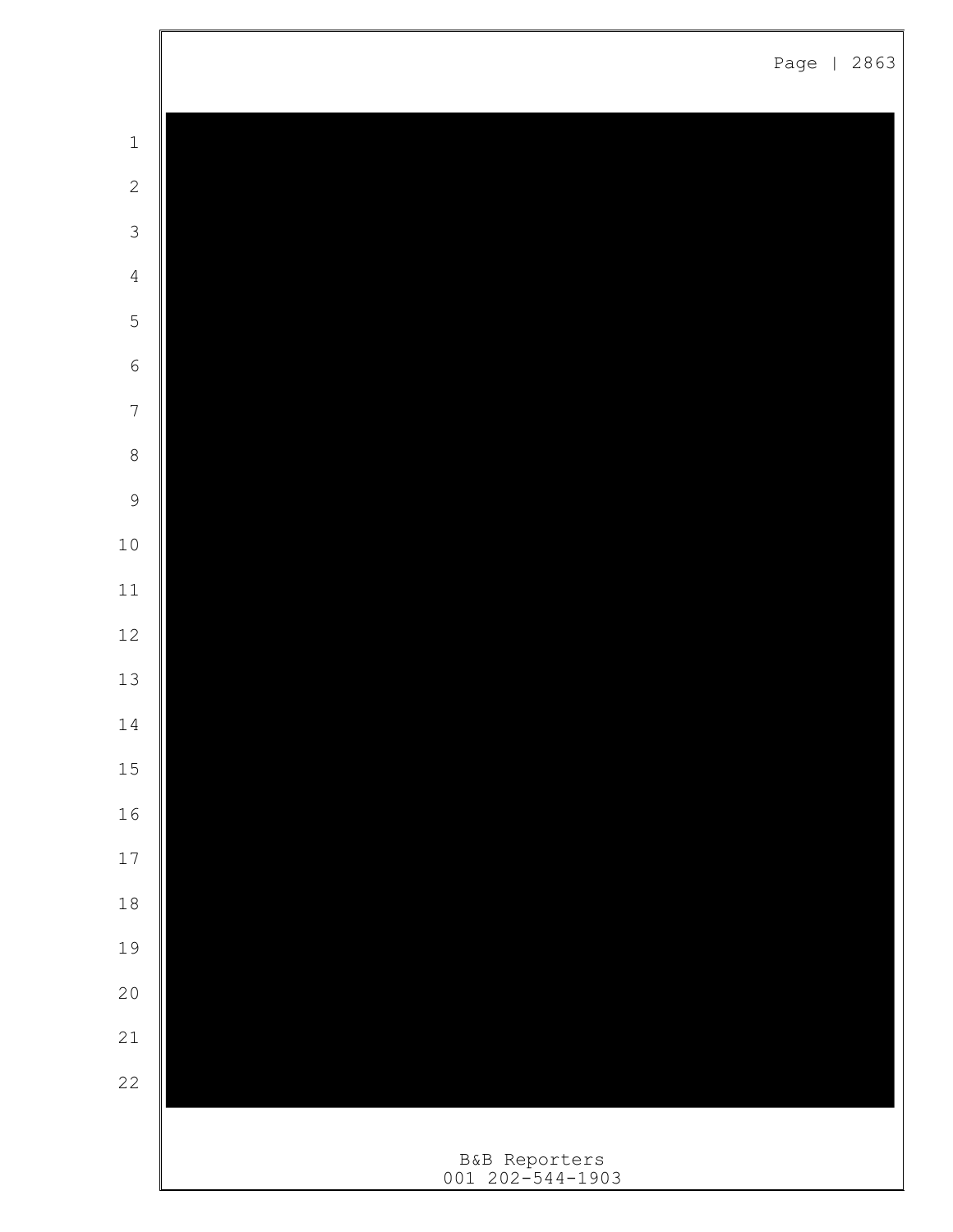|                               |                                   | Page   2864 |  |
|-------------------------------|-----------------------------------|-------------|--|
|                               |                                   |             |  |
| $\mathbf 1$<br>$\overline{c}$ |                                   |             |  |
| $\overline{3}$                |                                   |             |  |
| $\overline{4}$                |                                   |             |  |
| $\overline{5}$                |                                   |             |  |
| $\overline{6}$                |                                   |             |  |
| $\overline{7}$                |                                   |             |  |
| $\overline{8}$                |                                   |             |  |
| 9                             |                                   |             |  |
| $10$                          |                                   |             |  |
| $11$                          |                                   |             |  |
| $12\,$                        |                                   |             |  |
| 13                            |                                   |             |  |
| $1\,4$                        |                                   |             |  |
| $15\,$                        |                                   |             |  |
| $16\,$                        |                                   |             |  |
| $17\,$                        |                                   |             |  |
| $1\,8$                        |                                   |             |  |
| 19                            |                                   |             |  |
| $2\,0$                        |                                   |             |  |
| $21\,$                        |                                   |             |  |
| 22                            |                                   |             |  |
|                               |                                   |             |  |
|                               | B&B Reporters<br>001 202-544-1903 |             |  |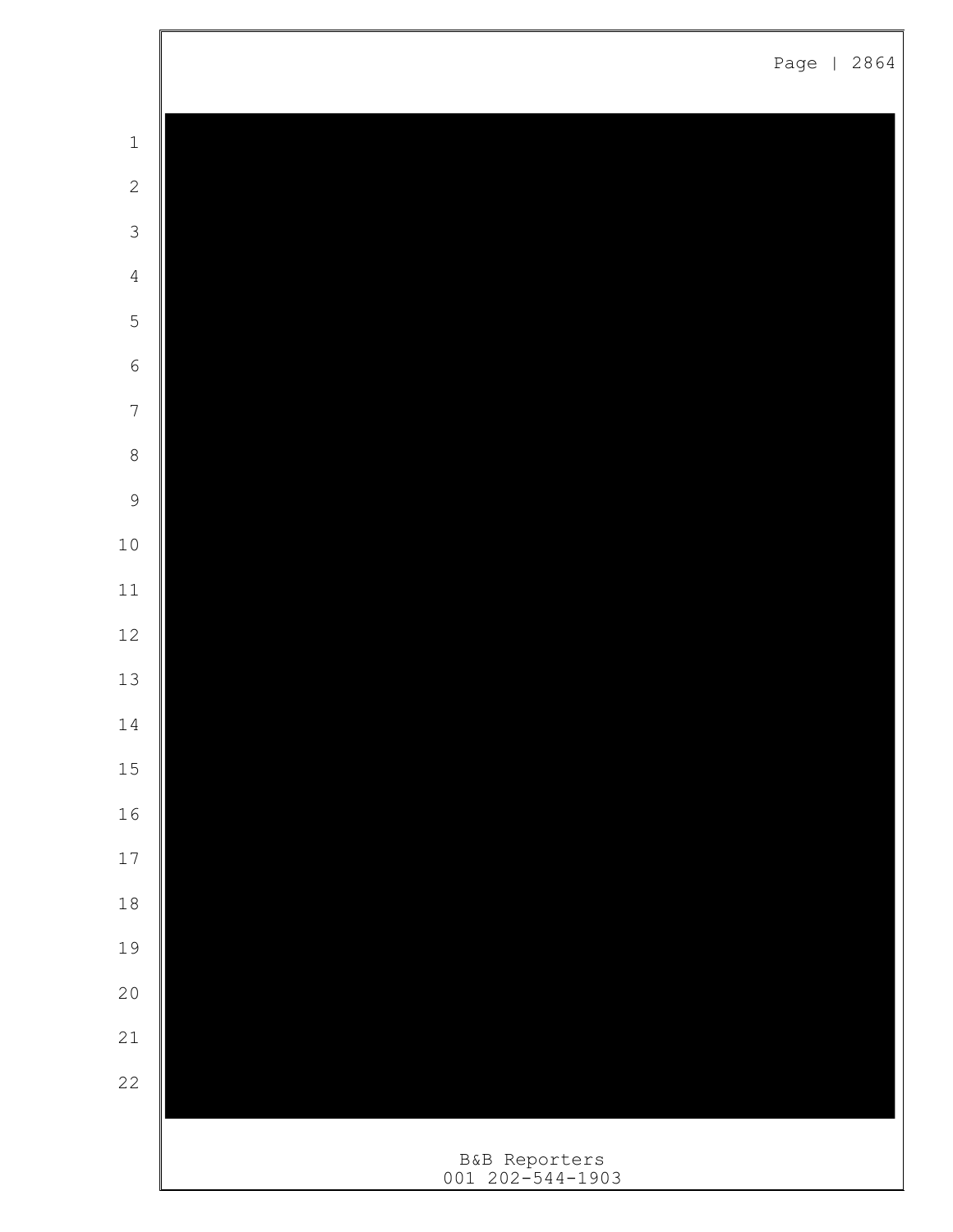|                            |                                   |  | Page   2865 |
|----------------------------|-----------------------------------|--|-------------|
| $\ensuremath{\mathbbm{1}}$ |                                   |  |             |
| $\overline{c}$             |                                   |  |             |
| $\overline{3}$             |                                   |  |             |
| $\overline{4}$             |                                   |  |             |
| $\overline{5}$             |                                   |  |             |
| $\overline{6}$             |                                   |  |             |
| $\overline{7}$             |                                   |  |             |
| $\overline{8}$             |                                   |  |             |
| 9                          |                                   |  |             |
| $10$                       |                                   |  |             |
| $11$                       |                                   |  |             |
| $12\,$                     |                                   |  |             |
| 13                         |                                   |  |             |
| $1\,4$                     |                                   |  |             |
| $15\,$                     |                                   |  |             |
| $16$                       |                                   |  |             |
| $17\,$                     |                                   |  |             |
| $1\,8$                     |                                   |  |             |
| 19                         |                                   |  |             |
| $20$                       |                                   |  |             |
| $2\sqrt{1}$                |                                   |  |             |
| 22                         |                                   |  |             |
|                            |                                   |  |             |
|                            | B&B Reporters<br>001 202-544-1903 |  |             |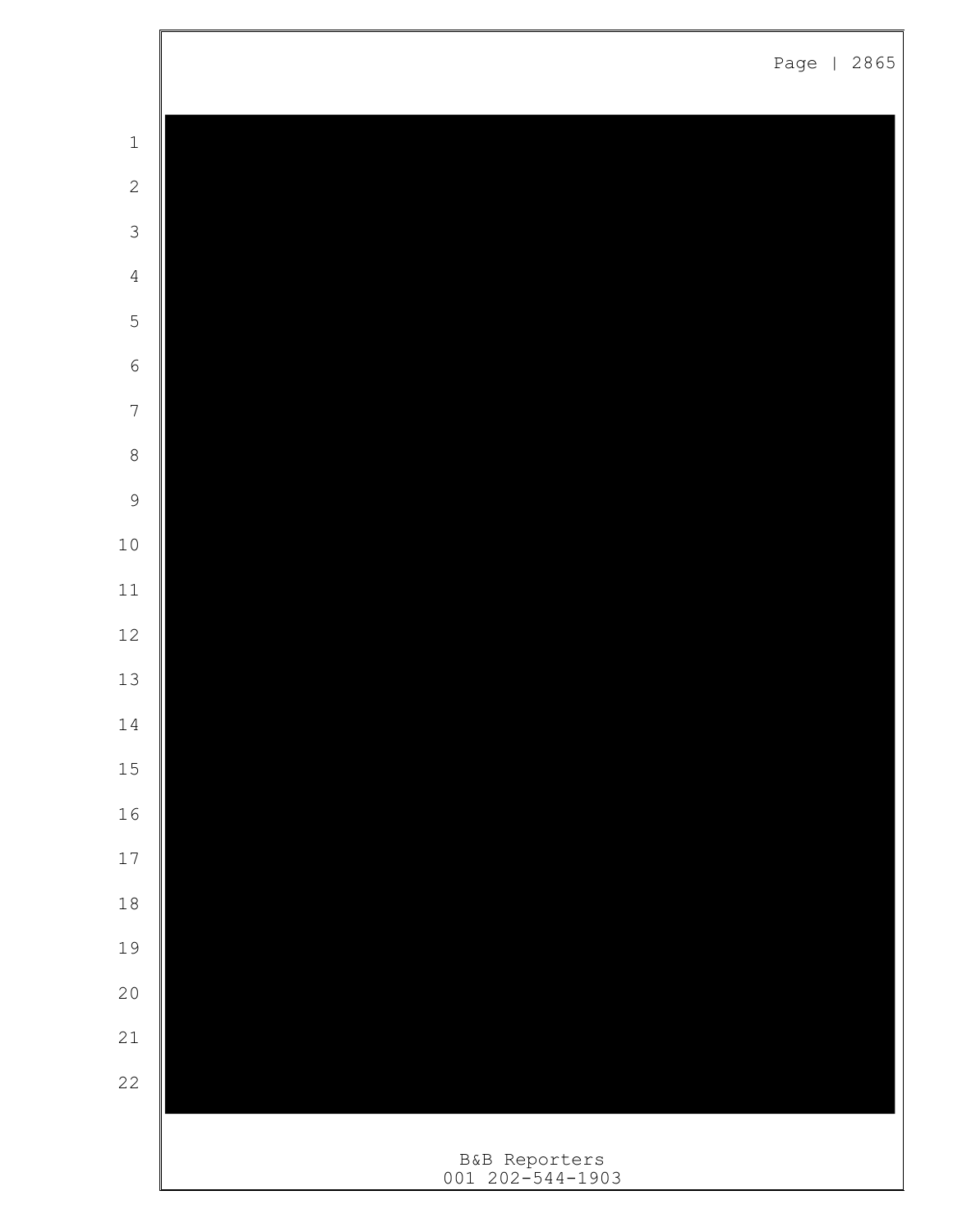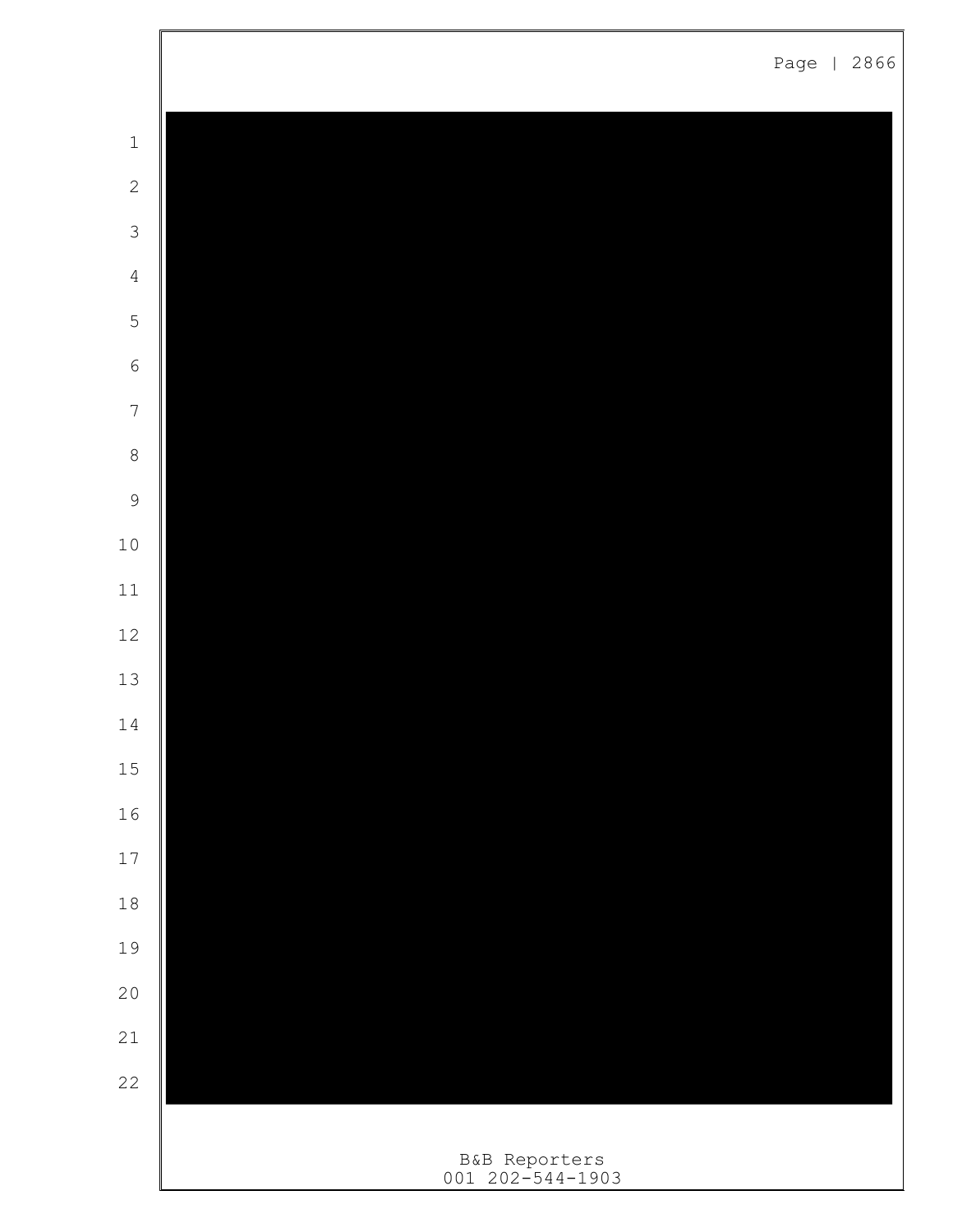|                |                                   | Page   2867 |  |
|----------------|-----------------------------------|-------------|--|
| $\mathbf 1$    |                                   |             |  |
| $\overline{c}$ |                                   |             |  |
| $\overline{3}$ |                                   |             |  |
| $\overline{4}$ |                                   |             |  |
| $\overline{5}$ |                                   |             |  |
| $\overline{6}$ |                                   |             |  |
| $\overline{7}$ |                                   |             |  |
| $\theta$       |                                   |             |  |
| 9              |                                   |             |  |
| $10$           |                                   |             |  |
| $11\,$         |                                   |             |  |
| $12\,$         |                                   |             |  |
| 13             |                                   |             |  |
| 14             |                                   |             |  |
| $15\,$         |                                   |             |  |
| 16             |                                   |             |  |
| $17\,$         |                                   |             |  |
| $1\,8$         |                                   |             |  |
| 19             |                                   |             |  |
| $20$           |                                   |             |  |
| $21\,$         |                                   |             |  |
| 22             |                                   |             |  |
|                | B&B Reporters<br>001 202-544-1903 |             |  |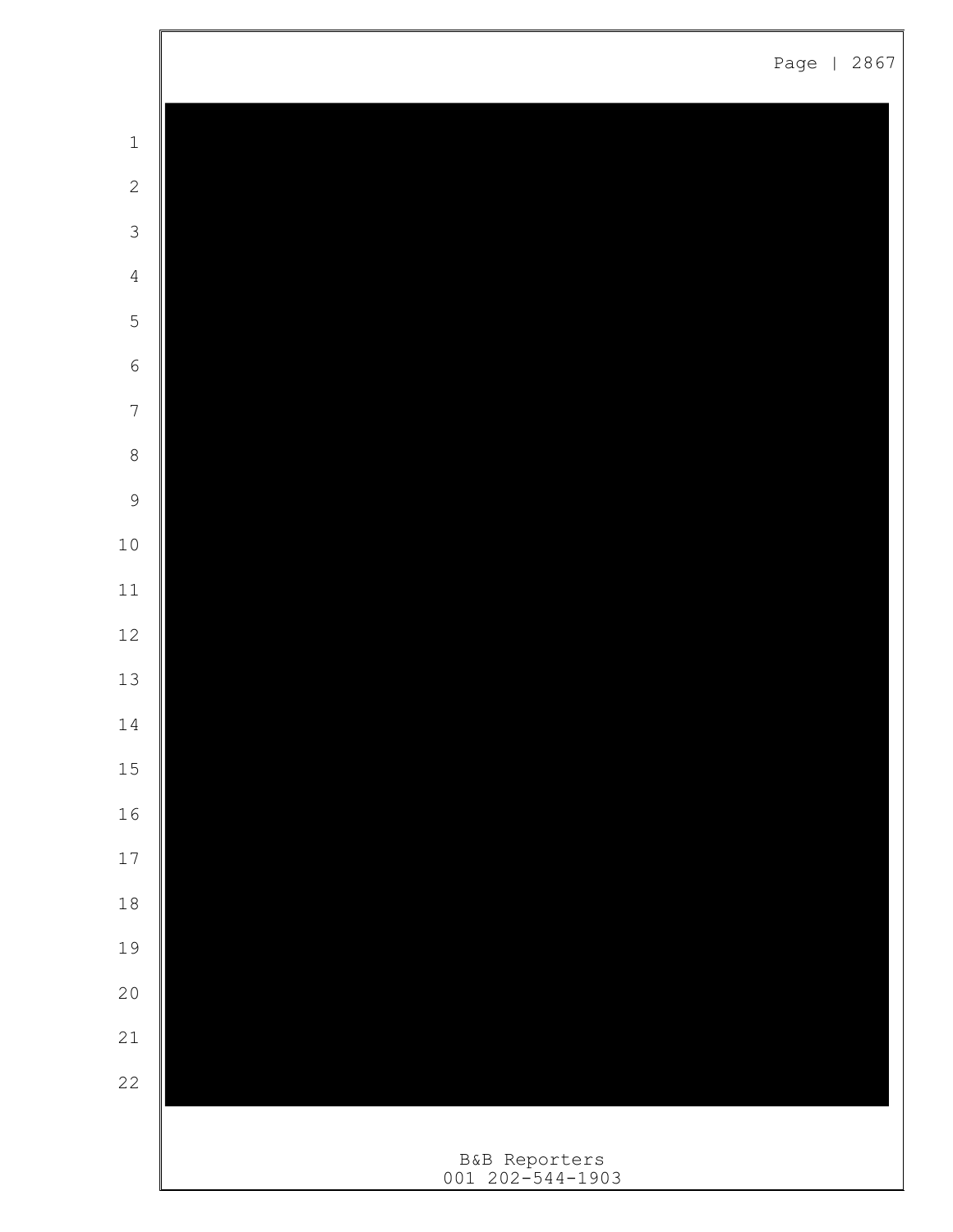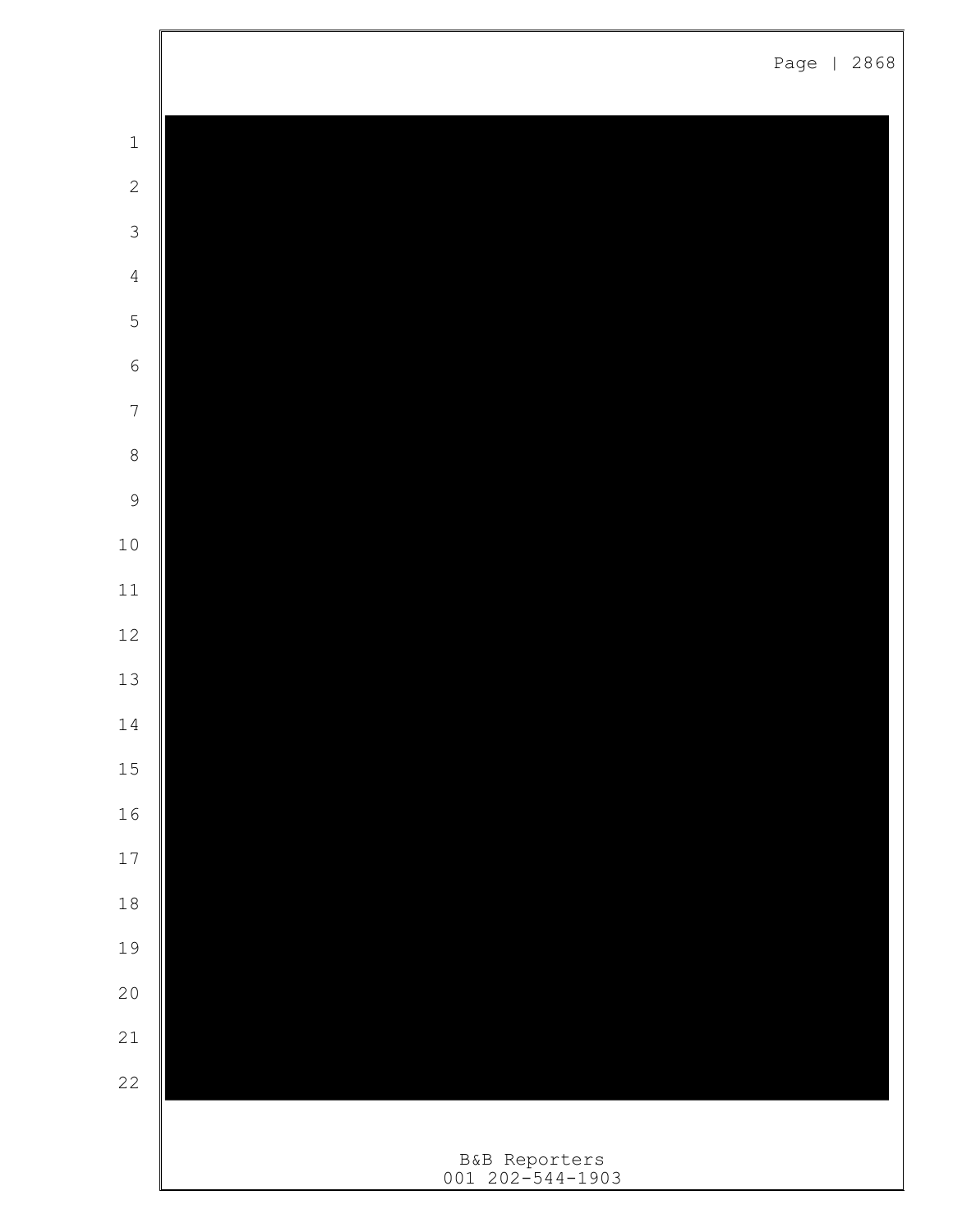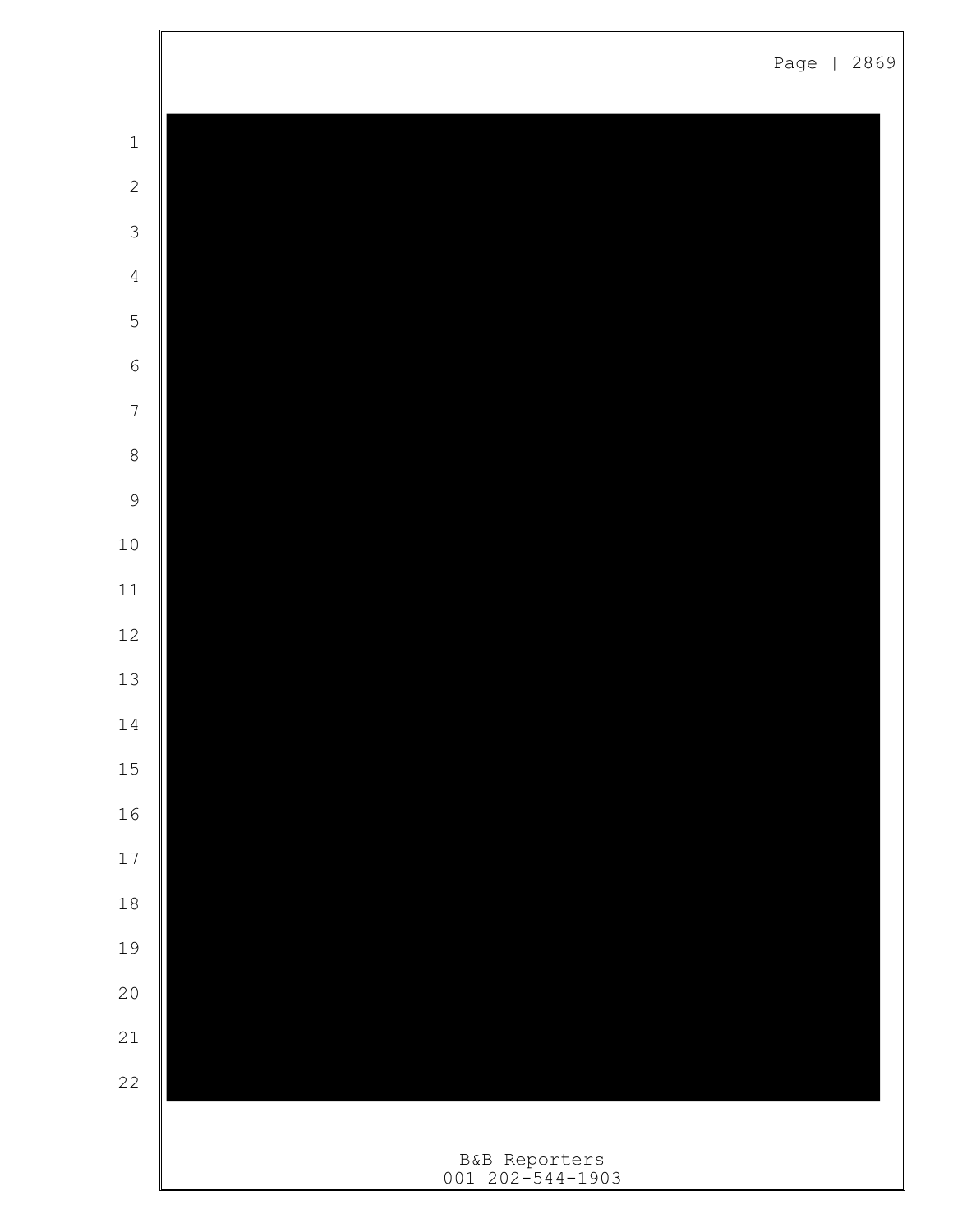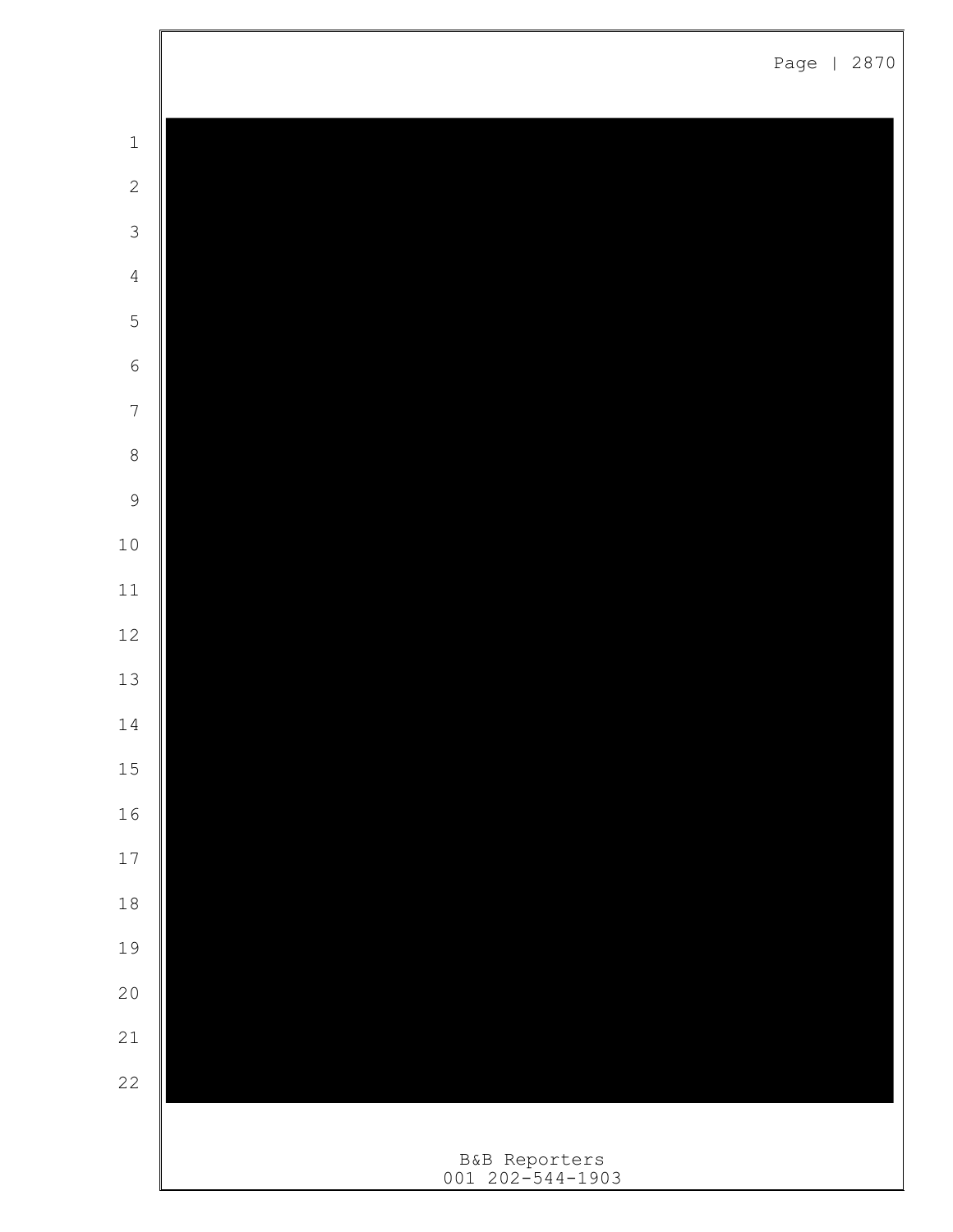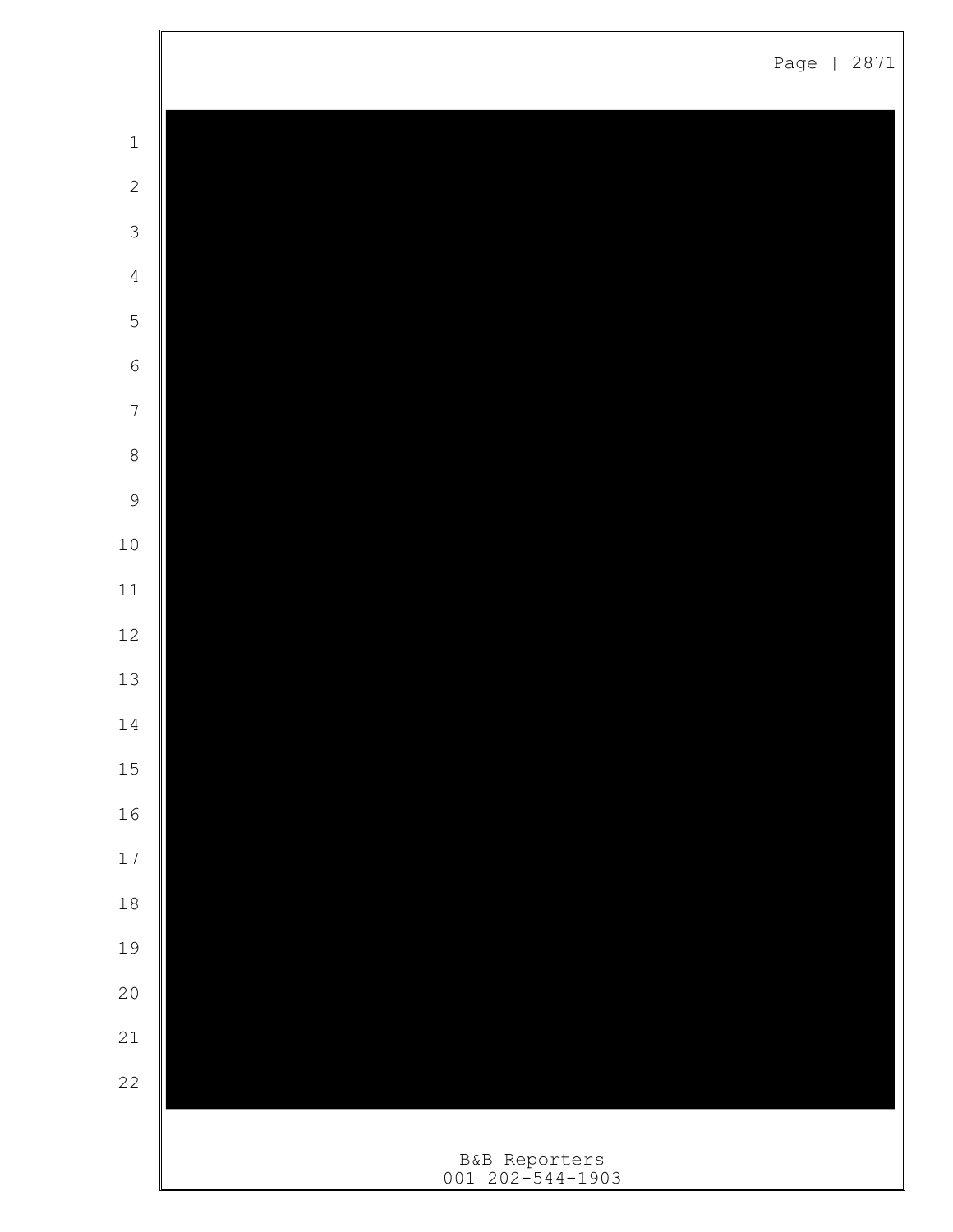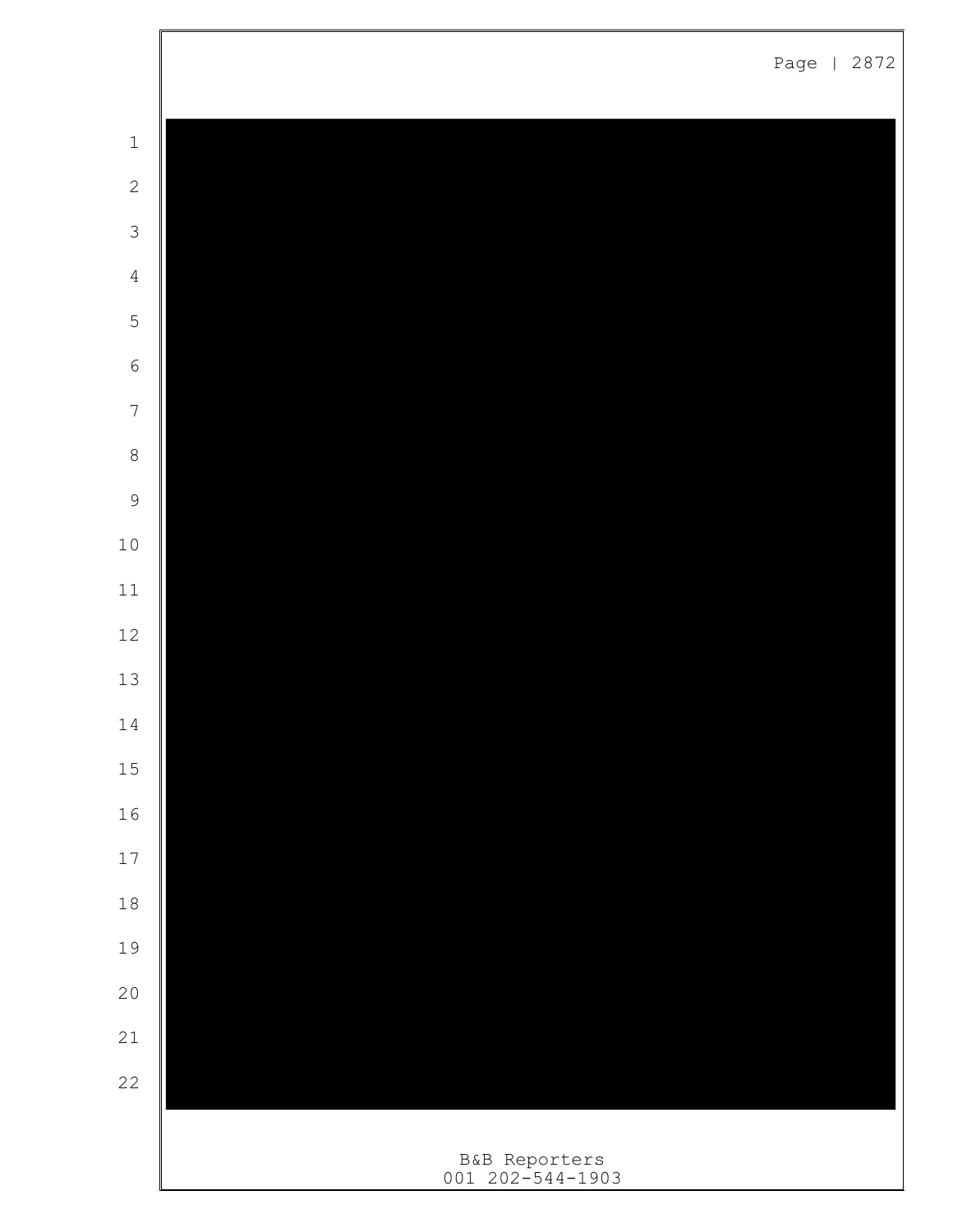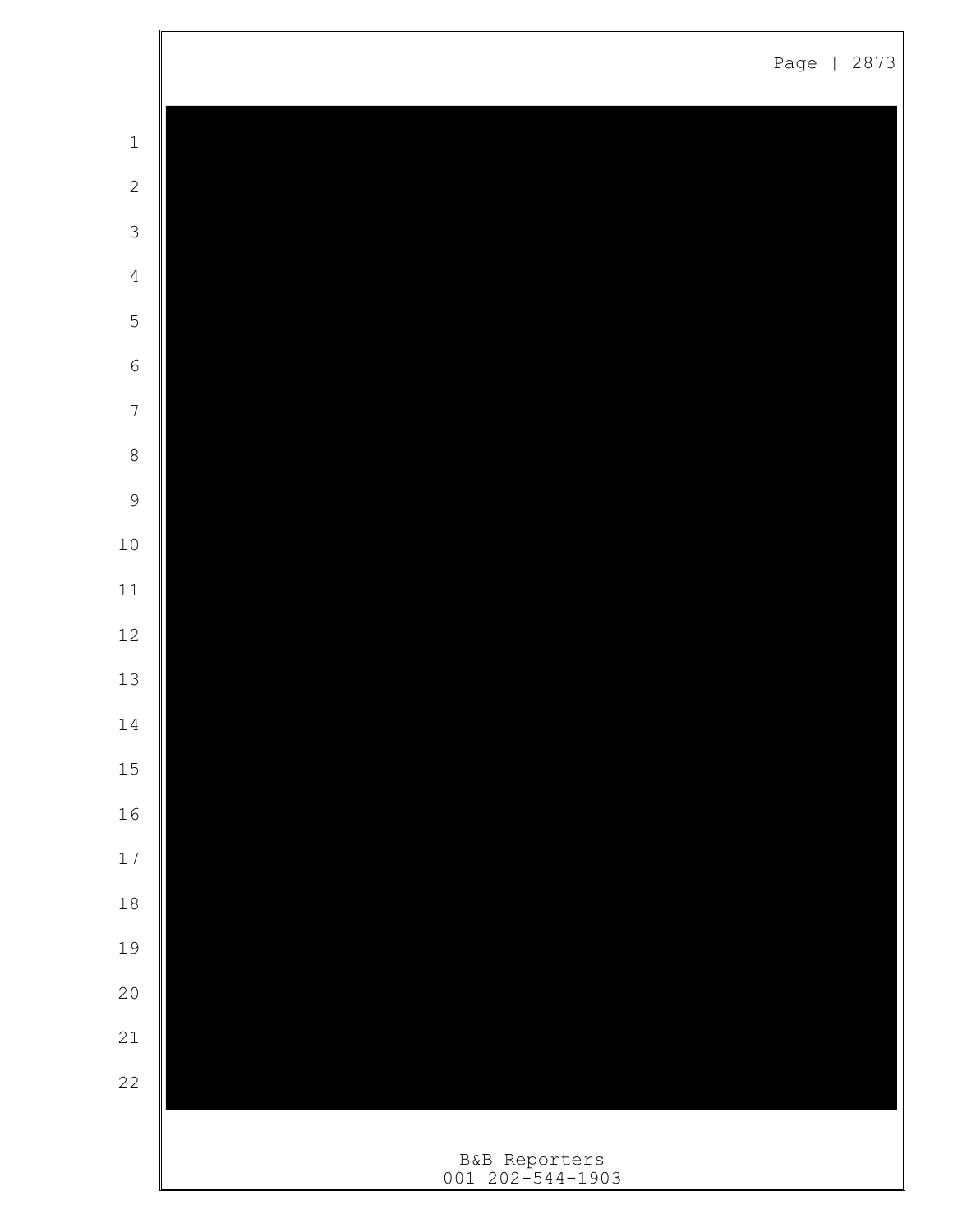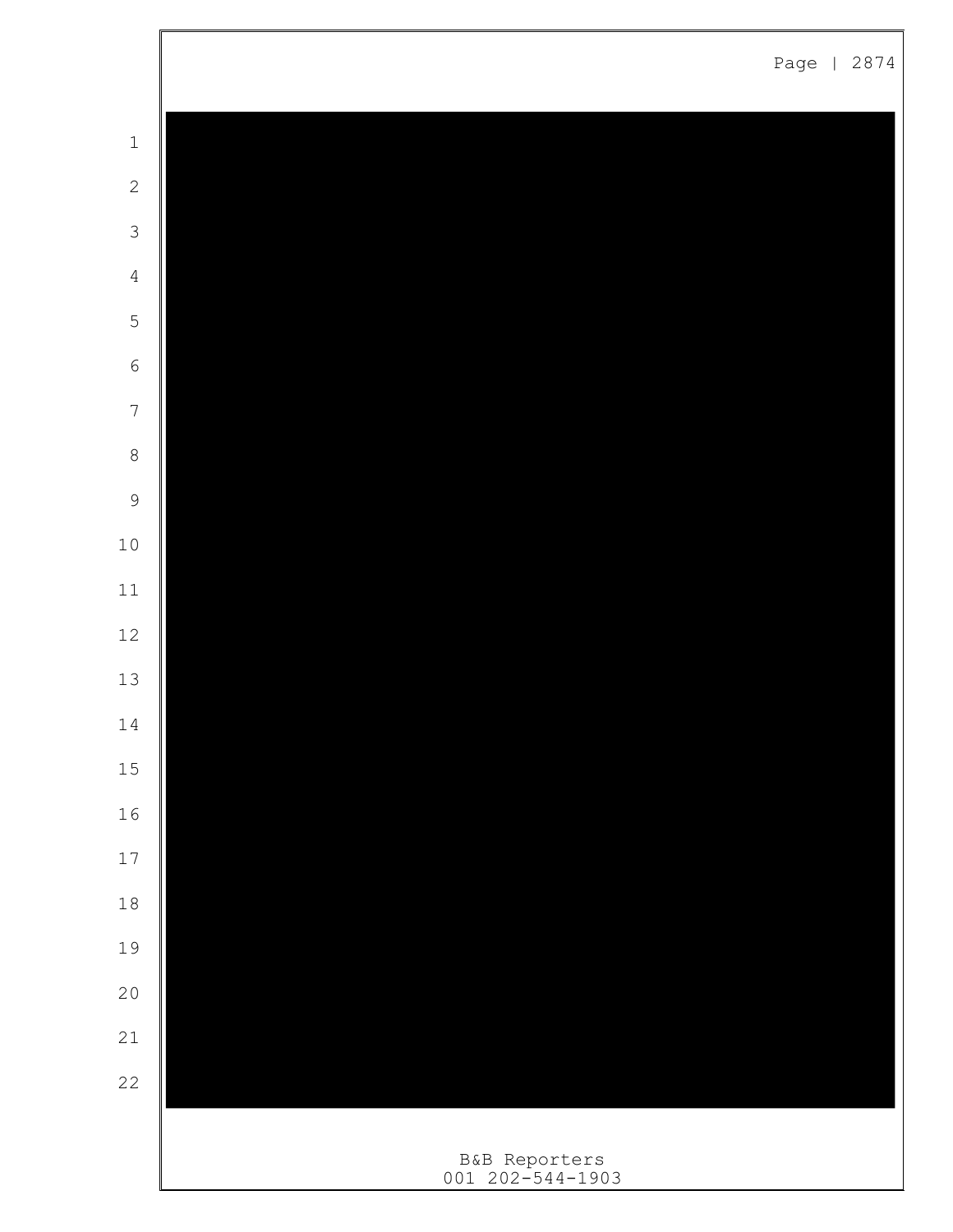|                                   | 2875 |
|-----------------------------------|------|
|                                   |      |
|                                   |      |
|                                   |      |
|                                   |      |
|                                   |      |
|                                   |      |
|                                   |      |
|                                   |      |
|                                   |      |
|                                   |      |
|                                   |      |
|                                   |      |
|                                   |      |
|                                   |      |
|                                   |      |
|                                   |      |
|                                   |      |
|                                   |      |
|                                   |      |
|                                   |      |
|                                   |      |
|                                   |      |
|                                   |      |
| B&B Reporters<br>001 202-544-1903 | Page |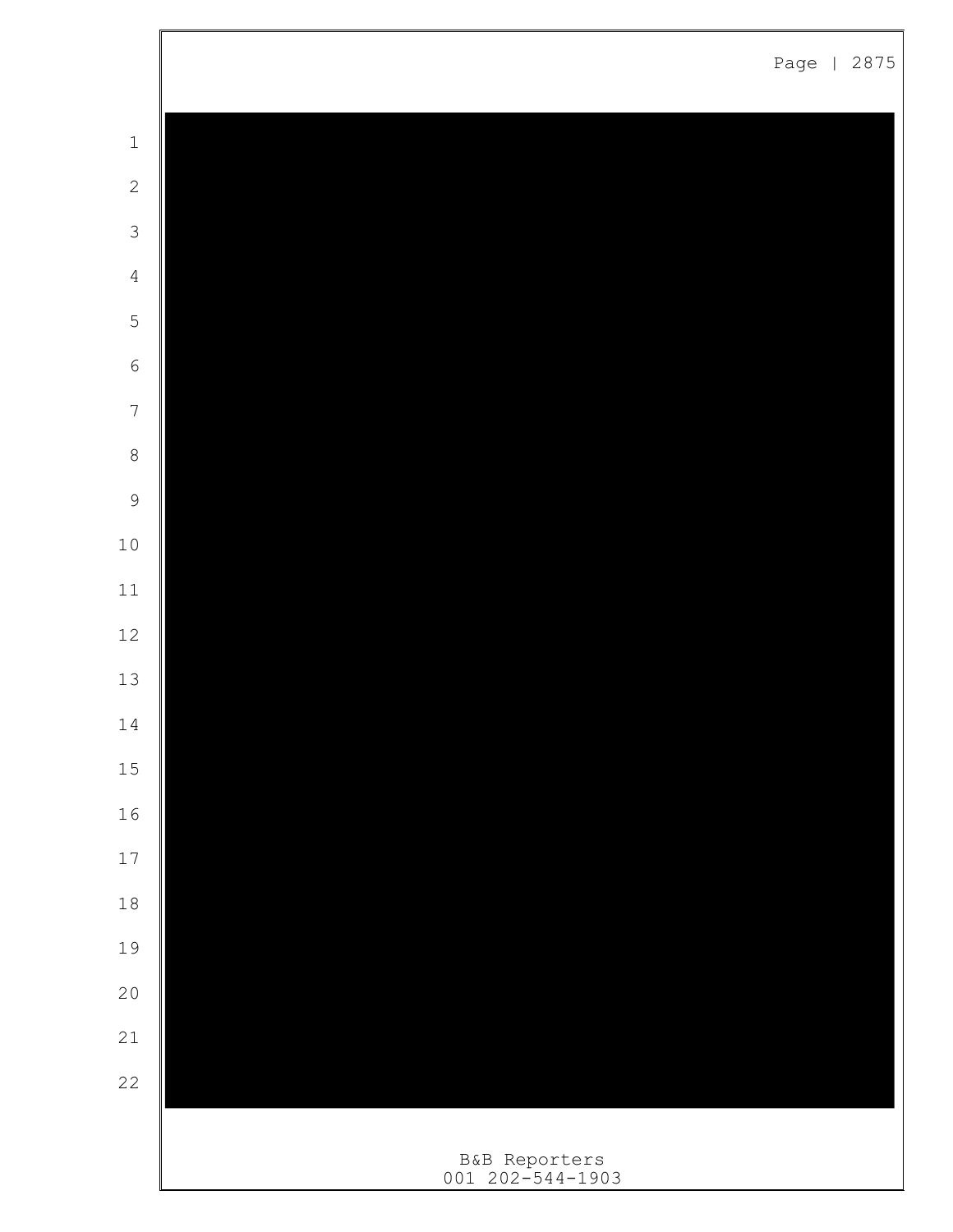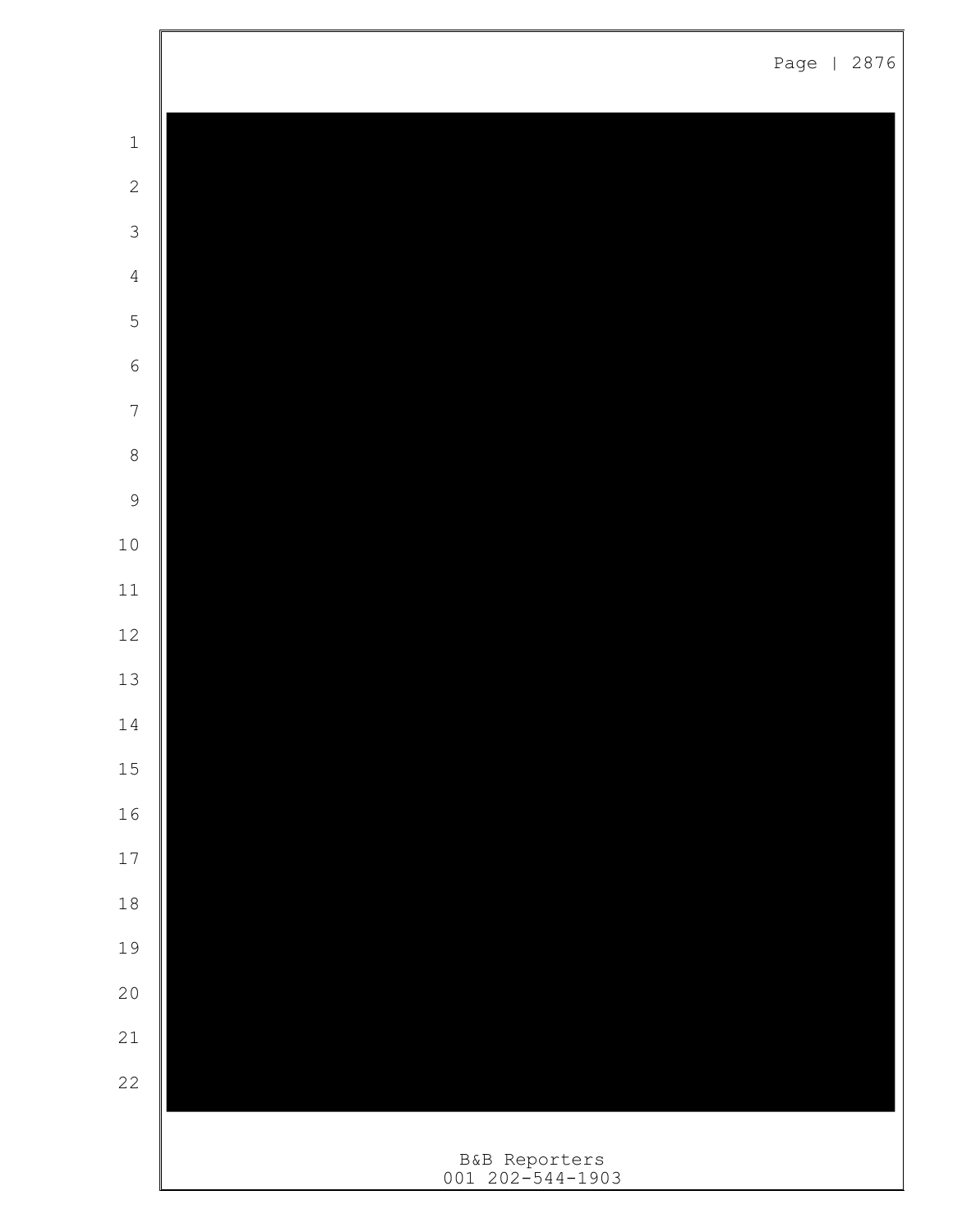|                                              |                                   | Page | 2877 |
|----------------------------------------------|-----------------------------------|------|------|
|                                              |                                   |      |      |
| $\ensuremath{\mathbbm{1}}$<br>$\overline{c}$ |                                   |      |      |
| $\mathfrak{Z}$                               |                                   |      |      |
| $\overline{4}$                               |                                   |      |      |
| $\overline{5}$                               |                                   |      |      |
| $6\phantom{a}$                               |                                   |      |      |
| $\overline{7}$                               |                                   |      |      |
| $\theta$                                     |                                   |      |      |
| 9                                            |                                   |      |      |
| $10$                                         |                                   |      |      |
| $11$                                         |                                   |      |      |
| $12$                                         |                                   |      |      |
| 13                                           |                                   |      |      |
| $1\,4$                                       |                                   |      |      |
| $15\,$                                       |                                   |      |      |
| $16$                                         |                                   |      |      |
| $17\,$                                       |                                   |      |      |
| $1\,8$                                       |                                   |      |      |
| 19                                           |                                   |      |      |
| $2\,0$                                       |                                   |      |      |
| $21\,$                                       |                                   |      |      |
| 22                                           |                                   |      |      |
|                                              |                                   |      |      |
|                                              | B&B Reporters<br>001 202-544-1903 |      |      |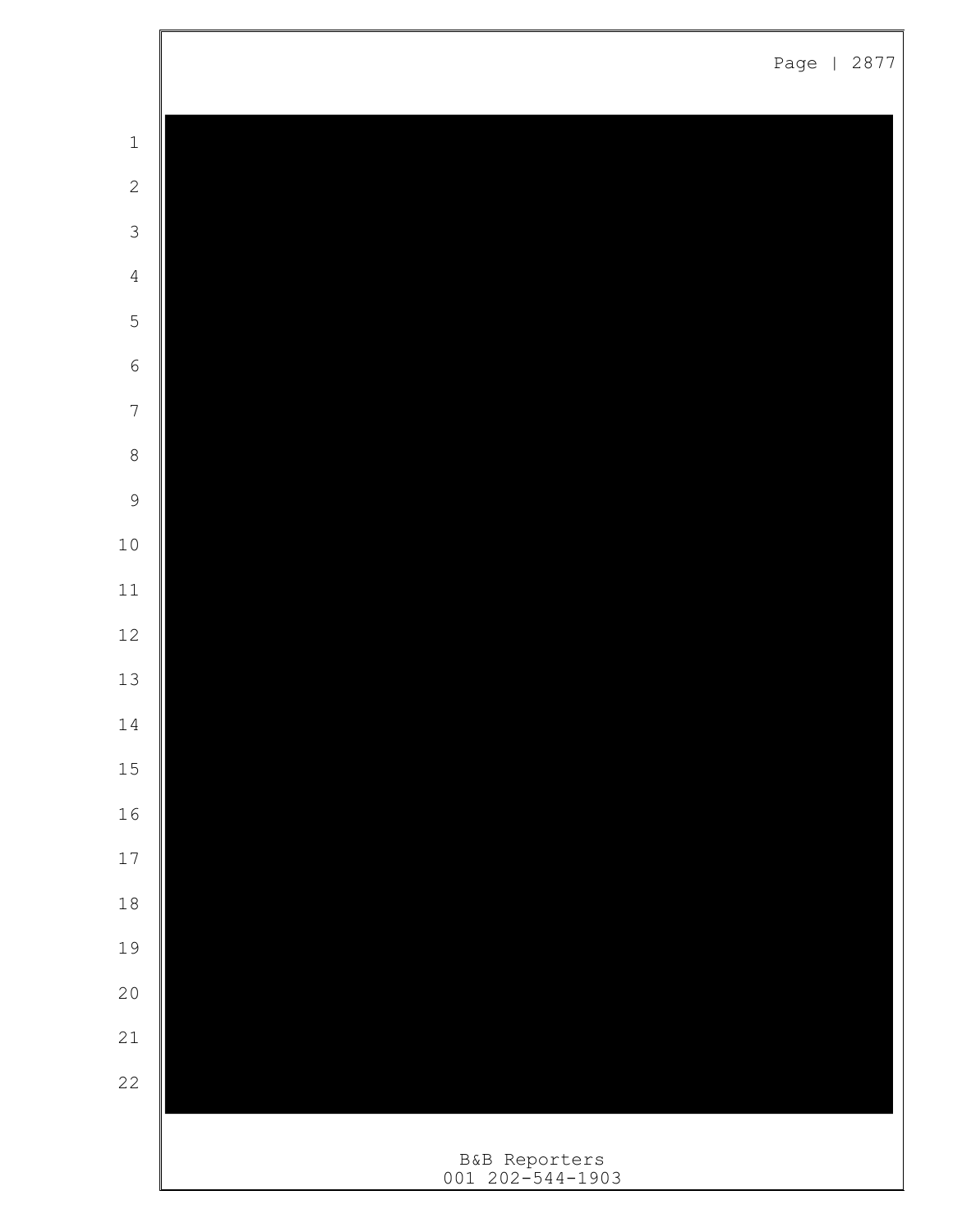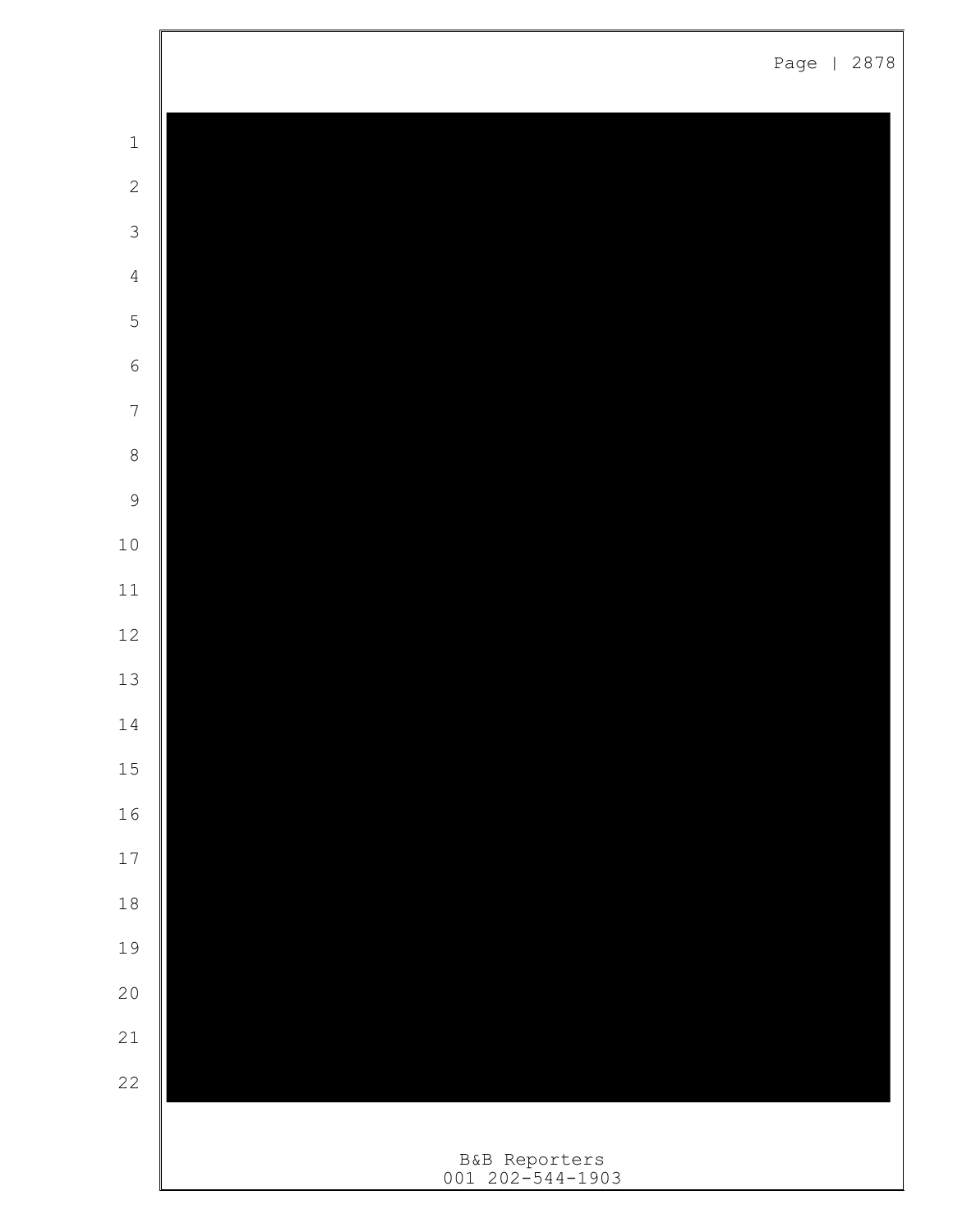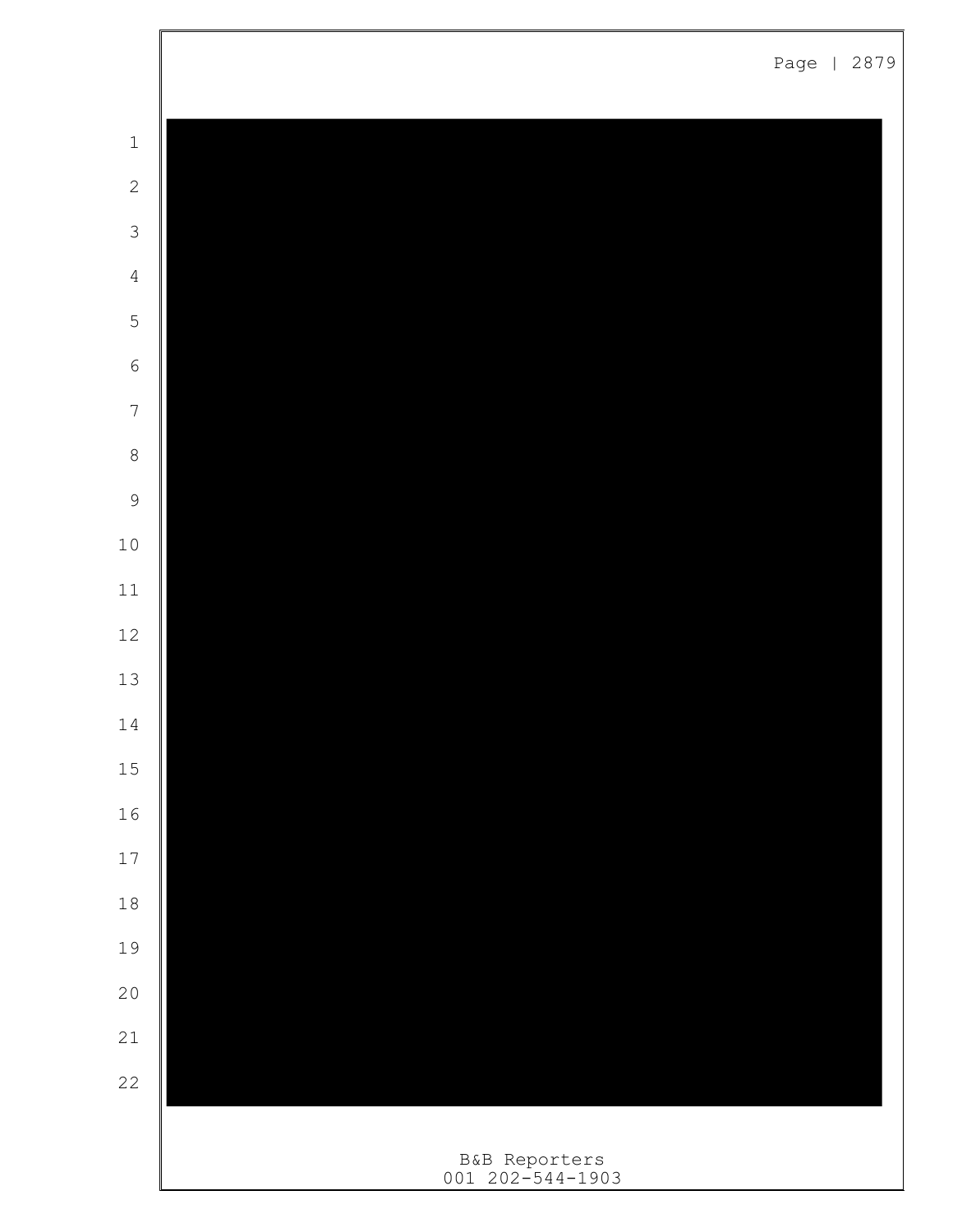|                                  |                                   | Page | 2880 |
|----------------------------------|-----------------------------------|------|------|
| $\mathbf 1$                      |                                   |      |      |
| $\overline{2}$                   |                                   |      |      |
| $\overline{3}$                   |                                   |      |      |
| $\overline{4}$                   |                                   |      |      |
| $\overline{5}$                   |                                   |      |      |
| $\overline{6}$                   |                                   |      |      |
| $\overline{7}$                   |                                   |      |      |
| $\begin{array}{c} 8 \end{array}$ |                                   |      |      |
| 9                                |                                   |      |      |
| $10$                             |                                   |      |      |
| $11$                             |                                   |      |      |
| $12\,$                           |                                   |      |      |
| 13                               |                                   |      |      |
| $1\,4$                           |                                   |      |      |
| $15\,$                           |                                   |      |      |
| $16\,$                           |                                   |      |      |
| $17\,$                           |                                   |      |      |
| $1\,8$                           |                                   |      |      |
| 19                               |                                   |      |      |
| $20$                             |                                   |      |      |
| $21$                             |                                   |      |      |
| 22                               |                                   |      |      |
|                                  | B&B Reporters<br>001 202-544-1903 |      |      |
|                                  |                                   |      |      |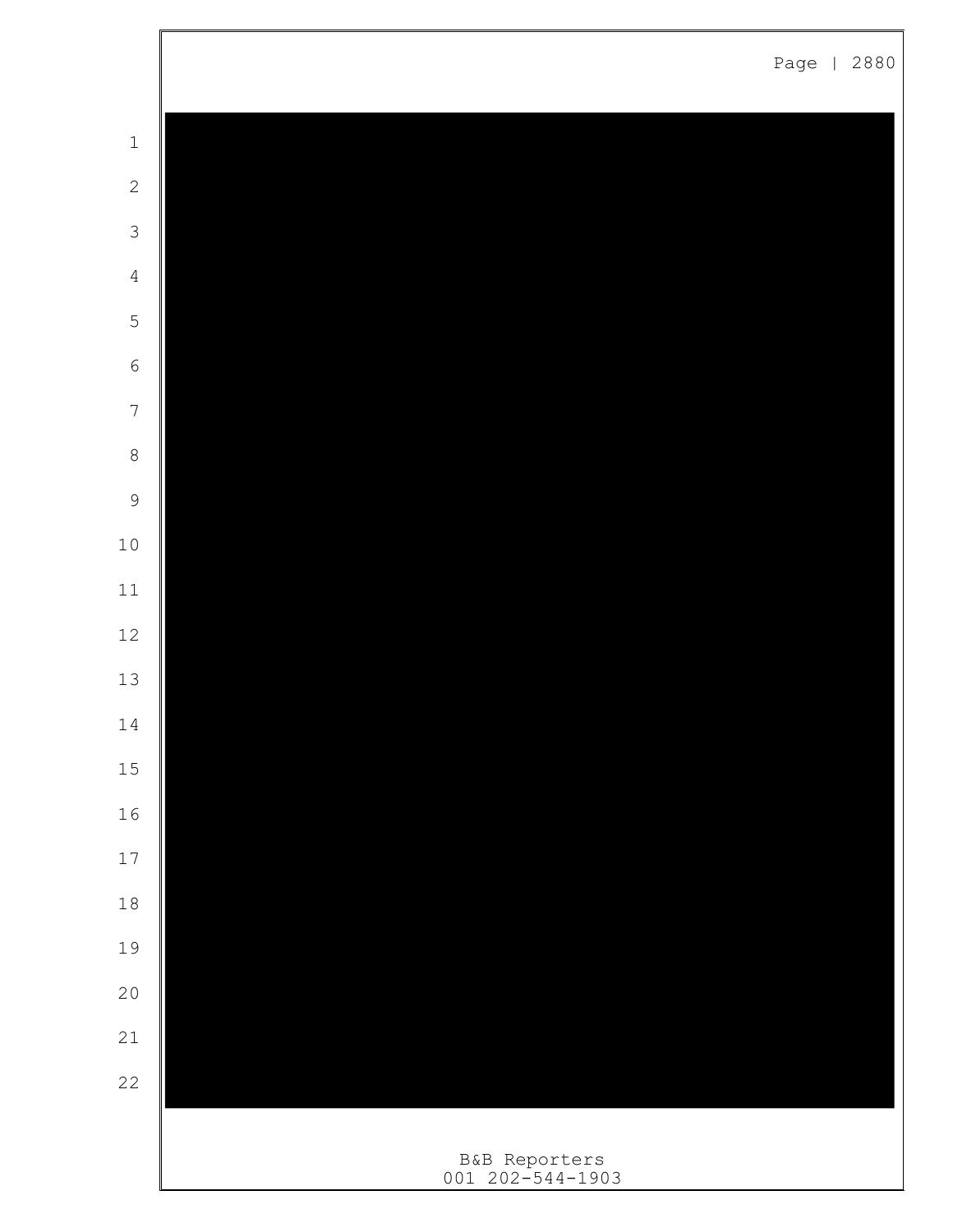|                           |                                   | Page   2881 |  |
|---------------------------|-----------------------------------|-------------|--|
|                           |                                   |             |  |
| $\,1\,$<br>$\overline{c}$ |                                   |             |  |
| $\overline{3}$            |                                   |             |  |
| $\overline{4}$            |                                   |             |  |
| $\overline{5}$            |                                   |             |  |
| $6\phantom{a}$            |                                   |             |  |
| $\overline{7}$            |                                   |             |  |
| $\overline{8}$            |                                   |             |  |
| 9                         |                                   |             |  |
| 10                        |                                   |             |  |
| $11$                      |                                   |             |  |
| $12$                      |                                   |             |  |
| 13                        |                                   |             |  |
| 14                        |                                   |             |  |
| 15                        |                                   |             |  |
| $16\,$                    |                                   |             |  |
| 17                        |                                   |             |  |
| $1\,8$                    |                                   |             |  |
| 19                        |                                   |             |  |
| $20$                      |                                   |             |  |
| $21$                      |                                   |             |  |
| 22                        |                                   |             |  |
|                           |                                   |             |  |
|                           | B&B Reporters<br>001 202-544-1903 |             |  |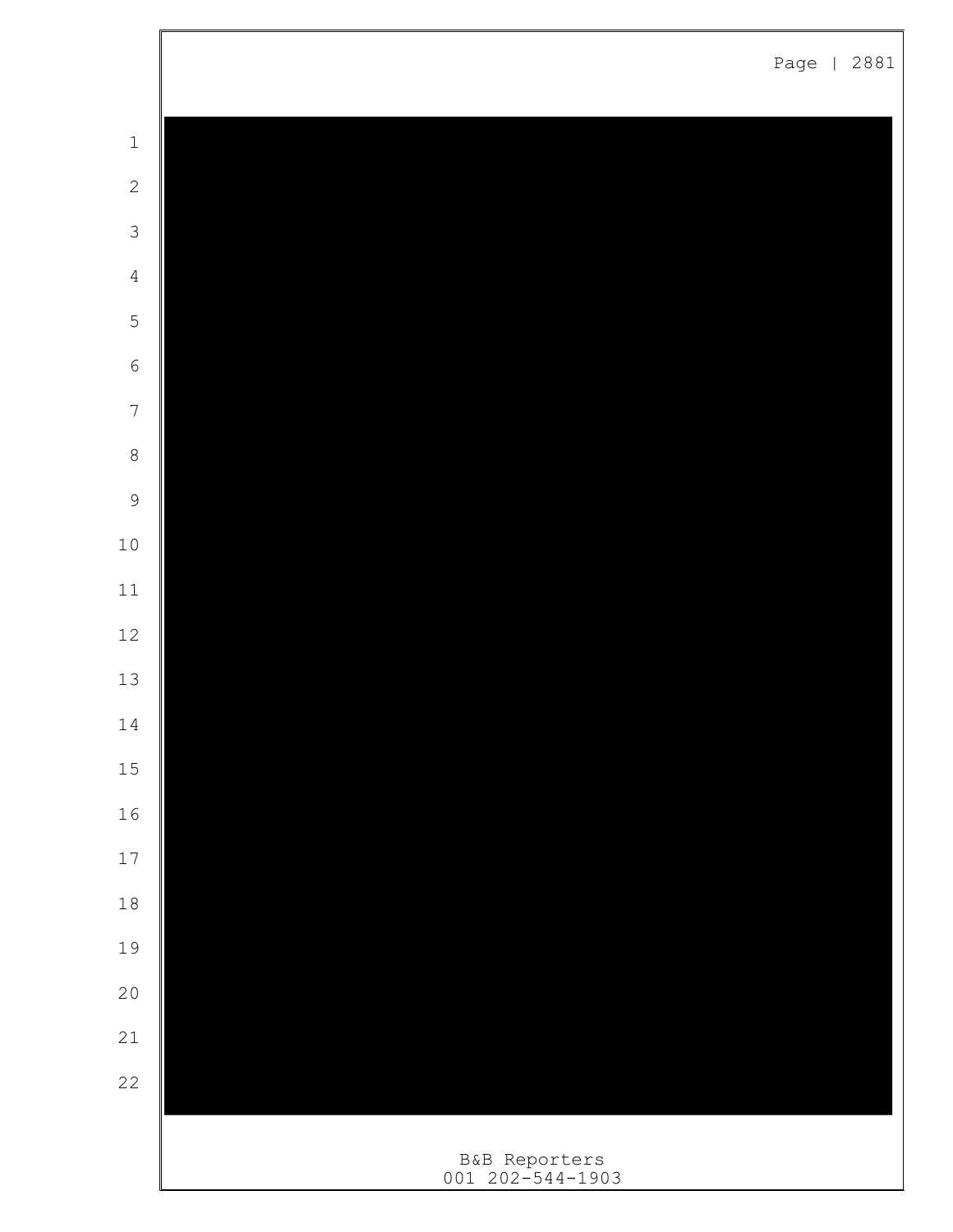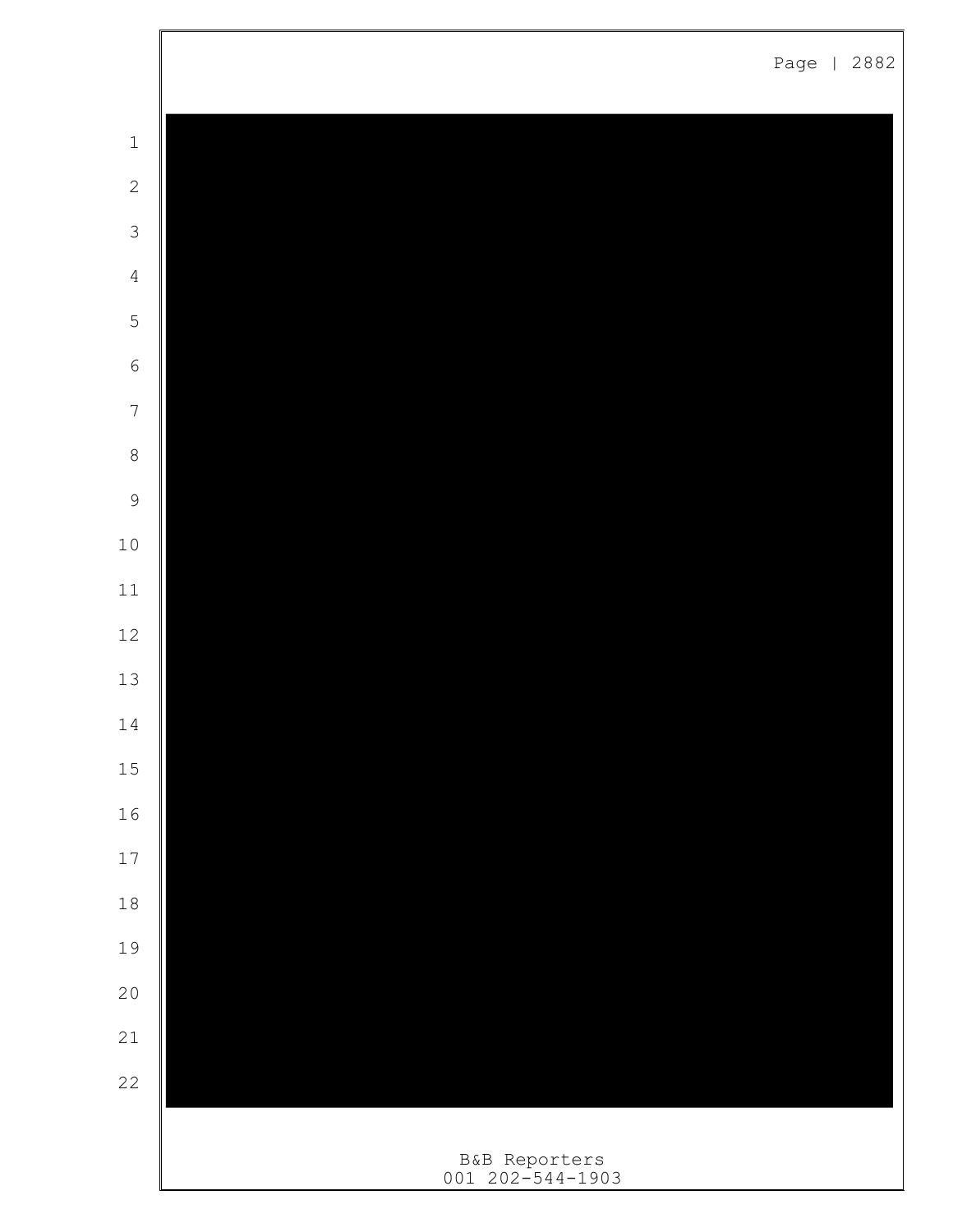|                |                                   | Page | 2883 |
|----------------|-----------------------------------|------|------|
| $\,1$          |                                   |      |      |
| $\overline{c}$ |                                   |      |      |
| $\overline{3}$ |                                   |      |      |
| $\overline{4}$ |                                   |      |      |
| $\overline{5}$ |                                   |      |      |
| $\overline{6}$ |                                   |      |      |
| $\overline{7}$ |                                   |      |      |
| 8              |                                   |      |      |
| 9              |                                   |      |      |
| $10$           |                                   |      |      |
| $11$           |                                   |      |      |
| 12             |                                   |      |      |
| 13             |                                   |      |      |
| 14             |                                   |      |      |
| $15\,$         |                                   |      |      |
| $16\,$         |                                   |      |      |
| $17$           |                                   |      |      |
| $1\,8$         |                                   |      |      |
| 19             |                                   |      |      |
| $20$           |                                   |      |      |
| 21             |                                   |      |      |
| 22             |                                   |      |      |
|                | B&B Reporters<br>001 202-544-1903 |      |      |
|                |                                   |      |      |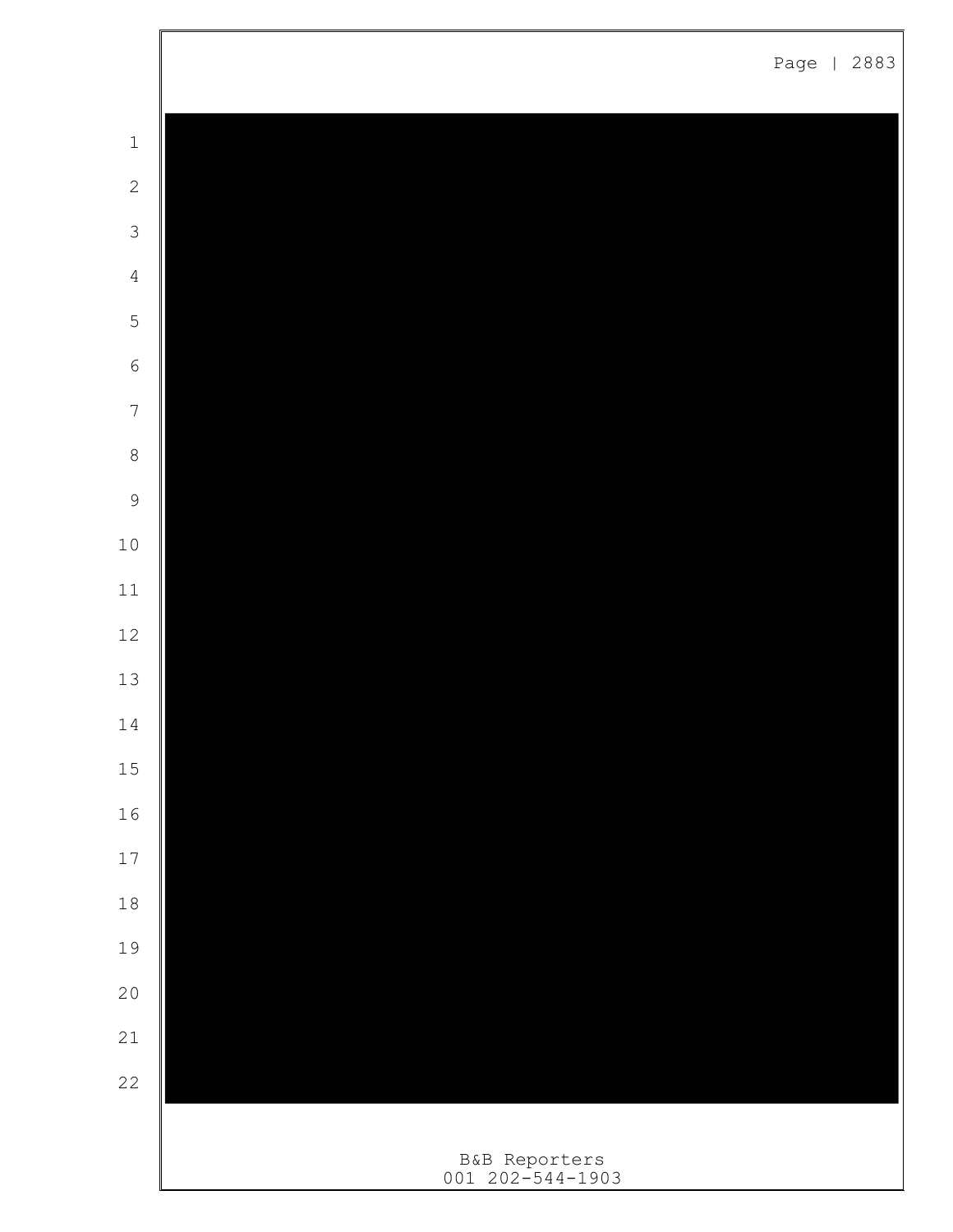|                | Page   2884                                         |
|----------------|-----------------------------------------------------|
| $\mathbf 1$    |                                                     |
| $\mathbf{2}$   |                                                     |
| 3              |                                                     |
| $\overline{4}$ |                                                     |
| 5              |                                                     |
| 6              |                                                     |
| 7              |                                                     |
| 8              |                                                     |
| 9              | PRESIDENT TERCIER: Thank you very much,             |
| 10             | Professor Boutilier.                                |
| 11             | Do you think you will start now? We have one        |
| 12             | and a half hour. It's quite long, really. Will you  |
| 13             | have a break now or--                               |
| 14             | DR. HEISKANEN: Yeah, maybe a short break, go        |
| 15             | have a cup of coffee, and then we can go on a bit   |
| 16             | longer, until 1:00 o'clock or something?            |
| 17             | PRESIDENT TERCIER: Okay. So, Mr. Boutilier,         |
| 18             | you know the rule. You are under testimony. So, you |
| 19             | are not allowed to have contact with the            |
| 20             | representative of the counsel of this firm.         |
| 21             | Of course, you are allowed to take a coffee         |
| 22             | and take some time.                                 |
|                | B&B Reporters                                       |

I

001 202-544-1903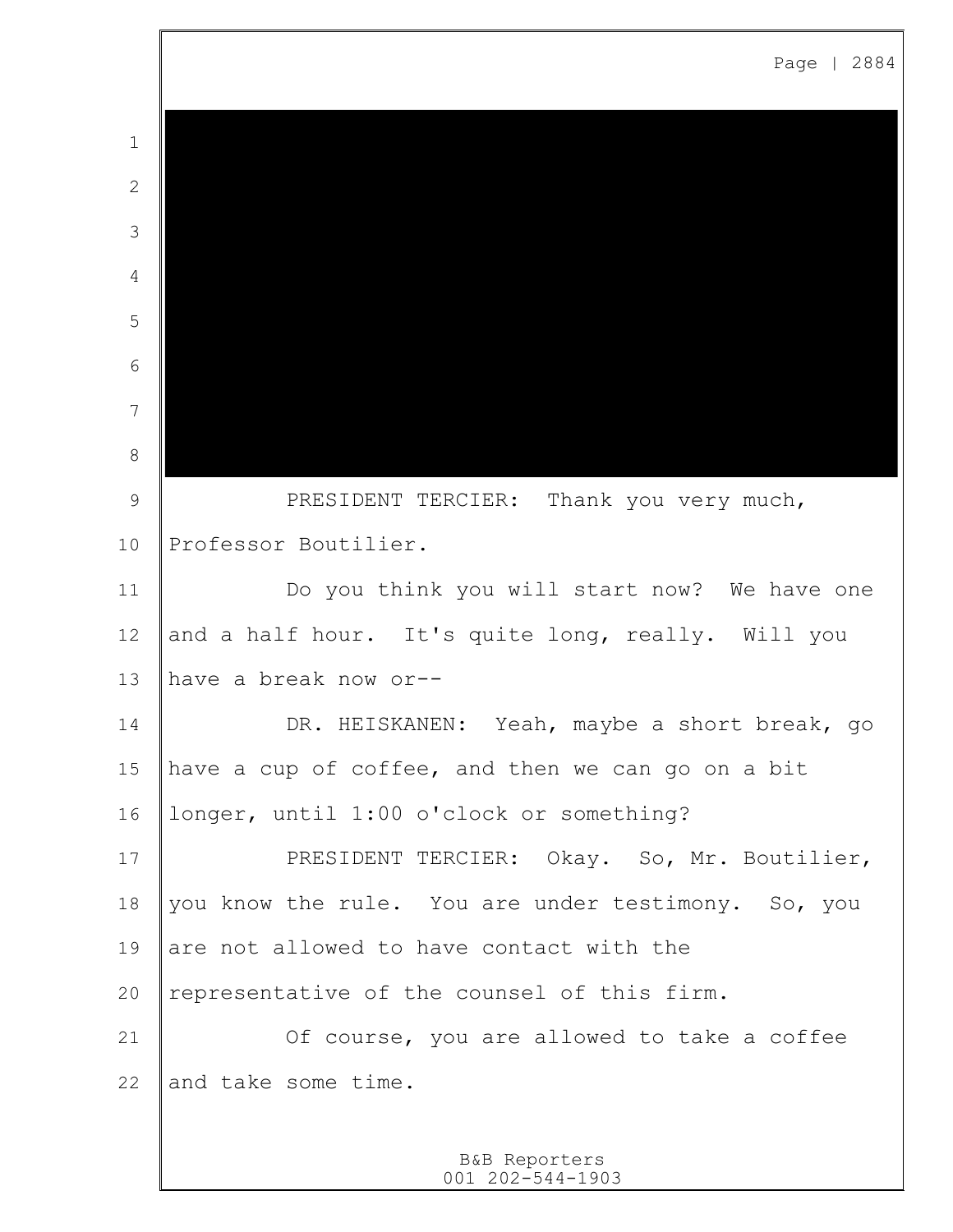| $\mathbf 1$    | (Brief recess.)                                        |
|----------------|--------------------------------------------------------|
| $\overline{2}$ | PRESIDENT TERCIER: Before going further, I             |
| $\mathfrak{Z}$ | would like to note for the protocol that we had an     |
| 4              | internal discussion with counsel for both Parties, and |
| 5              | that we have agreed that there will be no hearing on   |
| $6\,$          | Saturday morning. We will do our best to forge and     |
| $\overline{7}$ | reach the end of this examination tomorrow evening.    |
| $\,8\,$        | Fine. So, now, Dr. Heiskanen, you have                 |
| $\mathcal{G}$  | the floor for the cross-examination of                 |
| 10             | Professor Boutilier.                                   |
| 11             | DR. HEISKANEN: Thank you, Mr. President.               |
| 12             | CROSS-EXAMINATION                                      |
| 13             |                                                        |
| 14             |                                                        |
| 15             |                                                        |
| 16             |                                                        |
| 17             |                                                        |
| 18             |                                                        |
| 19             |                                                        |
| 20             |                                                        |
| 21             |                                                        |
| 22             |                                                        |
|                |                                                        |
|                | B&B Reporters<br>001 202-544-1903                      |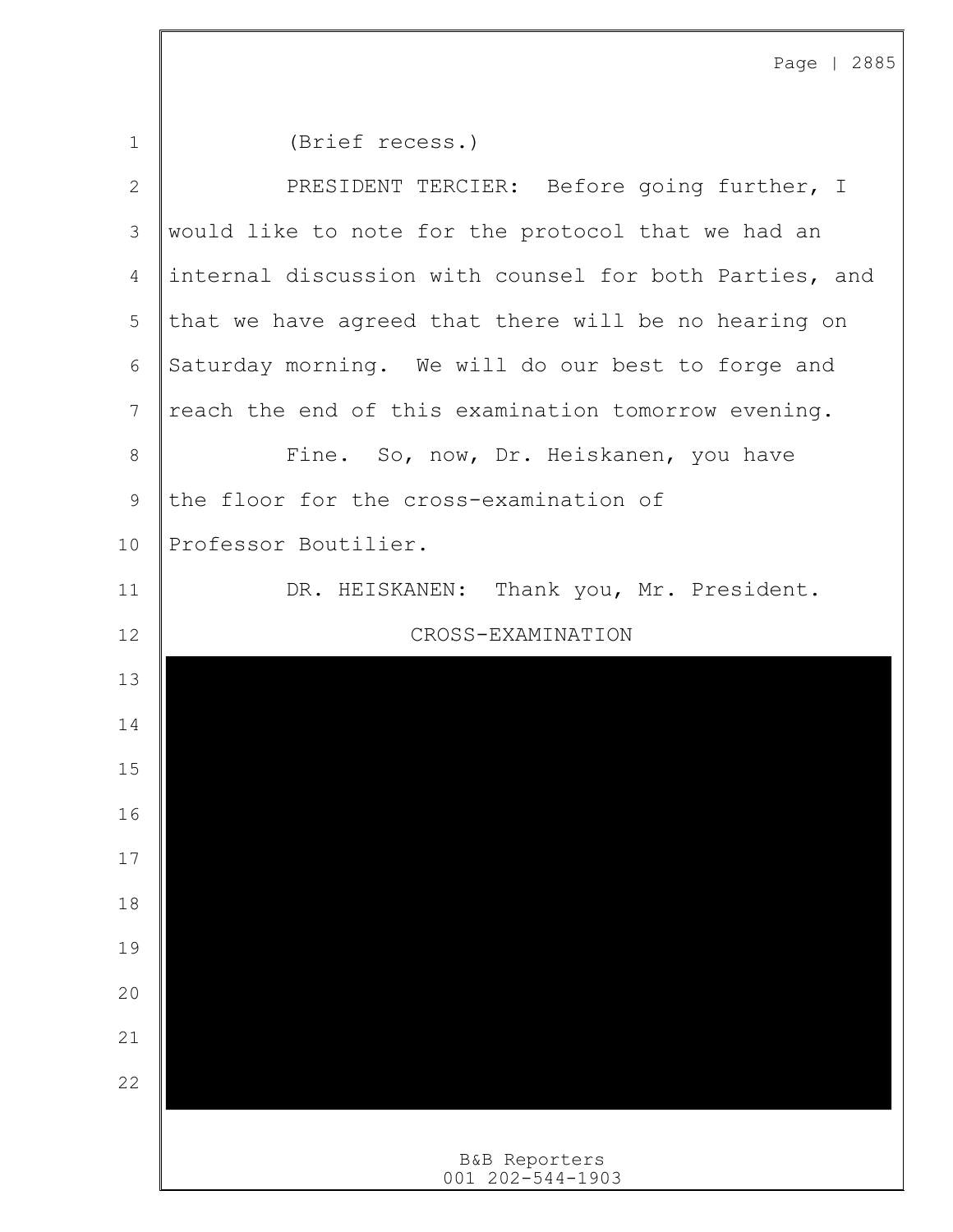|                |                                   | Page   2886 |  |
|----------------|-----------------------------------|-------------|--|
| $\mathbbm{1}$  |                                   |             |  |
| $\overline{c}$ |                                   |             |  |
| $\overline{3}$ |                                   |             |  |
| $\overline{4}$ |                                   |             |  |
| $\overline{5}$ |                                   |             |  |
| $\overline{6}$ |                                   |             |  |
| $\overline{7}$ |                                   |             |  |
| 8              |                                   |             |  |
| $\mathcal{G}$  |                                   |             |  |
| $10$           |                                   |             |  |
| $11\,$         |                                   |             |  |
| $12$           |                                   |             |  |
| 13             |                                   |             |  |
| $1\,4$         |                                   |             |  |
| $15\,$         |                                   |             |  |
| 16             |                                   |             |  |
| $17\,$         |                                   |             |  |
| $1\,8$         |                                   |             |  |
| 19             |                                   |             |  |
| $20$           |                                   |             |  |
| 21             |                                   |             |  |
| 22             |                                   |             |  |
|                | B&B Reporters<br>001 202-544-1903 |             |  |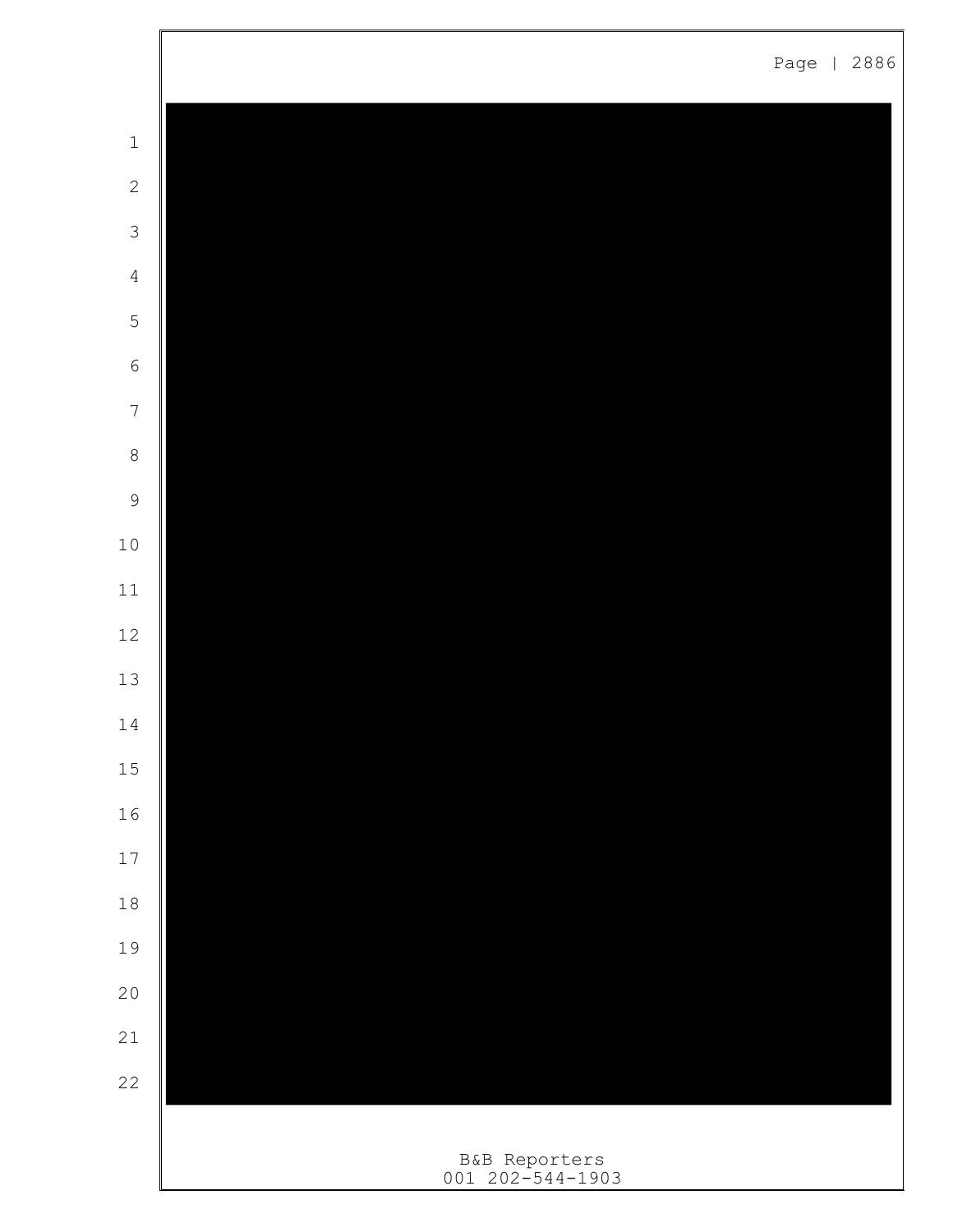|                                  |                                   |  | Page   2887 |
|----------------------------------|-----------------------------------|--|-------------|
|                                  |                                   |  |             |
| $\mathbf 1$                      |                                   |  |             |
| $\overline{c}$<br>$\overline{3}$ |                                   |  |             |
| $\overline{4}$                   |                                   |  |             |
| $\overline{5}$                   |                                   |  |             |
| $\overline{6}$                   |                                   |  |             |
| $\overline{7}$                   |                                   |  |             |
| $\theta$                         |                                   |  |             |
| 9                                |                                   |  |             |
|                                  |                                   |  |             |
| $10$                             |                                   |  |             |
| $11$                             |                                   |  |             |
| $12\,$                           |                                   |  |             |
| 13                               |                                   |  |             |
| $1\,4$                           |                                   |  |             |
| $15\,$                           |                                   |  |             |
| $16\,$                           |                                   |  |             |
| $17\,$                           |                                   |  |             |
| $1\,8$                           |                                   |  |             |
| 19                               |                                   |  |             |
| $2\,0$                           |                                   |  |             |
| $21\,$                           |                                   |  |             |
| 22                               |                                   |  |             |
|                                  | B&B Reporters<br>001 202-544-1903 |  |             |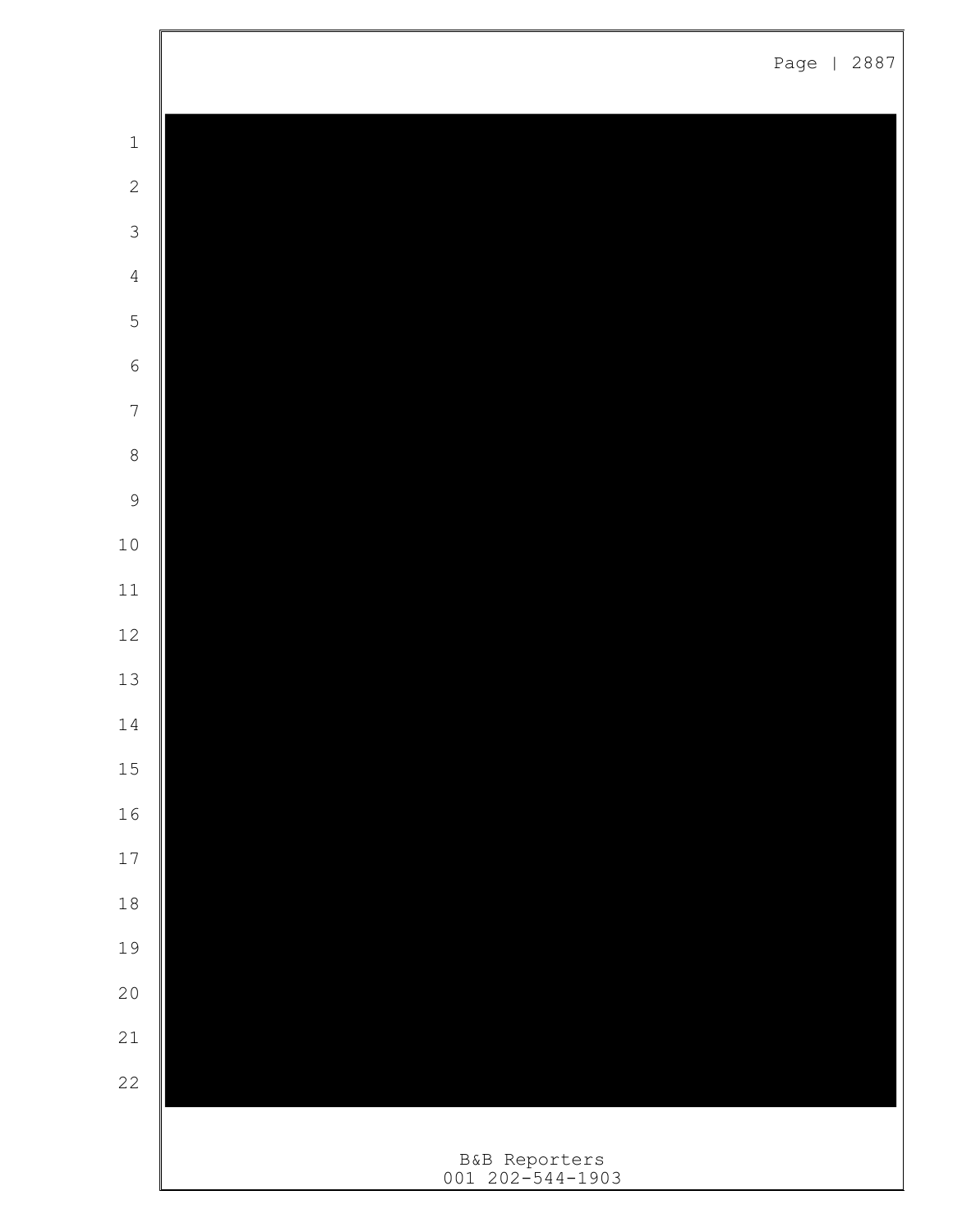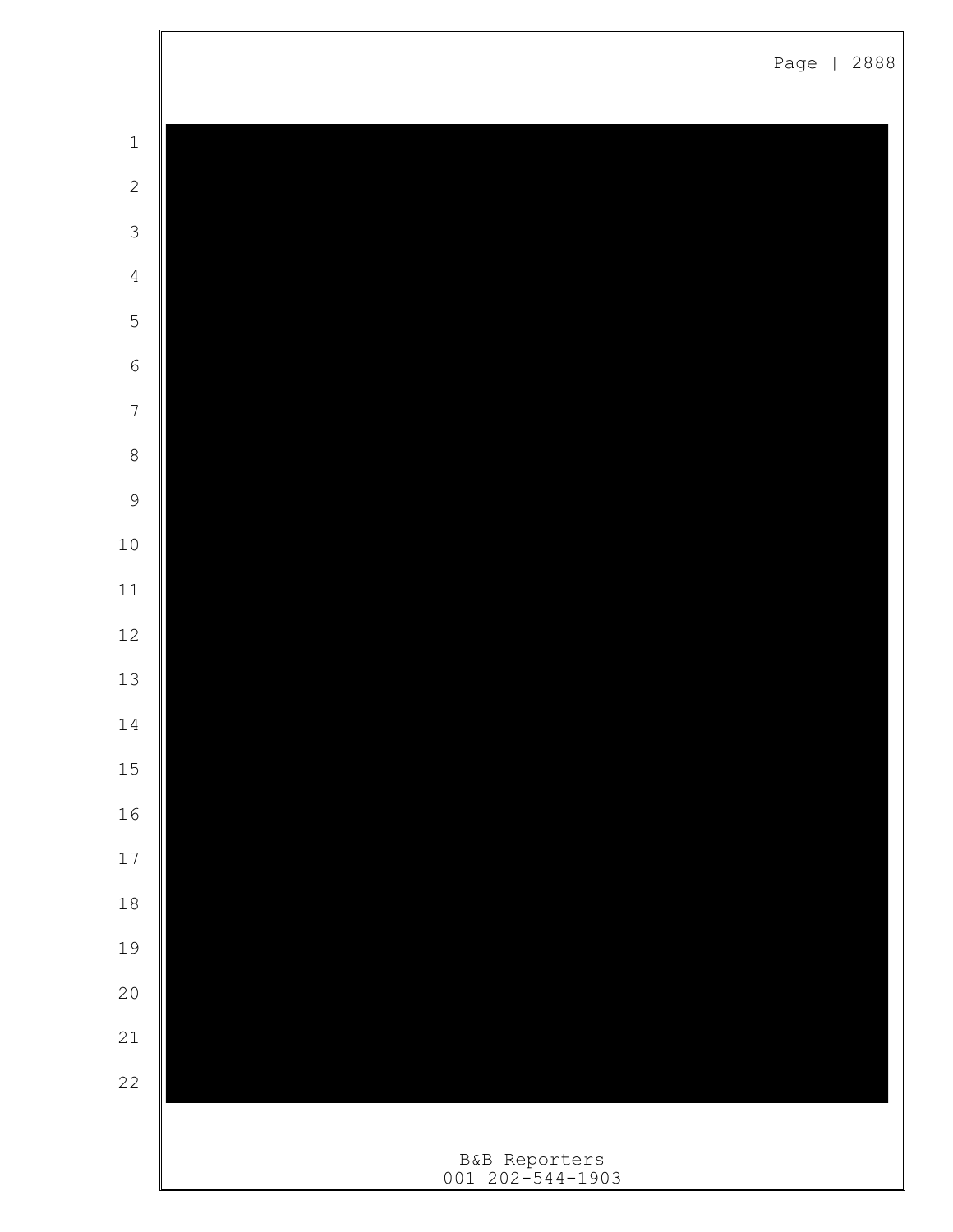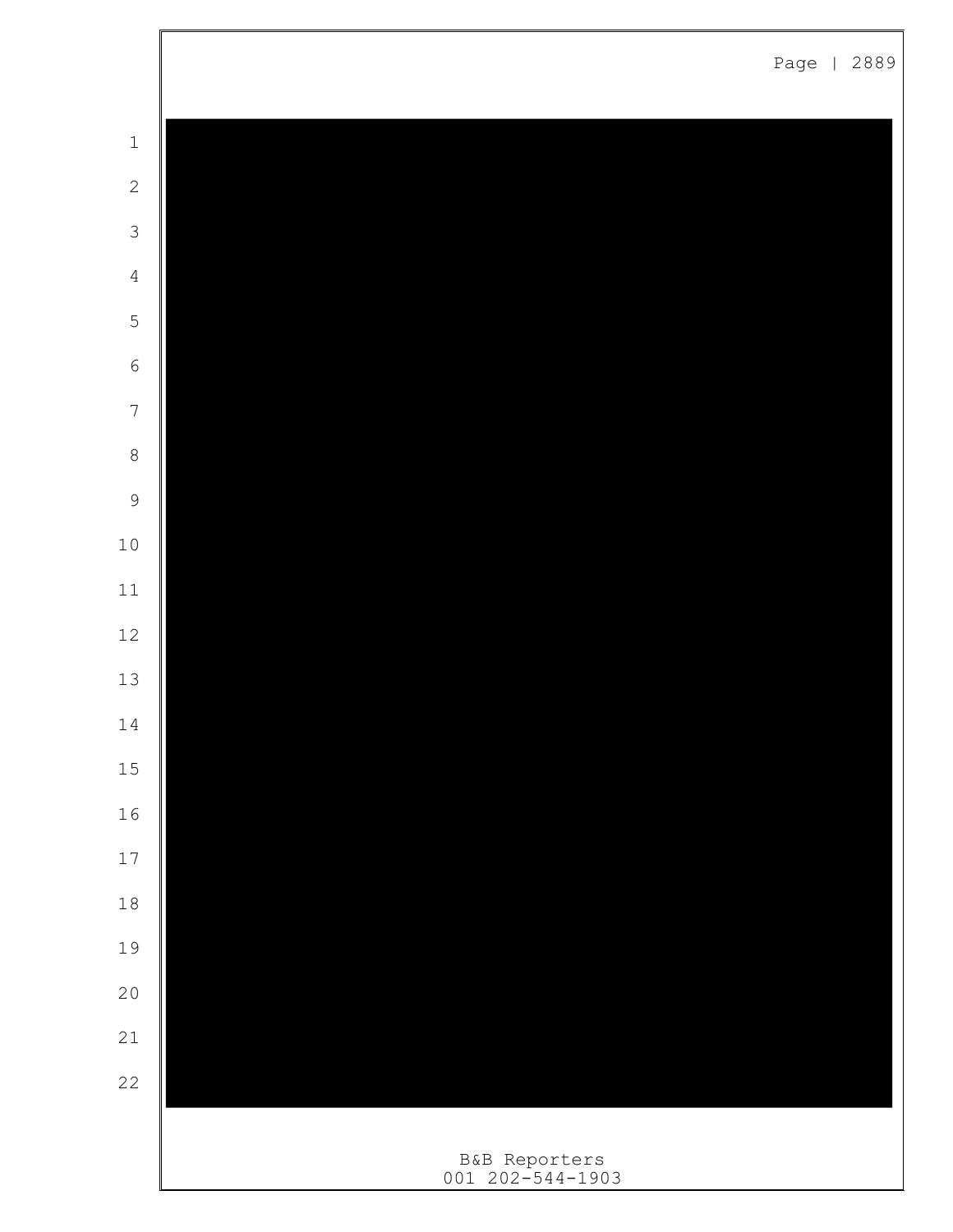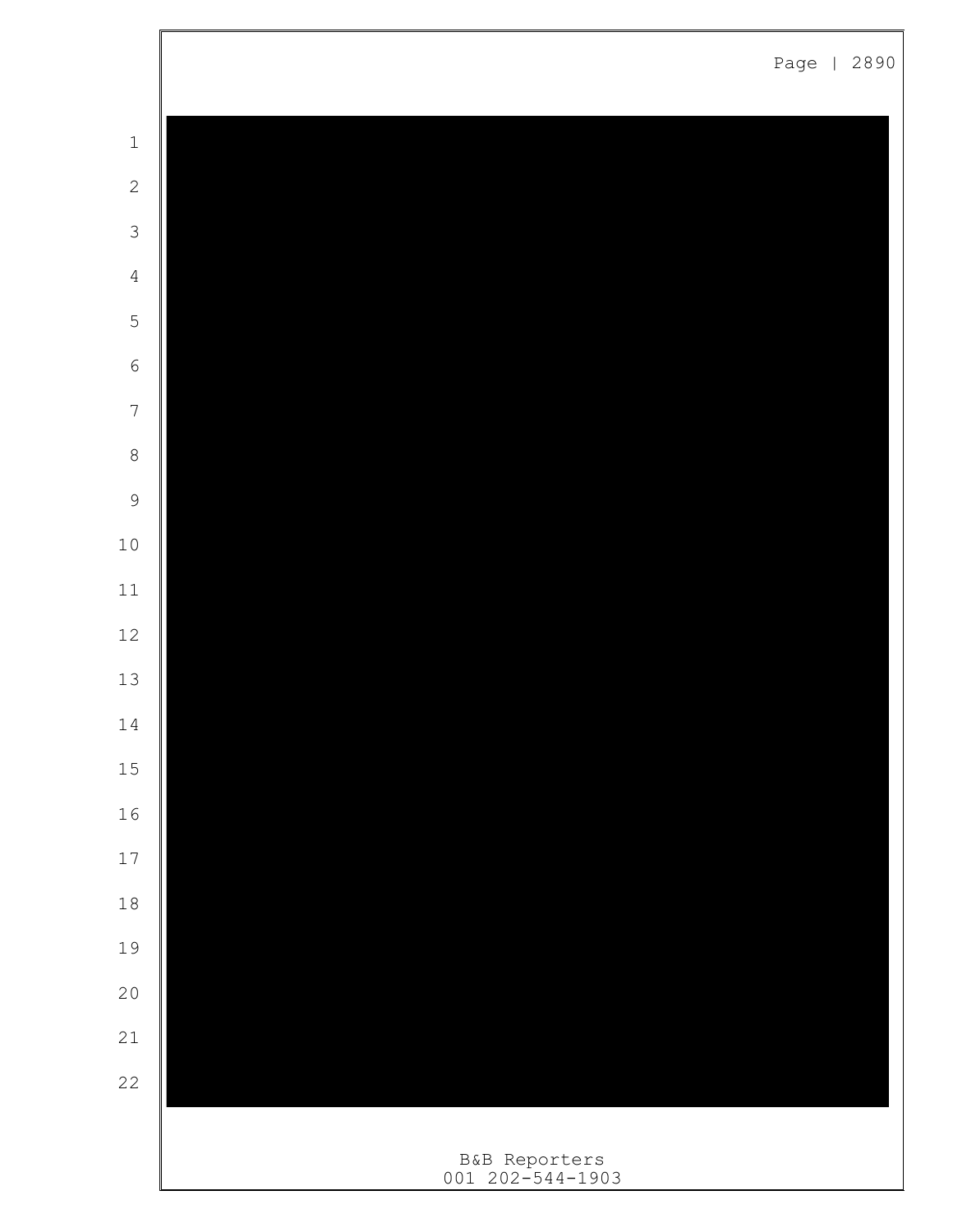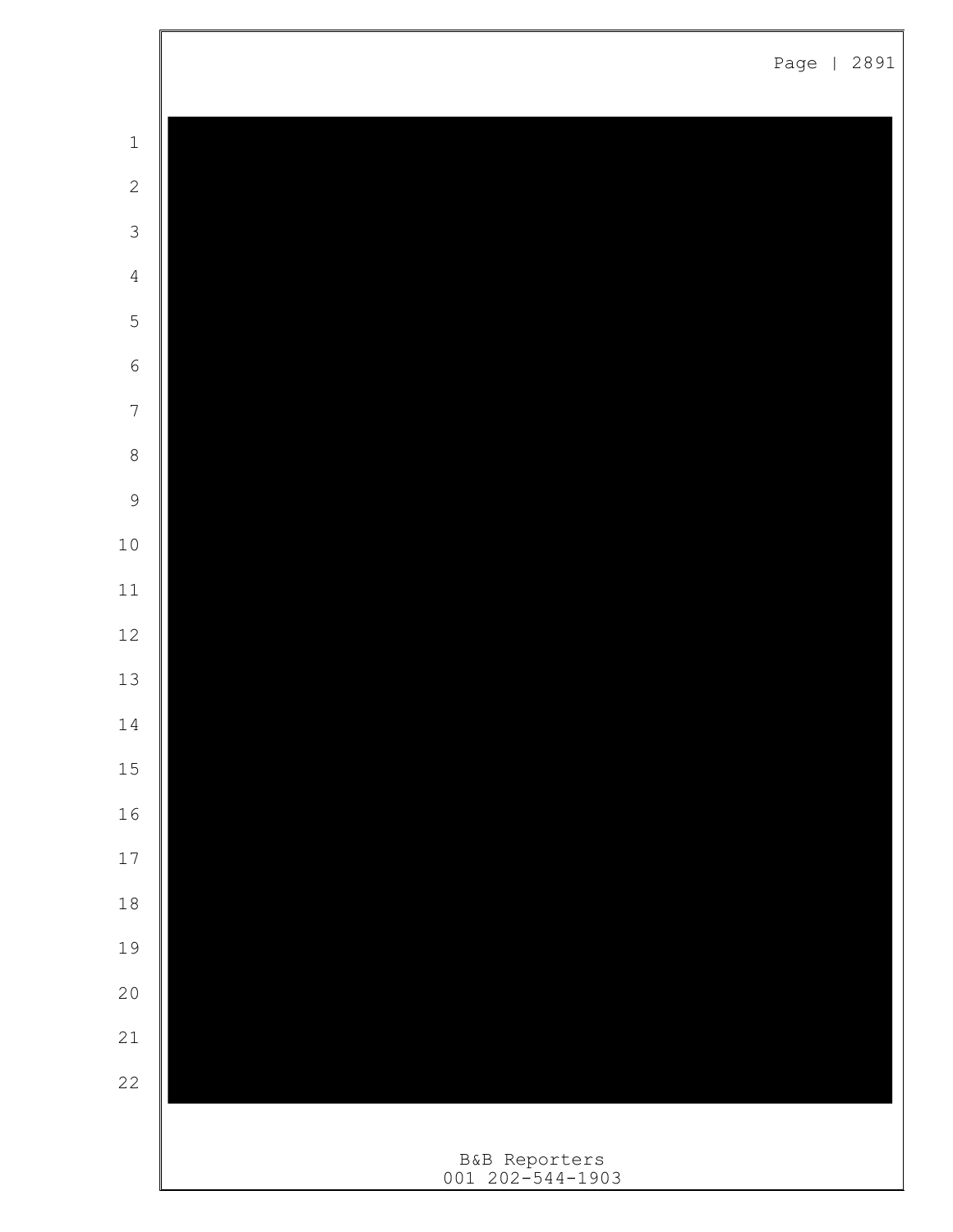|                |                                   | Page   2892 |  |
|----------------|-----------------------------------|-------------|--|
| $\mathbf 1$    |                                   |             |  |
| $\sqrt{2}$     |                                   |             |  |
| $\mathfrak{Z}$ |                                   |             |  |
| $\overline{4}$ |                                   |             |  |
| $\overline{5}$ |                                   |             |  |
| $6\phantom{a}$ |                                   |             |  |
| $\overline{7}$ |                                   |             |  |
| $\overline{8}$ |                                   |             |  |
| 9              |                                   |             |  |
| $10$           |                                   |             |  |
| $11$           |                                   |             |  |
| $12$           |                                   |             |  |
| 13             |                                   |             |  |
| 14             |                                   |             |  |
| $15\,$         |                                   |             |  |
| 16             |                                   |             |  |
| $17\,$         |                                   |             |  |
| $1\,8$         |                                   |             |  |
| 19             |                                   |             |  |
| $20$           |                                   |             |  |
| $21$           |                                   |             |  |
| 22             |                                   |             |  |
|                |                                   |             |  |
|                | B&B Reporters<br>001 202-544-1903 |             |  |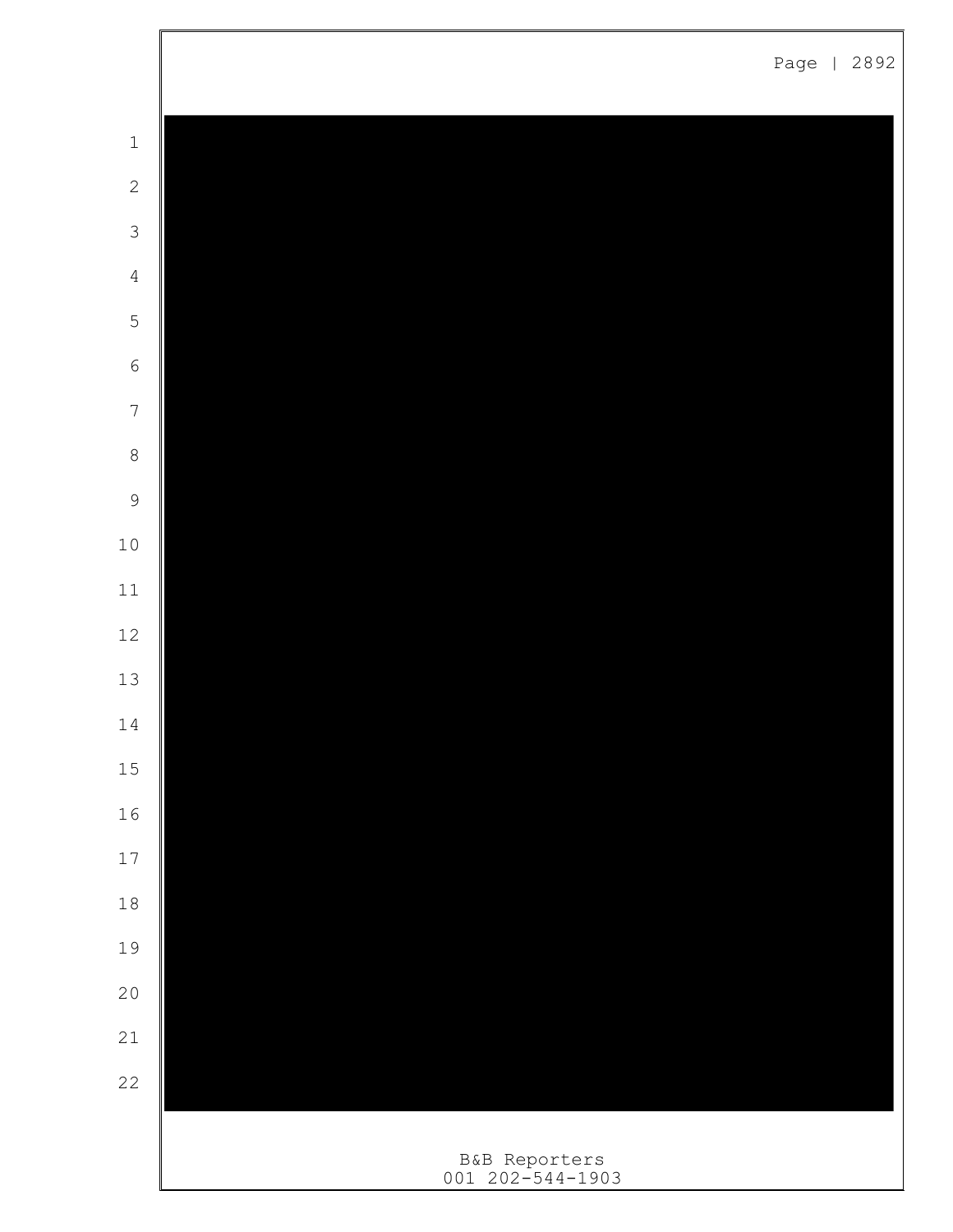|                 | Page   2893                       |
|-----------------|-----------------------------------|
| $\mathbf 1$     |                                   |
| $\overline{c}$  |                                   |
| $\overline{3}$  |                                   |
| $\overline{4}$  |                                   |
| $\overline{5}$  |                                   |
| $6\overline{6}$ |                                   |
| $\overline{7}$  |                                   |
| 8               |                                   |
| 9               |                                   |
| 10              |                                   |
| $11\,$          |                                   |
| $12$            |                                   |
| 13              |                                   |
| 14              |                                   |
| 15              |                                   |
| $16$            |                                   |
| $17\,$          |                                   |
| $1\,8$          |                                   |
| 19              |                                   |
| $20$            |                                   |
| $2\sqrt{1}$     |                                   |
| 22              |                                   |
|                 |                                   |
|                 | B&B Reporters<br>001 202-544-1903 |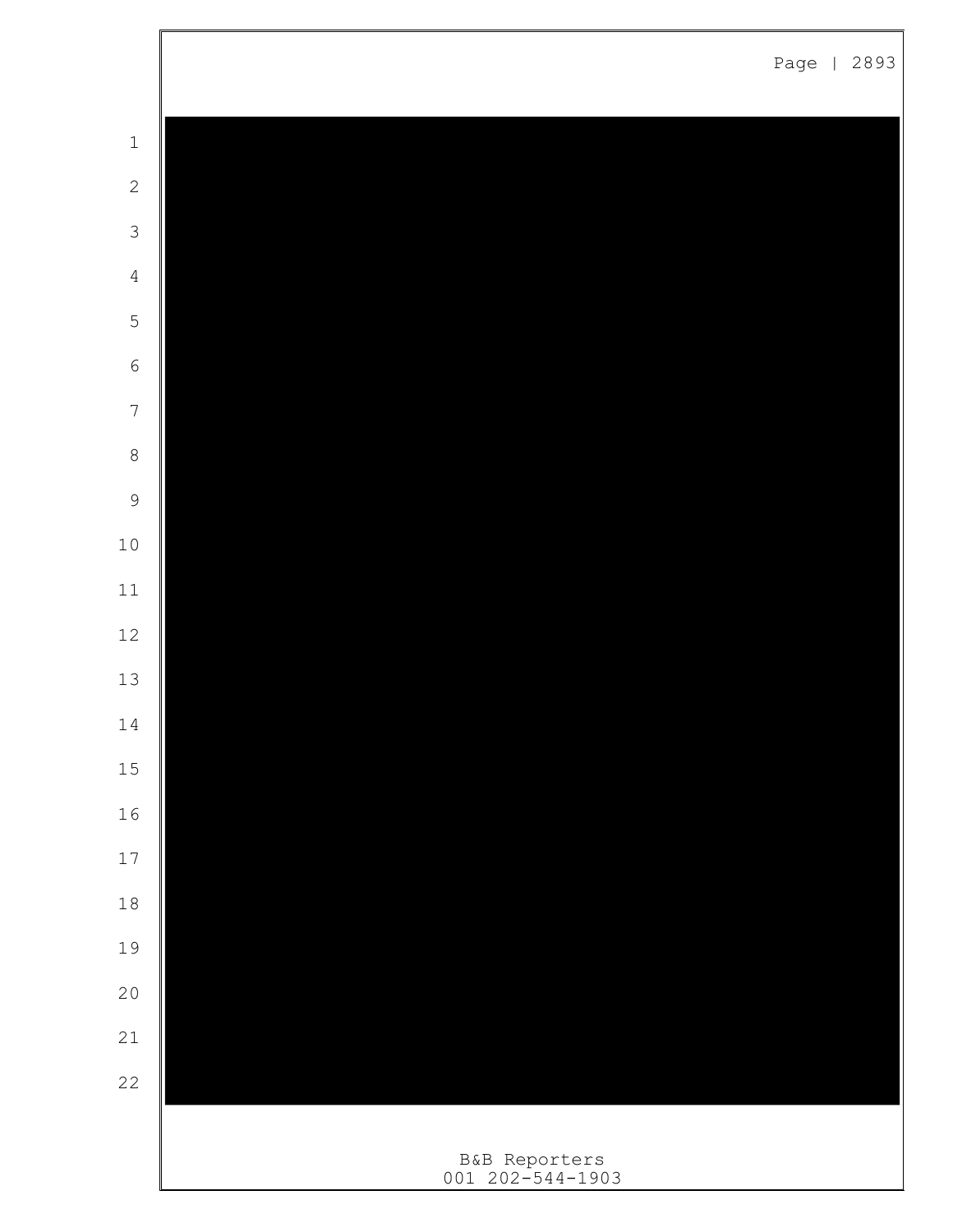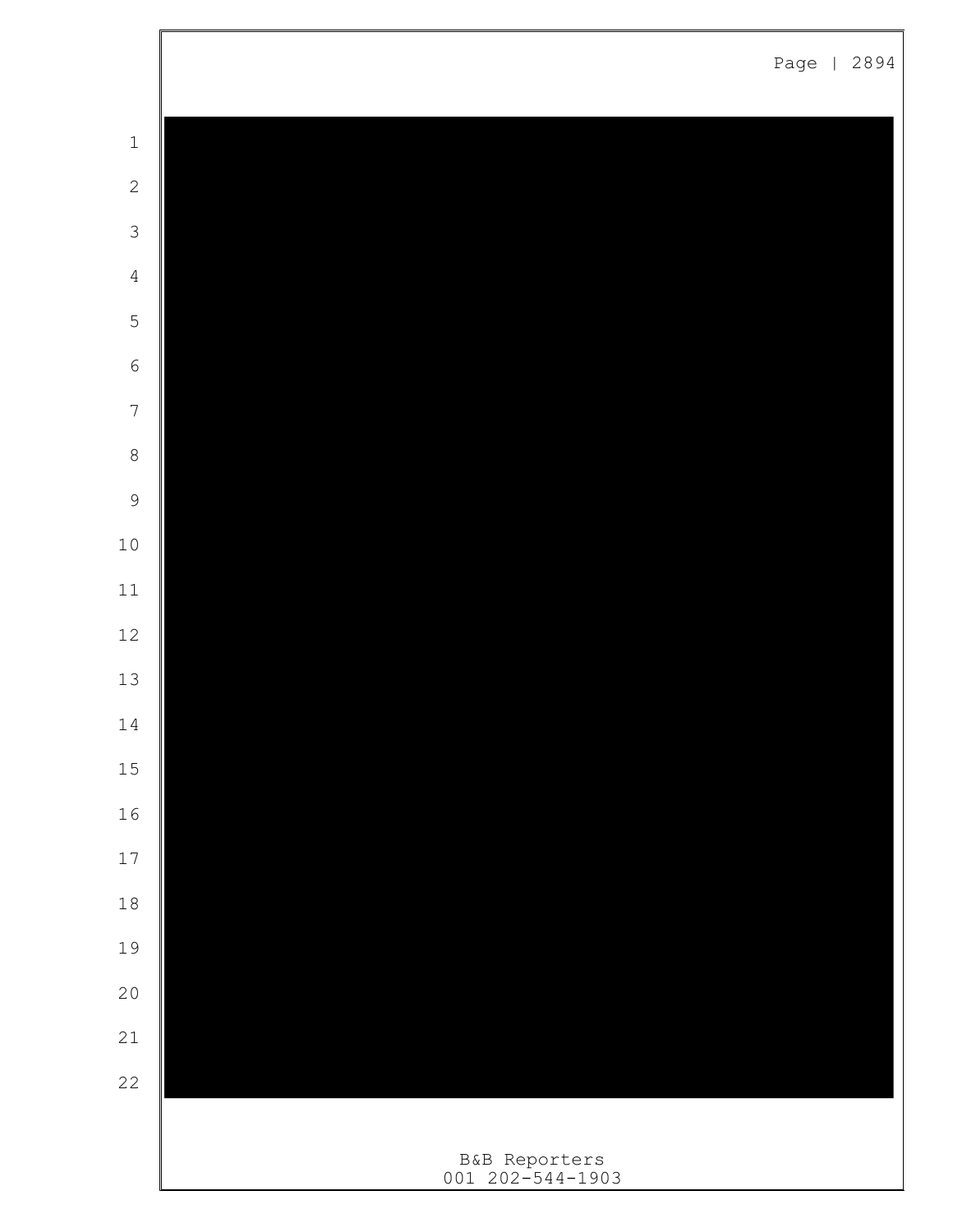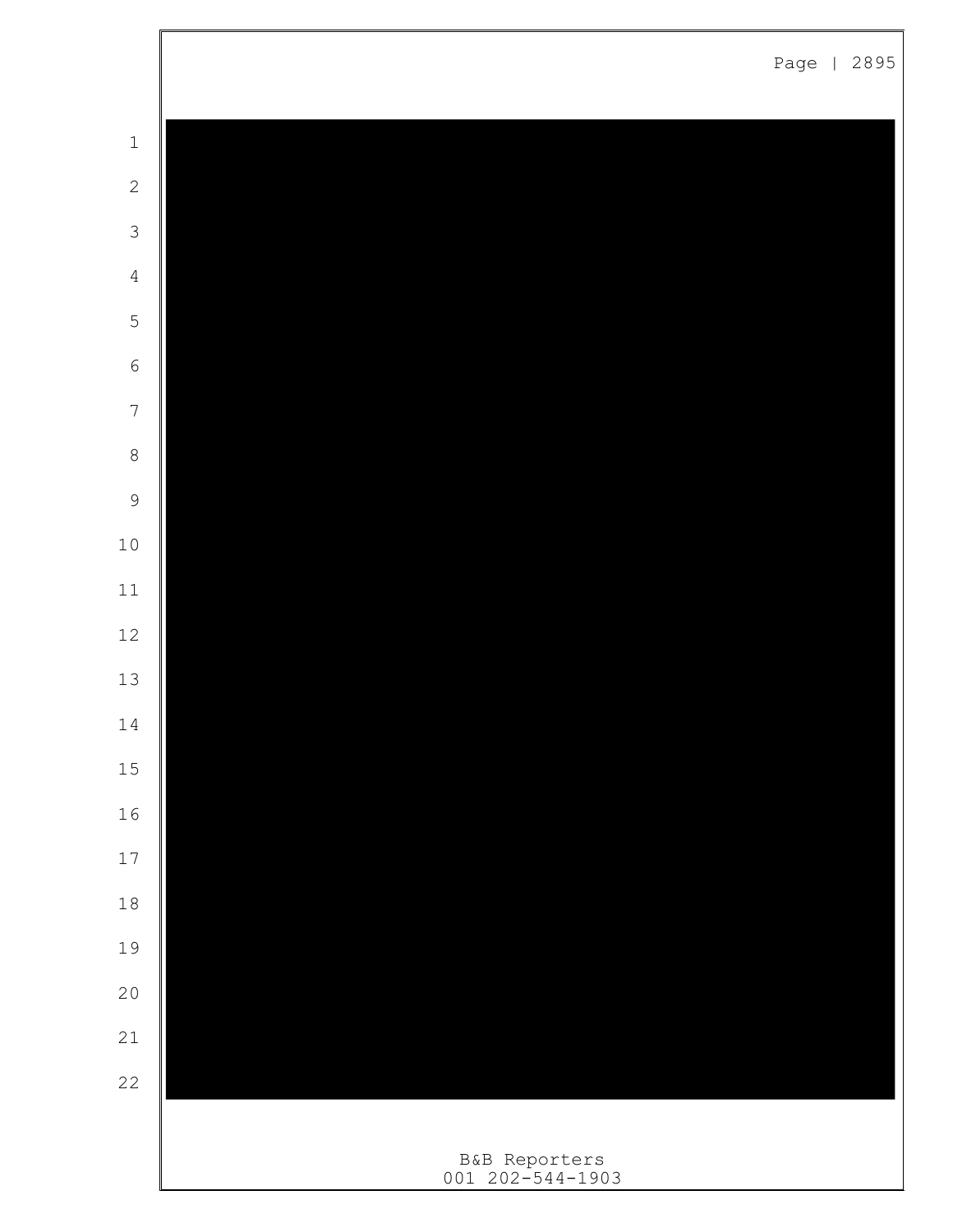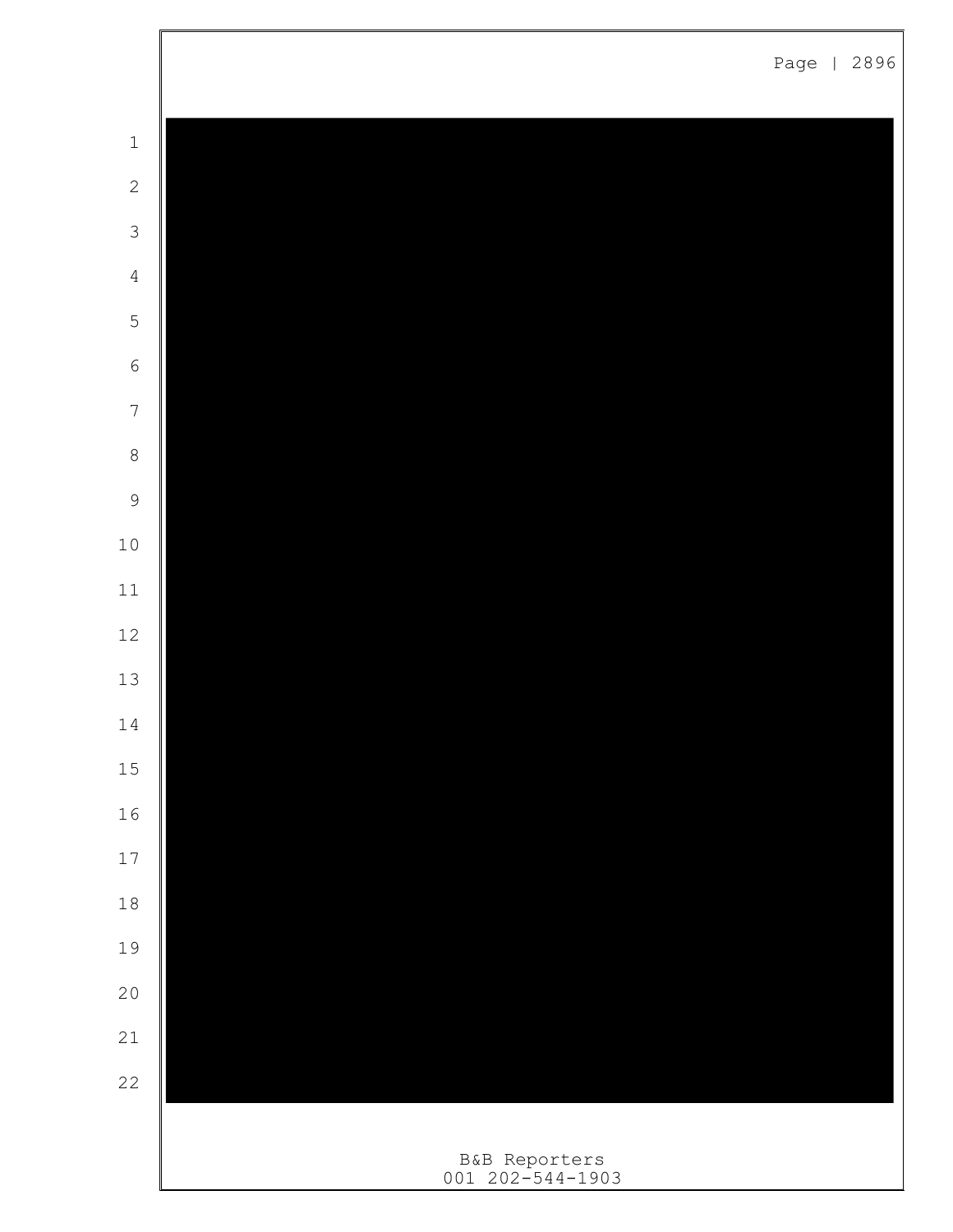|                                  |                                   | Page   2897 |  |
|----------------------------------|-----------------------------------|-------------|--|
| $\mathbf 1$                      |                                   |             |  |
| $\sqrt{2}$                       |                                   |             |  |
| $\mathfrak{Z}$                   |                                   |             |  |
| $\overline{4}$                   |                                   |             |  |
| $\overline{5}$                   |                                   |             |  |
| $6\overline{6}$                  |                                   |             |  |
| $\overline{7}$                   |                                   |             |  |
| $\begin{array}{c} 8 \end{array}$ |                                   |             |  |
| 9                                |                                   |             |  |
| $10$                             |                                   |             |  |
| $11\,$                           |                                   |             |  |
| $12$                             |                                   |             |  |
| 13                               |                                   |             |  |
| 14                               |                                   |             |  |
| $15\,$                           |                                   |             |  |
| 16                               |                                   |             |  |
| $17\,$                           |                                   |             |  |
| $1\,8$                           |                                   |             |  |
| 19                               |                                   |             |  |
| $20$                             |                                   |             |  |
| $21\,$                           |                                   |             |  |
| $22$                             |                                   |             |  |
|                                  |                                   |             |  |
|                                  | B&B Reporters<br>001 202-544-1903 |             |  |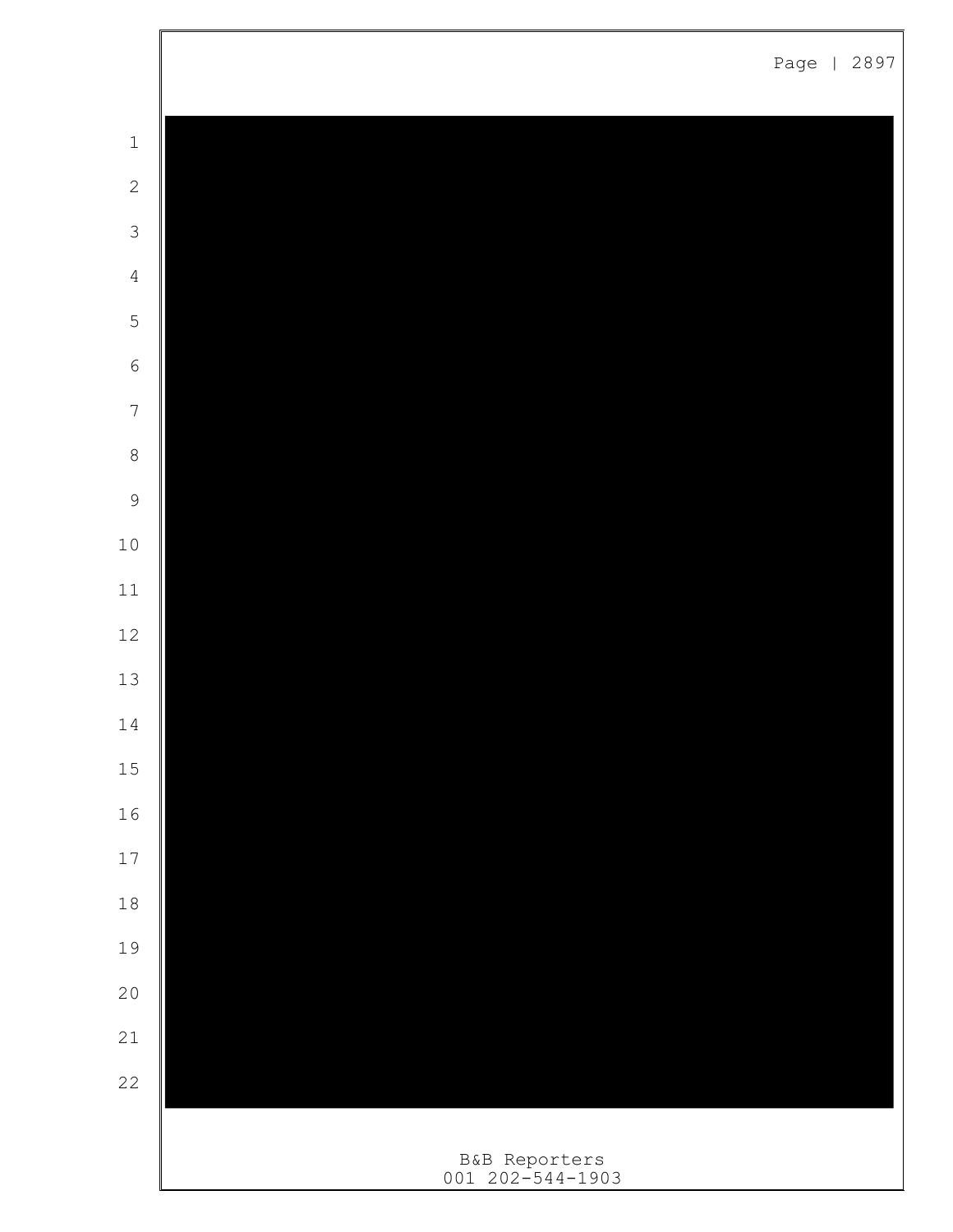|                                  | Page                              |  | 2898 |
|----------------------------------|-----------------------------------|--|------|
|                                  |                                   |  |      |
| $\mathbf 1$<br>$\sqrt{2}$        |                                   |  |      |
| $\mathfrak{Z}$                   |                                   |  |      |
| $\overline{4}$                   |                                   |  |      |
| $\overline{5}$                   |                                   |  |      |
| $6\phantom{a}$                   |                                   |  |      |
| $\overline{7}$                   |                                   |  |      |
| $\begin{array}{c} 8 \end{array}$ |                                   |  |      |
| 9                                |                                   |  |      |
| $10$                             |                                   |  |      |
| $11$                             |                                   |  |      |
| $12\,$                           |                                   |  |      |
| 13                               |                                   |  |      |
| $1\,4$                           |                                   |  |      |
| $15\,$                           |                                   |  |      |
| $16$                             |                                   |  |      |
| $17\,$                           |                                   |  |      |
| $1\,8$                           |                                   |  |      |
| 19                               |                                   |  |      |
| $20$                             |                                   |  |      |
| $21\,$                           |                                   |  |      |
| 22                               |                                   |  |      |
|                                  |                                   |  |      |
|                                  | B&B Reporters<br>001 202-544-1903 |  |      |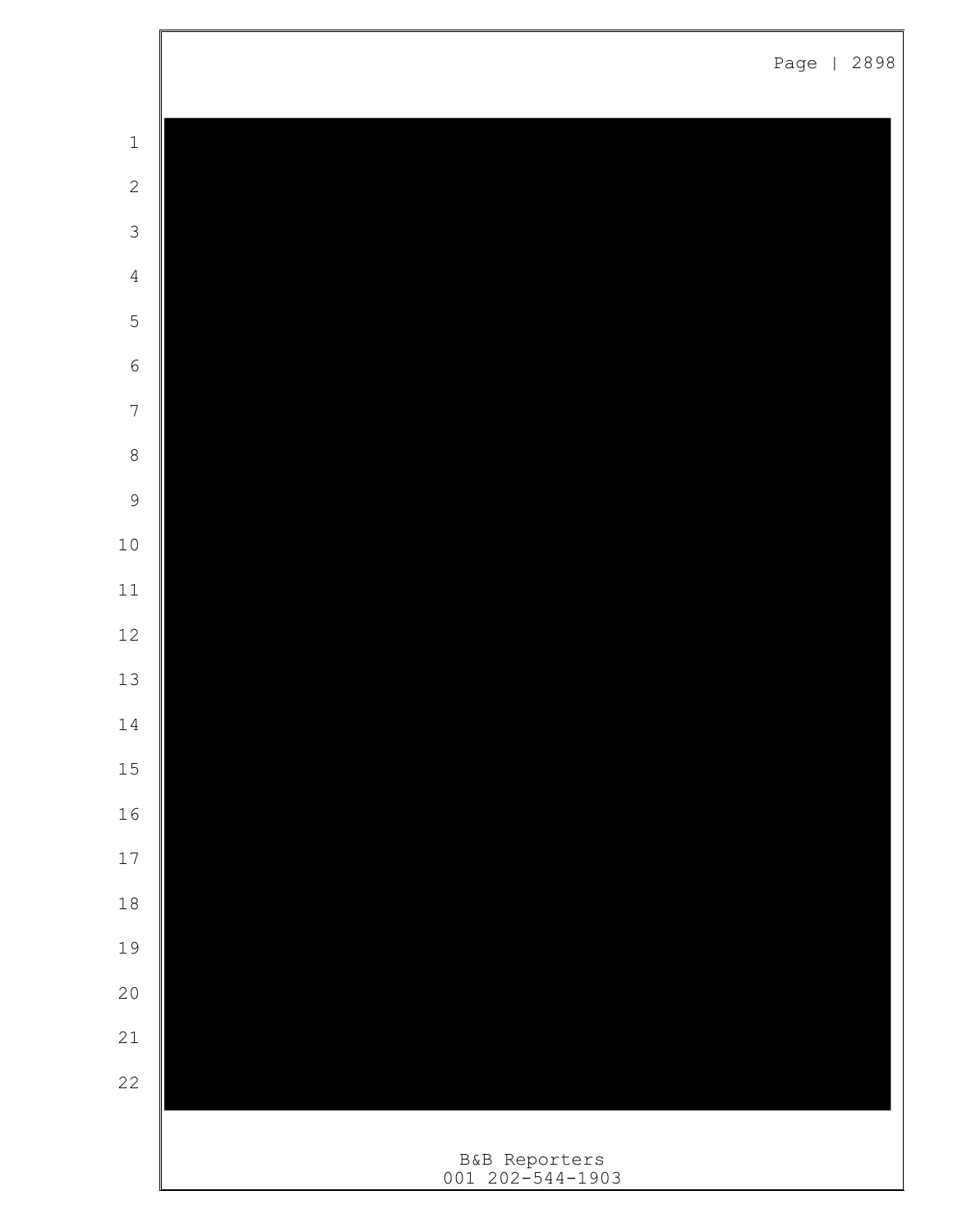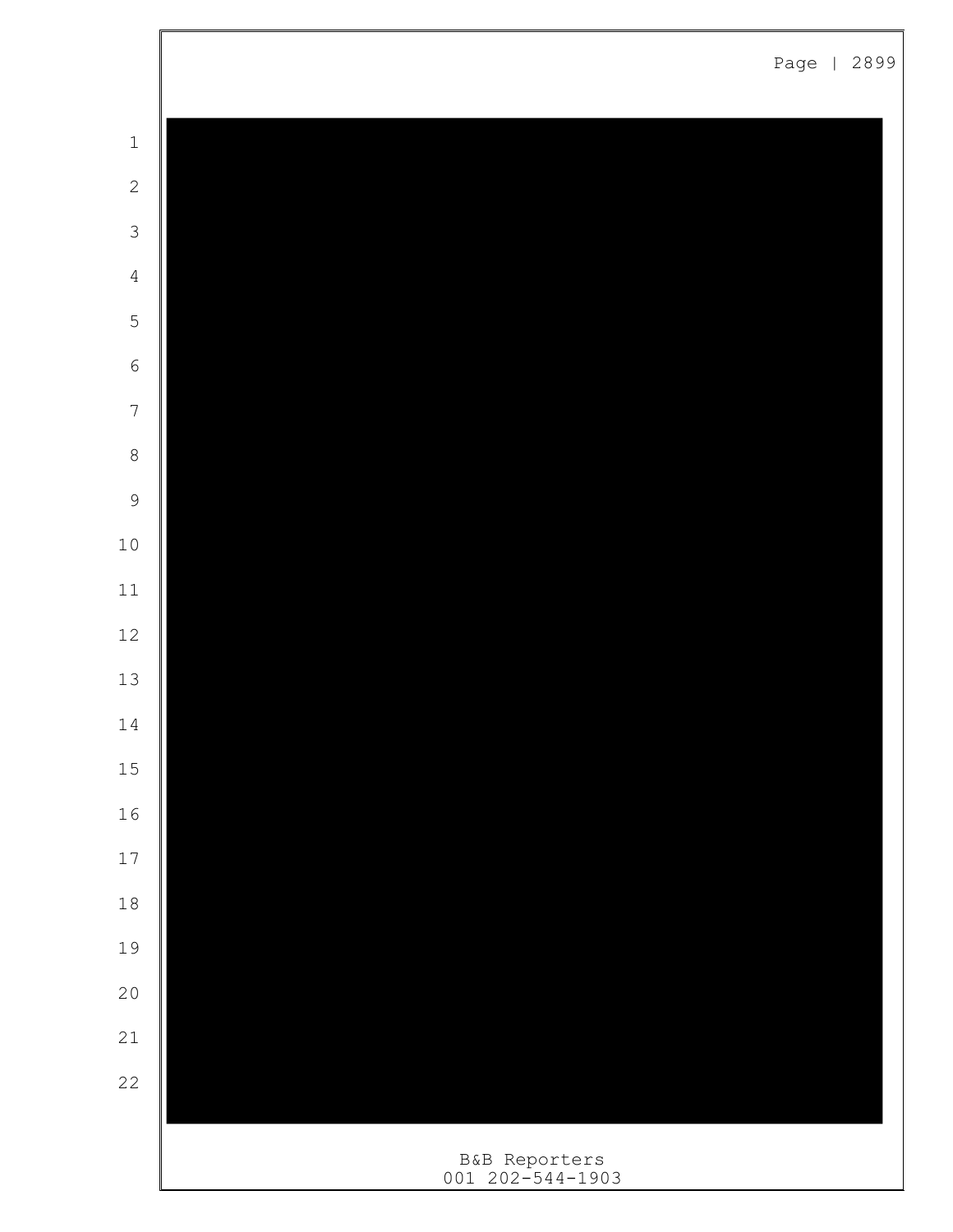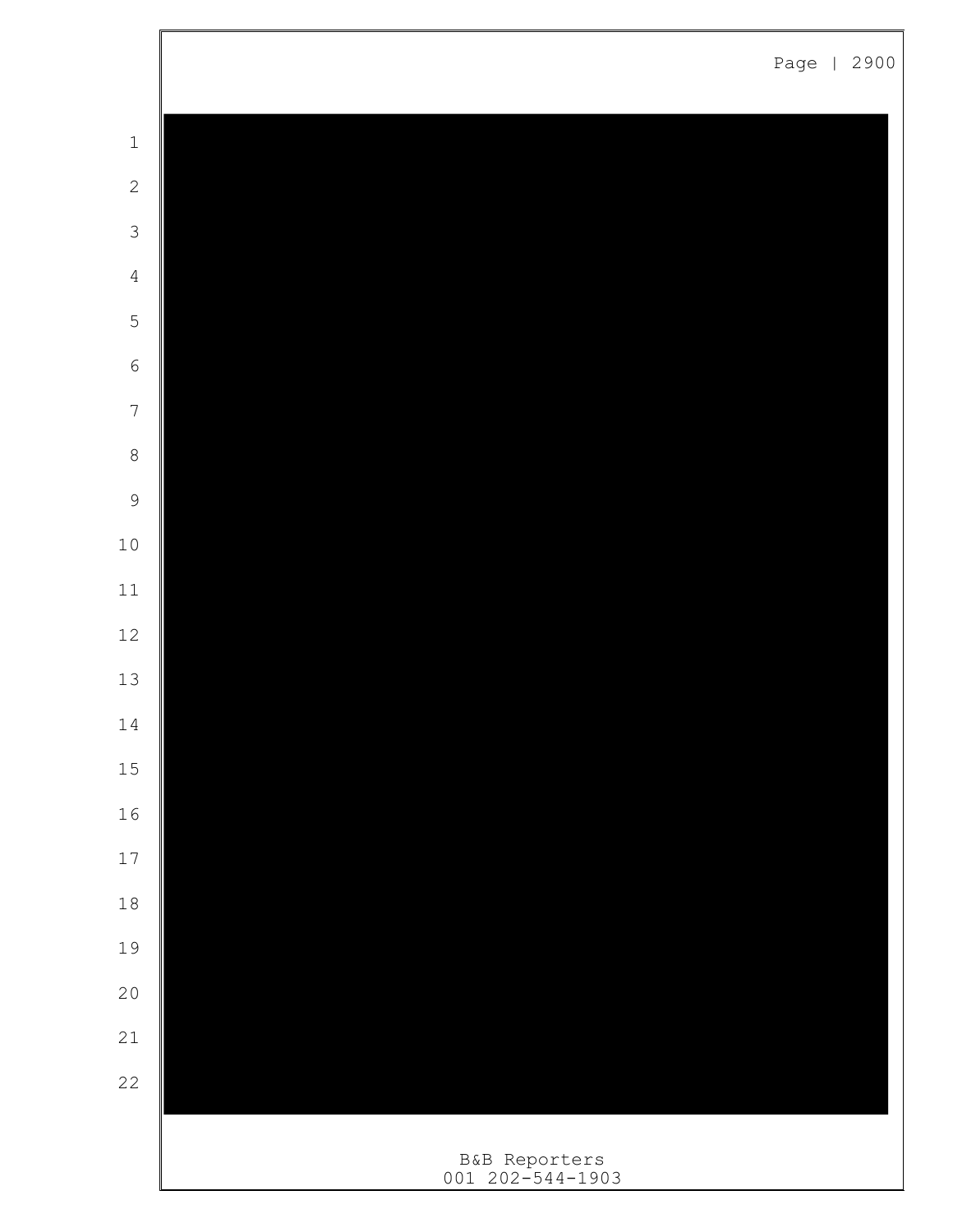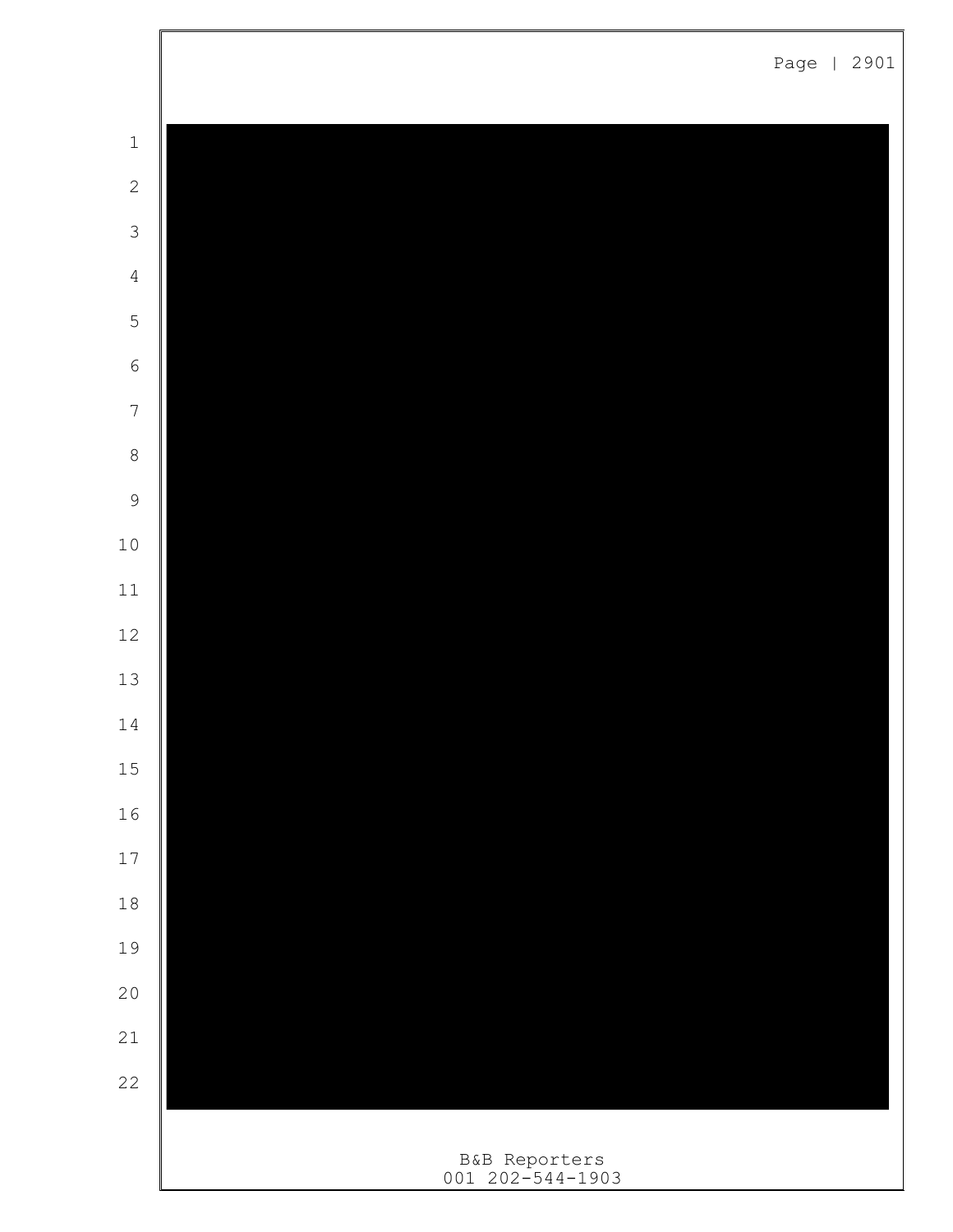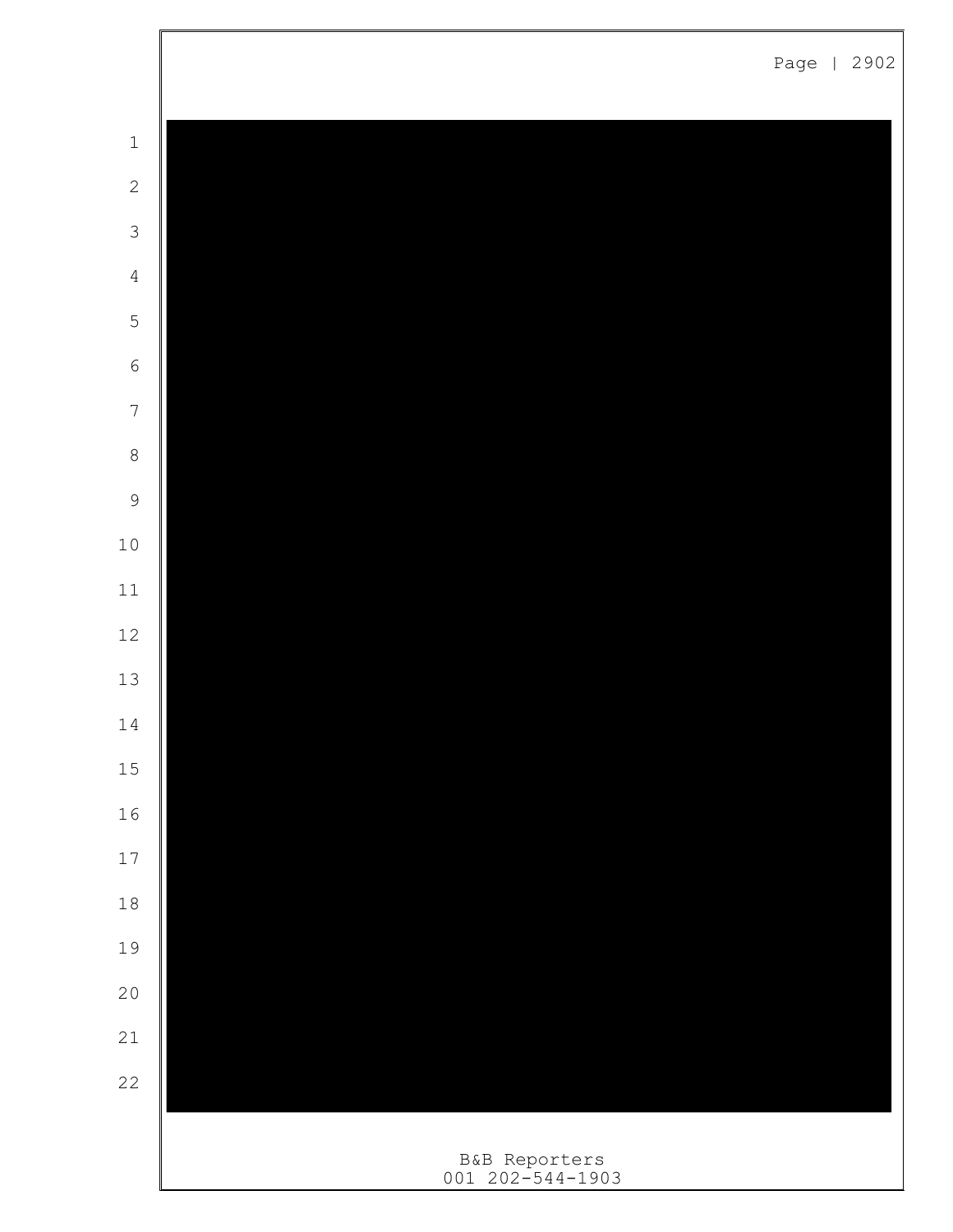|                |                                   | Page   2903 |  |
|----------------|-----------------------------------|-------------|--|
| $\mathbbm{1}$  |                                   |             |  |
| $\overline{c}$ |                                   |             |  |
| $\mathfrak{Z}$ |                                   |             |  |
| $\overline{4}$ |                                   |             |  |
| $\overline{5}$ |                                   |             |  |
| $\overline{6}$ |                                   |             |  |
| $\overline{7}$ |                                   |             |  |
| 8              |                                   |             |  |
| 9              |                                   |             |  |
| $10$           |                                   |             |  |
| $11\,$         |                                   |             |  |
| $12$           |                                   |             |  |
| 13             |                                   |             |  |
| $1\,4$         |                                   |             |  |
| $15\,$         |                                   |             |  |
| 16             |                                   |             |  |
| $17\,$         |                                   |             |  |
| $1\,8$         |                                   |             |  |
| 19             |                                   |             |  |
| $20\,$         |                                   |             |  |
| 21             |                                   |             |  |
| 22             |                                   |             |  |
|                | B&B Reporters<br>001 202-544-1903 |             |  |

 $\overline{\mathbf{I}}$ 

 $\overline{r}$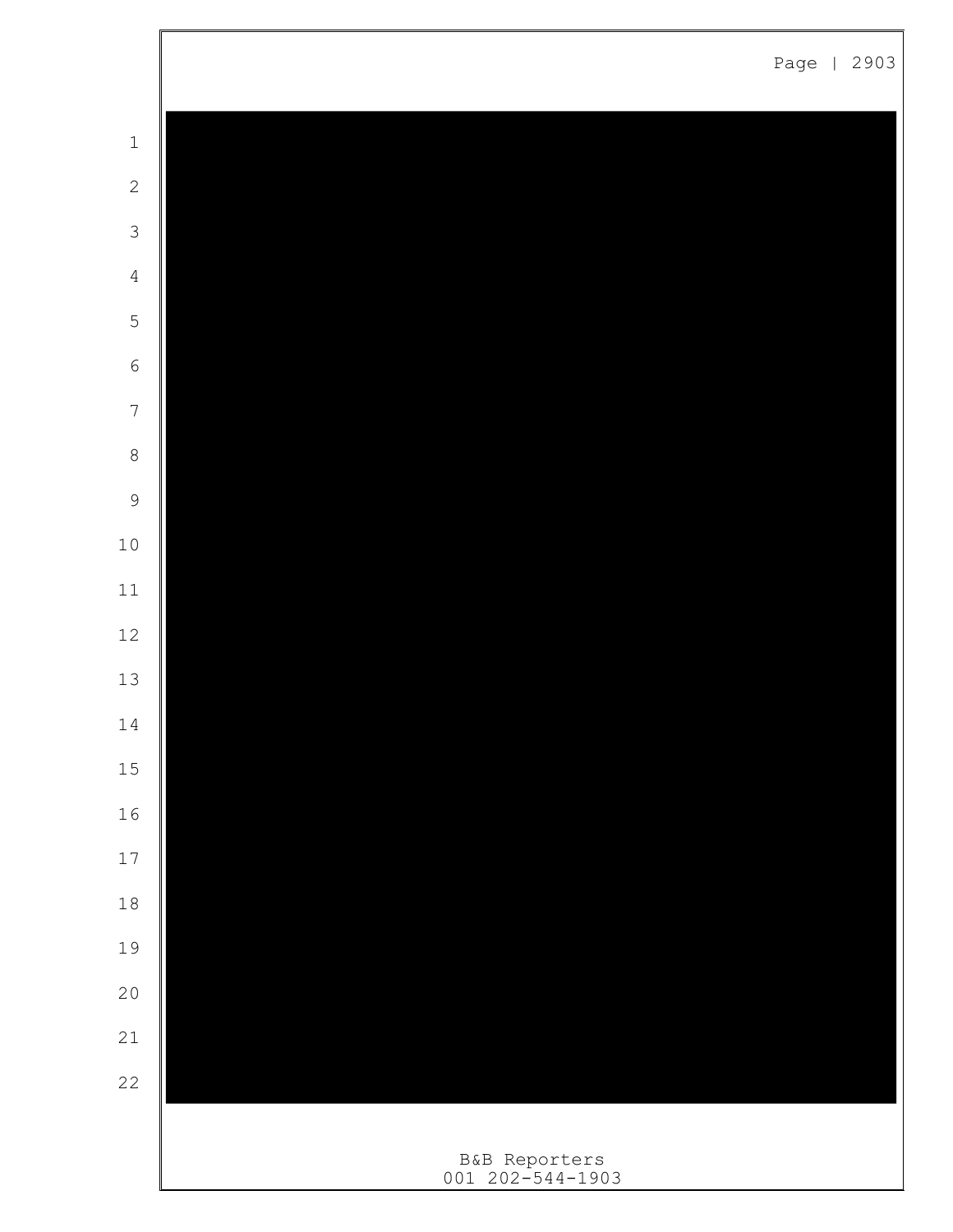|                |                                   | Page | 2904 |
|----------------|-----------------------------------|------|------|
| $\mathbf 1$    |                                   |      |      |
| $\overline{c}$ |                                   |      |      |
| $\overline{3}$ |                                   |      |      |
| $\overline{4}$ |                                   |      |      |
| $\overline{5}$ |                                   |      |      |
| $\overline{6}$ |                                   |      |      |
| $\overline{7}$ |                                   |      |      |
| $\theta$       |                                   |      |      |
| 9              |                                   |      |      |
| $10$           |                                   |      |      |
| $11\,$         |                                   |      |      |
| 12             |                                   |      |      |
| 13             |                                   |      |      |
| 14             |                                   |      |      |
| $15\,$         |                                   |      |      |
| 16             |                                   |      |      |
| $17\,$         |                                   |      |      |
| $1\,8$         |                                   |      |      |
| 19             |                                   |      |      |
| $20$           |                                   |      |      |
| $21$           |                                   |      |      |
| 22             |                                   |      |      |
|                |                                   |      |      |
|                | B&B Reporters<br>001 202-544-1903 |      |      |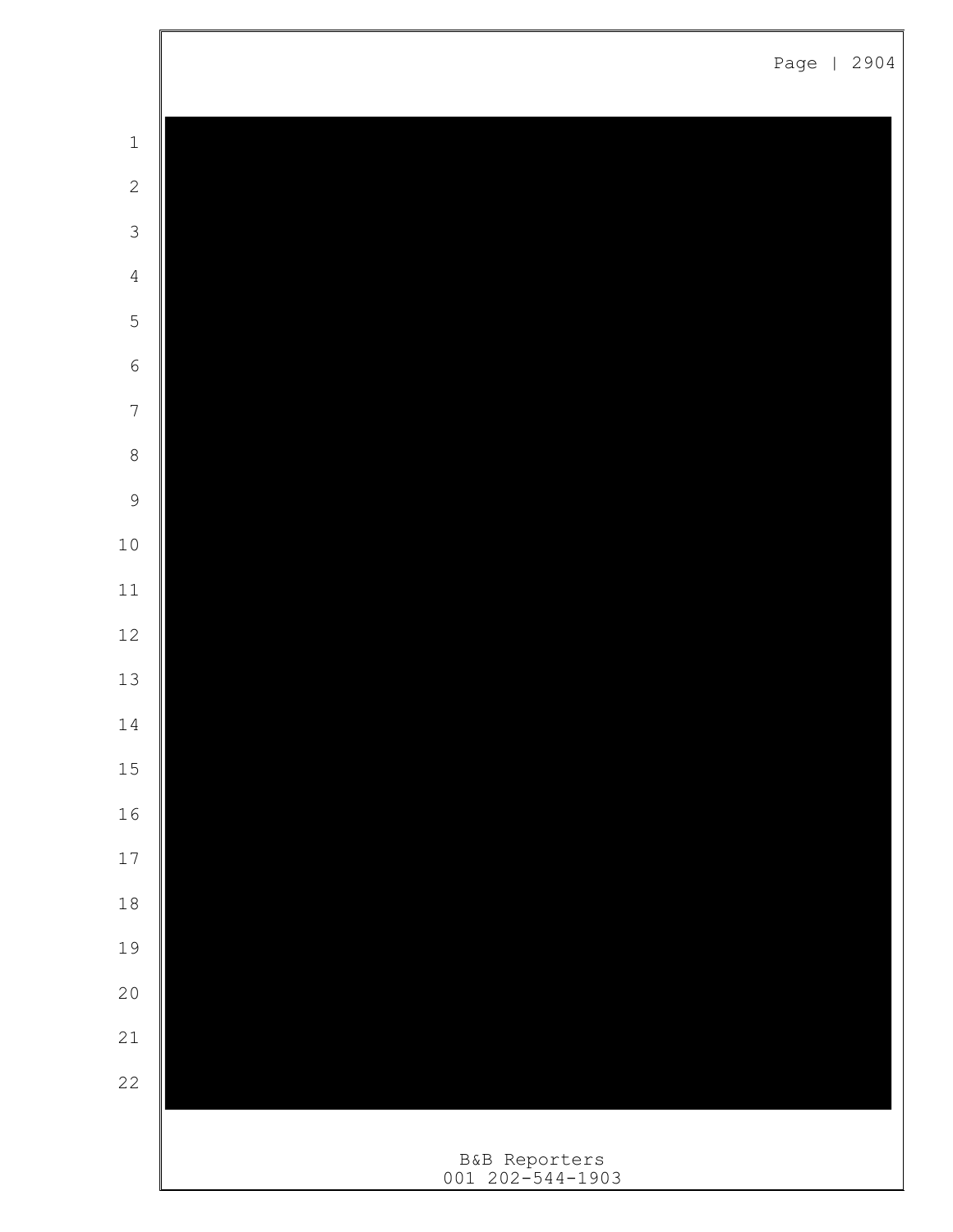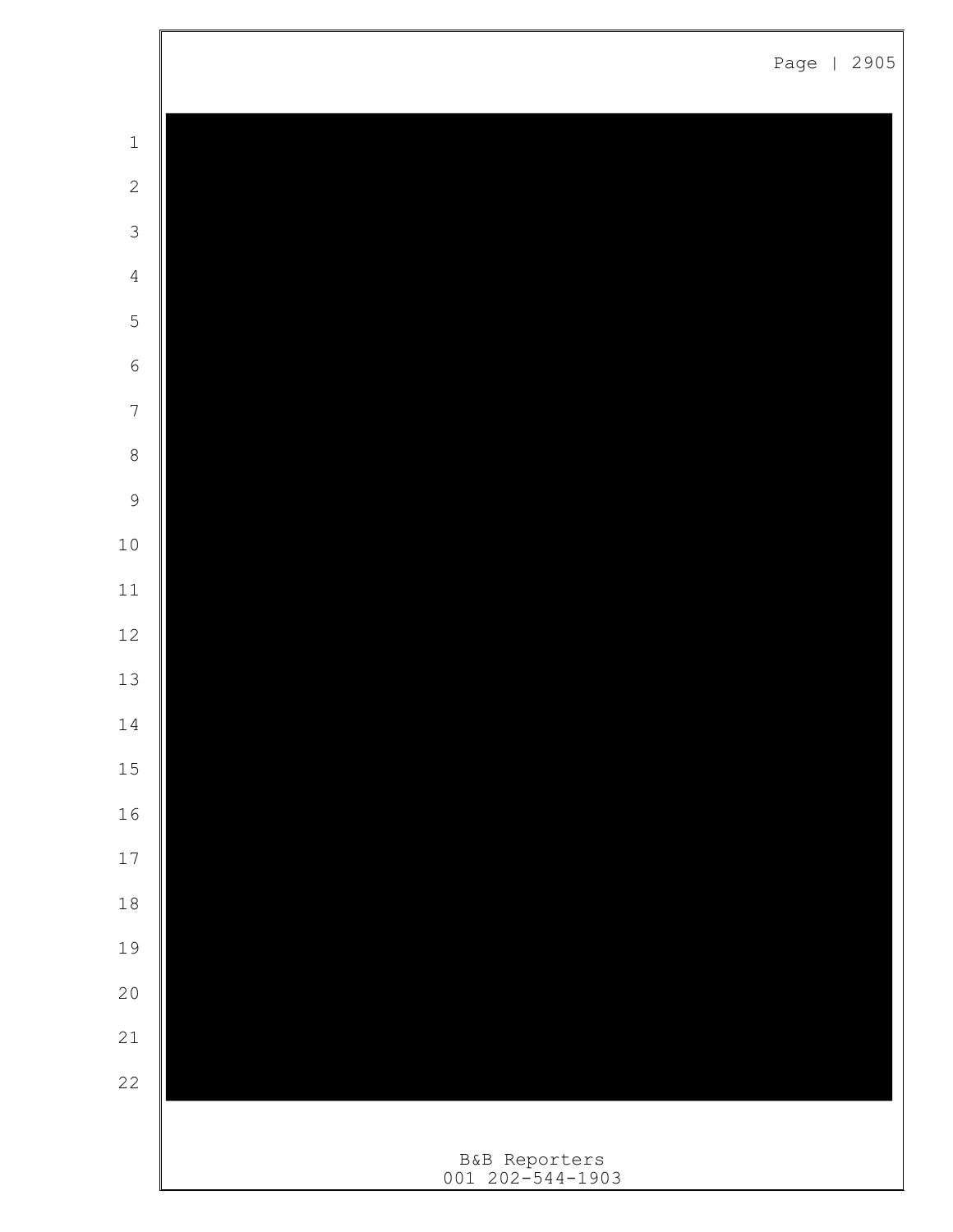|                                  |                                   |  | Page   2906 |
|----------------------------------|-----------------------------------|--|-------------|
|                                  |                                   |  |             |
| $\mathbbm{1}$                    |                                   |  |             |
| $\overline{c}$                   |                                   |  |             |
| $\mathfrak{Z}$                   |                                   |  |             |
| $\overline{4}$                   |                                   |  |             |
| $\overline{5}$                   |                                   |  |             |
| $\overline{6}$                   |                                   |  |             |
| $\overline{7}$                   |                                   |  |             |
| $\begin{array}{c} 8 \end{array}$ |                                   |  |             |
| 9                                |                                   |  |             |
| $10$                             |                                   |  |             |
| 11                               |                                   |  |             |
| $12$                             |                                   |  |             |
| 13                               |                                   |  |             |
| 14                               |                                   |  |             |
| $15\,$                           |                                   |  |             |
| $16\,$                           |                                   |  |             |
| $17\,$                           |                                   |  |             |
| $1\,8$                           |                                   |  |             |
| 19                               |                                   |  |             |
| $20$                             |                                   |  |             |
| $21\,$                           |                                   |  |             |
| 22                               |                                   |  |             |
|                                  |                                   |  |             |
|                                  | B&B Reporters<br>001 202-544-1903 |  |             |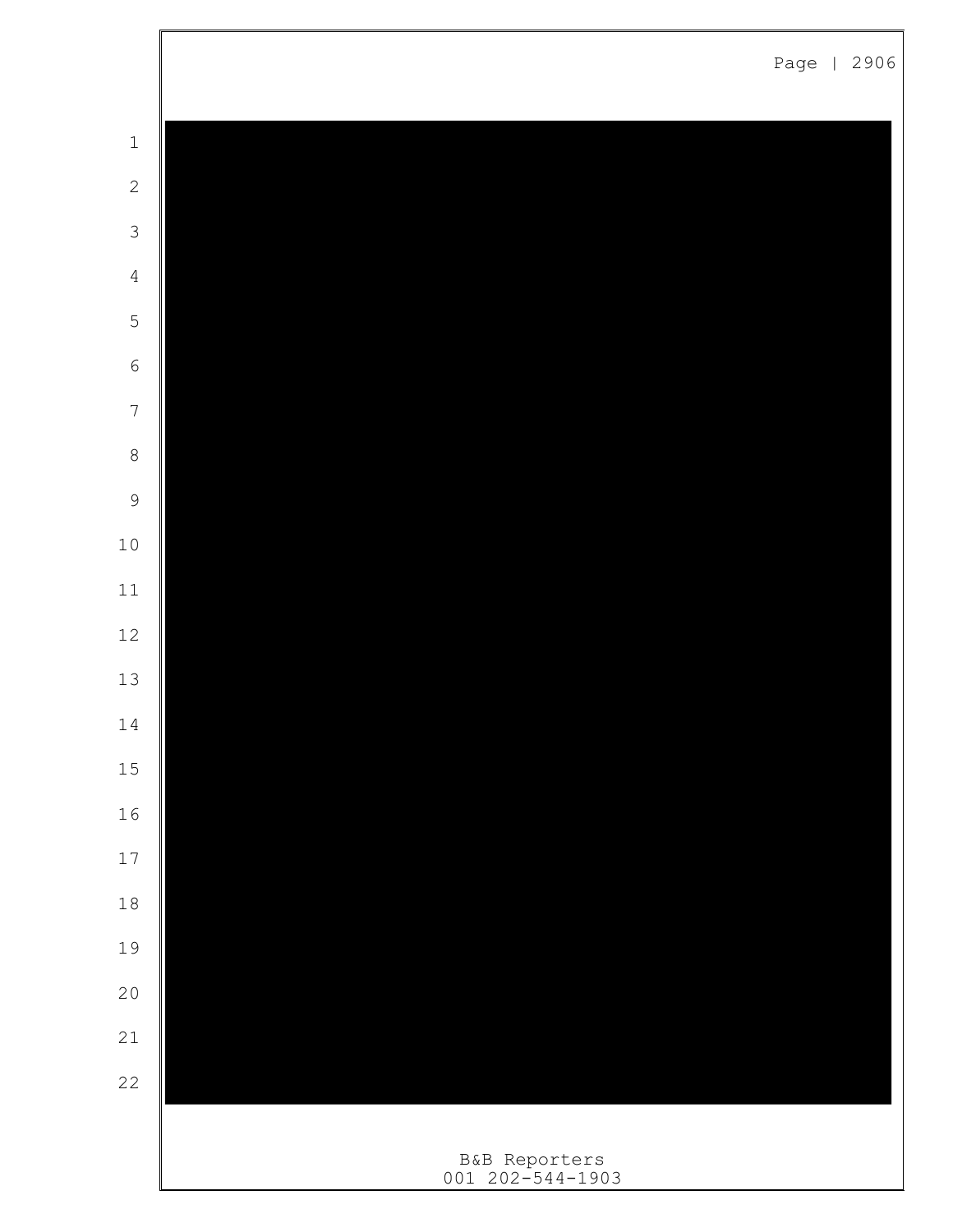|                            |                                   | Page   2907 |  |
|----------------------------|-----------------------------------|-------------|--|
| $\ensuremath{\mathbbm{1}}$ |                                   |             |  |
| $\overline{c}$             |                                   |             |  |
| $\overline{3}$             |                                   |             |  |
| $\overline{4}$             |                                   |             |  |
| $\overline{5}$             |                                   |             |  |
| $6\phantom{a}$             |                                   |             |  |
| $\overline{7}$             |                                   |             |  |
| $\theta$                   |                                   |             |  |
| 9                          |                                   |             |  |
| $10$                       |                                   |             |  |
| $11$                       |                                   |             |  |
| 12                         |                                   |             |  |
| 13                         |                                   |             |  |
| $14\,$                     |                                   |             |  |
| 15                         |                                   |             |  |
| $16$                       |                                   |             |  |
| $17$                       |                                   |             |  |
| $1\,8$                     |                                   |             |  |
| 19                         |                                   |             |  |
| $2\,0$                     |                                   |             |  |
| $21\,$                     |                                   |             |  |
| 22                         |                                   |             |  |
|                            |                                   |             |  |
|                            | B&B Reporters<br>001 202-544-1903 |             |  |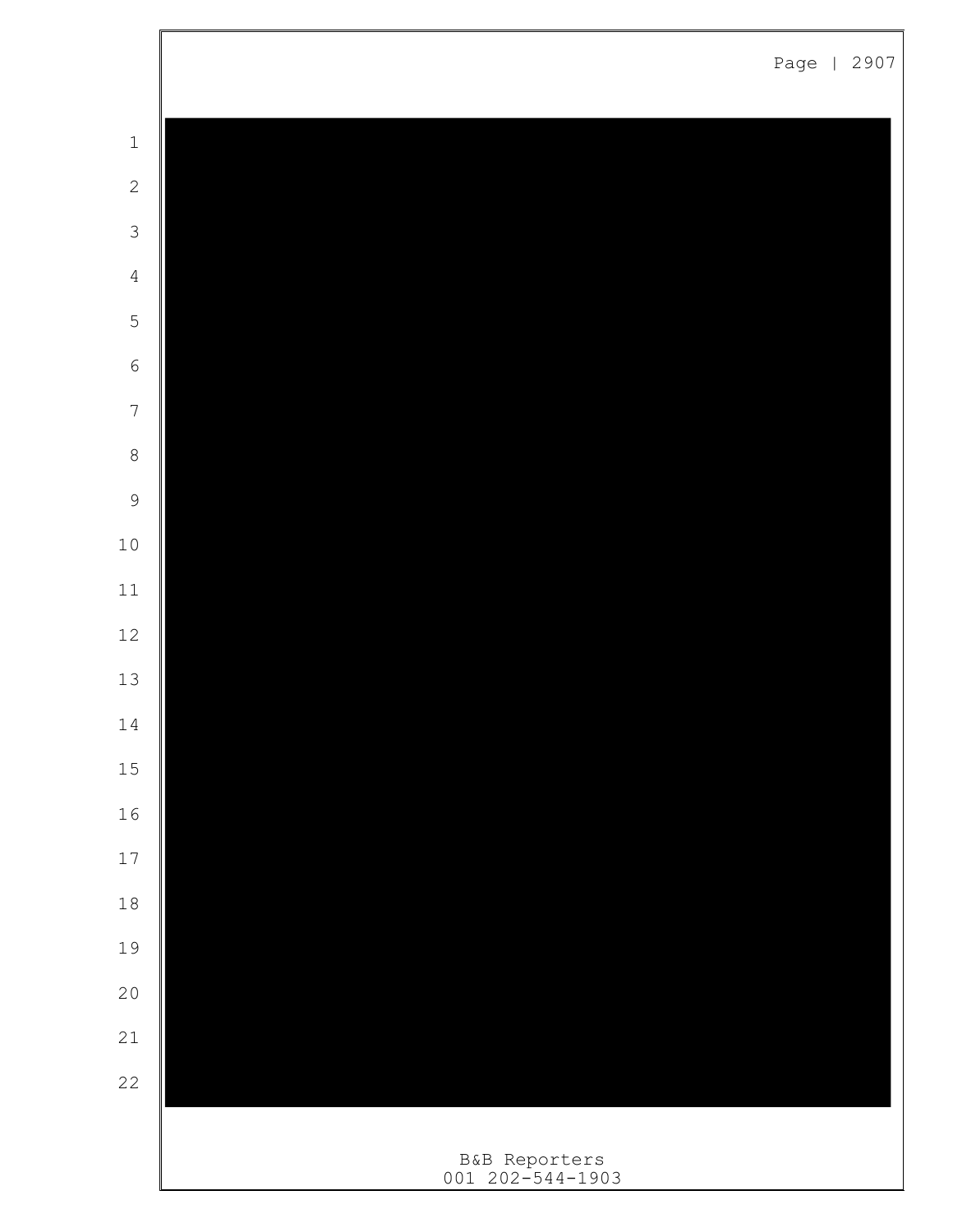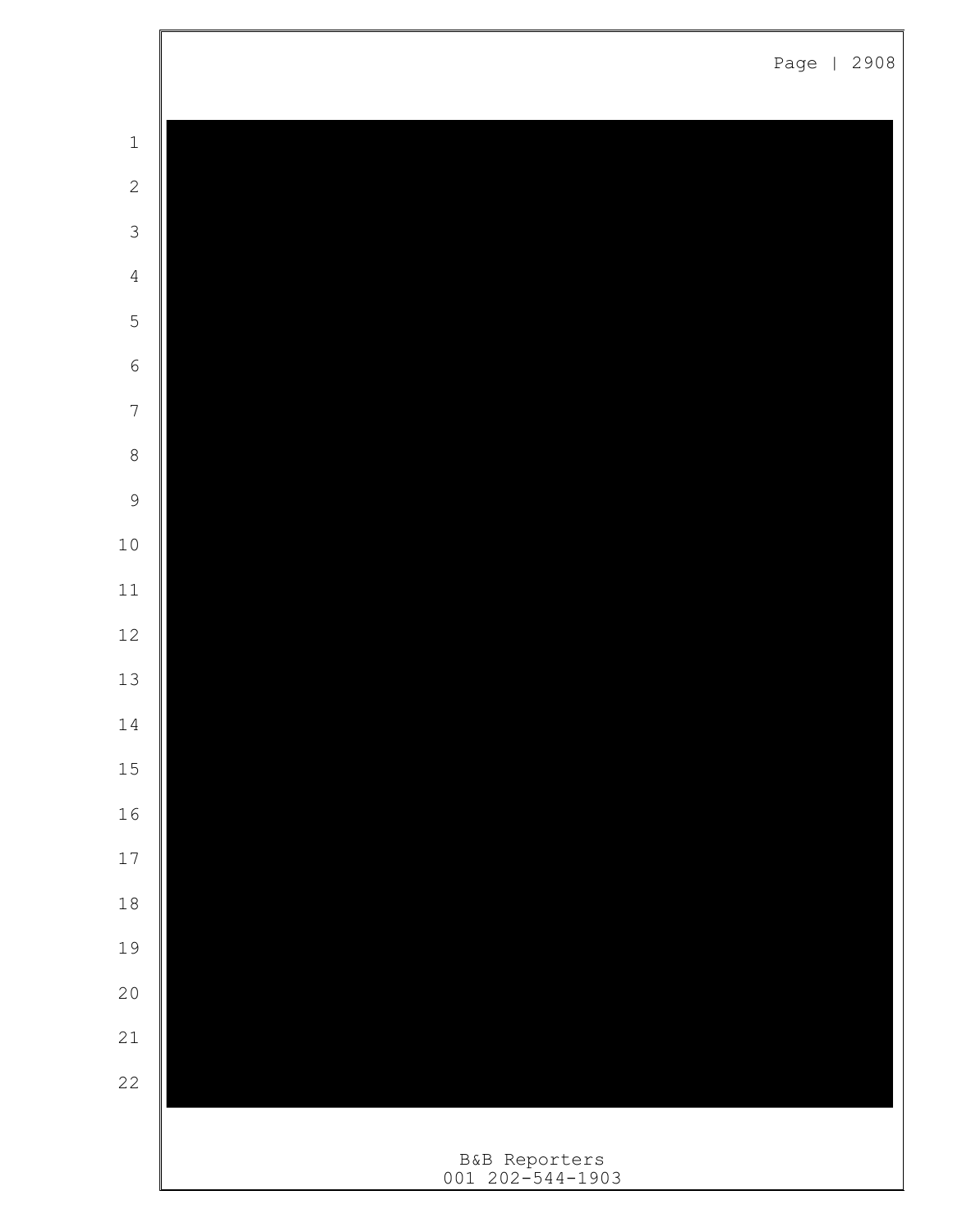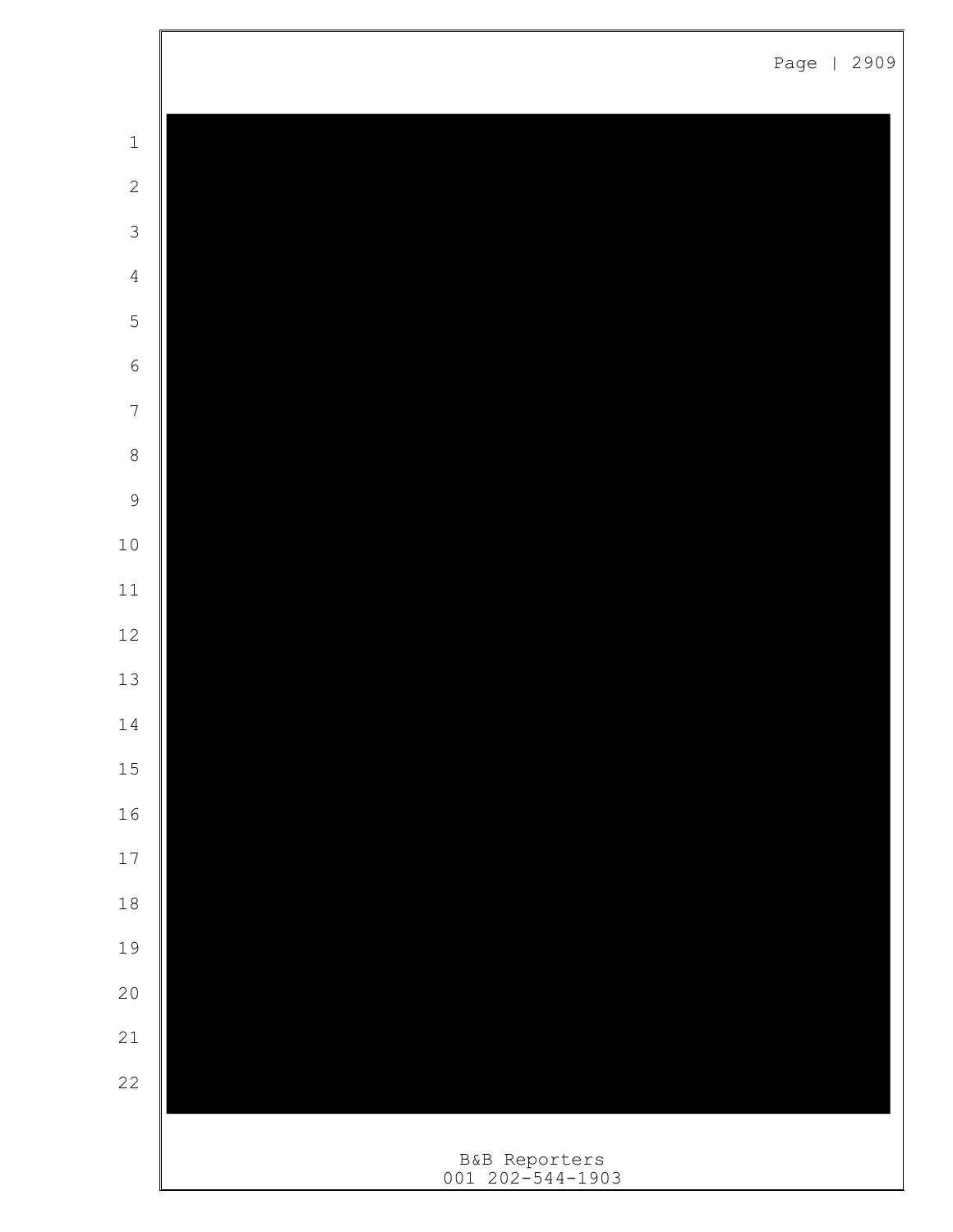|                 |                                   | Page | 2910 |
|-----------------|-----------------------------------|------|------|
| $\mathbbm{1}$   |                                   |      |      |
| $\overline{c}$  |                                   |      |      |
| $\overline{3}$  |                                   |      |      |
| $\overline{4}$  |                                   |      |      |
| $\overline{5}$  |                                   |      |      |
| $6\overline{6}$ |                                   |      |      |
| $\overline{7}$  |                                   |      |      |
| $\overline{8}$  |                                   |      |      |
| 9               |                                   |      |      |
| $10$            |                                   |      |      |
| $11$            |                                   |      |      |
| $12\,$          |                                   |      |      |
| 13              |                                   |      |      |
| $1\,4$          |                                   |      |      |
| $15\,$          |                                   |      |      |
| $16$            |                                   |      |      |
| $17\,$          |                                   |      |      |
| $1\,8$          |                                   |      |      |
| 19              |                                   |      |      |
| $20$            |                                   |      |      |
| $21$            |                                   |      |      |
| 22              |                                   |      |      |
|                 |                                   |      |      |
|                 | B&B Reporters<br>001 202-544-1903 |      |      |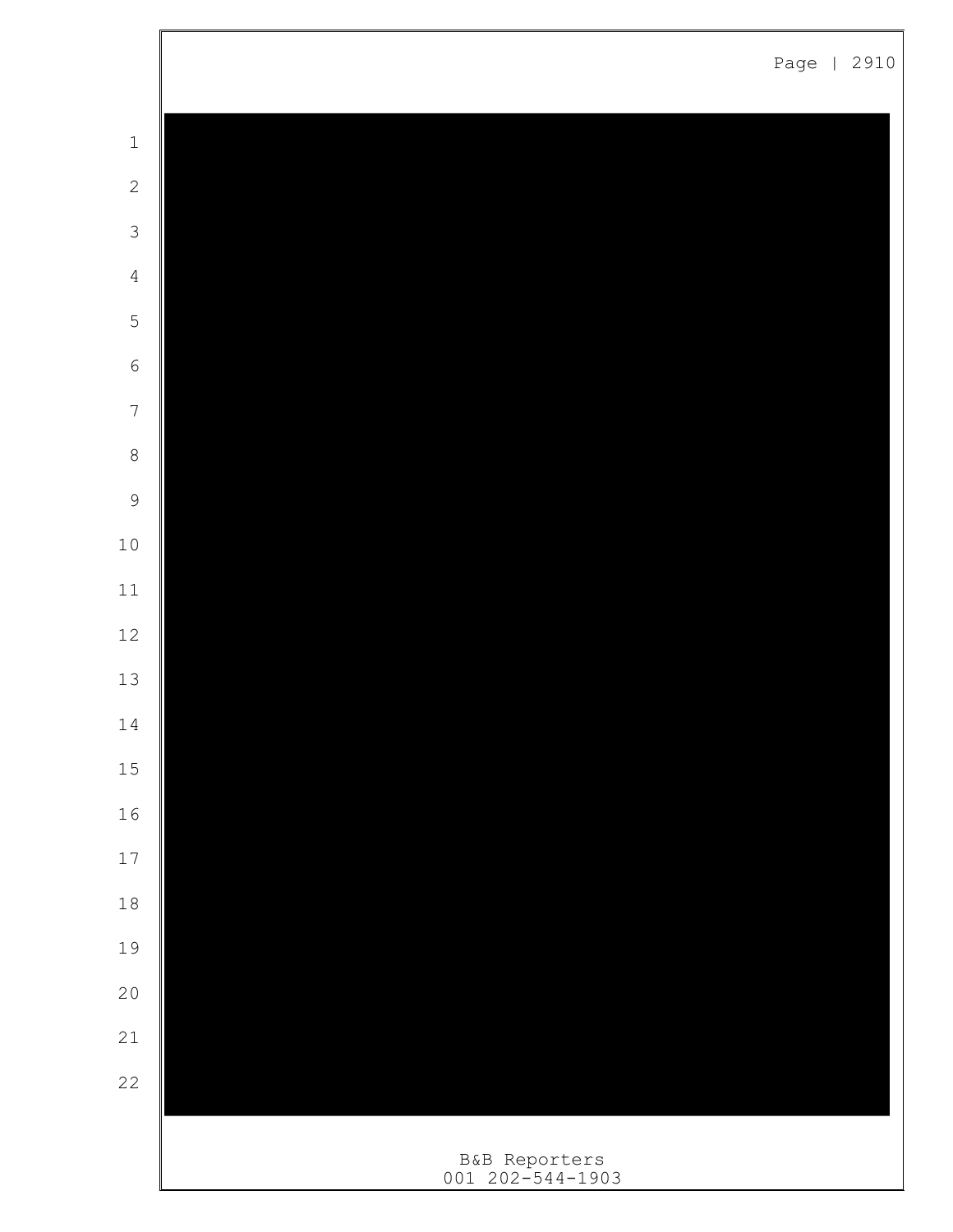|                 |                                   | Page | 2911 |
|-----------------|-----------------------------------|------|------|
| $\mathbf 1$     |                                   |      |      |
| $\overline{c}$  |                                   |      |      |
| $\overline{3}$  |                                   |      |      |
| $\overline{4}$  |                                   |      |      |
| $\overline{5}$  |                                   |      |      |
| $6\overline{6}$ |                                   |      |      |
| $\overline{7}$  |                                   |      |      |
| 8               |                                   |      |      |
| 9               |                                   |      |      |
| $10$            |                                   |      |      |
| $11\,$          |                                   |      |      |
| 12              |                                   |      |      |
| 13              |                                   |      |      |
| 14              |                                   |      |      |
| $15\,$          |                                   |      |      |
| $16$            |                                   |      |      |
| $17\,$          |                                   |      |      |
| $1\,8$          |                                   |      |      |
| 19              |                                   |      |      |
| $20$            |                                   |      |      |
| $21\,$          |                                   |      |      |
| 22              |                                   |      |      |
|                 |                                   |      |      |
|                 | B&B Reporters<br>001 202-544-1903 |      |      |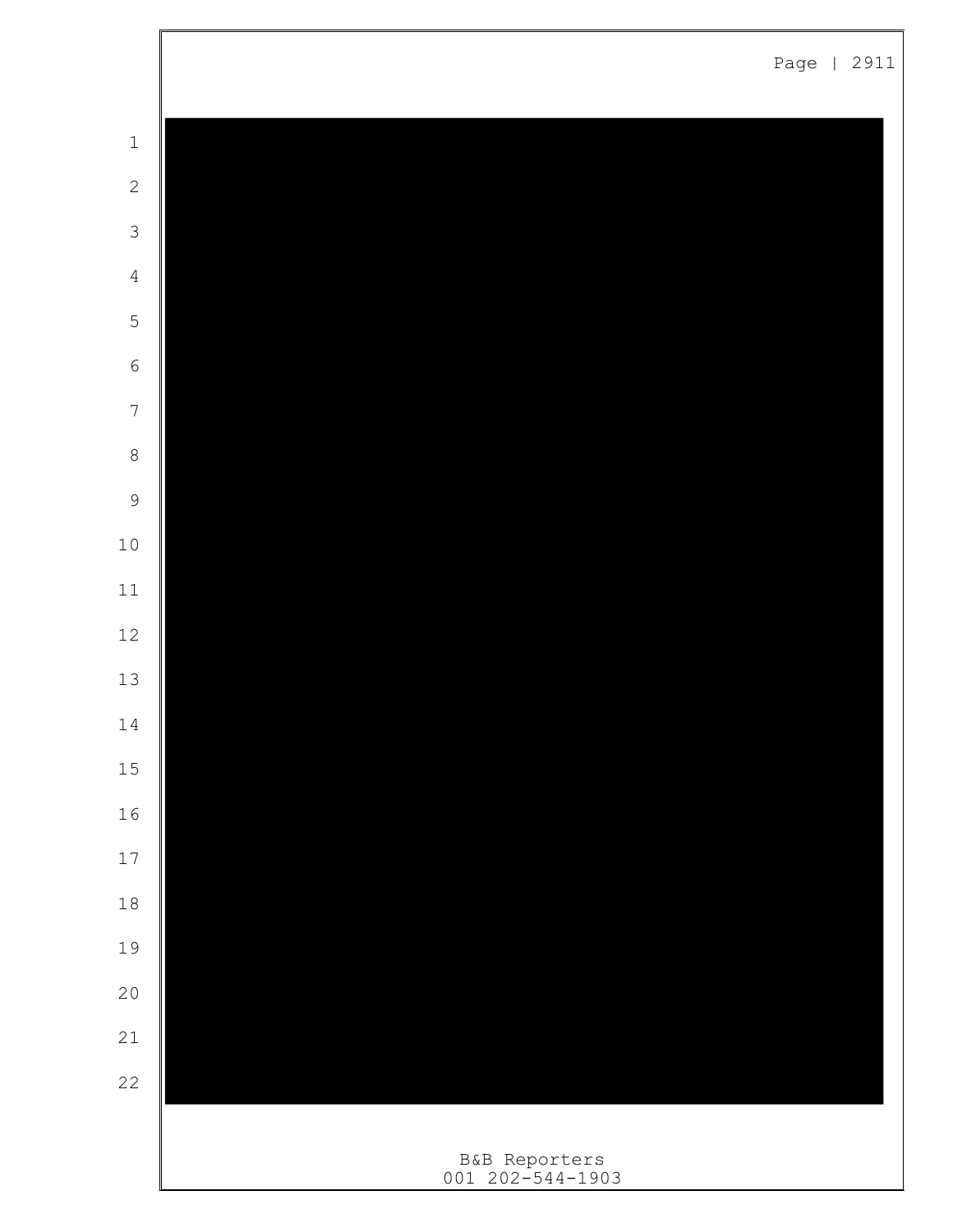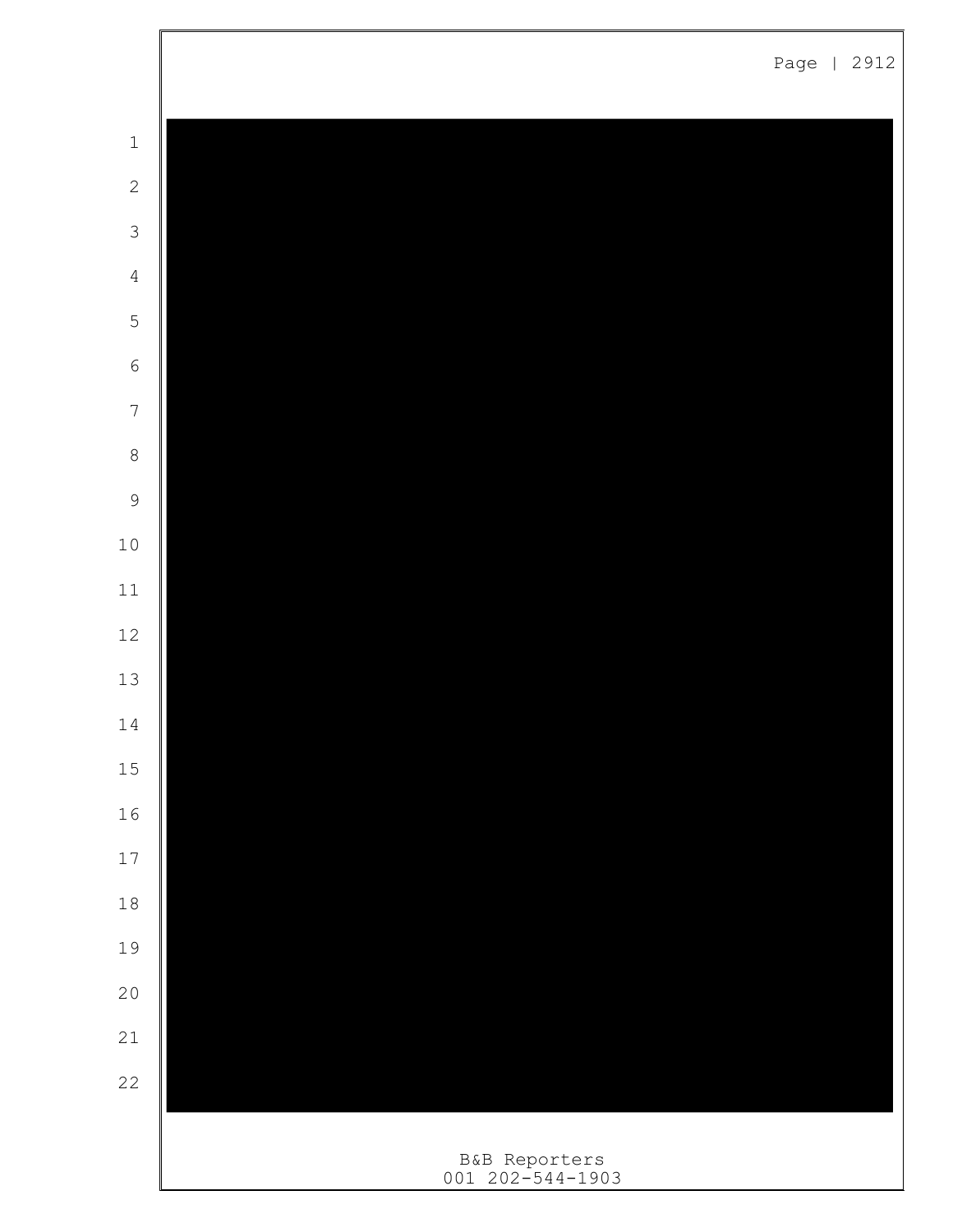|                |                                   | Page   2913 |  |
|----------------|-----------------------------------|-------------|--|
|                |                                   |             |  |
| $\mathbf{1}$   |                                   |             |  |
| $\overline{c}$ |                                   |             |  |
| $\overline{3}$ |                                   |             |  |
| $\overline{4}$ |                                   |             |  |
| $\overline{5}$ |                                   |             |  |
| $\overline{6}$ |                                   |             |  |
| $\overline{7}$ |                                   |             |  |
| $\overline{8}$ |                                   |             |  |
| 9              |                                   |             |  |
| 10             |                                   |             |  |
| $11$           |                                   |             |  |
| 12             |                                   |             |  |
| 13             |                                   |             |  |
| 14             |                                   |             |  |
| 15             |                                   |             |  |
| 16             |                                   |             |  |
| 17             |                                   |             |  |
| $18\,$         |                                   |             |  |
| 19             |                                   |             |  |
| $20$           |                                   |             |  |
| 21             |                                   |             |  |
| 22             |                                   |             |  |
|                |                                   |             |  |
|                | B&B Reporters<br>001 202-544-1903 |             |  |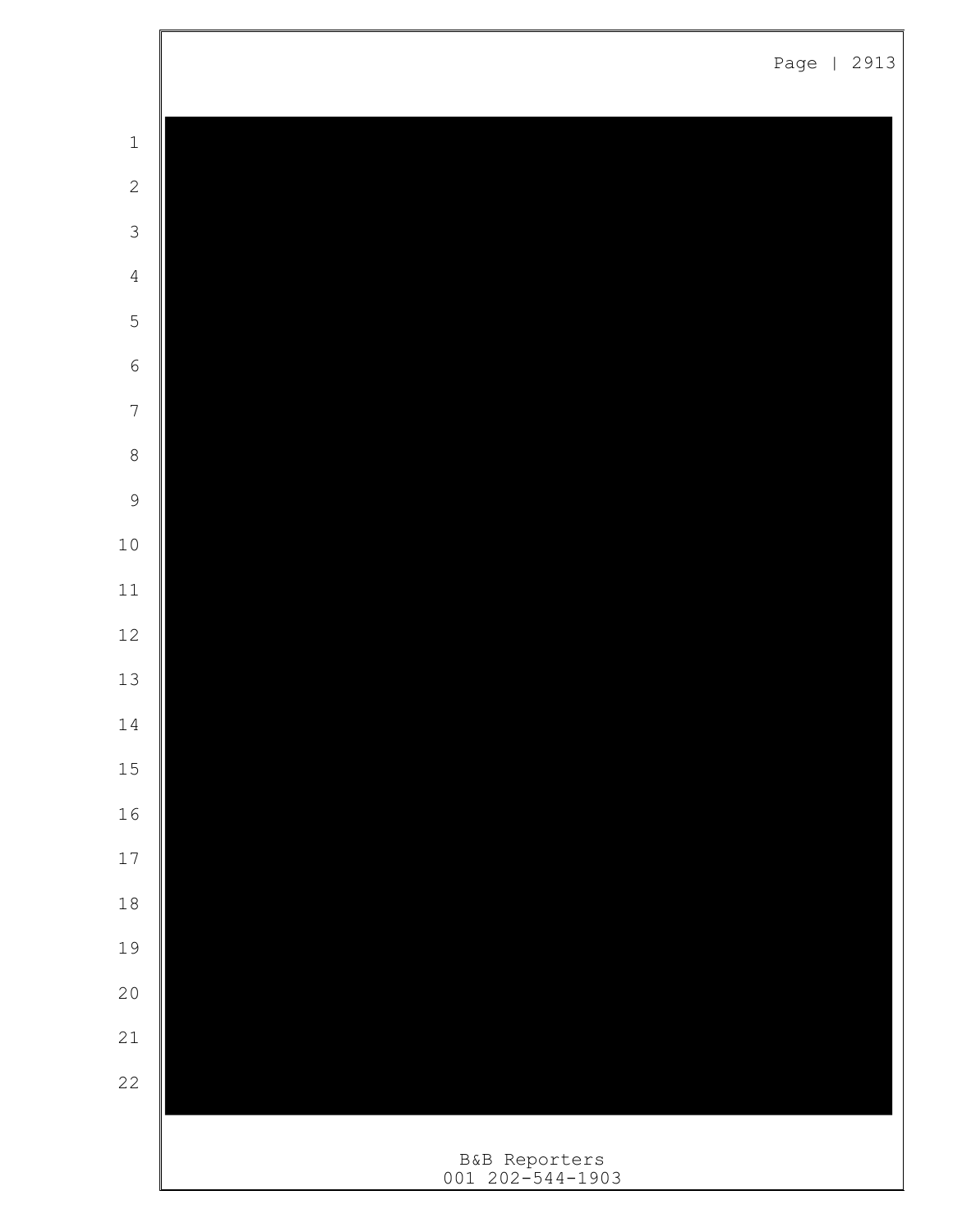|                |                                   | Page   2914 |  |
|----------------|-----------------------------------|-------------|--|
| $\mathbf 1$    |                                   |             |  |
| $\overline{c}$ |                                   |             |  |
| $\overline{3}$ |                                   |             |  |
| $\overline{4}$ |                                   |             |  |
| $\overline{5}$ |                                   |             |  |
| $\overline{6}$ |                                   |             |  |
| $\overline{7}$ |                                   |             |  |
| $\overline{8}$ |                                   |             |  |
| 9              |                                   |             |  |
| $10$           |                                   |             |  |
| $11\,$         |                                   |             |  |
| 12             |                                   |             |  |
| 13             |                                   |             |  |
| 14             |                                   |             |  |
| 15             |                                   |             |  |
| $16$           |                                   |             |  |
| 17             |                                   |             |  |
| $1\,8$         |                                   |             |  |
| 19             |                                   |             |  |
| $20$           |                                   |             |  |
| $21\,$         |                                   |             |  |
| 22             |                                   |             |  |
|                | B&B Reporters<br>001 202-544-1903 |             |  |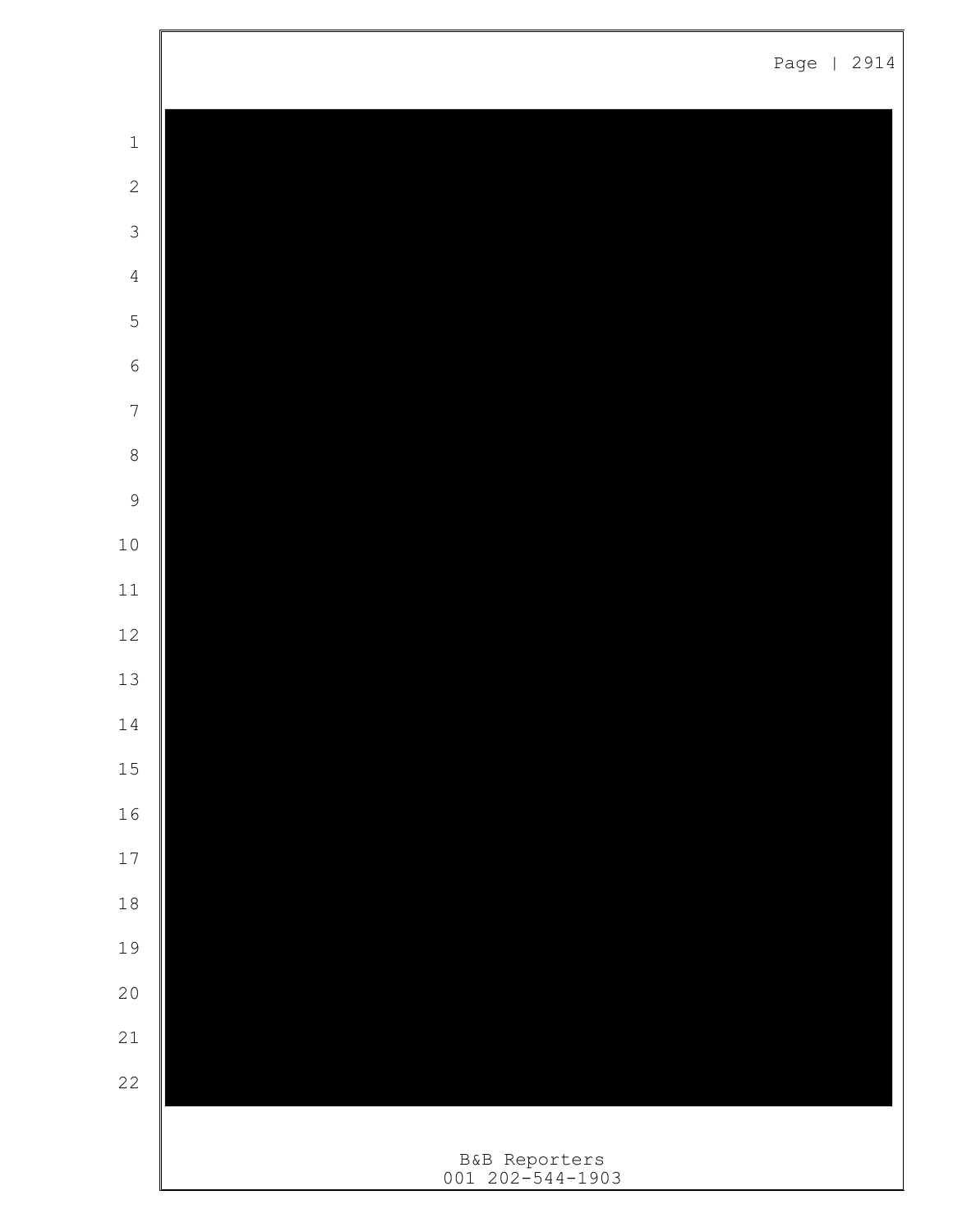|                |                                   | Page | 2915 |
|----------------|-----------------------------------|------|------|
|                |                                   |      |      |
| $\mathbf 1$    |                                   |      |      |
| $\overline{c}$ |                                   |      |      |
| $\overline{3}$ |                                   |      |      |
| $\overline{4}$ |                                   |      |      |
| $\overline{5}$ |                                   |      |      |
| $\overline{6}$ |                                   |      |      |
| $\overline{7}$ |                                   |      |      |
| $\theta$       |                                   |      |      |
| $\mathcal{G}$  |                                   |      |      |
| $10$           |                                   |      |      |
| $11$           |                                   |      |      |
| $12$           |                                   |      |      |
| 13             |                                   |      |      |
| $1\,4$         |                                   |      |      |
| 15             |                                   |      |      |
| $16\,$         |                                   |      |      |
| $17\,$         |                                   |      |      |
| $1\,8$         |                                   |      |      |
| 19             |                                   |      |      |
| $20$           |                                   |      |      |
| $21$           |                                   |      |      |
| $22$           |                                   |      |      |
|                |                                   |      |      |
|                | B&B Reporters<br>001 202-544-1903 |      |      |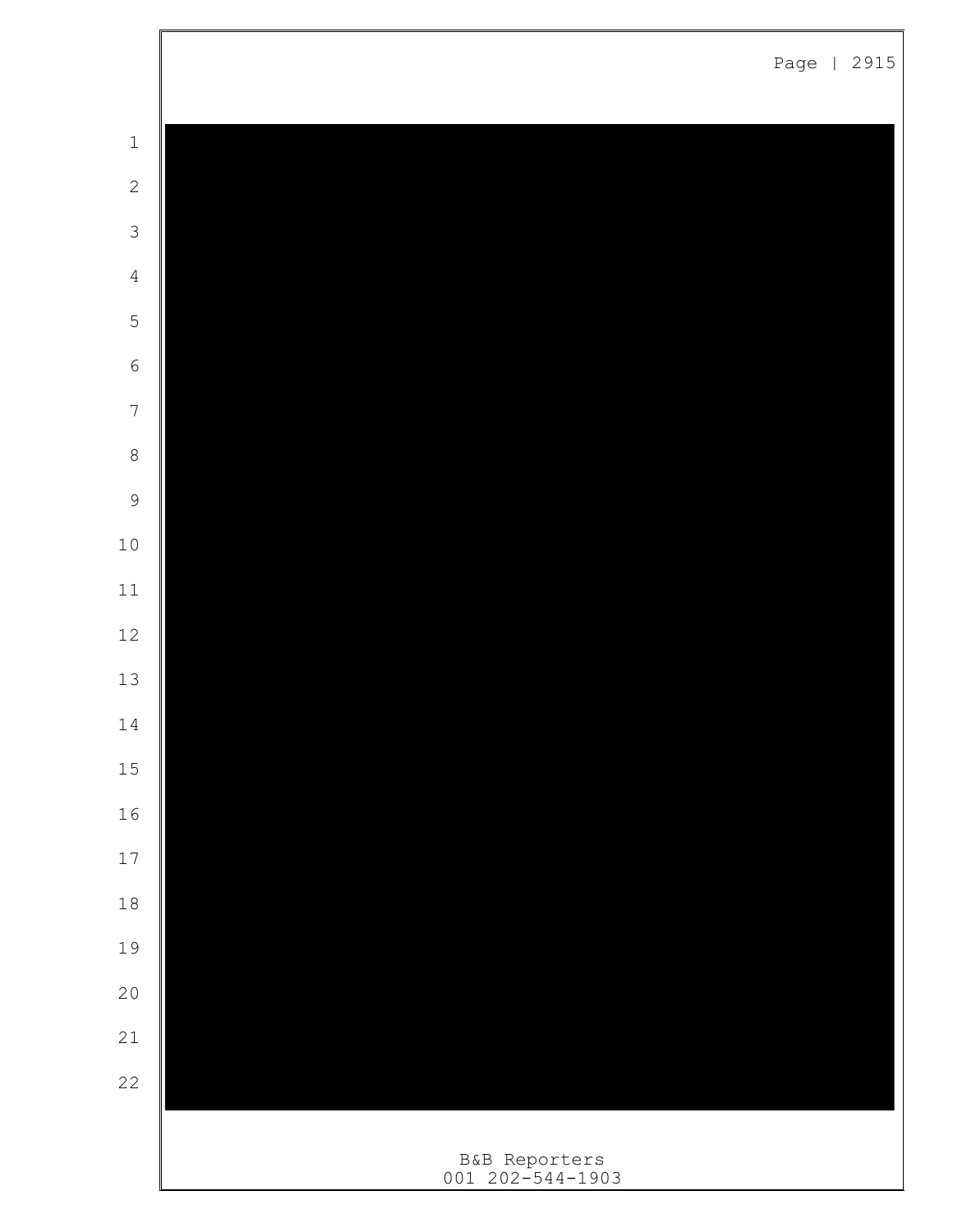|                                  |                                   | Page | 2916 |
|----------------------------------|-----------------------------------|------|------|
| $\mathbbm{1}$                    |                                   |      |      |
| $\overline{c}$                   |                                   |      |      |
| $\mathfrak{Z}$                   |                                   |      |      |
| $\overline{4}$                   |                                   |      |      |
| $\overline{5}$                   |                                   |      |      |
| $6\phantom{a}$                   |                                   |      |      |
| $\overline{7}$                   |                                   |      |      |
| $\begin{array}{c} 8 \end{array}$ |                                   |      |      |
| 9                                |                                   |      |      |
| $10$                             |                                   |      |      |
| $11$                             |                                   |      |      |
| 12                               |                                   |      |      |
| 13                               |                                   |      |      |
| 14                               |                                   |      |      |
| 15                               |                                   |      |      |
| $16\,$                           |                                   |      |      |
| $17$                             |                                   |      |      |
| $1\,8$                           |                                   |      |      |
| 19                               |                                   |      |      |
| $20$                             |                                   |      |      |
| $21\,$                           |                                   |      |      |
| 22                               |                                   |      |      |
|                                  |                                   |      |      |
|                                  | B&B Reporters<br>001 202-544-1903 |      |      |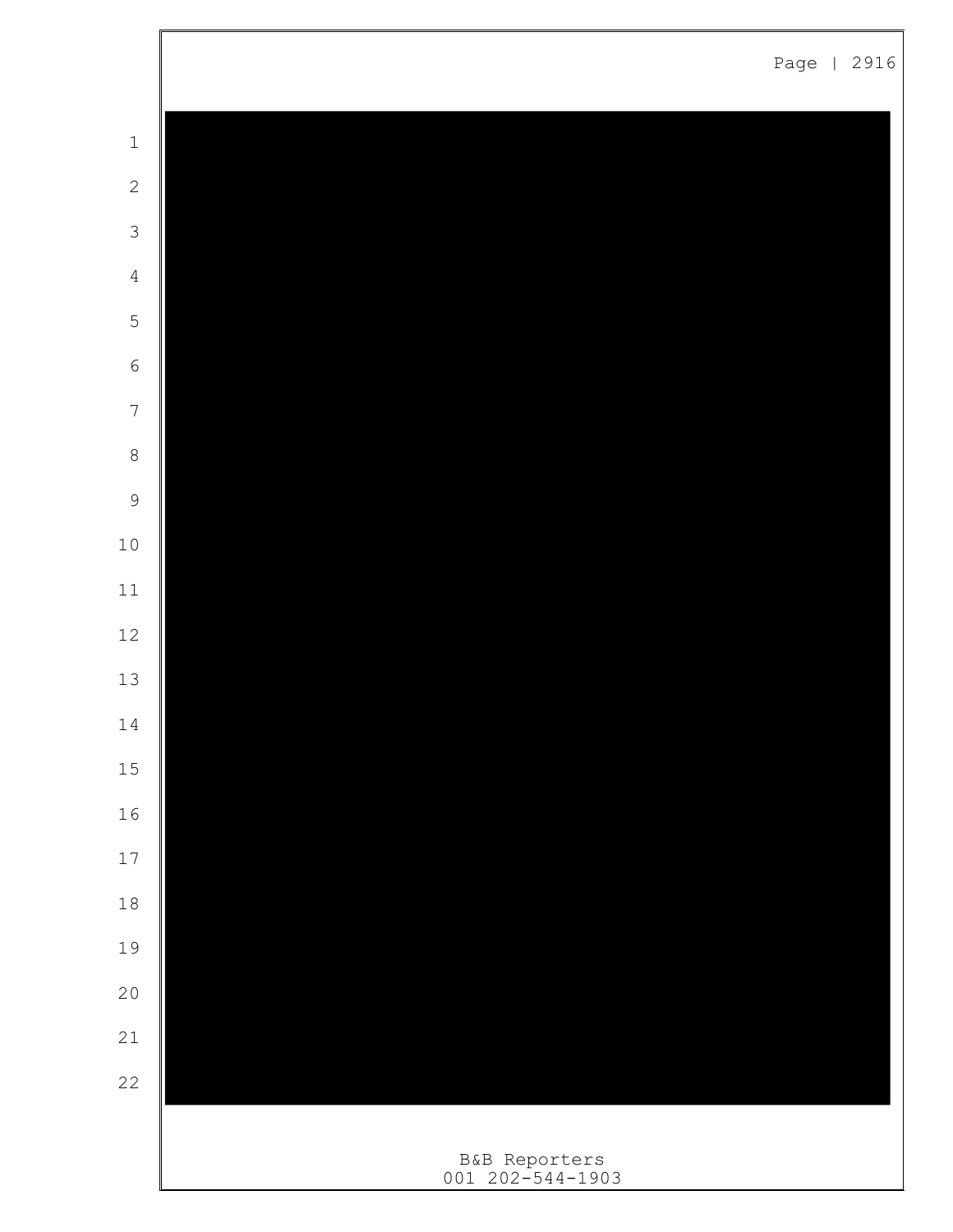|                                  |                                   | Page | 2917 |
|----------------------------------|-----------------------------------|------|------|
|                                  |                                   |      |      |
| $\mathbbm{1}$                    |                                   |      |      |
| $\overline{c}$<br>$\overline{3}$ |                                   |      |      |
| $\overline{4}$                   |                                   |      |      |
| $\overline{5}$                   |                                   |      |      |
| $6\phantom{a}$                   |                                   |      |      |
| $\overline{7}$                   |                                   |      |      |
| $\overline{8}$                   |                                   |      |      |
| $\mathcal{G}$                    |                                   |      |      |
| 10                               |                                   |      |      |
| $11$                             |                                   |      |      |
| $12$                             |                                   |      |      |
| 13                               |                                   |      |      |
| 14                               |                                   |      |      |
| 15                               |                                   |      |      |
| $16\,$                           |                                   |      |      |
| $17$                             |                                   |      |      |
| $1\,8$                           |                                   |      |      |
| 19                               |                                   |      |      |
| $20$                             |                                   |      |      |
| 21                               |                                   |      |      |
| 22                               |                                   |      |      |
|                                  |                                   |      |      |
|                                  | B&B Reporters<br>001 202-544-1903 |      |      |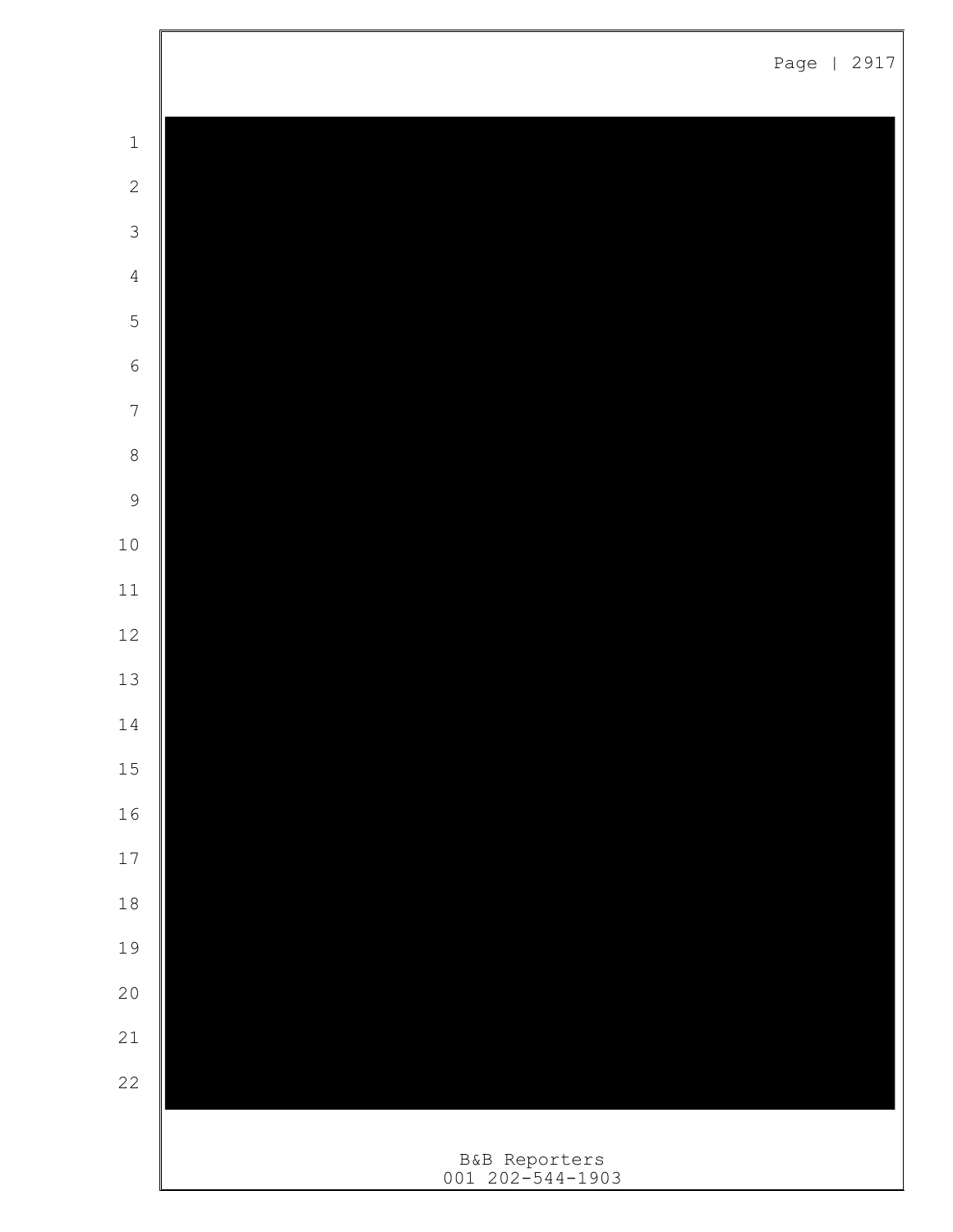|                            |                                   | Page | 2918 |
|----------------------------|-----------------------------------|------|------|
| $\ensuremath{\mathbbm{1}}$ |                                   |      |      |
| $\mathbf{2}$               |                                   |      |      |
| $\overline{3}$             |                                   |      |      |
| $\overline{4}$             |                                   |      |      |
| $\overline{5}$             |                                   |      |      |
| $6\overline{6}$            |                                   |      |      |
| $\overline{7}$             |                                   |      |      |
| $\overline{8}$             |                                   |      |      |
| 9                          |                                   |      |      |
| $10$                       |                                   |      |      |
| $11\,$                     |                                   |      |      |
| $12\,$                     |                                   |      |      |
| 13                         |                                   |      |      |
| $1\,4$                     |                                   |      |      |
| 15                         |                                   |      |      |
| $16$                       |                                   |      |      |
| $17$                       |                                   |      |      |
| $1\,8$                     |                                   |      |      |
| 19                         |                                   |      |      |
| $20$                       |                                   |      |      |
| $21\,$                     |                                   |      |      |
| 22                         |                                   |      |      |
|                            |                                   |      |      |
|                            | B&B Reporters<br>001 202-544-1903 |      |      |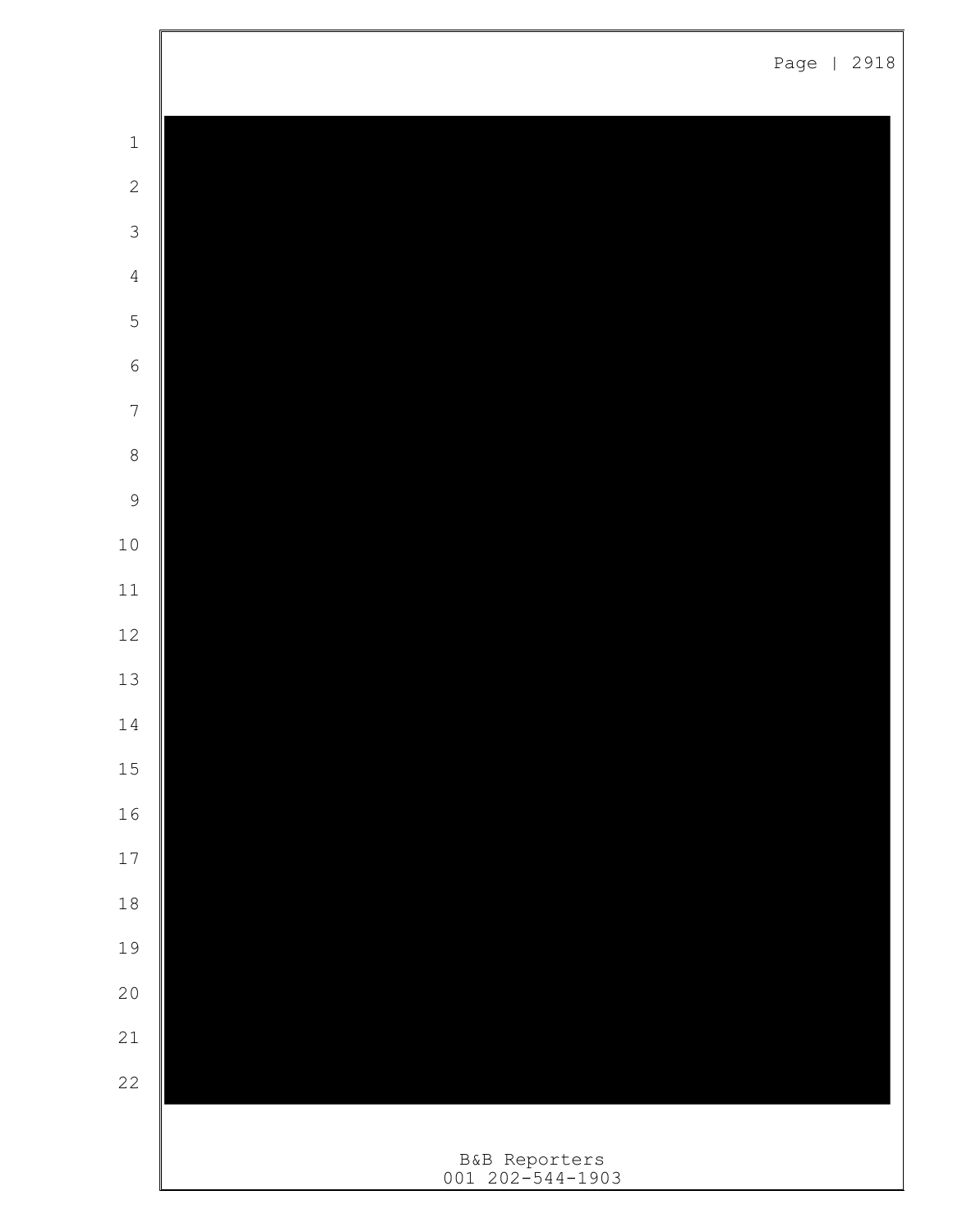|                |                                   | Page | 2919 |
|----------------|-----------------------------------|------|------|
|                |                                   |      |      |
| $\mathbbm{1}$  |                                   |      |      |
| $\overline{c}$ |                                   |      |      |
| $\overline{3}$ |                                   |      |      |
| $\overline{4}$ |                                   |      |      |
| $\overline{5}$ |                                   |      |      |
| $\sqrt{6}$     |                                   |      |      |
| $\overline{7}$ |                                   |      |      |
| $\theta$       |                                   |      |      |
| 9              |                                   |      |      |
| 10             |                                   |      |      |
| $11$           |                                   |      |      |
| $12$           |                                   |      |      |
| 13             |                                   |      |      |
| 14             |                                   |      |      |
| 15             |                                   |      |      |
| $16\,$         |                                   |      |      |
| $17$           |                                   |      |      |
| $1\,8$         |                                   |      |      |
| 19             |                                   |      |      |
| $20$           |                                   |      |      |
| 21             |                                   |      |      |
| 22             |                                   |      |      |
|                |                                   |      |      |
|                | B&B Reporters<br>001 202-544-1903 |      |      |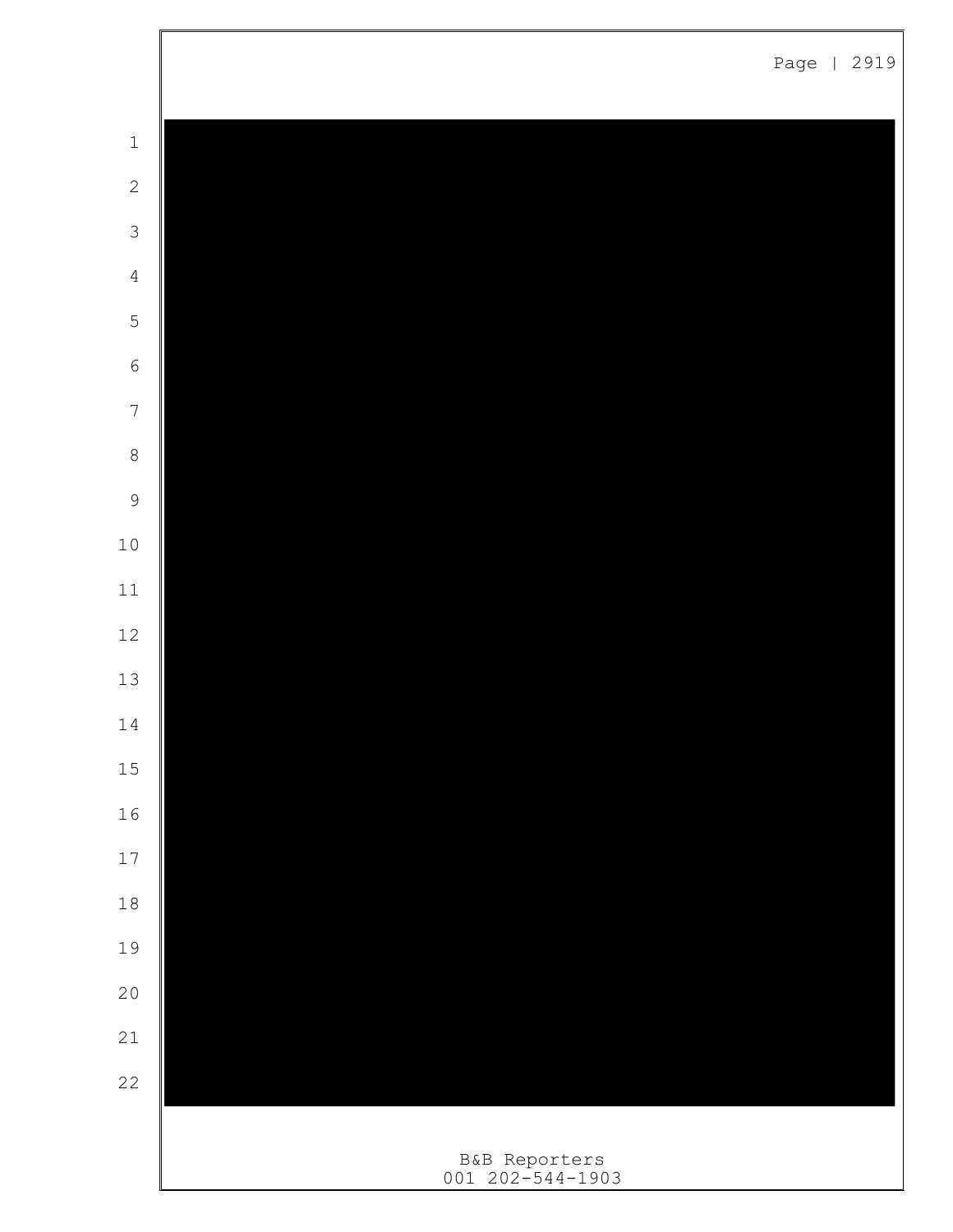|                |                                   | Page   2920 |  |
|----------------|-----------------------------------|-------------|--|
| $\,1$          |                                   |             |  |
| $\overline{c}$ |                                   |             |  |
| $\overline{3}$ |                                   |             |  |
| $\overline{4}$ |                                   |             |  |
| $\overline{5}$ |                                   |             |  |
| $\overline{6}$ |                                   |             |  |
| $\overline{7}$ |                                   |             |  |
| $\overline{8}$ |                                   |             |  |
| $\overline{9}$ |                                   |             |  |
| $10$           |                                   |             |  |
| $11$           |                                   |             |  |
| $12$           |                                   |             |  |
| 13             |                                   |             |  |
| 14             |                                   |             |  |
| 15             |                                   |             |  |
| $16\,$         |                                   |             |  |
| $17\,$         |                                   |             |  |
| $1\,8$         |                                   |             |  |
| 19             |                                   |             |  |
| $20$           |                                   |             |  |
| $21\,$         |                                   |             |  |
| 22             |                                   |             |  |
|                |                                   |             |  |
|                | B&B Reporters<br>001 202-544-1903 |             |  |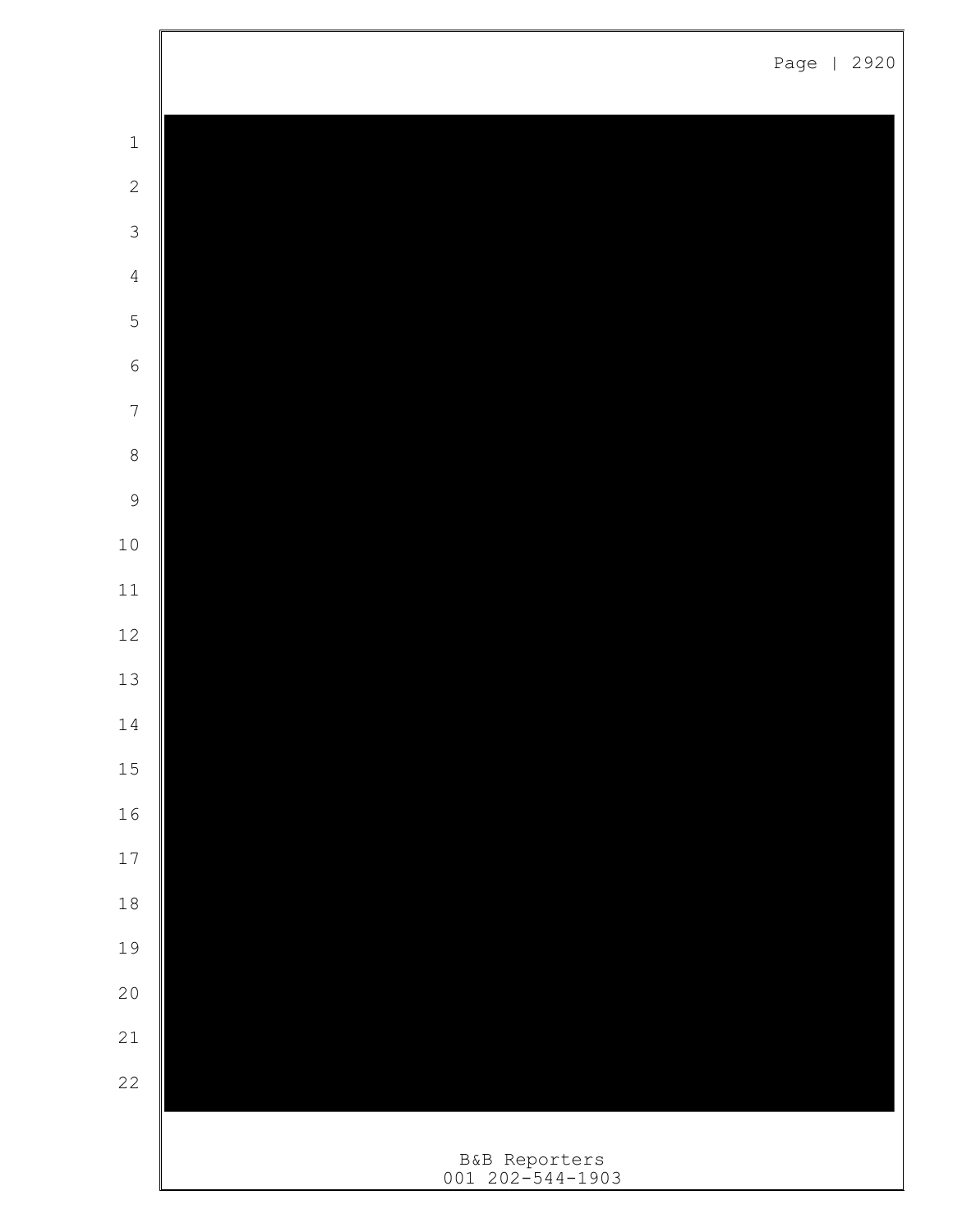|                 |                                   | Page   2921 |  |
|-----------------|-----------------------------------|-------------|--|
| $\mathbf 1$     |                                   |             |  |
| $\mathbf{2}$    |                                   |             |  |
| $\mathfrak{Z}$  |                                   |             |  |
| $\overline{4}$  |                                   |             |  |
| $\overline{5}$  |                                   |             |  |
| $6\overline{6}$ |                                   |             |  |
| $\overline{7}$  |                                   |             |  |
| $\overline{8}$  |                                   |             |  |
| 9               |                                   |             |  |
| 10              |                                   |             |  |
| $11\,$          |                                   |             |  |
| 12              |                                   |             |  |
| 13              |                                   |             |  |
| 14              |                                   |             |  |
| 15              |                                   |             |  |
| $16$            |                                   |             |  |
| 17              |                                   |             |  |
| $1\,8$          |                                   |             |  |
| 19              |                                   |             |  |
| $20$            |                                   |             |  |
| $21\,$          |                                   |             |  |
| 22              |                                   |             |  |
|                 | B&B Reporters<br>001 202-544-1903 |             |  |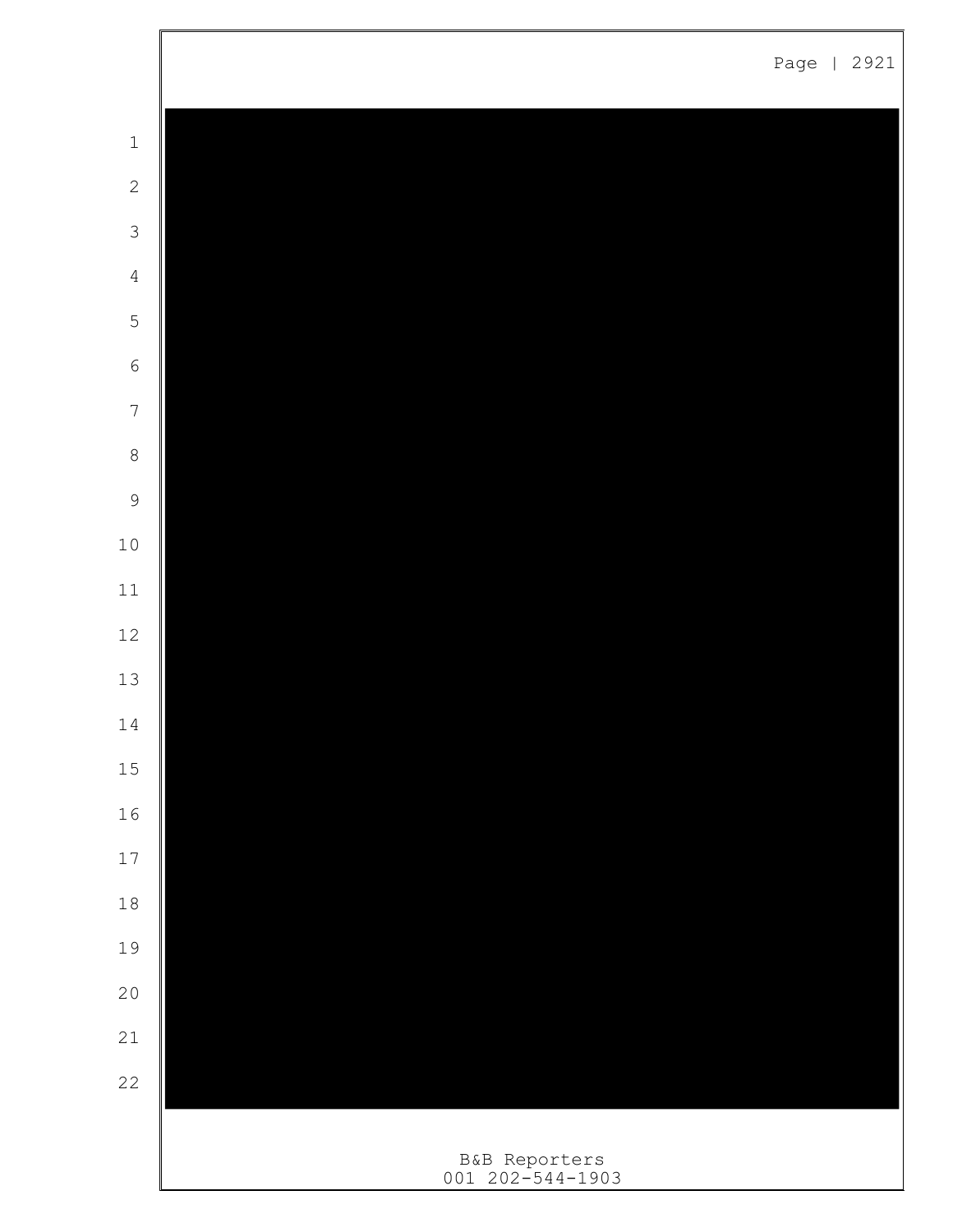|                | Page   2922                       |  |
|----------------|-----------------------------------|--|
| $\,1\,$        |                                   |  |
| $\overline{c}$ |                                   |  |
| $\overline{3}$ |                                   |  |
| $\overline{4}$ |                                   |  |
| $\overline{5}$ |                                   |  |
| $6\phantom{a}$ |                                   |  |
| $\overline{7}$ |                                   |  |
| $\overline{8}$ |                                   |  |
| $\mathcal{G}$  |                                   |  |
| 10             |                                   |  |
| $11$           |                                   |  |
| 12             |                                   |  |
| 13             |                                   |  |
| 14             |                                   |  |
| 15             |                                   |  |
| $16\,$         |                                   |  |
| 17             |                                   |  |
| $1\,8$         |                                   |  |
| 19             |                                   |  |
| $20$           |                                   |  |
| $21\,$<br>22   |                                   |  |
|                |                                   |  |
|                | B&B Reporters<br>001 202-544-1903 |  |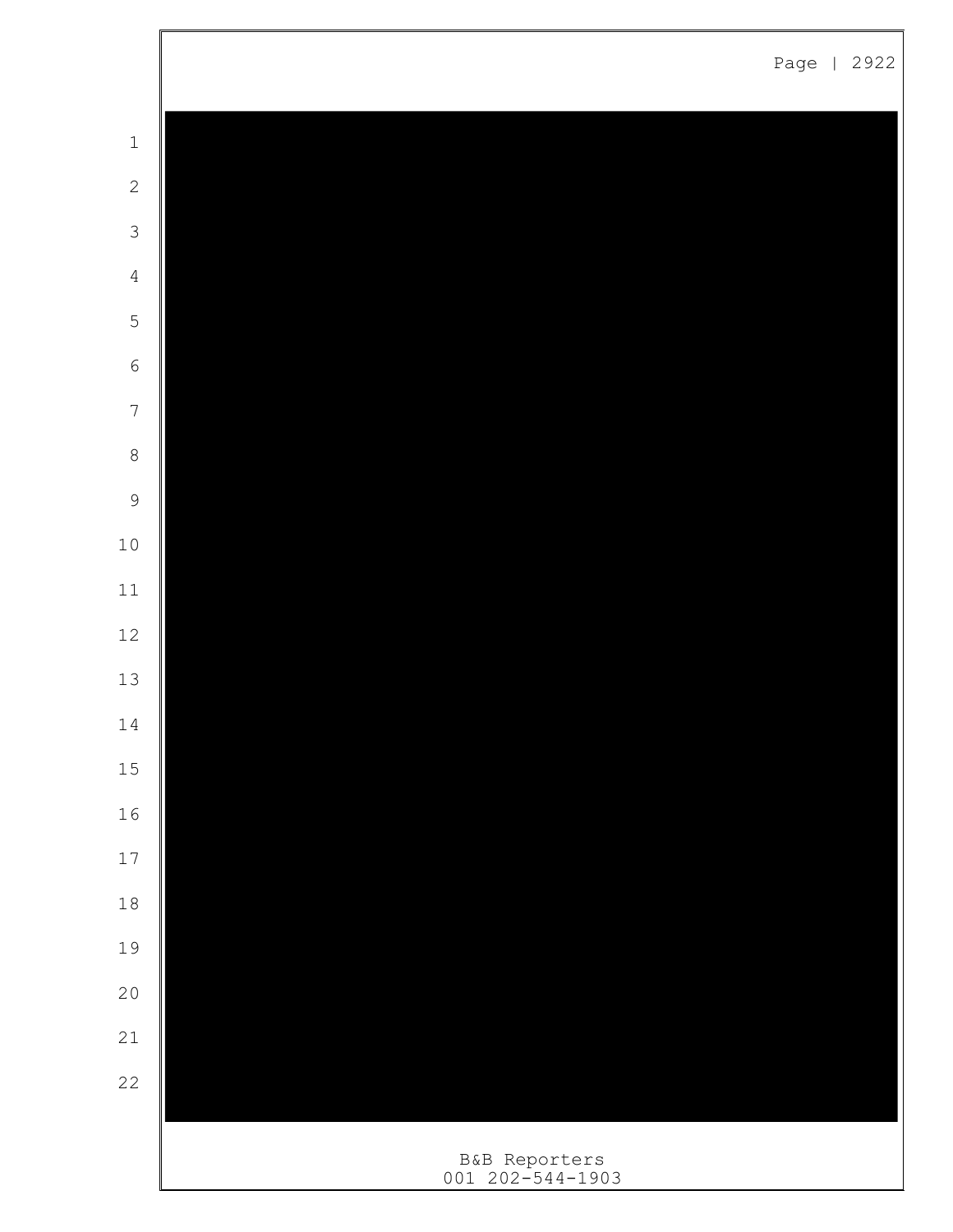|                                 |                                   | Page   2923 |  |
|---------------------------------|-----------------------------------|-------------|--|
|                                 |                                   |             |  |
| $\mathbbm{1}$<br>$\overline{c}$ |                                   |             |  |
| $\mathfrak{Z}$                  |                                   |             |  |
| $\overline{4}$                  |                                   |             |  |
| $\overline{5}$                  |                                   |             |  |
| $\overline{6}$                  |                                   |             |  |
| $\overline{7}$                  |                                   |             |  |
| 8                               |                                   |             |  |
| 9                               |                                   |             |  |
| $10$                            |                                   |             |  |
| $11$                            |                                   |             |  |
| $12$                            |                                   |             |  |
| 13                              |                                   |             |  |
| 14                              |                                   |             |  |
| $15\,$                          |                                   |             |  |
| 16                              |                                   |             |  |
| $17\,$                          |                                   |             |  |
| $1\,8$                          |                                   |             |  |
| 19                              |                                   |             |  |
| $20$                            |                                   |             |  |
| 21                              |                                   |             |  |
| 22                              |                                   |             |  |
|                                 |                                   |             |  |
|                                 | B&B Reporters<br>001 202-544-1903 |             |  |

 $\overline{\mathbf{I}}$ 

 $\overline{r}$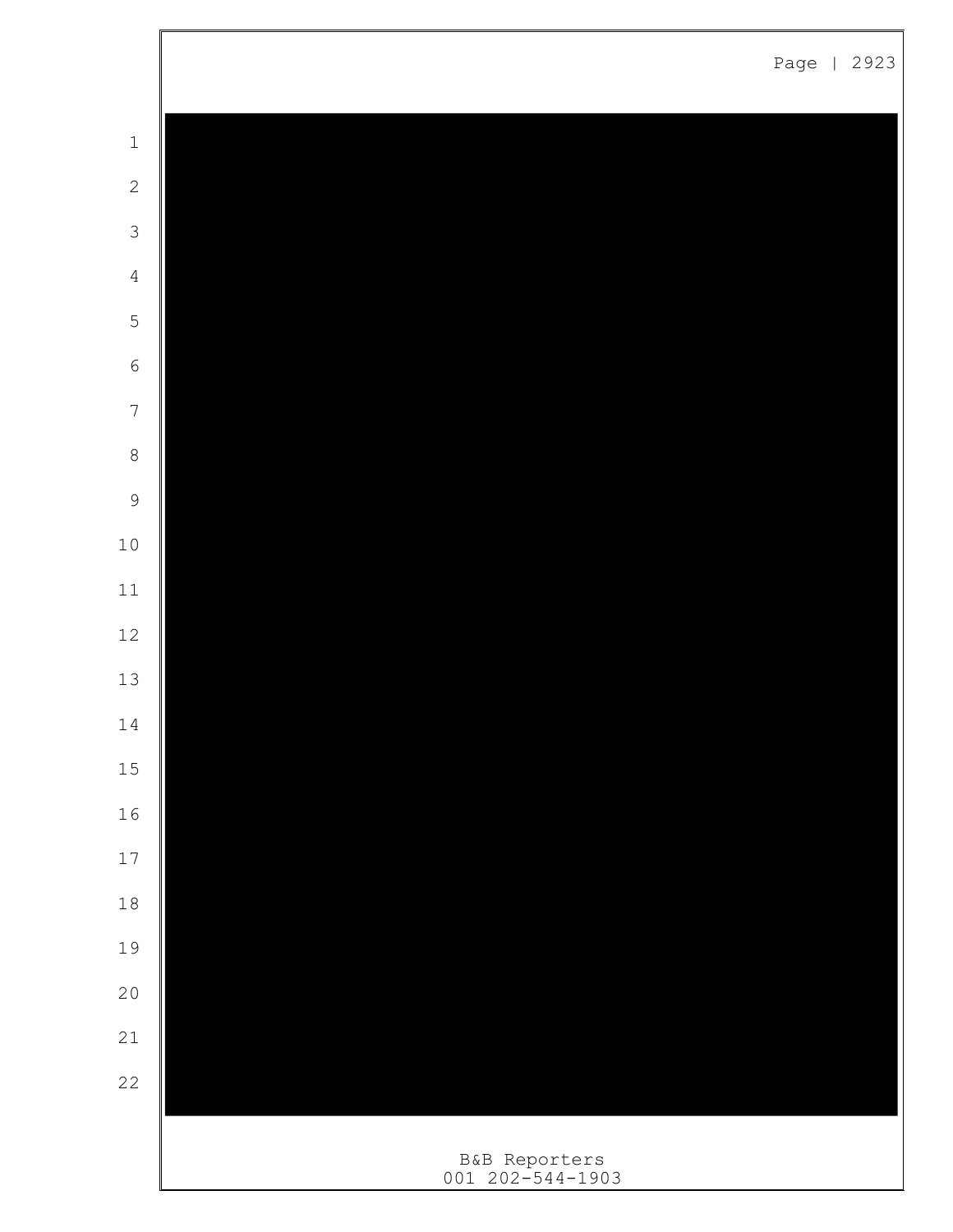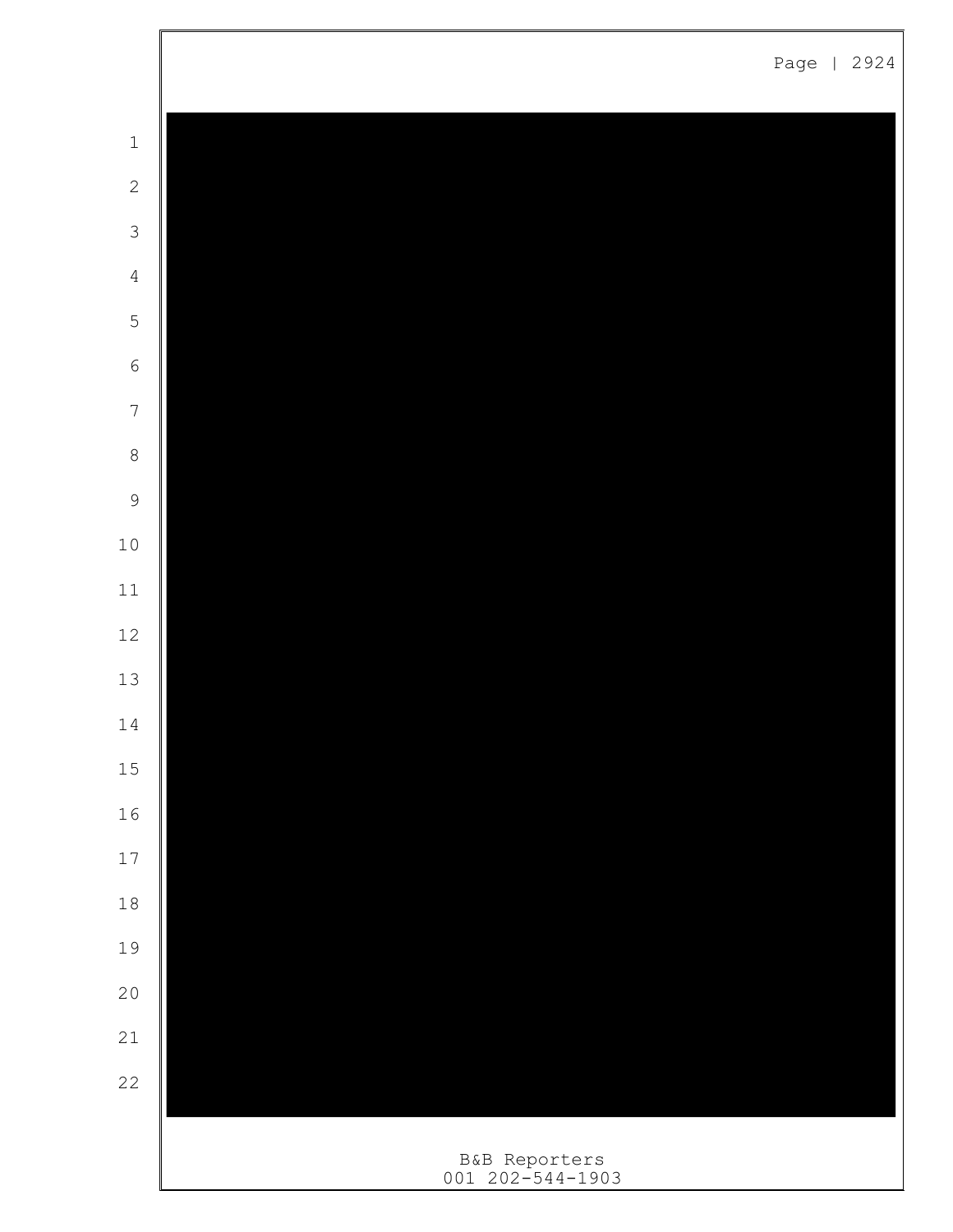|                                  |                                   | Page | 2925 |  |
|----------------------------------|-----------------------------------|------|------|--|
|                                  |                                   |      |      |  |
| $\ensuremath{\mathbbm{1}}$       |                                   |      |      |  |
| $\overline{c}$<br>$\overline{3}$ |                                   |      |      |  |
| $\overline{4}$                   |                                   |      |      |  |
| $\overline{5}$                   |                                   |      |      |  |
| $6\phantom{a}$                   |                                   |      |      |  |
| $\overline{7}$                   |                                   |      |      |  |
| $\theta$                         |                                   |      |      |  |
| 9                                |                                   |      |      |  |
| $10$                             |                                   |      |      |  |
| $11\,$                           |                                   |      |      |  |
| 12                               |                                   |      |      |  |
| 13                               |                                   |      |      |  |
| $1\,4$                           |                                   |      |      |  |
| $15\,$                           |                                   |      |      |  |
| $16$                             |                                   |      |      |  |
| $17\,$                           |                                   |      |      |  |
| $1\,8$                           |                                   |      |      |  |
| 19                               |                                   |      |      |  |
| $20$                             |                                   |      |      |  |
| $21\,$                           |                                   |      |      |  |
| 22                               |                                   |      |      |  |
|                                  |                                   |      |      |  |
|                                  | B&B Reporters<br>001 202-544-1903 |      |      |  |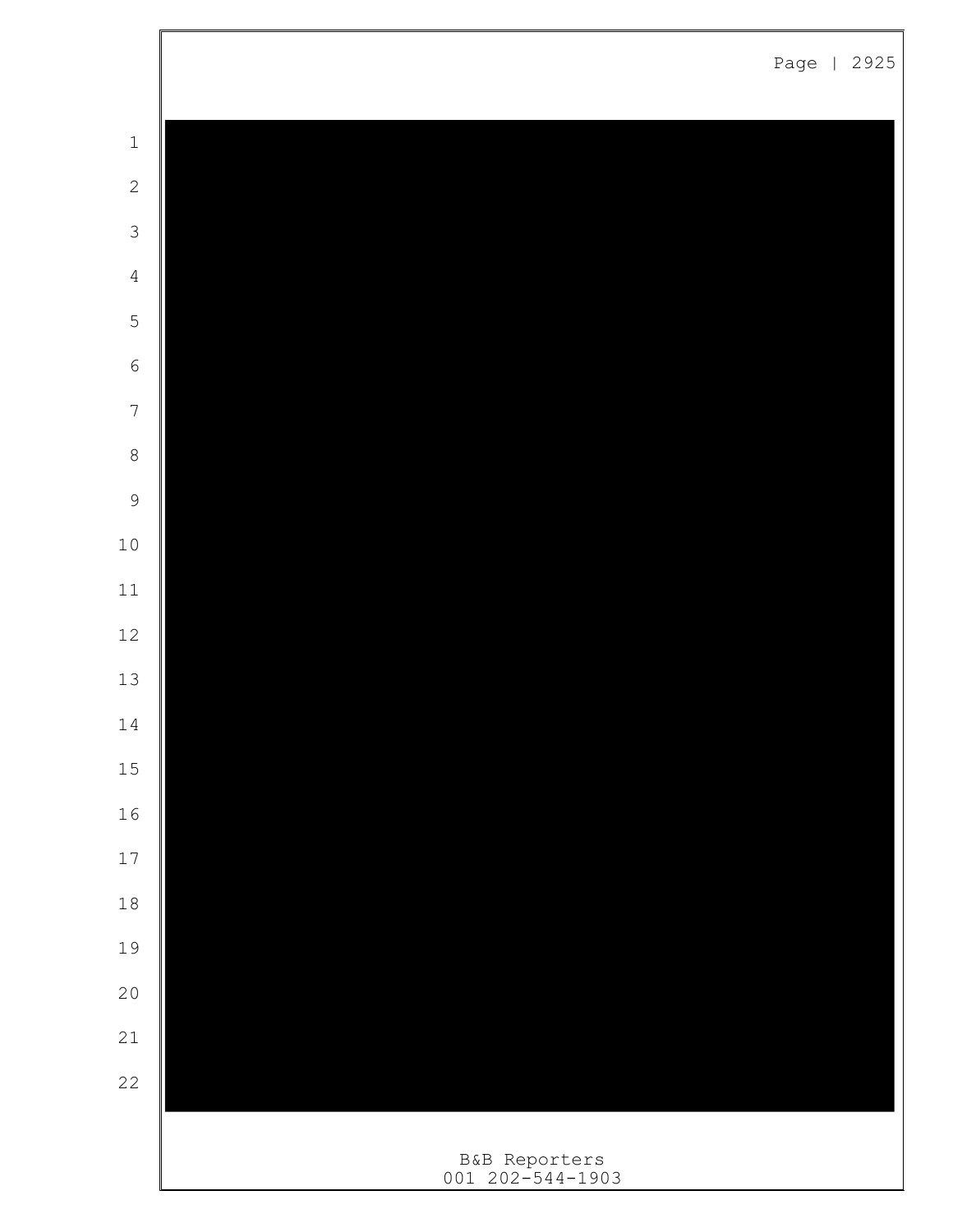|                            |                                   |  | Page   2926 |
|----------------------------|-----------------------------------|--|-------------|
|                            |                                   |  |             |
| $\ensuremath{\mathbbm{1}}$ |                                   |  |             |
| $\overline{c}$             |                                   |  |             |
| $\overline{3}$             |                                   |  |             |
| $\overline{4}$             |                                   |  |             |
| $\overline{5}$             |                                   |  |             |
| $\overline{6}$             |                                   |  |             |
| $\overline{7}$             |                                   |  |             |
| $\theta$                   |                                   |  |             |
| $\mathcal{G}$              |                                   |  |             |
| $10$                       |                                   |  |             |
| $11$                       |                                   |  |             |
| $12\,$                     |                                   |  |             |
| 13                         |                                   |  |             |
| $1\,4$                     |                                   |  |             |
| $15\,$                     |                                   |  |             |
| $16\,$                     |                                   |  |             |
| $17\,$                     |                                   |  |             |
| $1\,8$                     |                                   |  |             |
| 19                         |                                   |  |             |
| $20$                       |                                   |  |             |
| $2\sqrt{1}$                |                                   |  |             |
| 22                         |                                   |  |             |
|                            |                                   |  |             |
|                            | B&B Reporters<br>001 202-544-1903 |  |             |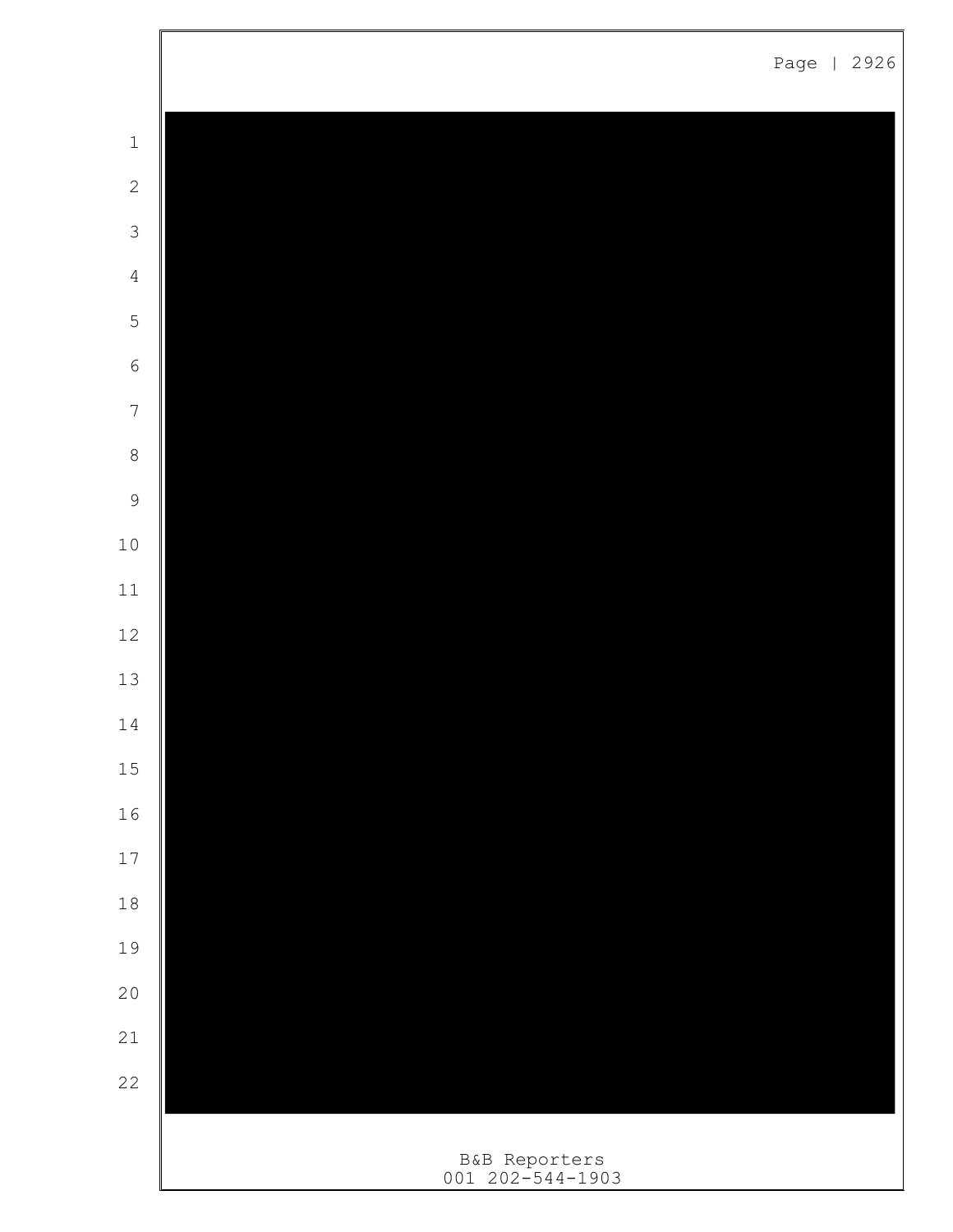|                |                                   | Page   2927 |  |
|----------------|-----------------------------------|-------------|--|
|                |                                   |             |  |
| $\mathbbm{1}$  |                                   |             |  |
| $\overline{c}$ |                                   |             |  |
| $\overline{3}$ |                                   |             |  |
| $\overline{4}$ |                                   |             |  |
| $\overline{5}$ |                                   |             |  |
| $\overline{6}$ |                                   |             |  |
| $\overline{7}$ |                                   |             |  |
| $\overline{8}$ |                                   |             |  |
| 9              |                                   |             |  |
| $10$           |                                   |             |  |
| $11$           |                                   |             |  |
| $12$           |                                   |             |  |
| 13             |                                   |             |  |
| 14             |                                   |             |  |
| $15\,$         |                                   |             |  |
| $16\,$         |                                   |             |  |
| $17\,$         |                                   |             |  |
| $1\,8$         |                                   |             |  |
| 19             |                                   |             |  |
| $20$           |                                   |             |  |
| $21\,$         |                                   |             |  |
| 22             |                                   |             |  |
|                |                                   |             |  |
|                | B&B Reporters<br>001 202-544-1903 |             |  |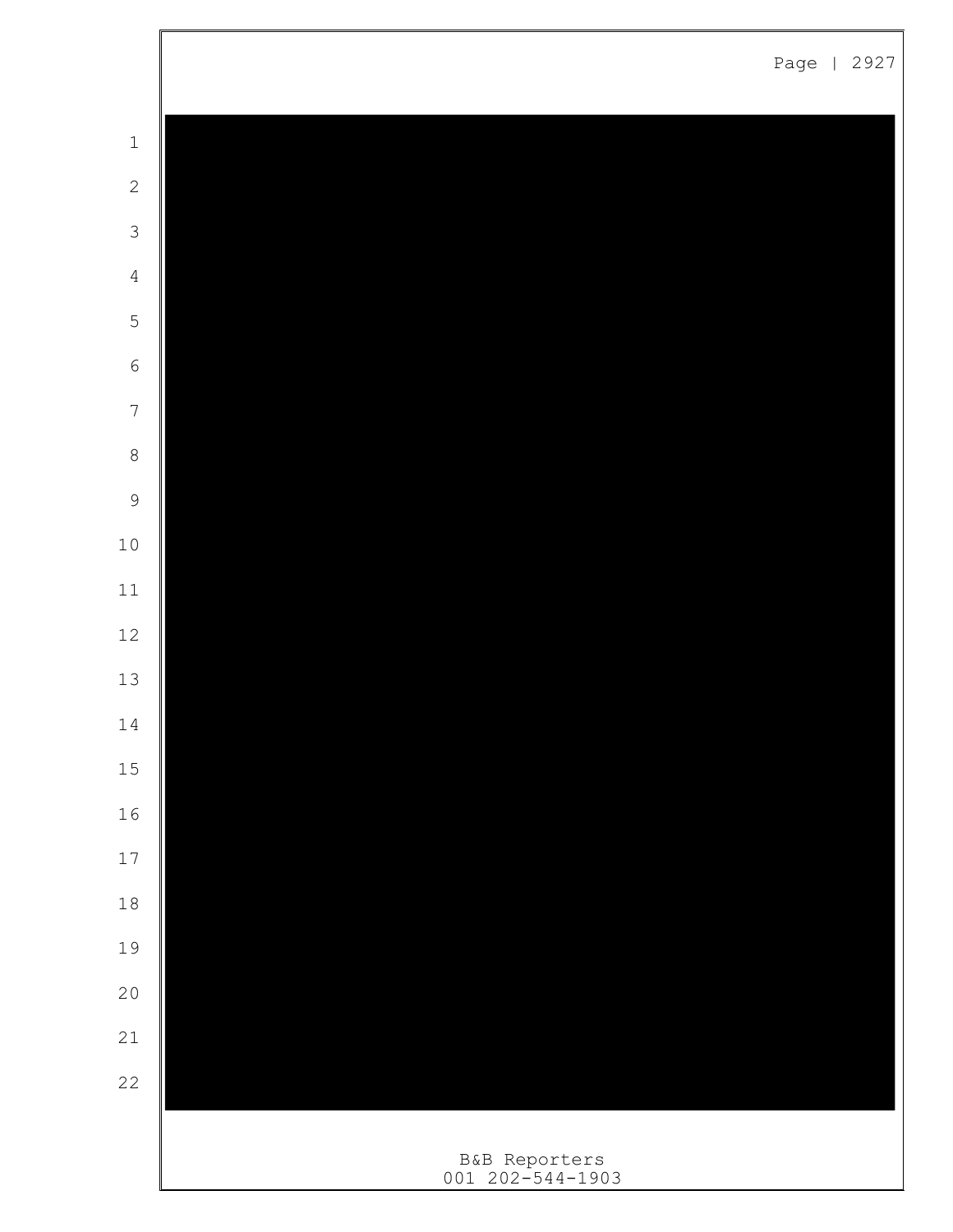|                                  |                                   | Page | 2928 |
|----------------------------------|-----------------------------------|------|------|
|                                  |                                   |      |      |
| $\mathbbm{1}$                    |                                   |      |      |
| $\overline{c}$                   |                                   |      |      |
| $\overline{3}$                   |                                   |      |      |
| $\overline{4}$<br>$\overline{5}$ |                                   |      |      |
| $\overline{6}$                   |                                   |      |      |
| $\overline{7}$                   |                                   |      |      |
| $\overline{8}$                   |                                   |      |      |
| 9                                |                                   |      |      |
| $10$                             |                                   |      |      |
| $11\,$                           |                                   |      |      |
| $12\,$                           |                                   |      |      |
| 13                               |                                   |      |      |
| $1\,4$                           |                                   |      |      |
| $15\,$                           |                                   |      |      |
| $16$                             |                                   |      |      |
| $17$                             |                                   |      |      |
| $1\,8$                           |                                   |      |      |
| 19                               |                                   |      |      |
| $20$                             |                                   |      |      |
| $21$                             |                                   |      |      |
| 22                               |                                   |      |      |
|                                  |                                   |      |      |
|                                  | B&B Reporters<br>001 202-544-1903 |      |      |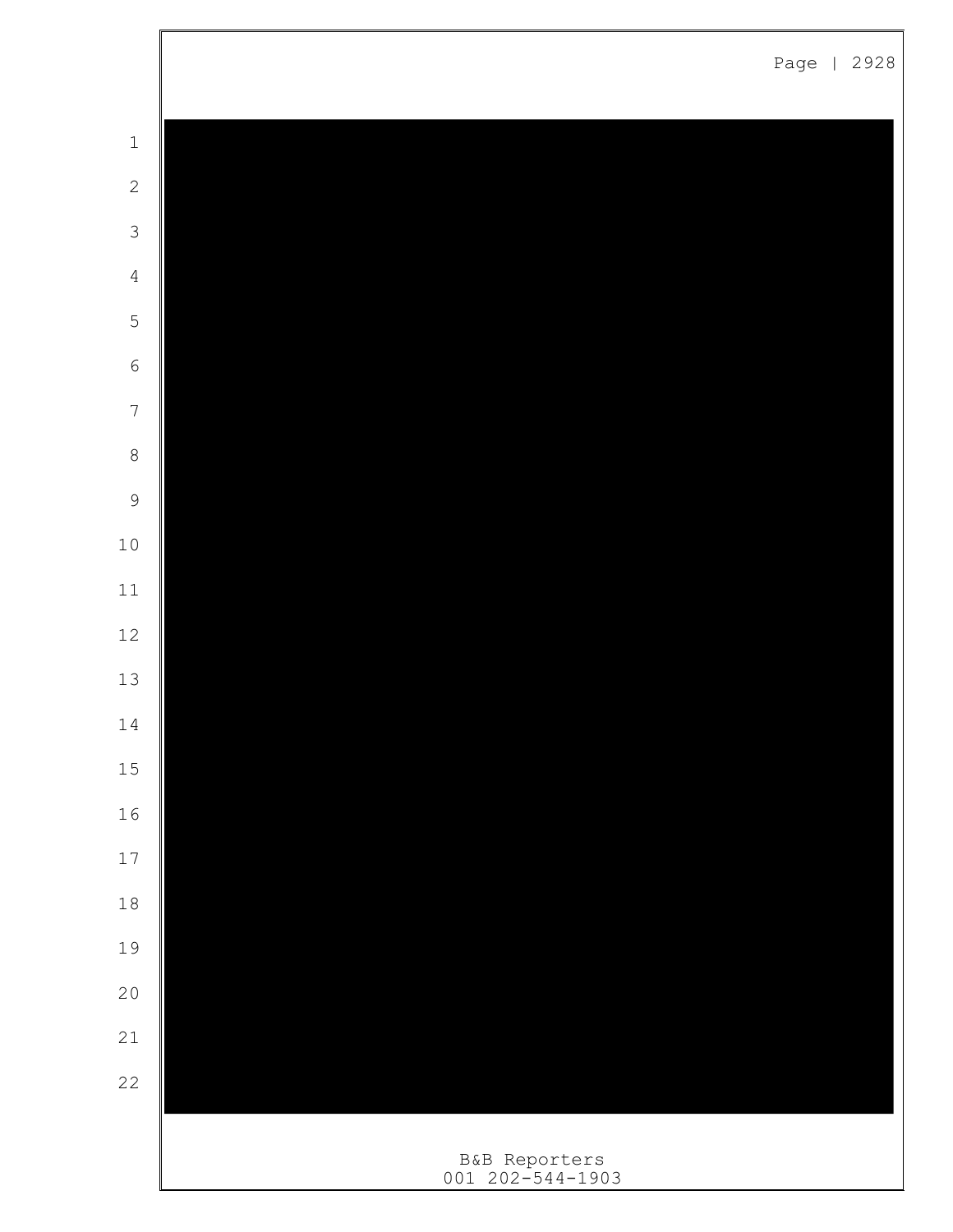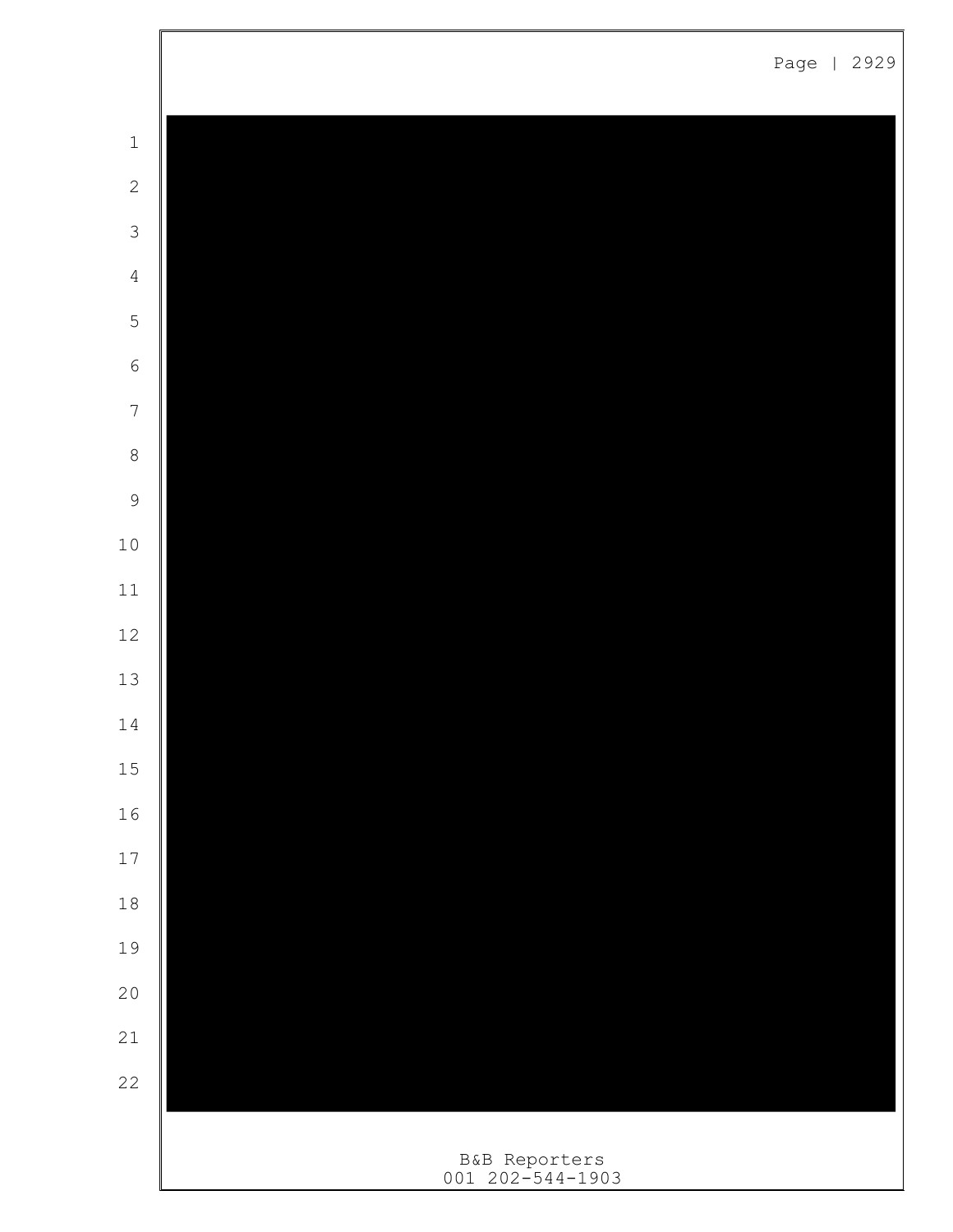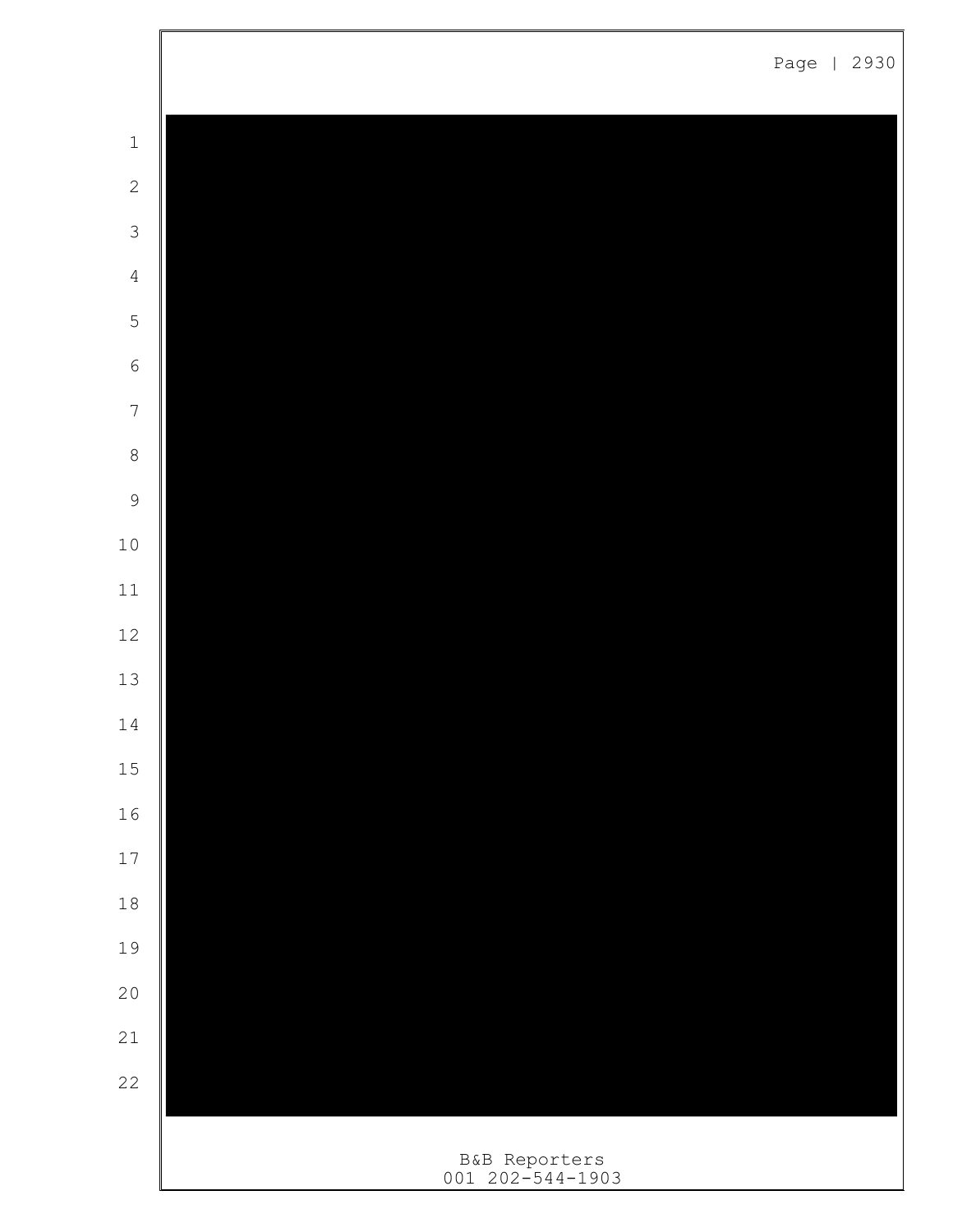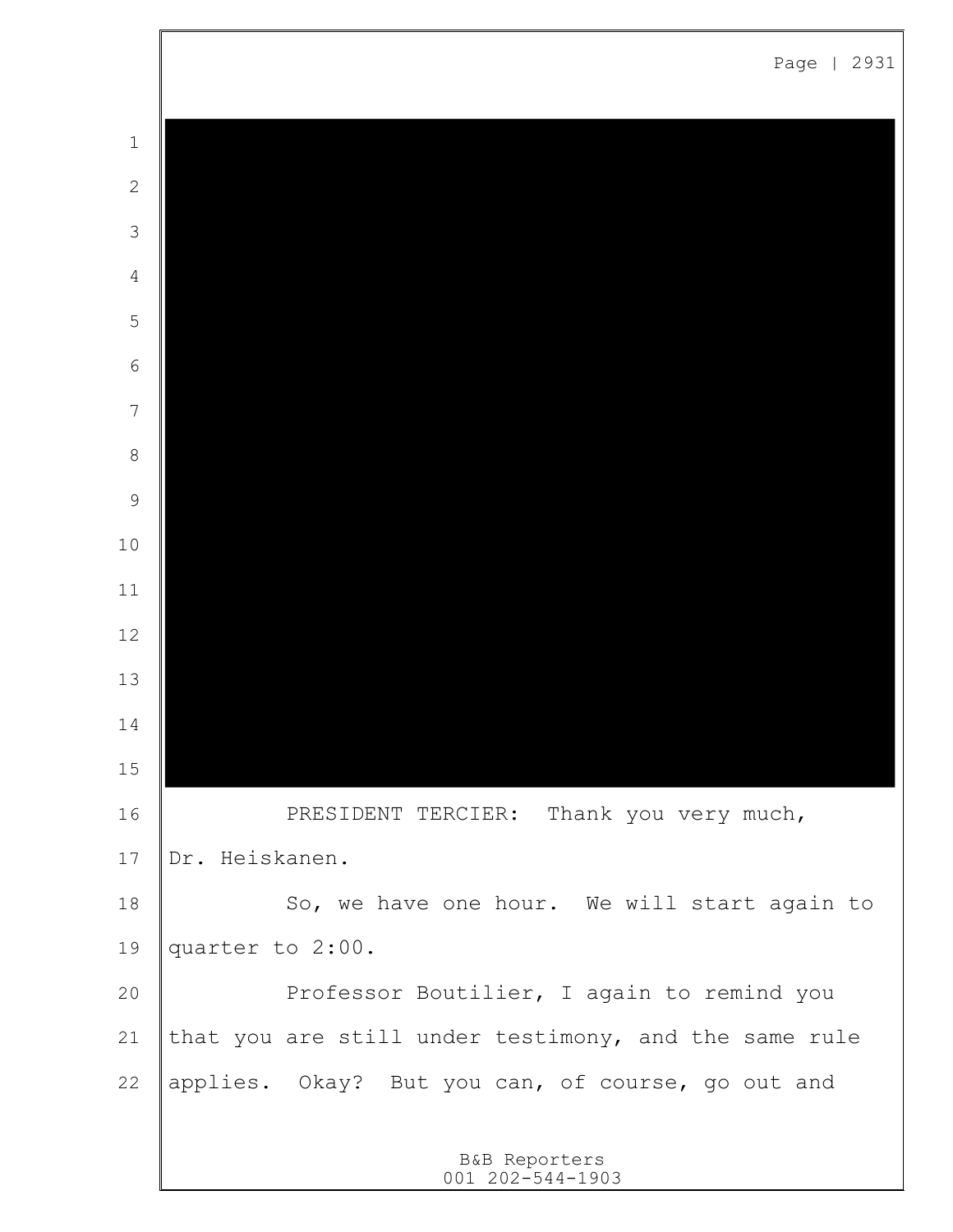|             | Page   2932                                |
|-------------|--------------------------------------------|
| $\mathbf 1$ | have lunch.                                |
| 2           | THE WITNESS: Thank you.                    |
| 3           | PRESIDENT TERCIER: Okay.<br>Good.          |
| 4           | (Whereupon, at 12:48 p.m., the Hearing was |
| 5           | adjourned until 1:45 p.m., the same day.)  |

I

| B&B Reporters    |  |
|------------------|--|
| 001 202-544-1903 |  |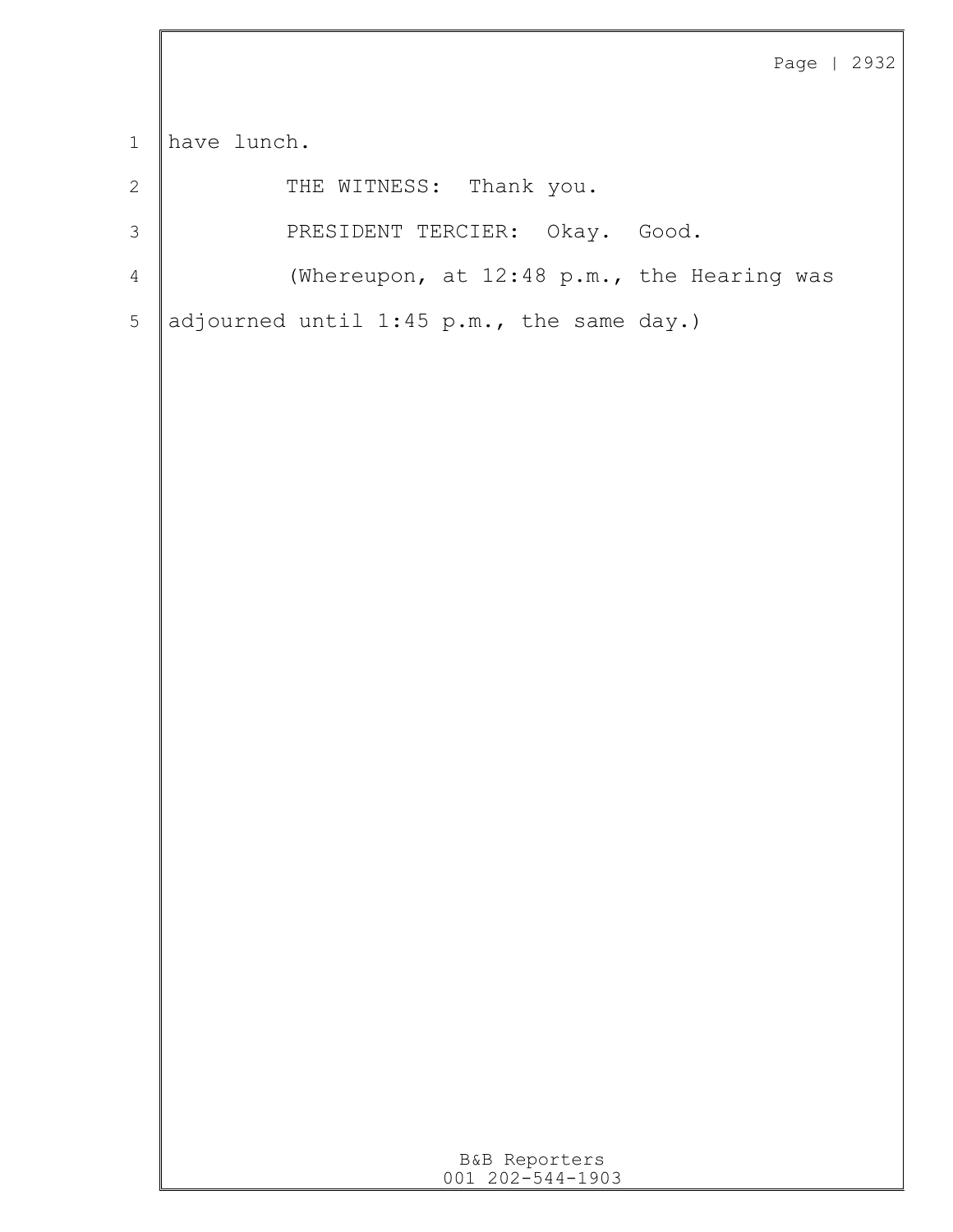Page | 2933 B&B Reporters 1 | AFTERNOON SESSION 2 PRESIDENT TERCIER: Good afternoon, ladies 3 and gentlemen. We will resume before I have to come 4  $\vert$  on. One important and difficult question, it is a 5 question of the dates for the second session. 6 You remember that it had been agreed between 7 Ithe Parties that--before I was the Chairman--that it 8 | was necessary to have two weeks and that it appeared 9 that it was simply not possible. And I think now we 10 have the demonstration that it would not have been 11 possible to have 13 more witnesses and experts 12 enjoying these two weeks. 13 So, the problem is, of course, as you can 14 | imagine, to find dates available and, if possible, not 15 too late. And the Members of the Arbitral Tribunal 16 have tried, first, to find dates. And the first 17  $\parallel$  proposal we made was the week of the 13th of July. 18 Unfortunately, this is not possible for 19 Claimant because of the availability of your experts, 20  $\mathbb{I}$  was told. 21 **Okay.** So, we went back and we have 22 proposals. The earliest--but it is with a

001 202-544-1903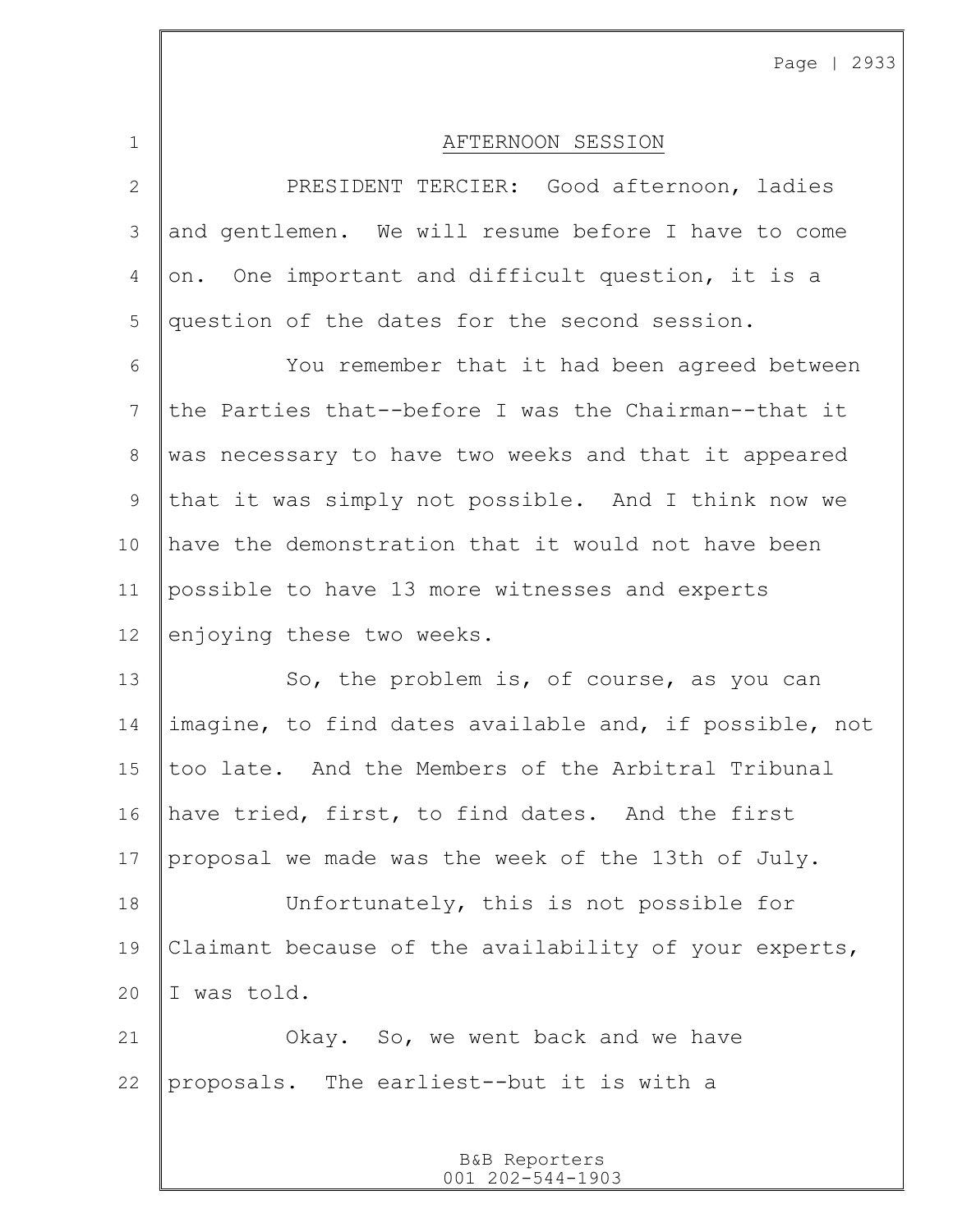Page | 2934

| $\mathbf 1$  | caveat--would be the week of the 10th of February.     |
|--------------|--------------------------------------------------------|
| $\mathbf{2}$ | Would it be possible for you? Of course, you           |
| 3            | don't know because you have to look at the--but if you |
| 4            | can check. But there is one caveat. It should be in    |
| 5            | Paris because--I don't want to give the reasons, but   |
| 6            | it should be in Paris.                                 |
| 7            | The next would be the 17th of August. The              |
| $8\,$        | next would be the 24th of August, the week, of course. |
| 9            | And the last, 28th of September.                       |
| 10           | We are, of course, conscious that it is                |
| 11           | extremely--it is too long, but it is due to the        |
| 12           | situation--to the circumstances as it occurred.        |
| 13           | Now, I would be grateful if you could see on           |
| 14           | your side which dates would be--would be possible for  |
| 15           | And I have to add, the 28th of September has<br>you.   |
| 16           | still a question mark. The 28th of September with a    |
| 17           | question mark.                                         |
| 18           | MR. POLÁŠEK: Mr. President, just for                   |
| 19           | clarification, because the previously communicated     |
| 20           | earliest dates were in July of this year, are these    |
| 21           | dates for the next year, 2020, or are we talking about |
| 22           | 2021?                                                  |
|              |                                                        |
|              | B&B Reporters                                          |

## 001 202-544-1903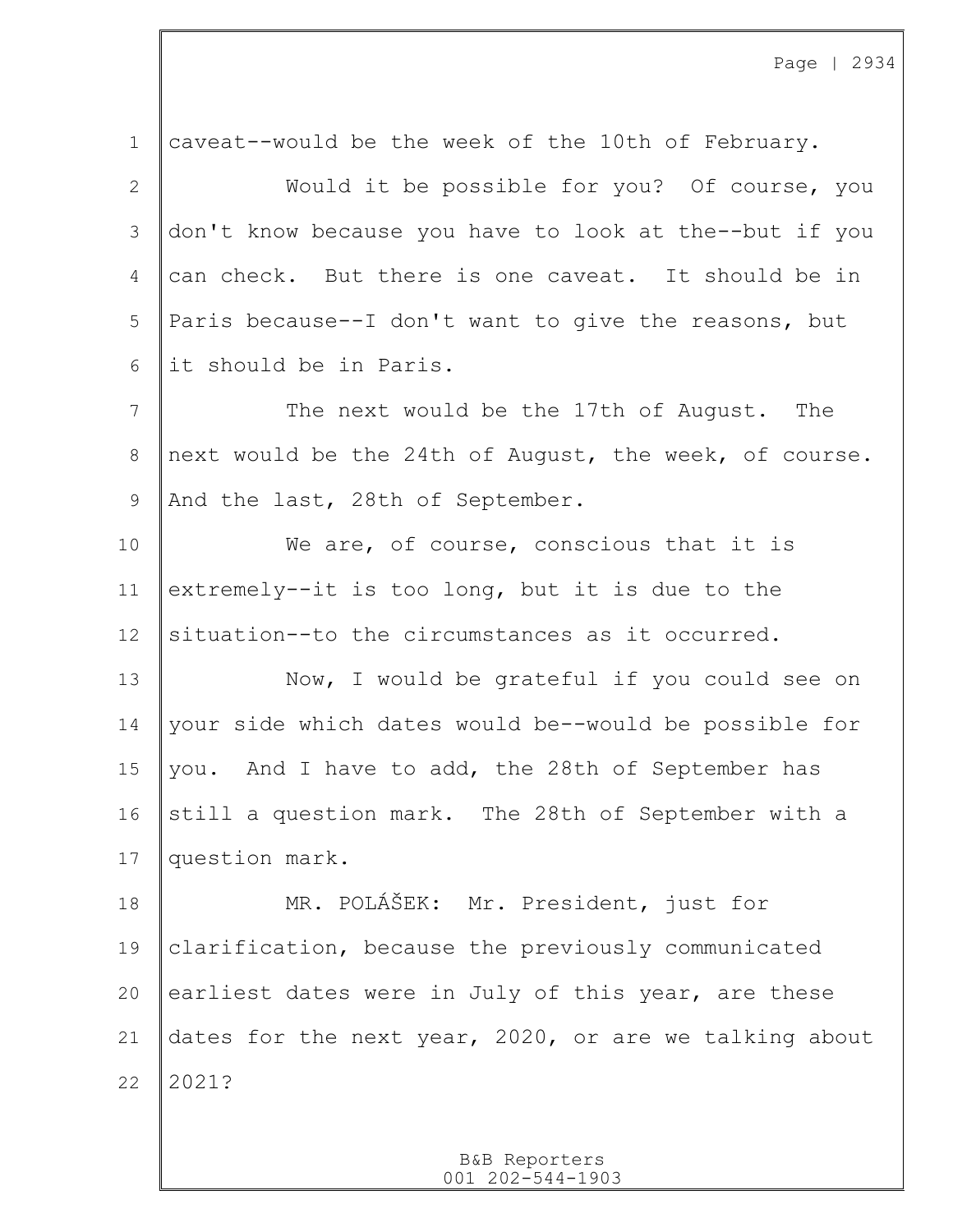B&B Reporters 001 202-544-1903 1 | Our understanding is that this is 2020, but I 2  $\parallel$  just wanted to--3 Next PRESIDENT TERCIER: Sorry. What is the 4 question? 5 MR. POLÁŠEK: It is. Okay. Thank you. 6 I just wanted to reconfirm that these dates 7 are 2020, not 2021, but I understand these are 2020. 8 **PRESIDENT TERCIER:** For 2020. All good. 9 MR. POLÁŠEK: Thank you. 10 PRESIDENT TERCIER: I hope I am still alive. 11 **Okay.** So, if you could check what is 12 possible, really, we will do our best. 13 Good. If there are no further questions, 14 | Dr. Heiskanen, you have the floor for the second part 15 of your--and, again, I don't know how long it will be, 16 | but you should not be too long. 17 DR. HEISKANEN: Thank you, Mr. President. We 18 spent the lunch break looking for ways to be as 19 | concise as possible. 20 CONTINUED CROSS-EXAMINATION 21 22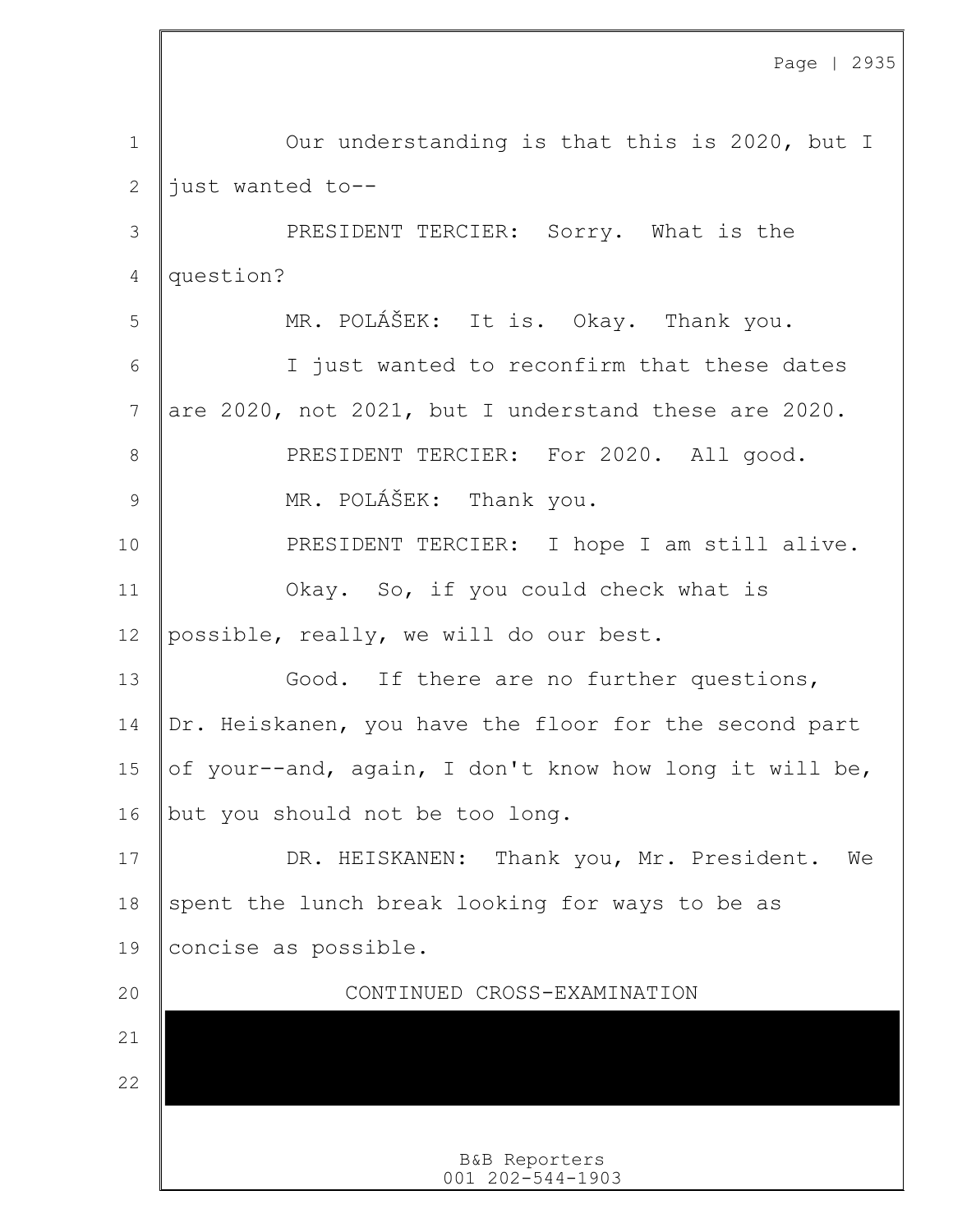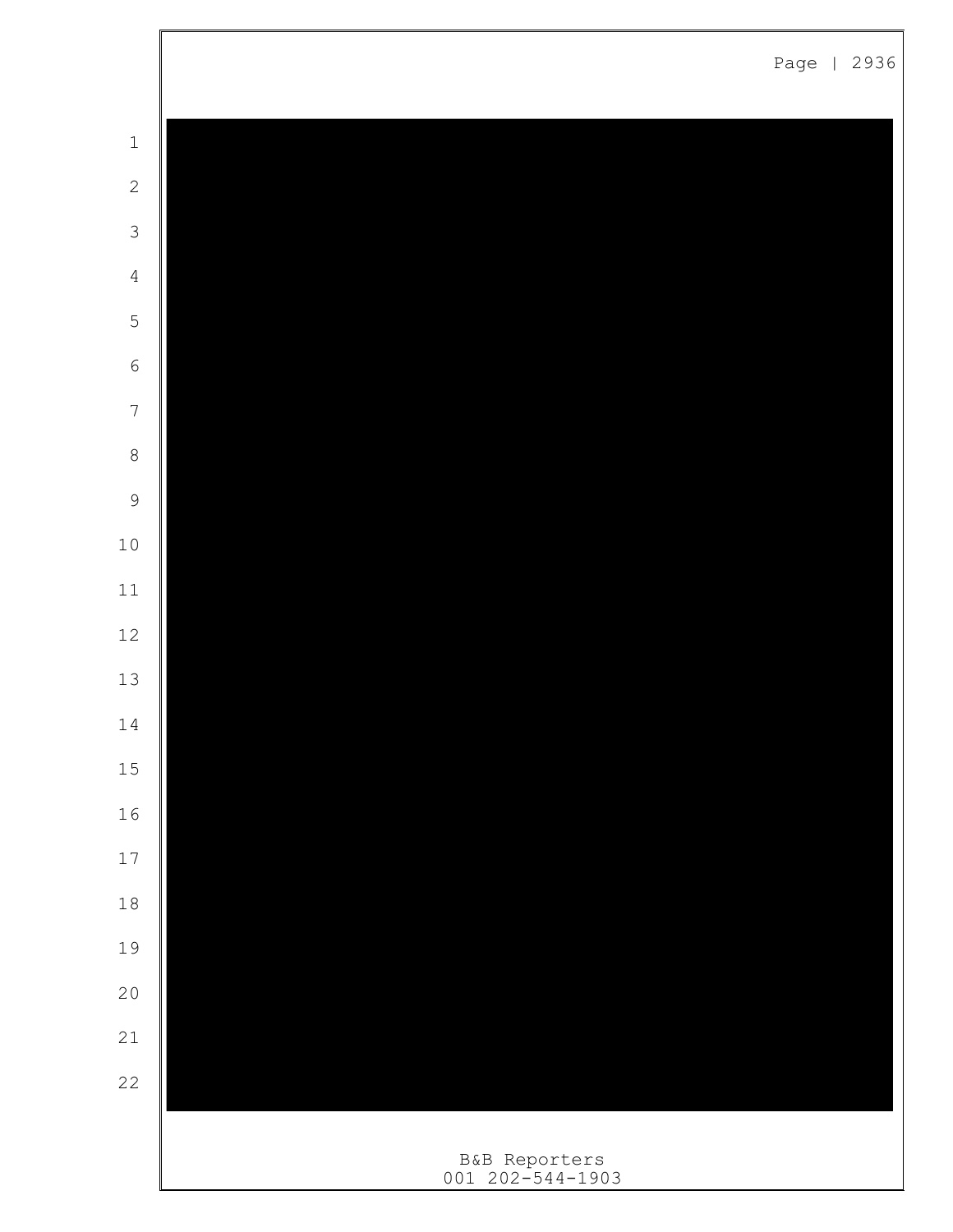|                |                                   | Page   2937 |
|----------------|-----------------------------------|-------------|
|                |                                   |             |
| $\mathbf 1$    |                                   |             |
| $\overline{c}$ |                                   |             |
| $\overline{3}$ |                                   |             |
| $\overline{4}$ |                                   |             |
| $\overline{5}$ |                                   |             |
| $\overline{6}$ |                                   |             |
| $\overline{7}$ |                                   |             |
| $\delta$       |                                   |             |
| $\mathcal{G}$  |                                   |             |
| $10$           |                                   |             |
| $11\,$         |                                   |             |
| $12\,$         |                                   |             |
| 13             |                                   |             |
| $14$           |                                   |             |
| $15\,$         |                                   |             |
| $16\,$         |                                   |             |
| $17\,$         |                                   |             |
| $1\,8$         |                                   |             |
| 19             |                                   |             |
| $20$           |                                   |             |
|                |                                   |             |
| $21\,$         |                                   |             |
| 22             |                                   |             |
|                |                                   |             |
|                | B&B Reporters<br>001 202-544-1903 |             |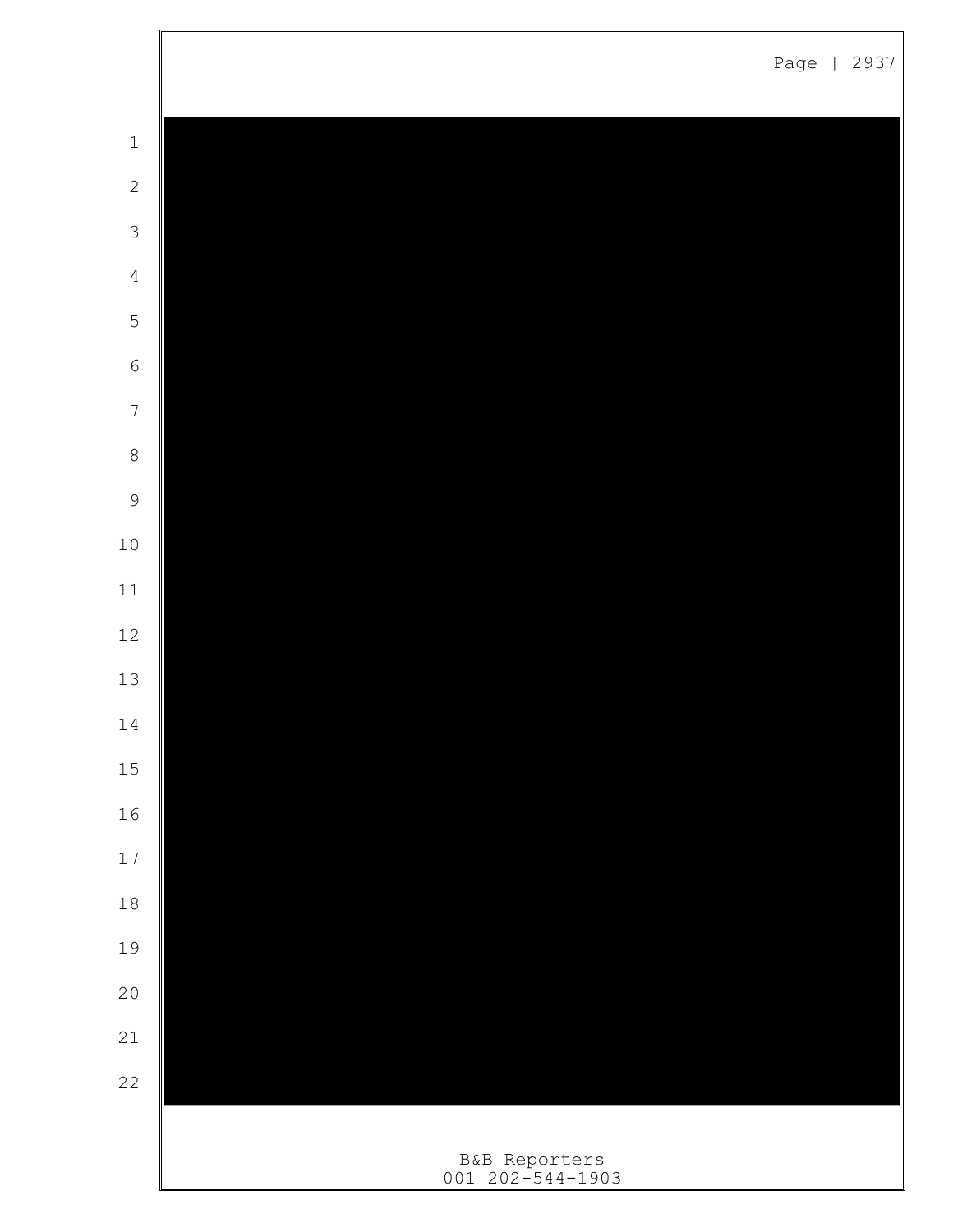|                 | Page   2938                       |  |  |
|-----------------|-----------------------------------|--|--|
| $\,1\,$         |                                   |  |  |
| $\overline{c}$  |                                   |  |  |
| $\overline{3}$  |                                   |  |  |
| $\overline{4}$  |                                   |  |  |
| $\overline{5}$  |                                   |  |  |
| $6\overline{6}$ |                                   |  |  |
| $\overline{7}$  |                                   |  |  |
| 8               |                                   |  |  |
| 9               |                                   |  |  |
| 10              |                                   |  |  |
| $11\,$          |                                   |  |  |
| 12              |                                   |  |  |
| 13              |                                   |  |  |
| 14              |                                   |  |  |
| 15              |                                   |  |  |
| $16$            |                                   |  |  |
| 17              |                                   |  |  |
| $1\,8$          |                                   |  |  |
| 19              |                                   |  |  |
| $20$            |                                   |  |  |
| $21\,$          |                                   |  |  |
| 22              |                                   |  |  |
|                 |                                   |  |  |
|                 | B&B Reporters<br>001 202-544-1903 |  |  |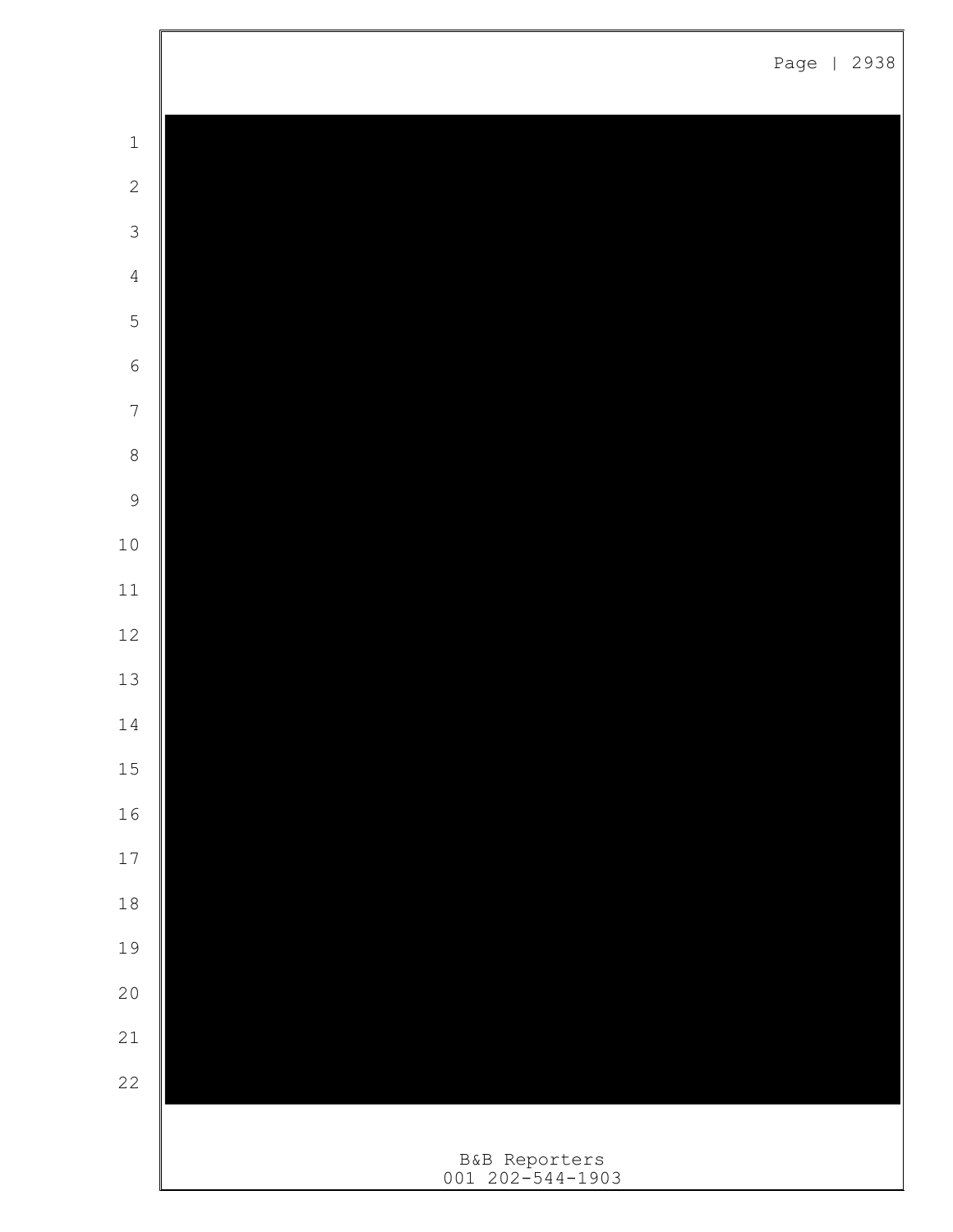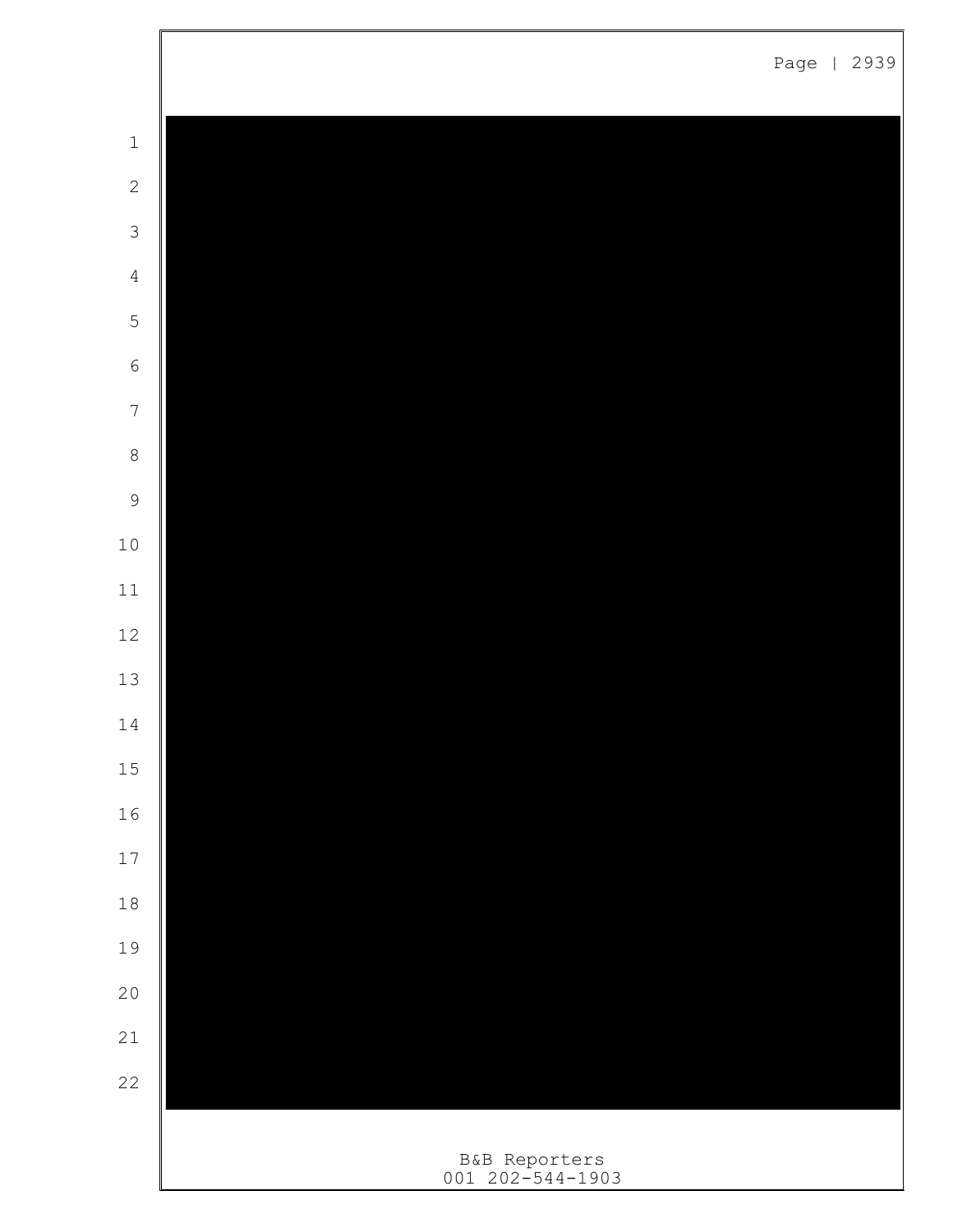|                | Page   2940                       |
|----------------|-----------------------------------|
| $\,1\,$        |                                   |
| $\overline{c}$ |                                   |
| $\overline{3}$ |                                   |
| $\overline{4}$ |                                   |
| $\overline{5}$ |                                   |
| $\overline{6}$ |                                   |
| $\overline{7}$ |                                   |
| 8              |                                   |
| 9              |                                   |
| 10             |                                   |
| $11$           |                                   |
| $12$           |                                   |
| 13             |                                   |
| 14             |                                   |
| 15             |                                   |
| $16\,$         |                                   |
| $17\,$         |                                   |
| $1\,8$         |                                   |
| 19             |                                   |
| $20$           |                                   |
| $2\sqrt{1}$    |                                   |
| 22             |                                   |
|                | B&B Reporters<br>001 202-544-1903 |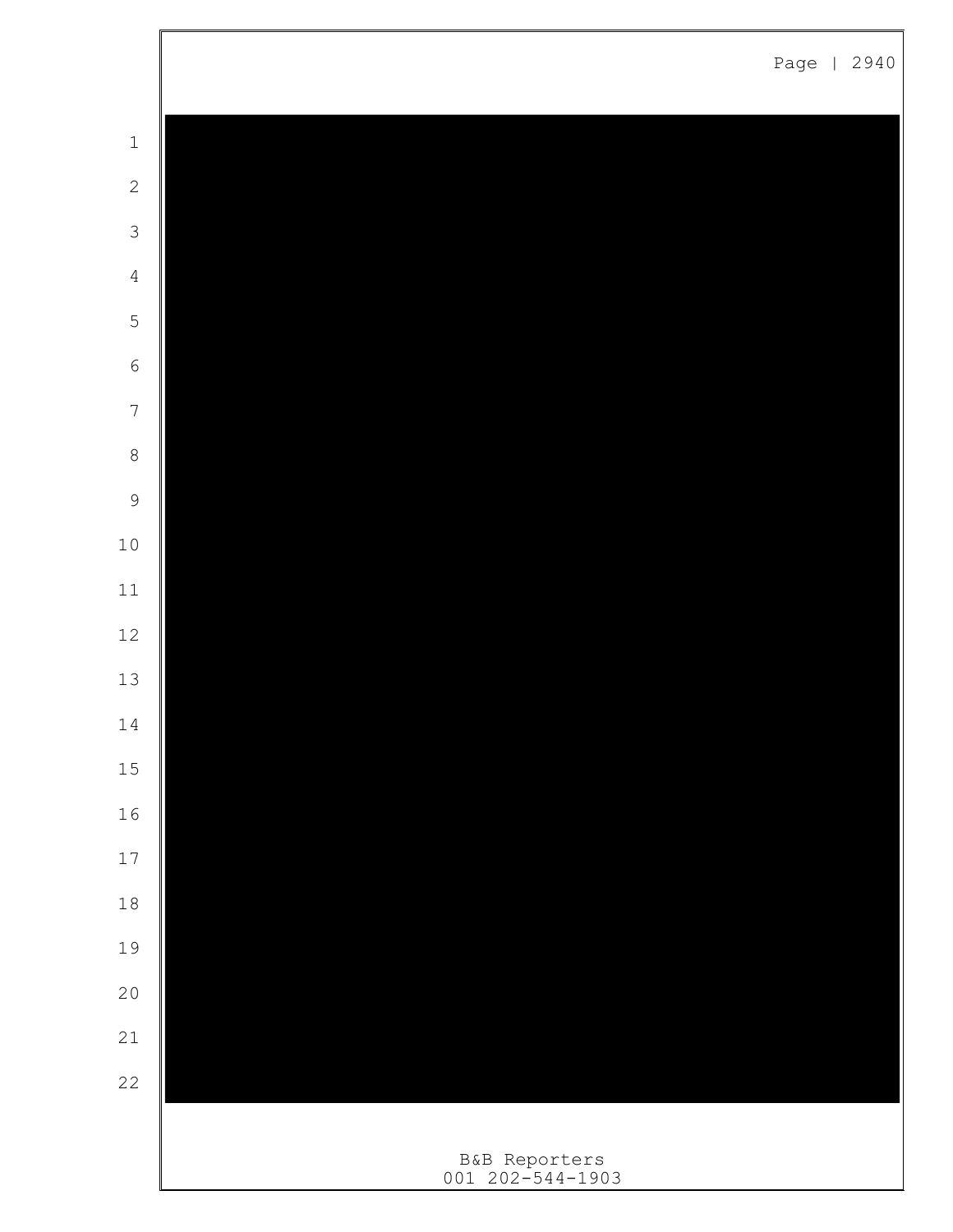|                 |                                   | Page   2941 |  |
|-----------------|-----------------------------------|-------------|--|
| $\,1\,$         |                                   |             |  |
| $\overline{c}$  |                                   |             |  |
| $\overline{3}$  |                                   |             |  |
| $\overline{4}$  |                                   |             |  |
| $\overline{5}$  |                                   |             |  |
| $6\overline{6}$ |                                   |             |  |
| $\overline{7}$  |                                   |             |  |
| 8               |                                   |             |  |
| 9               |                                   |             |  |
| $10$            |                                   |             |  |
| $11\,$          |                                   |             |  |
| 12              |                                   |             |  |
| 13              |                                   |             |  |
| 14              |                                   |             |  |
| 15              |                                   |             |  |
| $16$            |                                   |             |  |
| 17              |                                   |             |  |
| $1\,8$          |                                   |             |  |
| 19              |                                   |             |  |
| $20$            |                                   |             |  |
| $21\,$          |                                   |             |  |
| 22              |                                   |             |  |
|                 |                                   |             |  |
|                 | B&B Reporters<br>001 202-544-1903 |             |  |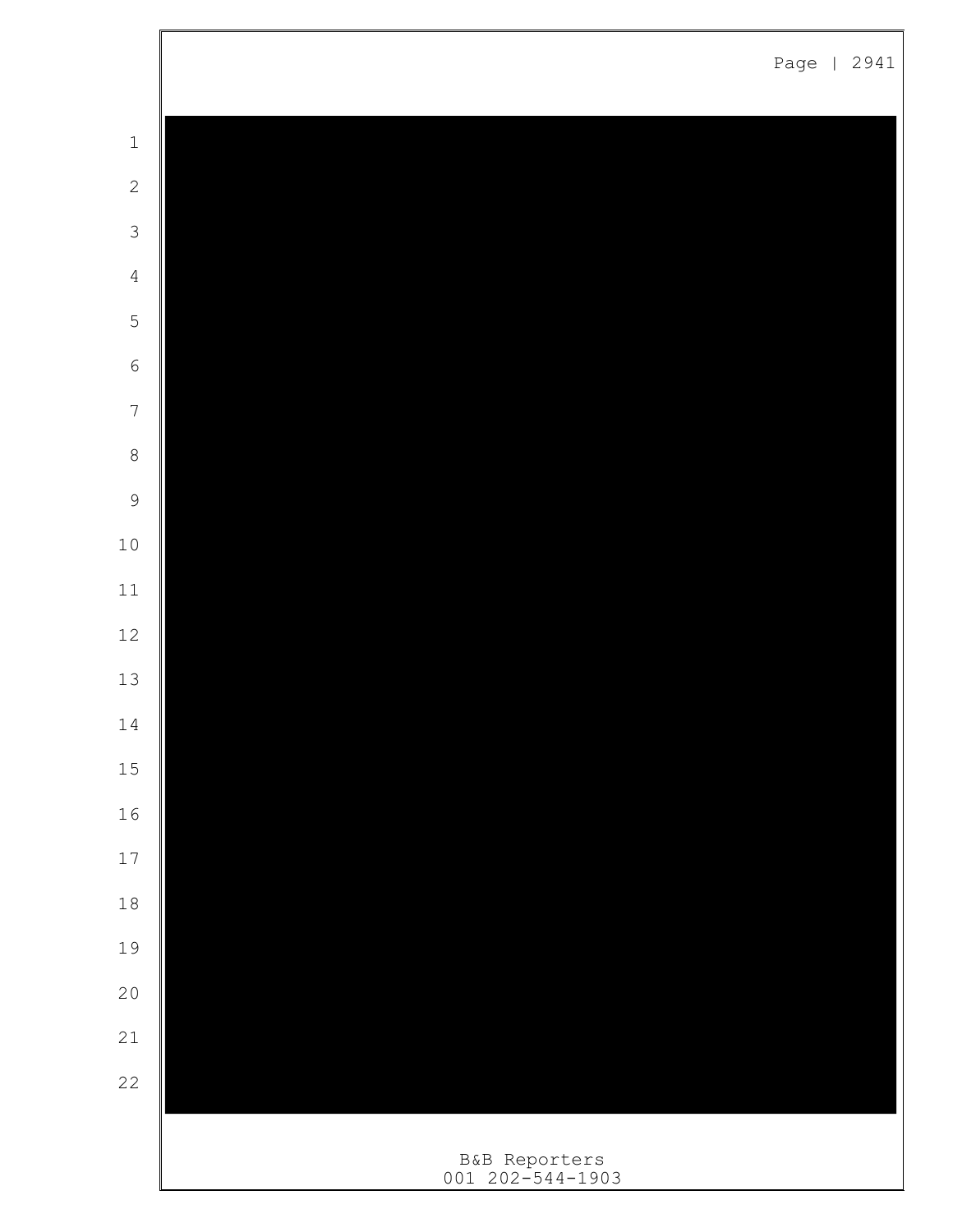|                                  |                                   | Page   2942 |
|----------------------------------|-----------------------------------|-------------|
|                                  |                                   |             |
| $\mathbf 1$                      |                                   |             |
| $\mathbf{2}$<br>$\mathfrak{Z}$   |                                   |             |
| $\overline{4}$                   |                                   |             |
| $\overline{5}$                   |                                   |             |
| $6\phantom{a}$                   |                                   |             |
| $\overline{\mathcal{I}}$         |                                   |             |
| $\begin{array}{c} 8 \end{array}$ |                                   |             |
| $\overline{9}$                   |                                   |             |
| $10$                             |                                   |             |
| $11$                             |                                   |             |
| $12\,$                           |                                   |             |
| 13                               |                                   |             |
| $1\,4$                           |                                   |             |
| $15\,$                           |                                   |             |
| $16\,$                           |                                   |             |
| $17$                             |                                   |             |
| $1\,8$                           |                                   |             |
| 19                               |                                   |             |
| $20$                             |                                   |             |
| $21$                             |                                   |             |
| 22                               |                                   |             |
|                                  |                                   |             |
|                                  | B&B Reporters<br>001 202-544-1903 |             |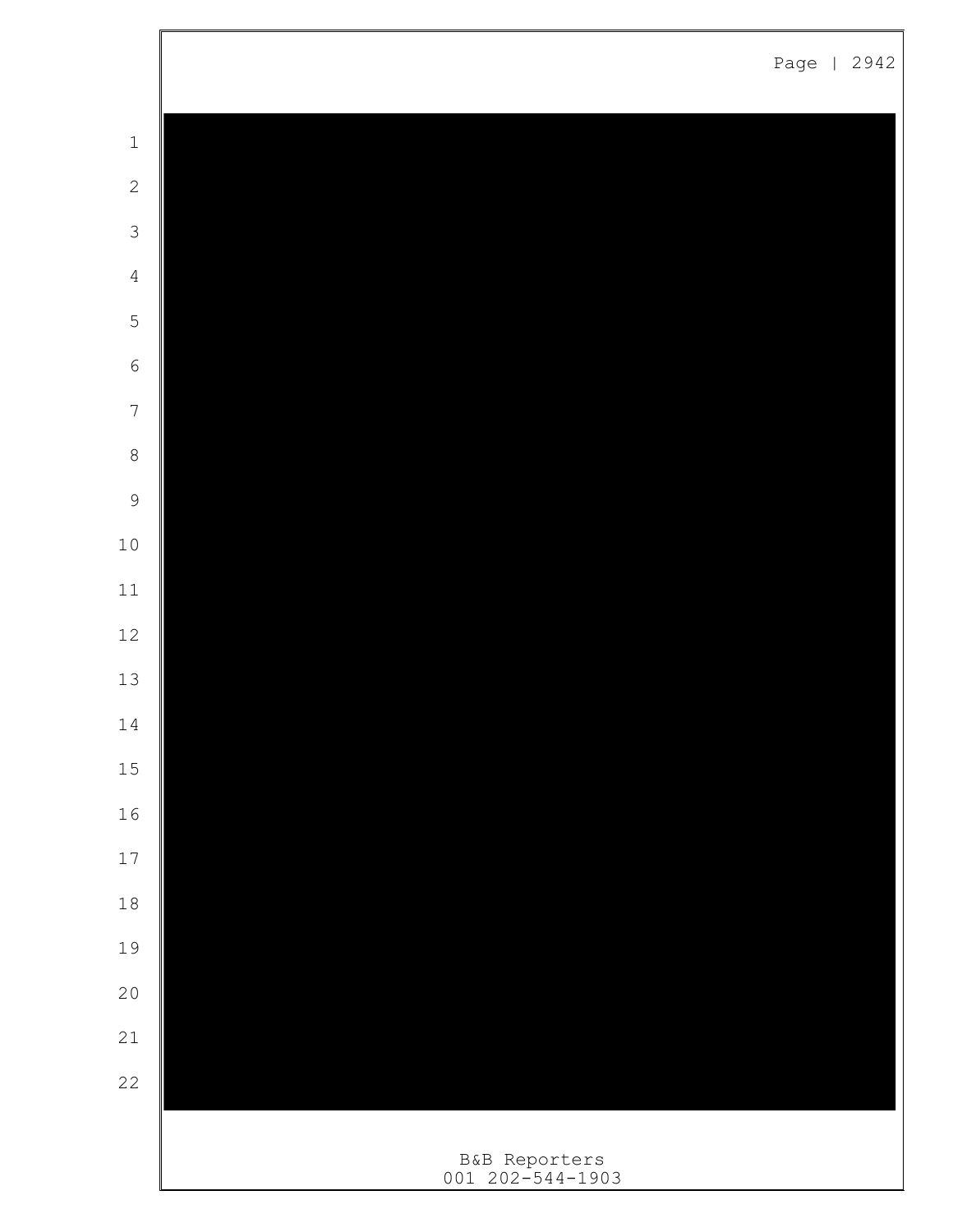|                               | 2943<br>Page                      |
|-------------------------------|-----------------------------------|
|                               |                                   |
| $\mathbf 1$<br>$\overline{c}$ |                                   |
| $\mathfrak{Z}$                |                                   |
| $\sqrt{4}$                    |                                   |
| $\overline{5}$                |                                   |
| $\overline{6}$                |                                   |
| $\overline{7}$                |                                   |
| $\overline{8}$                |                                   |
| 9                             |                                   |
| $10$                          |                                   |
| $11\,$                        |                                   |
| $12\,$                        |                                   |
| 13                            |                                   |
| $14$                          |                                   |
| 15                            |                                   |
| 16                            |                                   |
| $17$                          |                                   |
| $1\,8$                        |                                   |
| 19                            |                                   |
| $20$                          |                                   |
| 21                            |                                   |
| 22                            |                                   |
|                               | B&B Reporters<br>001 202-544-1903 |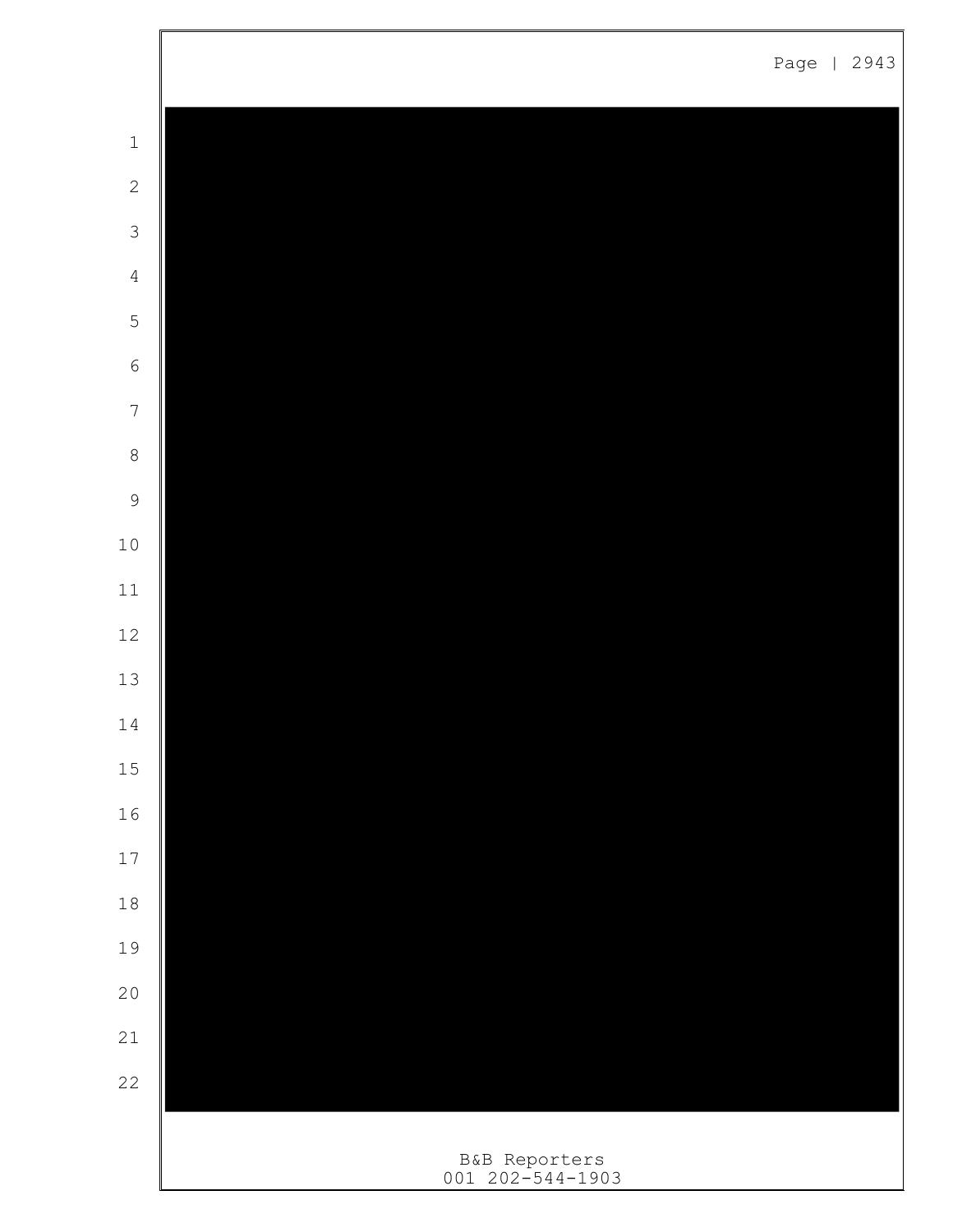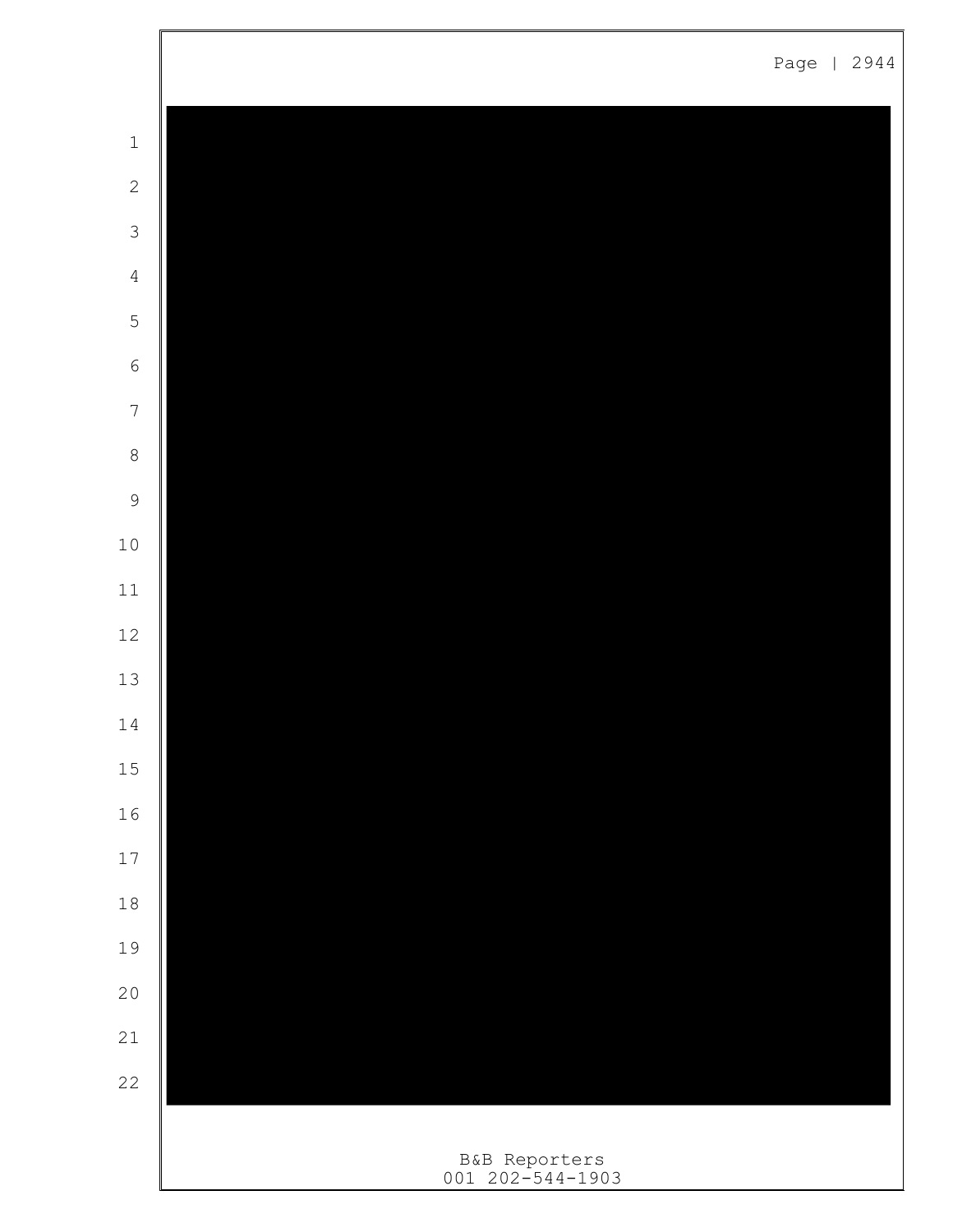|                            |                                   | Page   2945 |  |
|----------------------------|-----------------------------------|-------------|--|
| $\ensuremath{\mathbbm{1}}$ |                                   |             |  |
| $\overline{c}$             |                                   |             |  |
| $\overline{3}$             |                                   |             |  |
| $\overline{4}$             |                                   |             |  |
| $\overline{5}$             |                                   |             |  |
| $6\phantom{a}$             |                                   |             |  |
| $\overline{7}$             |                                   |             |  |
| $\overline{8}$             |                                   |             |  |
| 9                          |                                   |             |  |
| $10$                       |                                   |             |  |
| $11$                       |                                   |             |  |
| $12$                       |                                   |             |  |
| 13                         |                                   |             |  |
| $14\,$                     |                                   |             |  |
| $15\,$                     |                                   |             |  |
| $16$                       |                                   |             |  |
| $17$                       |                                   |             |  |
| $1\,8$                     |                                   |             |  |
| 19                         |                                   |             |  |
| $2\,0$                     |                                   |             |  |
| $21\,$                     |                                   |             |  |
| 22                         |                                   |             |  |
|                            |                                   |             |  |
|                            | B&B Reporters<br>001 202-544-1903 |             |  |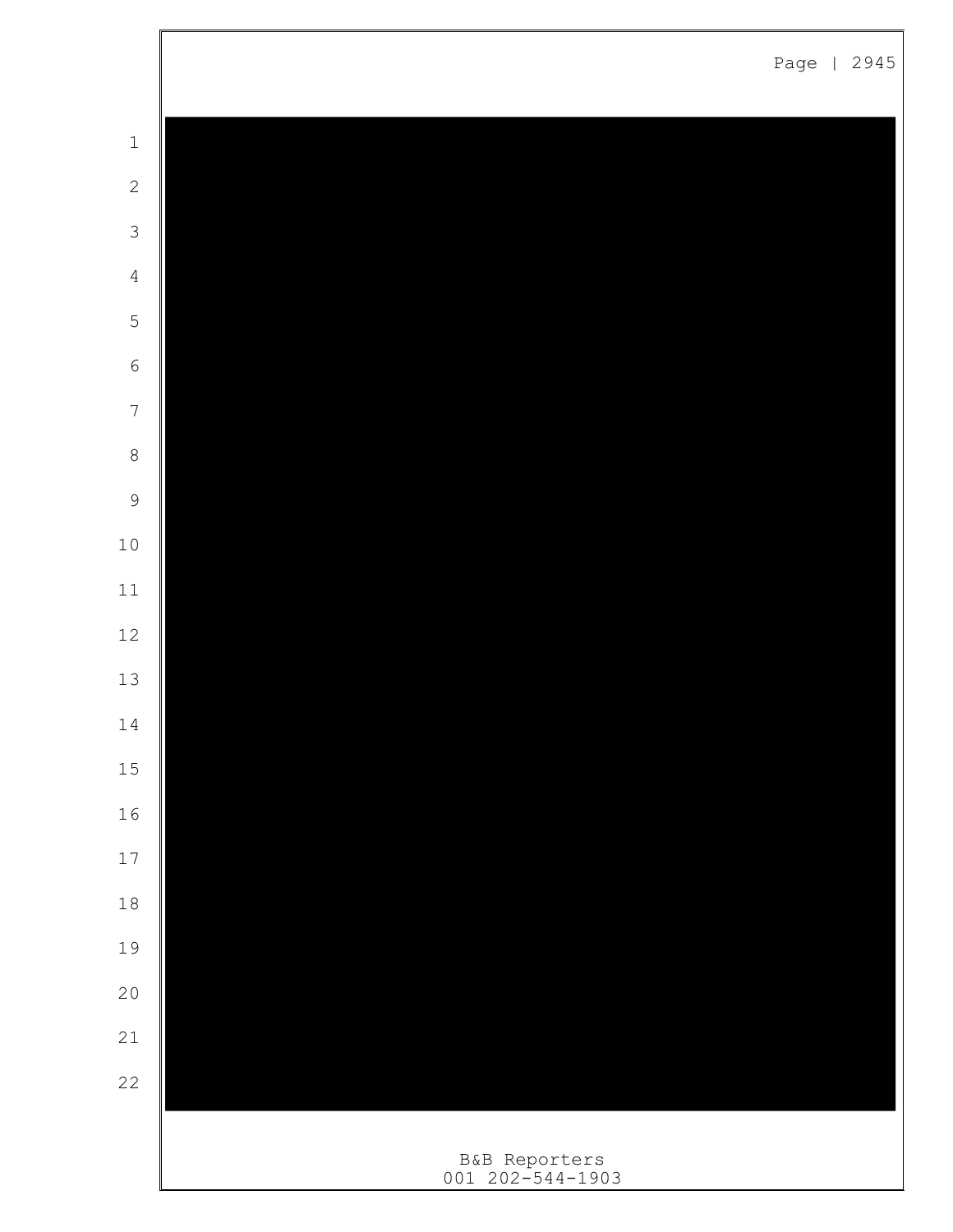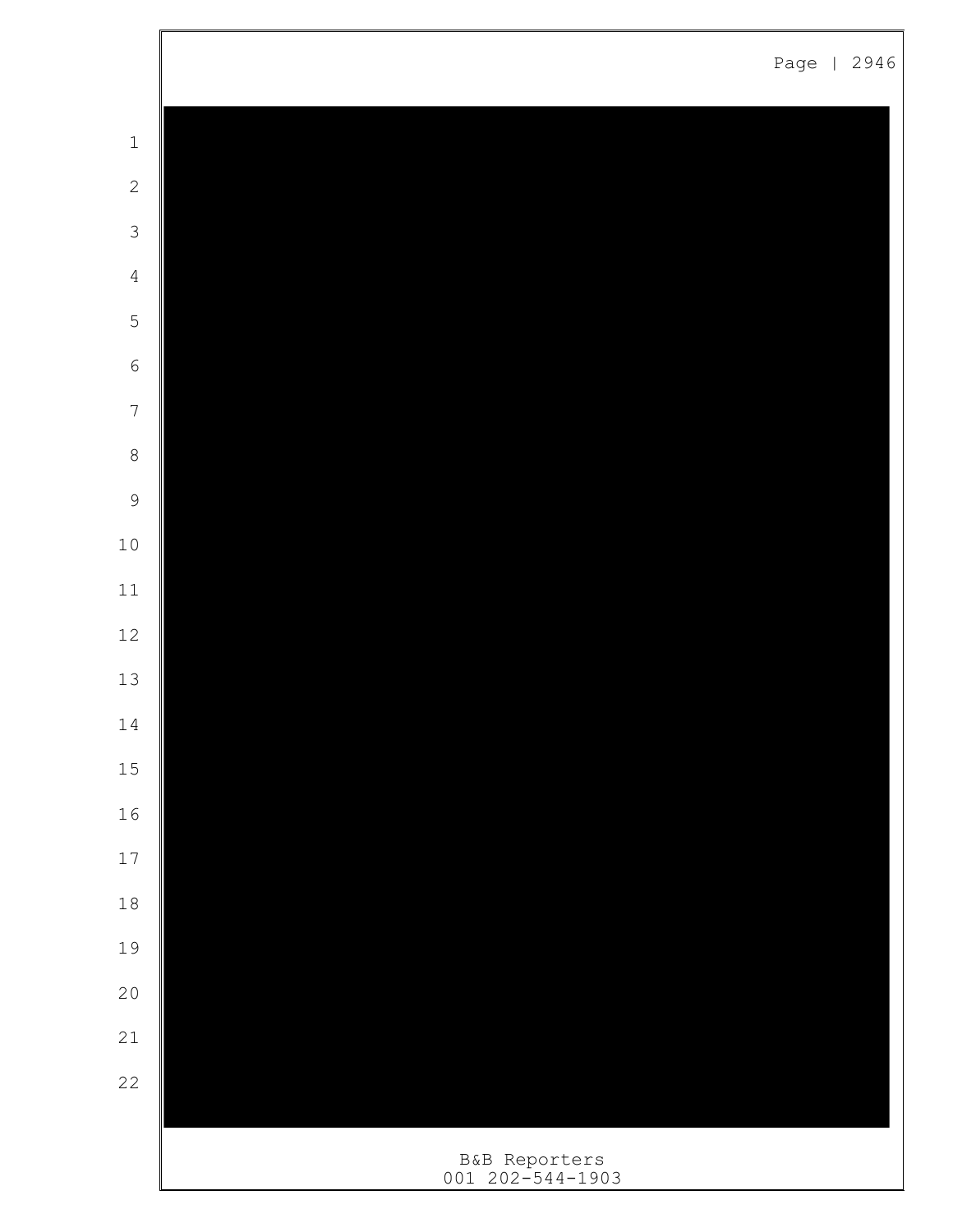|                            |                                   | Page   2947 |
|----------------------------|-----------------------------------|-------------|
| $\ensuremath{\mathbbm{1}}$ |                                   |             |
| $\sqrt{2}$                 |                                   |             |
| $\overline{3}$             |                                   |             |
| $\overline{4}$             |                                   |             |
| $\overline{5}$             |                                   |             |
| $6\overline{6}$            |                                   |             |
| $\overline{7}$             |                                   |             |
| $\overline{8}$             |                                   |             |
| $\mathcal{G}$              |                                   |             |
| $10$                       |                                   |             |
| $11\,$                     |                                   |             |
| 12                         |                                   |             |
| 13                         |                                   |             |
| $14$                       |                                   |             |
| $15\,$                     |                                   |             |
| $16\,$                     |                                   |             |
| $17\,$                     |                                   |             |
| $1\,8$                     |                                   |             |
| 19                         |                                   |             |
| $20$                       |                                   |             |
| $21\,$                     |                                   |             |
| 22                         |                                   |             |
|                            |                                   |             |
|                            | B&B Reporters<br>001 202-544-1903 |             |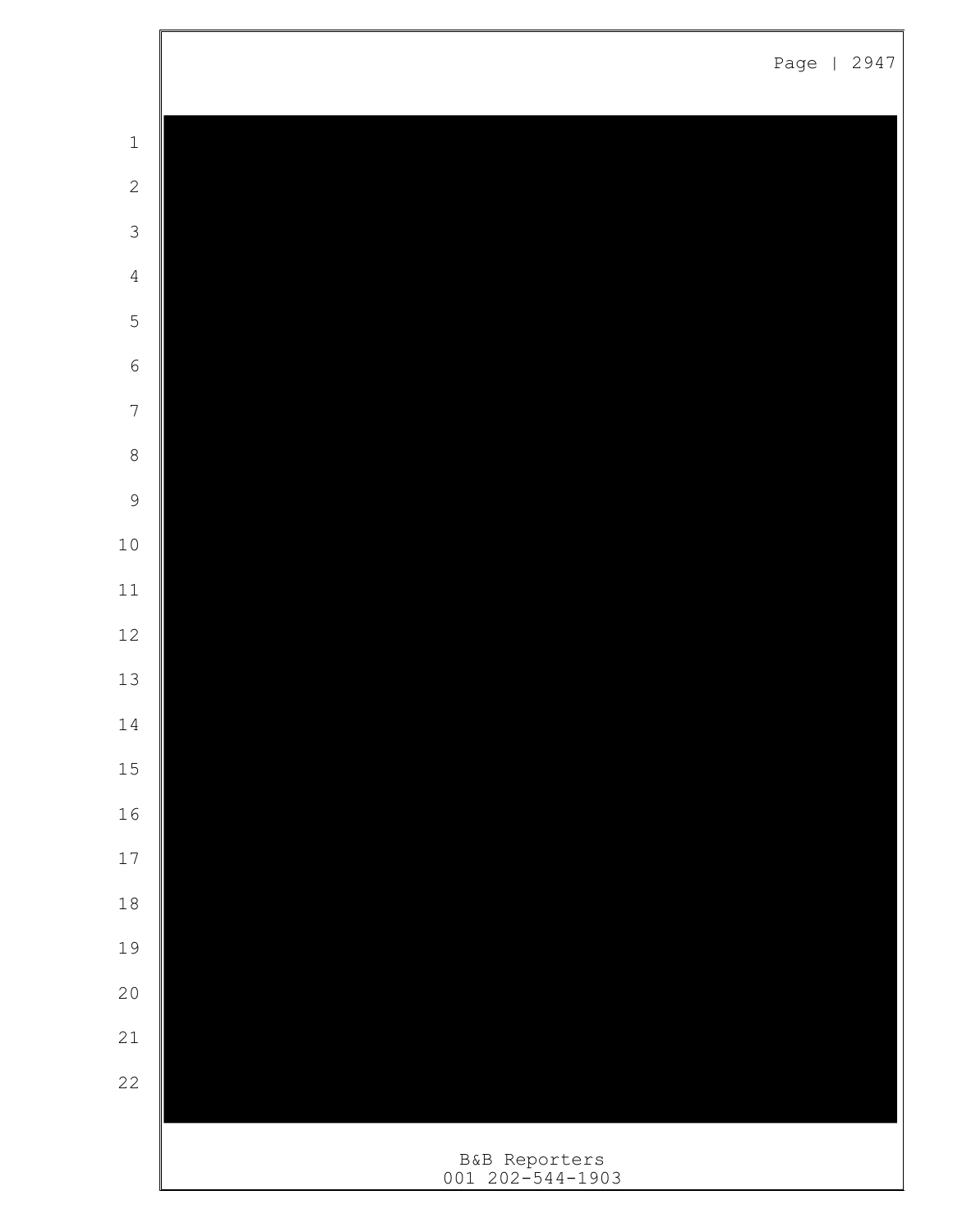|                                  | 2948<br>Page                      |
|----------------------------------|-----------------------------------|
| $\,1\,$                          |                                   |
| $\overline{c}$                   |                                   |
| $\mathfrak{Z}$                   |                                   |
| $\overline{4}$                   |                                   |
| $\overline{5}$                   |                                   |
| $\overline{6}$                   |                                   |
| $\overline{7}$                   |                                   |
| $\begin{array}{c} 8 \end{array}$ |                                   |
| 9                                |                                   |
| $10$                             |                                   |
| 11                               |                                   |
| 12                               |                                   |
| 13                               |                                   |
| 14                               |                                   |
| 15                               |                                   |
| 16                               |                                   |
| 17                               |                                   |
| $1\,8$                           |                                   |
| 19                               |                                   |
| $20$                             |                                   |
| $21$                             |                                   |
| 22                               |                                   |
|                                  | B&B Reporters<br>001 202-544-1903 |
|                                  |                                   |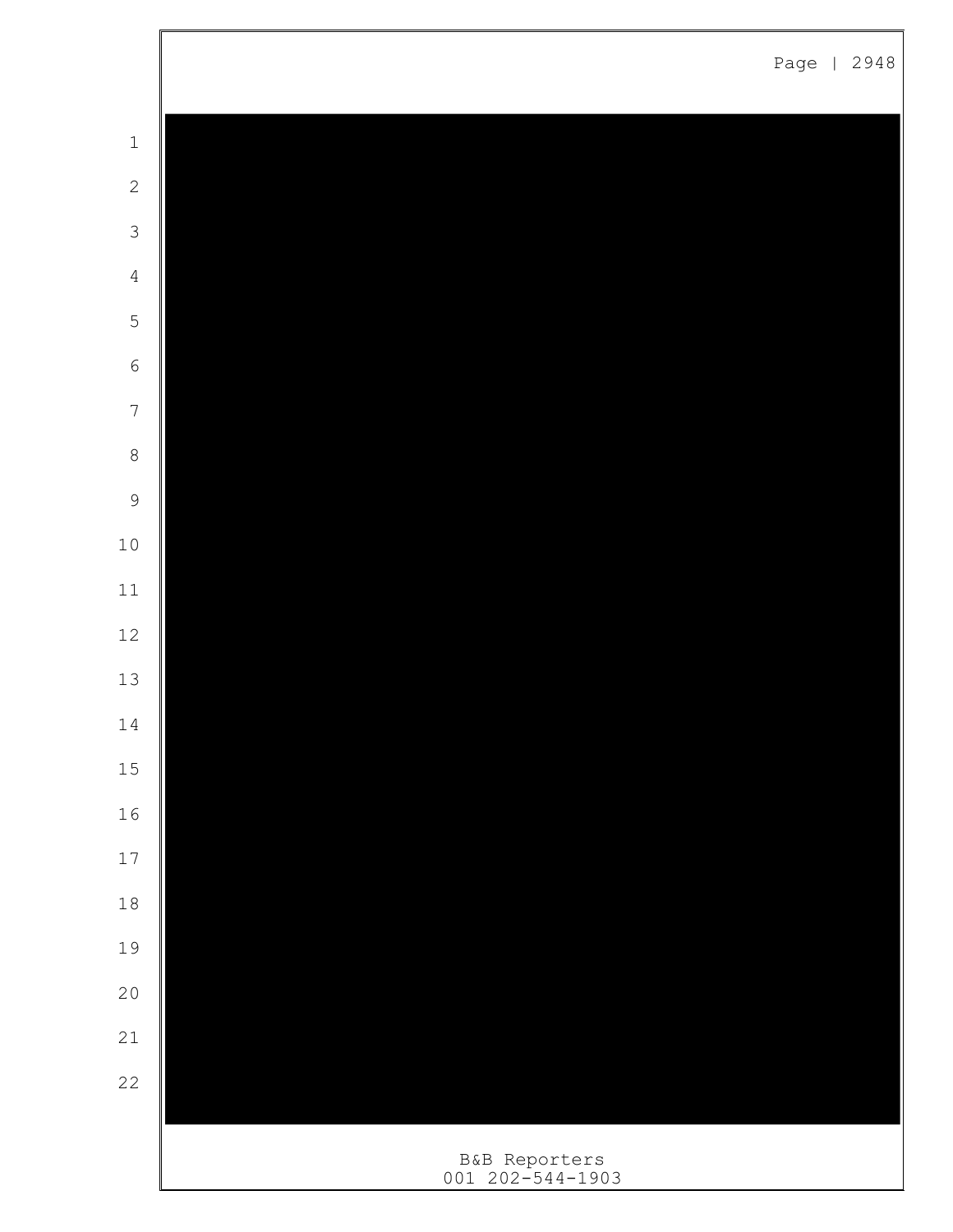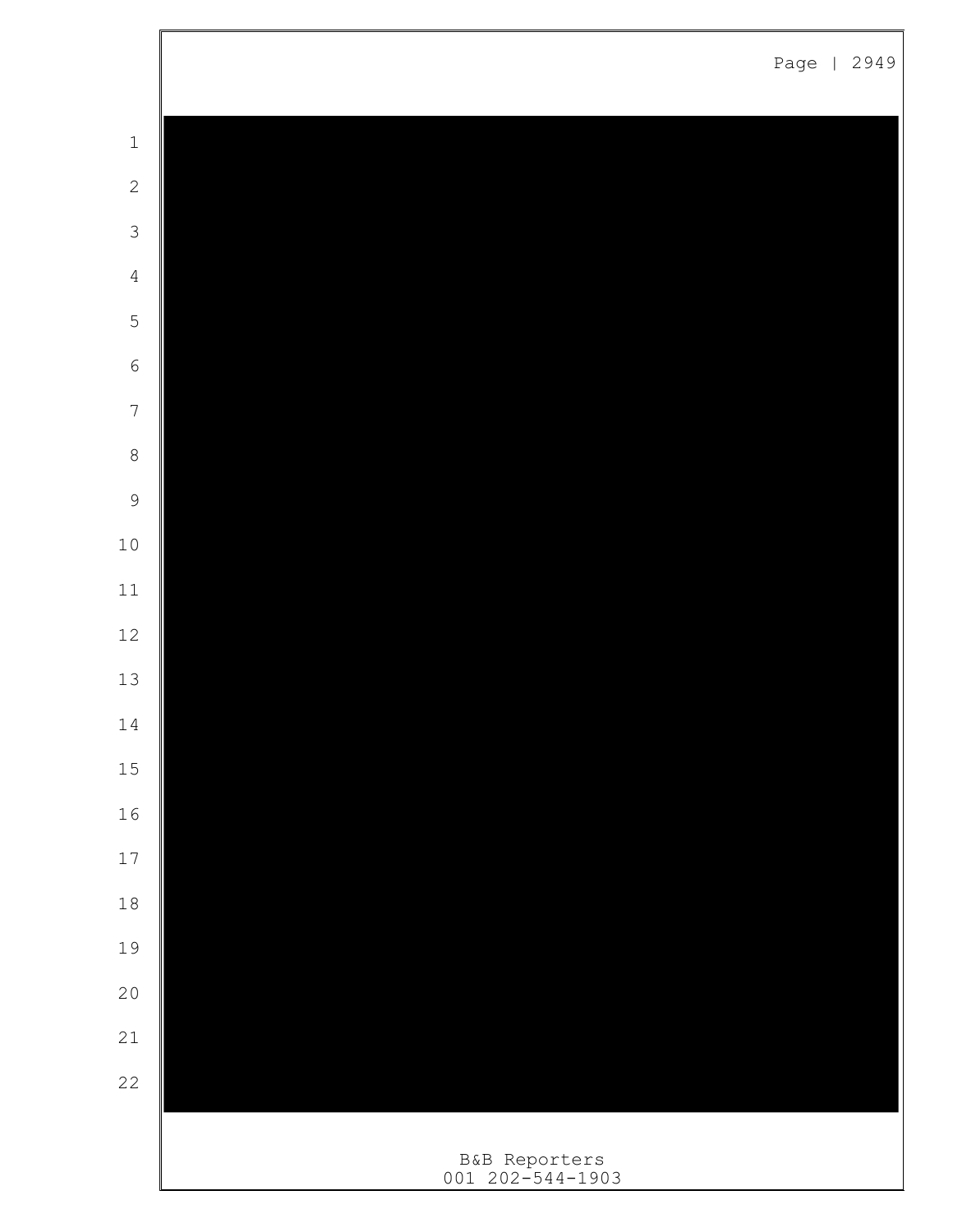|                                 |                                   | Page | 2950 |
|---------------------------------|-----------------------------------|------|------|
|                                 |                                   |      |      |
| $\mathbf 1$                     |                                   |      |      |
| $\mathbf{2}$                    |                                   |      |      |
| $\mathfrak{Z}$                  |                                   |      |      |
| $\overline{4}$                  |                                   |      |      |
| $\overline{5}$                  |                                   |      |      |
| $\sqrt{6}$                      |                                   |      |      |
| $\boldsymbol{7}$                |                                   |      |      |
| $\begin{matrix} 8 \end{matrix}$ |                                   |      |      |
| $\mathcal{G}$                   |                                   |      |      |
| $10$                            |                                   |      |      |
| $11$                            |                                   |      |      |
| $12$                            |                                   |      |      |
| 13                              |                                   |      |      |
| $1\,4$                          |                                   |      |      |
| 15                              |                                   |      |      |
| 16                              |                                   |      |      |
| $17\,$                          |                                   |      |      |
| $1\,8$                          |                                   |      |      |
| 19                              |                                   |      |      |
| $20$                            |                                   |      |      |
| 21                              |                                   |      |      |
| 22                              |                                   |      |      |
|                                 |                                   |      |      |
|                                 | B&B Reporters<br>001 202-544-1903 |      |      |
|                                 |                                   |      |      |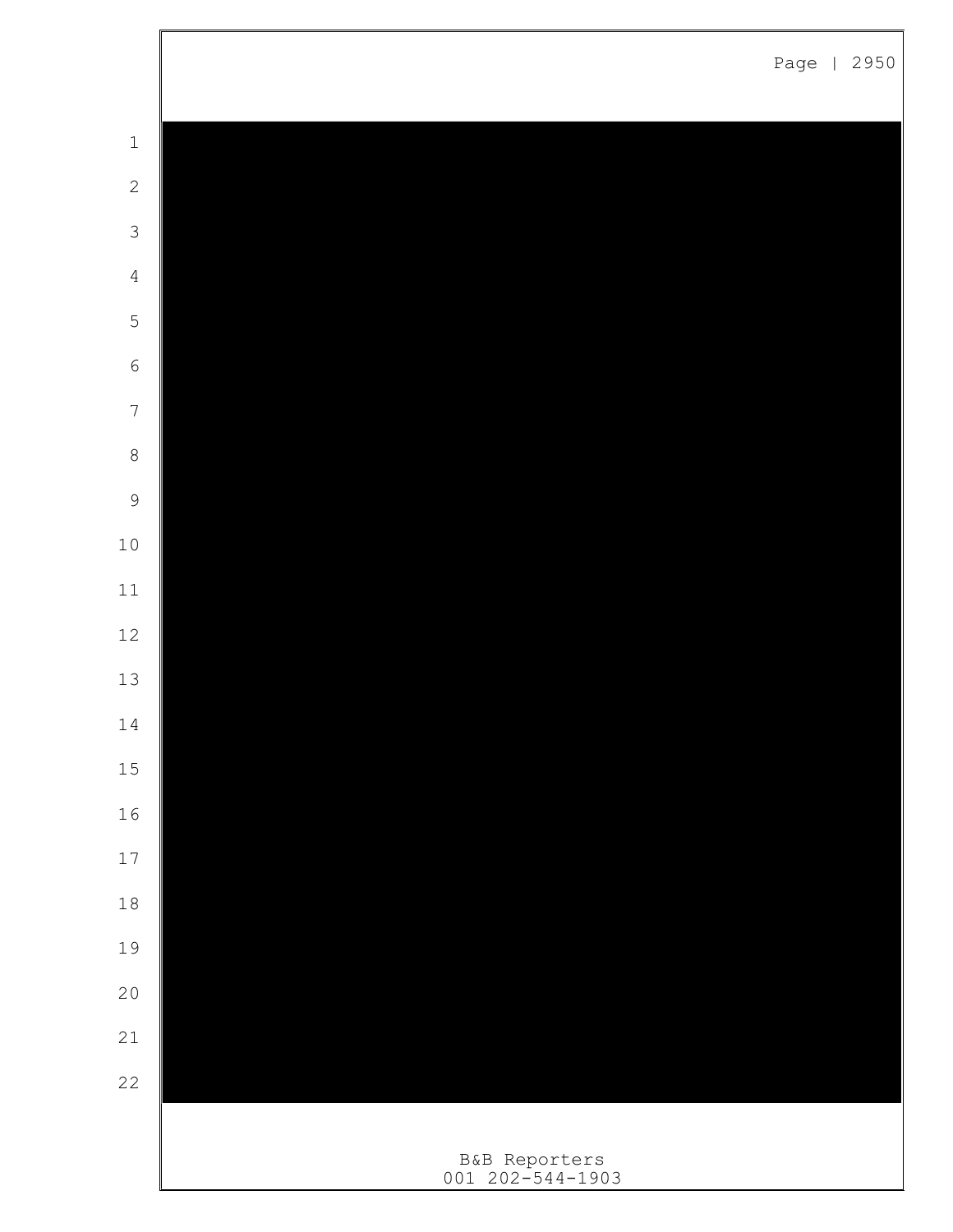|                |                                   | Page | 2951 |
|----------------|-----------------------------------|------|------|
|                |                                   |      |      |
| $\mathbf 1$    |                                   |      |      |
| $\overline{c}$ |                                   |      |      |
| $\overline{3}$ |                                   |      |      |
| $\overline{4}$ |                                   |      |      |
| $\overline{5}$ |                                   |      |      |
| $6\phantom{a}$ |                                   |      |      |
| $\overline{7}$ |                                   |      |      |
| 8              |                                   |      |      |
| $\mathcal{G}$  |                                   |      |      |
| $10$           |                                   |      |      |
| $11\,$         |                                   |      |      |
| 12             |                                   |      |      |
| 13             |                                   |      |      |
| 14             |                                   |      |      |
| 15             |                                   |      |      |
| $16\,$         |                                   |      |      |
| $17\,$         |                                   |      |      |
| $1\,8$         |                                   |      |      |
| 19             |                                   |      |      |
| $20$           |                                   |      |      |
| $2\sqrt{1}$    |                                   |      |      |
| 22             |                                   |      |      |
|                |                                   |      |      |
|                | B&B Reporters<br>001 202-544-1903 |      |      |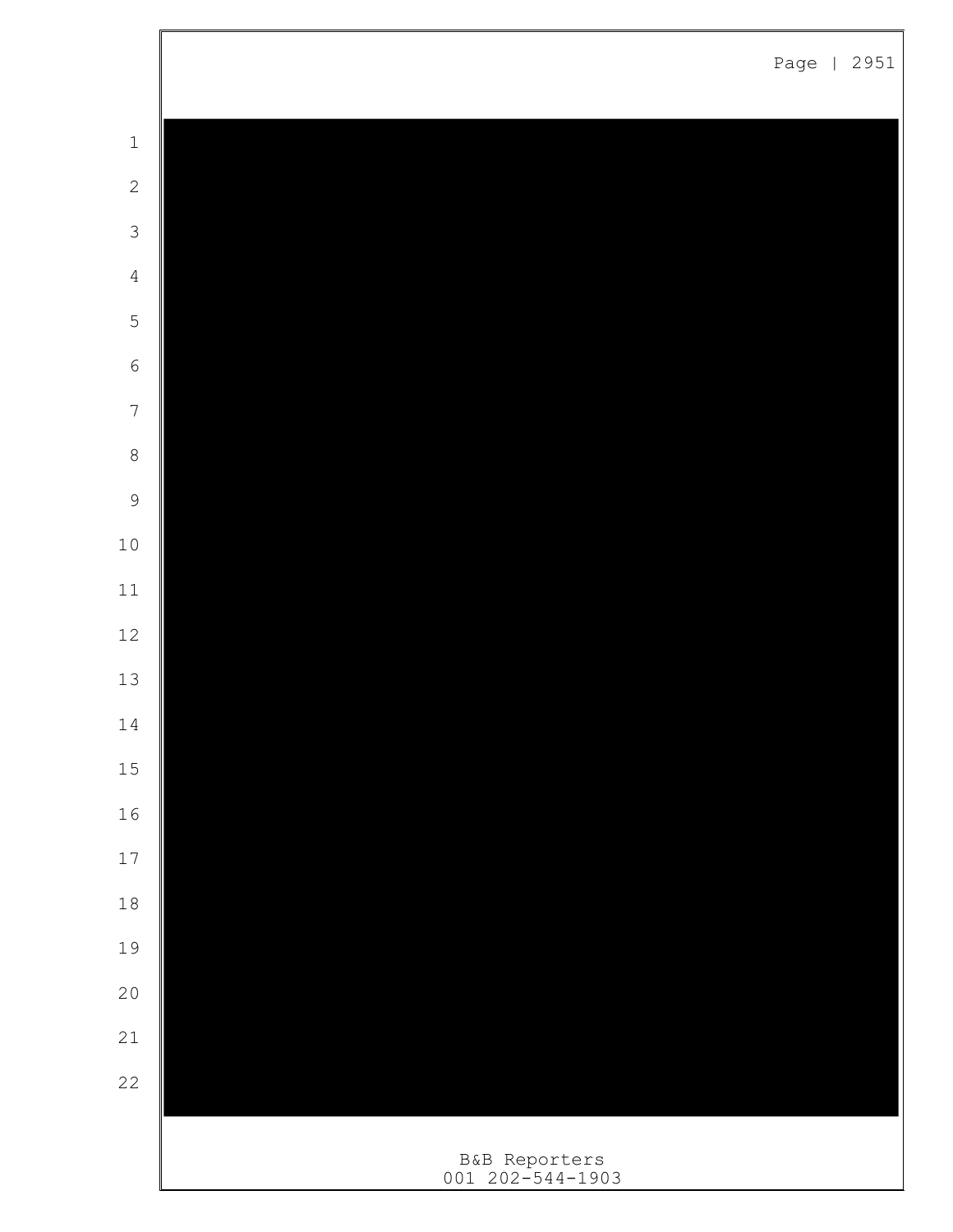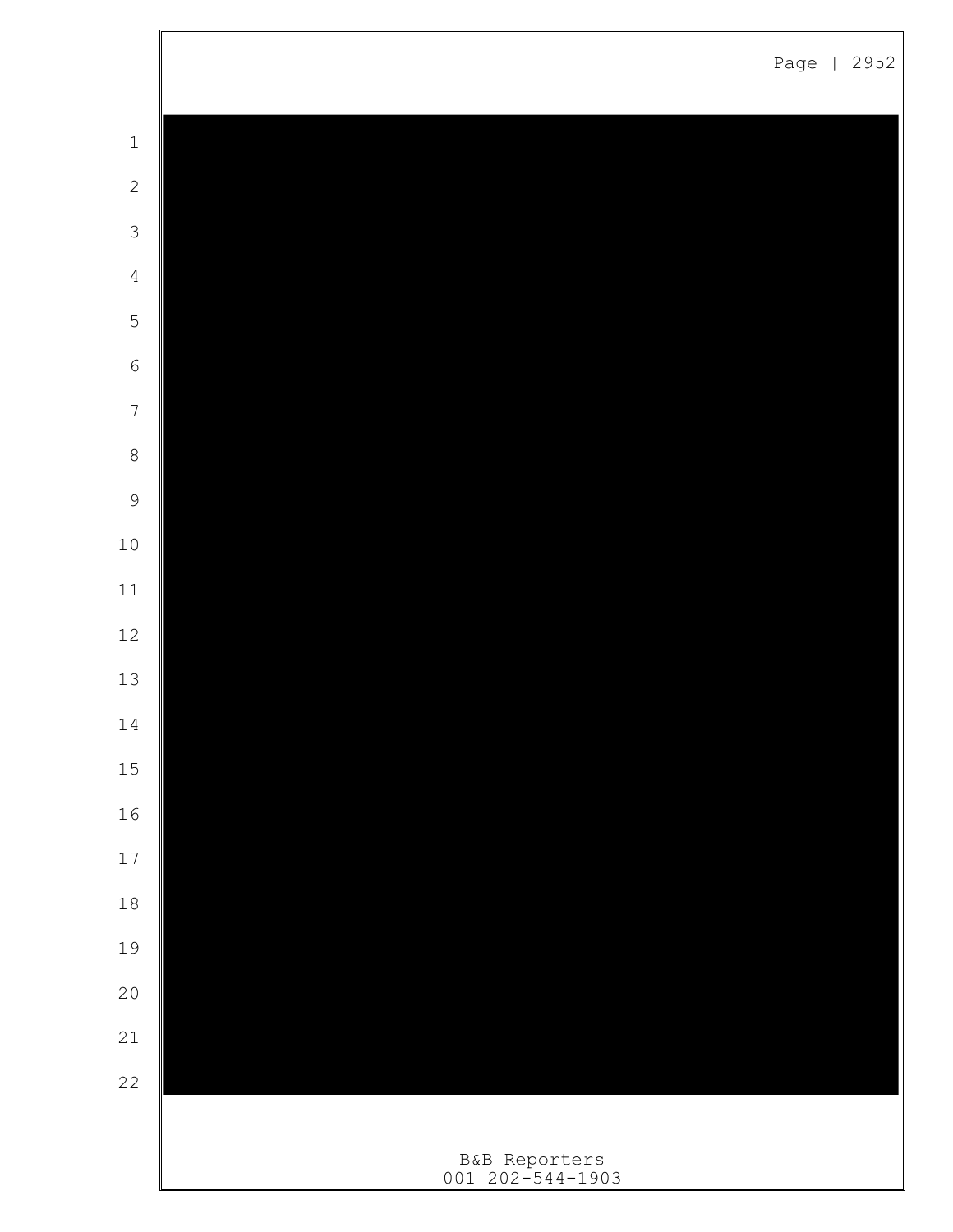|                  |                                   | Page | 2953 |
|------------------|-----------------------------------|------|------|
| $\,1\,$          |                                   |      |      |
| $\overline{c}$   |                                   |      |      |
| $\mathfrak{Z}$   |                                   |      |      |
| $\overline{4}$   |                                   |      |      |
| $\overline{5}$   |                                   |      |      |
| $\overline{6}$   |                                   |      |      |
| $\overline{7}$   |                                   |      |      |
| $\overline{8}$   |                                   |      |      |
| $\mathcal{G}$    |                                   |      |      |
| $10$             |                                   |      |      |
| 11               |                                   |      |      |
| 12               |                                   |      |      |
| 13               |                                   |      |      |
| 14               |                                   |      |      |
| 15               |                                   |      |      |
| $16\,$<br>$17\,$ |                                   |      |      |
| $1\,8$           |                                   |      |      |
| 19               |                                   |      |      |
| $20$             |                                   |      |      |
| $21$             |                                   |      |      |
| 22               |                                   |      |      |
|                  |                                   |      |      |
|                  | B&B Reporters<br>001 202-544-1903 |      |      |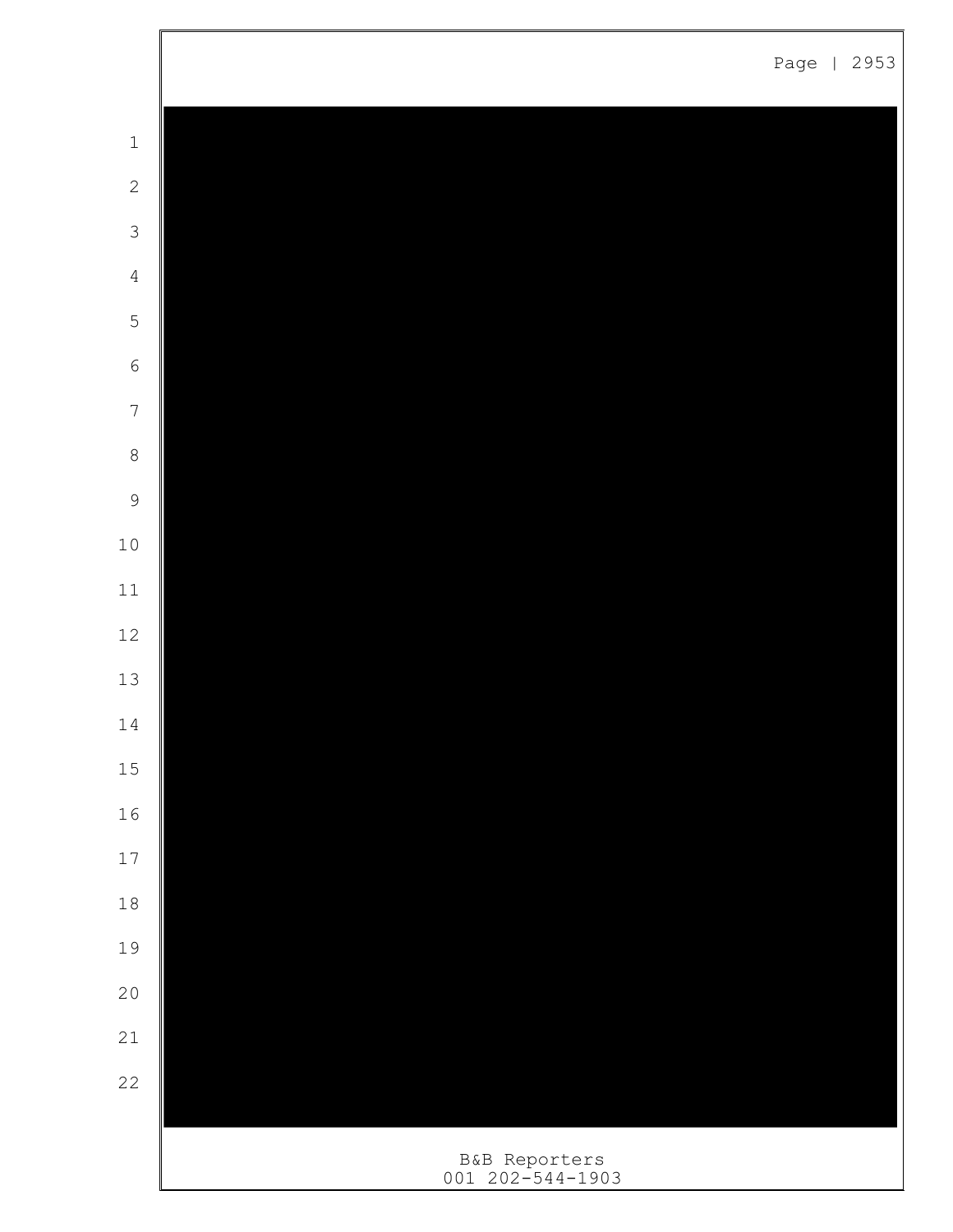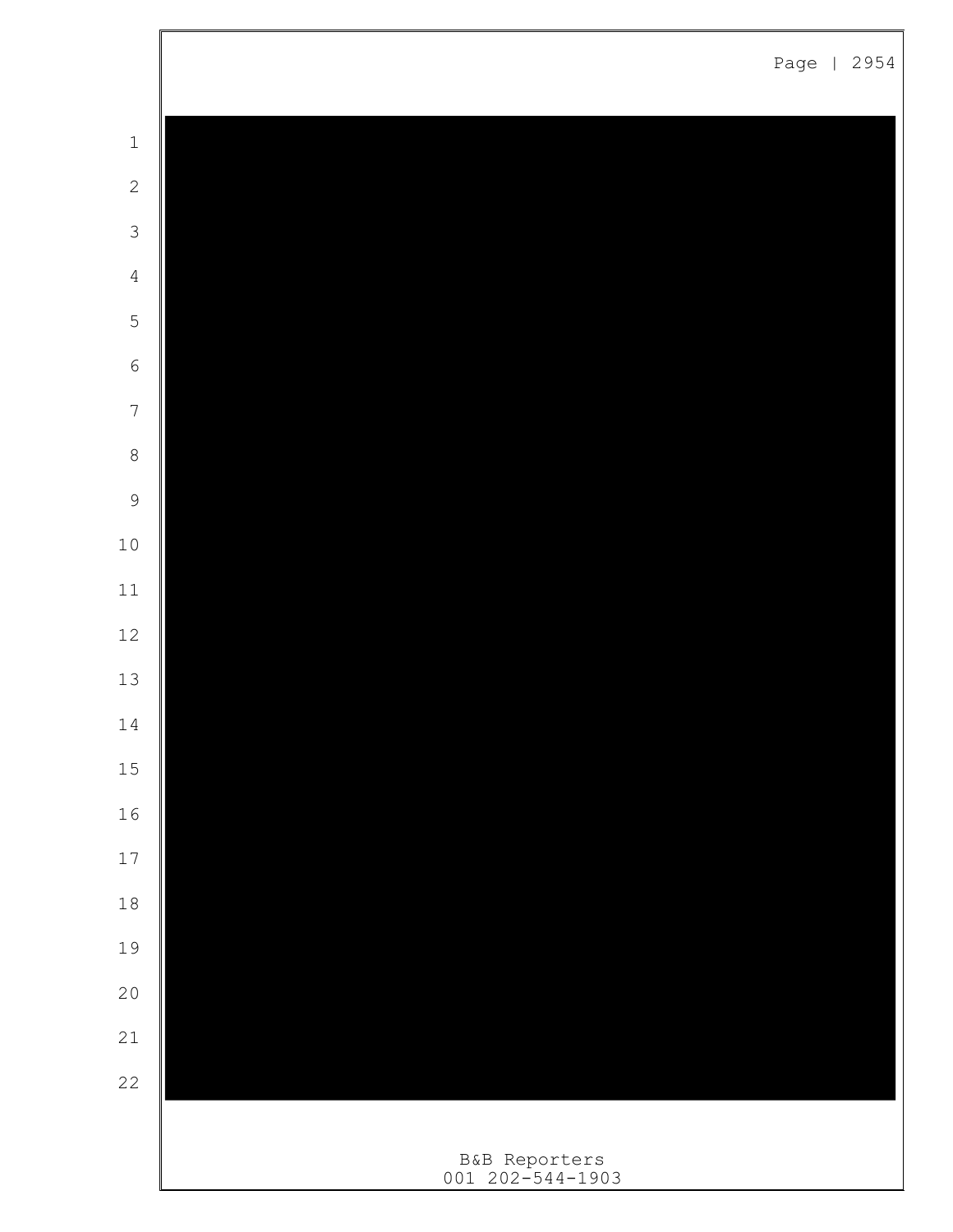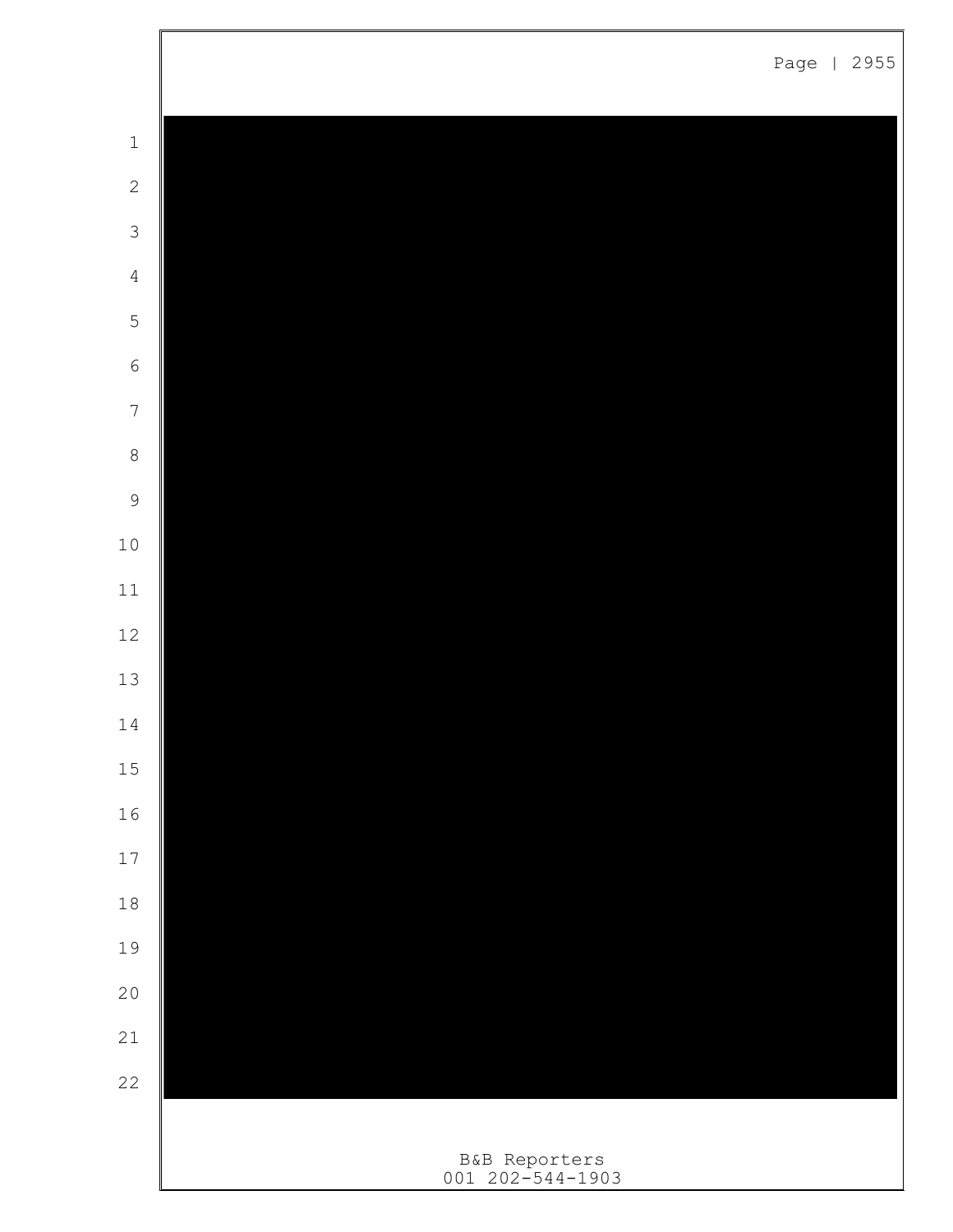|                            |                                   | Page   2956 |
|----------------------------|-----------------------------------|-------------|
|                            |                                   |             |
| $\ensuremath{\mathbbm{1}}$ |                                   |             |
| $\overline{c}$             |                                   |             |
| $\overline{3}$             |                                   |             |
| $\overline{4}$             |                                   |             |
| $\overline{5}$             |                                   |             |
| $\overline{6}$             |                                   |             |
| $\overline{7}$             |                                   |             |
| $\overline{8}$             |                                   |             |
| $\mathcal{G}$              |                                   |             |
| $10$                       |                                   |             |
| $11$                       |                                   |             |
| $12$                       |                                   |             |
| 13                         |                                   |             |
| $1\,4$                     |                                   |             |
| $15\,$                     |                                   |             |
| $16\,$                     |                                   |             |
| $17\,$                     |                                   |             |
| $1\,8$                     |                                   |             |
| 19                         |                                   |             |
| $20$                       |                                   |             |
| 21                         |                                   |             |
| 22                         |                                   |             |
|                            |                                   |             |
|                            | B&B Reporters<br>001 202-544-1903 |             |
|                            |                                   |             |

Г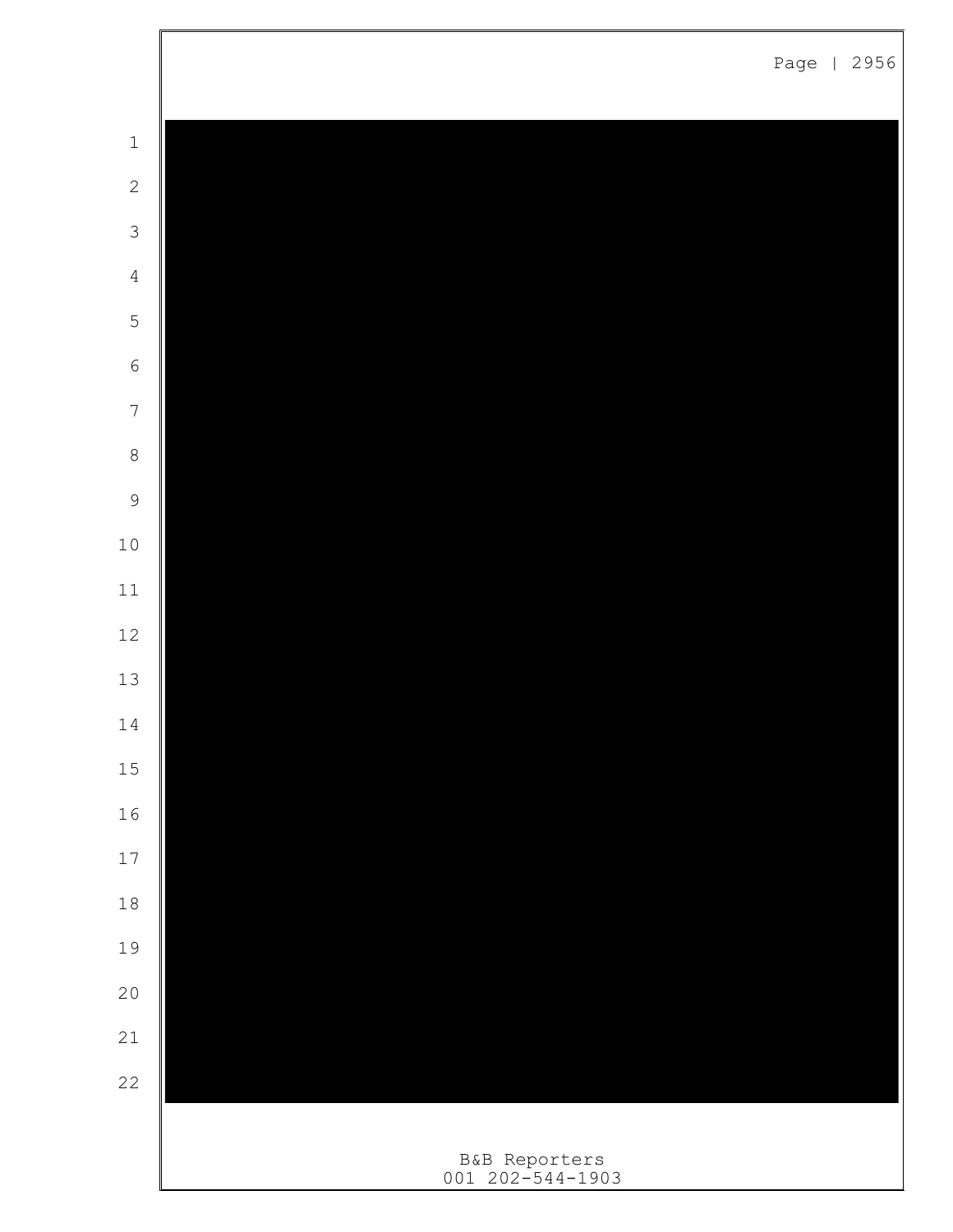|                                  | Page                              |  | 2957 |
|----------------------------------|-----------------------------------|--|------|
|                                  |                                   |  |      |
| $\ensuremath{\mathbbm{1}}$       |                                   |  |      |
| $\mathbf{2}$                     |                                   |  |      |
| $\mathfrak{Z}$                   |                                   |  |      |
| $\overline{4}$                   |                                   |  |      |
| $\overline{5}$                   |                                   |  |      |
| $6\overline{6}$                  |                                   |  |      |
| $\overline{7}$                   |                                   |  |      |
| $\begin{array}{c} 8 \end{array}$ |                                   |  |      |
| $\mathcal{G}$                    |                                   |  |      |
| $10$                             |                                   |  |      |
| $11\,$                           |                                   |  |      |
| 12                               |                                   |  |      |
| 13                               |                                   |  |      |
| $1\,4$                           |                                   |  |      |
| $15\,$                           |                                   |  |      |
| $16$                             |                                   |  |      |
| $17\,$                           |                                   |  |      |
| $1\,8$                           |                                   |  |      |
| 19                               |                                   |  |      |
| $20$                             |                                   |  |      |
| $2\sqrt{1}$                      |                                   |  |      |
| 22                               |                                   |  |      |
|                                  |                                   |  |      |
|                                  | B&B Reporters<br>001 202-544-1903 |  |      |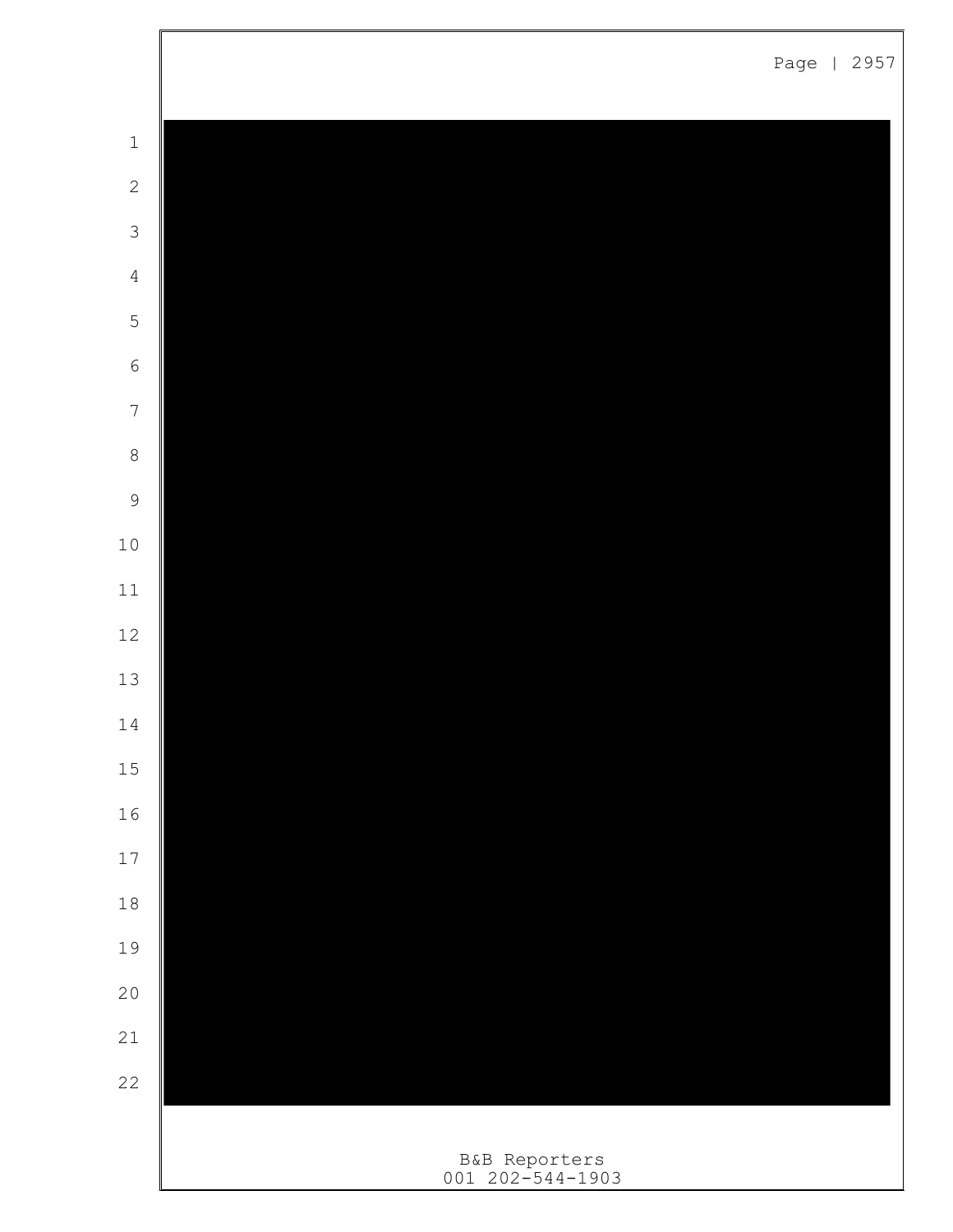|                  |                                   | Page | 2958 |
|------------------|-----------------------------------|------|------|
|                  |                                   |      |      |
| $\mathbf 1$      |                                   |      |      |
| $\sqrt{2}$       |                                   |      |      |
| $\mathfrak{Z}$   |                                   |      |      |
| $\overline{4}$   |                                   |      |      |
| $\overline{5}$   |                                   |      |      |
| $\sqrt{6}$       |                                   |      |      |
| $\boldsymbol{7}$ |                                   |      |      |
| $\,8\,$          |                                   |      |      |
| $\mathcal{G}$    |                                   |      |      |
| $10$             |                                   |      |      |
| $11$             |                                   |      |      |
| $12$             |                                   |      |      |
| 13               |                                   |      |      |
| 14               |                                   |      |      |
| $15\,$           |                                   |      |      |
| $16\,$           |                                   |      |      |
| $17\,$           |                                   |      |      |
| $1\,8$           |                                   |      |      |
| 19               |                                   |      |      |
| $20$             |                                   |      |      |
| 21               |                                   |      |      |
| 22               |                                   |      |      |
|                  |                                   |      |      |
|                  | B&B Reporters<br>001 202-544-1903 |      |      |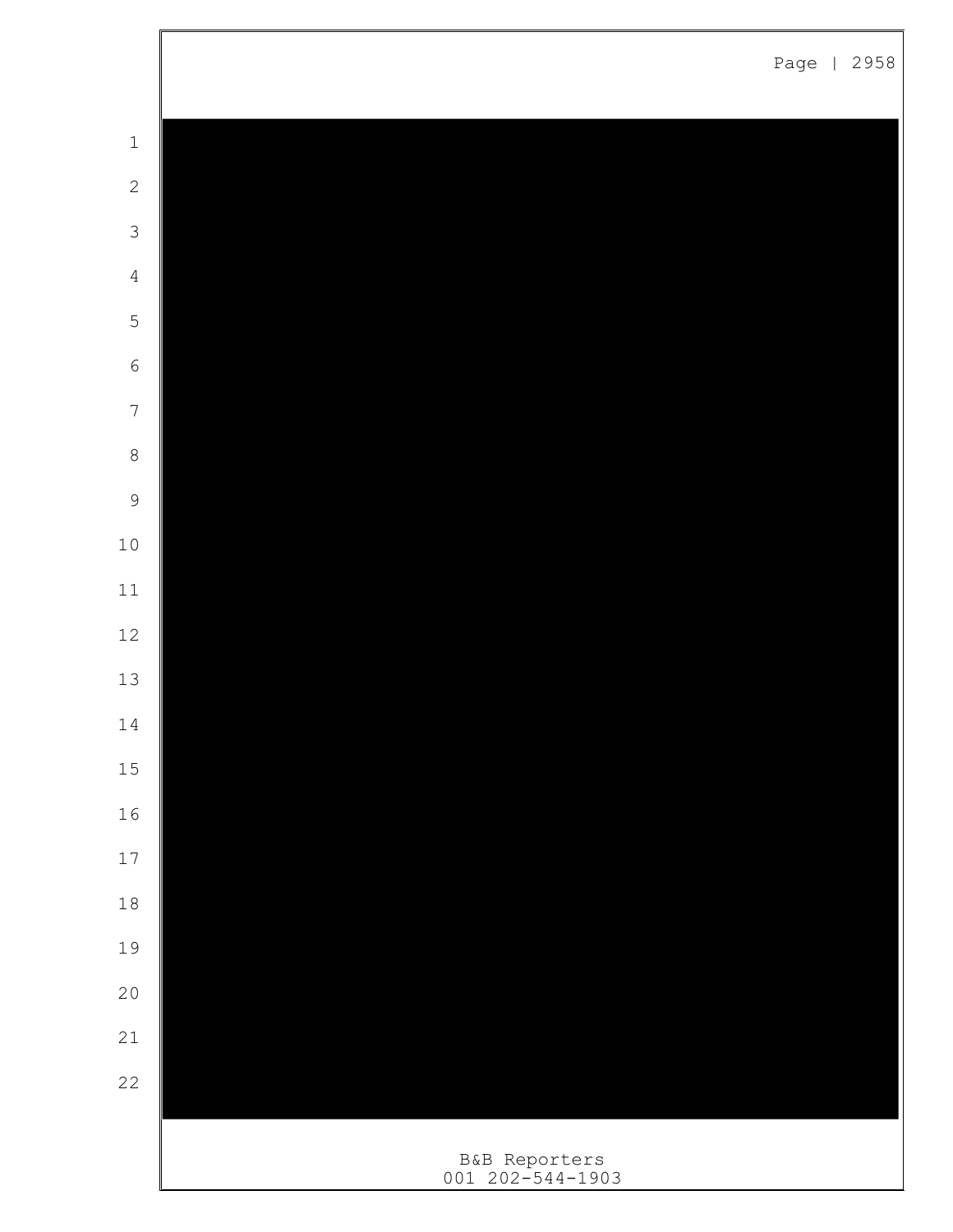|                                   | Page   2959                       |
|-----------------------------------|-----------------------------------|
|                                   |                                   |
| $\mathbf 1$                       |                                   |
| $\mathbf{2}$                      |                                   |
| $\mathfrak{Z}$                    |                                   |
| $\overline{4}$                    |                                   |
| $\overline{5}$<br>$6\overline{6}$ |                                   |
| $\overline{7}$                    |                                   |
| $\begin{array}{c} 8 \end{array}$  |                                   |
| 9                                 |                                   |
| $10$                              |                                   |
| $11$                              |                                   |
| $12\,$                            |                                   |
| 13                                |                                   |
| 14                                |                                   |
| $15\,$                            |                                   |
| 16                                |                                   |
| $17\,$                            |                                   |
| $1\,8$                            |                                   |
| 19                                |                                   |
| $20$                              |                                   |
| $21\,$                            |                                   |
| 22                                |                                   |
|                                   |                                   |
|                                   | B&B Reporters<br>001 202-544-1903 |

 $\overline{\mathbf{I}}$ 

 $\overline{r}$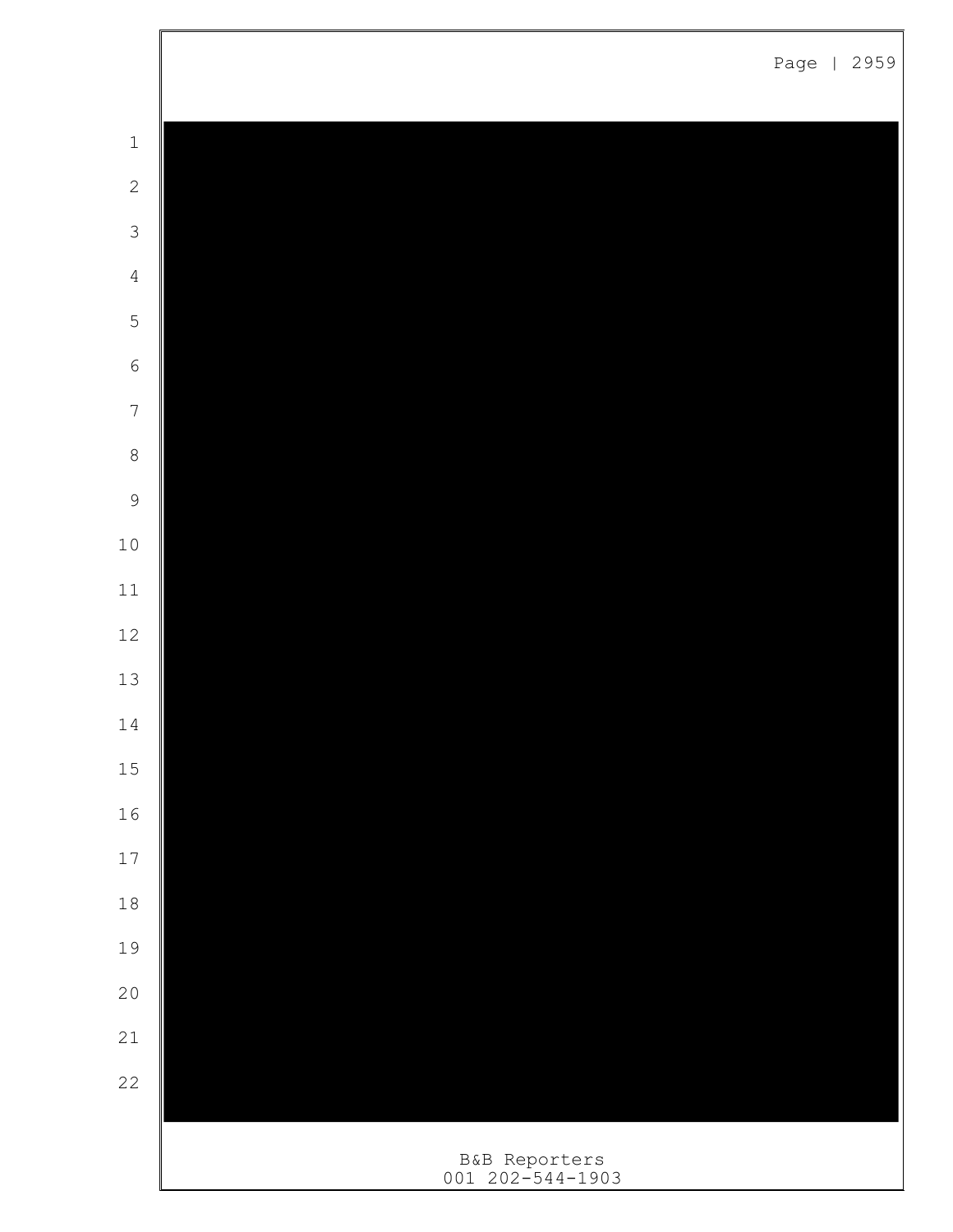|                                | Page   2960                       |
|--------------------------------|-----------------------------------|
| $\mathbf 1$                    |                                   |
|                                |                                   |
| $\mathbf{2}$<br>$\overline{3}$ |                                   |
|                                |                                   |
| $\overline{4}$                 |                                   |
| $\overline{5}$                 |                                   |
| $6\phantom{a}$                 |                                   |
| $\overline{7}$                 |                                   |
| $\overline{8}$                 |                                   |
| $\mathcal{G}$                  |                                   |
| 10                             |                                   |
| $11\,$                         |                                   |
| $12$                           |                                   |
| 13                             |                                   |
| $1\,4$                         |                                   |
| 15                             |                                   |
| $16\,$                         |                                   |
| $17\,$                         |                                   |
| $1\,8$                         |                                   |
| 19                             |                                   |
| $20$                           |                                   |
| $21\,$                         |                                   |
| 22                             |                                   |
|                                |                                   |
|                                | B&B Reporters<br>001 202-544-1903 |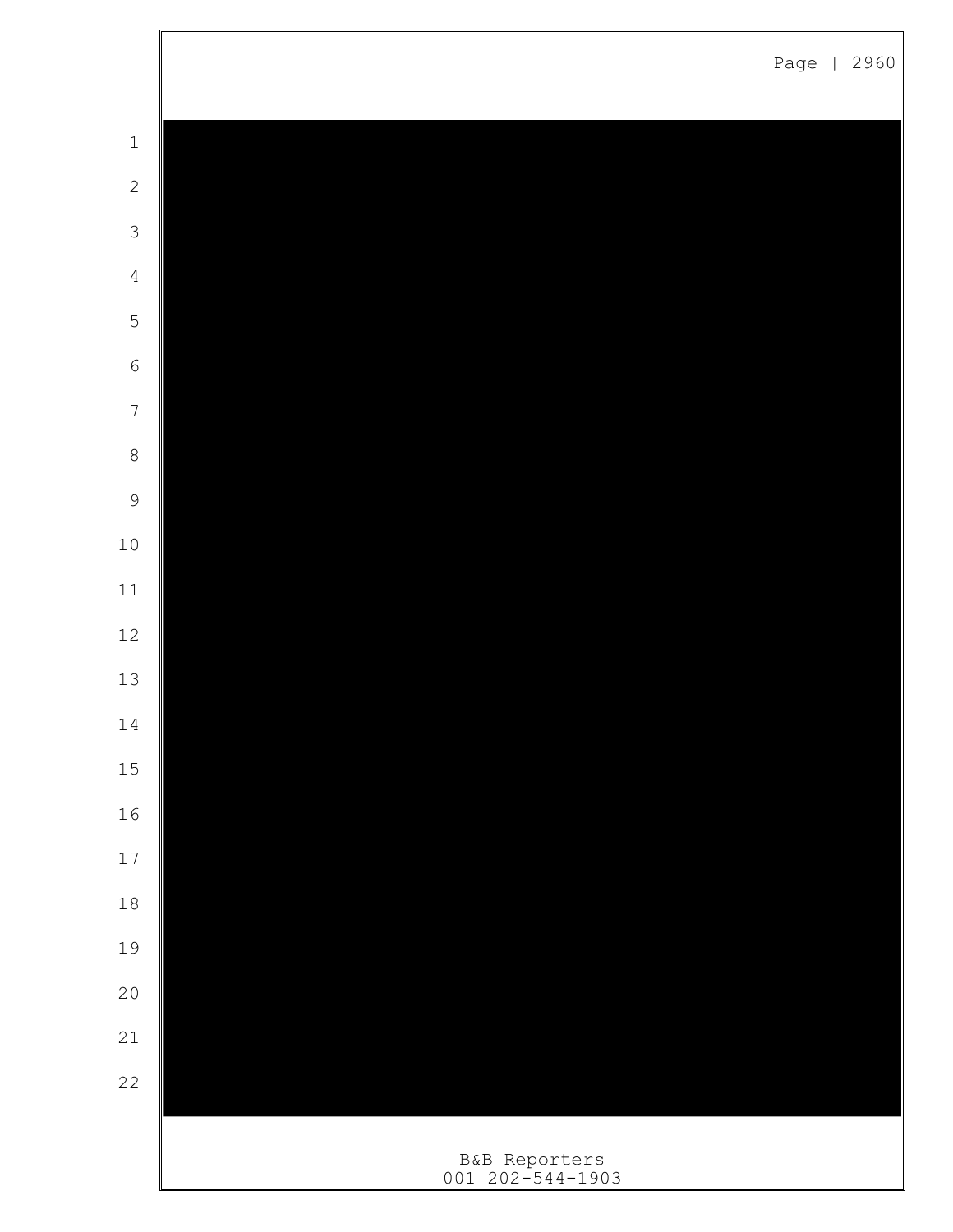|                | Page   2961                       |
|----------------|-----------------------------------|
| $\,1$          |                                   |
| $\overline{c}$ |                                   |
| $\overline{3}$ |                                   |
| $\overline{4}$ |                                   |
| $\overline{5}$ |                                   |
| $\overline{6}$ |                                   |
| $\overline{7}$ |                                   |
| 8              |                                   |
| 9              |                                   |
| 10             |                                   |
| $11\,$         |                                   |
| $12$           |                                   |
| 13             |                                   |
| 14             |                                   |
| 15             |                                   |
| 16             |                                   |
| 17             |                                   |
| $1\,8$         |                                   |
| 19             |                                   |
| $20$           |                                   |
| $2\sqrt{1}$    |                                   |
| 22             |                                   |
|                | B&B Reporters<br>001 202-544-1903 |
|                |                                   |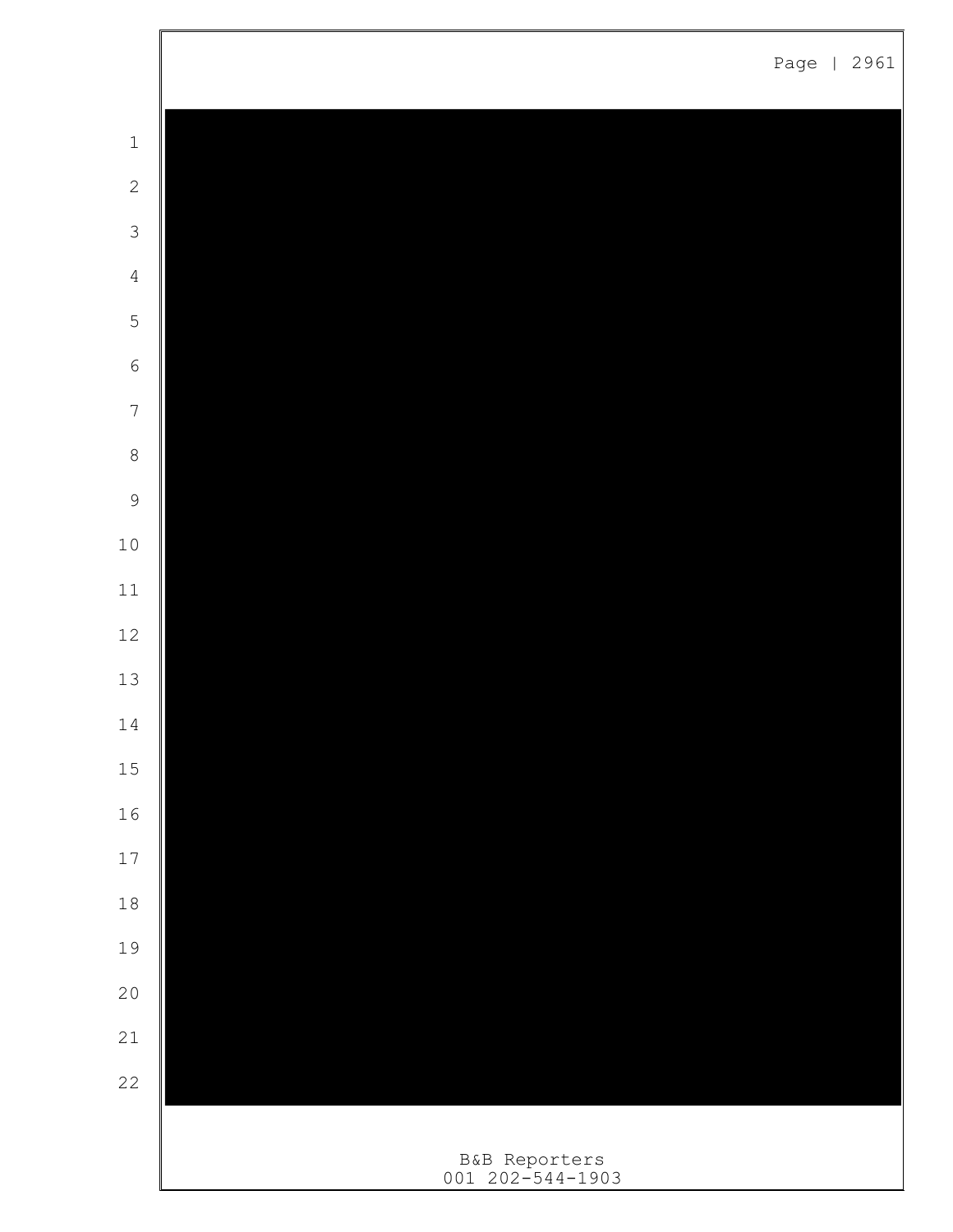|                 |                                   | Page   2962 |  |
|-----------------|-----------------------------------|-------------|--|
|                 |                                   |             |  |
| $\,1$           |                                   |             |  |
| $\overline{c}$  |                                   |             |  |
| $\overline{3}$  |                                   |             |  |
| $\overline{4}$  |                                   |             |  |
| $\overline{5}$  |                                   |             |  |
| $6\overline{6}$ |                                   |             |  |
| $\overline{7}$  |                                   |             |  |
| 8               |                                   |             |  |
| 9               |                                   |             |  |
| $10$            |                                   |             |  |
| $11$            |                                   |             |  |
| 12              |                                   |             |  |
| 13              |                                   |             |  |
| 14              |                                   |             |  |
| $15\,$          |                                   |             |  |
| 16              |                                   |             |  |
| $17$            |                                   |             |  |
| $1\,8$          |                                   |             |  |
| 19              |                                   |             |  |
| $20$            |                                   |             |  |
| $21\,$          |                                   |             |  |
| 22              |                                   |             |  |
|                 |                                   |             |  |
|                 | B&B Reporters<br>001 202-544-1903 |             |  |

 $\overline{\mathbf{I}}$ 

 $\overline{r}$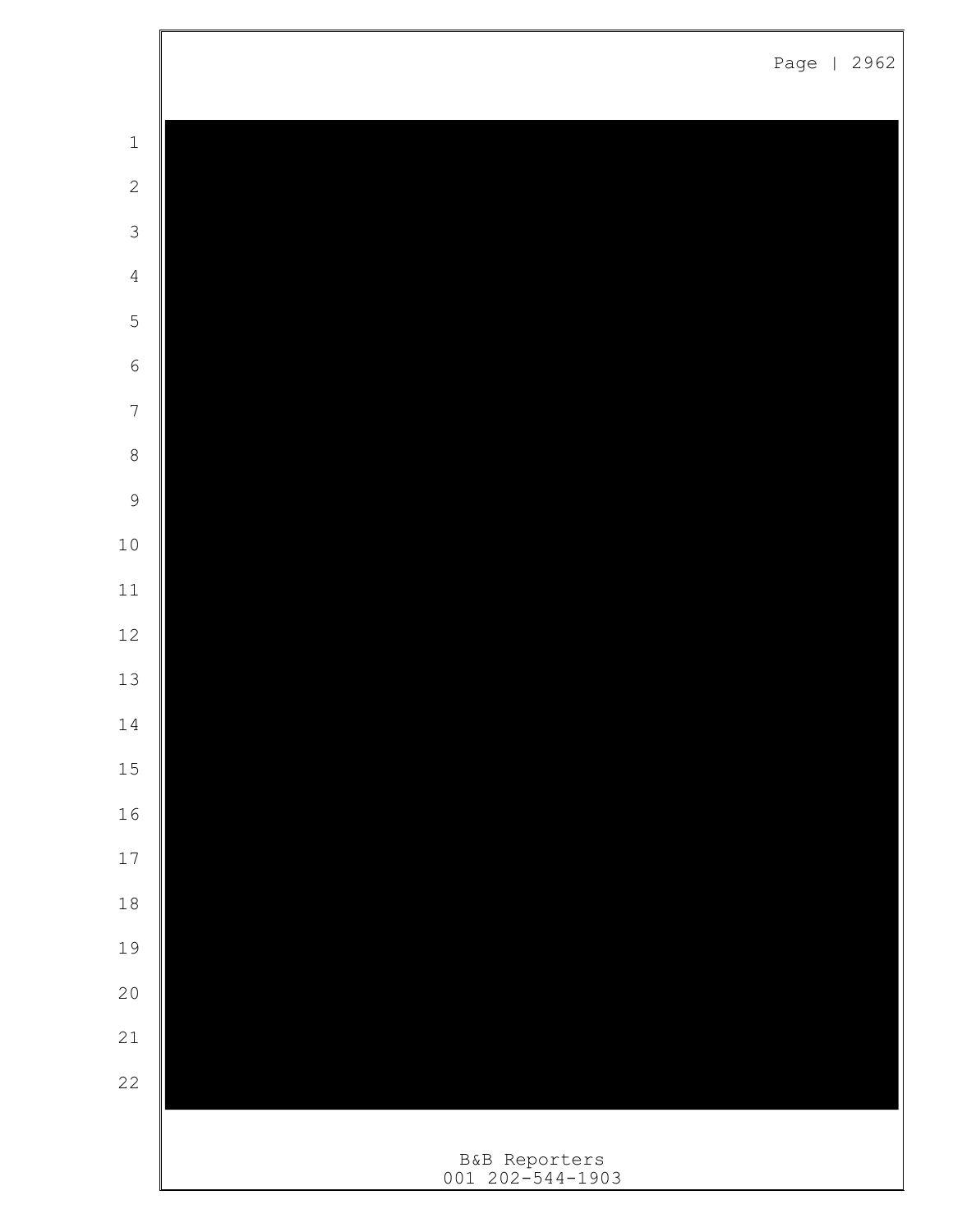|                | Page   2963                       |  |
|----------------|-----------------------------------|--|
|                |                                   |  |
| $\mathbf 1$    |                                   |  |
| $\sqrt{2}$     |                                   |  |
| $\overline{3}$ |                                   |  |
| $\overline{4}$ |                                   |  |
| $\overline{5}$ |                                   |  |
| $\overline{6}$ |                                   |  |
| $\overline{7}$ |                                   |  |
| $\overline{8}$ |                                   |  |
| 9              |                                   |  |
| $10$           |                                   |  |
| $11\,$         |                                   |  |
| 12             |                                   |  |
| 13             |                                   |  |
| 14             |                                   |  |
| 15             |                                   |  |
| $1\,6$         |                                   |  |
| $17\,$         |                                   |  |
| $1\,8$         |                                   |  |
| 19             |                                   |  |
| $20$           |                                   |  |
| $21\,$         |                                   |  |
| 22             |                                   |  |
|                |                                   |  |
|                | B&B Reporters<br>001 202-544-1903 |  |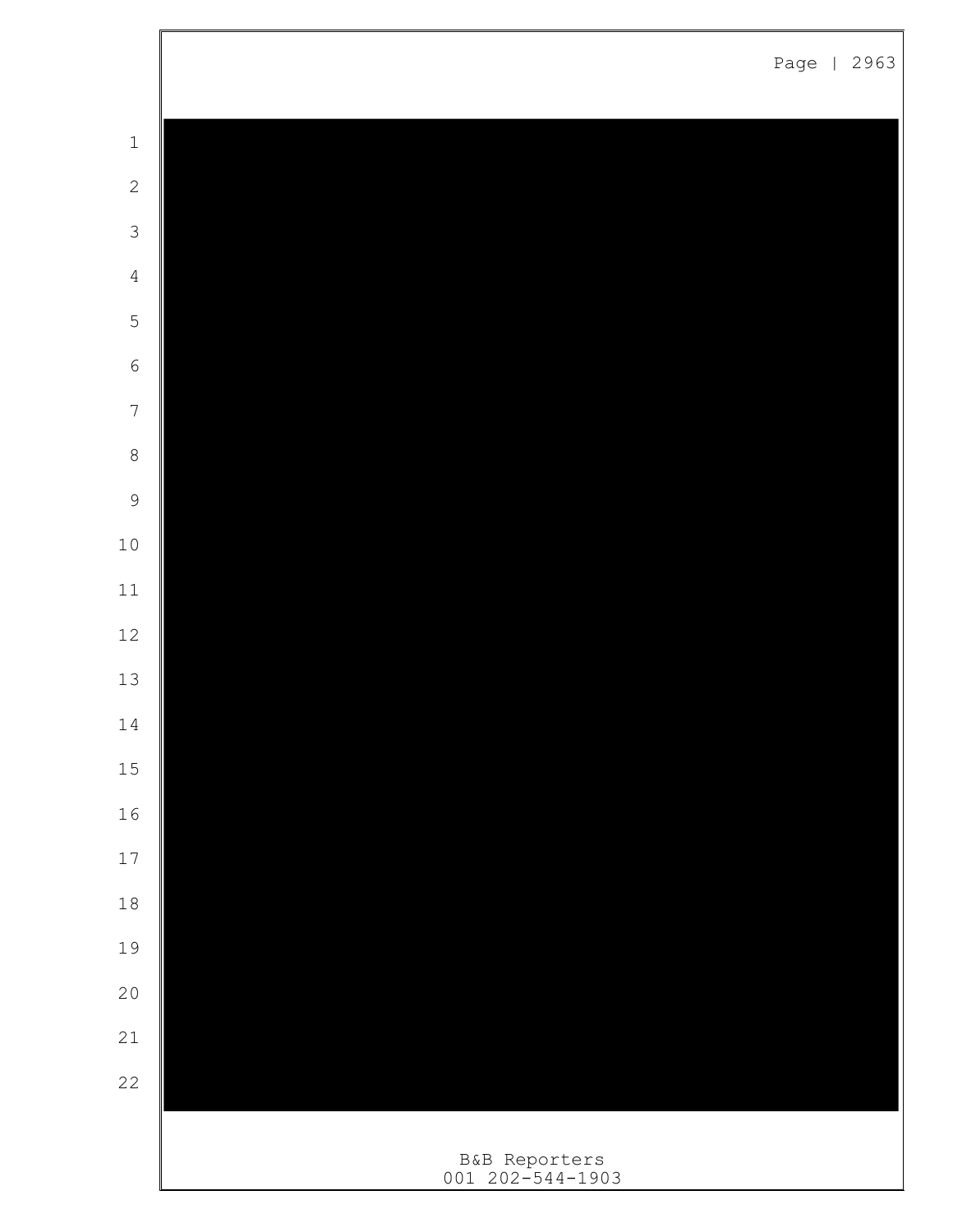|                |                                   | Page   2964 |
|----------------|-----------------------------------|-------------|
|                |                                   |             |
| $\,1$          |                                   |             |
| $\overline{c}$ |                                   |             |
| $\overline{3}$ |                                   |             |
| $\overline{4}$ |                                   |             |
| $\overline{5}$ |                                   |             |
| $6\phantom{a}$ |                                   |             |
| $\overline{7}$ |                                   |             |
| $\overline{8}$ |                                   |             |
| $\overline{9}$ |                                   |             |
| $10$           |                                   |             |
| $11\,$         |                                   |             |
| $12$           |                                   |             |
| 13             |                                   |             |
| 14             |                                   |             |
| $15\,$         |                                   |             |
| $16\,$         |                                   |             |
| $17\,$         |                                   |             |
| $1\,8$         |                                   |             |
| 19             |                                   |             |
| $20$           |                                   |             |
| $2\sqrt{1}$    |                                   |             |
| 22             |                                   |             |
|                |                                   |             |
|                | B&B Reporters<br>001 202-544-1903 |             |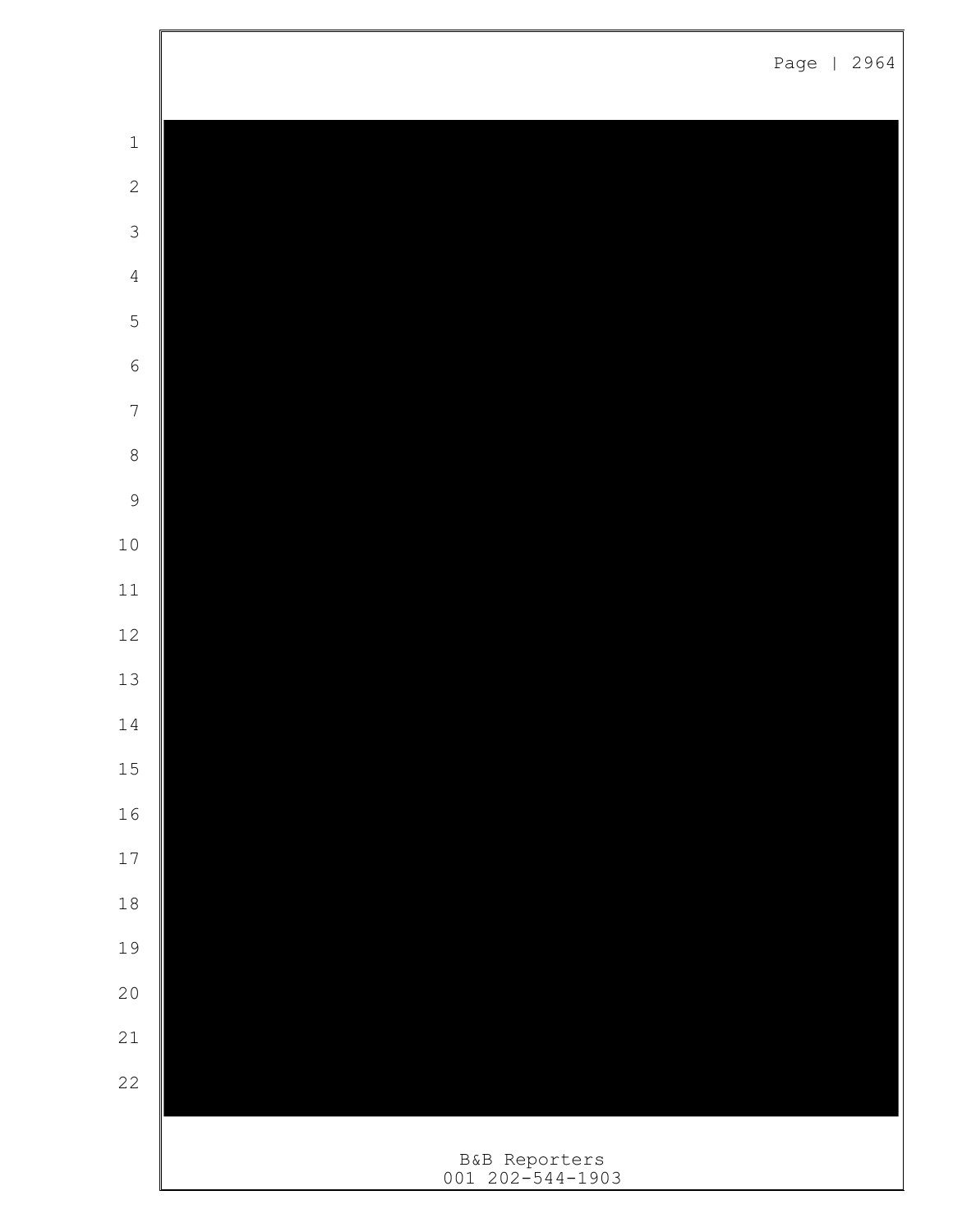|                 | Page   2965                       |
|-----------------|-----------------------------------|
| $\mathbf 1$     |                                   |
| $\overline{c}$  |                                   |
| $\mathfrak{Z}$  |                                   |
| $\sqrt{4}$      |                                   |
| $\overline{5}$  |                                   |
| $6\overline{6}$ |                                   |
| $\overline{7}$  |                                   |
| 8               |                                   |
| 9               |                                   |
| $10$            |                                   |
| $11$            |                                   |
| 12              |                                   |
| 13              |                                   |
| 14              |                                   |
| 15              |                                   |
| $16$            |                                   |
| 17              |                                   |
| $1\,8$          |                                   |
| 19              |                                   |
| $20$            |                                   |
| $21\,$          |                                   |
| 22              |                                   |
|                 | B&B Reporters<br>001 202-544-1903 |
|                 |                                   |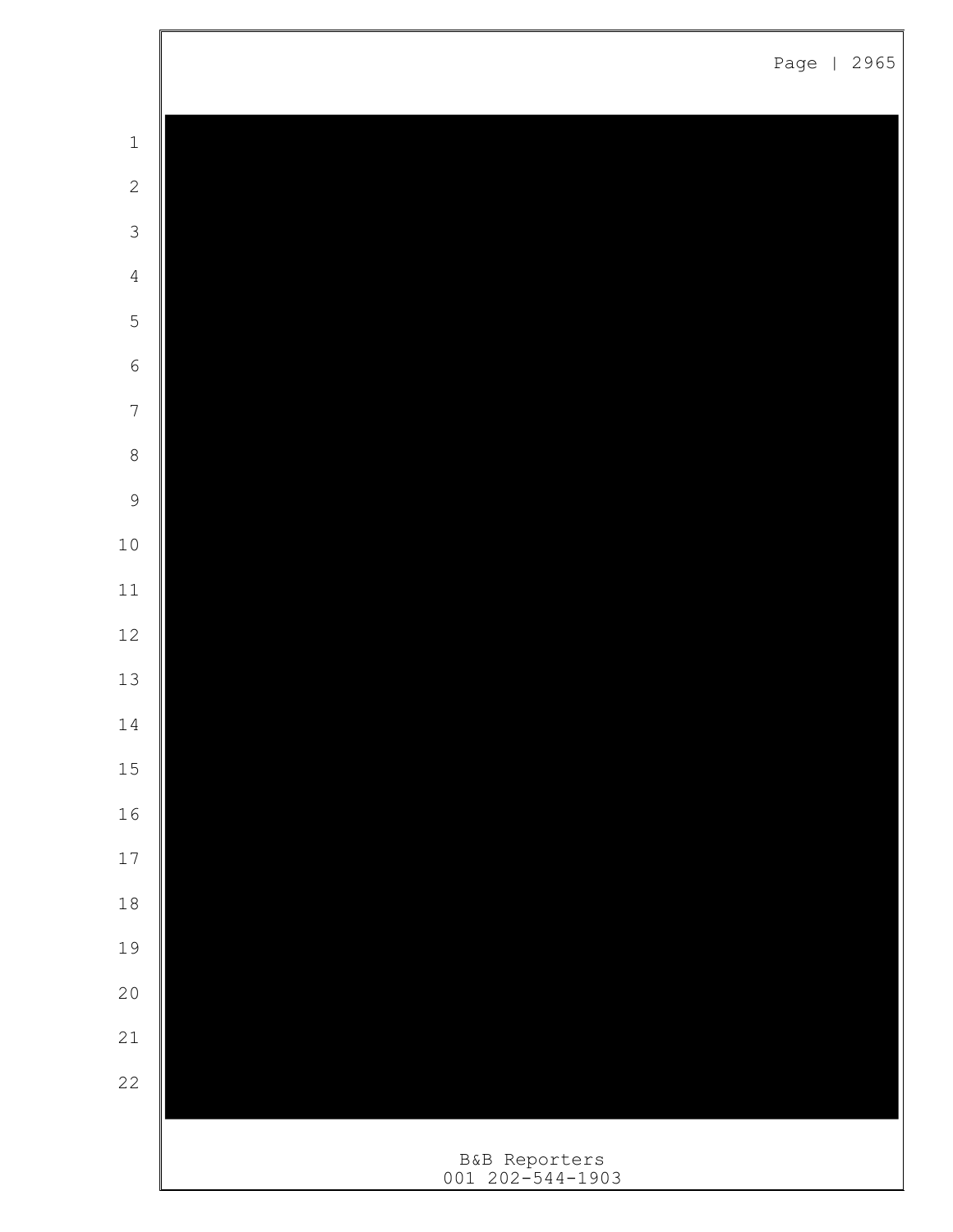|                |                                   | Page   2966 |  |
|----------------|-----------------------------------|-------------|--|
| $\,1$          |                                   |             |  |
| $\overline{c}$ |                                   |             |  |
| $\mathfrak{Z}$ |                                   |             |  |
| $\overline{4}$ |                                   |             |  |
| $\overline{5}$ |                                   |             |  |
| $\overline{6}$ |                                   |             |  |
| $\overline{7}$ |                                   |             |  |
| 8              |                                   |             |  |
| 9              |                                   |             |  |
| $10$           |                                   |             |  |
| $11$           |                                   |             |  |
| $12$           |                                   |             |  |
| 13             |                                   |             |  |
| $1\,4$         |                                   |             |  |
| $15\,$         |                                   |             |  |
| $16\,$         |                                   |             |  |
| $17\,$         |                                   |             |  |
| $1\,8$         |                                   |             |  |
| 19             |                                   |             |  |
| $20$           |                                   |             |  |
| 21             |                                   |             |  |
| 22             |                                   |             |  |
|                | B&B Reporters<br>001 202-544-1903 |             |  |

 $\overline{\mathbf{I}}$ 

 $\overline{r}$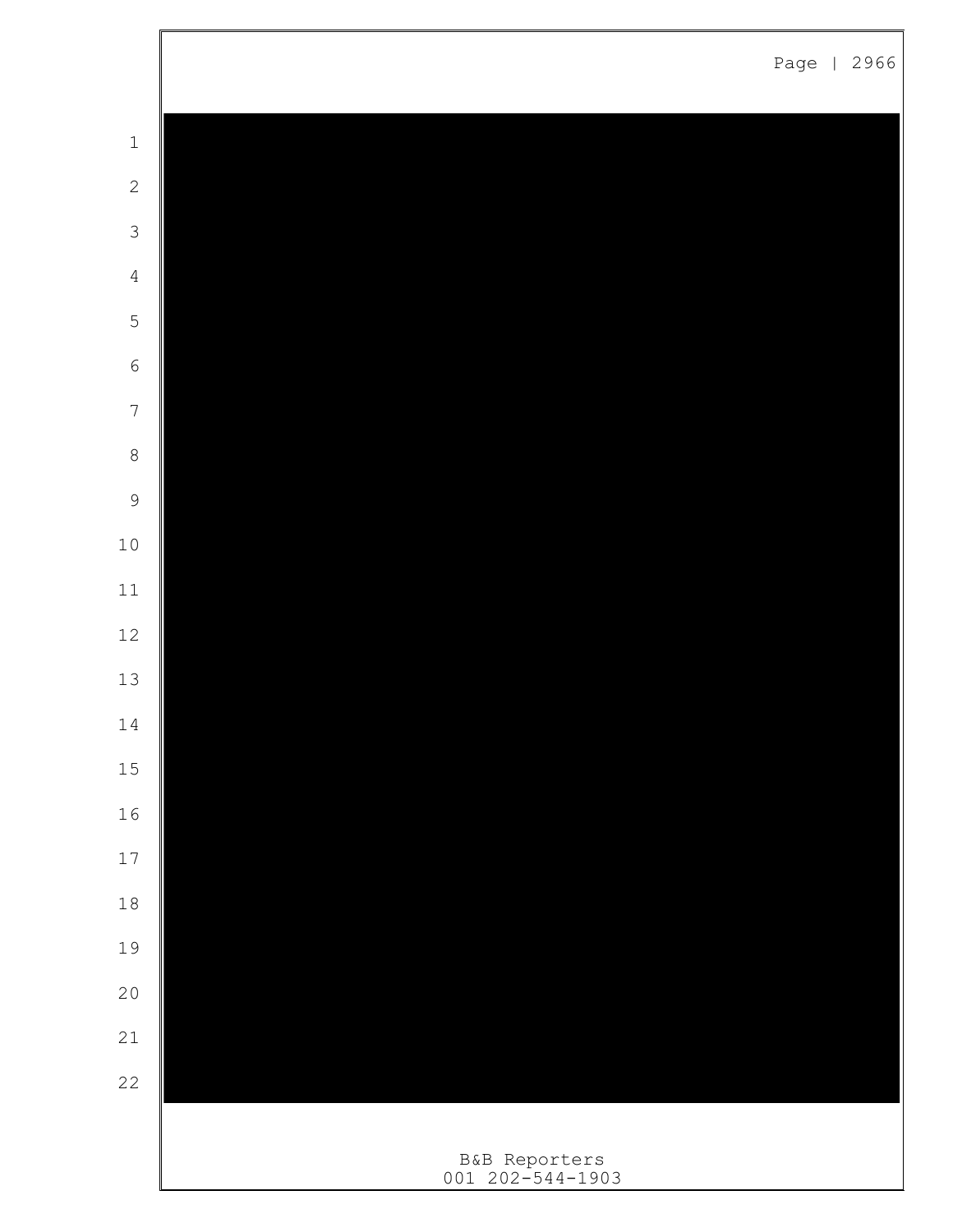|                            | Page   2967                       |
|----------------------------|-----------------------------------|
| $\ensuremath{\mathbbm{1}}$ |                                   |
| $\sqrt{2}$                 |                                   |
| $\overline{3}$             |                                   |
| $\overline{4}$             |                                   |
| $\overline{5}$             |                                   |
| $6\overline{6}$            |                                   |
| $\overline{7}$             |                                   |
| 8                          |                                   |
| 9                          |                                   |
| $10$                       |                                   |
| $11\,$                     |                                   |
| $12$                       |                                   |
| 13                         |                                   |
| $1\,4$                     |                                   |
| $15\,$                     |                                   |
| 16                         |                                   |
| $17\,$                     |                                   |
| $1\,8$                     |                                   |
| 19                         |                                   |
| $20$                       |                                   |
| 21                         |                                   |
| 22                         |                                   |
|                            |                                   |
|                            | B&B Reporters<br>001 202-544-1903 |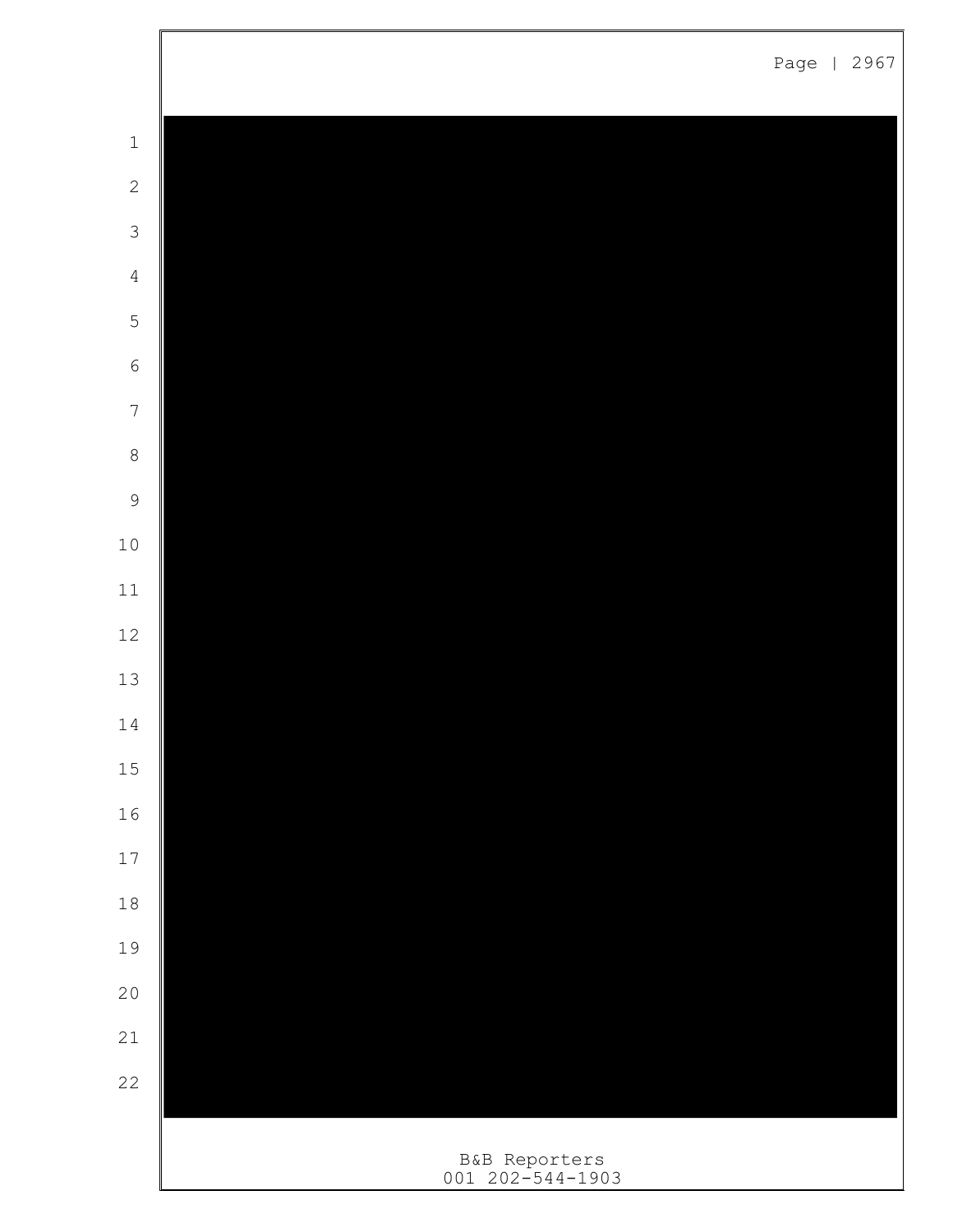|                | Page   2968                       |
|----------------|-----------------------------------|
| $\mathbf 1$    |                                   |
| $\sqrt{2}$     |                                   |
| $\mathfrak{Z}$ |                                   |
| $\overline{4}$ |                                   |
| $\overline{5}$ |                                   |
| $6\phantom{a}$ |                                   |
| $\overline{7}$ |                                   |
| $\,8\,$        |                                   |
| $\mathcal{G}$  |                                   |
| 10             |                                   |
| $11$           |                                   |
| 12             |                                   |
| 13             |                                   |
| $14\,$         |                                   |
| $15\,$         |                                   |
| $16\,$         |                                   |
| $17\,$         |                                   |
| $1\,8$         |                                   |
| 19             |                                   |
| $20$           |                                   |
| $2\sqrt{1}$    |                                   |
| 22             |                                   |
|                |                                   |
|                | B&B Reporters<br>001 202-544-1903 |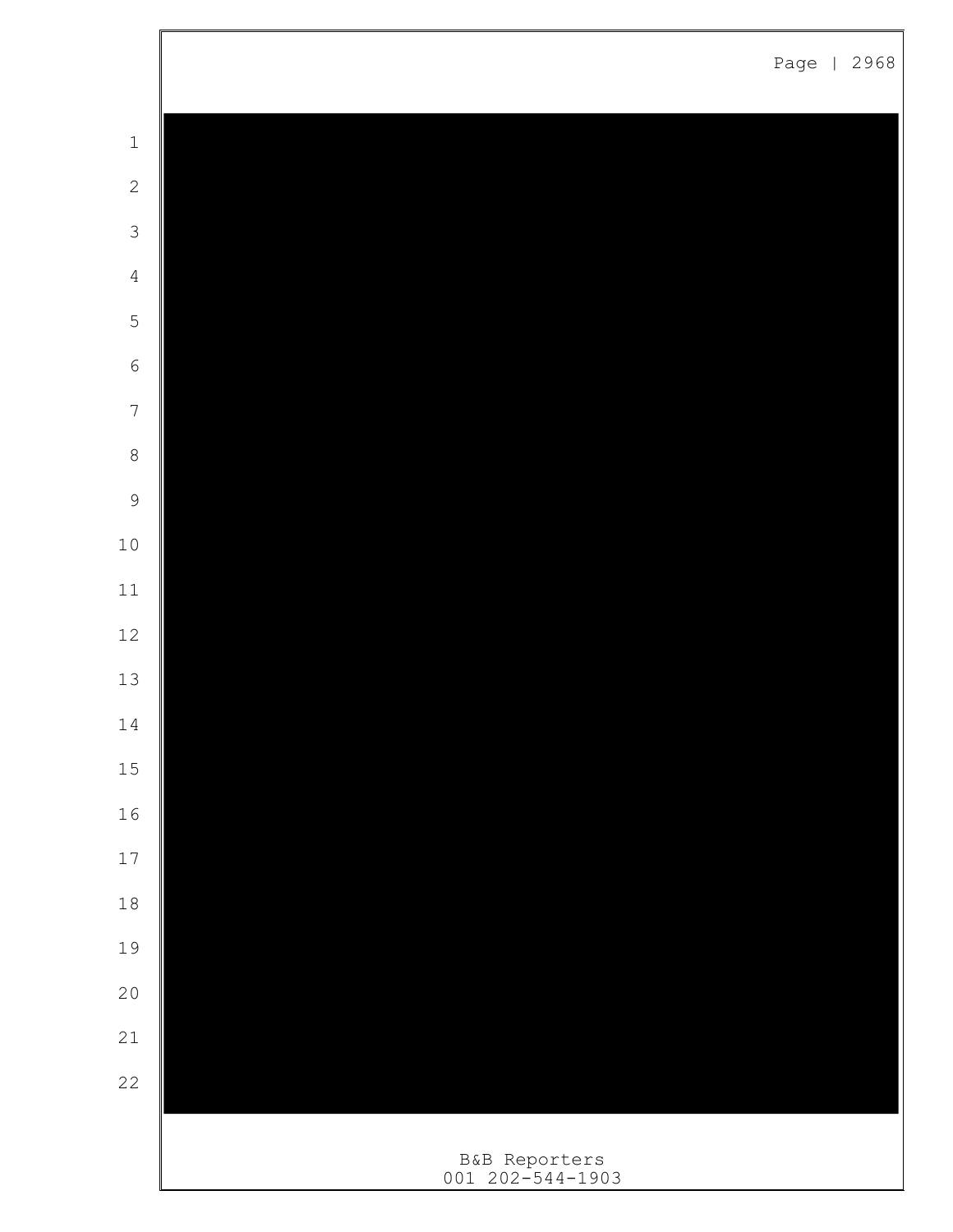|                | 2969<br>Page                      |
|----------------|-----------------------------------|
| $\mathbf 1$    |                                   |
| $\overline{c}$ |                                   |
| $\overline{3}$ |                                   |
| $\overline{4}$ |                                   |
| $\overline{5}$ |                                   |
| $6\phantom{a}$ |                                   |
| $\overline{7}$ |                                   |
| $\theta$       |                                   |
| $\overline{9}$ |                                   |
| 10             |                                   |
| $11\,$         |                                   |
| $12$           |                                   |
| 13             |                                   |
| $1\,4$         |                                   |
| $15\,$         |                                   |
| $16\,$         |                                   |
| $17\,$         |                                   |
| $1\,8$         |                                   |
| 19             |                                   |
| $20$           |                                   |
| 21             |                                   |
| 22             |                                   |
|                |                                   |
|                | B&B Reporters<br>001 202-544-1903 |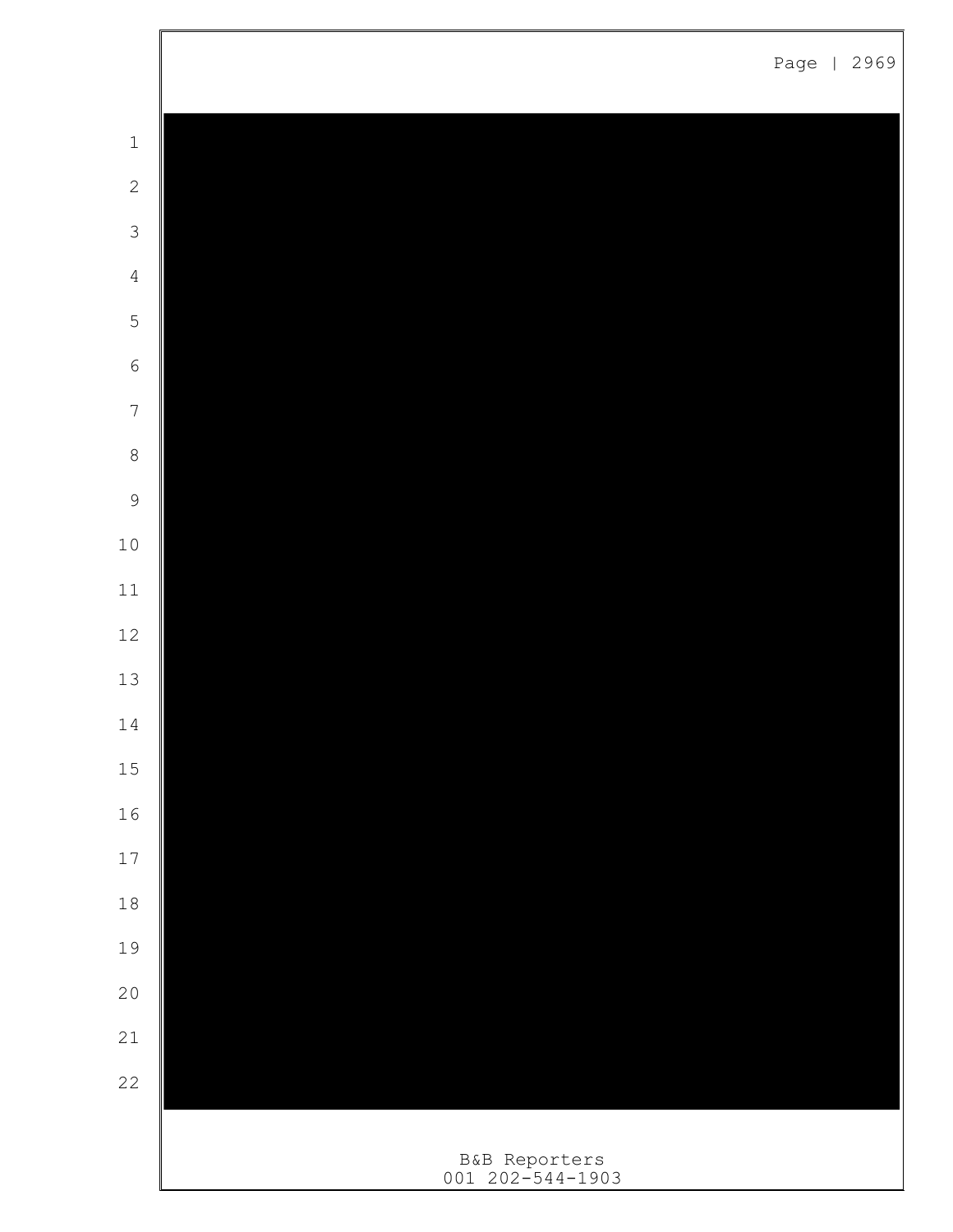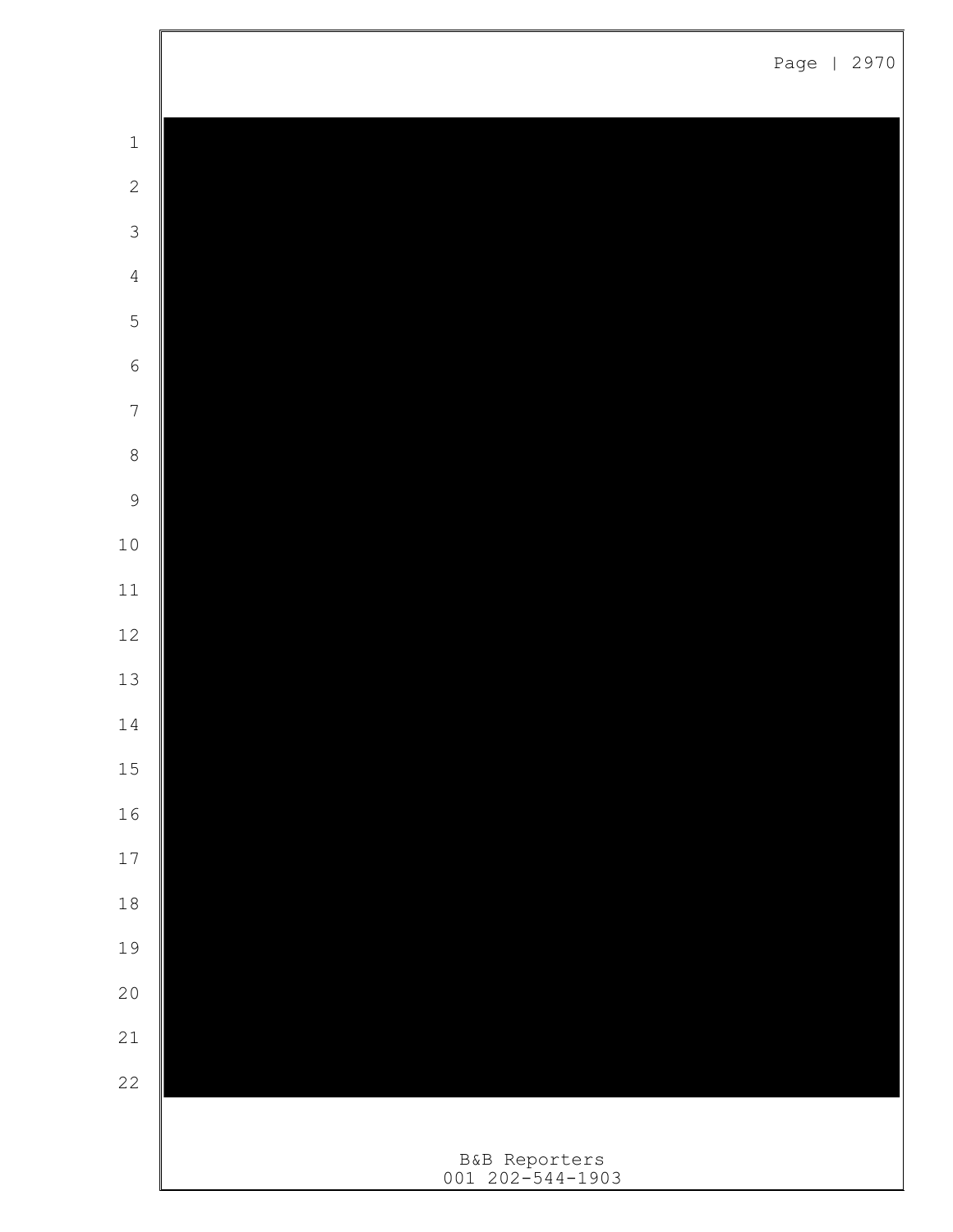|                                 | 2971<br>Page                      |
|---------------------------------|-----------------------------------|
|                                 |                                   |
| $\ensuremath{\mathbbm{1}}$      |                                   |
| $\sqrt{2}$<br>$\mathfrak{Z}$    |                                   |
| $\overline{4}$                  |                                   |
| $\overline{5}$                  |                                   |
| $6\overline{6}$                 |                                   |
| $\overline{7}$                  |                                   |
| $\begin{matrix} 8 \end{matrix}$ |                                   |
| 9                               |                                   |
| $10$                            |                                   |
| $11$                            |                                   |
|                                 |                                   |
| $12\,$                          |                                   |
| 13                              |                                   |
| 14                              |                                   |
| 15                              |                                   |
| $16$                            |                                   |
| $17$                            |                                   |
| $1\,8$                          |                                   |
| 19                              |                                   |
| $20$                            |                                   |
| $21\,$                          |                                   |
| 22                              |                                   |
|                                 |                                   |
|                                 | B&B Reporters<br>001 202-544-1903 |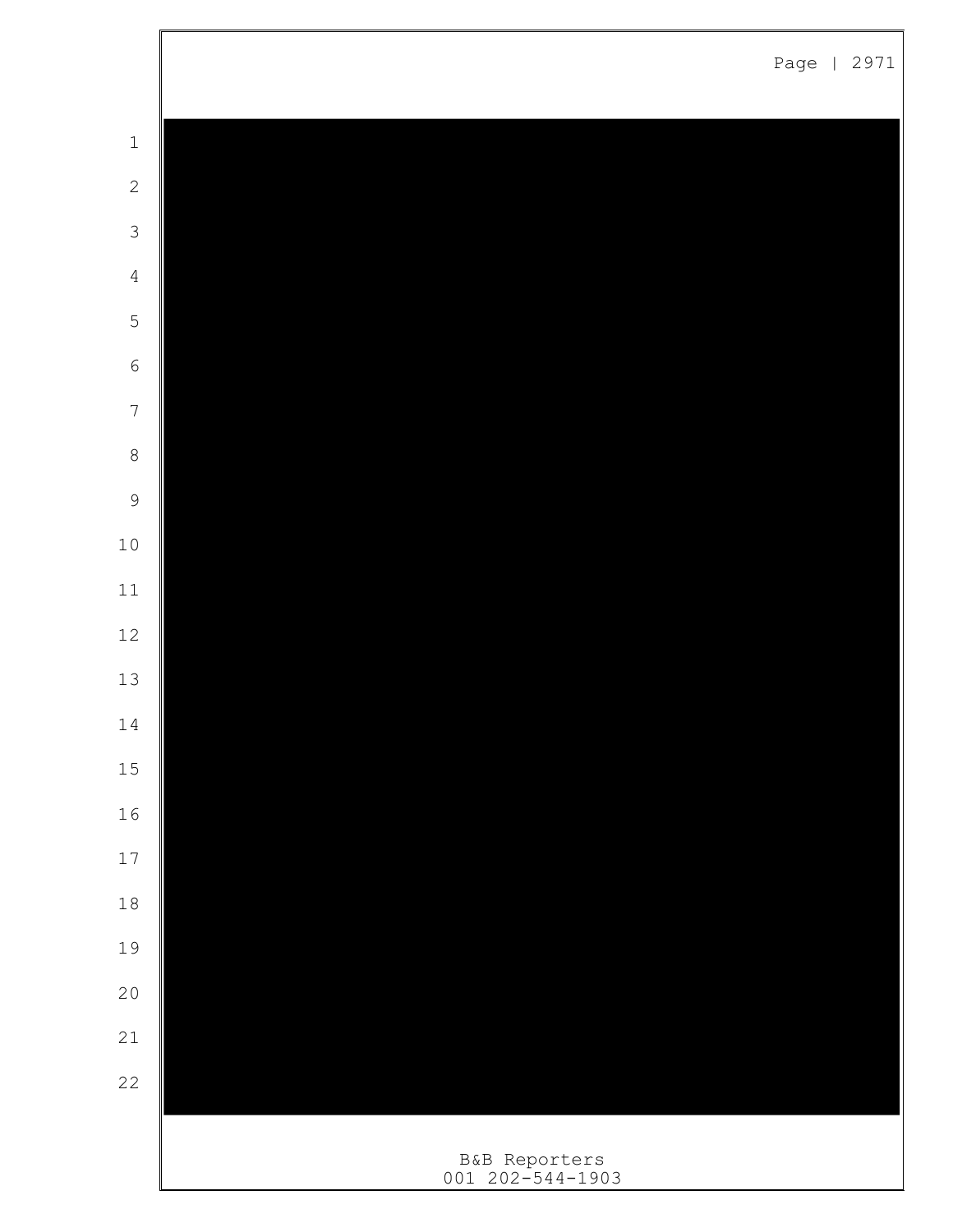| Page   2972                                         |
|-----------------------------------------------------|
|                                                     |
|                                                     |
|                                                     |
|                                                     |
|                                                     |
|                                                     |
|                                                     |
|                                                     |
| PRESIDENT TERCIER: Thank you very much.             |
| Do you wish that we make a short break, or do       |
| you want on your side to have a short break,        |
| Mr. Polášek?                                        |
| MR. POLÁŠEK: I think we need two minutes,           |
| three minutes, a very short break, and then we can  |
| proceed to redirect examination.                    |
| PRESIDENT TERCIER: Okay. I do not believe           |
| to two minutes nor to three minutes, but we'll take |
| the time necessary, I would say. If we can just--   |
| MR. POLÁŠEK: Thank you. I think we can stay         |
| put unless someone prefers a break, and we will     |
| confirm that also.                                  |
| PRESIDENT TERCIER: Okay. Thank you. That's          |
| B&B Reporters<br>001 202-544-1903                   |
|                                                     |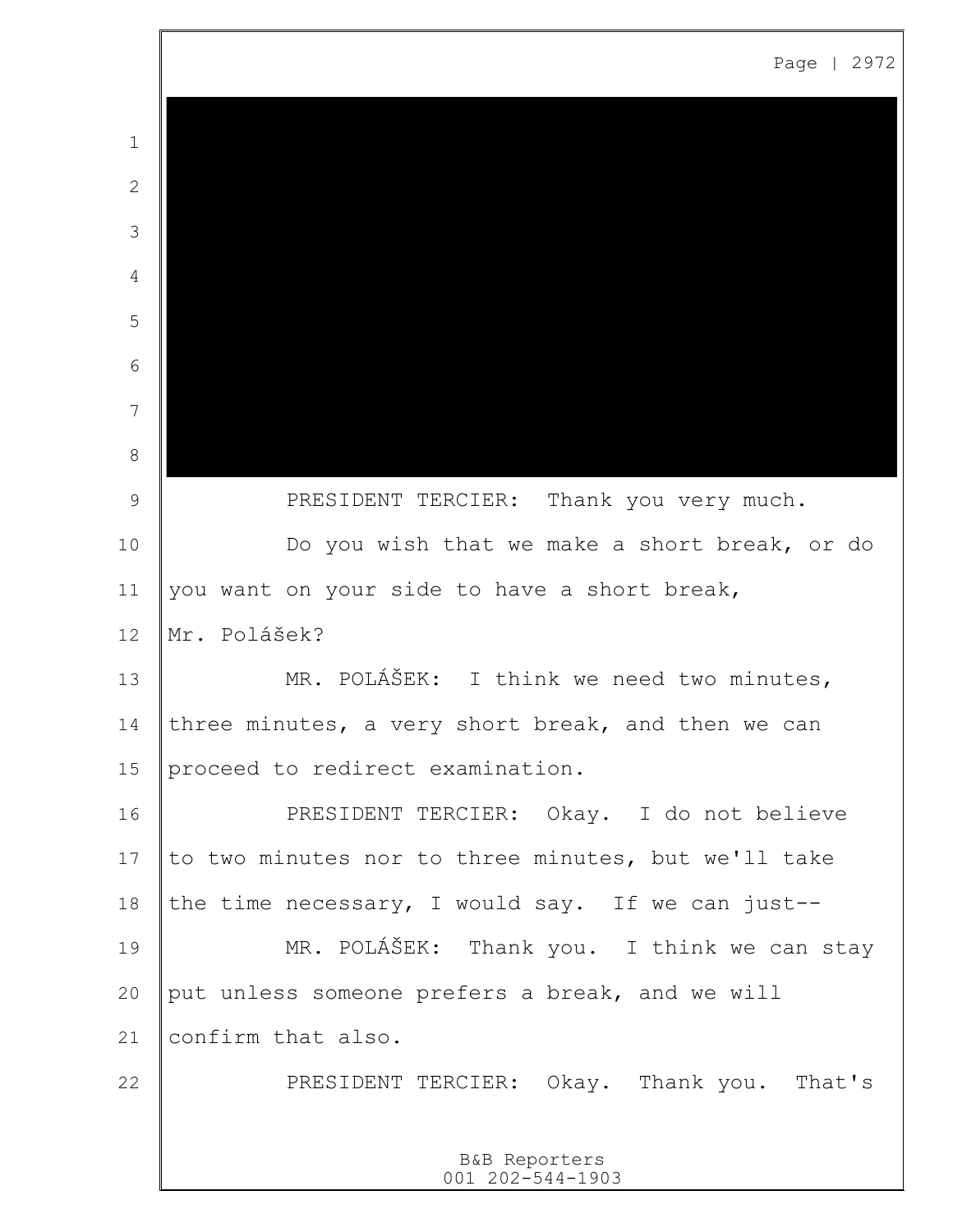|                 |                                    | Page   2973 |
|-----------------|------------------------------------|-------------|
| $\mathbbm{1}$   | okay with you?                     |             |
| $\mathbf{2}$    | THE WITNESS: Yes.                  |             |
| $\mathfrak{Z}$  | (Pause.)                           |             |
| $\overline{4}$  | MR. POLÁŠEK: I think we are ready, |             |
| 5               | Mr. President.                     |             |
| $\sqrt{6}$      | PRESIDENT TERCIER: Yes.            |             |
| $7\phantom{.0}$ | Please, Mr. Polášek.               |             |
| $\,8\,$         | MR. POLÁŠEK: Thank you.            |             |
| $\mathsf 9$     | REDIRECT EXAMINATION               |             |
| 10              |                                    |             |
| 11              |                                    |             |
| 12              |                                    |             |
| 13              |                                    |             |
| 14              |                                    |             |
| 15              |                                    |             |
| 16              |                                    |             |
| 17              |                                    |             |
| $1\,8$          |                                    |             |
| 19              |                                    |             |
| 20              |                                    |             |
| 21              |                                    |             |
| 22              |                                    |             |
|                 |                                    |             |
|                 | B&B Reporters<br>001 202-544-1903  |             |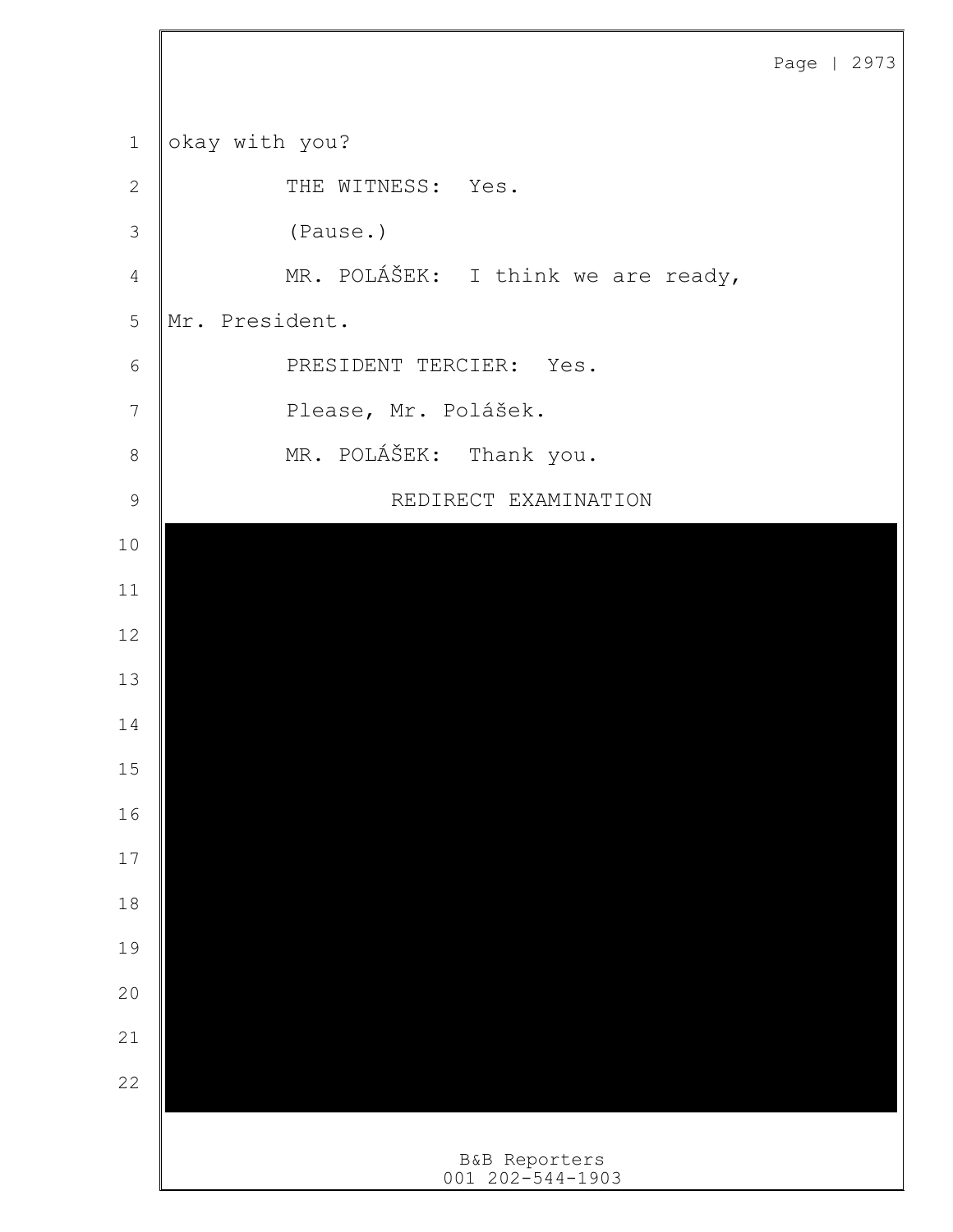|                | Page   2974                       |  |
|----------------|-----------------------------------|--|
| $\,1$          |                                   |  |
| $\overline{c}$ |                                   |  |
| $\overline{3}$ |                                   |  |
| $\overline{4}$ |                                   |  |
| $\overline{5}$ |                                   |  |
| $\overline{6}$ |                                   |  |
| $\overline{7}$ |                                   |  |
| $\overline{8}$ |                                   |  |
| 9              |                                   |  |
| $10$           |                                   |  |
| $11\,$         |                                   |  |
| 12             |                                   |  |
| 13             |                                   |  |
| $14$           |                                   |  |
| 15             |                                   |  |
| $16\,$         |                                   |  |
| 17             |                                   |  |
| $1\,8$         |                                   |  |
| 19             |                                   |  |
| $20$           |                                   |  |
| $21\,$         |                                   |  |
| 22             |                                   |  |
|                |                                   |  |
|                | B&B Reporters<br>001 202-544-1903 |  |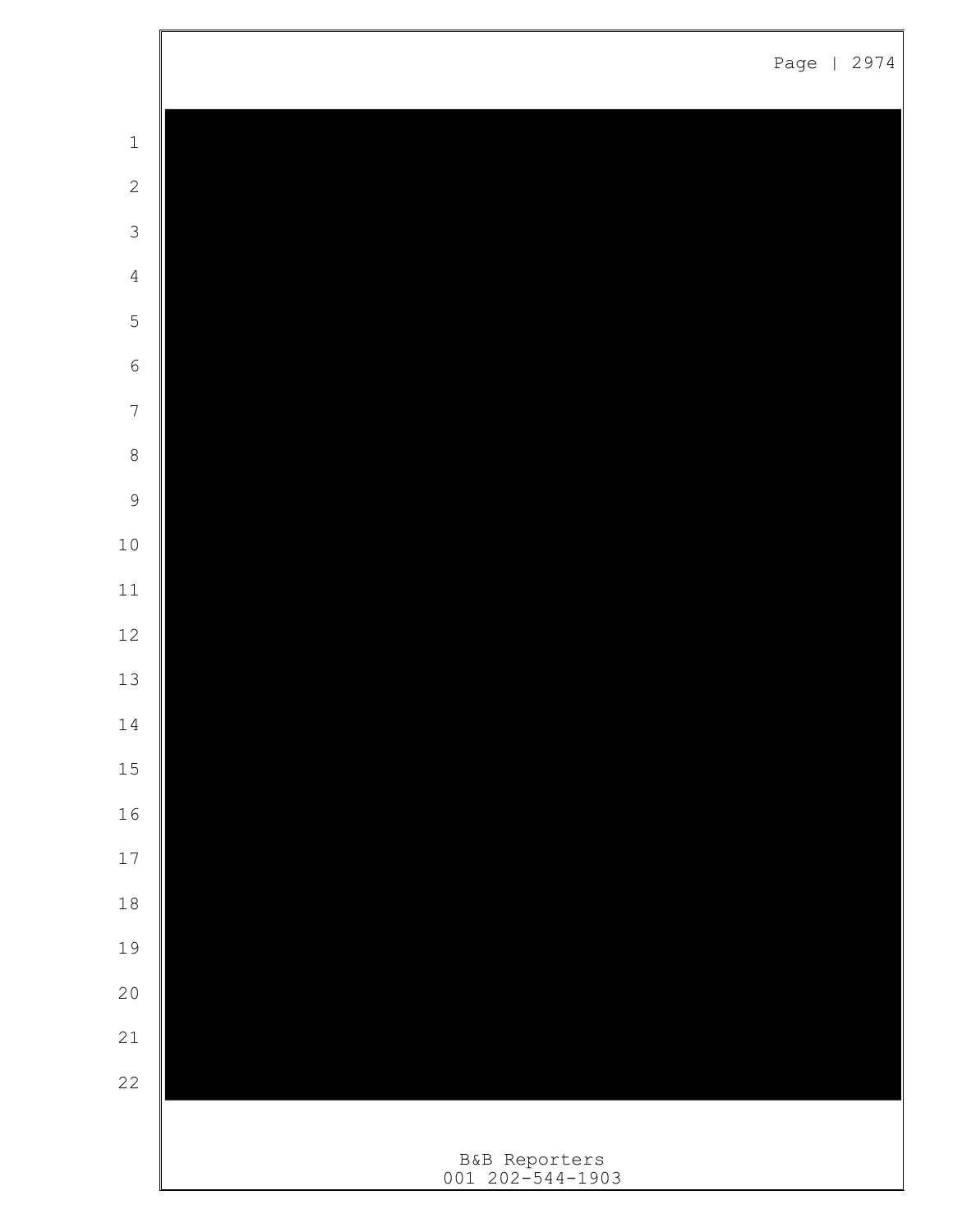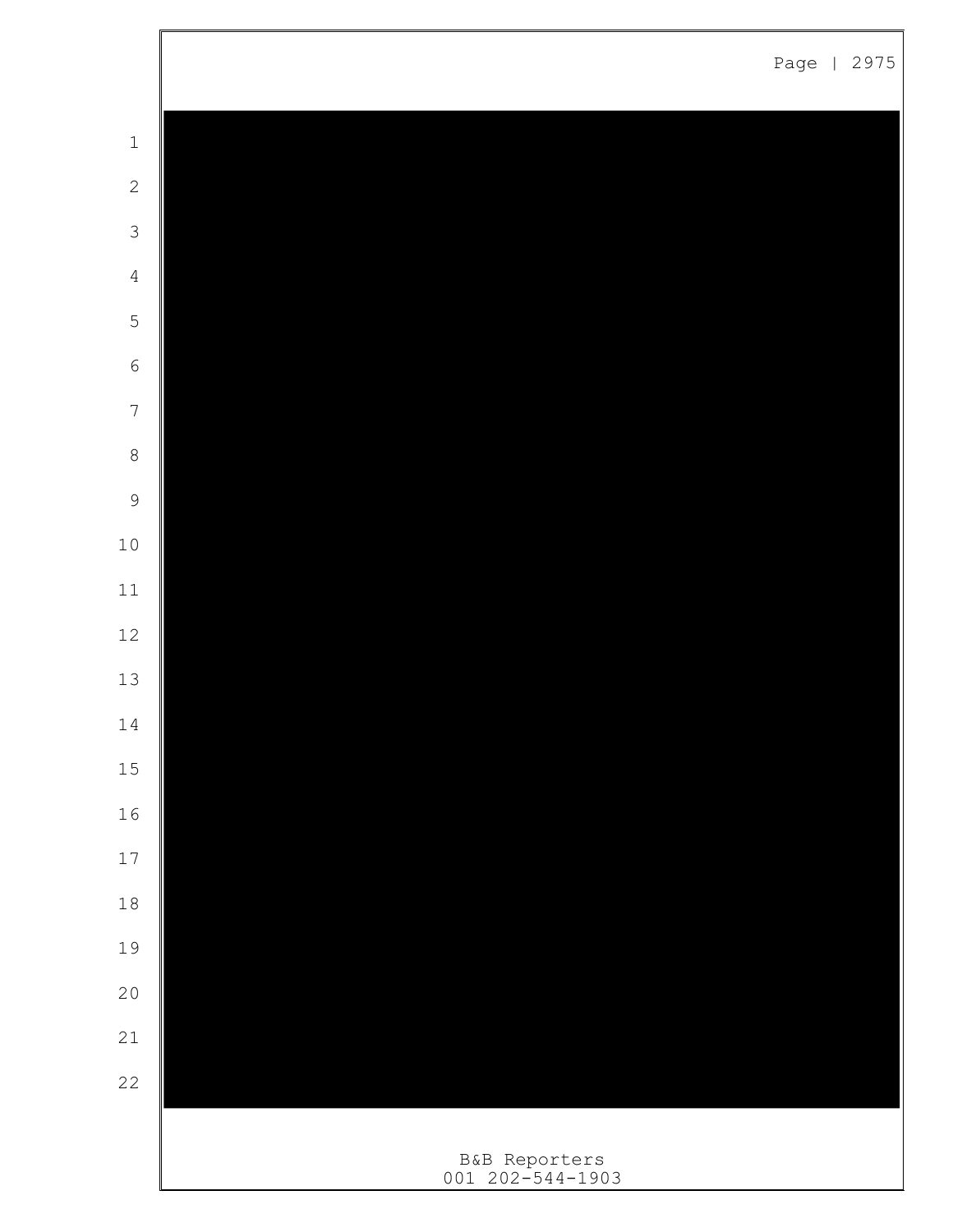|                 | Page   2976                       |
|-----------------|-----------------------------------|
| $\mathbf 1$     |                                   |
| $\mathbf{2}$    |                                   |
| $\overline{3}$  |                                   |
| $\overline{4}$  |                                   |
| $\overline{5}$  |                                   |
| $6\overline{6}$ |                                   |
| $\overline{7}$  |                                   |
| $\overline{8}$  |                                   |
| $\mathcal{G}$   |                                   |
| $10$            |                                   |
| $11\,$          |                                   |
| $12$            |                                   |
| 13              |                                   |
|                 |                                   |
| $1\,4$          |                                   |
| $15\,$<br>16    |                                   |
| $17\,$          |                                   |
| $1\,8$          |                                   |
| 19              |                                   |
| $20$            |                                   |
| 21              |                                   |
| 22              |                                   |
|                 |                                   |
|                 | B&B Reporters<br>001 202-544-1903 |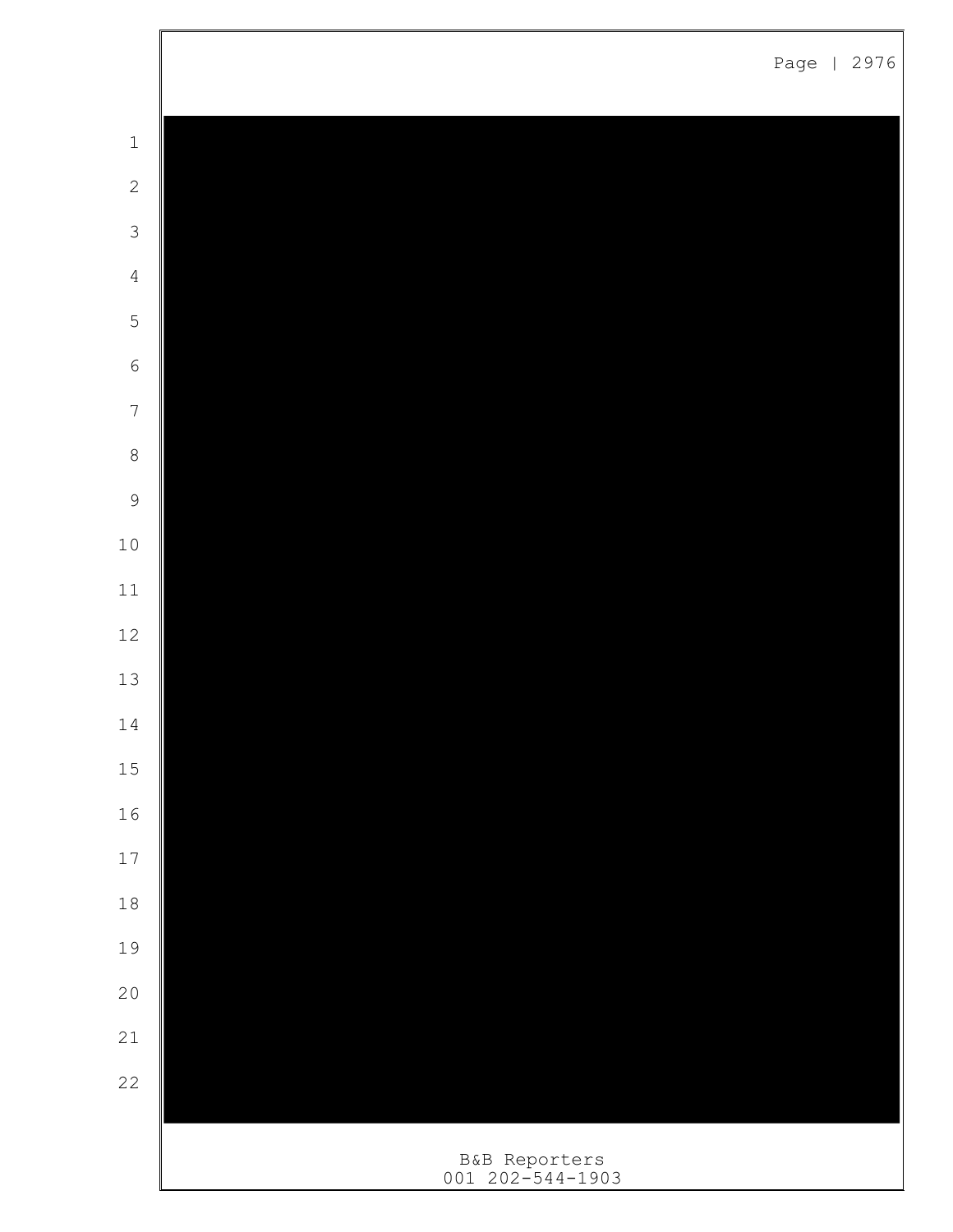|                  |                                   | Page   2977 |  |
|------------------|-----------------------------------|-------------|--|
| $\mathbf 1$      |                                   |             |  |
| $\overline{c}$   |                                   |             |  |
| $\overline{3}$   |                                   |             |  |
| $\sqrt{4}$       |                                   |             |  |
| $\overline{5}$   |                                   |             |  |
| $\overline{6}$   |                                   |             |  |
| $\boldsymbol{7}$ |                                   |             |  |
| $\overline{8}$   |                                   |             |  |
| 9                |                                   |             |  |
| $10$             |                                   |             |  |
| $11\,$           |                                   |             |  |
| $12\,$           |                                   |             |  |
| 13               |                                   |             |  |
| $14$             |                                   |             |  |
| 15               |                                   |             |  |
| $16\,$           |                                   |             |  |
| $17\,$           |                                   |             |  |
| $1\,8$           |                                   |             |  |
| 19<br>$20$       |                                   |             |  |
| 21               |                                   |             |  |
| 22               |                                   |             |  |
|                  |                                   |             |  |
|                  | B&B Reporters<br>001 202-544-1903 |             |  |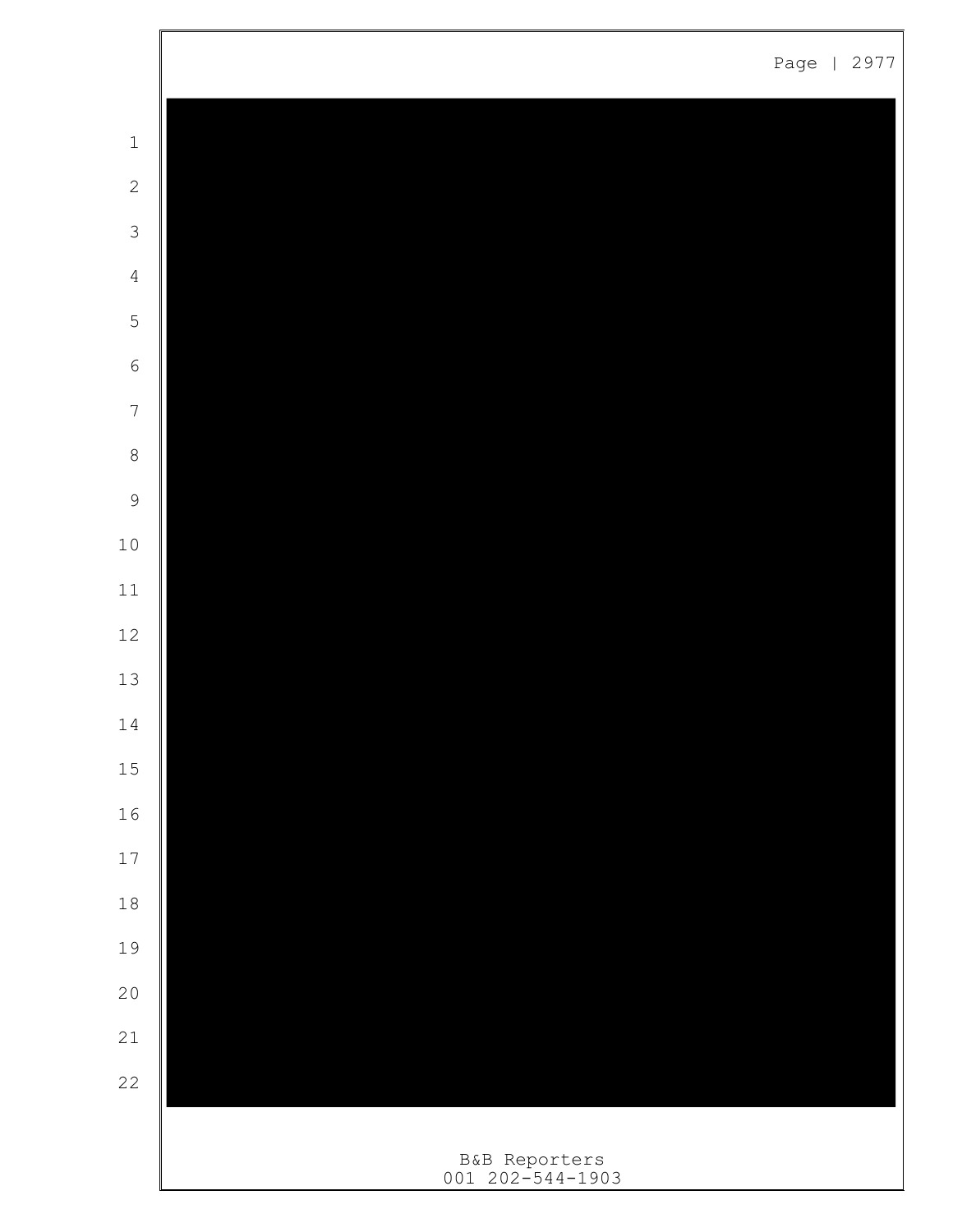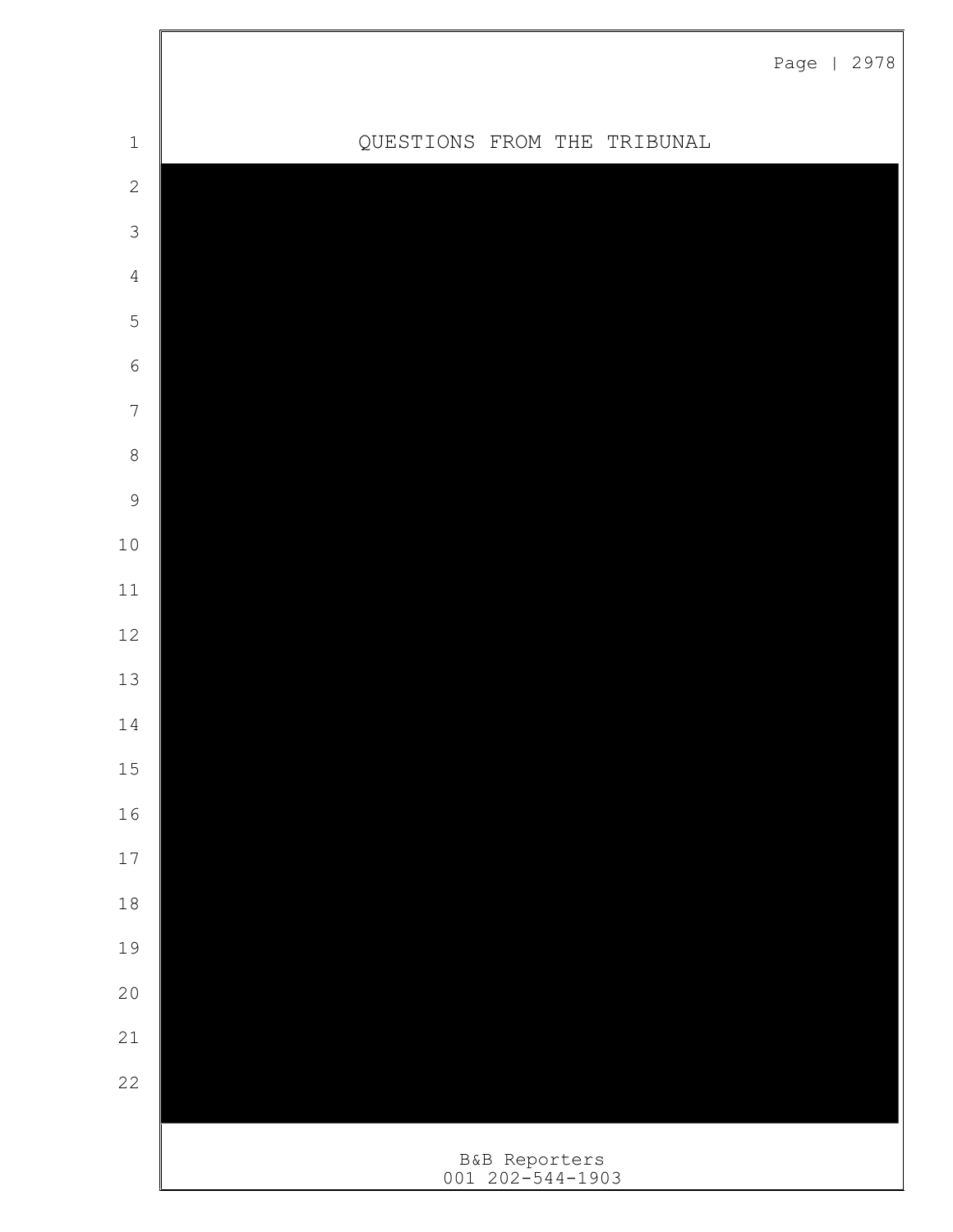|                  |                                   | Page   2979 |  |
|------------------|-----------------------------------|-------------|--|
| $\mathbf 1$      |                                   |             |  |
| $\sqrt{2}$       |                                   |             |  |
| $\mathfrak{Z}$   |                                   |             |  |
| $\overline{4}$   |                                   |             |  |
| $\overline{5}$   |                                   |             |  |
| $\epsilon$       |                                   |             |  |
| $\boldsymbol{7}$ |                                   |             |  |
| $\,8\,$          |                                   |             |  |
| $\mathcal{G}$    |                                   |             |  |
| 10               |                                   |             |  |
| $11$             |                                   |             |  |
| 12               |                                   |             |  |
| 13               |                                   |             |  |
| $1\,4$           |                                   |             |  |
| 15               |                                   |             |  |
| 16               |                                   |             |  |
| $17$             |                                   |             |  |
| $1\,8$           |                                   |             |  |
| 19               |                                   |             |  |
| $20$             |                                   |             |  |
| $2\sqrt{1}$      |                                   |             |  |
| 22               |                                   |             |  |
|                  | B&B Reporters<br>001 202-544-1903 |             |  |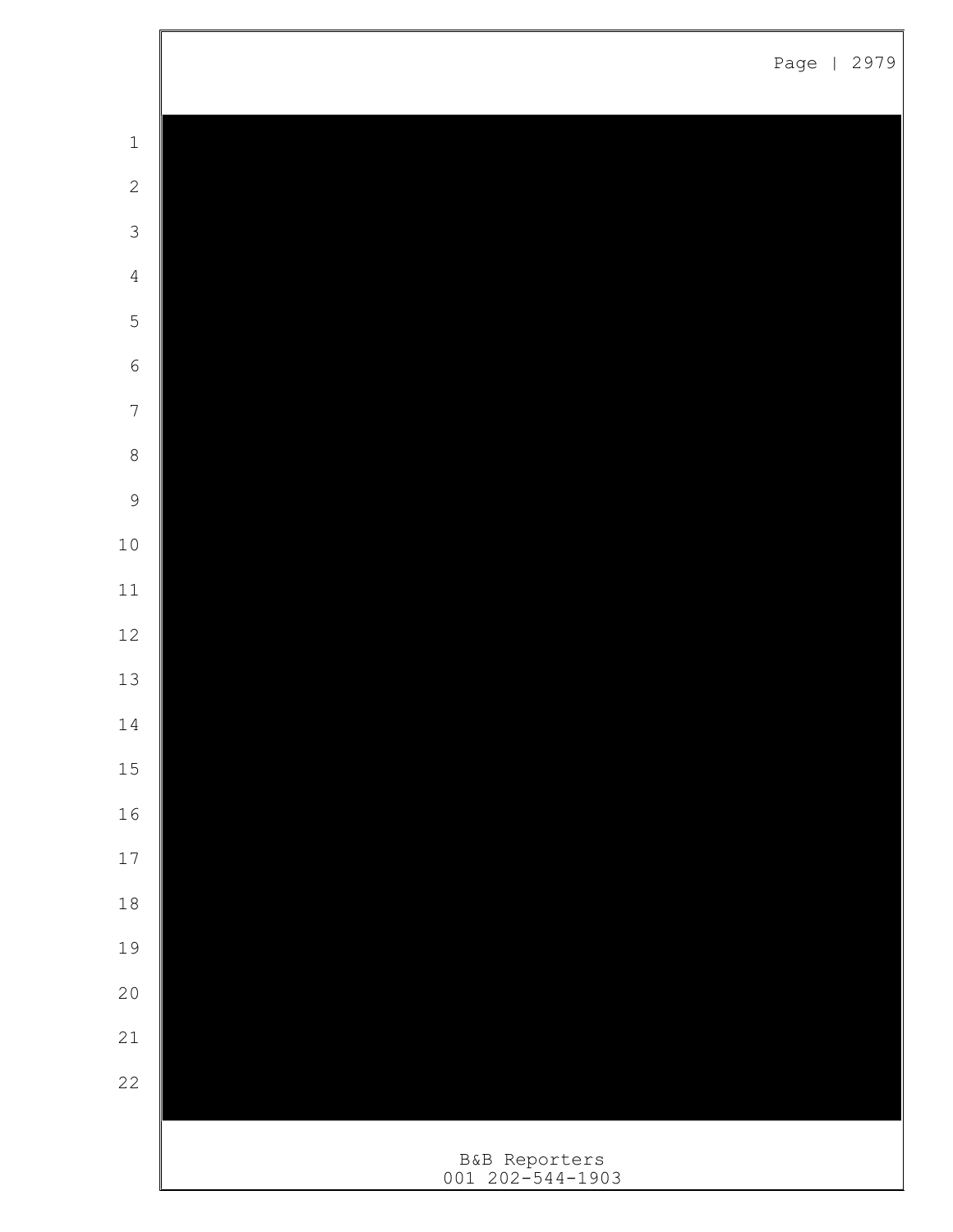|                |                                   | Page   2980 |  |
|----------------|-----------------------------------|-------------|--|
| $\mathbf 1$    |                                   |             |  |
| $\mathbf{2}$   |                                   |             |  |
| $\mathfrak{Z}$ |                                   |             |  |
| $\overline{4}$ |                                   |             |  |
| $\overline{5}$ |                                   |             |  |
| $\overline{6}$ |                                   |             |  |
| $\overline{7}$ |                                   |             |  |
| $\overline{8}$ |                                   |             |  |
| 9              |                                   |             |  |
| $10$           |                                   |             |  |
| $11\,$         |                                   |             |  |
| $12$           |                                   |             |  |
| 13             |                                   |             |  |
| $14$<br>15     |                                   |             |  |
| $16\,$         |                                   |             |  |
| $17$           |                                   |             |  |
| $1\,8$         |                                   |             |  |
| 19             |                                   |             |  |
| $20$           |                                   |             |  |
| $21\,$         |                                   |             |  |
| 22             |                                   |             |  |
|                |                                   |             |  |
|                | B&B Reporters<br>001 202-544-1903 |             |  |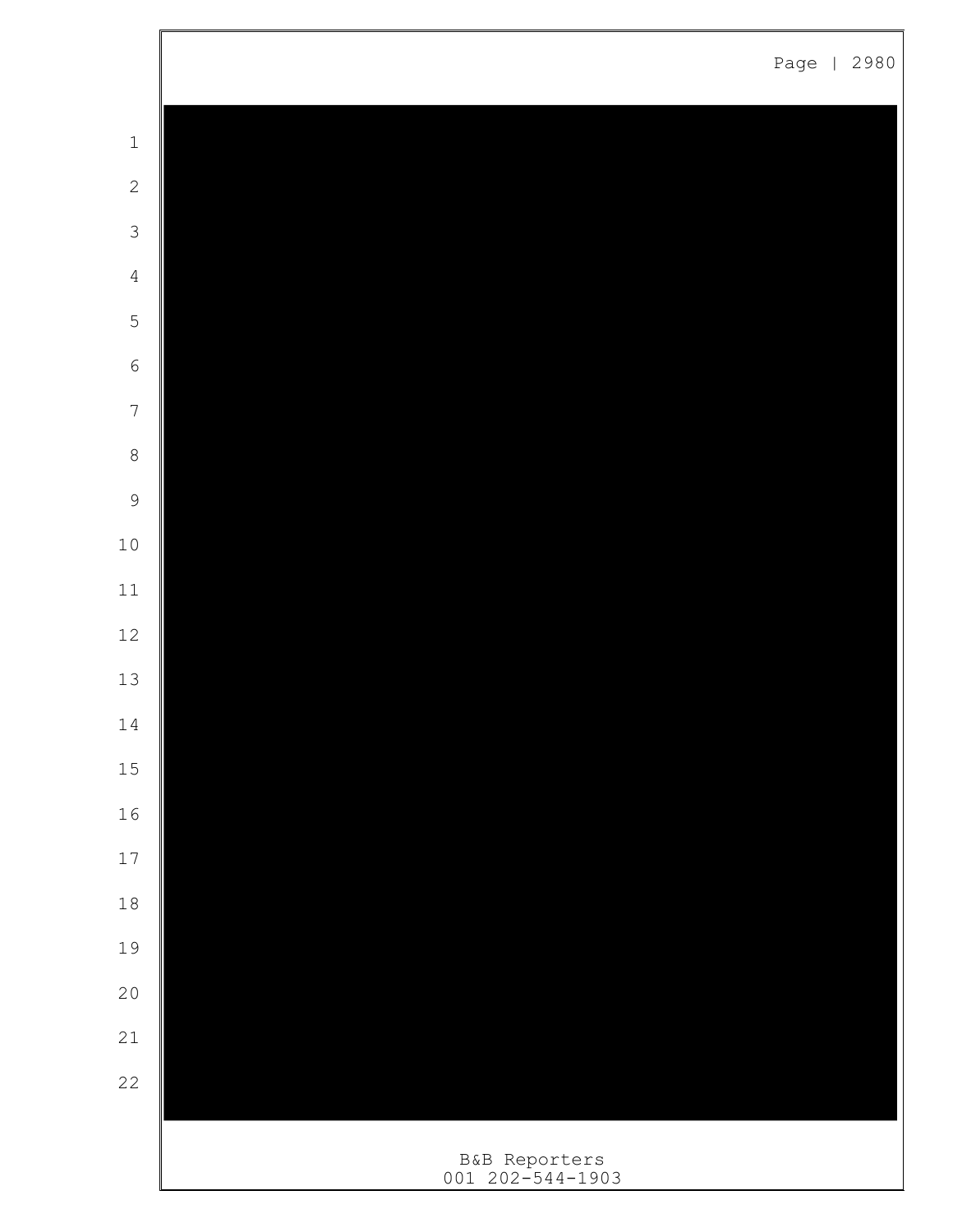|                                  | Page   2981                       |
|----------------------------------|-----------------------------------|
|                                  |                                   |
| $\ensuremath{\mathbbm{1}}$       |                                   |
| $\overline{c}$                   |                                   |
| $\mathfrak{Z}$                   |                                   |
| $\overline{4}$                   |                                   |
| $\overline{5}$                   |                                   |
| $\sqrt{6}$                       |                                   |
| $\overline{7}$                   |                                   |
| $\begin{array}{c} 8 \end{array}$ |                                   |
| $\mathcal{G}$                    |                                   |
| $10$                             |                                   |
| $11\,$                           |                                   |
| $12$                             |                                   |
| 13                               |                                   |
| $1\,4$                           |                                   |
| $15$                             |                                   |
| $16\,$                           |                                   |
| $17\,$                           |                                   |
| $1\,8$                           |                                   |
| 19                               |                                   |
| $20$                             |                                   |
| 21                               |                                   |
| 22                               |                                   |
|                                  |                                   |
|                                  | B&B Reporters<br>001 202-544-1903 |

Г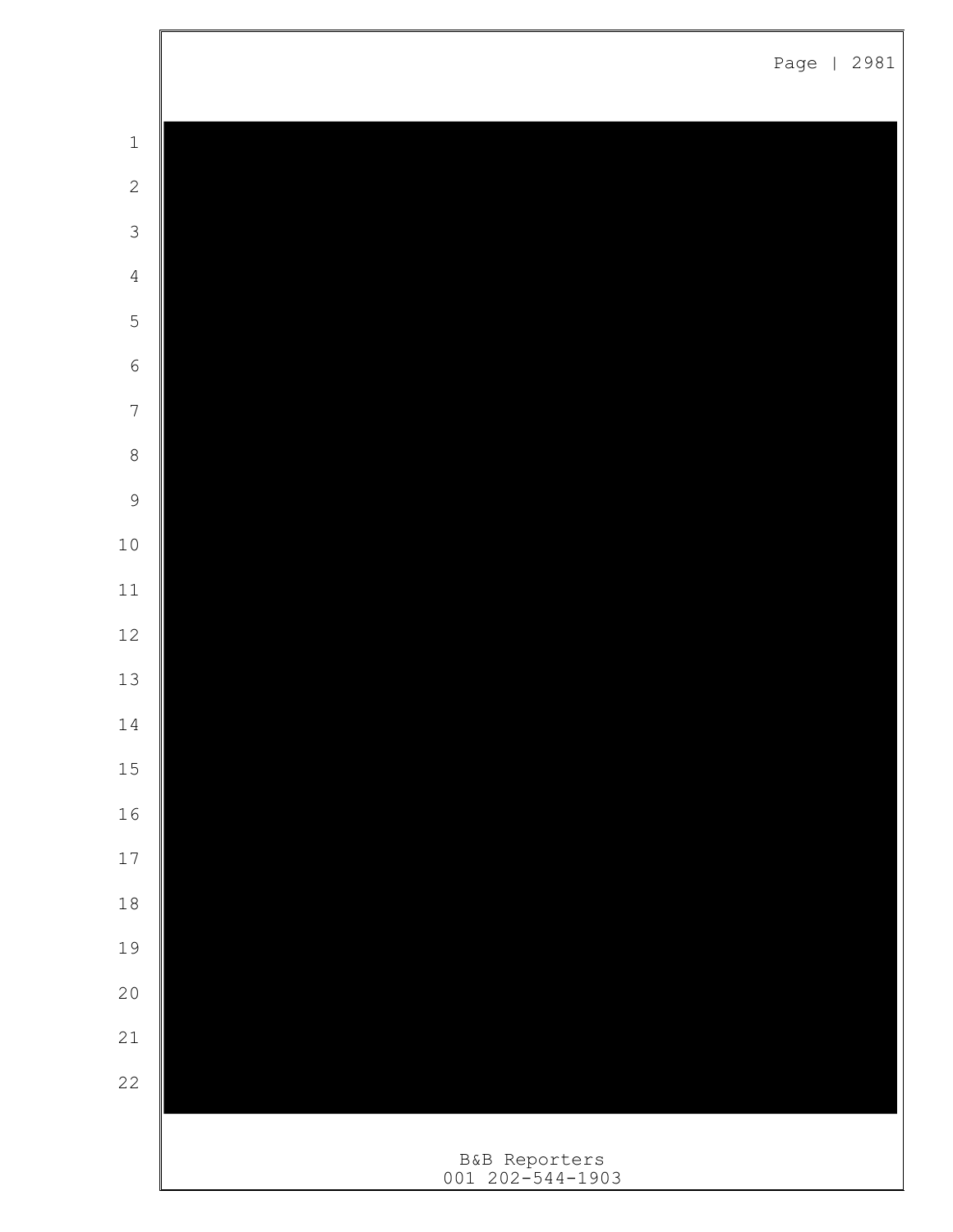|                 | Page   2982                       |
|-----------------|-----------------------------------|
| $\mathbf 1$     |                                   |
| $\sqrt{2}$      |                                   |
| $\overline{3}$  |                                   |
| $\overline{4}$  |                                   |
| $\overline{5}$  |                                   |
| $6\overline{6}$ |                                   |
| $\overline{7}$  |                                   |
| $\overline{8}$  |                                   |
| 9               |                                   |
| $10$            |                                   |
| $11\,$          |                                   |
| $12$            |                                   |
| 13              |                                   |
| $1\,4$          |                                   |
| $15\,$          |                                   |
| 16              |                                   |
| $17\,$          |                                   |
| $1\,8$          |                                   |
| 19              |                                   |
| $20$            |                                   |
| 21              |                                   |
| 22              |                                   |
|                 |                                   |
|                 | B&B Reporters<br>001 202-544-1903 |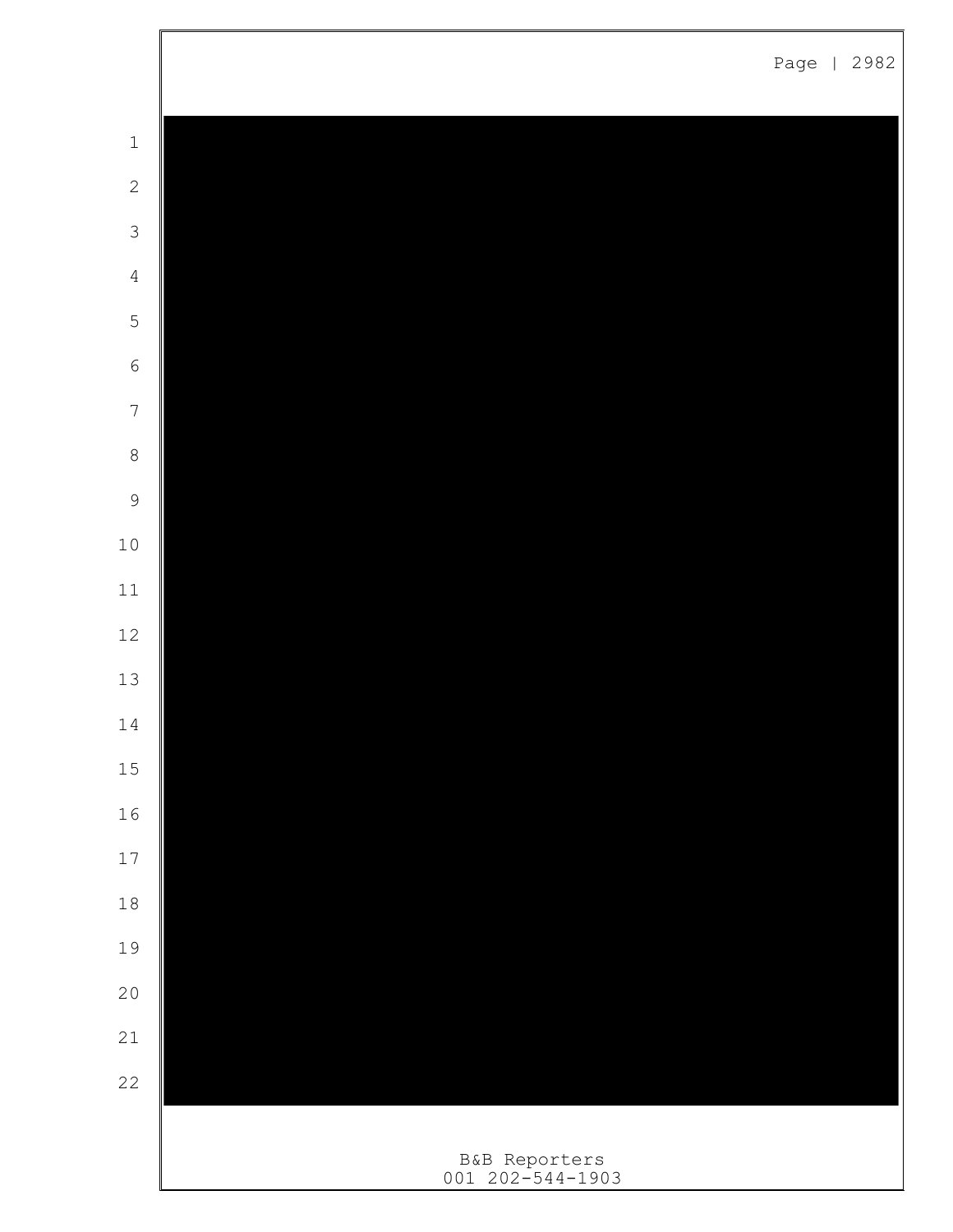|                              |                                   | Page   2983 |  |
|------------------------------|-----------------------------------|-------------|--|
|                              |                                   |             |  |
| $\mathbf 1$                  |                                   |             |  |
| $\sqrt{2}$<br>$\overline{3}$ |                                   |             |  |
|                              |                                   |             |  |
| $\overline{4}$               |                                   |             |  |
| $\overline{5}$               |                                   |             |  |
| $6\overline{6}$              |                                   |             |  |
| $\overline{7}$               |                                   |             |  |
| 8                            |                                   |             |  |
| 9                            |                                   |             |  |
| $10$                         |                                   |             |  |
| $11\,$                       |                                   |             |  |
| $12$                         |                                   |             |  |
| 13                           |                                   |             |  |
| 14                           |                                   |             |  |
| 15                           |                                   |             |  |
| $16\,$                       |                                   |             |  |
| $17\,$                       |                                   |             |  |
| $1\,8$                       |                                   |             |  |
| 19                           |                                   |             |  |
| $20$                         |                                   |             |  |
| $2\sqrt{1}$                  |                                   |             |  |
| $22$                         |                                   |             |  |
|                              |                                   |             |  |
|                              | B&B Reporters<br>001 202-544-1903 |             |  |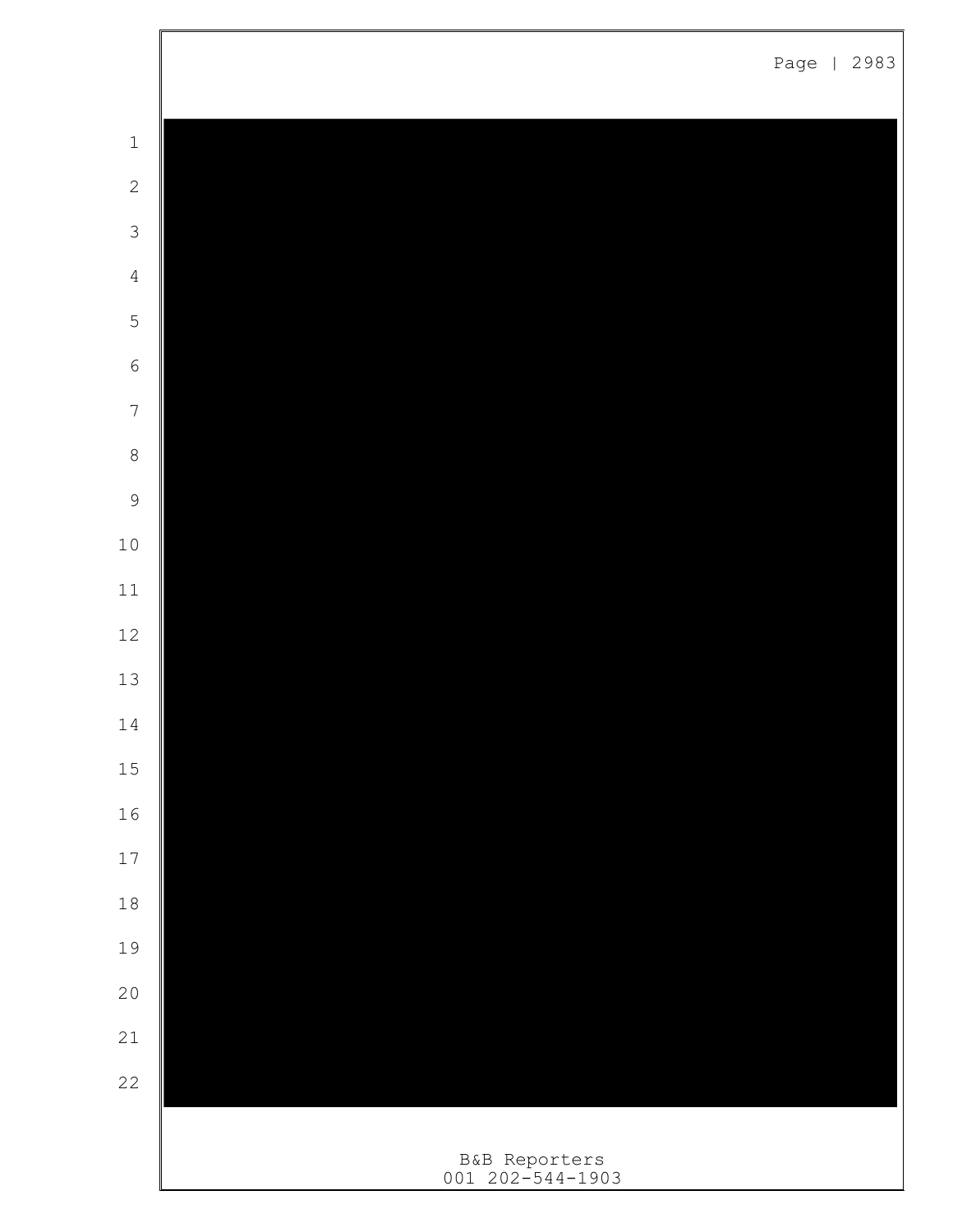|                | Page   2984                       |
|----------------|-----------------------------------|
|                |                                   |
| $\mathbf 1$    |                                   |
| $\sqrt{2}$     |                                   |
| $\mathfrak{Z}$ |                                   |
| $\overline{4}$ |                                   |
| $\overline{5}$ |                                   |
| $\sqrt{6}$     |                                   |
| $\sqrt{ }$     |                                   |
| $\,8\,$        |                                   |
| $\mathcal{G}$  |                                   |
| $10$           |                                   |
| $11$           |                                   |
| $12$           |                                   |
| 13             |                                   |
| $14$           |                                   |
| $15\,$         |                                   |
| $16\,$         |                                   |
| $17\,$         |                                   |
| $1\,8$         |                                   |
| 19             |                                   |
| $20$           |                                   |
| 21             |                                   |
| 22             |                                   |
|                |                                   |
|                | B&B Reporters<br>001 202-544-1903 |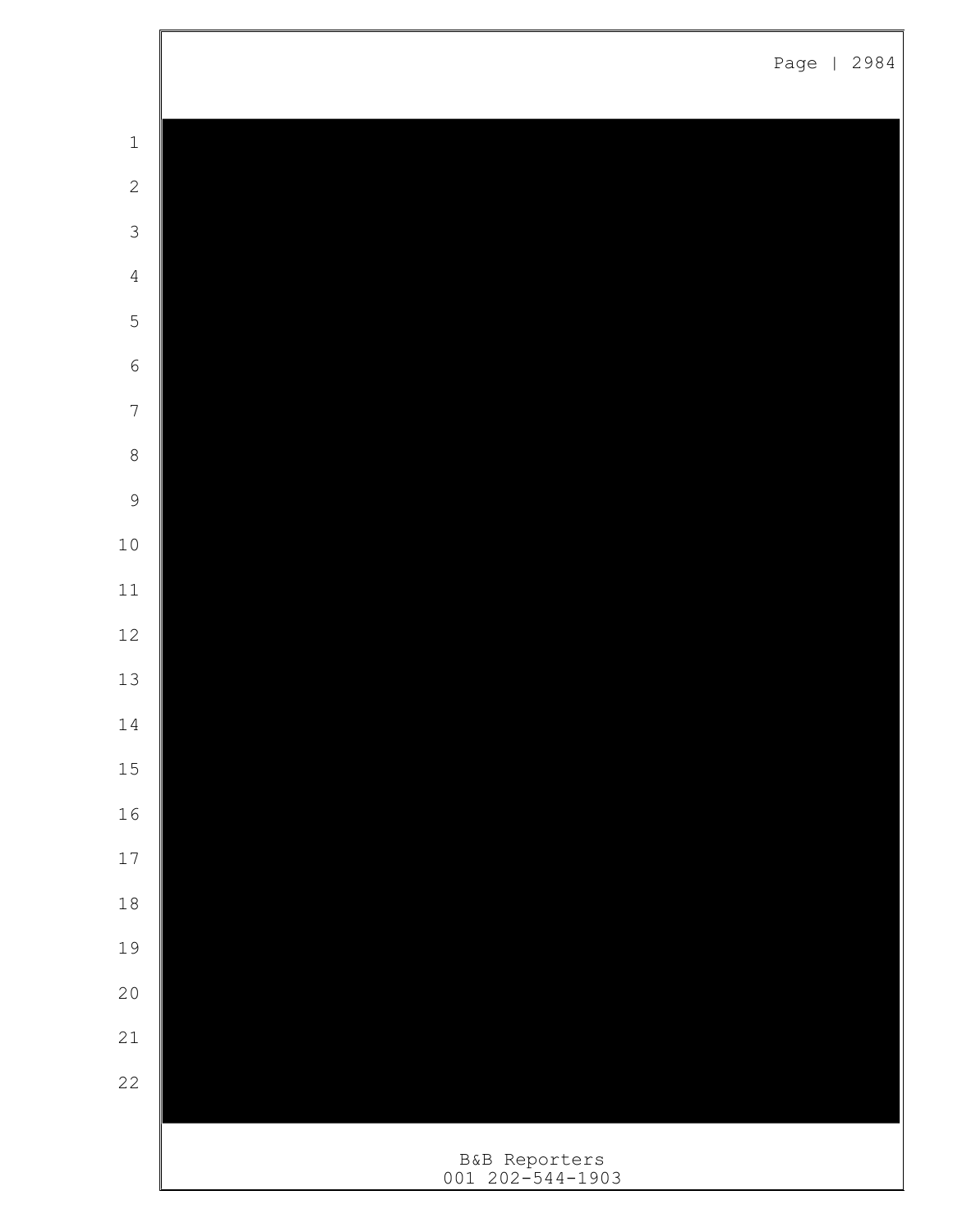|                | Page   2985                       |
|----------------|-----------------------------------|
| $\mathbf 1$    |                                   |
| $\mathbf{2}$   |                                   |
| $\mathfrak{Z}$ |                                   |
| $\overline{4}$ |                                   |
| $\overline{5}$ |                                   |
| $\sqrt{6}$     |                                   |
| $\overline{7}$ |                                   |
| $\overline{8}$ |                                   |
| $\mathcal{G}$  |                                   |
| 10             |                                   |
| $11$           |                                   |
| 12             |                                   |
| 13             |                                   |
| $1\,4$         |                                   |
| $15\,$         |                                   |
| $16\,$         |                                   |
| $17$           |                                   |
| $1\,8$         |                                   |
| 19             |                                   |
| $20$           |                                   |
| 21             |                                   |
| 22             |                                   |
|                |                                   |
|                | B&B Reporters<br>001 202-544-1903 |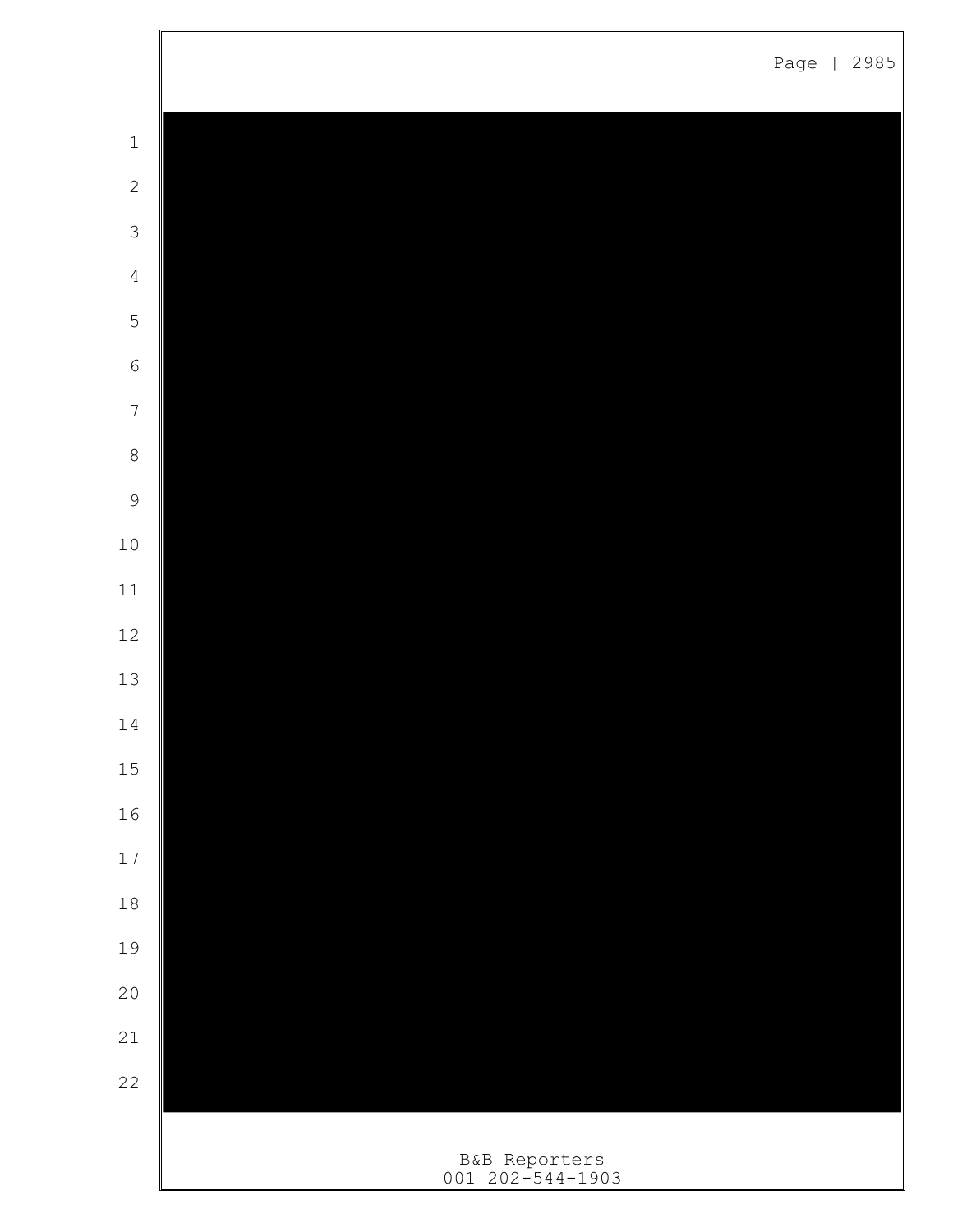|                |                                   | Page | 2986 |
|----------------|-----------------------------------|------|------|
| $\,1\,$        |                                   |      |      |
| $\overline{c}$ |                                   |      |      |
| $\mathfrak{Z}$ |                                   |      |      |
| $\overline{4}$ |                                   |      |      |
| $\overline{5}$ |                                   |      |      |
| $\sqrt{6}$     |                                   |      |      |
| $\overline{7}$ |                                   |      |      |
| $\overline{8}$ |                                   |      |      |
| 9              |                                   |      |      |
| $10$           |                                   |      |      |
| $11$           |                                   |      |      |
| $12$           |                                   |      |      |
| 13             |                                   |      |      |
| 14<br>15       |                                   |      |      |
| $1\,6$         |                                   |      |      |
| $17$           |                                   |      |      |
| $1\,8$         |                                   |      |      |
| 19             |                                   |      |      |
| $20$           |                                   |      |      |
| $21\,$         |                                   |      |      |
| 22             |                                   |      |      |
|                |                                   |      |      |
|                | B&B Reporters<br>001 202-544-1903 |      |      |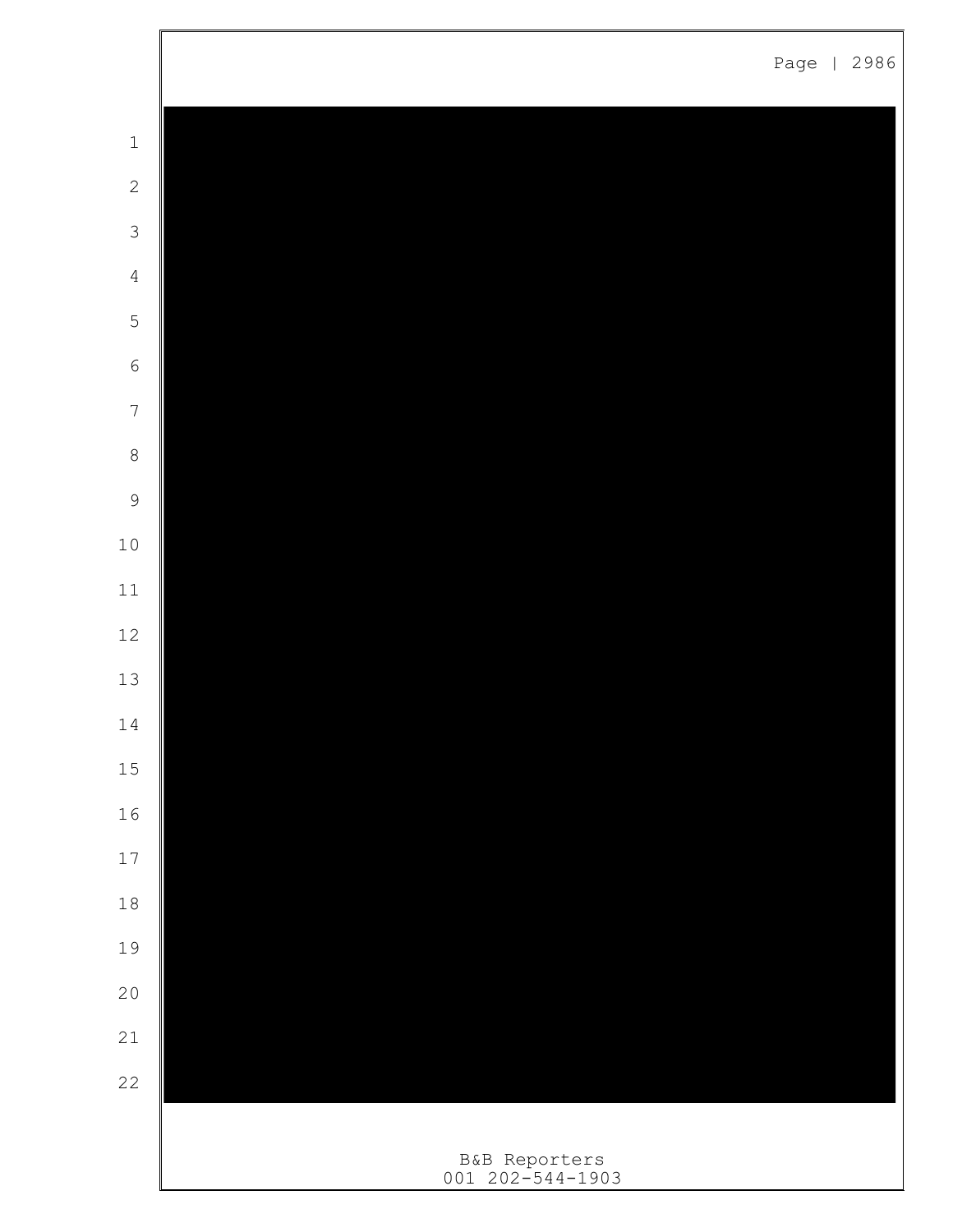|                | Page   2987                       |
|----------------|-----------------------------------|
| $\mathbf 1$    |                                   |
| $\mathbf{2}$   |                                   |
| $\mathfrak{Z}$ |                                   |
| $\sqrt{4}$     |                                   |
| $\overline{5}$ |                                   |
| $\overline{6}$ |                                   |
| $\overline{7}$ |                                   |
| $\,8\,$        |                                   |
| 9              |                                   |
| $10$           |                                   |
| $11\,$         |                                   |
| $12\,$         |                                   |
| 13             |                                   |
| 14             |                                   |
| $15\,$         |                                   |
| 16             |                                   |
| $17\,$         |                                   |
| $1\,8$         |                                   |
| 19             |                                   |
| $20$           |                                   |
| $21$           |                                   |
| 22             |                                   |
|                | B&B Reporters<br>001 202-544-1903 |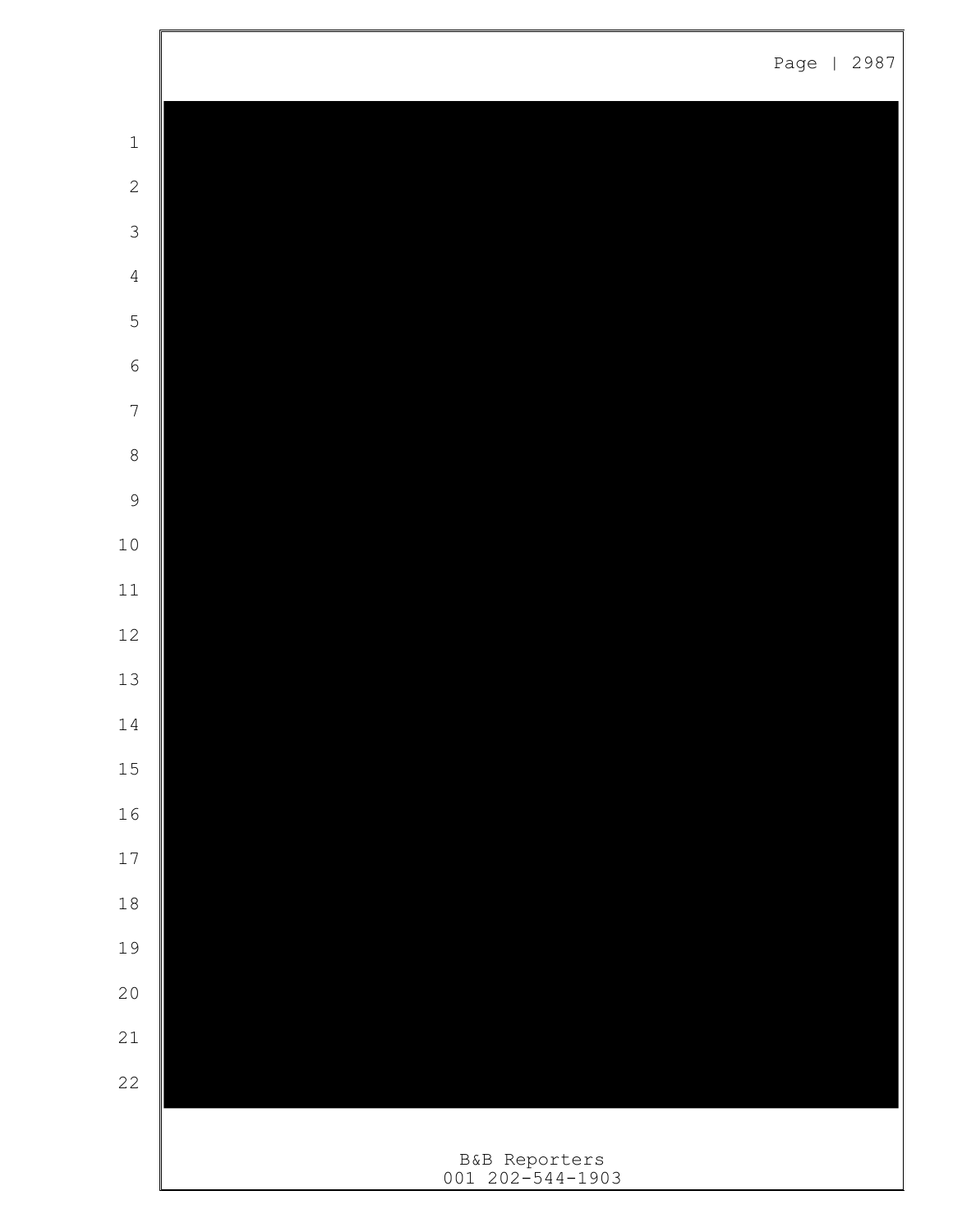|                 | 2988<br>Page                      |
|-----------------|-----------------------------------|
| $\mathbf 1$     |                                   |
| $\overline{c}$  |                                   |
| $\mathfrak{Z}$  |                                   |
| $\overline{4}$  |                                   |
| $\overline{5}$  |                                   |
| $6\overline{6}$ |                                   |
| $\overline{7}$  |                                   |
| $\delta$        |                                   |
| $\mathcal{G}$   |                                   |
| $10$            |                                   |
|                 |                                   |
| $11\,$          |                                   |
| 12              |                                   |
| 13              |                                   |
| 14              |                                   |
| 15              |                                   |
| 16              |                                   |
| $17\,$          |                                   |
| $18$            |                                   |
| 19              |                                   |
| $20$            |                                   |
| 21              |                                   |
| 22              |                                   |
|                 |                                   |
|                 | B&B Reporters<br>001 202-544-1903 |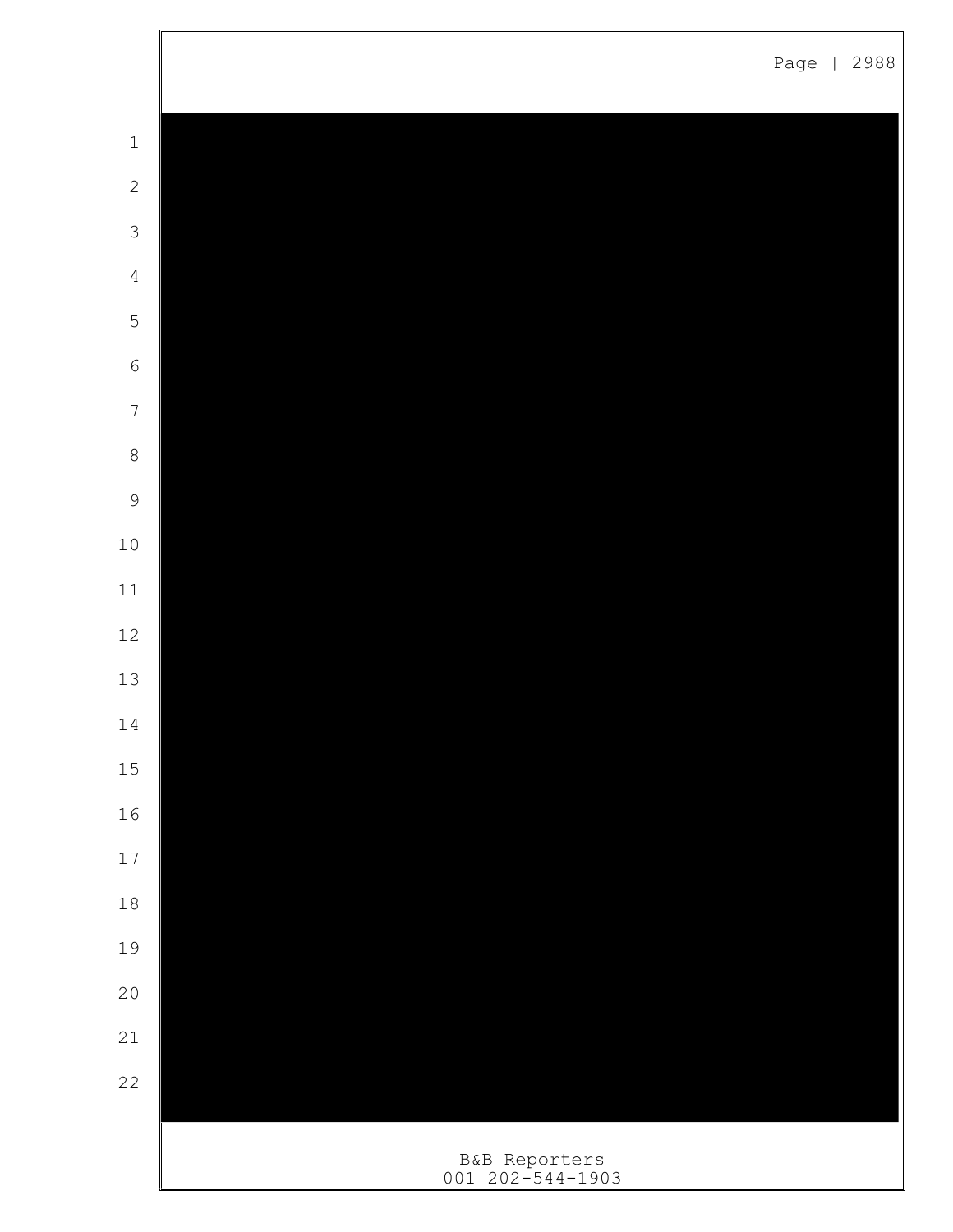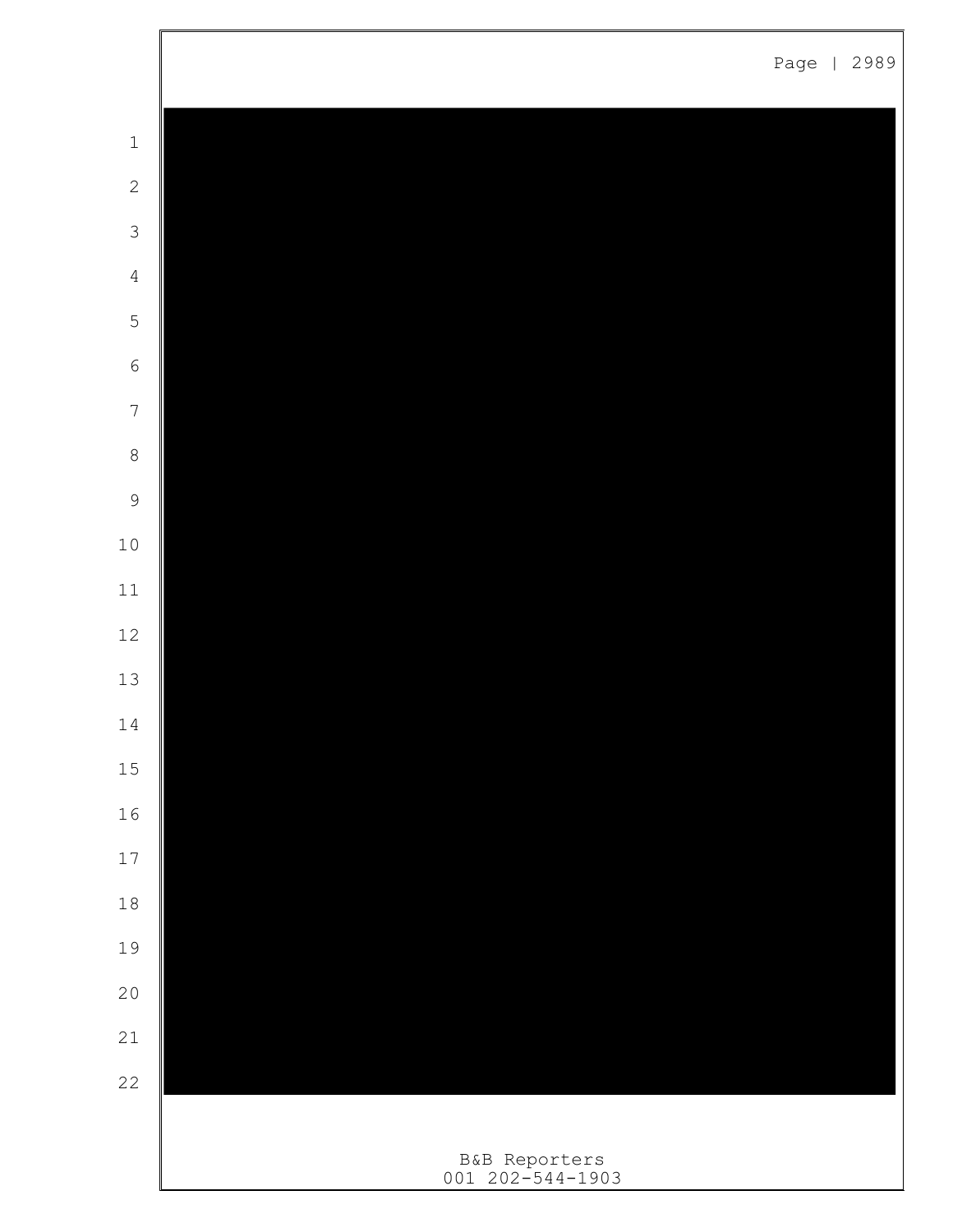|                | Page   2990                                         |
|----------------|-----------------------------------------------------|
| $\mathbf 1$    |                                                     |
| $\mathbf{2}$   |                                                     |
| 3              |                                                     |
| $\overline{4}$ |                                                     |
| 5              |                                                     |
| 6              |                                                     |
| $7\phantom{.}$ |                                                     |
| 8              |                                                     |
| $\mathsf 9$    |                                                     |
| 10             | (Witness steps down.)                               |
| 11             | PRESIDENT TERCIER: And we will now really           |
| 12             | have a break, and then we will turn to Mr. Thomson, |
| 13             | okay? Good. So, we start again--we are extremely    |
| 14             | precise, at quarter past 3:00.                      |
| 15             | (Brief recess.)                                     |
| 16             | IAN THOMSON, RESPONDENT'S WITNESS, CALLED           |
| 17             | PRESIDENT TERCIER: Good afternoon again,            |
| 18             | ladies and gentlemen. We will now resume with the   |
| 19             | examination of Mr. Ian Thomson.                     |
| 20             | Mr. Thomson, good afternoon. Welcome in this        |
| 21             | proceeding. You were already in the room a moment   |
| 22             | ago, so you have heard the examination of           |
|                | B&B Reporters<br>001 202-544-1903                   |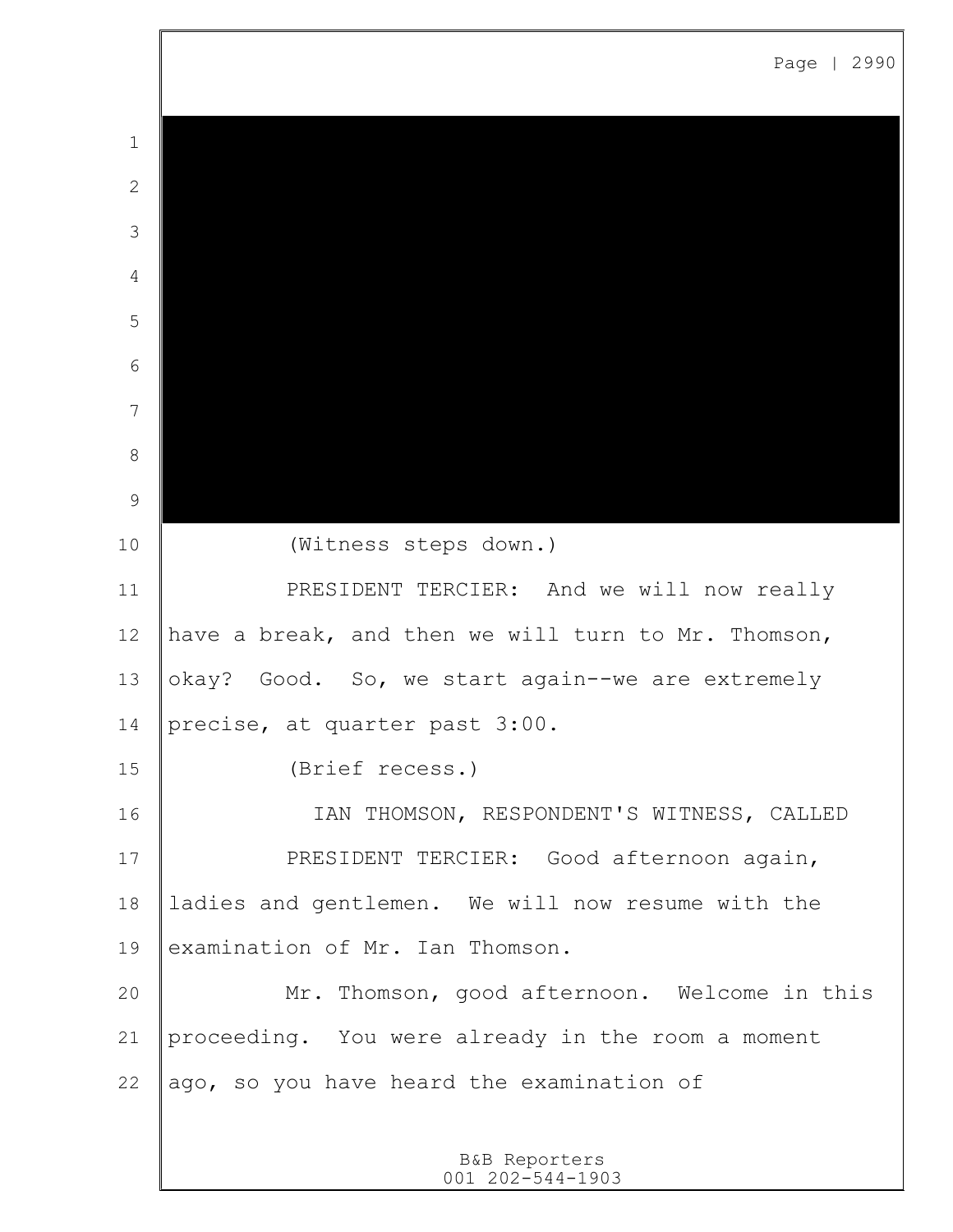| $\mathbf{1}$    | Mr. Boutilier. You will be heard in this procedure as  |
|-----------------|--------------------------------------------------------|
| 2               | an expert; as such I would like to invite you to read  |
| 3               | the Declaration that you have before you.              |
| 4               | THE WITNESS: I solemnly declare upon my                |
| 5               | honor and conscience that my statement will be in      |
| 6               | accordance with my sincere belief.                     |
| $7\phantom{.0}$ | PRESIDENT TERCIER: Thank you.                          |
| 8               | You have prepared for this proceeding two              |
| 9               | Witness Statements, the first expert--no, sorry,       |
| 10              | expert opinion in the matter of Social License to      |
| 11              | Operate dated 19 February 2018, and the second titled, |
| 12              | Second Expert Opinion on the same matter, and it was   |
| 13              | dated 6th of May 2019.                                 |
| 14              | You have these two expert opinions in front            |
| 15              | of you?                                                |
| 16              | THE WITNESS: I do.                                     |
| 17              | PRESIDENT TERCIER: Okay. You have not                  |
| 18              | mentioned or communicated any changes. Can you         |
| 19              | confirm it means you have no amendments or no          |
| 20              | corrections to make?                                   |
| 21              | THE WITNESS: There, I must point out an                |
| 22              | error.                                                 |
|                 |                                                        |
|                 | B&B Reporters                                          |

001 202-544-1903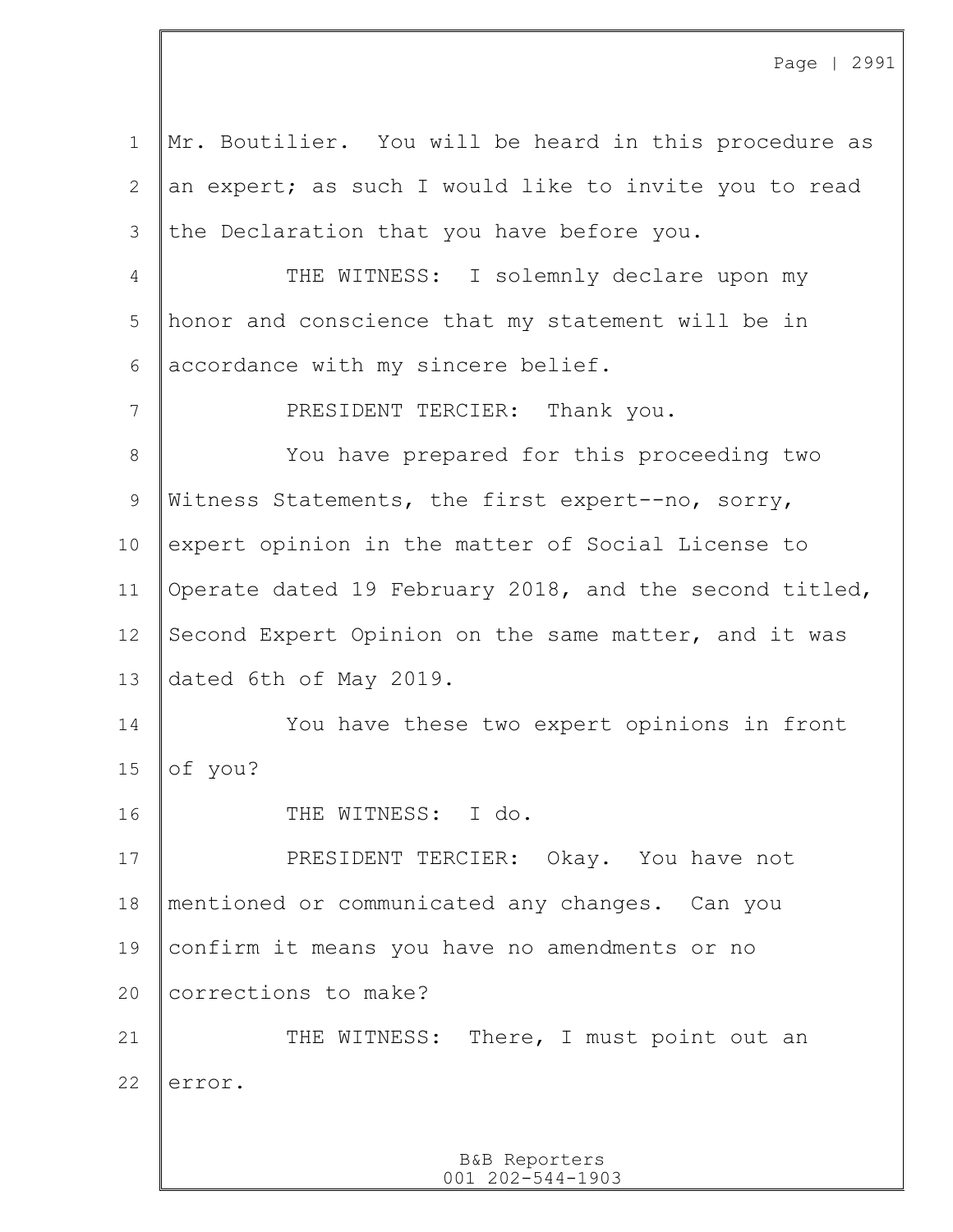|             | Page   2992                                           |
|-------------|-------------------------------------------------------|
| $\mathbf 1$ | PRESIDENT TERCIER: Okay.                              |
| 2           | THE WITNESS: In my Second Opinion,                    |
| 3           | Paragraph 213, it talks about in the third sentence,  |
| 4           | "people, albeit in reduced"--                         |
| 5           |                                                       |
|             | PRESIDENT TERCIER: Wait a second. 213;                |
| 6           | yeah?                                                 |
| 7           | THE WITNESS: Yeah. It's a sentence, it's              |
| 8           | the fourth line down, beginning: "People, albeit in   |
| $\mathsf 9$ | reduced number, " it mentions seven of whom have      |
| 10          | provided Witness Statements. In my footnote I only    |
| 11          | list six, so there's an error, there's an             |
| 12          | inconsistency there, and that paragraph should not    |
| 13          | read seven; it should read six.                       |
| 14          | PRESIDENT TERCIER: Okay. We have taken note           |
| 15          | of it.                                                |
| 16          | Can you now, just to start, in a few words,           |
| 17          | introduce yourself. This is my classical question,    |
| 18          | the first. And the second, if you can in a few words  |
| 19          | also tell us how you came to the two expert opinions  |
| 20          | that you have prepared?                               |
| 21          | THE WITNESS: Okay, my name is Ian Thomson.            |
| 22          | I'm semi-retired, supposedly, independent consultant. |
|             |                                                       |
|             | B&B Reporters<br>001 202-544-1903                     |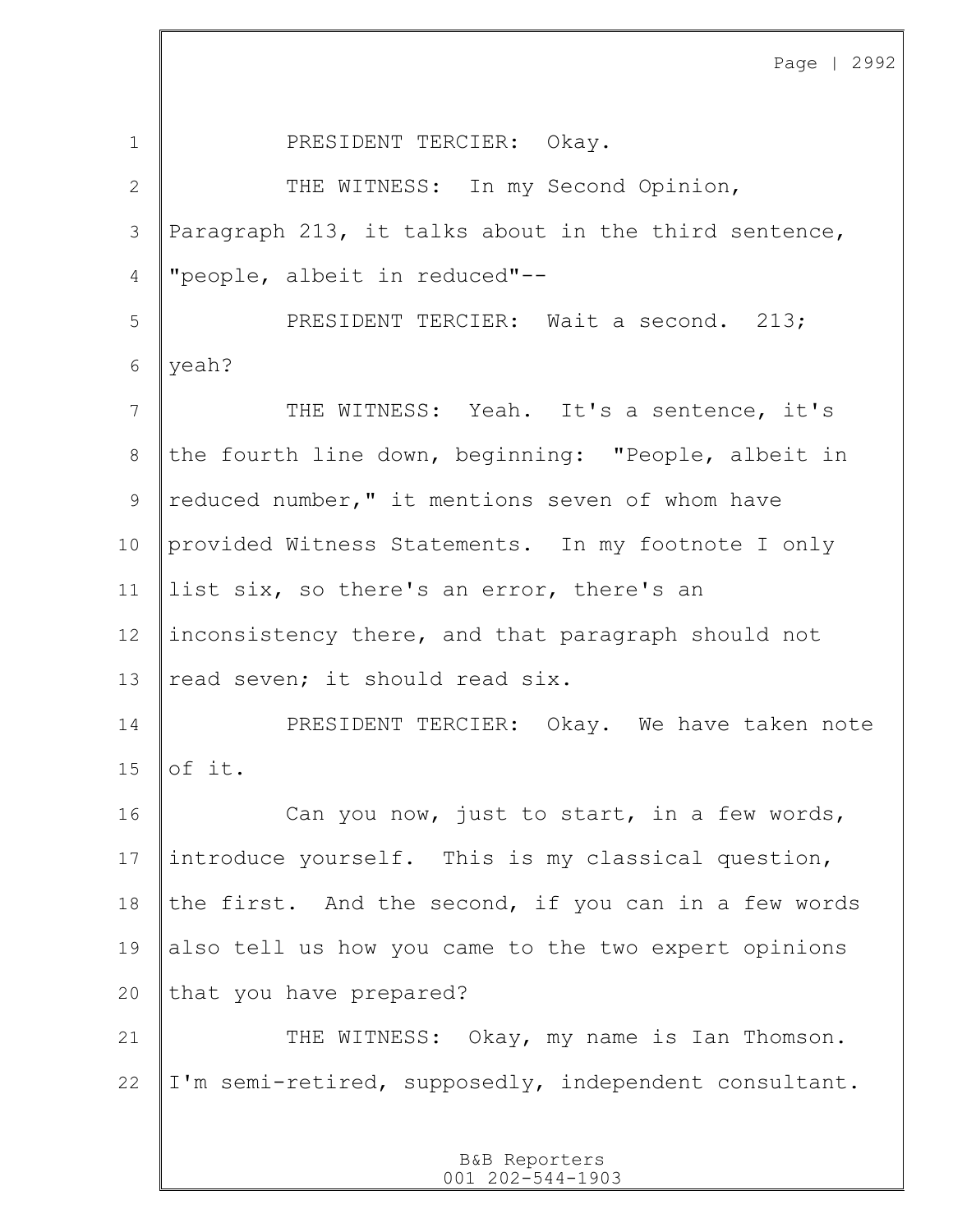Page | 2993

| $\mathbf 1$     | I was born and educated in the United Kingdom.<br>I hold |
|-----------------|----------------------------------------------------------|
| $\mathbf{2}$    | a Bachelor's degree and a doctorate degree from the      |
| $\mathfrak{Z}$  | University of London Imperial College. I have 48-plus    |
| $\overline{4}$  | years' experience in the mining industry having worked   |
| 5               | in various capacities. For the first 20-plus years       |
| 6               | essentially as a technical and Management side of the    |
| $7\phantom{.0}$ | mining business, and mostly in mineral exploration,      |
| $8\,$           | and for the last 20-plus years essentially as a social   |
| $\mathcal{G}$   | specialist and consulting, providing advice and          |
| 10              | assistance to companies, to banks, to governments, to    |
| 11              | communities, to non-governmental organizations, fairly   |
| 12              | broad experience mostly working out with junior mining   |
| 13              | companies, one way or another, mostly at the             |
| 14              | exploration level, but also with operating mines and     |
| 15              | with development Projects and that, I think, sort of     |
| 16              | sums me up right now. I do have more information         |
| 17              | which I will move through as quickly as I can.           |
| 18              | PRESIDENT TERCIER: And the second question               |
| 19              | concerning the process that was followed for the         |
| 20              | preparation of your opinions?                            |
| 21              | THE WITNESS: I was approached by Lalive and              |
| 22              | asked if I would review the information available        |
|                 | B&B Reporters                                            |

001 202-544-1903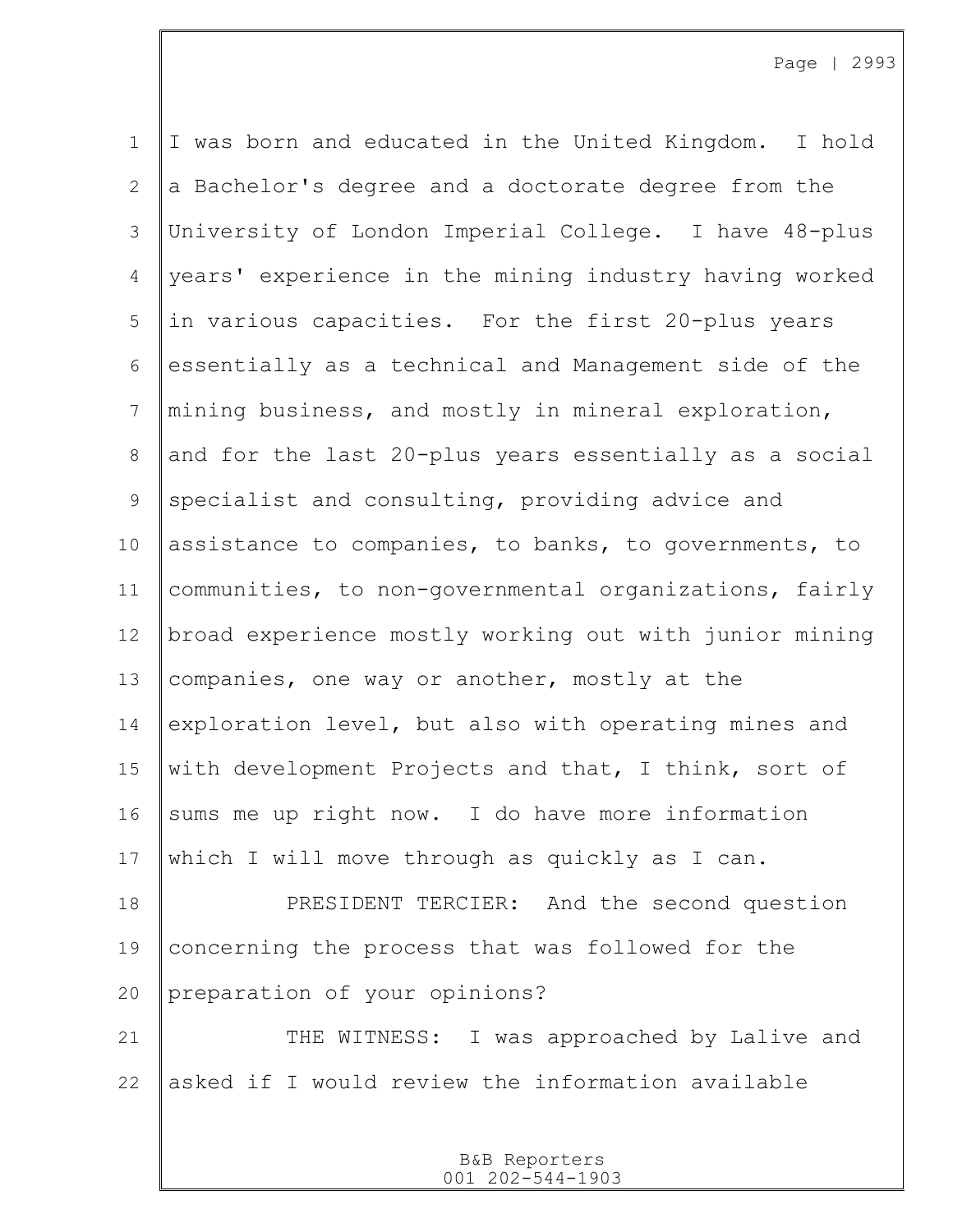|                 | Page   2994                                           |
|-----------------|-------------------------------------------------------|
| $\mathbf 1$     | around the Rosia Montana Project and provide an       |
| $\mathbf{2}$    | opinion on Social License. I received written Terms   |
| $\mathfrak{Z}$  | of Reference, and I will present them shortly as part |
| $\overline{4}$  | of my presentation.                                   |
| 5               | PRESIDENT TERCIER: Okay. Good.                        |
| 6               | In that case, you will start with the                 |
| $7\phantom{.0}$ | presentation in my note 40 minutes, so you think you  |
| $8\,$           | will.                                                 |
| $\mathcal{G}$   | THE WITNESS: I hope so.                               |
| 10              | PRESIDENT TERCIER: Good. Please do it.                |
| 11              | DIRECT PRESENTATION                                   |
| 12              |                                                       |
| 13              |                                                       |
| 14              |                                                       |
| 15              |                                                       |
| 16              |                                                       |
| 17              |                                                       |
| 18              |                                                       |
| 19              |                                                       |
| 20              |                                                       |
| 21              |                                                       |
| 22              |                                                       |
|                 | B&B Reporters                                         |
|                 | 001 202-544-1903                                      |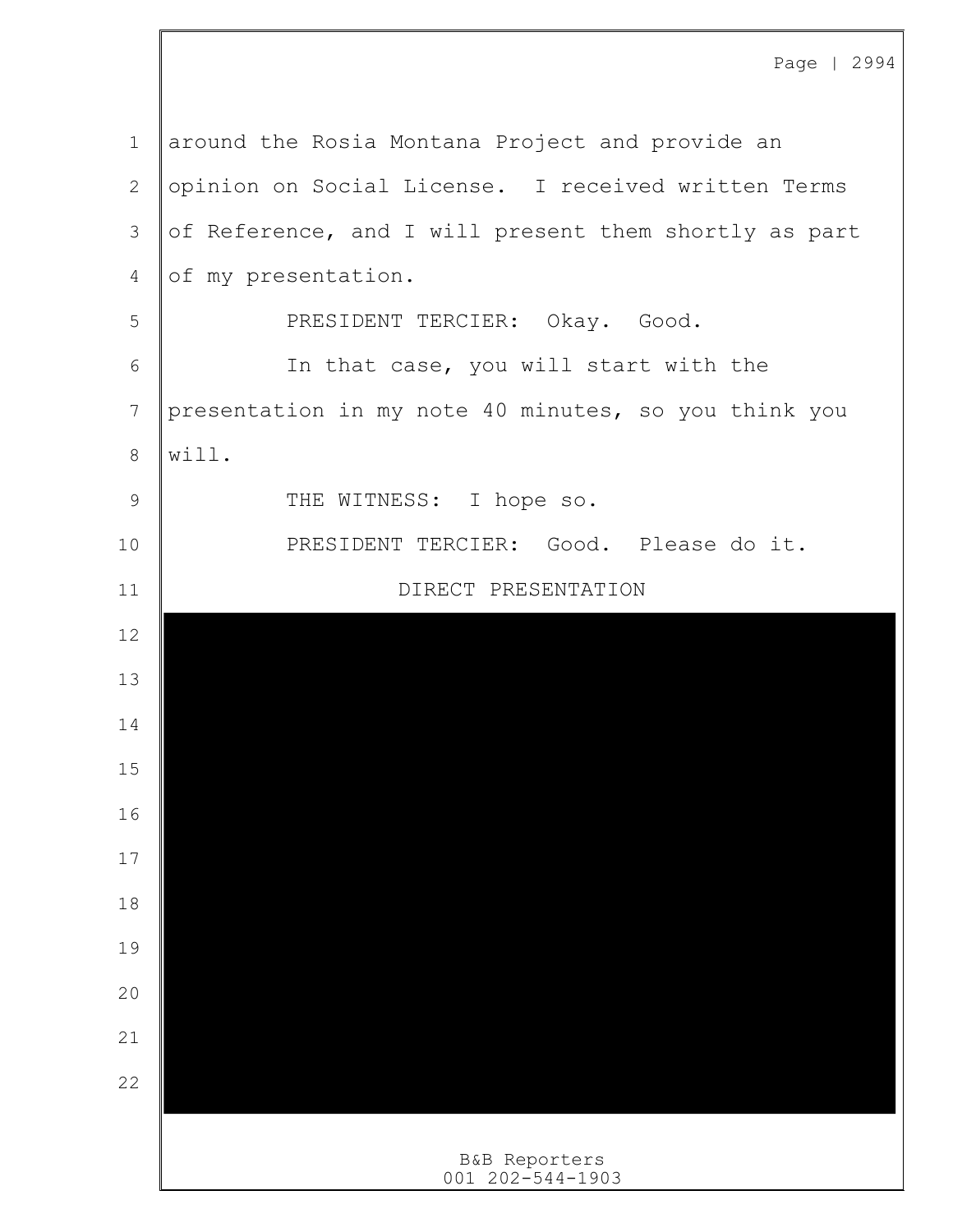|                                 | 2995<br>Page                      |
|---------------------------------|-----------------------------------|
| $\mathbf 1$                     |                                   |
| $\sqrt{2}$                      |                                   |
| $\overline{3}$                  |                                   |
| $\overline{4}$                  |                                   |
| $\overline{5}$                  |                                   |
| $6\phantom{a}$                  |                                   |
| $\overline{7}$                  |                                   |
| $\begin{matrix} 8 \end{matrix}$ |                                   |
| $\overline{9}$                  |                                   |
| $10$                            |                                   |
| $11\,$                          |                                   |
| $12$                            |                                   |
| 13                              |                                   |
| $1\,4$                          |                                   |
| $15\,$                          |                                   |
| $16\,$                          |                                   |
| $17\,$                          |                                   |
| $1\,8$                          |                                   |
| 19                              |                                   |
| $20$                            |                                   |
| 21                              |                                   |
| 22                              |                                   |
|                                 | B&B Reporters<br>001 202-544-1903 |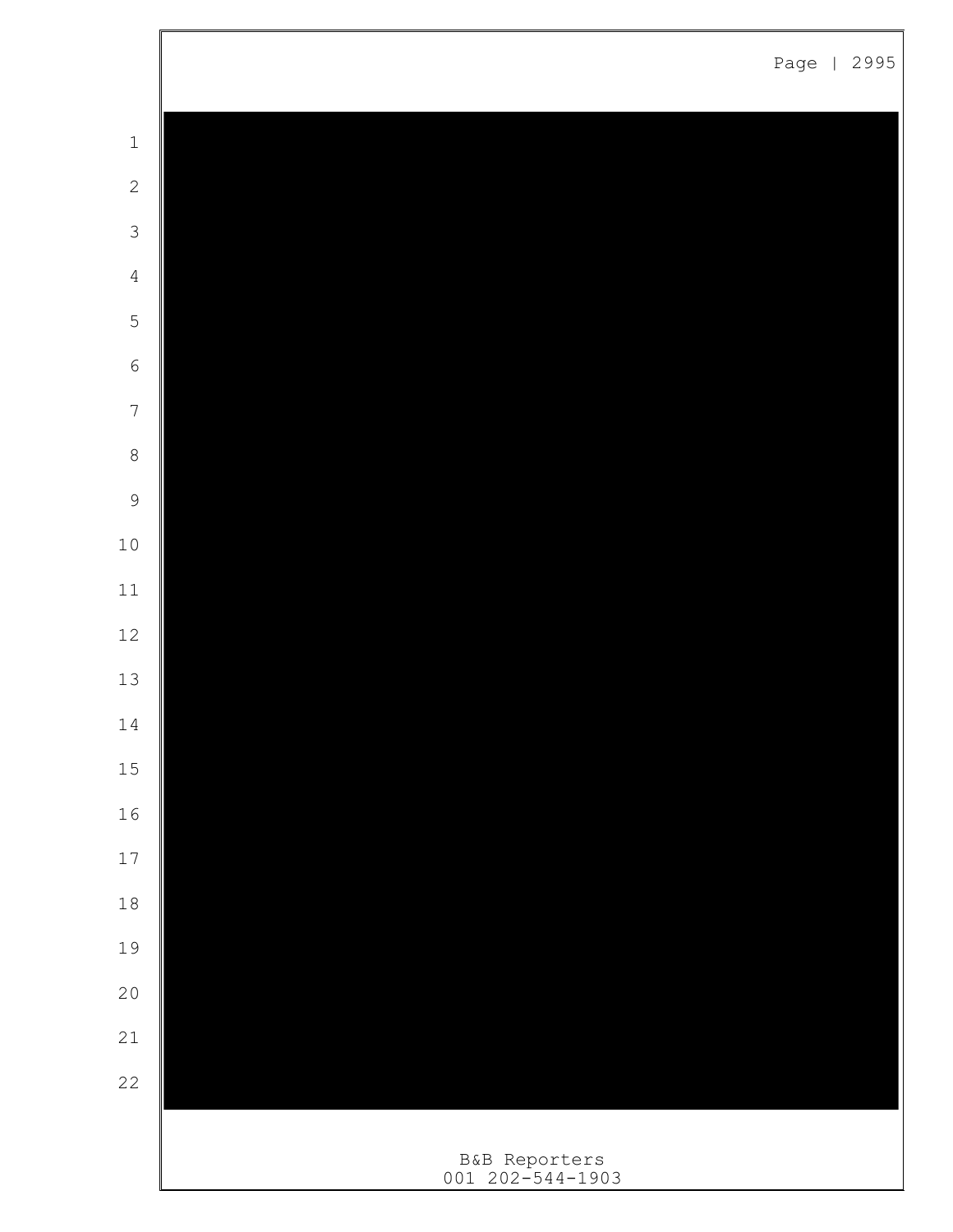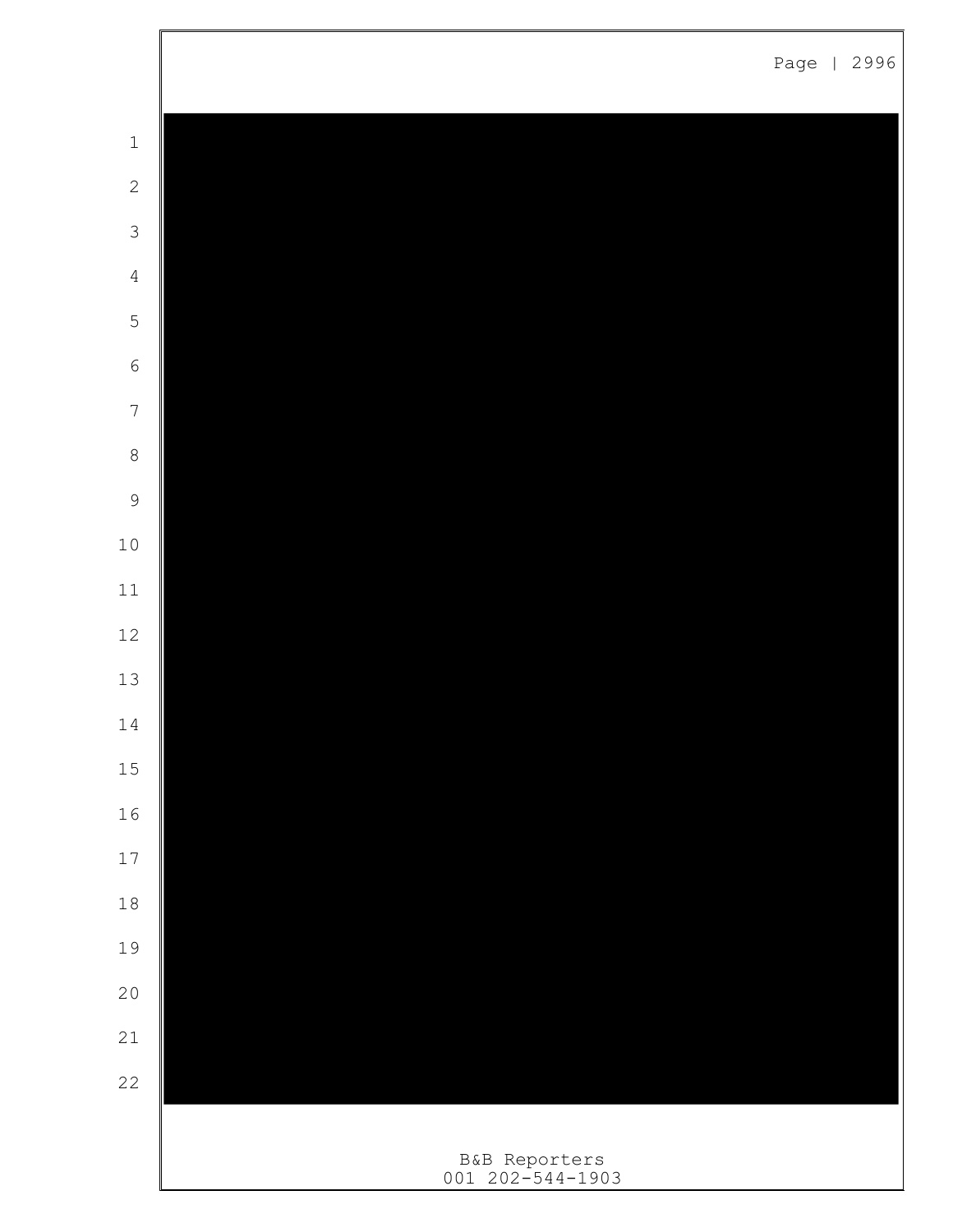|                  | Page   2997                       |
|------------------|-----------------------------------|
| $\mathbf 1$      |                                   |
| $\overline{c}$   |                                   |
| $\mathfrak{Z}$   |                                   |
| $\sqrt{4}$       |                                   |
| $\overline{5}$   |                                   |
| $\overline{6}$   |                                   |
| $\overline{7}$   |                                   |
| $\theta$         |                                   |
| 9                |                                   |
| $10$             |                                   |
| $11\,$           |                                   |
| 12               |                                   |
| 13               |                                   |
| $1\,4$           |                                   |
| $15\,$           |                                   |
| $16\,$<br>$17\,$ |                                   |
| $1\,8$           |                                   |
| 19               |                                   |
| $20$             |                                   |
| 21               |                                   |
| 22               |                                   |
|                  |                                   |
|                  | B&B Reporters<br>001 202-544-1903 |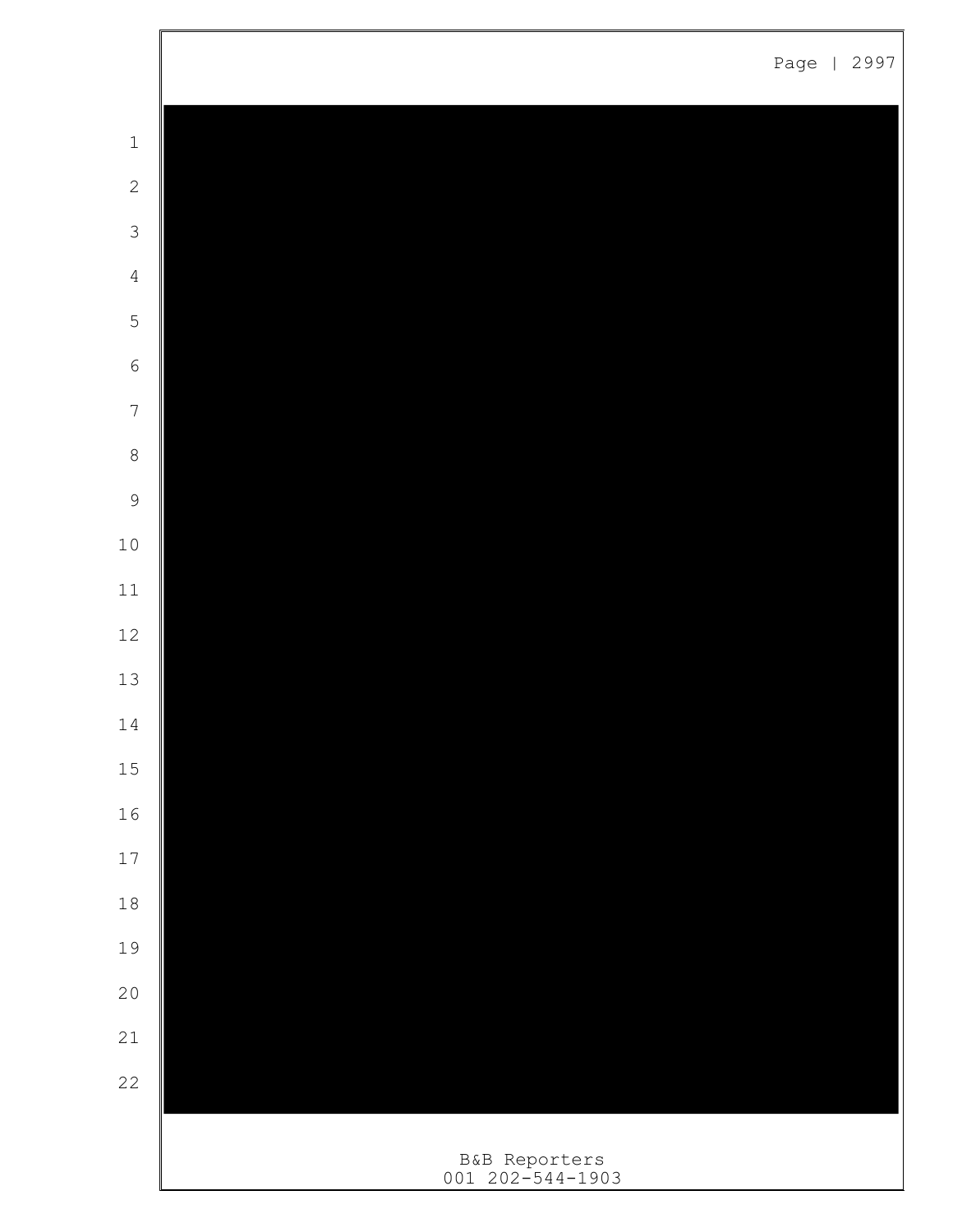|                |                                   | Page   2998 |  |
|----------------|-----------------------------------|-------------|--|
| $\mathbf 1$    |                                   |             |  |
| $\mathbf{2}$   |                                   |             |  |
| $\mathfrak{Z}$ |                                   |             |  |
| $\overline{4}$ |                                   |             |  |
| $\overline{5}$ |                                   |             |  |
| $6\phantom{a}$ |                                   |             |  |
| $\overline{7}$ |                                   |             |  |
| $\,8\,$        |                                   |             |  |
| 9              |                                   |             |  |
| $10$           |                                   |             |  |
| $11$           |                                   |             |  |
| $12$           |                                   |             |  |
| 13             |                                   |             |  |
| 14             |                                   |             |  |
| $15\,$         |                                   |             |  |
| $16\,$         |                                   |             |  |
| $17$           |                                   |             |  |
| $1\,8$         |                                   |             |  |
| 19             |                                   |             |  |
| $20$           |                                   |             |  |
| $21$           |                                   |             |  |
| 22             |                                   |             |  |
|                |                                   |             |  |
|                | B&B Reporters<br>001 202-544-1903 |             |  |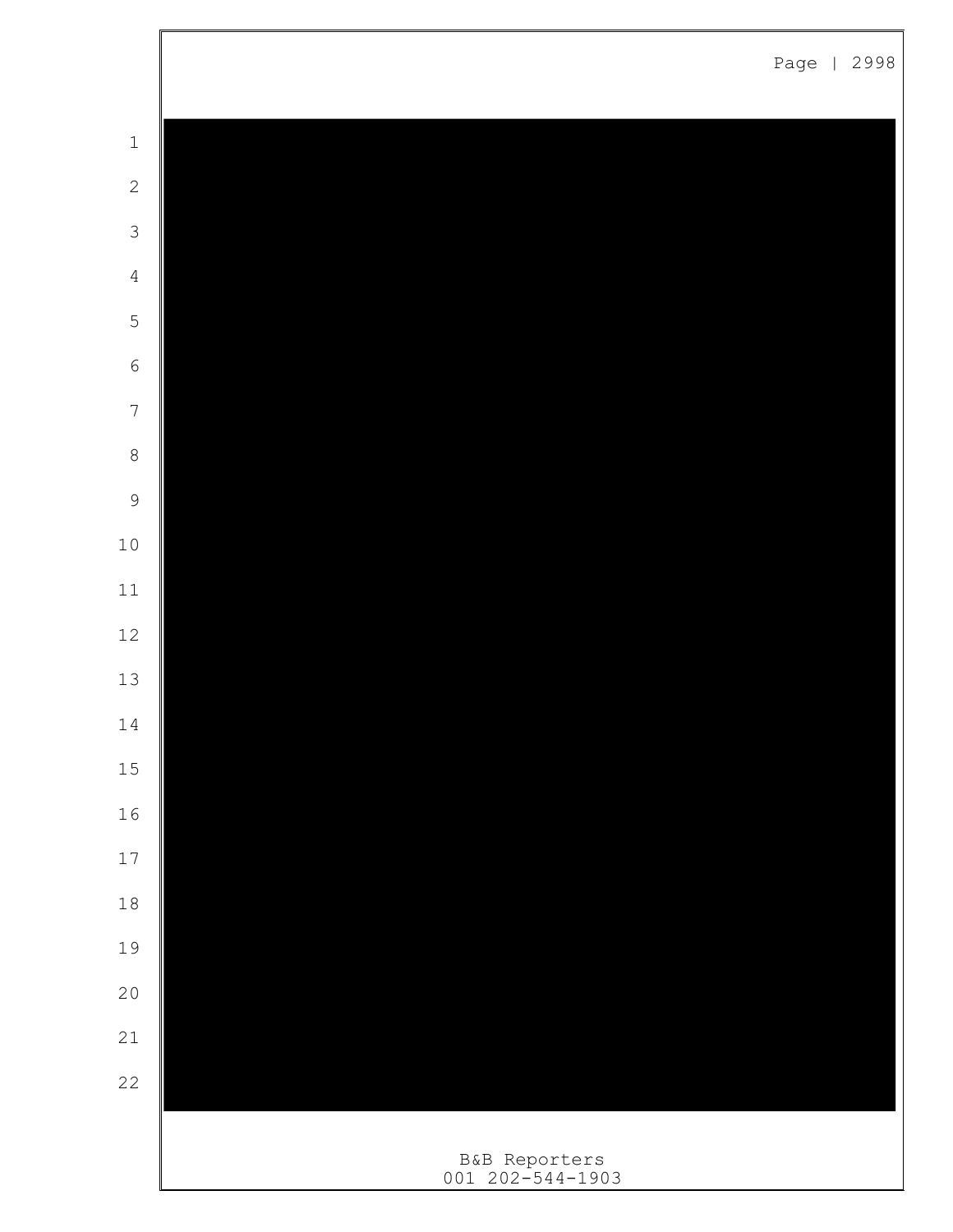|                          | Page   2999                       |
|--------------------------|-----------------------------------|
| $\mathbf 1$              |                                   |
| $\sqrt{2}$               |                                   |
| $\overline{3}$           |                                   |
| $\overline{4}$           |                                   |
| $\overline{5}$           |                                   |
| $6\overline{6}$          |                                   |
| $\overline{\mathcal{I}}$ |                                   |
| 8                        |                                   |
| 9                        |                                   |
| $10$                     |                                   |
| $11\,$                   |                                   |
| 12                       |                                   |
| 13                       |                                   |
| $14$                     |                                   |
| $15\,$                   |                                   |
| 16                       |                                   |
| $17\,$                   |                                   |
| $1\,8$                   |                                   |
| 19                       |                                   |
| $2\,0$                   |                                   |
| 21                       |                                   |
| 22                       |                                   |
|                          |                                   |
|                          | B&B Reporters<br>001 202-544-1903 |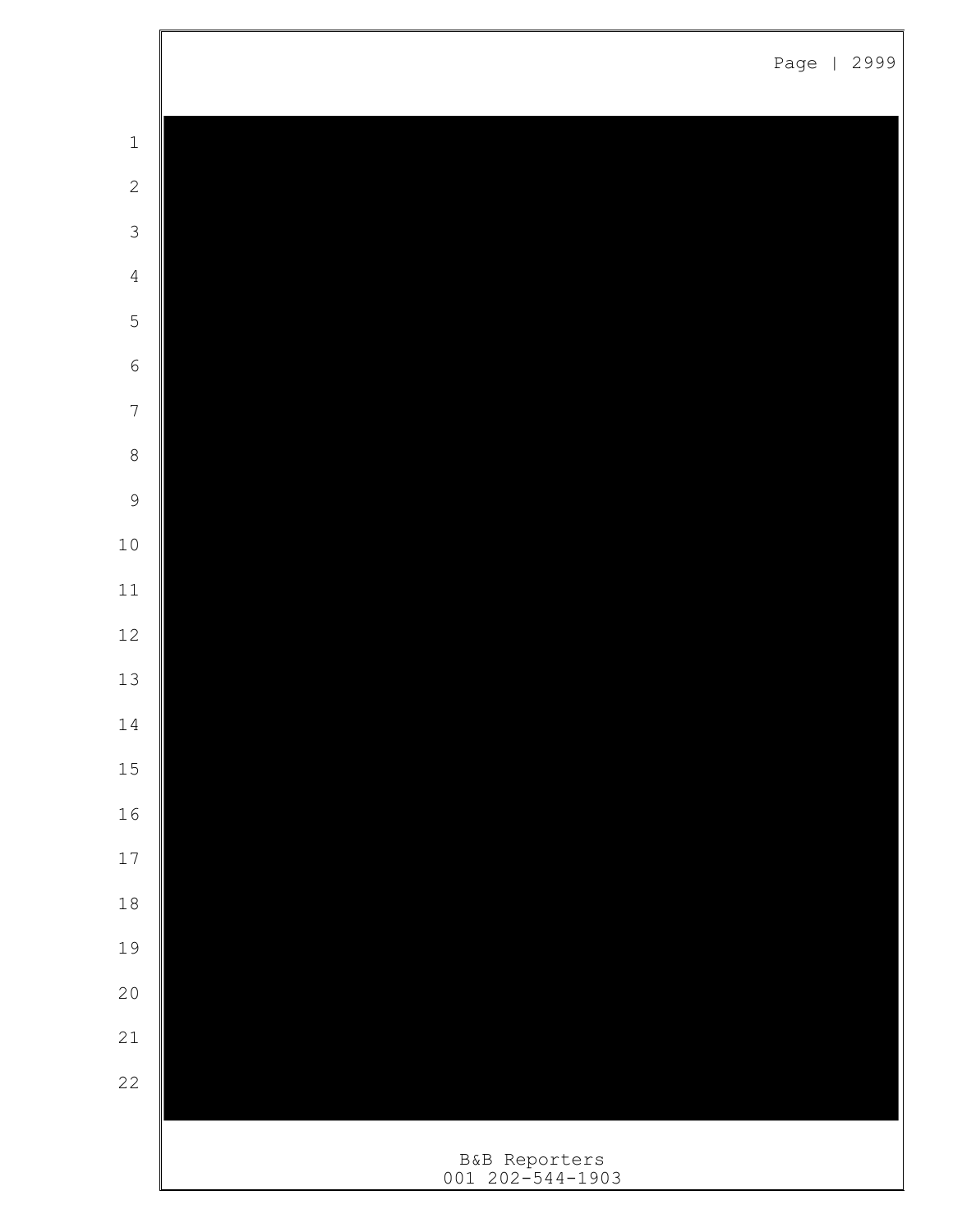|                     |                                   | Page   3000 |  |
|---------------------|-----------------------------------|-------------|--|
| $\mathbbm{1}$       |                                   |             |  |
| $\overline{c}$      |                                   |             |  |
| $\overline{3}$      |                                   |             |  |
| $\overline{4}$      |                                   |             |  |
| $\overline{5}$      |                                   |             |  |
| $\overline{6}$      |                                   |             |  |
| $\overline{7}$      |                                   |             |  |
| $\overline{8}$      |                                   |             |  |
| 9                   |                                   |             |  |
| $10$                |                                   |             |  |
| $11\,$              |                                   |             |  |
| $12\,$              |                                   |             |  |
| 13                  |                                   |             |  |
| $1\,4$              |                                   |             |  |
| $15\,$              |                                   |             |  |
| $16\,$              |                                   |             |  |
| $17\,$              |                                   |             |  |
| $1\,8$              |                                   |             |  |
| 19                  |                                   |             |  |
| $20$<br>$2\sqrt{1}$ |                                   |             |  |
| 22                  |                                   |             |  |
|                     |                                   |             |  |
|                     | B&B Reporters<br>001 202-544-1903 |             |  |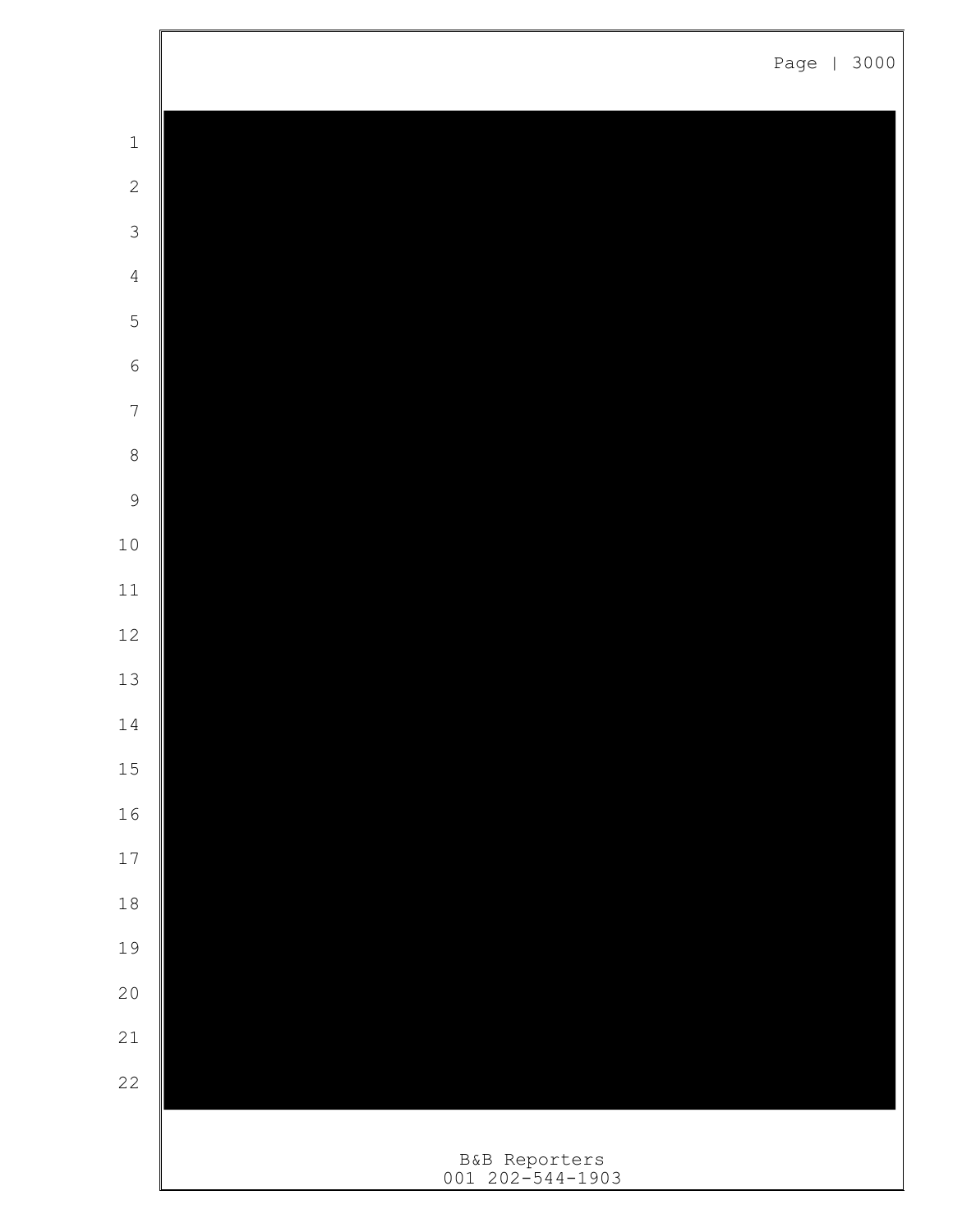|                            |                                   | Page   3001 |  |
|----------------------------|-----------------------------------|-------------|--|
|                            |                                   |             |  |
| $\ensuremath{\mathbbm{1}}$ |                                   |             |  |
| $\sqrt{2}$                 |                                   |             |  |
| $\mathfrak{Z}$             |                                   |             |  |
| $\overline{4}$             |                                   |             |  |
| $\overline{5}$             |                                   |             |  |
| $\sqrt{6}$                 |                                   |             |  |
| $\sqrt{ }$                 |                                   |             |  |
| $\,8\,$                    |                                   |             |  |
| $\mathcal{G}$              |                                   |             |  |
| $10$                       |                                   |             |  |
| $11$                       |                                   |             |  |
| $12\,$                     |                                   |             |  |
| 13                         |                                   |             |  |
| $14$                       |                                   |             |  |
| $15\,$                     |                                   |             |  |
| $16\,$                     |                                   |             |  |
| $17\,$                     |                                   |             |  |
| $1\,8$                     |                                   |             |  |
| 19                         |                                   |             |  |
| $20$                       |                                   |             |  |
| $21\,$                     |                                   |             |  |
| 22                         |                                   |             |  |
|                            |                                   |             |  |
|                            | B&B Reporters<br>001 202-544-1903 |             |  |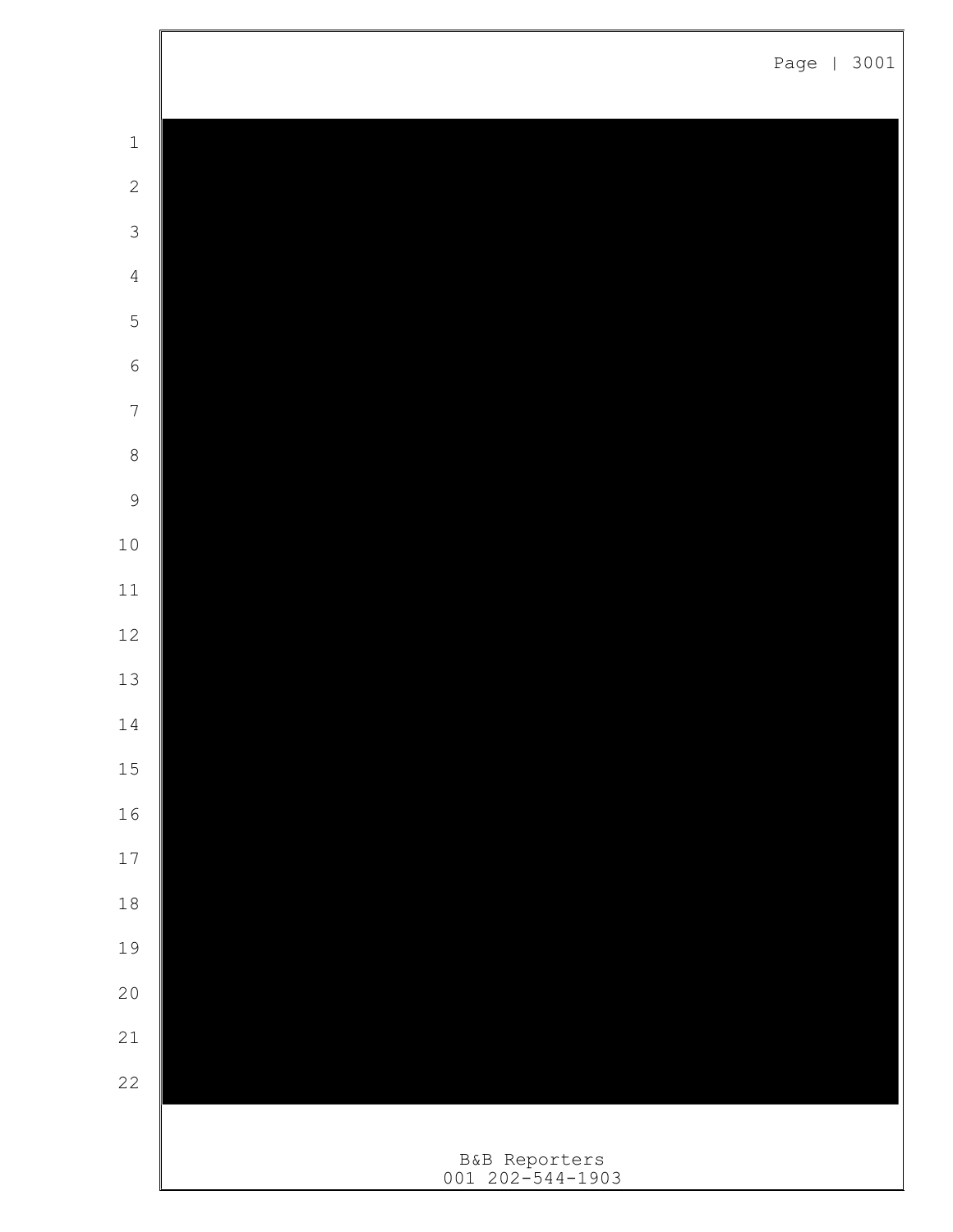|                | 3002<br>Page                      |
|----------------|-----------------------------------|
|                |                                   |
| $\,1\,$        |                                   |
| $\overline{2}$ |                                   |
| $\mathfrak{Z}$ |                                   |
| $\overline{4}$ |                                   |
| $\overline{5}$ |                                   |
| $\sqrt{6}$     |                                   |
| $\overline{7}$ |                                   |
| $\,8\,$        |                                   |
| $\overline{9}$ |                                   |
| $10$           |                                   |
| $11$           |                                   |
| 12             |                                   |
| 13             |                                   |
| 14             |                                   |
| 15             |                                   |
| 16             |                                   |
| $17\,$         |                                   |
| $18\,$         |                                   |
| 19             |                                   |
| $20$           |                                   |
| 21             |                                   |
| 22             |                                   |
|                |                                   |
|                | B&B Reporters<br>001 202-544-1903 |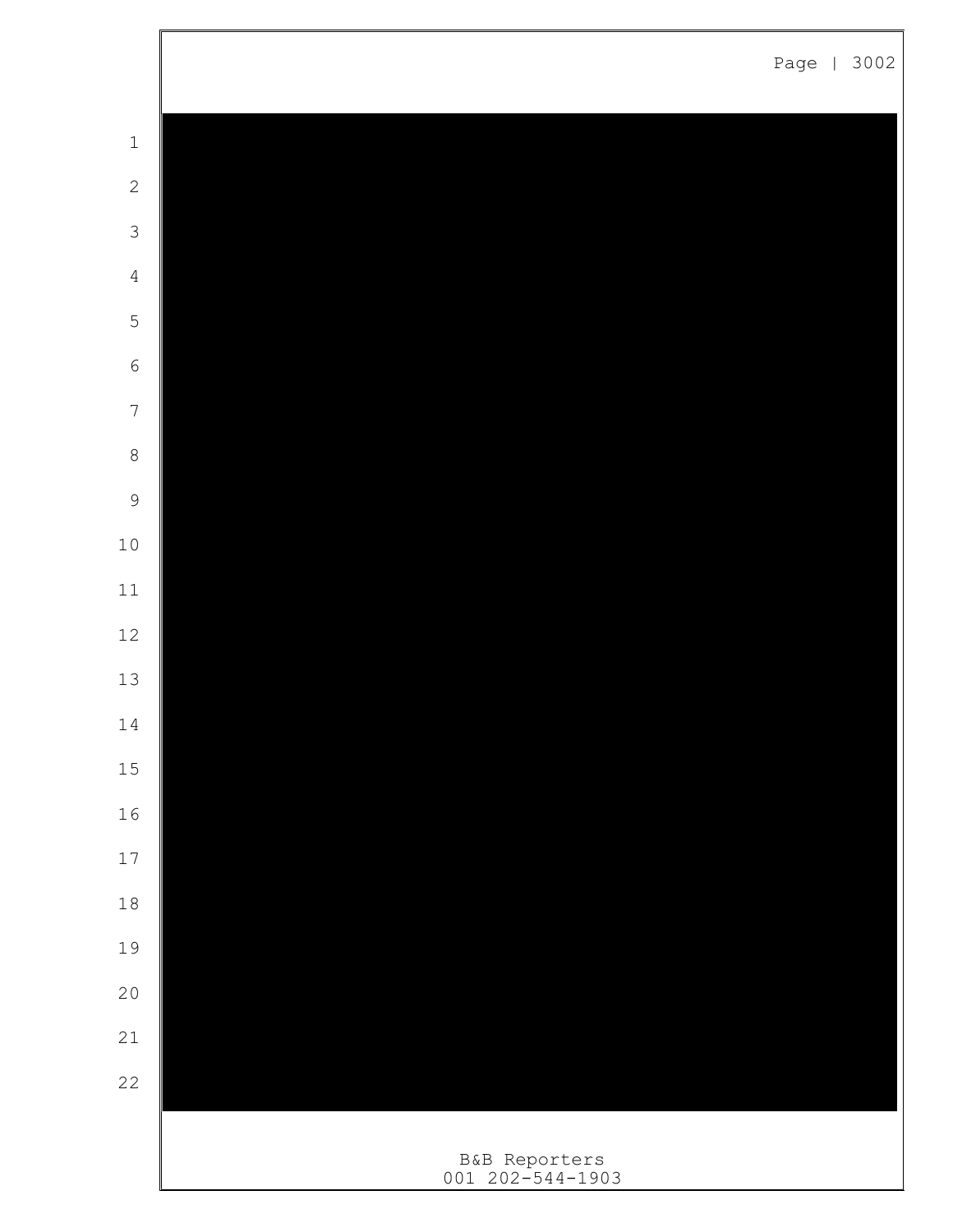|                |                                   | Page   3003 |  |
|----------------|-----------------------------------|-------------|--|
| $\,1\,$        |                                   |             |  |
| $\overline{c}$ |                                   |             |  |
| $\overline{3}$ |                                   |             |  |
| $\overline{4}$ |                                   |             |  |
| $\overline{5}$ |                                   |             |  |
| $\overline{6}$ |                                   |             |  |
| $\overline{7}$ |                                   |             |  |
| 8              |                                   |             |  |
| 9              |                                   |             |  |
| $10$           |                                   |             |  |
| $11$           |                                   |             |  |
| 12             |                                   |             |  |
| 13             |                                   |             |  |
| 14             |                                   |             |  |
| 15             |                                   |             |  |
| $16\,$         |                                   |             |  |
| 17             |                                   |             |  |
| $1\,8$         |                                   |             |  |
| 19             |                                   |             |  |
| $20$           |                                   |             |  |
| $21$           |                                   |             |  |
| 22             |                                   |             |  |
|                | B&B Reporters<br>001 202-544-1903 |             |  |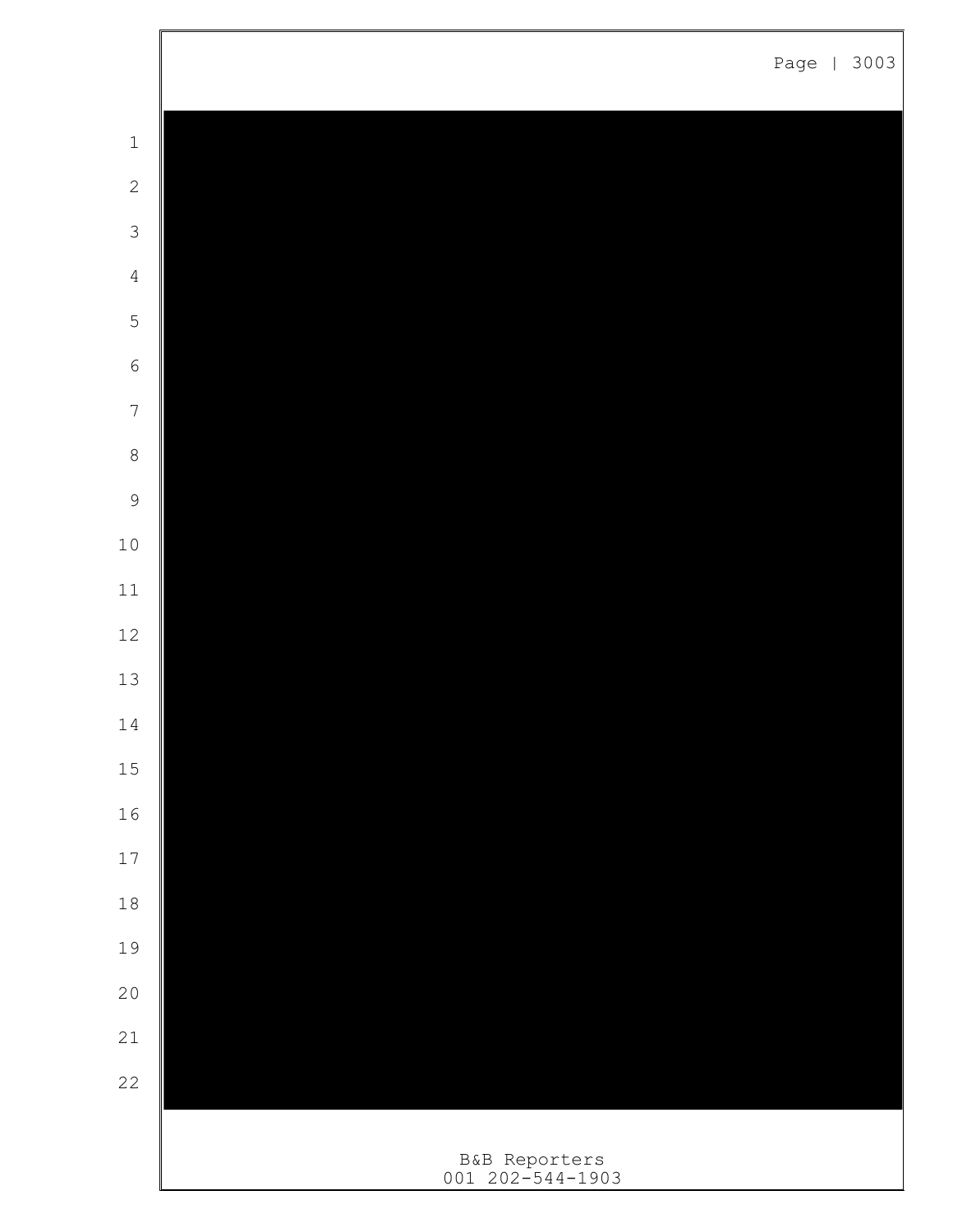|                | 3004<br>Page                      |  |
|----------------|-----------------------------------|--|
| $\mathbf 1$    |                                   |  |
| $\sqrt{2}$     |                                   |  |
| $\mathfrak{Z}$ |                                   |  |
| $\overline{4}$ |                                   |  |
| $\overline{5}$ |                                   |  |
| $\overline{6}$ |                                   |  |
| $\overline{7}$ |                                   |  |
| $\,8\,$        |                                   |  |
| $\mathcal{G}$  |                                   |  |
| $10$           |                                   |  |
| $11\,$         |                                   |  |
| $12\,$         |                                   |  |
| 13             |                                   |  |
| 14             |                                   |  |
| $15\,$         |                                   |  |
| 16             |                                   |  |
| $17$           |                                   |  |
| $1\,8$         |                                   |  |
| 19             |                                   |  |
| $20$           |                                   |  |
| 21<br>22       |                                   |  |
|                |                                   |  |
|                | B&B Reporters<br>001 202-544-1903 |  |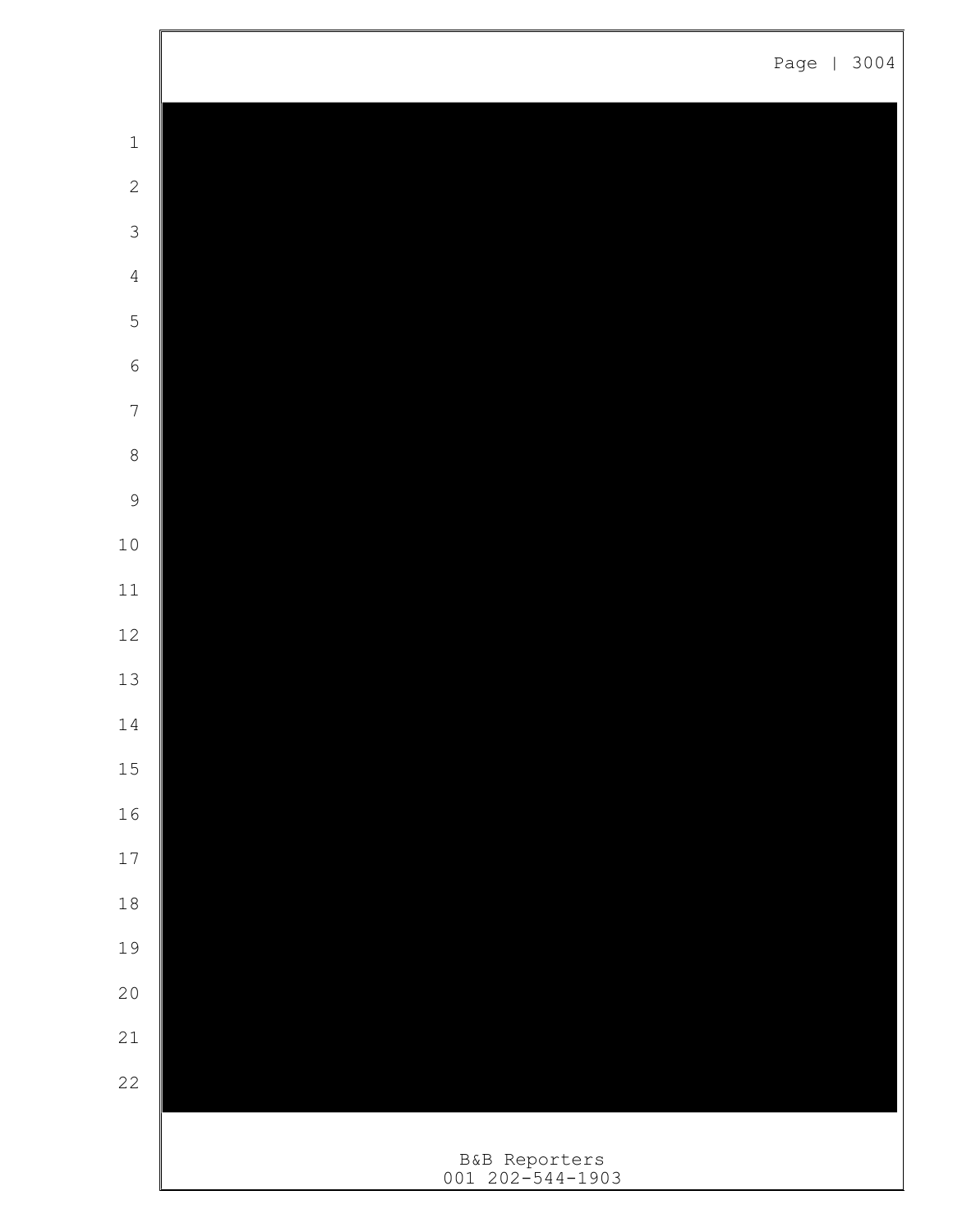|                |                                   |  | Page   3005 |
|----------------|-----------------------------------|--|-------------|
| $\mathbbm{1}$  |                                   |  |             |
| $\overline{c}$ |                                   |  |             |
| $\mathfrak{Z}$ |                                   |  |             |
| $\overline{4}$ |                                   |  |             |
| $\overline{5}$ |                                   |  |             |
| $\overline{6}$ |                                   |  |             |
| $\overline{7}$ |                                   |  |             |
| 8              |                                   |  |             |
| $\overline{9}$ |                                   |  |             |
| $10$           |                                   |  |             |
| $11$           |                                   |  |             |
| $12$           |                                   |  |             |
| 13             |                                   |  |             |
| $1\,4$         |                                   |  |             |
| $15\,$         |                                   |  |             |
| 16             |                                   |  |             |
| $17\,$         |                                   |  |             |
| $1\,8$         |                                   |  |             |
| 19             |                                   |  |             |
| $20$<br>21     |                                   |  |             |
| 22             |                                   |  |             |
|                |                                   |  |             |
|                | B&B Reporters<br>001 202-544-1903 |  |             |

 $\overline{\mathbf{I}}$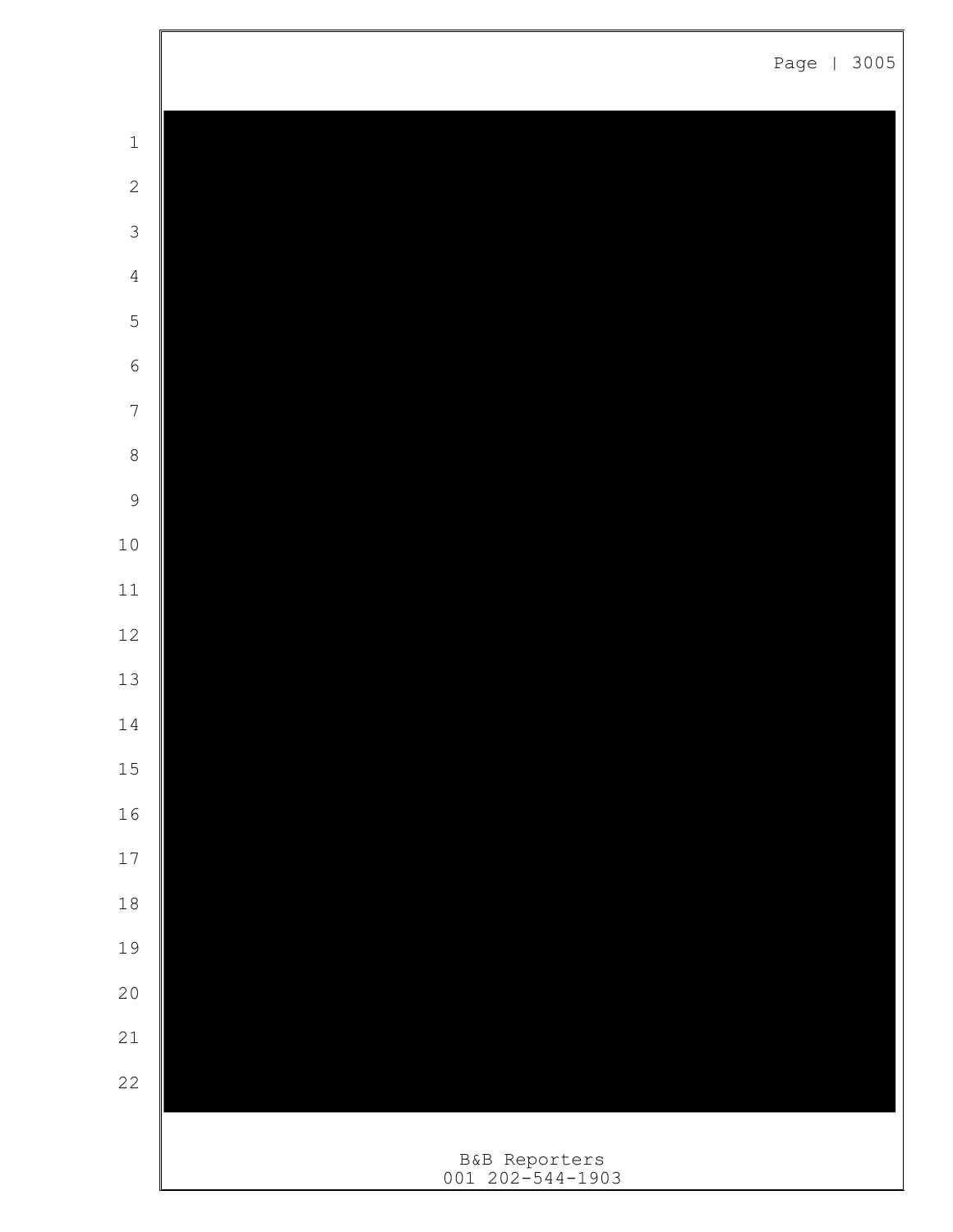|                | Page   3006                       |
|----------------|-----------------------------------|
| $\,1\,$        |                                   |
| $\overline{c}$ |                                   |
| $\mathfrak{Z}$ |                                   |
| $\overline{4}$ |                                   |
| $\overline{5}$ |                                   |
| $\overline{6}$ |                                   |
| $\overline{7}$ |                                   |
| $\,8\,$        |                                   |
| 9              |                                   |
| $10$           |                                   |
| 11             |                                   |
| 12             |                                   |
| 13             |                                   |
| 14             |                                   |
| $15\,$         |                                   |
| $16$           |                                   |
| $17\,$         |                                   |
| $1\,8$<br>19   |                                   |
| $20$           |                                   |
| $21\,$         |                                   |
| 22             |                                   |
|                |                                   |
|                | B&B Reporters<br>001 202-544-1903 |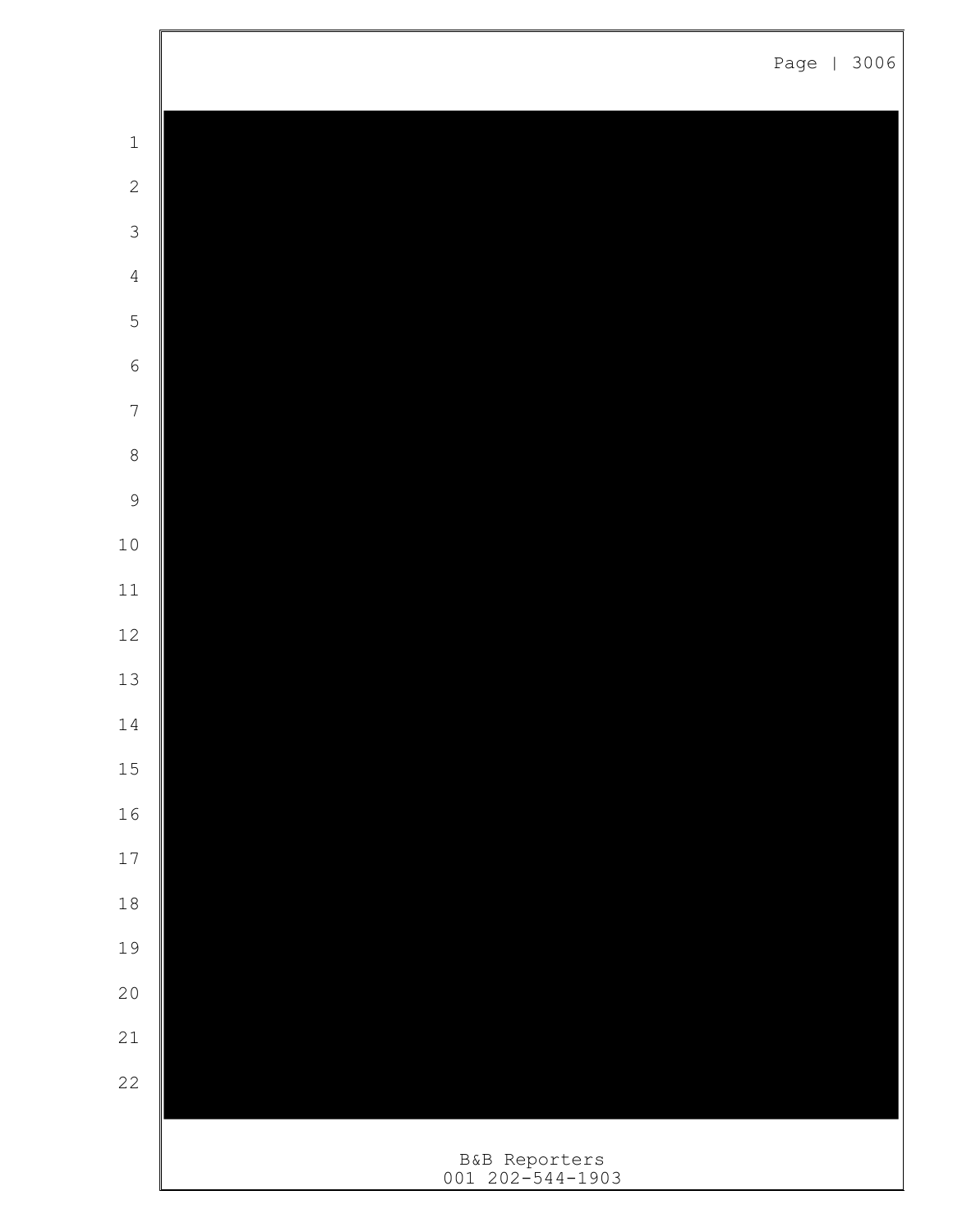|                             |                                   | Page | 3007 |
|-----------------------------|-----------------------------------|------|------|
|                             |                                   |      |      |
| $\ensuremath{\mathbbm{1}}$  |                                   |      |      |
| $\overline{c}$              |                                   |      |      |
| $\mathfrak{Z}$              |                                   |      |      |
| $\overline{4}$              |                                   |      |      |
| $\overline{5}$              |                                   |      |      |
| $6\,$                       |                                   |      |      |
| $\boldsymbol{7}$<br>$\,8\,$ |                                   |      |      |
| $\mathcal{G}$               |                                   |      |      |
| $10$                        |                                   |      |      |
| $11\,$                      |                                   |      |      |
| $12\,$                      |                                   |      |      |
| 13                          |                                   |      |      |
| $1\,4$                      |                                   |      |      |
| 15                          |                                   |      |      |
| $16\,$                      |                                   |      |      |
| $17\,$                      |                                   |      |      |
| $1\,8$                      |                                   |      |      |
| 19                          |                                   |      |      |
| $20$                        |                                   |      |      |
| 21                          |                                   |      |      |
| 22                          |                                   |      |      |
|                             |                                   |      |      |
|                             | B&B Reporters<br>001 202-544-1903 |      |      |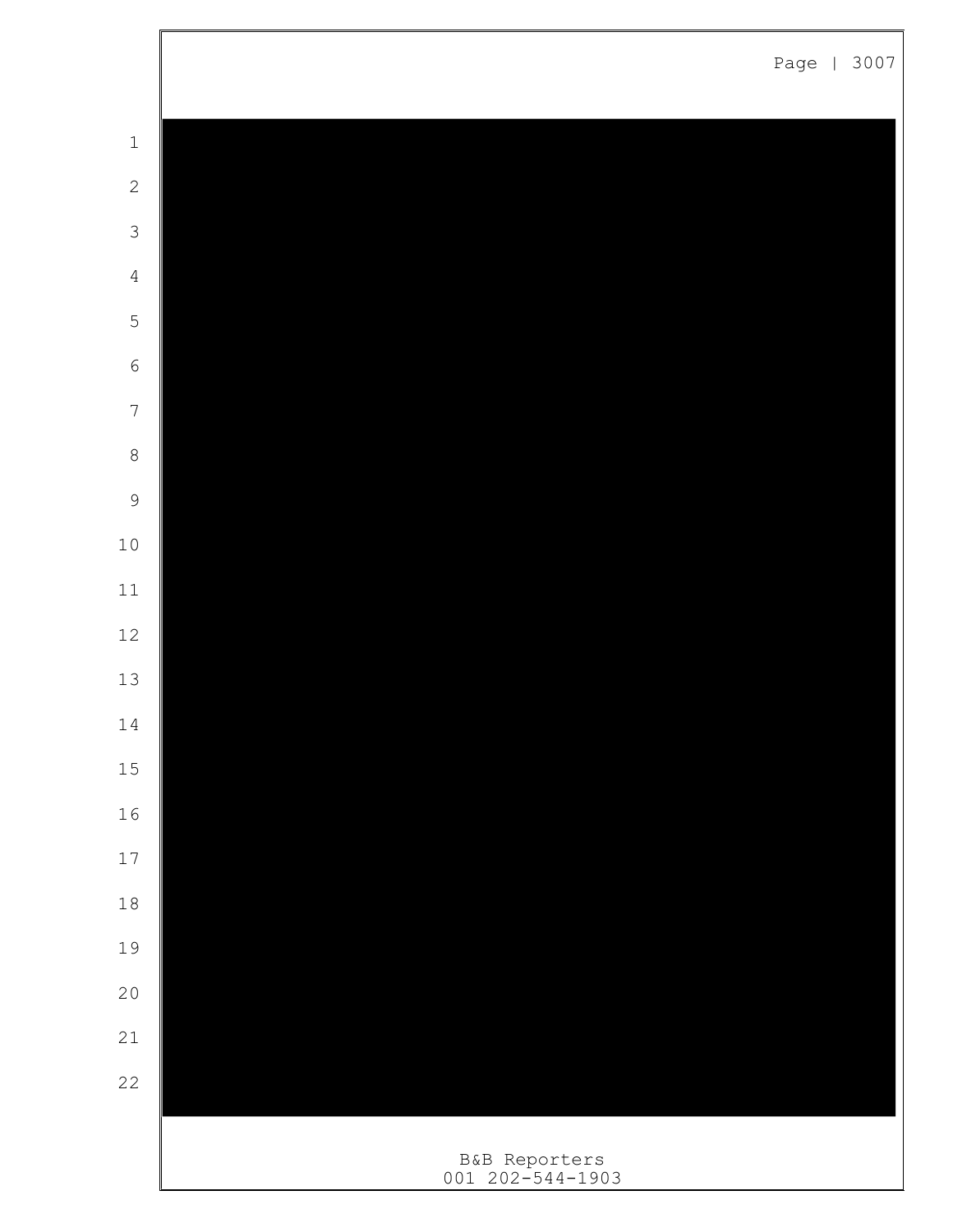|                         |                                   | Page   3008 |  |
|-------------------------|-----------------------------------|-------------|--|
|                         |                                   |             |  |
| $\,1$<br>$\overline{c}$ |                                   |             |  |
| $\overline{3}$          |                                   |             |  |
| $\overline{4}$          |                                   |             |  |
| $\overline{5}$          |                                   |             |  |
| $\overline{6}$          |                                   |             |  |
| $\overline{7}$          |                                   |             |  |
| 8                       |                                   |             |  |
| 9                       |                                   |             |  |
| $10$                    |                                   |             |  |
| $11$                    |                                   |             |  |
| 12                      |                                   |             |  |
| 13                      |                                   |             |  |
| 14                      |                                   |             |  |
| $15\,$                  |                                   |             |  |
| 16                      |                                   |             |  |
| $17$                    |                                   |             |  |
| $1\,8$                  |                                   |             |  |
| 19                      |                                   |             |  |
| $20$                    |                                   |             |  |
| $21\,$                  |                                   |             |  |
| 22                      |                                   |             |  |
|                         |                                   |             |  |
|                         | B&B Reporters<br>001 202-544-1903 |             |  |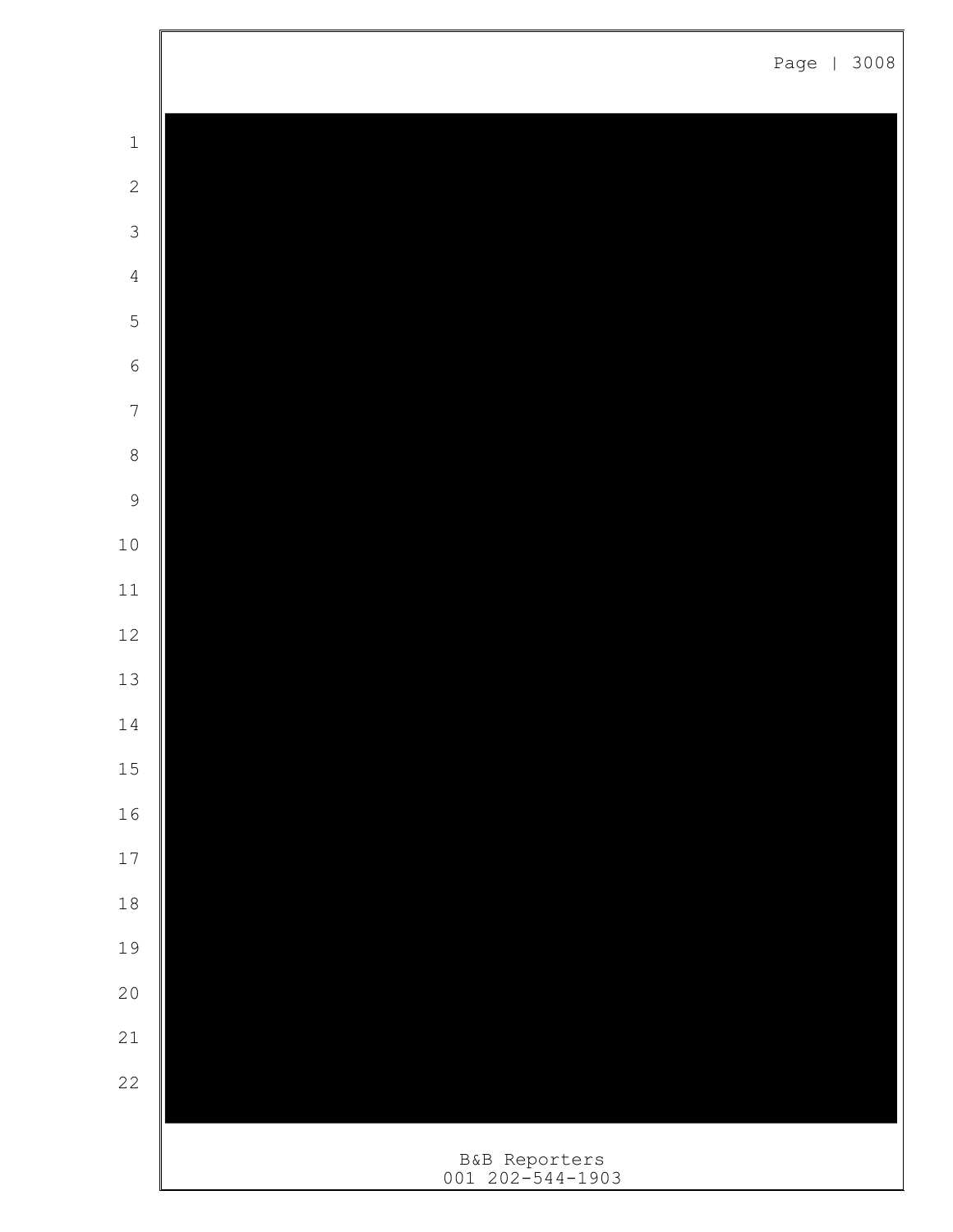|                | 3009<br>Page                      |
|----------------|-----------------------------------|
| $\mathbf 1$    |                                   |
| $\overline{c}$ |                                   |
| $\mathfrak{Z}$ |                                   |
| $\overline{4}$ |                                   |
| $\overline{5}$ |                                   |
| $6\,$          |                                   |
| $\overline{7}$ |                                   |
| $\,8\,$        |                                   |
| $\overline{9}$ |                                   |
|                |                                   |
| $1\,0$         |                                   |
| $11\,$         |                                   |
| $12$           |                                   |
| 13             |                                   |
| $14$           |                                   |
| $15\,$         |                                   |
| 16             |                                   |
| $17\,$         |                                   |
| $1\,8$         |                                   |
| 19             |                                   |
| $20$           |                                   |
| 21             |                                   |
| $2\sqrt{2}$    |                                   |
|                |                                   |
|                | B&B Reporters<br>001 202-544-1903 |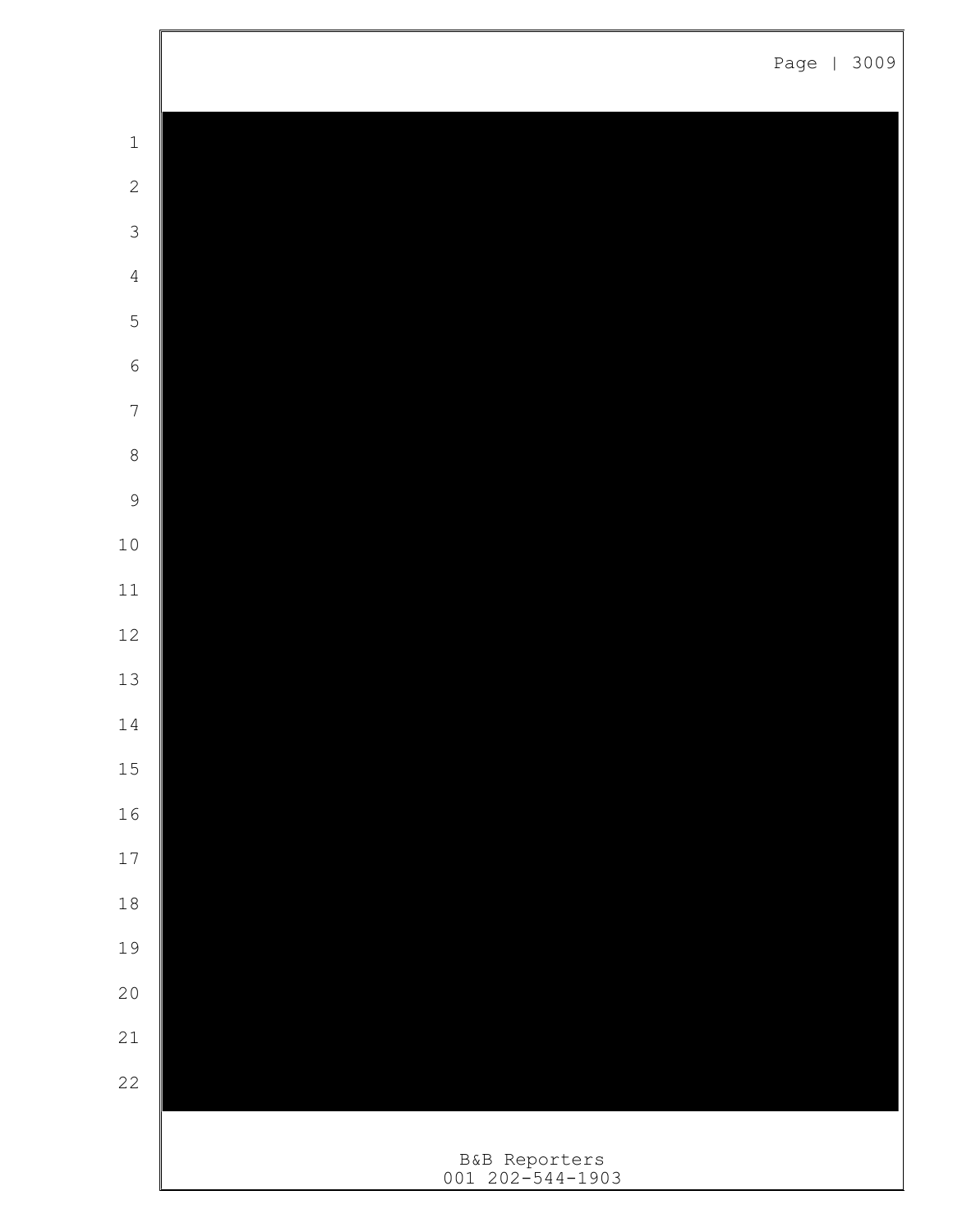|                                            | Page   3010                       |
|--------------------------------------------|-----------------------------------|
|                                            |                                   |
| $\ensuremath{\mathbbm{1}}$<br>$\mathbf{2}$ |                                   |
|                                            |                                   |
| $\mathfrak{Z}$                             |                                   |
| $\overline{4}$                             |                                   |
| $\overline{5}$                             |                                   |
| $\overline{6}$                             |                                   |
| $\overline{\mathcal{I}}$                   |                                   |
| $\begin{matrix} 8 \end{matrix}$            |                                   |
| $\mathcal{G}$                              |                                   |
| $10$                                       |                                   |
| $11\,$                                     |                                   |
| $12\,$                                     |                                   |
| 13                                         |                                   |
| 14                                         |                                   |
| $15\,$                                     |                                   |
| 16                                         |                                   |
| $17\,$                                     |                                   |
| $1\,8$                                     |                                   |
| 19                                         |                                   |
| $20$                                       |                                   |
| $21$                                       |                                   |
| 22                                         |                                   |
|                                            |                                   |
|                                            | B&B Reporters<br>001 202-544-1903 |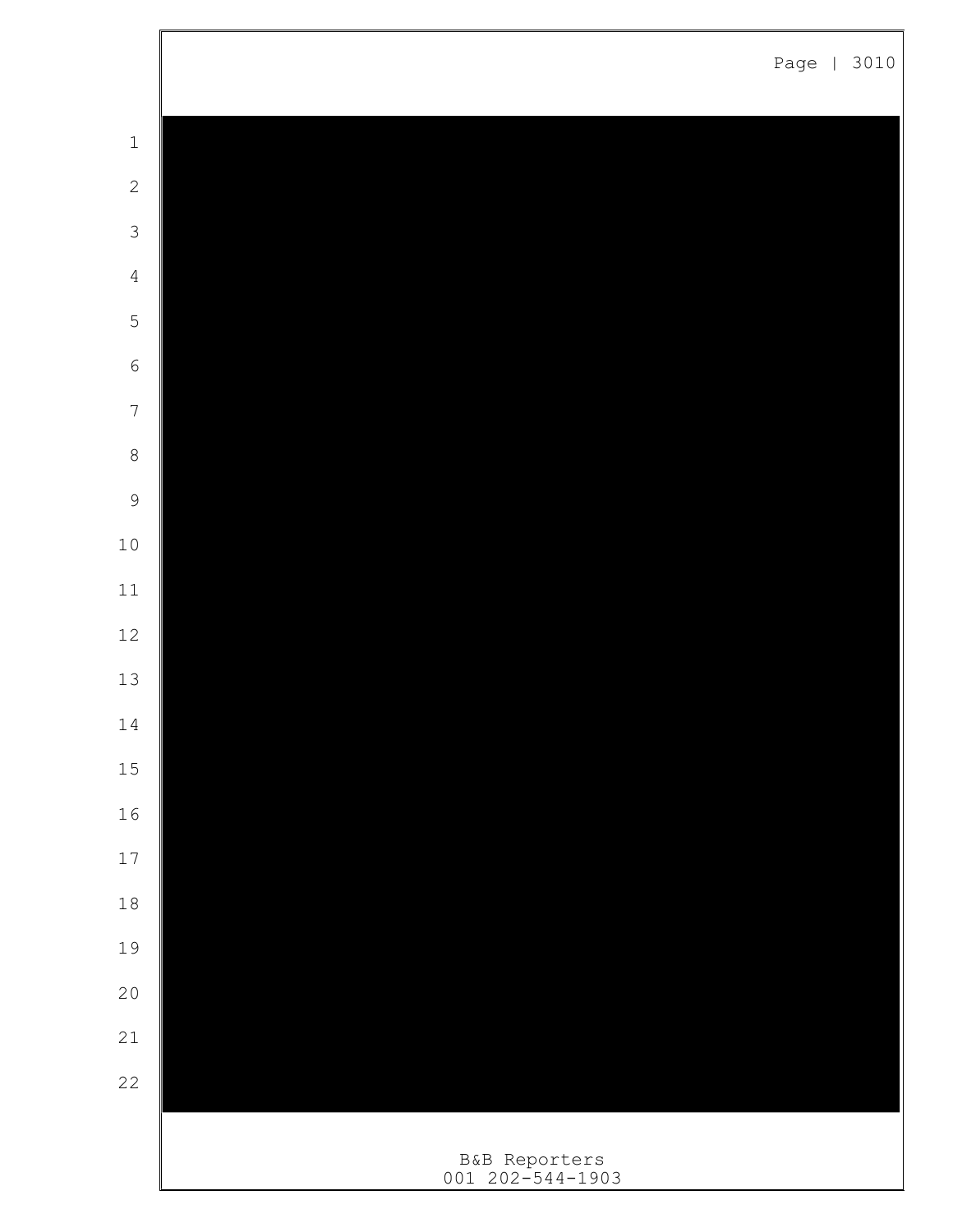|                                  | Page   3011                       |
|----------------------------------|-----------------------------------|
| $\mathbf 1$                      |                                   |
| $\overline{c}$                   |                                   |
| $\mathfrak{Z}$                   |                                   |
| $\overline{4}$                   |                                   |
| $\overline{5}$                   |                                   |
| $\overline{6}$                   |                                   |
| $\overline{7}$                   |                                   |
| $\begin{array}{c} 8 \end{array}$ |                                   |
| 9                                |                                   |
| $10$                             |                                   |
| $11\,$                           |                                   |
| $12\,$                           |                                   |
| 13                               |                                   |
| 14                               |                                   |
| $15\,$                           |                                   |
| $16\,$                           |                                   |
| 17                               |                                   |
| $1\,8$                           |                                   |
| 19                               |                                   |
| $20$<br>$21\,$                   |                                   |
| 22                               |                                   |
|                                  |                                   |
|                                  | B&B Reporters<br>001 202-544-1903 |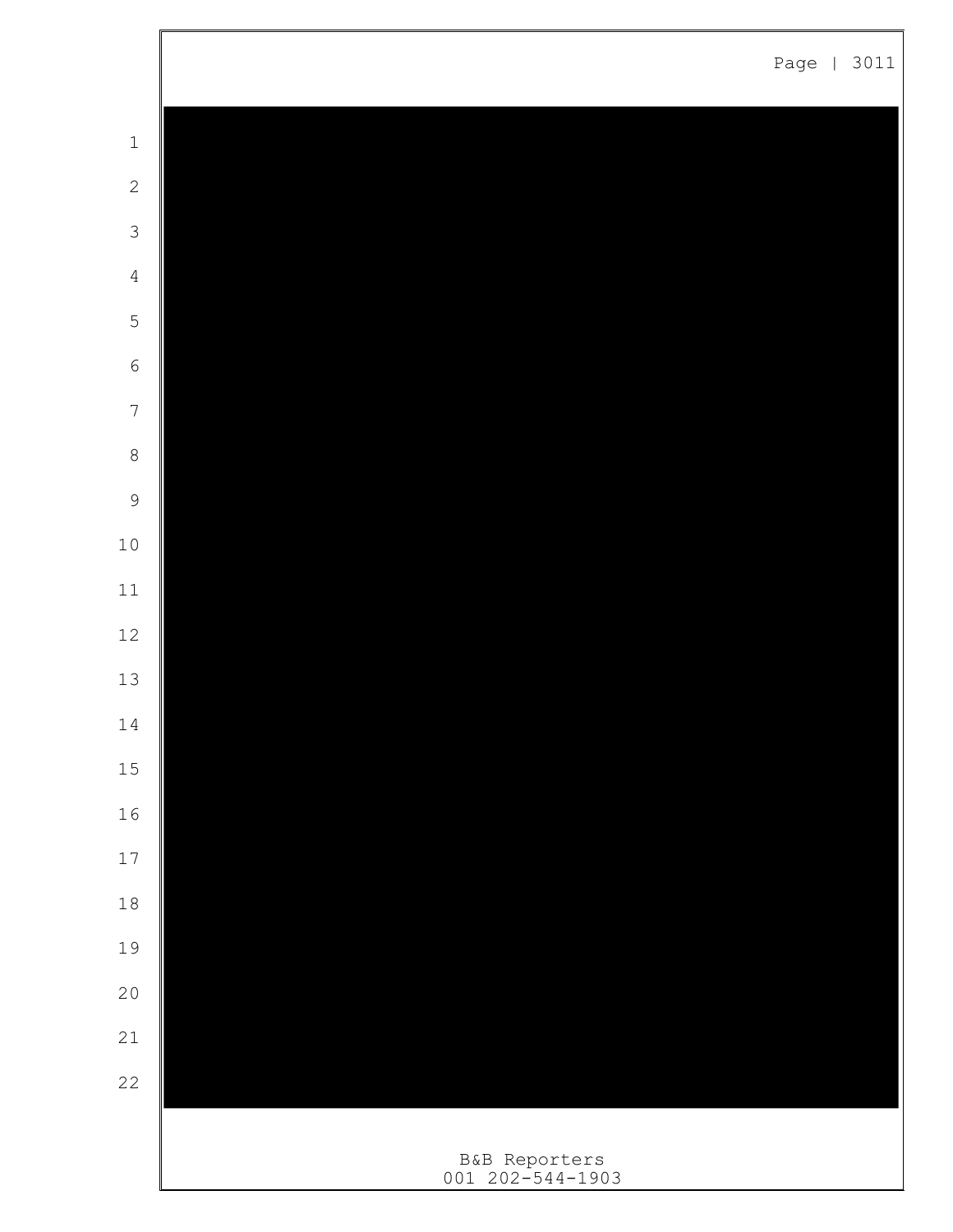|                | Page   3012                       |
|----------------|-----------------------------------|
| $\mathbf{1}$   |                                   |
| $\overline{c}$ |                                   |
| $\overline{3}$ |                                   |
| $\overline{4}$ |                                   |
| $\overline{5}$ |                                   |
| $\sqrt{6}$     |                                   |
| $\overline{7}$ |                                   |
| 8              |                                   |
| $\mathcal{G}$  |                                   |
| $10$           |                                   |
| $11$           |                                   |
| $12\,$         |                                   |
| 13             |                                   |
| 14             |                                   |
| 15             |                                   |
| $16\,$         |                                   |
| $17$           |                                   |
| $1\,8$         |                                   |
| 19             |                                   |
| $20$           |                                   |
| $21\,$         |                                   |
| 22             |                                   |
|                |                                   |
|                | B&B Reporters<br>001 202-544-1903 |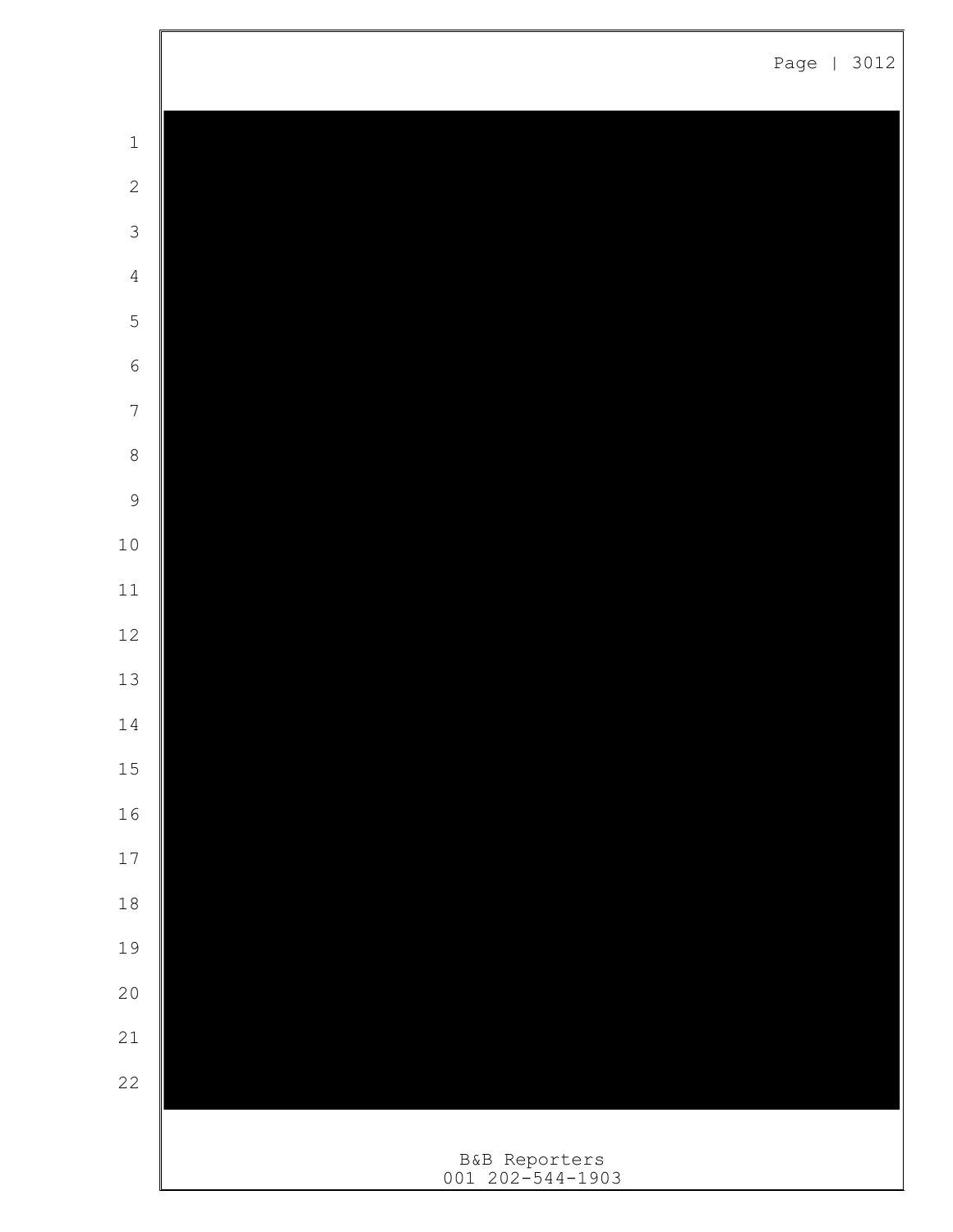|                                 |                                   | Page   3013 |  |
|---------------------------------|-----------------------------------|-------------|--|
| $\mathbbm{1}$                   |                                   |             |  |
| $\overline{c}$                  |                                   |             |  |
| $\mathfrak{Z}$                  |                                   |             |  |
| $\overline{4}$                  |                                   |             |  |
| $\overline{5}$                  |                                   |             |  |
| $\overline{6}$                  |                                   |             |  |
| $\overline{7}$                  |                                   |             |  |
| $\begin{matrix} 8 \end{matrix}$ |                                   |             |  |
| $\overline{9}$                  |                                   |             |  |
| $10$                            |                                   |             |  |
| $11\,$                          |                                   |             |  |
| $12$                            |                                   |             |  |
| 13                              |                                   |             |  |
| 14                              |                                   |             |  |
| $15\,$                          |                                   |             |  |
| $16\,$<br>$17\,$                |                                   |             |  |
| $1\,8$                          |                                   |             |  |
| 19                              |                                   |             |  |
| $20$                            |                                   |             |  |
| 21                              |                                   |             |  |
| 22                              |                                   |             |  |
|                                 |                                   |             |  |
|                                 | B&B Reporters<br>001 202-544-1903 |             |  |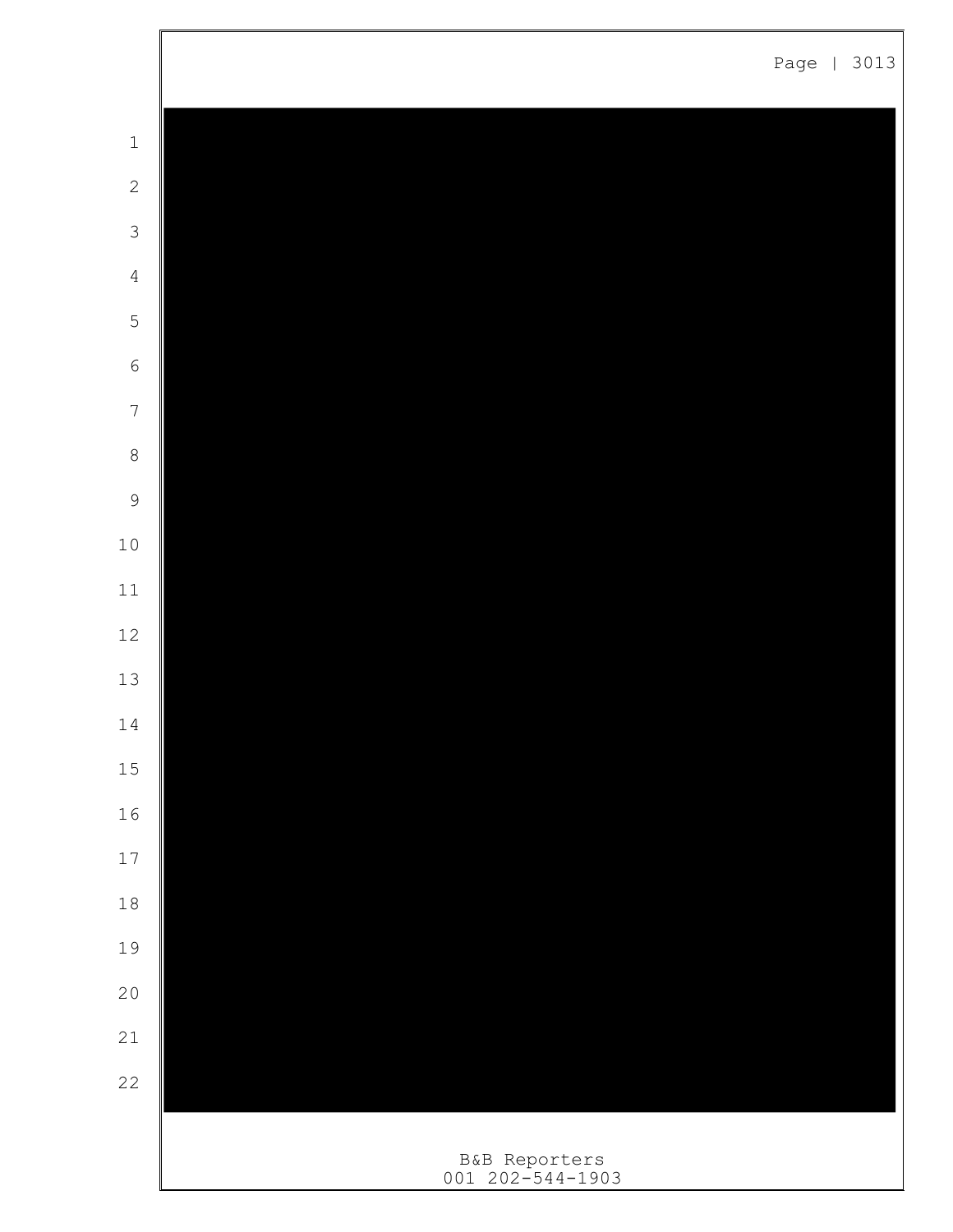|                | Page   3014                       |
|----------------|-----------------------------------|
| $\mathbbm{1}$  |                                   |
| $\overline{c}$ |                                   |
| $\overline{3}$ |                                   |
| $\overline{4}$ |                                   |
| $\overline{5}$ |                                   |
| $\sqrt{6}$     |                                   |
| $\overline{7}$ |                                   |
| $\,8\,$        |                                   |
| $\overline{9}$ |                                   |
| $10$           |                                   |
| $11\,$         |                                   |
| $12\,$         |                                   |
| 13             |                                   |
| $1\,4$         |                                   |
| 15             |                                   |
| $16\,$<br>$17$ |                                   |
| $1\,8$         |                                   |
| 19             |                                   |
| $20$           |                                   |
| $21\,$         |                                   |
| 22             |                                   |
|                |                                   |
|                | B&B Reporters<br>001 202-544-1903 |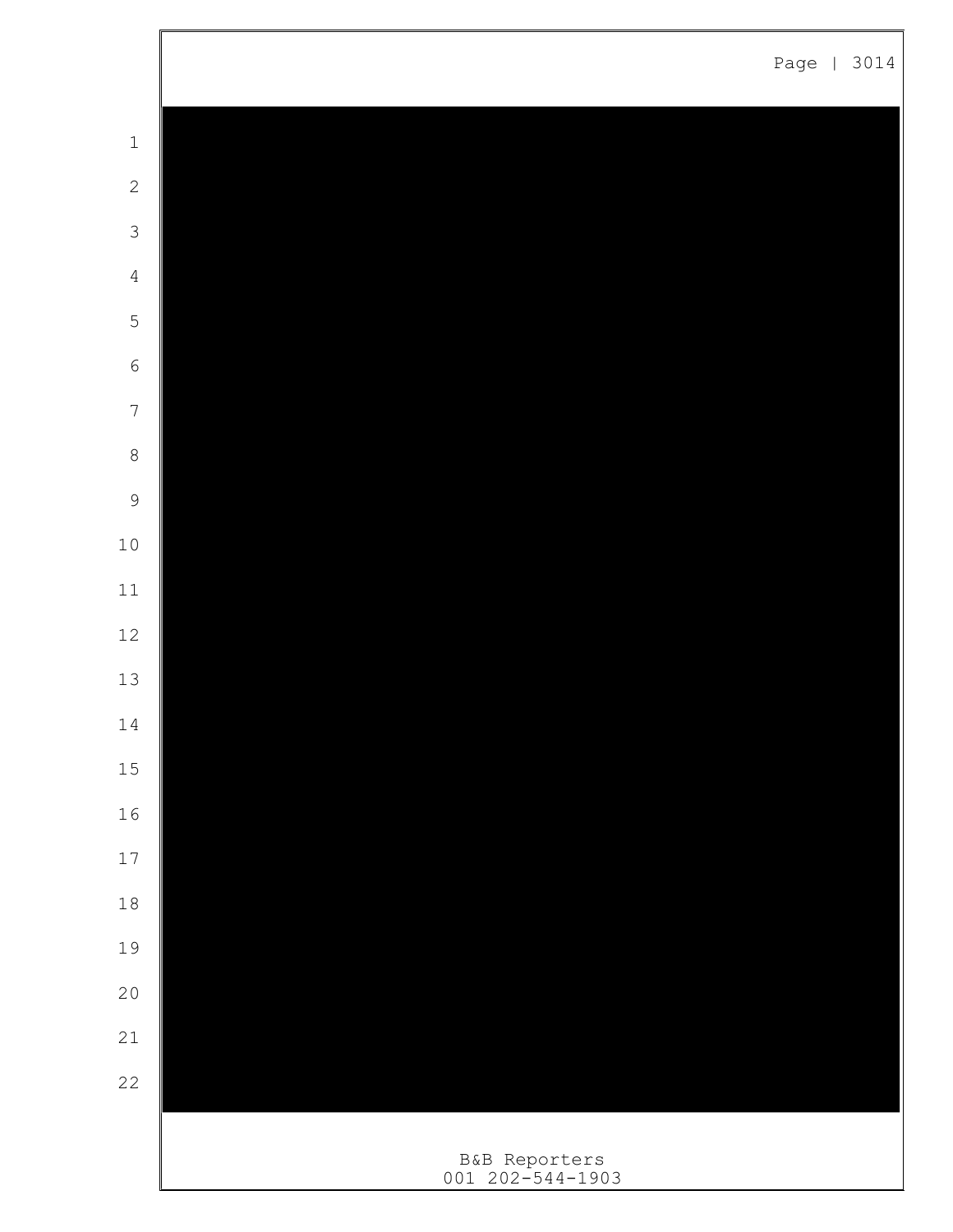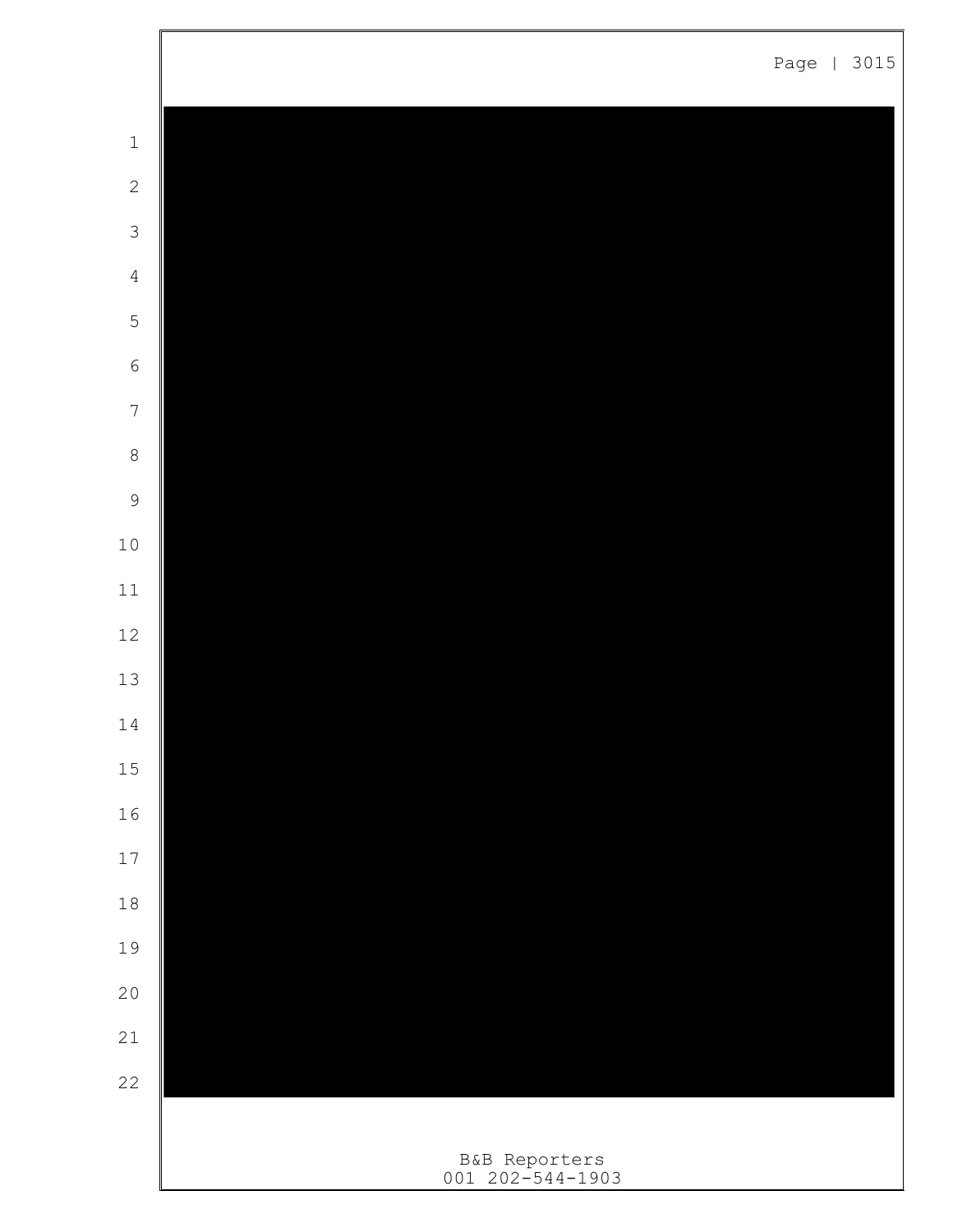|                                 | Page   3016                       |
|---------------------------------|-----------------------------------|
|                                 |                                   |
| $\mathbf 1$                     |                                   |
| $\sqrt{2}$                      |                                   |
| $\overline{3}$                  |                                   |
| $\overline{4}$                  |                                   |
| $\overline{5}$                  |                                   |
| $6\overline{6}$                 |                                   |
| $\overline{7}$                  |                                   |
| $\begin{matrix} 8 \end{matrix}$ |                                   |
| $\mathcal{G}$                   |                                   |
| 10                              |                                   |
| $11\,$                          |                                   |
| $12$                            |                                   |
| 13                              |                                   |
| $1\,4$                          |                                   |
| $15\,$                          |                                   |
| 16                              |                                   |
| $17$                            |                                   |
| $18\,$                          |                                   |
| 19                              |                                   |
| $20$                            |                                   |
| 21                              |                                   |
| 22                              |                                   |
|                                 |                                   |
|                                 | B&B Reporters<br>001 202-544-1903 |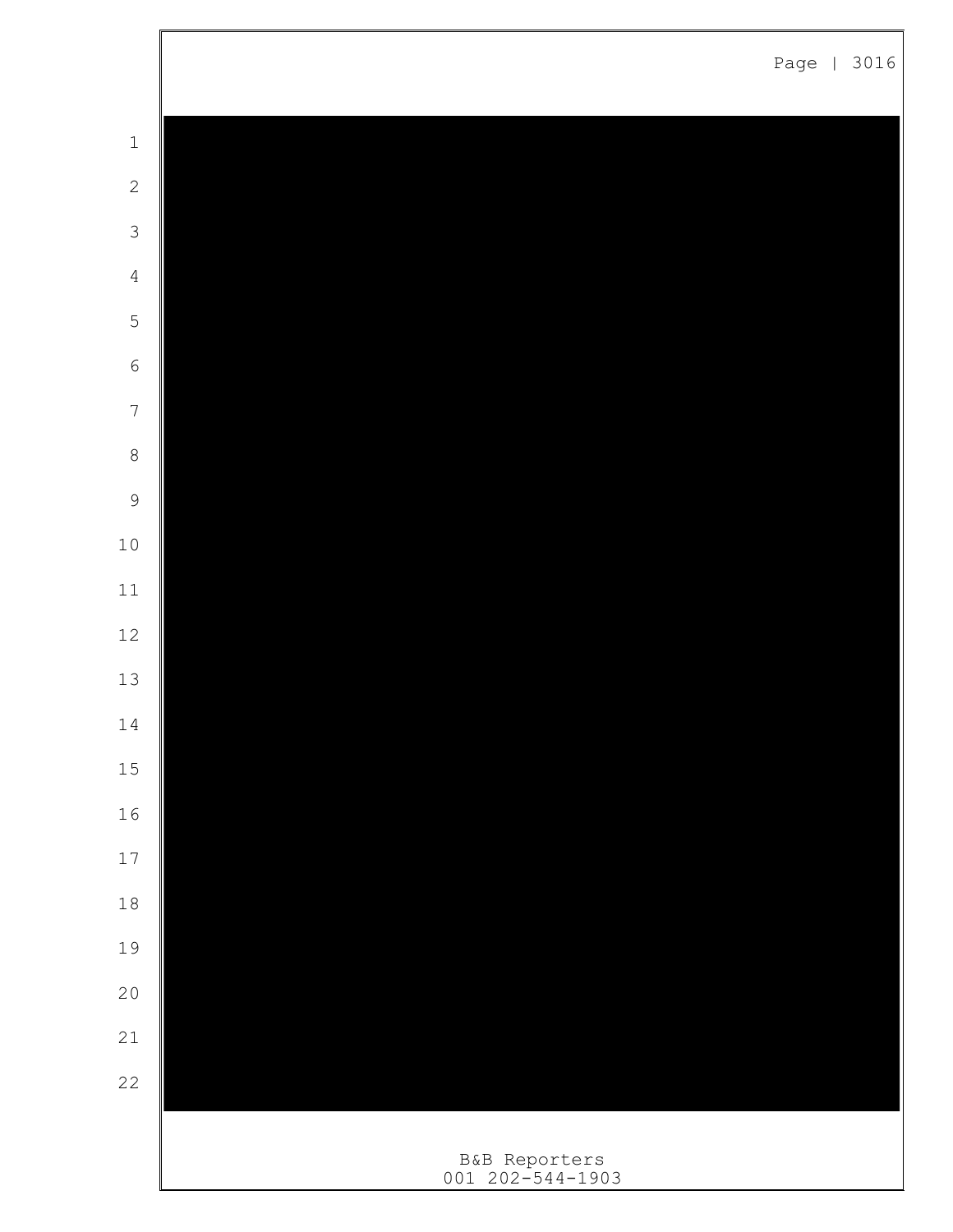|                  |                                   | Page   3017 |  |
|------------------|-----------------------------------|-------------|--|
|                  |                                   |             |  |
| $\mathbf 1$      |                                   |             |  |
| $\sqrt{2}$       |                                   |             |  |
| $\mathfrak{Z}$   |                                   |             |  |
| $\overline{4}$   |                                   |             |  |
| $\overline{5}$   |                                   |             |  |
| $\epsilon$       |                                   |             |  |
| $\boldsymbol{7}$ |                                   |             |  |
| $\,8\,$          |                                   |             |  |
| $\mathcal{G}$    |                                   |             |  |
| $10$             |                                   |             |  |
| $11\,$           |                                   |             |  |
| $12\,$           |                                   |             |  |
| 13               |                                   |             |  |
| 14               |                                   |             |  |
| 15               |                                   |             |  |
| $16\,$           |                                   |             |  |
| $17\,$           |                                   |             |  |
| $1\,8$           |                                   |             |  |
| 19               |                                   |             |  |
| $20$             |                                   |             |  |
| $2\sqrt{1}$      |                                   |             |  |
| 22               |                                   |             |  |
|                  |                                   |             |  |
|                  | B&B Reporters<br>001 202-544-1903 |             |  |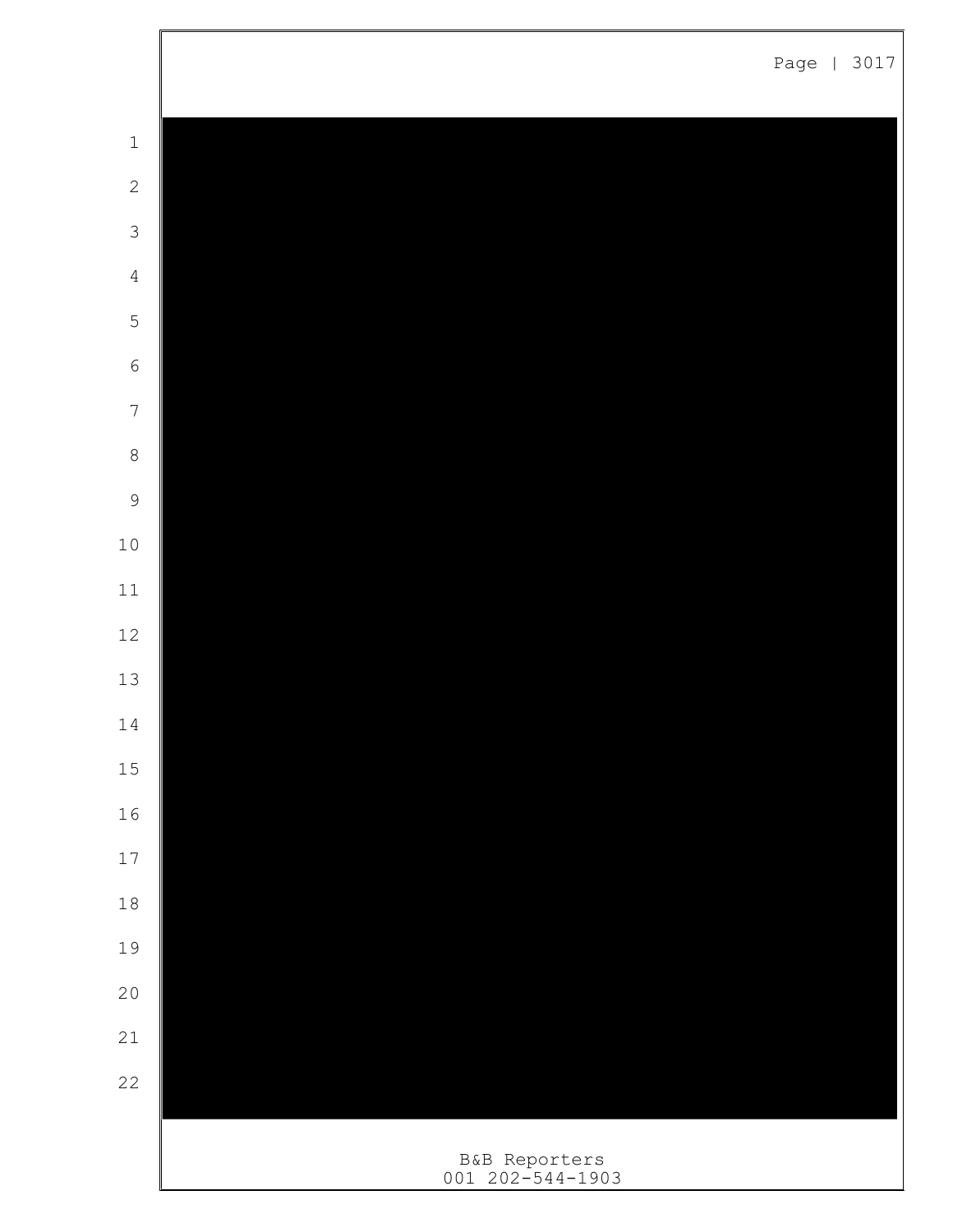|                                              |                                   | Page | 3018 |
|----------------------------------------------|-----------------------------------|------|------|
|                                              |                                   |      |      |
| $\ensuremath{\mathbbm{1}}$<br>$\overline{c}$ |                                   |      |      |
| $\mathfrak{Z}$                               |                                   |      |      |
| $\overline{4}$                               |                                   |      |      |
| $\overline{5}$                               |                                   |      |      |
| $\sqrt{6}$                                   |                                   |      |      |
| $\boldsymbol{7}$                             |                                   |      |      |
| $\,8\,$                                      |                                   |      |      |
| $\overline{9}$                               |                                   |      |      |
| $10$                                         |                                   |      |      |
| $11\,$                                       |                                   |      |      |
| $12\,$                                       |                                   |      |      |
| 13                                           |                                   |      |      |
| 14                                           |                                   |      |      |
| 15                                           |                                   |      |      |
| $16\,$                                       |                                   |      |      |
| $17\,$                                       |                                   |      |      |
| $1\,8$                                       |                                   |      |      |
| 19                                           |                                   |      |      |
| $20$                                         |                                   |      |      |
| $2\sqrt{1}$                                  |                                   |      |      |
| 22                                           |                                   |      |      |
|                                              |                                   |      |      |
|                                              | B&B Reporters<br>001 202-544-1903 |      |      |

Г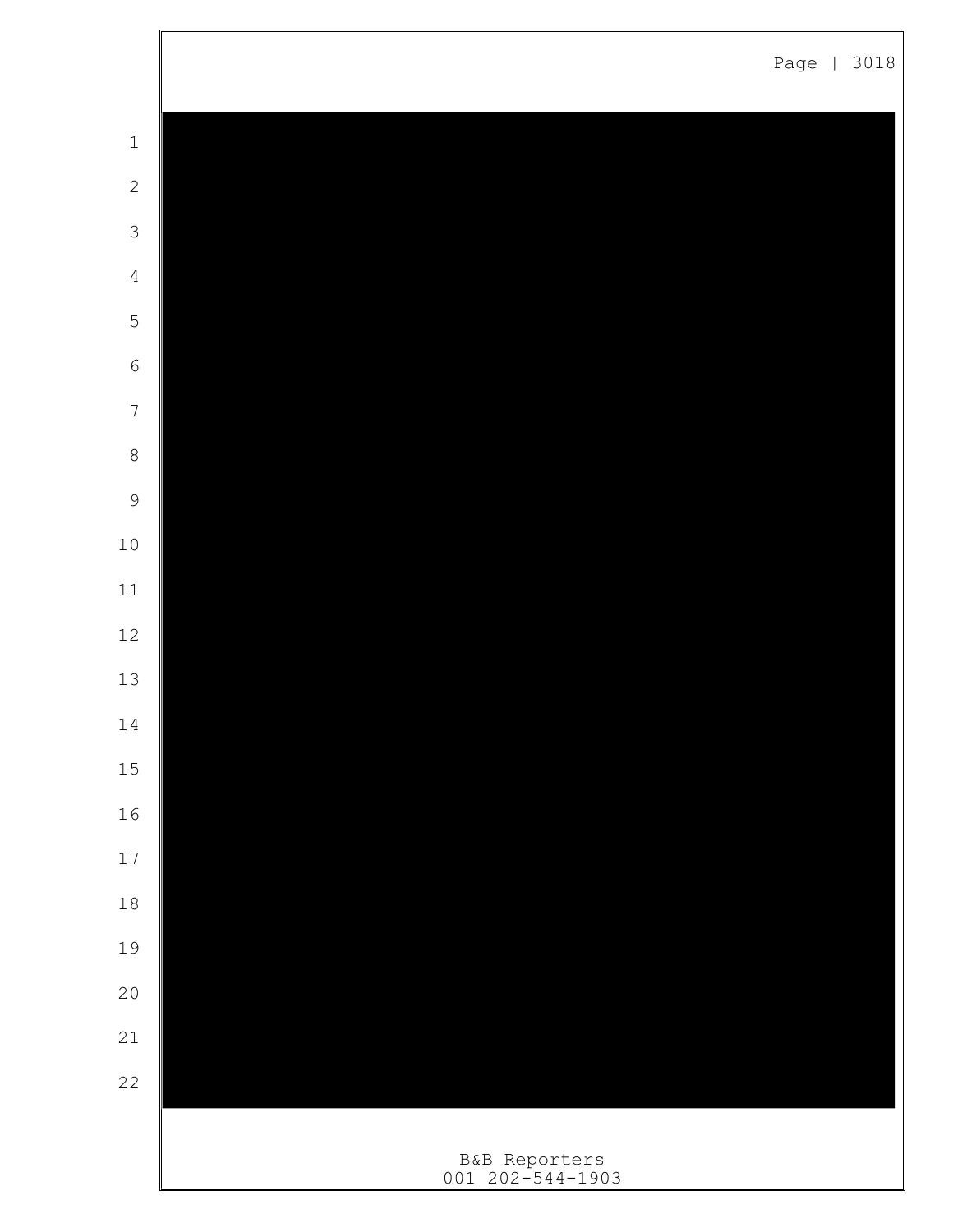|                            | Page   3019                       |
|----------------------------|-----------------------------------|
| $\ensuremath{\mathbbm{1}}$ |                                   |
| $\sqrt{2}$                 |                                   |
| $\overline{3}$             |                                   |
| $\overline{4}$             |                                   |
| $\overline{5}$             |                                   |
| $6\overline{6}$            |                                   |
| $\overline{7}$             |                                   |
| $\overline{8}$             |                                   |
| 9                          |                                   |
| $10$                       |                                   |
| $11\,$                     |                                   |
| $12$                       |                                   |
| 13                         |                                   |
| 14                         |                                   |
| $15\,$                     |                                   |
| $16\,$                     |                                   |
| $17\,$                     |                                   |
| $1\,8$                     |                                   |
| 19                         |                                   |
| $20$                       |                                   |
| $21\,$                     |                                   |
| 22                         |                                   |
|                            | B&B Reporters<br>001 202-544-1903 |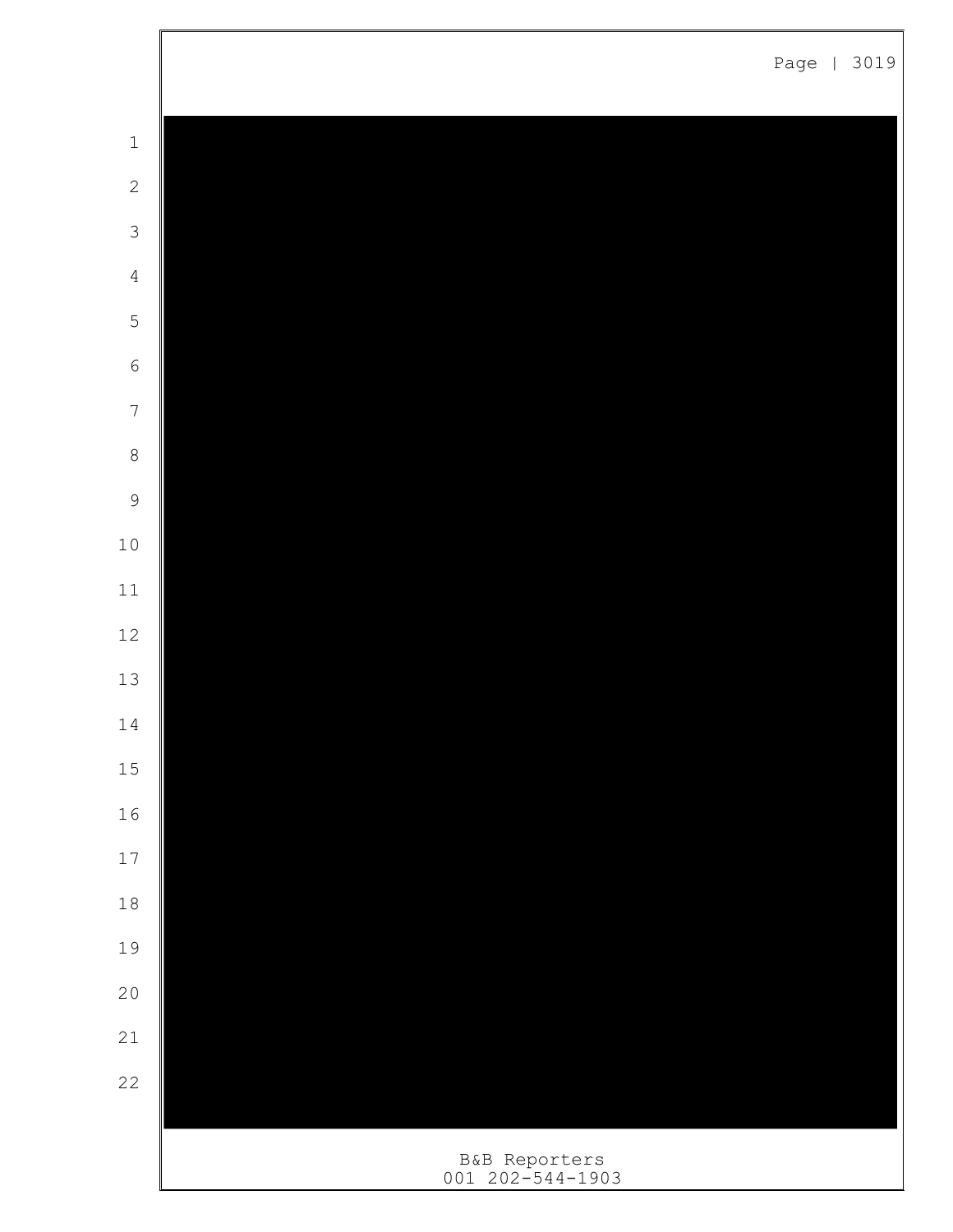|                            | 3020<br>Page                      |
|----------------------------|-----------------------------------|
| $\ensuremath{\mathbbm{1}}$ |                                   |
| $\overline{c}$             |                                   |
| $\mathfrak{Z}$             |                                   |
| $\overline{4}$             |                                   |
| $\overline{5}$             |                                   |
| $6\,$                      |                                   |
| $\overline{7}$             |                                   |
| $\,8\,$                    |                                   |
| 9                          |                                   |
| $10$                       |                                   |
| $11\,$                     |                                   |
| $12$                       |                                   |
| 13                         |                                   |
| $14\,$                     |                                   |
| 15                         |                                   |
| 16                         |                                   |
| $17\,$                     |                                   |
| $18\,$                     |                                   |
| 19                         |                                   |
| $20$                       |                                   |
| 21                         |                                   |
| 22                         |                                   |
|                            |                                   |
|                            | B&B Reporters<br>001 202-544-1903 |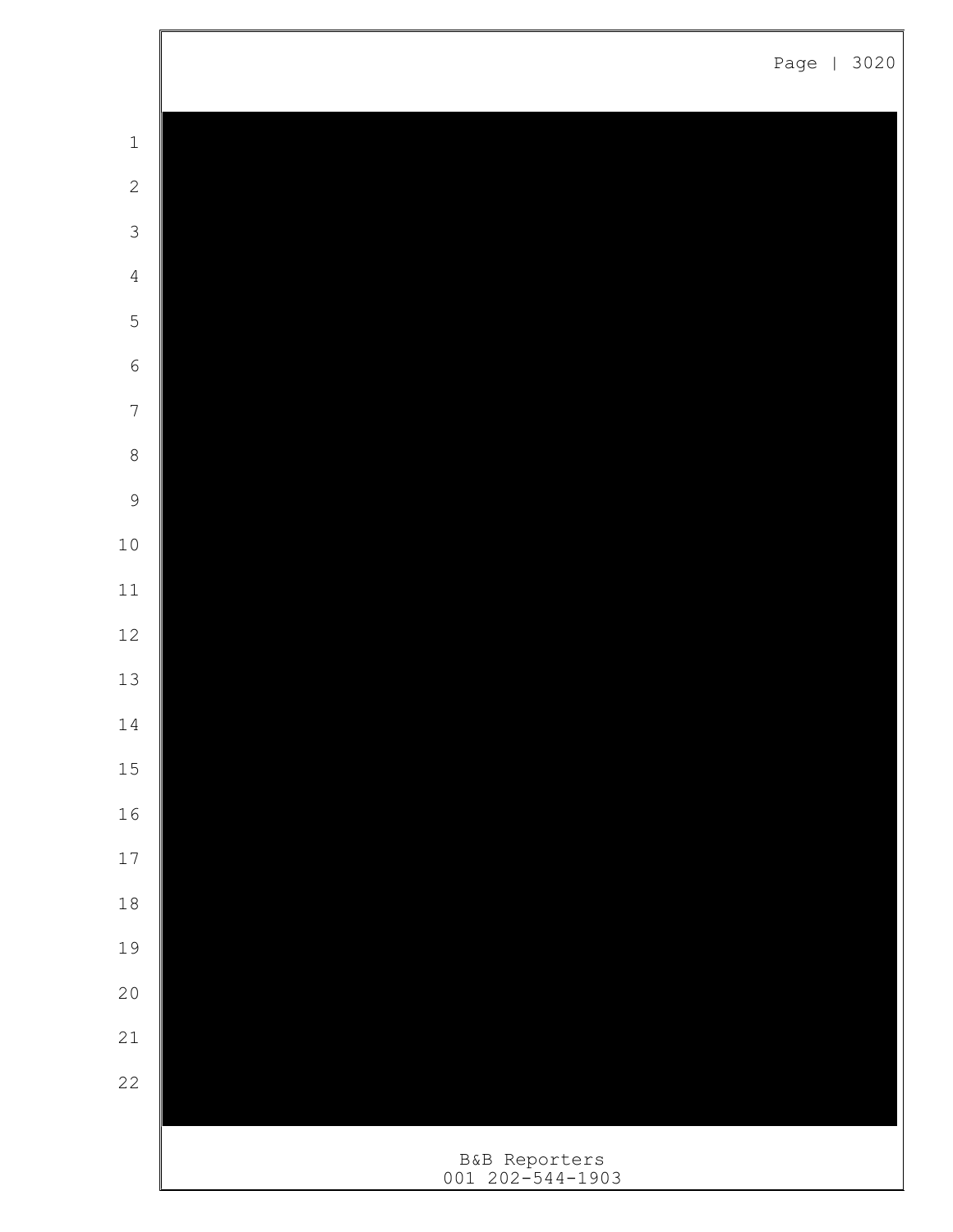|                  |                                   | Page   3021 |
|------------------|-----------------------------------|-------------|
| $\,1$            |                                   |             |
| $\overline{2}$   |                                   |             |
| $\mathfrak{Z}$   |                                   |             |
| $\overline{4}$   |                                   |             |
| $\overline{5}$   |                                   |             |
| $6\phantom{a}$   |                                   |             |
| $\boldsymbol{7}$ |                                   |             |
| $\,8\,$          |                                   |             |
| $\mathcal{G}$    |                                   |             |
| $10$             |                                   |             |
| $11\,$           |                                   |             |
| $12\,$           |                                   |             |
| 13               |                                   |             |
| 14               |                                   |             |
| 15<br>16         |                                   |             |
| $17\,$           |                                   |             |
| $1\,8$           |                                   |             |
| 19               |                                   |             |
| $20$             |                                   |             |
| $21\,$           |                                   |             |
| 22               |                                   |             |
|                  |                                   |             |
|                  | B&B Reporters<br>001 202-544-1903 |             |

Iī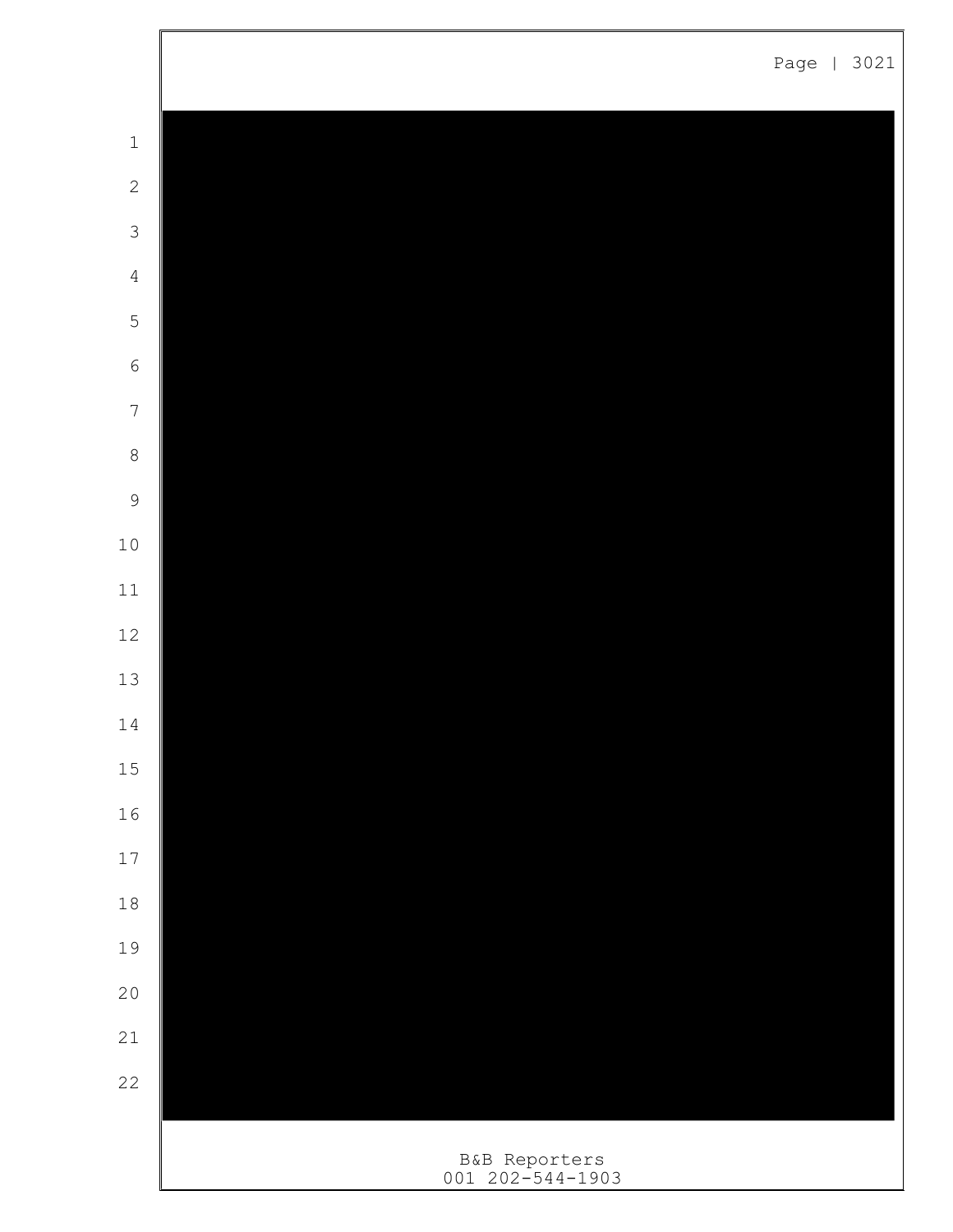|                 | Page   3022                       |
|-----------------|-----------------------------------|
| $\,1\,$         |                                   |
| $\mathbf{2}$    |                                   |
| $\overline{3}$  |                                   |
| $\overline{4}$  |                                   |
| $\overline{5}$  |                                   |
| $6\overline{6}$ |                                   |
| $\overline{7}$  |                                   |
| 8               |                                   |
| 9               |                                   |
| 10              |                                   |
| $11\,$          |                                   |
| 12              |                                   |
| 13              |                                   |
| 14              |                                   |
| 15              |                                   |
| $16$            |                                   |
| 17              |                                   |
| $1\,8$          |                                   |
| 19              |                                   |
| $20$            |                                   |
| $21\,$          |                                   |
| 22              |                                   |
|                 |                                   |
|                 | B&B Reporters<br>001 202-544-1903 |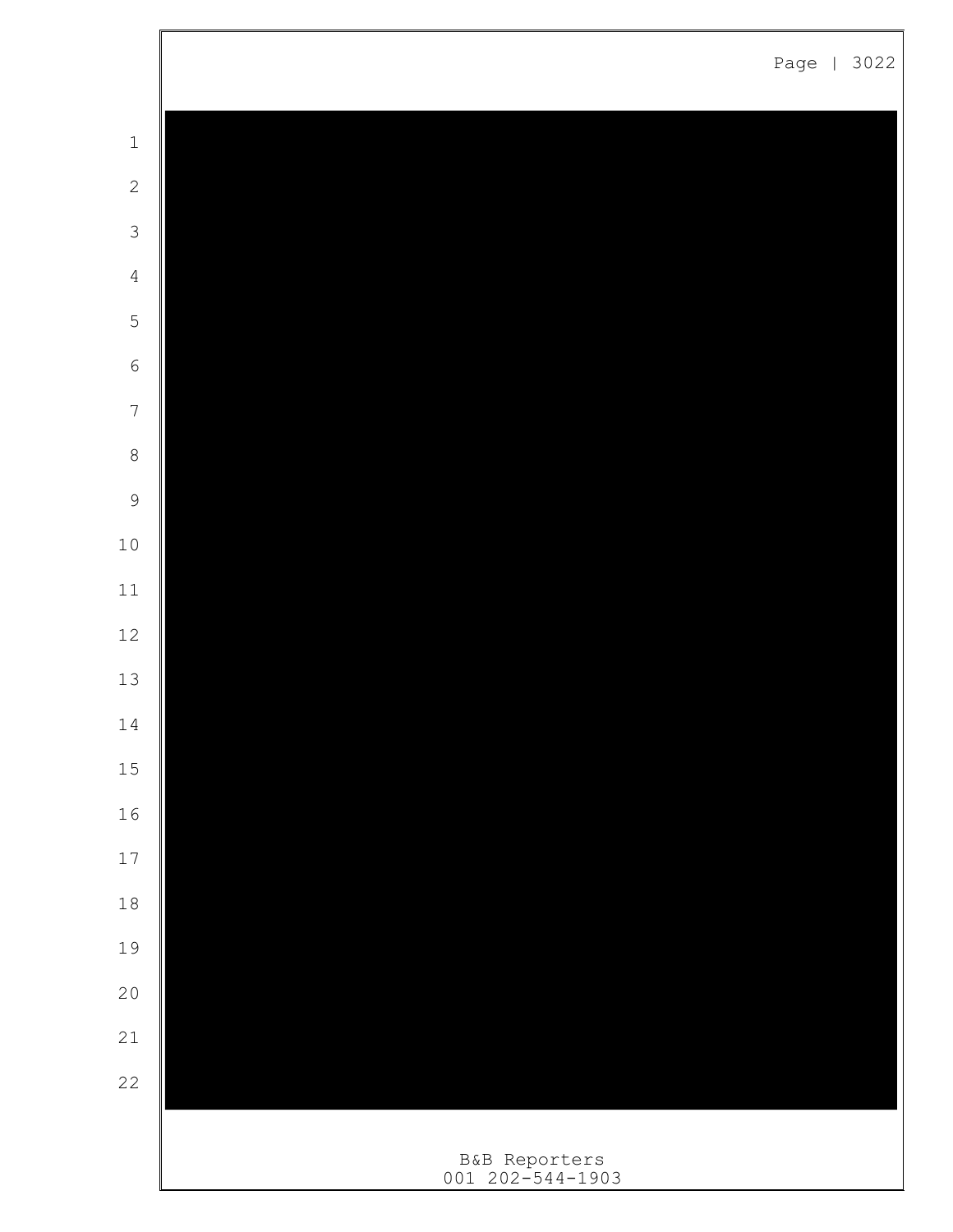|                           |                                   | Page | 3023 |
|---------------------------|-----------------------------------|------|------|
|                           |                                   |      |      |
| $\mathbf 1$<br>$\sqrt{2}$ |                                   |      |      |
| $\mathfrak{Z}$            |                                   |      |      |
| $\overline{4}$            |                                   |      |      |
| $\overline{5}$            |                                   |      |      |
| $\sqrt{6}$                |                                   |      |      |
| $\boldsymbol{7}$          |                                   |      |      |
| $\,8\,$                   |                                   |      |      |
| $\overline{9}$            |                                   |      |      |
| 10                        |                                   |      |      |
| $11\,$                    |                                   |      |      |
| $12$                      |                                   |      |      |
| 13                        |                                   |      |      |
| $14\,$                    |                                   |      |      |
| 15                        |                                   |      |      |
| $16\,$                    |                                   |      |      |
| $17\,$                    |                                   |      |      |
| $1\,8$                    |                                   |      |      |
| 19                        |                                   |      |      |
| $20$                      |                                   |      |      |
| 21                        |                                   |      |      |
| 22                        |                                   |      |      |
|                           |                                   |      |      |
|                           | B&B Reporters<br>001 202-544-1903 |      |      |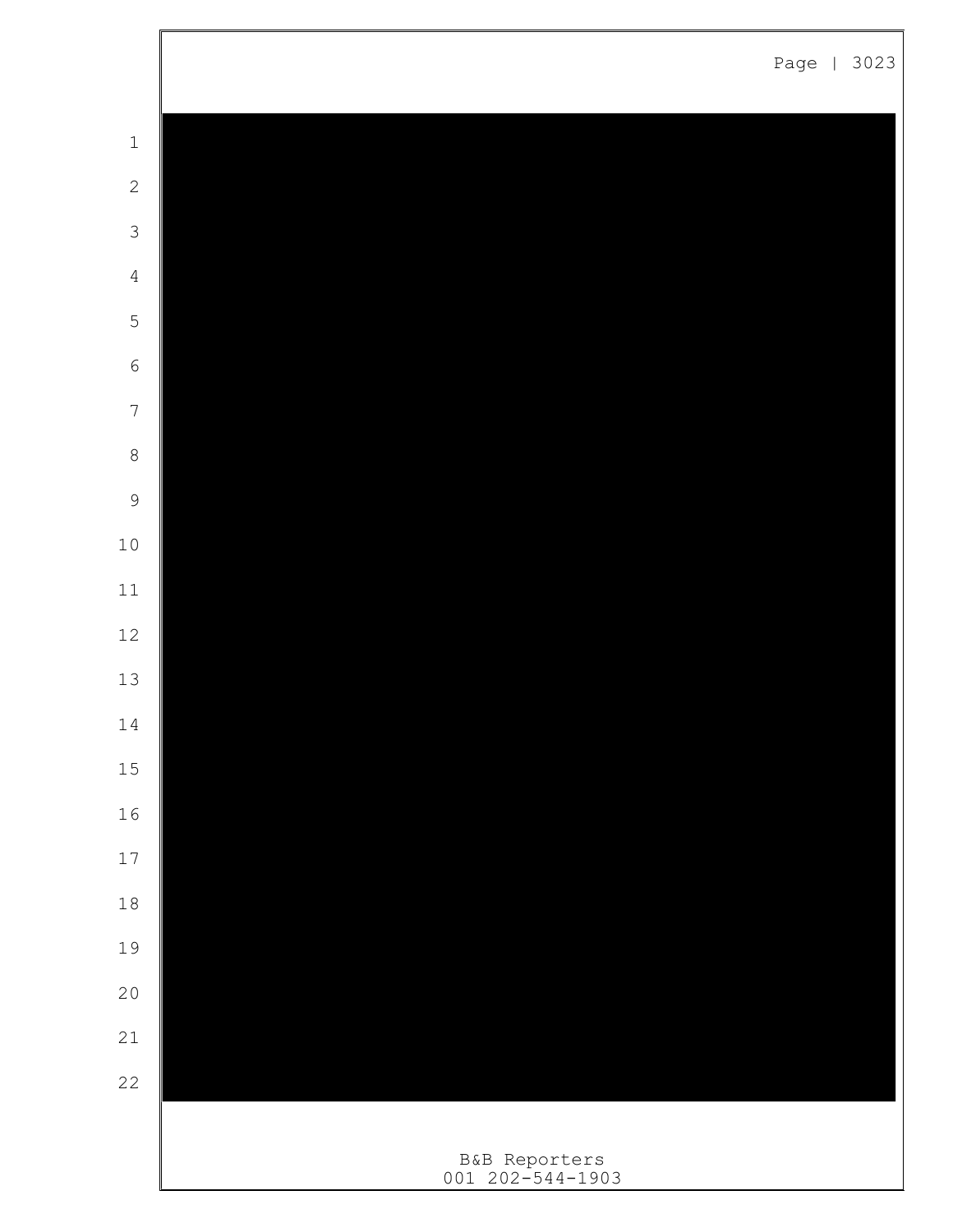|              | Page   3024                                          |
|--------------|------------------------------------------------------|
| $\mathbf 1$  |                                                      |
| $\mathbf{2}$ |                                                      |
| 3            |                                                      |
| 4            |                                                      |
| 5            |                                                      |
| 6            |                                                      |
| 7            |                                                      |
| $8\,$        | PRESIDENT TERCIER: Thank you very much,              |
| $\mathsf 9$  | Mr. Thomson.                                         |
| 10           | MR. POLÁŠEK: Yes, Mr. President.                     |
| 11           | PRESIDENT TERCIER: Your time is 2 hours, 10          |
| 12           | minutes, and we would have, then, 15 minutes' cross. |
| 13           | MR. POLÁŠEK: Yes, Mr. President. I cannot            |
| 14           | promise that we will stick to it. We will do what we |
| 15           | can. But we will also need to consider the remaining |
| 16           | time that is available to us and then adjust         |
| 17           | accordingly.                                         |
| 18           | I just cannot say at this point. It depends          |
| 19           | on how it will go.                                   |
| 20           | PRESIDENT TERCIER: Okay. But we have the             |
| 21           | impression that there are still reserves. Okay.      |
| 22           | CROSS-EXAMINATION                                    |
|              | B&B Reporters<br>001 202-544-1903                    |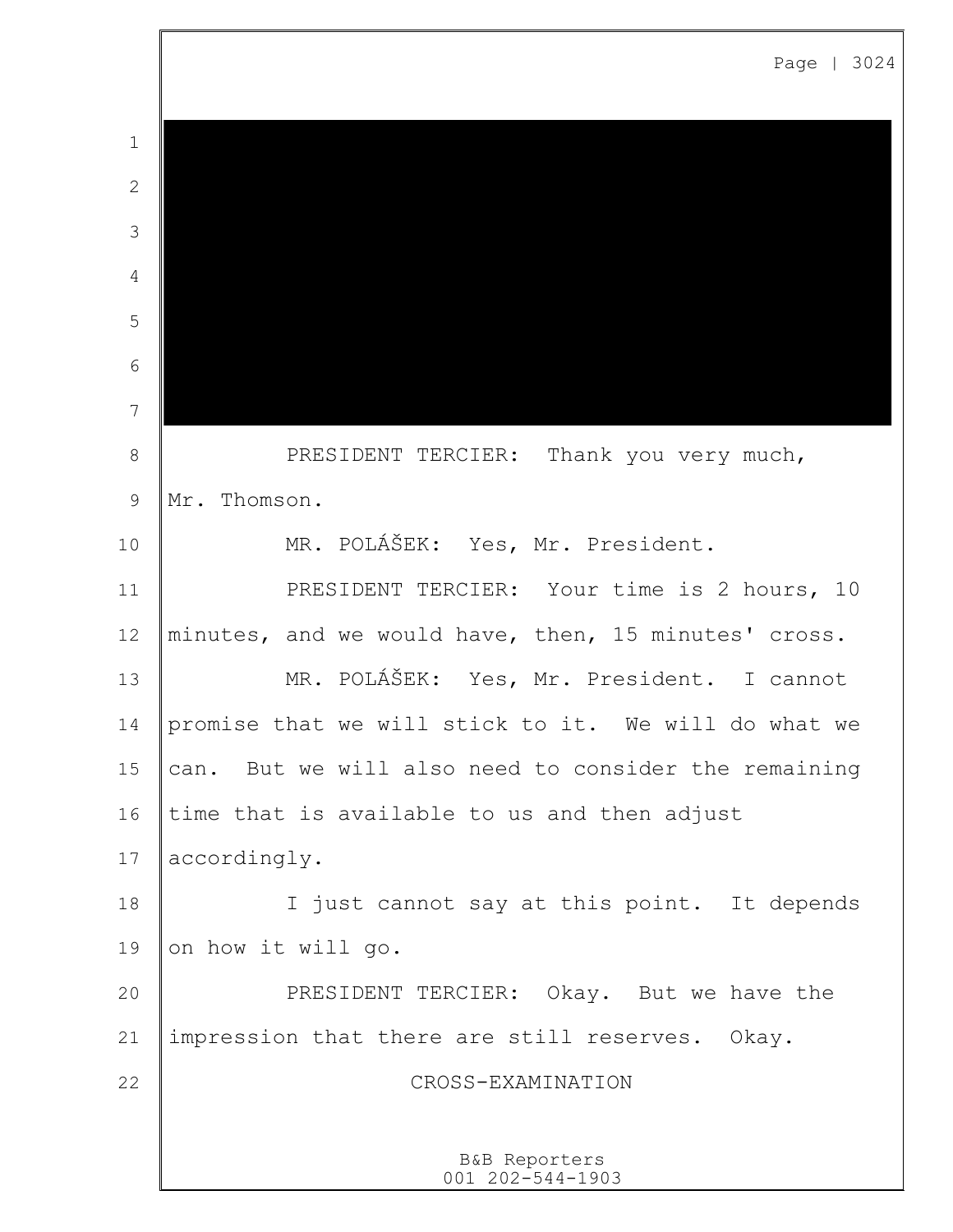|                 |                                   | Page   3025 |  |
|-----------------|-----------------------------------|-------------|--|
| $\,1\,$         |                                   |             |  |
| $\overline{c}$  |                                   |             |  |
| $\overline{3}$  |                                   |             |  |
| $\overline{4}$  |                                   |             |  |
| $\overline{5}$  |                                   |             |  |
| $6\overline{6}$ |                                   |             |  |
| $\overline{7}$  |                                   |             |  |
| 8               |                                   |             |  |
| 9               |                                   |             |  |
| 10              |                                   |             |  |
| $11$            |                                   |             |  |
| 12              |                                   |             |  |
| 13              |                                   |             |  |
| 14              |                                   |             |  |
| 15              |                                   |             |  |
| $16\,$          |                                   |             |  |
| $17$            |                                   |             |  |
| $1\,8$          |                                   |             |  |
| 19              |                                   |             |  |
| $20$            |                                   |             |  |
| $2\sqrt{1}$     |                                   |             |  |
| 22              |                                   |             |  |
|                 |                                   |             |  |
|                 | B&B Reporters<br>001 202-544-1903 |             |  |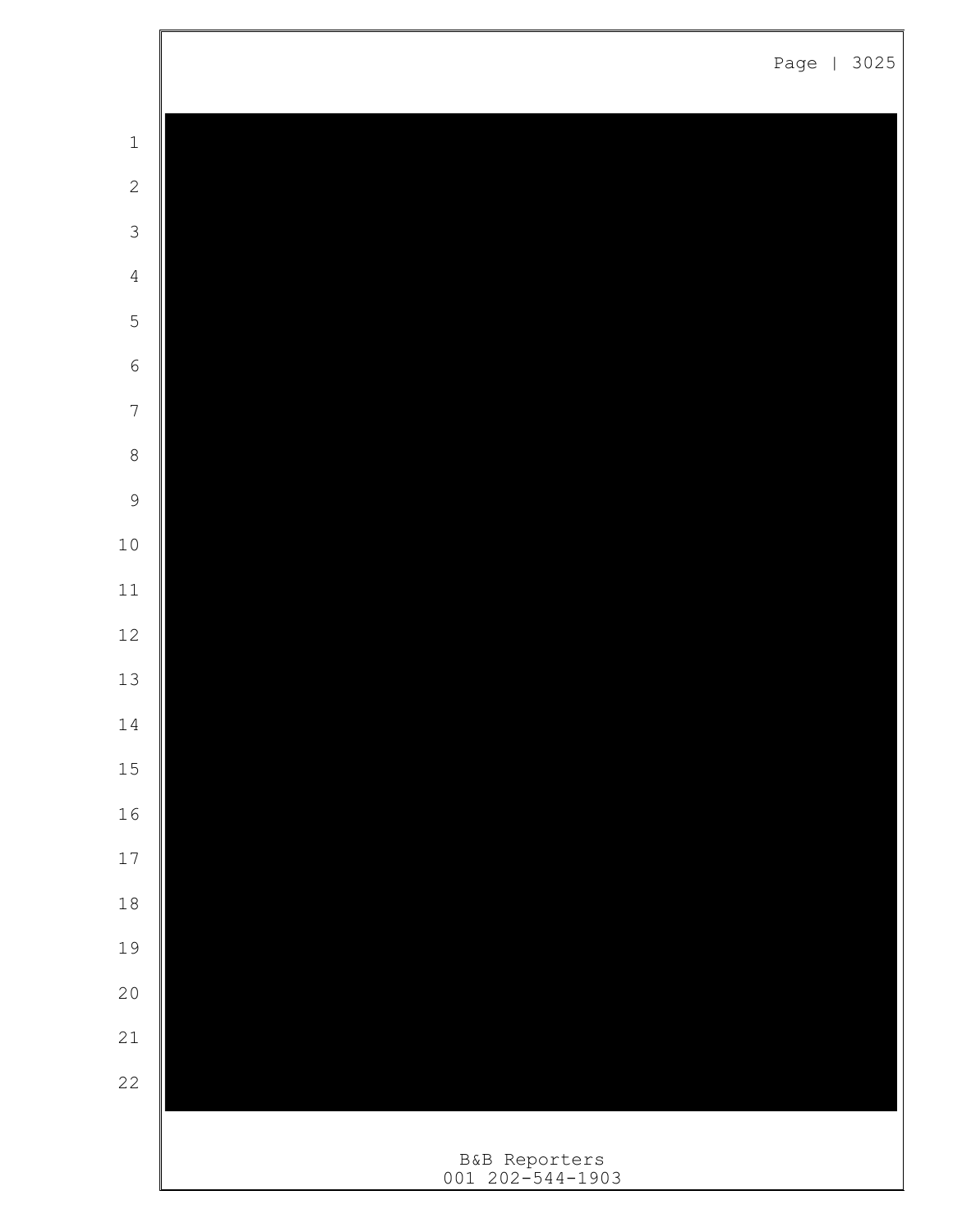|                | Page   3026                       |
|----------------|-----------------------------------|
| $\,1$          |                                   |
| $\overline{c}$ |                                   |
| $\overline{3}$ |                                   |
| $\overline{4}$ |                                   |
| $\overline{5}$ |                                   |
| $\overline{6}$ |                                   |
| $\overline{7}$ |                                   |
| 8              |                                   |
| 9              |                                   |
| $10$           |                                   |
| $11\,$         |                                   |
| 12             |                                   |
| 13             |                                   |
| 14             |                                   |
| 15             |                                   |
| 16             |                                   |
| 17             |                                   |
| $1\,8$         |                                   |
| 19             |                                   |
| $20$           |                                   |
| $2\sqrt{1}$    |                                   |
| $22$           |                                   |
|                |                                   |
|                | B&B Reporters<br>001 202-544-1903 |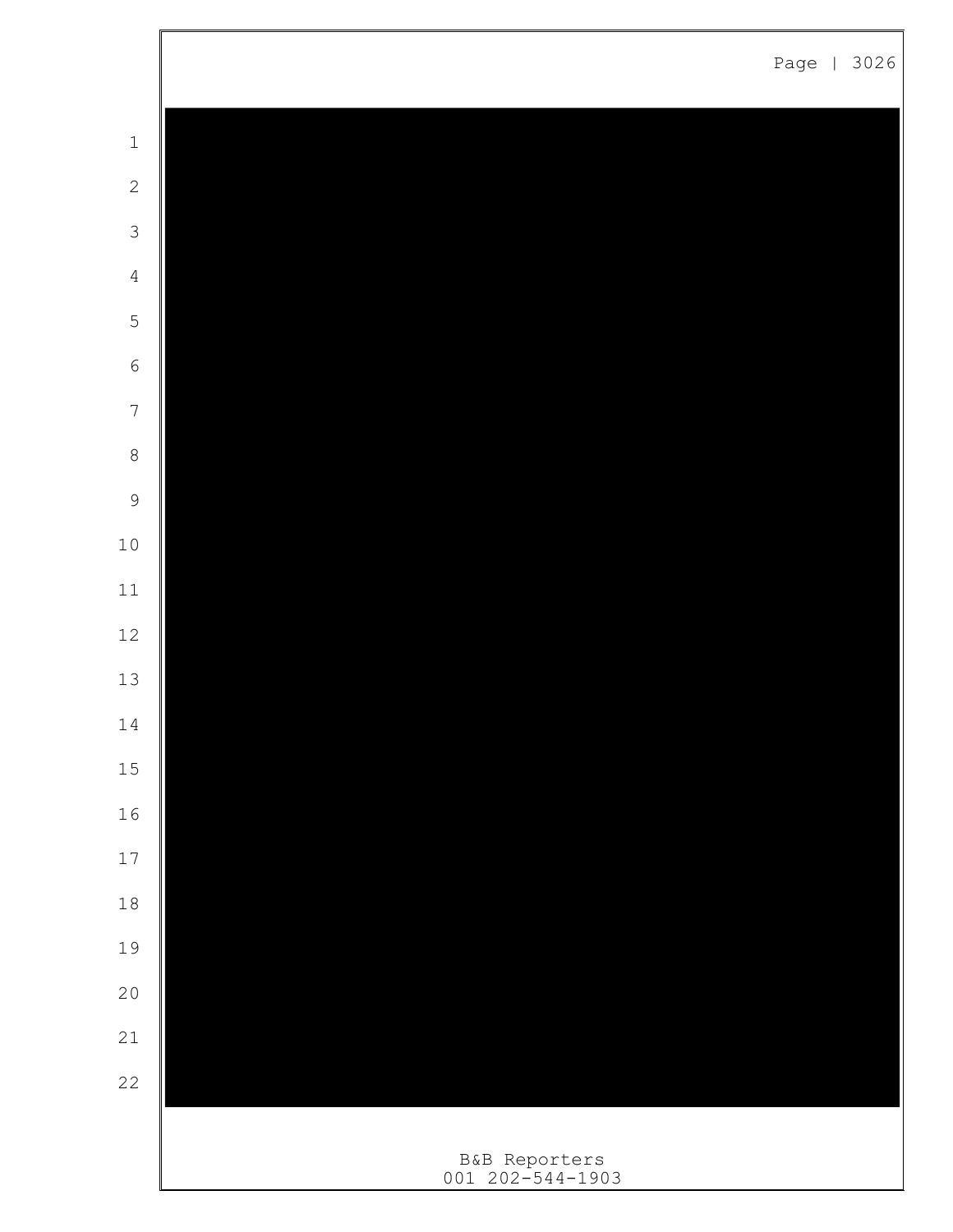|                               | Page   3027                       |
|-------------------------------|-----------------------------------|
|                               |                                   |
| $\mathbf 1$<br>$\overline{c}$ |                                   |
| $\overline{3}$                |                                   |
| $\overline{4}$                |                                   |
| $\overline{5}$                |                                   |
| $6\overline{6}$               |                                   |
| $\overline{7}$                |                                   |
| $\theta$                      |                                   |
| 9                             |                                   |
| $10$                          |                                   |
| $11\,$                        |                                   |
| $12$                          |                                   |
| 13                            |                                   |
| 14                            |                                   |
| $15\,$                        |                                   |
| $16$                          |                                   |
| $17\,$                        |                                   |
| $1\,8$                        |                                   |
| 19                            |                                   |
| $20$                          |                                   |
| $21\,$                        |                                   |
| 22                            |                                   |
|                               |                                   |
|                               | B&B Reporters<br>001 202-544-1903 |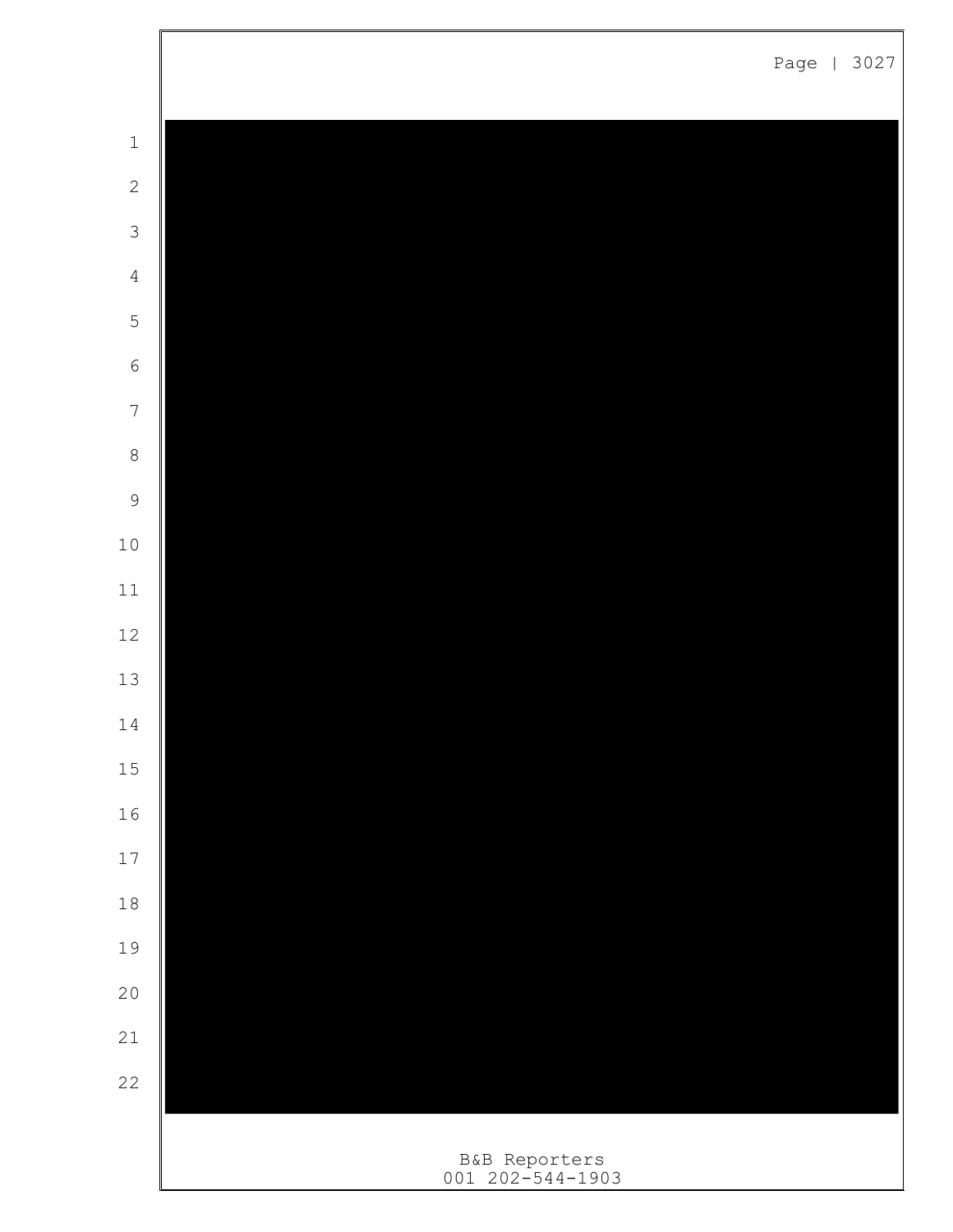|                  |                                   | Page   3028 |  |
|------------------|-----------------------------------|-------------|--|
|                  |                                   |             |  |
| $\mathbf 1$      |                                   |             |  |
| $\overline{c}$   |                                   |             |  |
| $\mathfrak{Z}$   |                                   |             |  |
| $\overline{4}$   |                                   |             |  |
| $\overline{5}$   |                                   |             |  |
| $\sqrt{6}$       |                                   |             |  |
| $\boldsymbol{7}$ |                                   |             |  |
| $\,8\,$          |                                   |             |  |
| $\mathcal{G}$    |                                   |             |  |
| $10$             |                                   |             |  |
| $11$             |                                   |             |  |
| $12\,$           |                                   |             |  |
| 13               |                                   |             |  |
| $1\,4$           |                                   |             |  |
| 15               |                                   |             |  |
| $16\,$           |                                   |             |  |
| $17\,$           |                                   |             |  |
| $1\,8$           |                                   |             |  |
| 19               |                                   |             |  |
| $20$             |                                   |             |  |
| $21\,$           |                                   |             |  |
| 22               |                                   |             |  |
|                  |                                   |             |  |
|                  | B&B Reporters<br>001 202-544-1903 |             |  |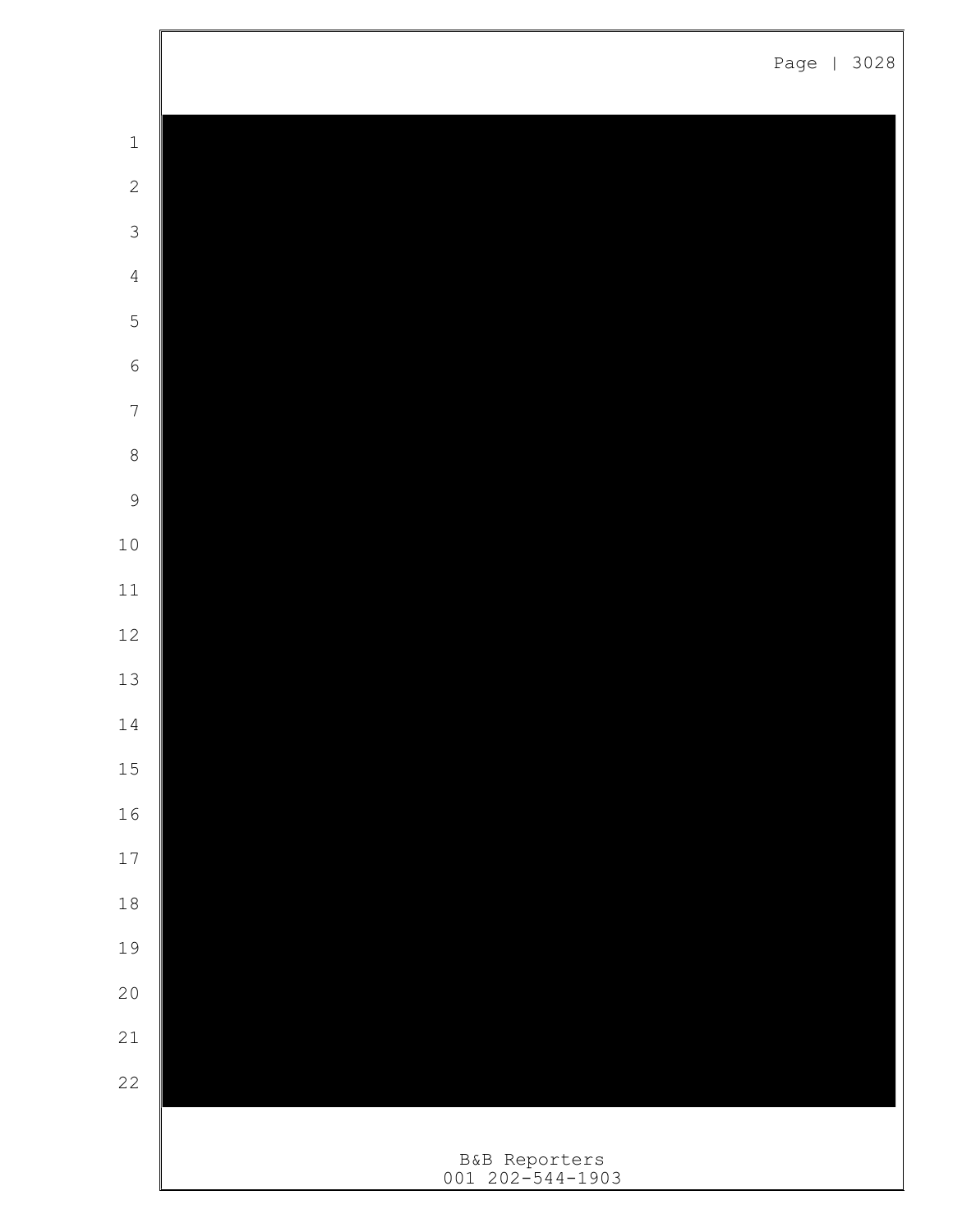|                                 | 3029<br>Page                      |
|---------------------------------|-----------------------------------|
| $\mathbf 1$                     |                                   |
| $\overline{c}$                  |                                   |
|                                 |                                   |
| $\mathfrak{Z}$                  |                                   |
| $\overline{4}$                  |                                   |
| $\overline{5}$                  |                                   |
| $6\overline{6}$                 |                                   |
| $\overline{7}$                  |                                   |
| $\begin{matrix} 8 \end{matrix}$ |                                   |
| $\mathcal{G}$                   |                                   |
| $10$                            |                                   |
| $11\,$                          |                                   |
| 12                              |                                   |
| 13                              |                                   |
| $14$                            |                                   |
| 15                              |                                   |
| 16                              |                                   |
| $17\,$                          |                                   |
| 18                              |                                   |
| 19                              |                                   |
| $20$                            |                                   |
| $21$                            |                                   |
| 22                              |                                   |
|                                 |                                   |
|                                 | B&B Reporters<br>001 202-544-1903 |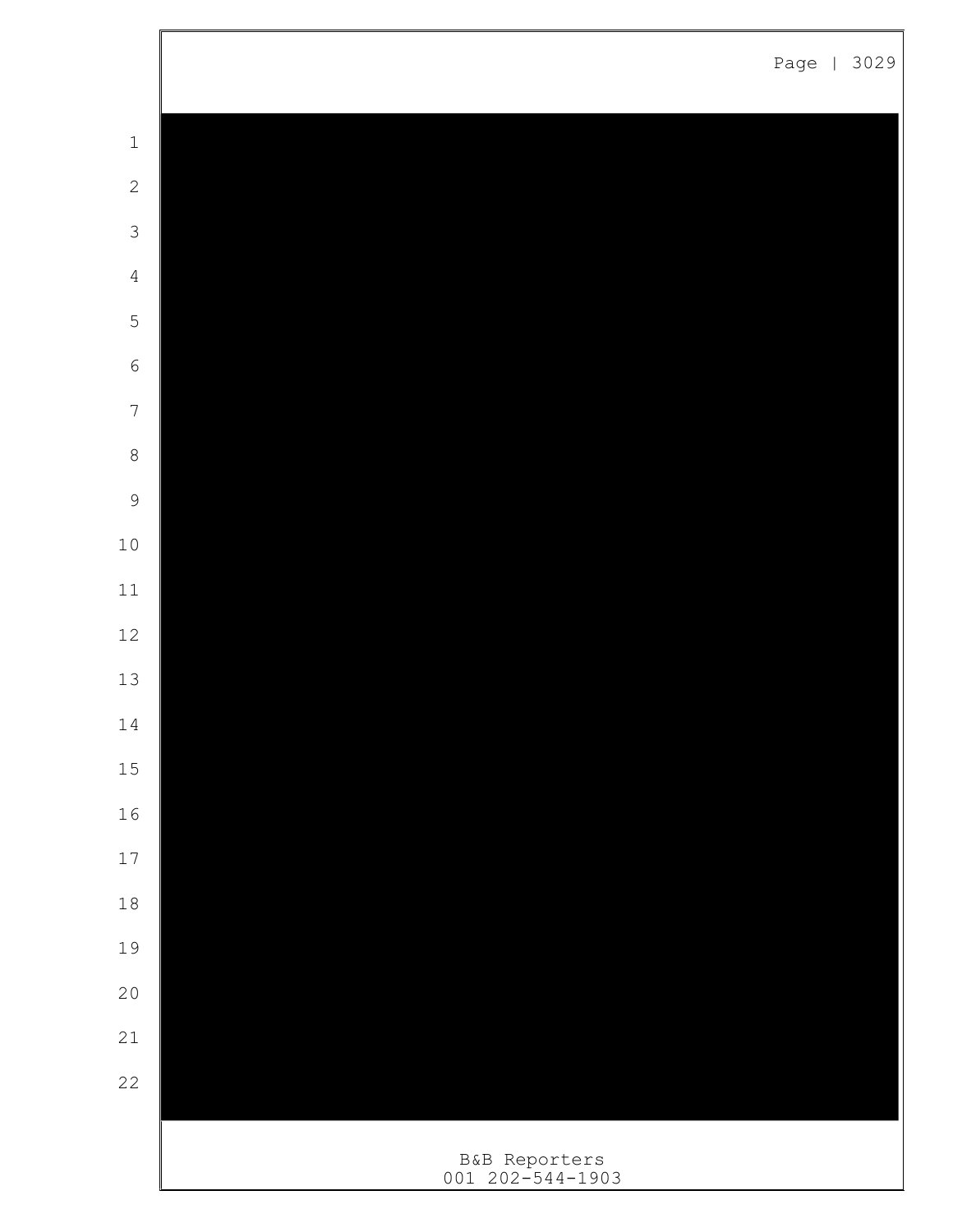|                |                                   | Page | 3030 |
|----------------|-----------------------------------|------|------|
| $\mathbbm{1}$  |                                   |      |      |
| $\overline{c}$ |                                   |      |      |
| $\overline{3}$ |                                   |      |      |
| $\overline{4}$ |                                   |      |      |
| $\overline{5}$ |                                   |      |      |
| $\overline{6}$ |                                   |      |      |
| $\overline{7}$ |                                   |      |      |
| $\overline{8}$ |                                   |      |      |
| 9              |                                   |      |      |
| $10$           |                                   |      |      |
| $11\,$         |                                   |      |      |
| $12\,$         |                                   |      |      |
| 13             |                                   |      |      |
| 14             |                                   |      |      |
| $15\,$         |                                   |      |      |
| $16\,$         |                                   |      |      |
| $17\,$         |                                   |      |      |
| $1\,8$         |                                   |      |      |
| 19             |                                   |      |      |
| $20$           |                                   |      |      |
| $2\sqrt{1}$    |                                   |      |      |
| 22             |                                   |      |      |
|                | B&B Reporters<br>001 202-544-1903 |      |      |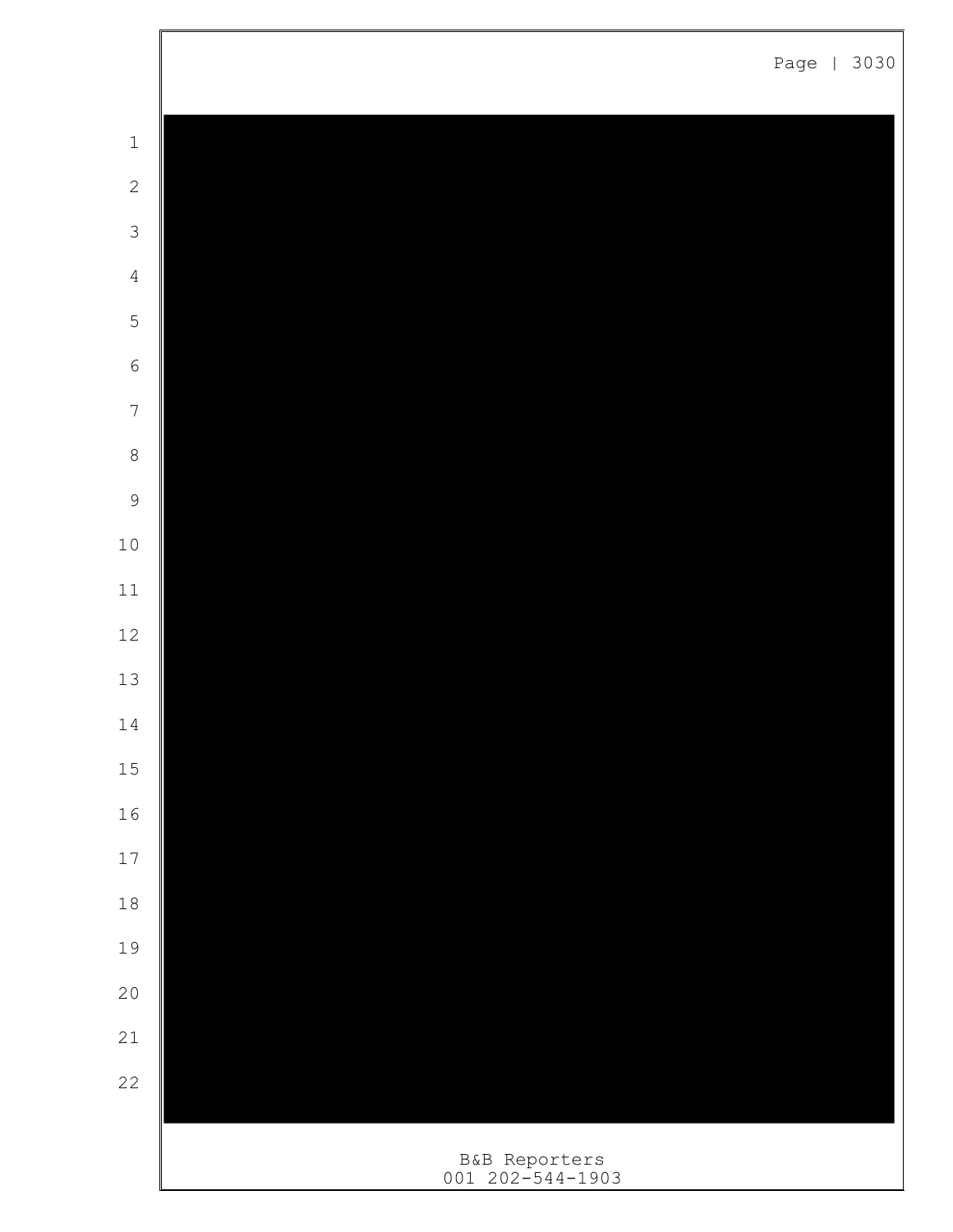|                |                                   | 3031<br>Page |
|----------------|-----------------------------------|--------------|
| $\mathbbm{1}$  |                                   |              |
| $\overline{c}$ |                                   |              |
| $\overline{3}$ |                                   |              |
| $\overline{4}$ |                                   |              |
| $\overline{5}$ |                                   |              |
| $\overline{6}$ |                                   |              |
| $\overline{7}$ |                                   |              |
| 8              |                                   |              |
| $\mathcal{G}$  |                                   |              |
| $10$           |                                   |              |
| $11\,$         |                                   |              |
| $12$           |                                   |              |
| 13             |                                   |              |
| $14$           |                                   |              |
| $15\,$         |                                   |              |
| $16\,$         |                                   |              |
| $17\,$         |                                   |              |
| $1\,8$         |                                   |              |
| 19             |                                   |              |
| $20$           |                                   |              |
| $21\,$         |                                   |              |
| 22             |                                   |              |
|                | B&B Reporters<br>001 202-544-1903 |              |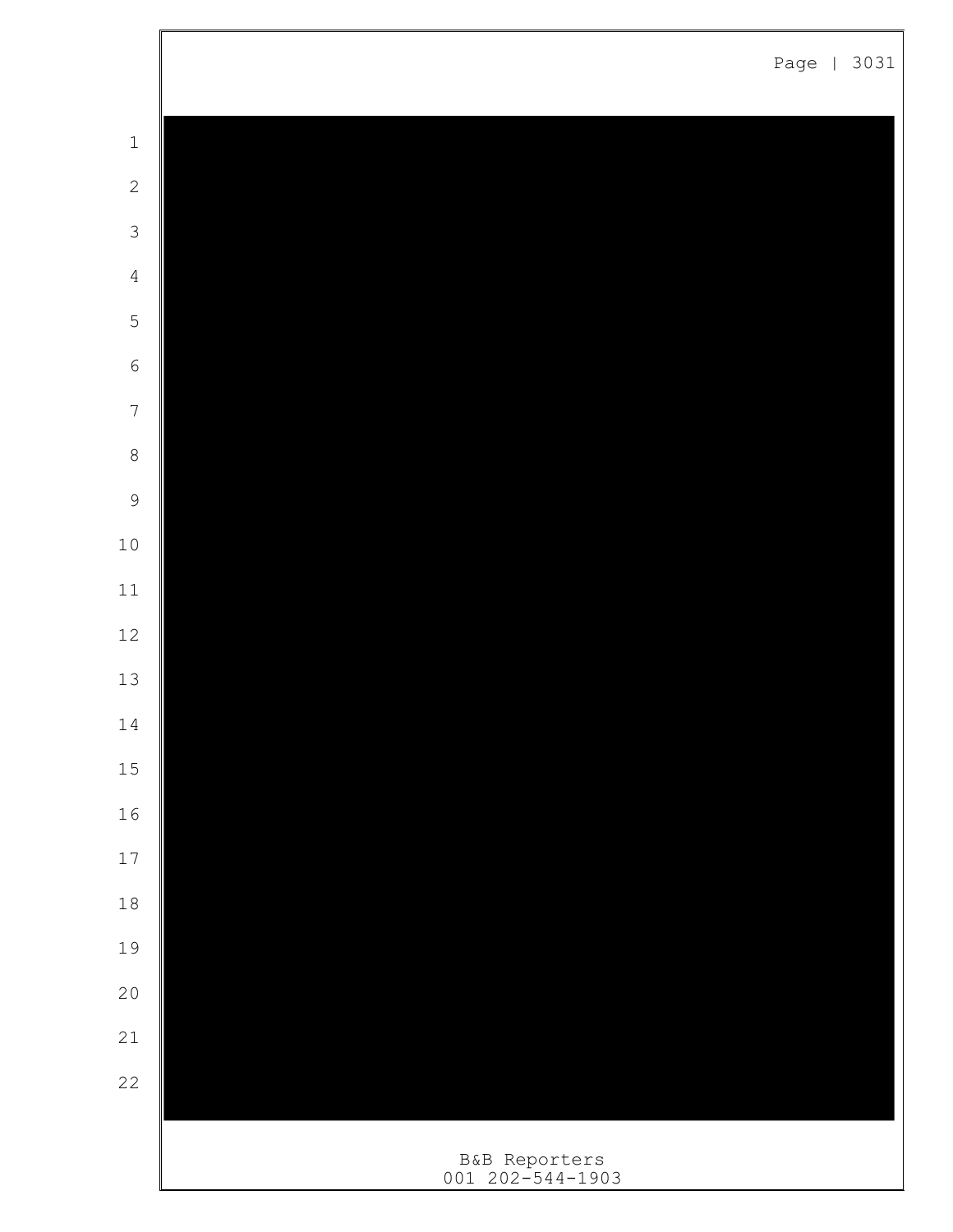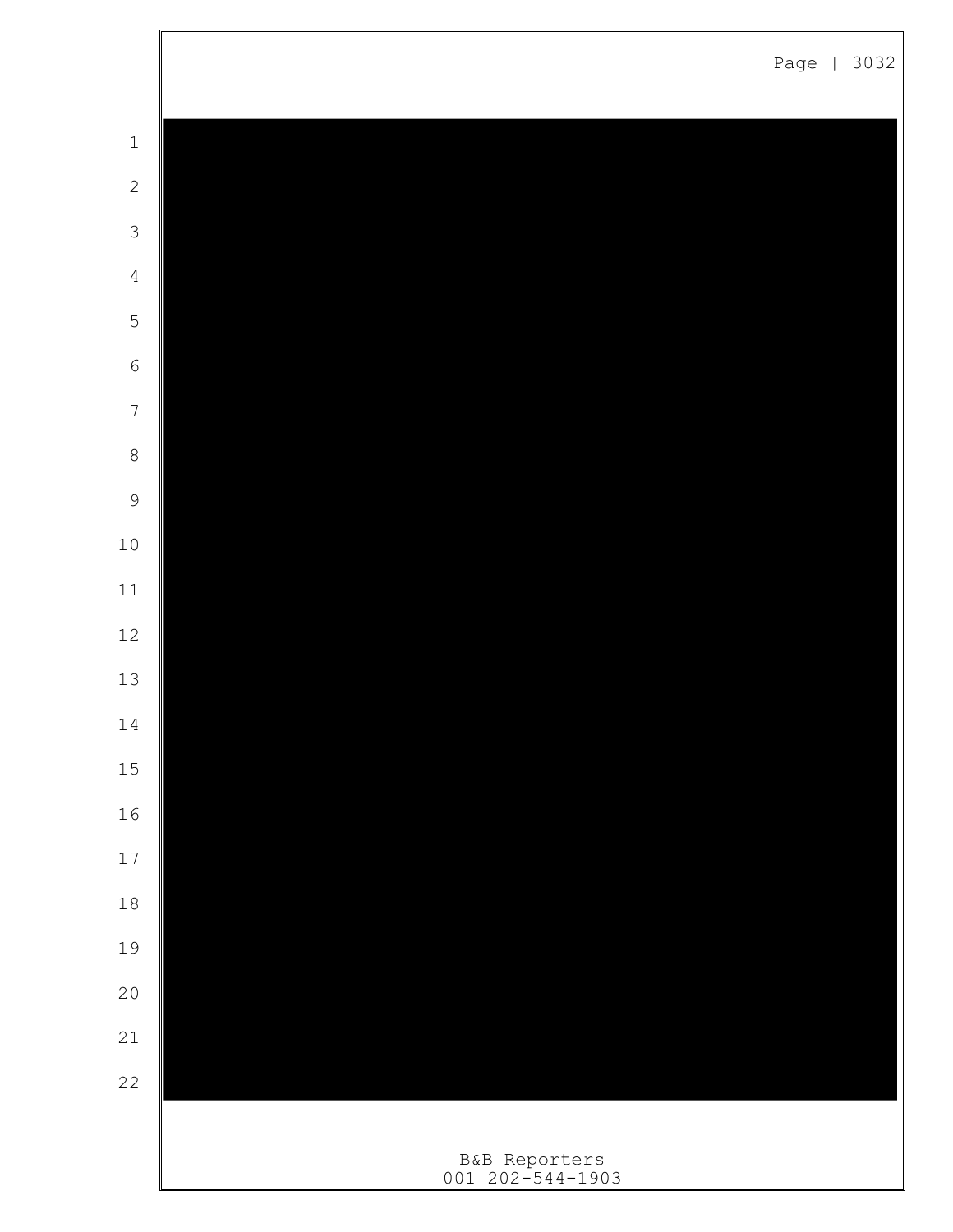|                                 | Page   3033                       |
|---------------------------------|-----------------------------------|
|                                 |                                   |
| $\mathbbm{1}$<br>$\overline{c}$ |                                   |
| $\mathfrak{Z}$                  |                                   |
| $\overline{4}$                  |                                   |
| $\overline{5}$                  |                                   |
| $6\overline{6}$                 |                                   |
| $\overline{7}$                  |                                   |
| 8                               |                                   |
| $\overline{9}$                  |                                   |
| $10$                            |                                   |
| $11$                            |                                   |
| $12$                            |                                   |
| 13                              |                                   |
| $1\,4$                          |                                   |
| 15                              |                                   |
| 16                              |                                   |
| $17\,$                          |                                   |
| $1\,8$                          |                                   |
| 19                              |                                   |
| $20$                            |                                   |
| 21                              |                                   |
| 22                              |                                   |
|                                 |                                   |
|                                 | B&B Reporters<br>001 202-544-1903 |

 $\overline{\mathbf{I}}$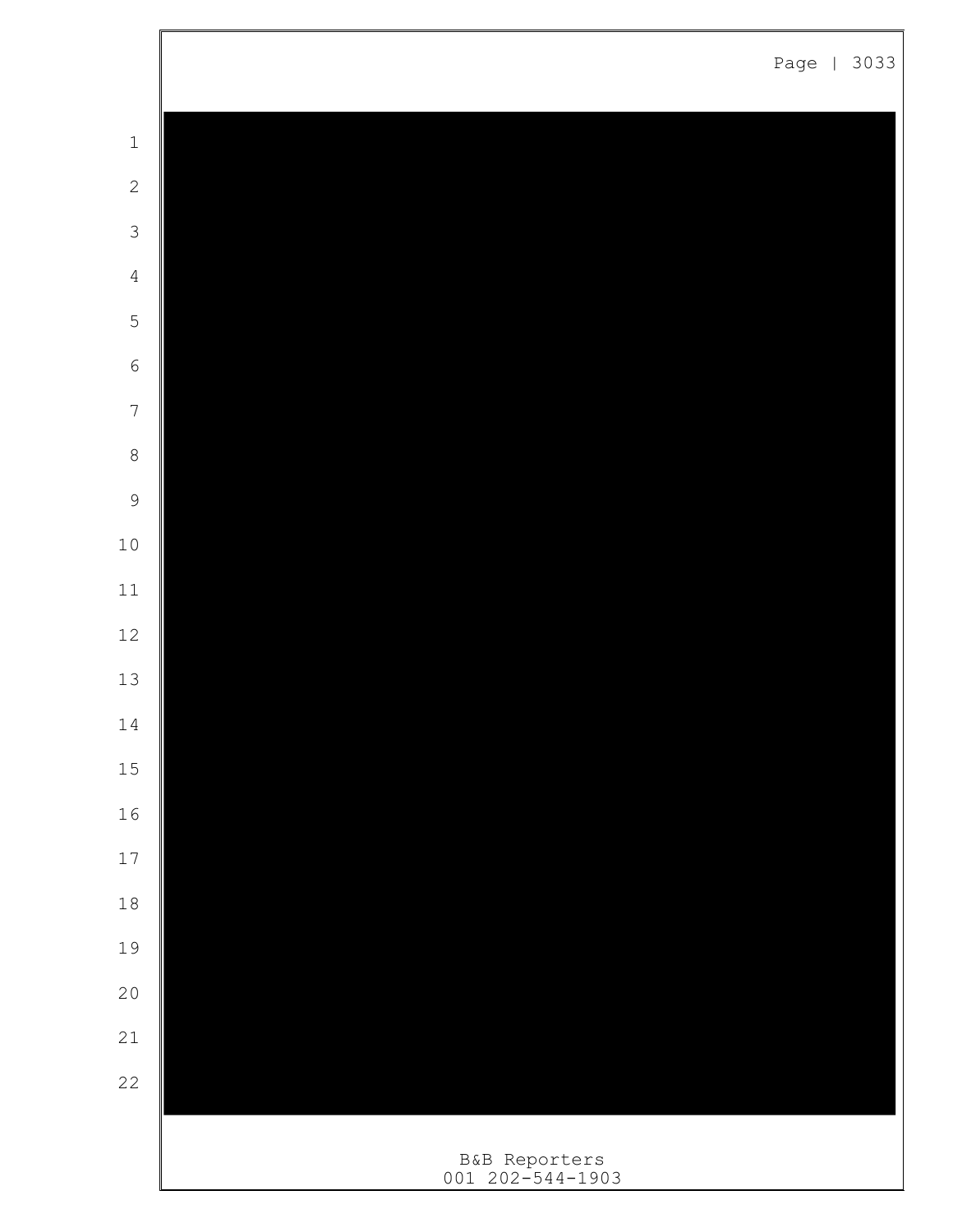|                |                                   | Page | 3034 |
|----------------|-----------------------------------|------|------|
| $\,1\,$        |                                   |      |      |
| $\overline{c}$ |                                   |      |      |
| $\mathfrak{Z}$ |                                   |      |      |
| $\overline{4}$ |                                   |      |      |
| $\overline{5}$ |                                   |      |      |
| $\overline{6}$ |                                   |      |      |
| $\overline{7}$ |                                   |      |      |
| $\,8\,$        |                                   |      |      |
| $\mathcal{G}$  |                                   |      |      |
| $10$           |                                   |      |      |
| $11$           |                                   |      |      |
| $12\,$         |                                   |      |      |
| 13             |                                   |      |      |
| 14             |                                   |      |      |
| 15             |                                   |      |      |
| $16\,$         |                                   |      |      |
| $17$           |                                   |      |      |
| $1\,8$         |                                   |      |      |
| 19             |                                   |      |      |
| $20$           |                                   |      |      |
| $21\,$         |                                   |      |      |
| 22             |                                   |      |      |
|                | B&B Reporters<br>001 202-544-1903 |      |      |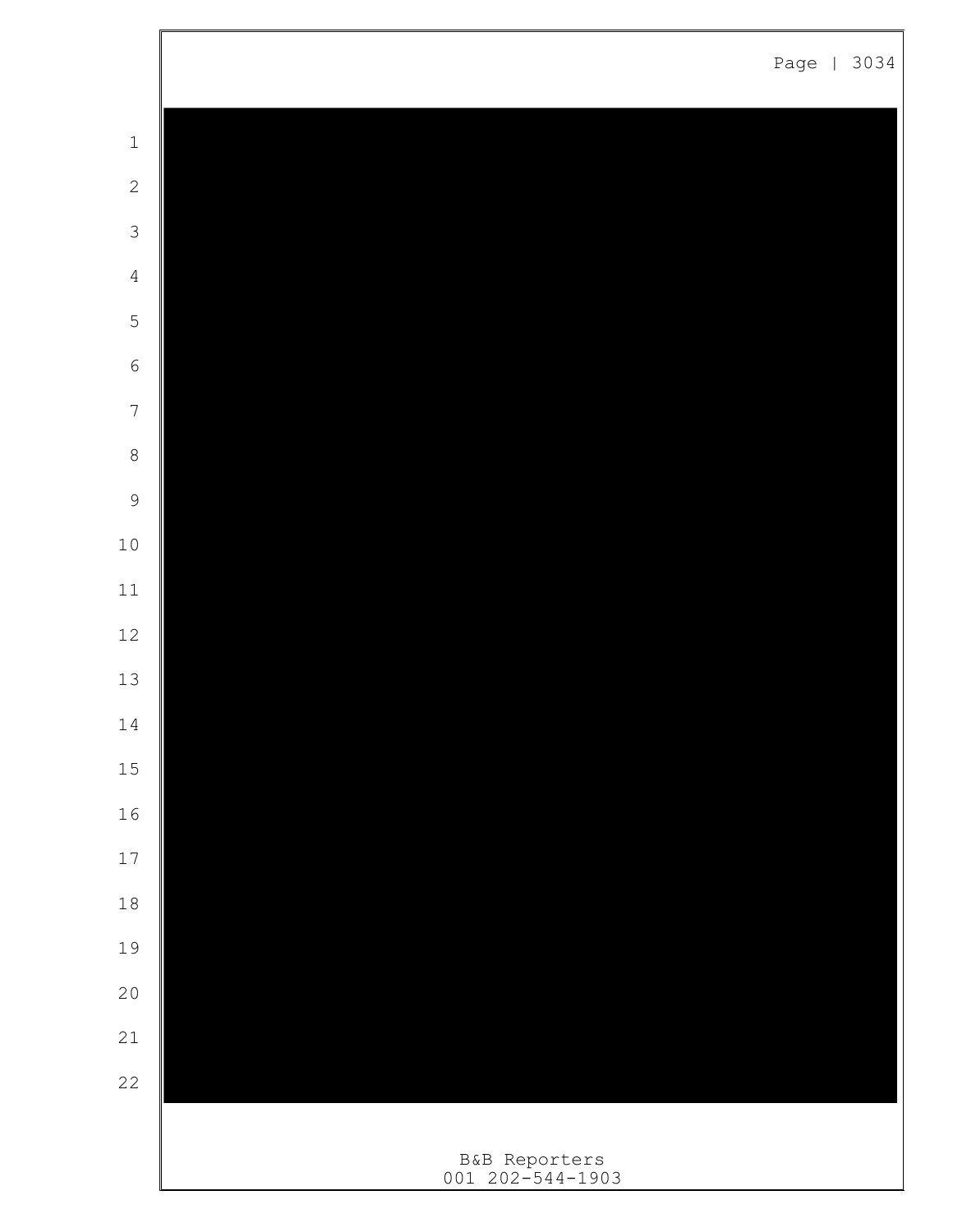|                | Page   3035                       |  |
|----------------|-----------------------------------|--|
| $\mathbf 1$    |                                   |  |
| $\overline{c}$ |                                   |  |
| $\overline{3}$ |                                   |  |
| $\overline{4}$ |                                   |  |
| $\overline{5}$ |                                   |  |
| $6\phantom{a}$ |                                   |  |
| $\overline{7}$ |                                   |  |
| $\overline{8}$ |                                   |  |
| $\mathcal{G}$  |                                   |  |
| $10$           |                                   |  |
| $11$           |                                   |  |
| 12             |                                   |  |
| 13             |                                   |  |
| 14             |                                   |  |
| 15             |                                   |  |
| 16             |                                   |  |
| $17$           |                                   |  |
| $1\,8$         |                                   |  |
| 19             |                                   |  |
| $20$           |                                   |  |
| $21\,$         |                                   |  |
| 22             |                                   |  |
|                |                                   |  |
|                | B&B Reporters<br>001 202-544-1903 |  |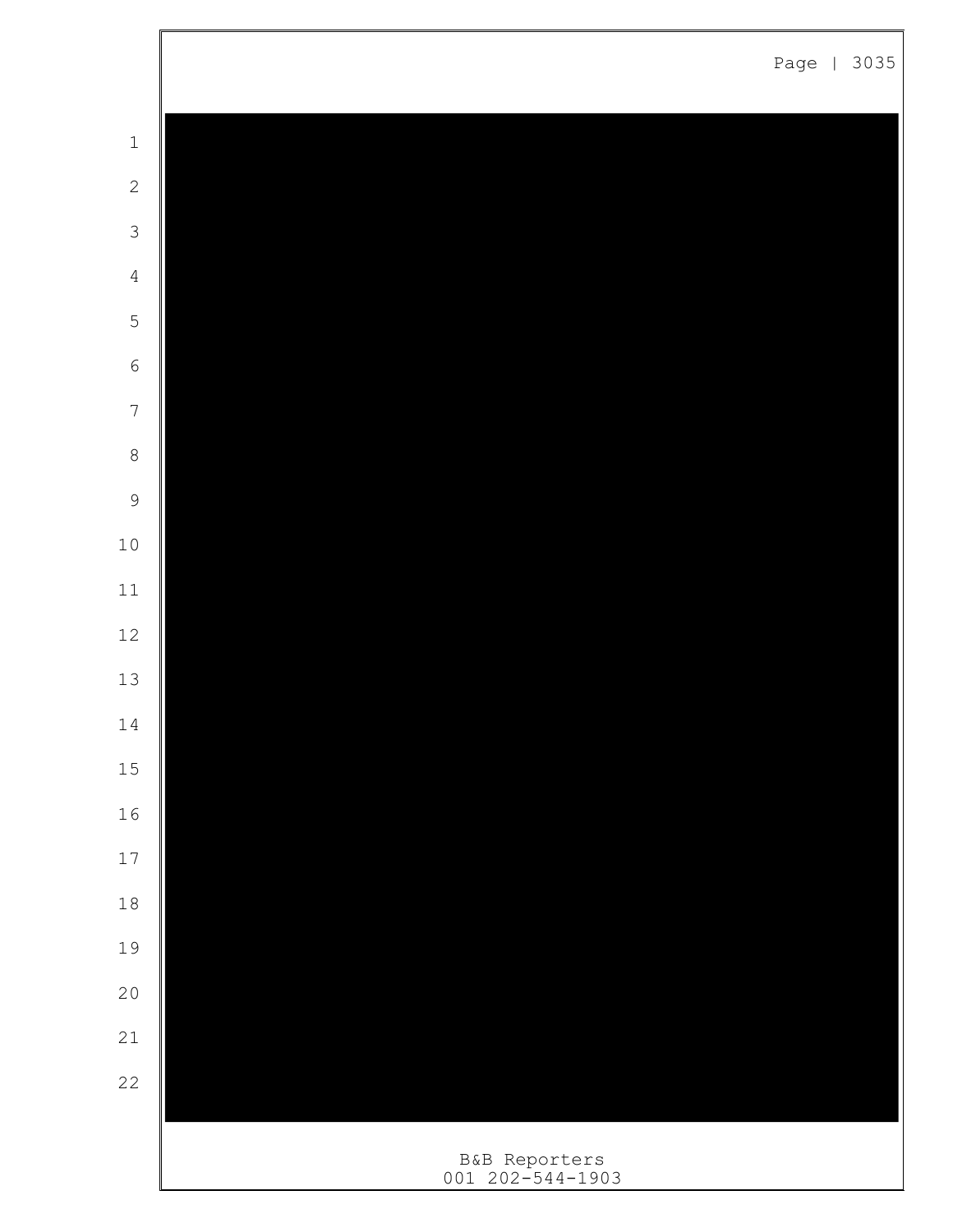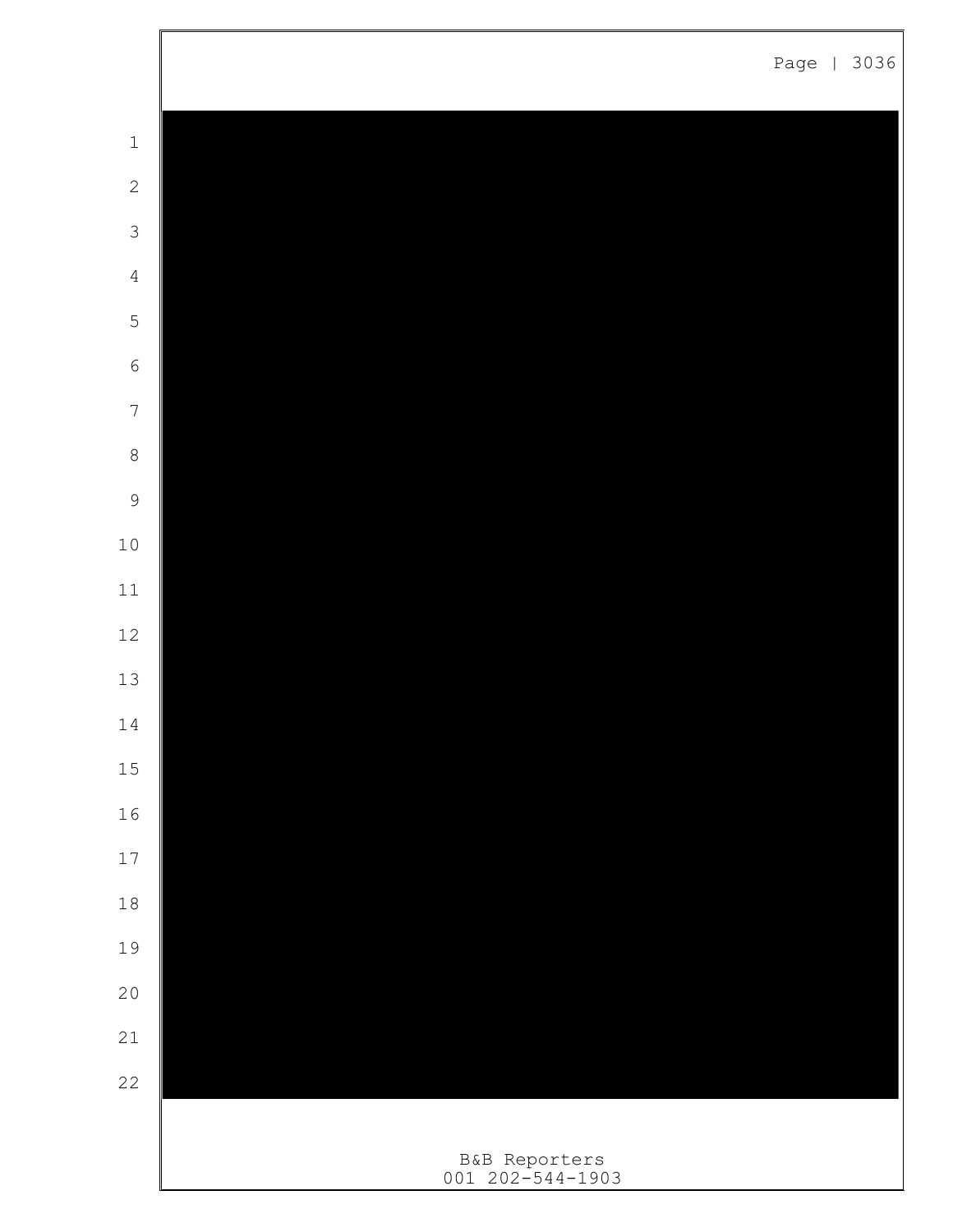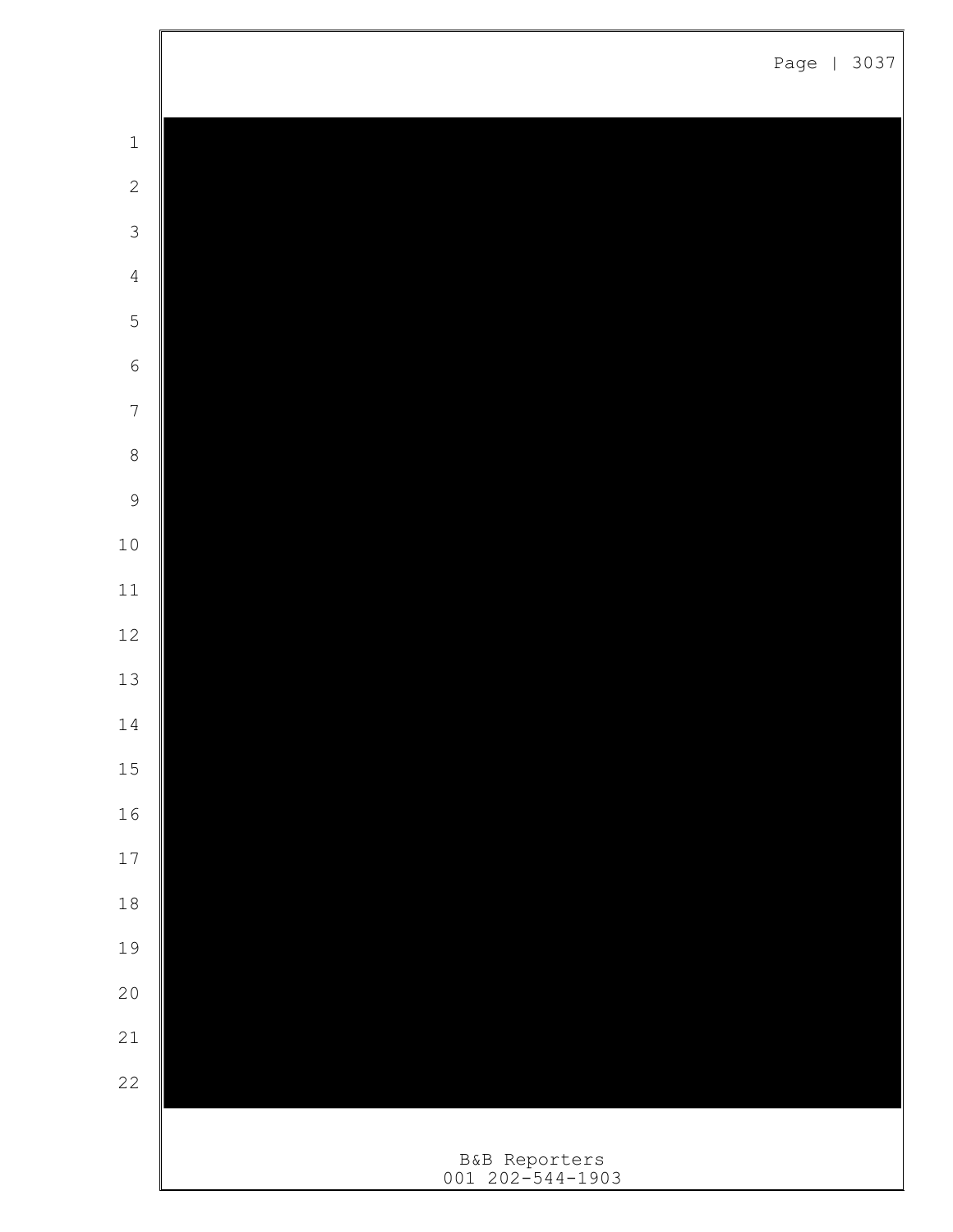|                 | 3038<br>Page                      |
|-----------------|-----------------------------------|
| $\mathbf 1$     |                                   |
| $\overline{c}$  |                                   |
| $\mathfrak{Z}$  |                                   |
| $\overline{4}$  |                                   |
| $\overline{5}$  |                                   |
| $6\overline{6}$ |                                   |
| $\overline{7}$  |                                   |
| $\,8\,$         |                                   |
| $\overline{9}$  |                                   |
| $1\,0$          |                                   |
| $11\,$          |                                   |
| $12$            |                                   |
| 13              |                                   |
| 14              |                                   |
| $15\,$          |                                   |
| 16              |                                   |
| $17\,$          |                                   |
| $1\,8$          |                                   |
| 19              |                                   |
| $20$            |                                   |
| 21              |                                   |
| 22              |                                   |
|                 |                                   |
|                 | B&B Reporters<br>001 202-544-1903 |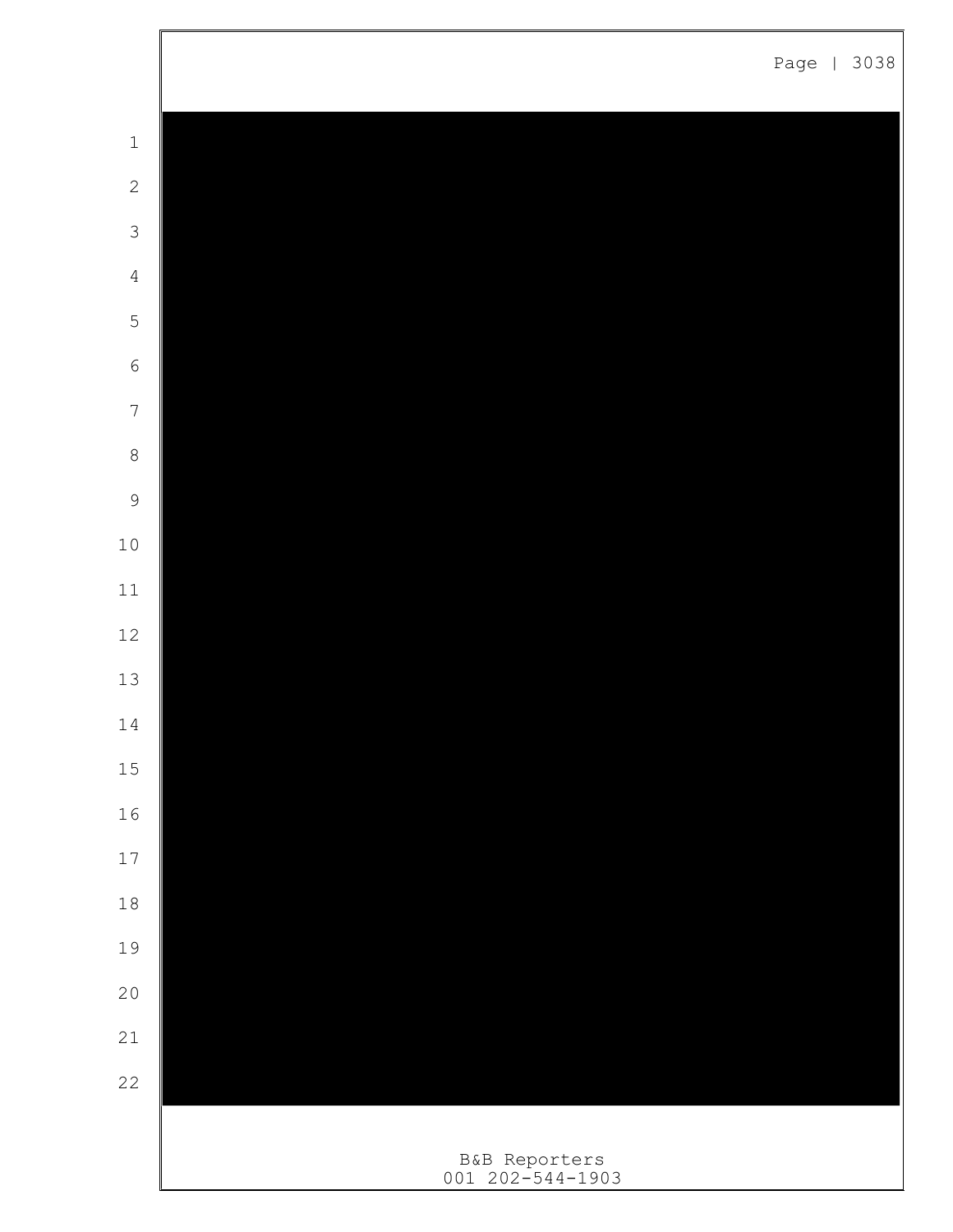|                               | Page   3039                       |
|-------------------------------|-----------------------------------|
|                               |                                   |
| $\mathbf 1$<br>$\overline{c}$ |                                   |
| $\mathfrak{Z}$                |                                   |
| $\overline{4}$                |                                   |
| $\overline{5}$                |                                   |
| $\sqrt{6}$                    |                                   |
| $\overline{7}$                |                                   |
| $\,8\,$                       |                                   |
| $\overline{9}$                |                                   |
| $10$                          |                                   |
| $11\,$                        |                                   |
| $12\,$                        |                                   |
| 13                            |                                   |
| 14                            |                                   |
| $15\,$                        |                                   |
| $16$                          |                                   |
| $17\,$                        |                                   |
| $1\,8$                        |                                   |
| 19                            |                                   |
| $20$                          |                                   |
| 21                            |                                   |
| 22                            |                                   |
|                               |                                   |
|                               | B&B Reporters<br>001 202-544-1903 |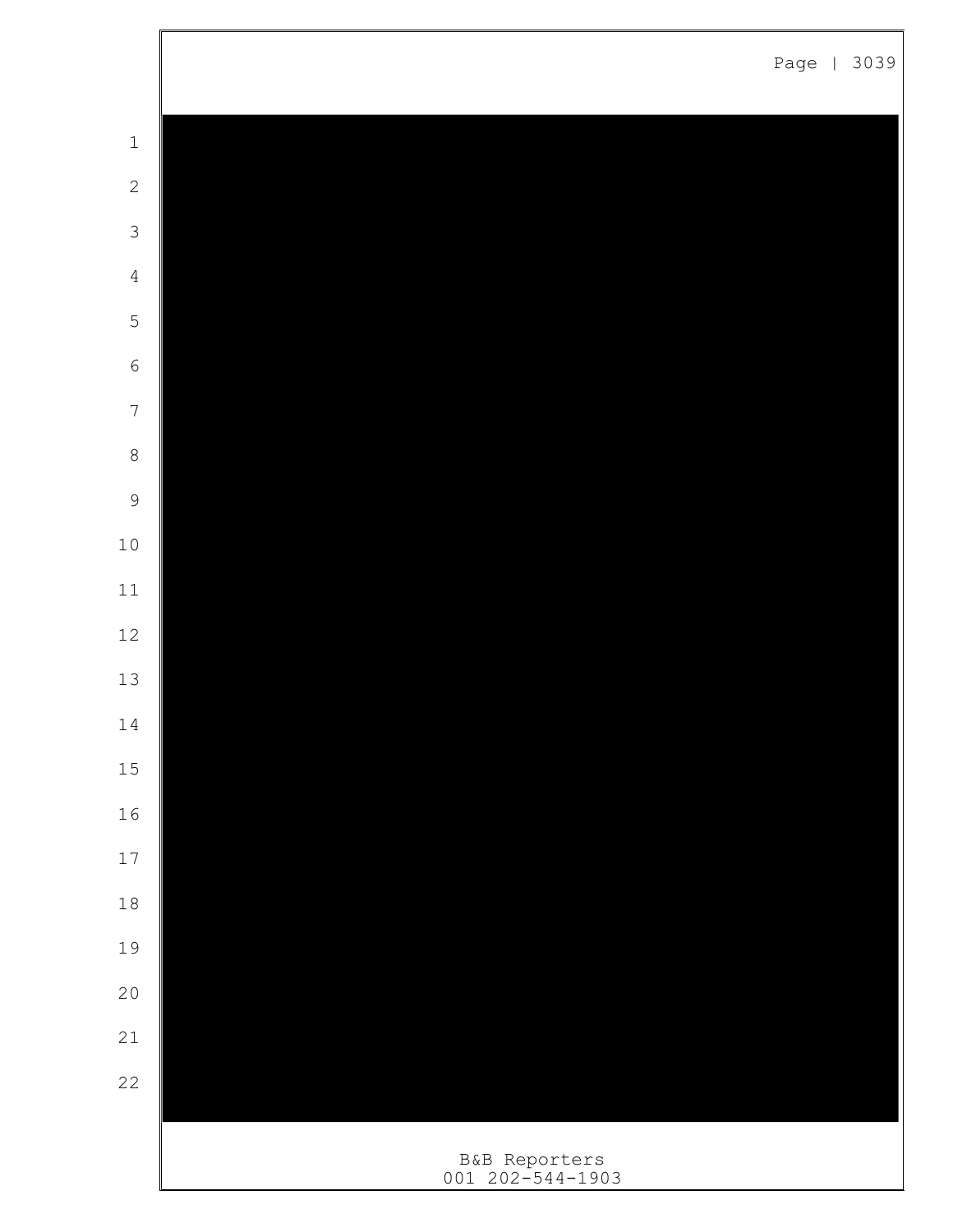|                                 | Page   3040                       |
|---------------------------------|-----------------------------------|
| $\,1\,$                         |                                   |
| $\overline{c}$                  |                                   |
| $\overline{3}$                  |                                   |
| $\overline{4}$                  |                                   |
| $\overline{5}$                  |                                   |
| $\overline{6}$                  |                                   |
| $\overline{7}$                  |                                   |
| $\begin{matrix} 8 \end{matrix}$ |                                   |
| $\mathcal{G}$                   |                                   |
| $10$                            |                                   |
| $11$                            |                                   |
| 12                              |                                   |
| 13                              |                                   |
| 14                              |                                   |
| $15\,$                          |                                   |
| $16\,$                          |                                   |
| $17\,$                          |                                   |
| $1\,8$                          |                                   |
| 19                              |                                   |
| $20$<br>$21$                    |                                   |
| 22                              |                                   |
|                                 |                                   |
|                                 | B&B Reporters<br>001 202-544-1903 |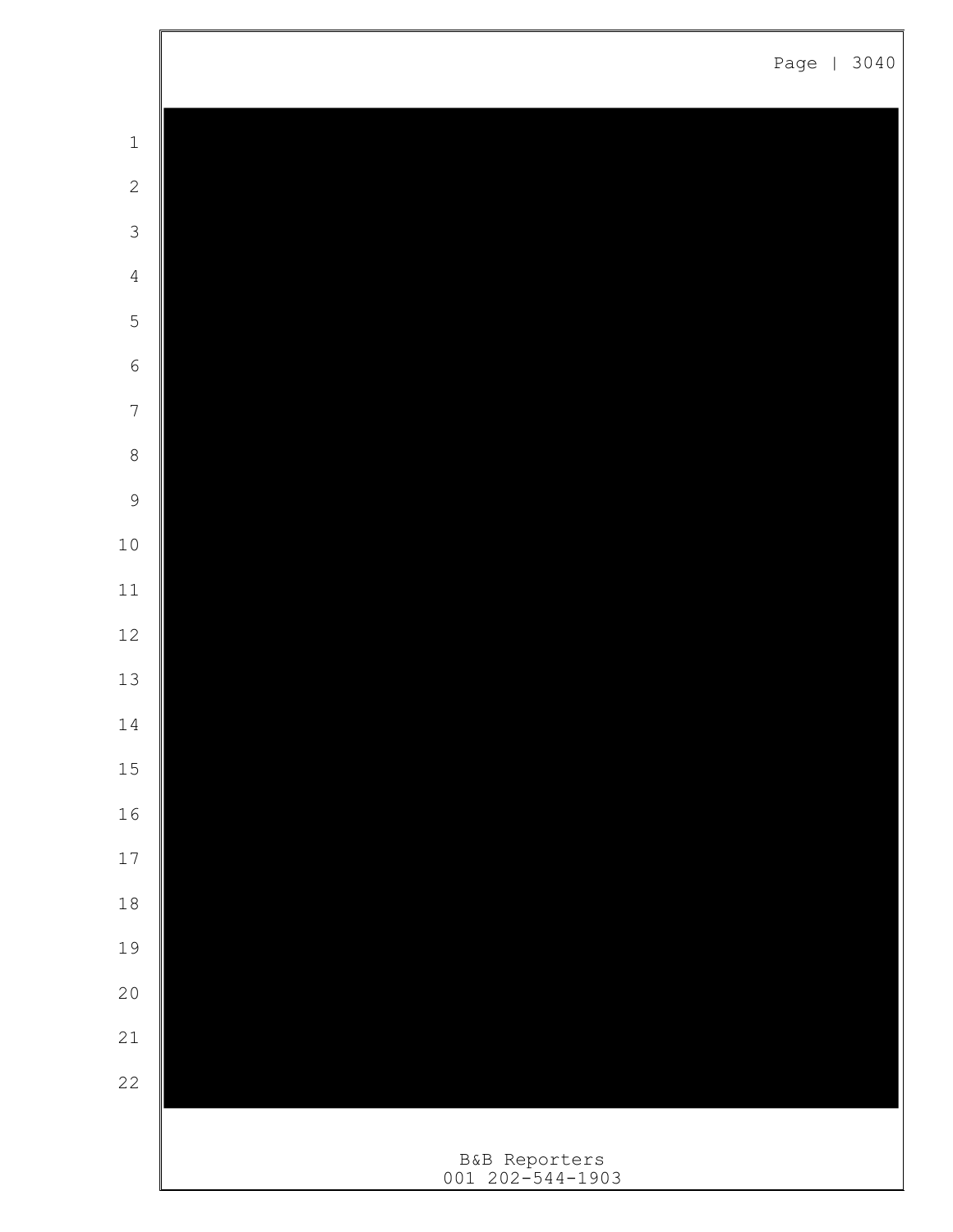|                | Page   3041                       |
|----------------|-----------------------------------|
| $\mathbf 1$    |                                   |
| $\overline{c}$ |                                   |
| $\mathfrak{Z}$ |                                   |
| $\overline{4}$ |                                   |
| $\overline{5}$ |                                   |
| $\overline{6}$ |                                   |
| $\overline{7}$ |                                   |
| $\,8\,$        |                                   |
| $\mathcal{G}$  |                                   |
| $10$           |                                   |
| $11\,$         |                                   |
| $12\,$         |                                   |
| 13             |                                   |
| 14<br>15       |                                   |
| $16\,$         |                                   |
| 17             |                                   |
| $1\,8$         |                                   |
| 19             |                                   |
| $20$           |                                   |
| $21$           |                                   |
| 22             |                                   |
|                |                                   |
|                | B&B Reporters<br>001 202-544-1903 |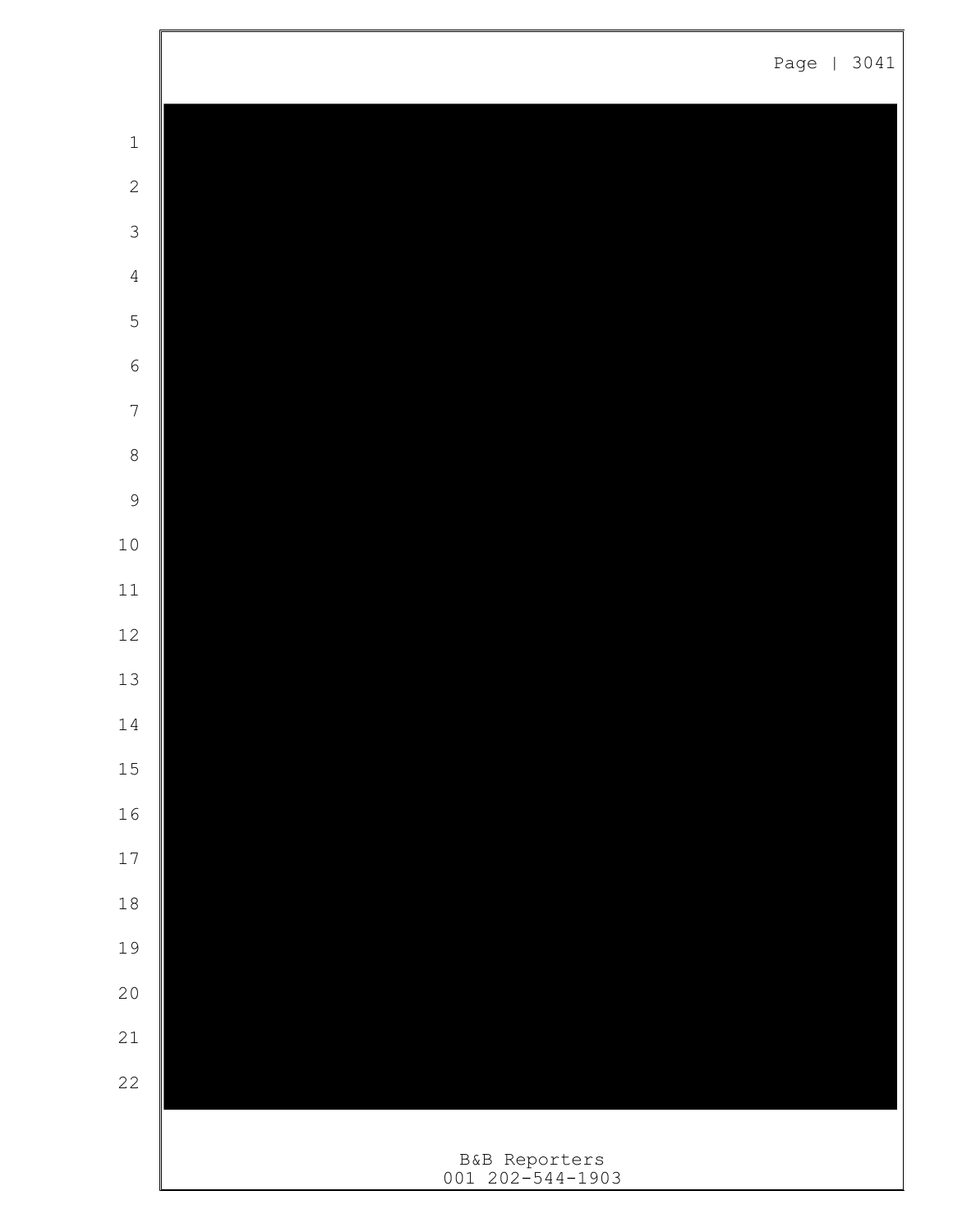|                                  | Page   3042                       |
|----------------------------------|-----------------------------------|
|                                  |                                   |
| $\mathbf 1$<br>$\overline{c}$    |                                   |
| $\overline{3}$                   |                                   |
| $\overline{4}$                   |                                   |
| $\overline{5}$                   |                                   |
| $\overline{6}$                   |                                   |
| $\overline{7}$                   |                                   |
| $\begin{array}{c} 8 \end{array}$ |                                   |
| $\mathcal{G}$                    |                                   |
| $10$                             |                                   |
| $11\,$                           |                                   |
| $12\,$                           |                                   |
| 13                               |                                   |
| $1\,4$                           |                                   |
| $15\,$                           |                                   |
| $16\,$                           |                                   |
| 17                               |                                   |
| $1\,8$                           |                                   |
| 19                               |                                   |
| $20$                             |                                   |
| $21\,$                           |                                   |
| 22                               |                                   |
|                                  | B&B Reporters<br>001 202-544-1903 |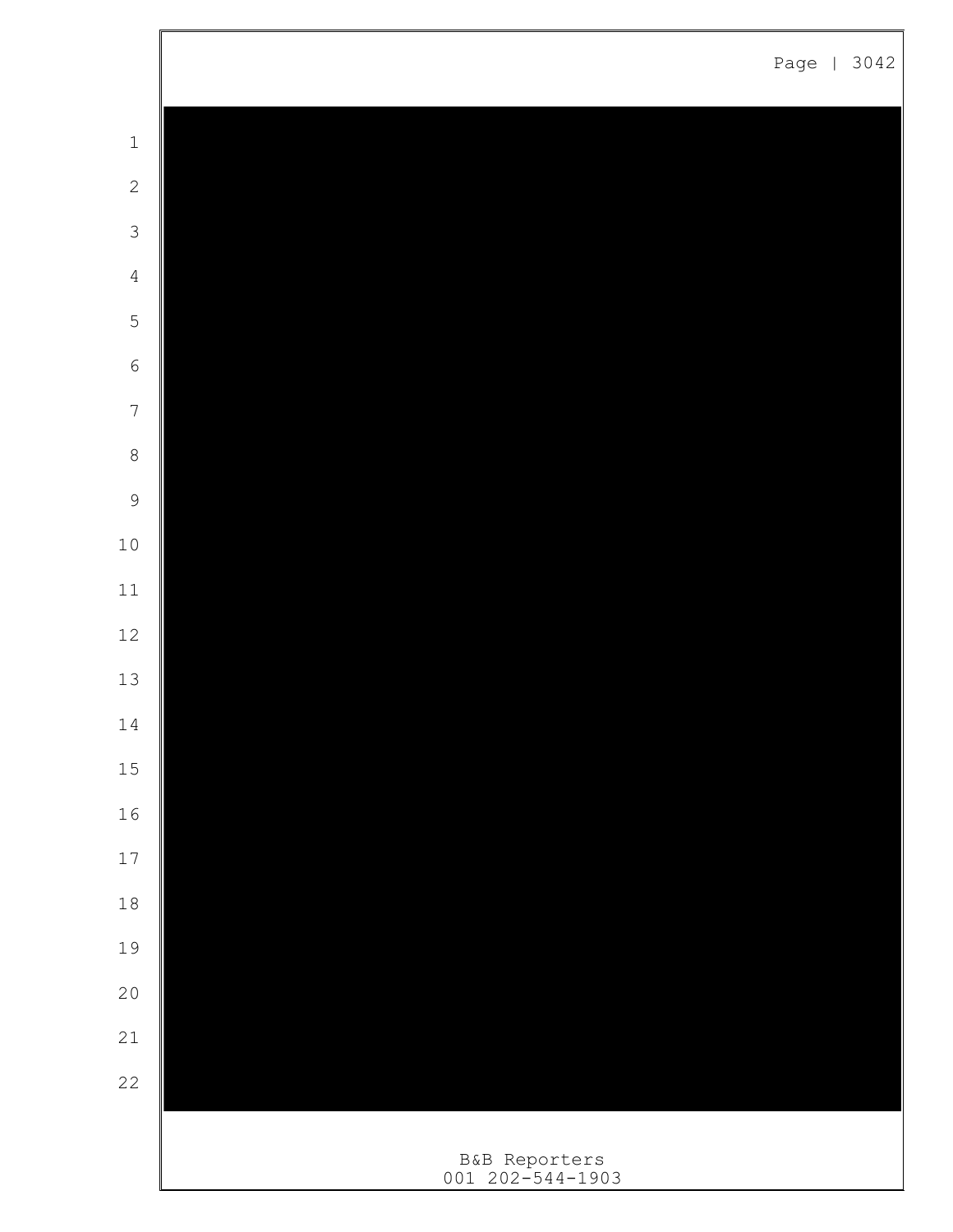|                                  | Page   3043                       |
|----------------------------------|-----------------------------------|
|                                  |                                   |
| $\,1\,$                          |                                   |
| $\overline{c}$<br>$\overline{3}$ |                                   |
|                                  |                                   |
| $\overline{4}$                   |                                   |
| $\overline{5}$                   |                                   |
| $6\overline{6}$                  |                                   |
| $\overline{7}$                   |                                   |
| $\overline{8}$                   |                                   |
| 9                                |                                   |
| 10                               |                                   |
| $11$                             |                                   |
| 12                               |                                   |
| 13                               |                                   |
| 14                               |                                   |
| 15                               |                                   |
| $16$                             |                                   |
| 17                               |                                   |
| $1\,8$                           |                                   |
| 19                               |                                   |
| $20$                             |                                   |
| $21\,$                           |                                   |
| 22                               |                                   |
|                                  |                                   |
|                                  | B&B Reporters<br>001 202-544-1903 |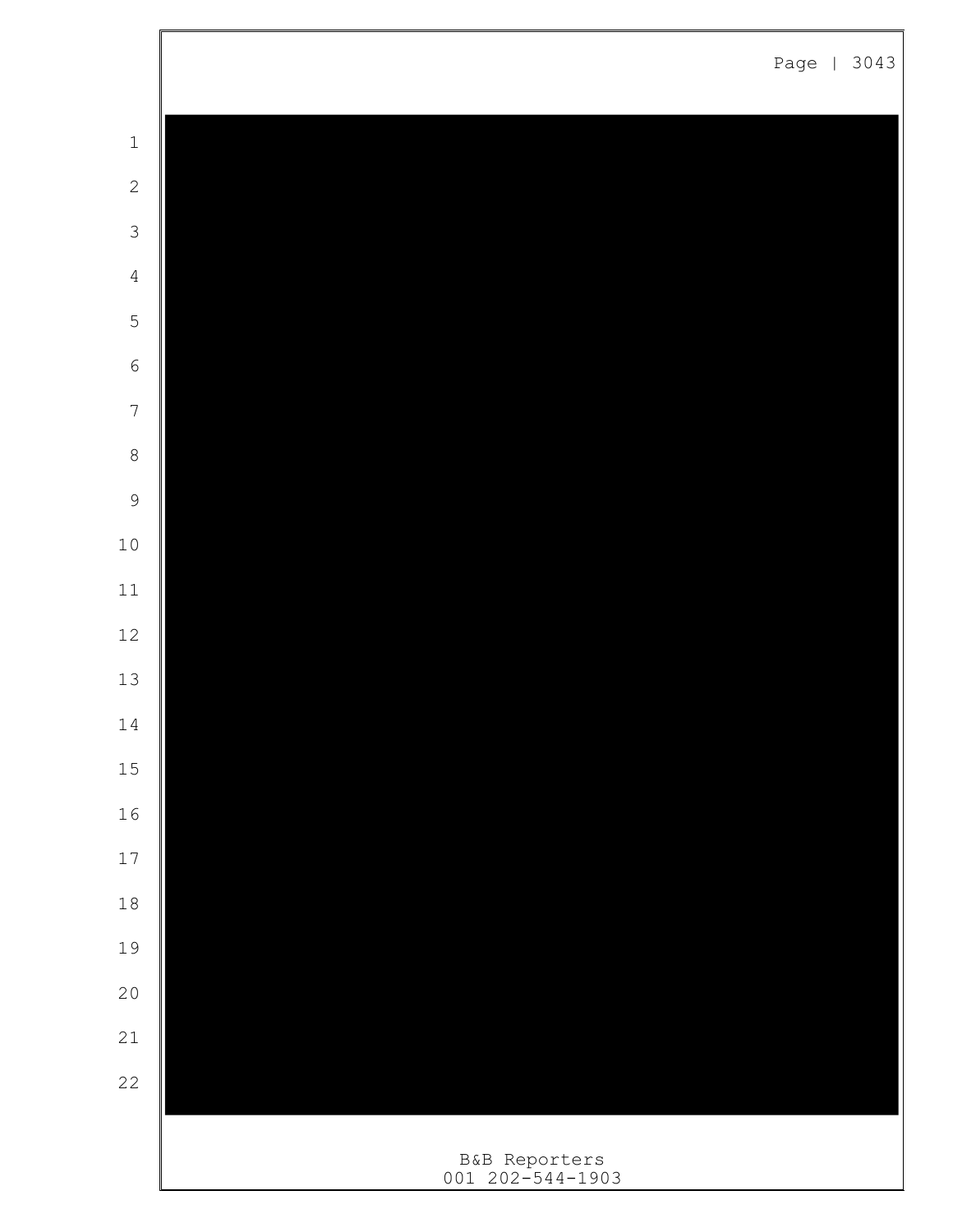|                                 |                                   | Page   3044 |  |
|---------------------------------|-----------------------------------|-------------|--|
|                                 |                                   |             |  |
| $\mathbbm{1}$<br>$\overline{c}$ |                                   |             |  |
| $\overline{3}$                  |                                   |             |  |
| $\overline{4}$                  |                                   |             |  |
| $\overline{5}$                  |                                   |             |  |
| $\overline{6}$                  |                                   |             |  |
| $\overline{7}$                  |                                   |             |  |
| $\overline{8}$                  |                                   |             |  |
| 9                               |                                   |             |  |
|                                 |                                   |             |  |
| $10$<br>$11\,$                  |                                   |             |  |
|                                 |                                   |             |  |
| $12$                            |                                   |             |  |
| 13                              |                                   |             |  |
| $1\,4$                          |                                   |             |  |
| $15\,$                          |                                   |             |  |
| $16\,$<br>$17\,$                |                                   |             |  |
|                                 |                                   |             |  |
| $1\,8$                          |                                   |             |  |
| 19                              |                                   |             |  |
| $20$                            |                                   |             |  |
| $2\sqrt{1}$                     |                                   |             |  |
| 22                              |                                   |             |  |
|                                 | B&B Reporters<br>001 202-544-1903 |             |  |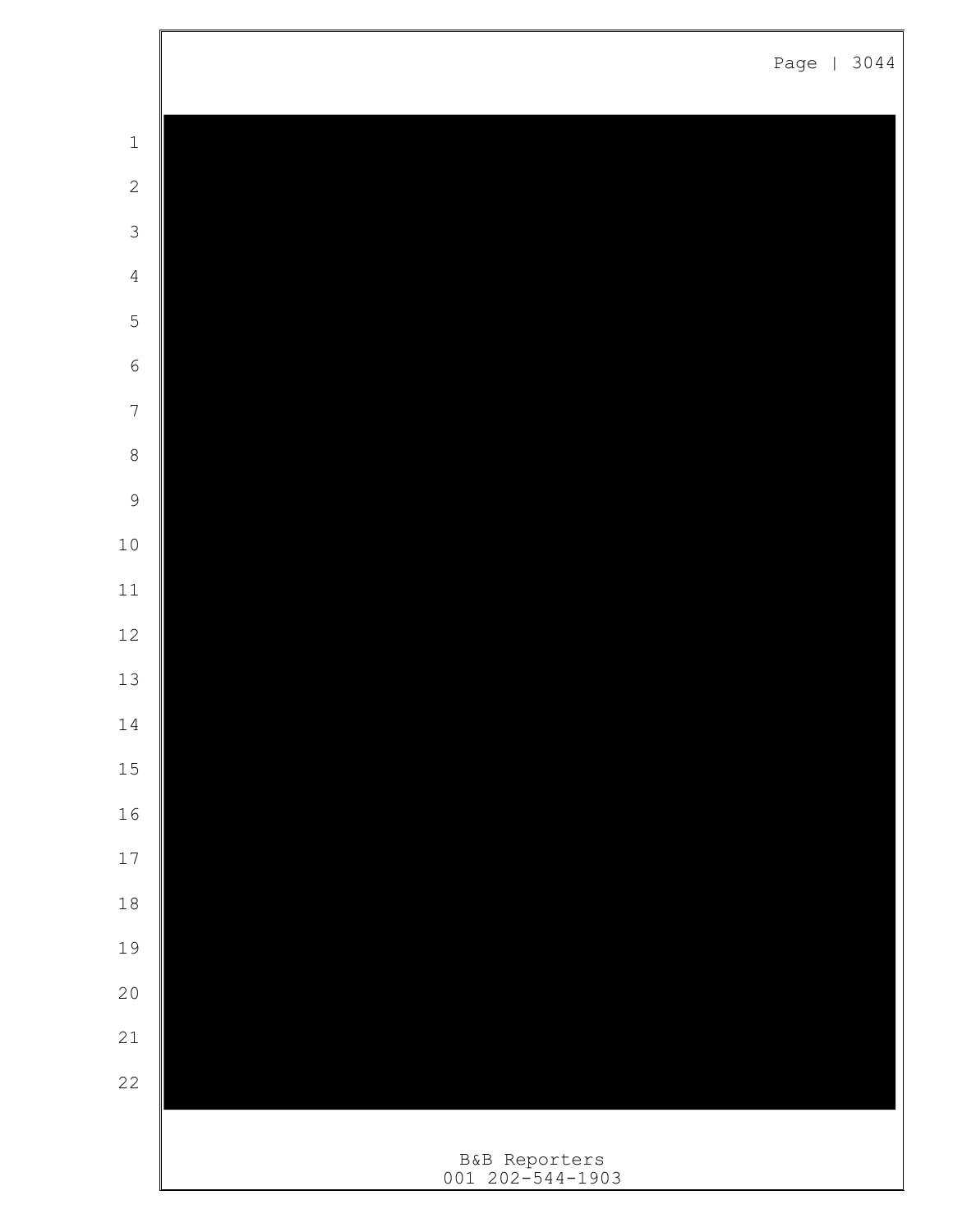|                |                                   | Page   3045 |  |
|----------------|-----------------------------------|-------------|--|
|                |                                   |             |  |
| $\mathbf 1$    |                                   |             |  |
| $\overline{c}$ |                                   |             |  |
| $\overline{3}$ |                                   |             |  |
| $\overline{4}$ |                                   |             |  |
| $\overline{5}$ |                                   |             |  |
| $\overline{6}$ |                                   |             |  |
| $\overline{7}$ |                                   |             |  |
| 8              |                                   |             |  |
| 9              |                                   |             |  |
| $10$           |                                   |             |  |
| $11\,$         |                                   |             |  |
| 12             |                                   |             |  |
| 13             |                                   |             |  |
| 14             |                                   |             |  |
| 15             |                                   |             |  |
| $16\,$         |                                   |             |  |
| $17\,$         |                                   |             |  |
| $1\,8$         |                                   |             |  |
| 19             |                                   |             |  |
| $20$           |                                   |             |  |
| $21\,$         |                                   |             |  |
| 22             |                                   |             |  |
|                |                                   |             |  |
|                | B&B Reporters<br>001 202-544-1903 |             |  |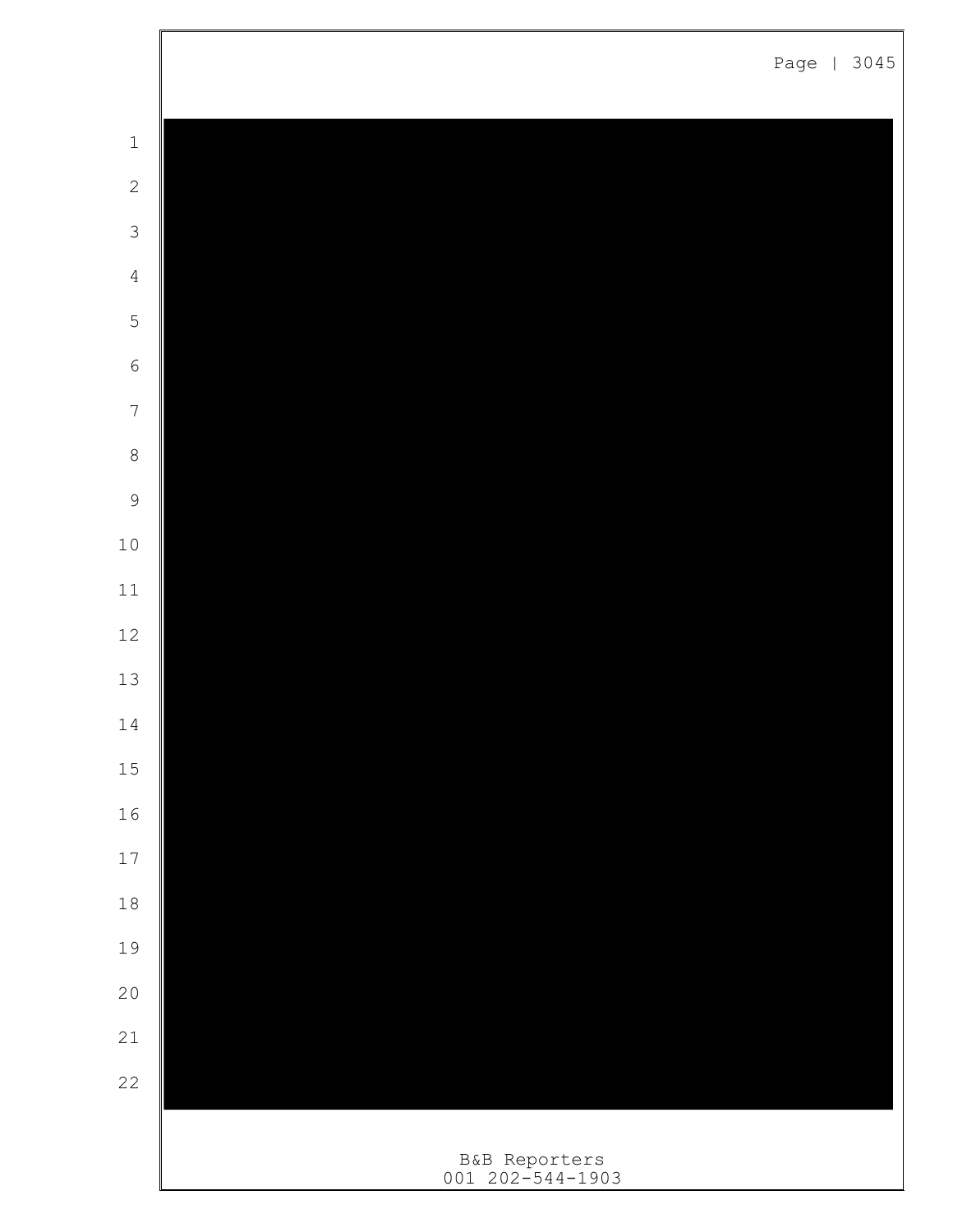|                                 | Page   3046                       |
|---------------------------------|-----------------------------------|
| $\mathbf 1$                     |                                   |
| $\overline{c}$                  |                                   |
| $\overline{3}$                  |                                   |
| $\overline{4}$                  |                                   |
| $\overline{5}$                  |                                   |
| $6\phantom{a}$                  |                                   |
| $\overline{7}$                  |                                   |
| $\begin{matrix} 8 \end{matrix}$ |                                   |
| $\overline{9}$                  |                                   |
| 10                              |                                   |
| $11$                            |                                   |
| $12$                            |                                   |
| 13                              |                                   |
| $1\,4$                          |                                   |
| $15\,$                          |                                   |
| $16\,$                          |                                   |
| $17\,$                          |                                   |
| $1\,8$                          |                                   |
| 19                              |                                   |
| $20$                            |                                   |
| 21<br>22                        |                                   |
|                                 |                                   |
|                                 | B&B Reporters<br>001 202-544-1903 |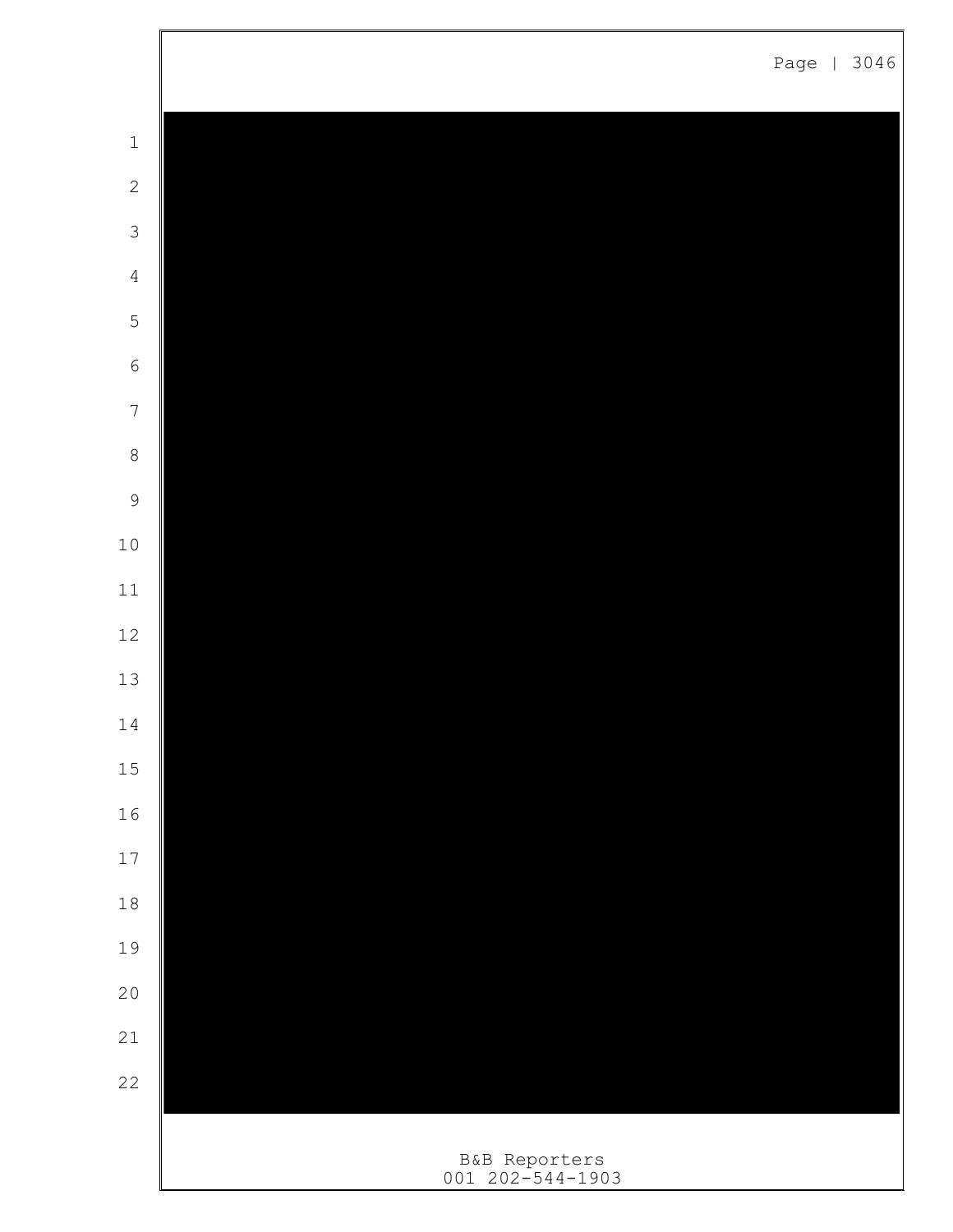|                              |                                   | Page   3047 |  |
|------------------------------|-----------------------------------|-------------|--|
|                              |                                   |             |  |
| $\ensuremath{\mathbbm{1}}$   |                                   |             |  |
| $\sqrt{2}$<br>$\mathfrak{Z}$ |                                   |             |  |
| $\overline{4}$               |                                   |             |  |
| $\overline{5}$               |                                   |             |  |
| $\sqrt{6}$                   |                                   |             |  |
| $\boldsymbol{7}$             |                                   |             |  |
| $\,8\,$                      |                                   |             |  |
| $\mathcal{G}$                |                                   |             |  |
| $10$                         |                                   |             |  |
| $11\,$                       |                                   |             |  |
| $12\,$                       |                                   |             |  |
| 13                           |                                   |             |  |
| $1\,4$                       |                                   |             |  |
| 15                           |                                   |             |  |
| $16\,$                       |                                   |             |  |
| $17\,$                       |                                   |             |  |
| $1\,8$                       |                                   |             |  |
| 19                           |                                   |             |  |
| $20$                         |                                   |             |  |
| $21\,$                       |                                   |             |  |
| 22                           |                                   |             |  |
|                              |                                   |             |  |
|                              | B&B Reporters<br>001 202-544-1903 |             |  |
|                              |                                   |             |  |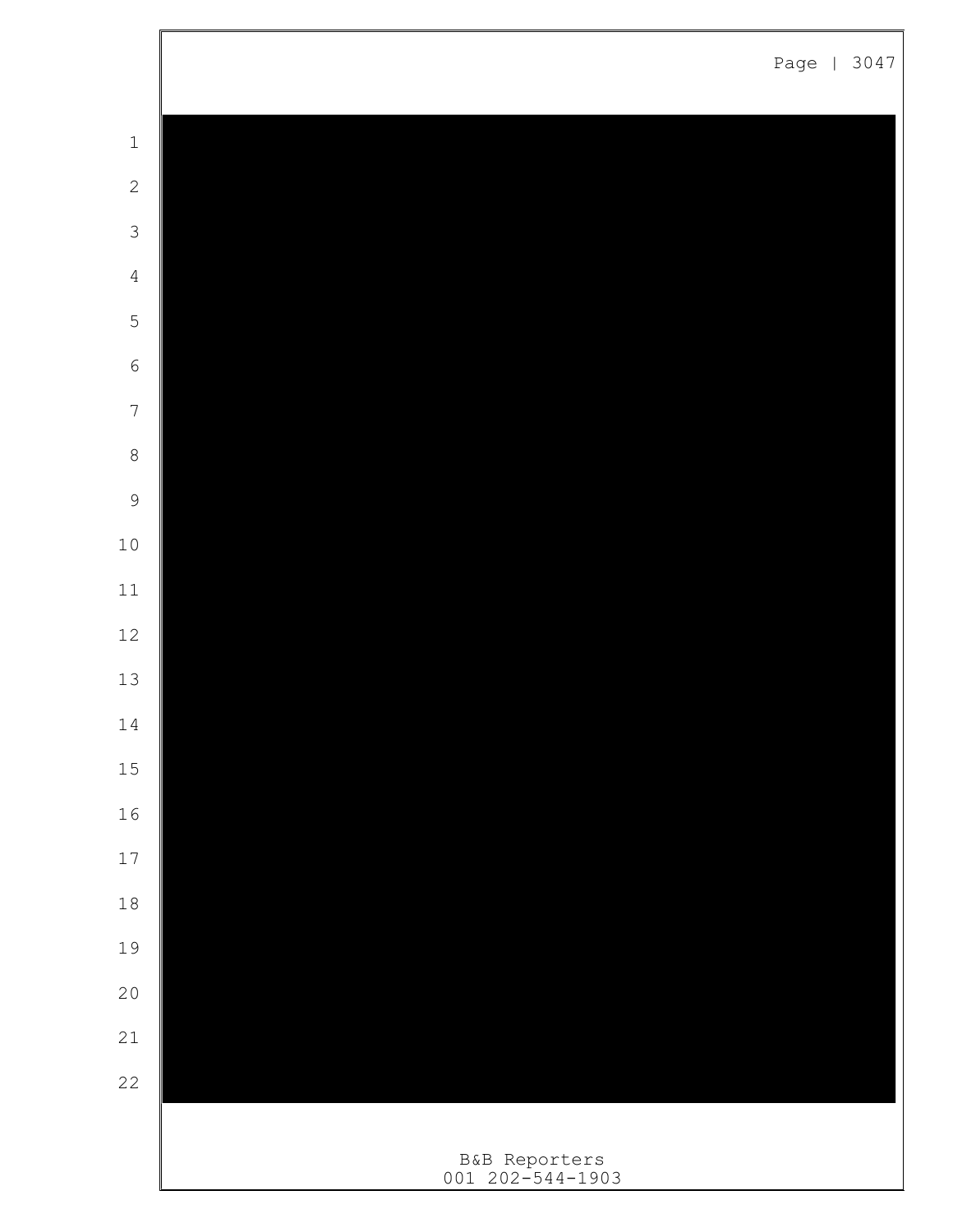|                              | Page   3048                       |
|------------------------------|-----------------------------------|
|                              |                                   |
| $\mathbf 1$                  |                                   |
| $\sqrt{2}$<br>$\overline{3}$ |                                   |
|                              |                                   |
| $\overline{4}$               |                                   |
| $\overline{5}$               |                                   |
| $6\overline{6}$              |                                   |
| $\boldsymbol{7}$             |                                   |
| $\overline{8}$               |                                   |
| $\mathcal{G}$                |                                   |
| $10$                         |                                   |
| $11\,$                       |                                   |
| 12                           |                                   |
| 13                           |                                   |
| $14$                         |                                   |
| $15\,$                       |                                   |
| $16\,$                       |                                   |
| $17\,$                       |                                   |
| $1\,8$                       |                                   |
| 19                           |                                   |
| $20$                         |                                   |
| $21\,$                       |                                   |
| 22                           |                                   |
|                              |                                   |
|                              | B&B Reporters<br>001 202-544-1903 |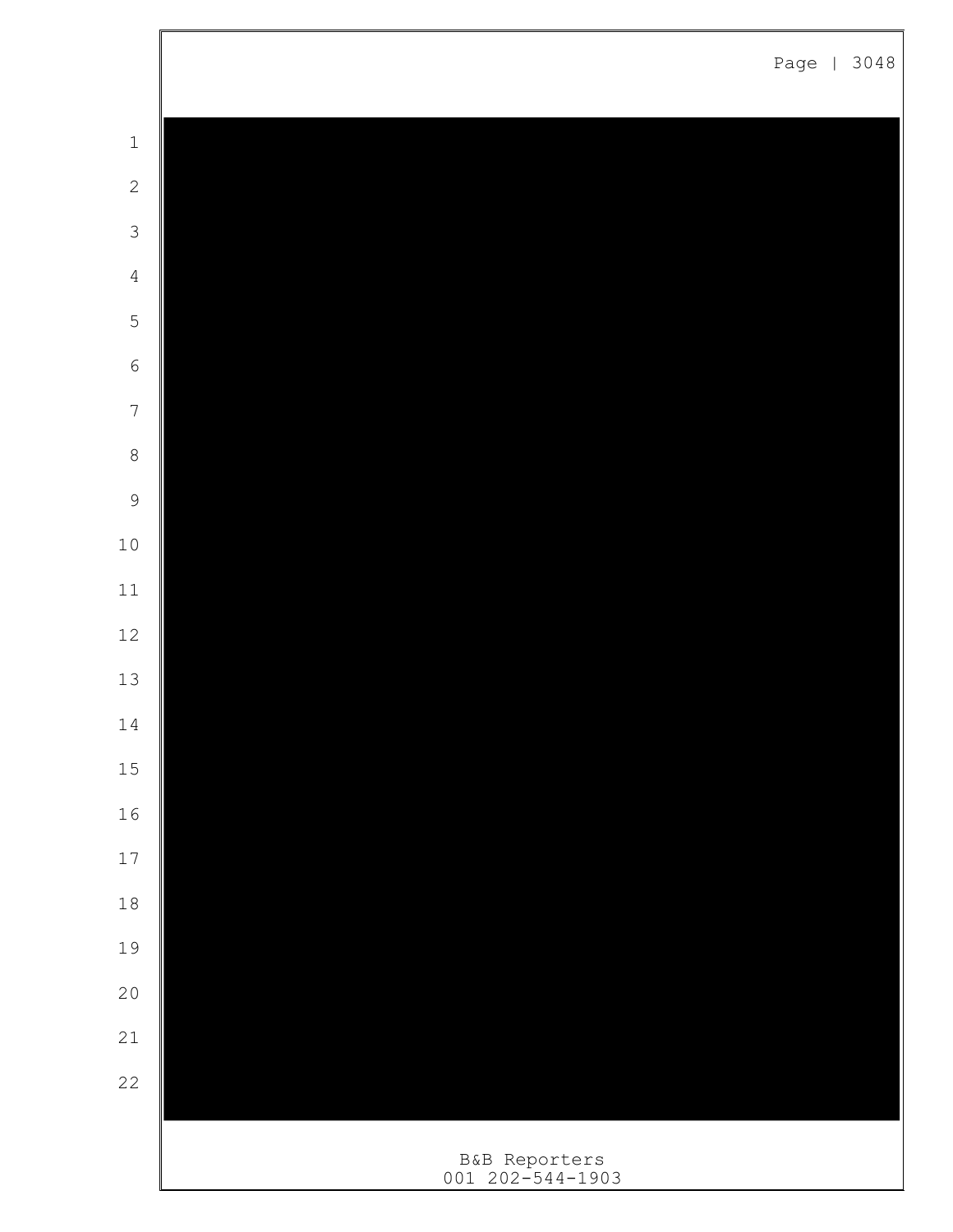|                | 3049<br>Page                      |
|----------------|-----------------------------------|
| $\mathbf 1$    |                                   |
| $\overline{c}$ |                                   |
| $\overline{3}$ |                                   |
| $\overline{4}$ |                                   |
| $\overline{5}$ |                                   |
| $6\,$          |                                   |
| $\overline{7}$ |                                   |
| $\,8\,$        |                                   |
| $\overline{9}$ |                                   |
| $1\,0$         |                                   |
| $11\,$         |                                   |
| $12$           |                                   |
| 13             |                                   |
| 14             |                                   |
| 15             |                                   |
| 16             |                                   |
| $17\,$         |                                   |
| $1\,8$         |                                   |
| 19             |                                   |
| $20$           |                                   |
| 21             |                                   |
| 22             |                                   |
|                |                                   |
|                | B&B Reporters<br>001 202-544-1903 |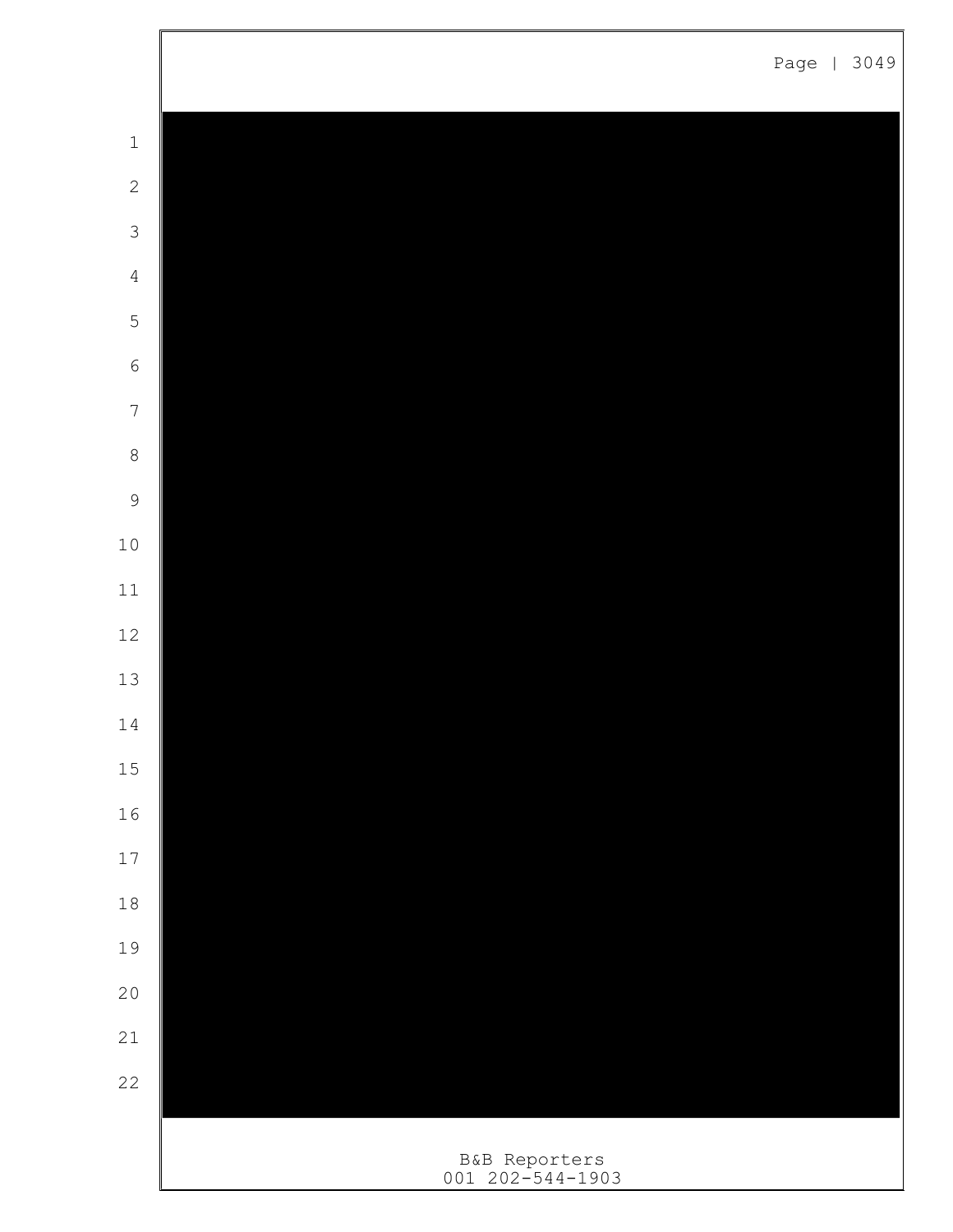|                | 3050<br>Page                      |
|----------------|-----------------------------------|
|                |                                   |
| $\mathbf 1$    |                                   |
| $\overline{c}$ |                                   |
| $\mathfrak{Z}$ |                                   |
| $\overline{4}$ |                                   |
| $\overline{5}$ |                                   |
| $6\phantom{a}$ |                                   |
| $\overline{7}$ |                                   |
| $\,8\,$        |                                   |
| 9              |                                   |
| $10$           |                                   |
| $11\,$         |                                   |
| 12             |                                   |
| 13             |                                   |
| 14             |                                   |
| 15             |                                   |
| 16             |                                   |
| $17\,$         |                                   |
|                |                                   |
| $18$           |                                   |
| 19             |                                   |
| $20$           |                                   |
| 21             |                                   |
| 22             |                                   |
|                |                                   |
|                | B&B Reporters<br>001 202-544-1903 |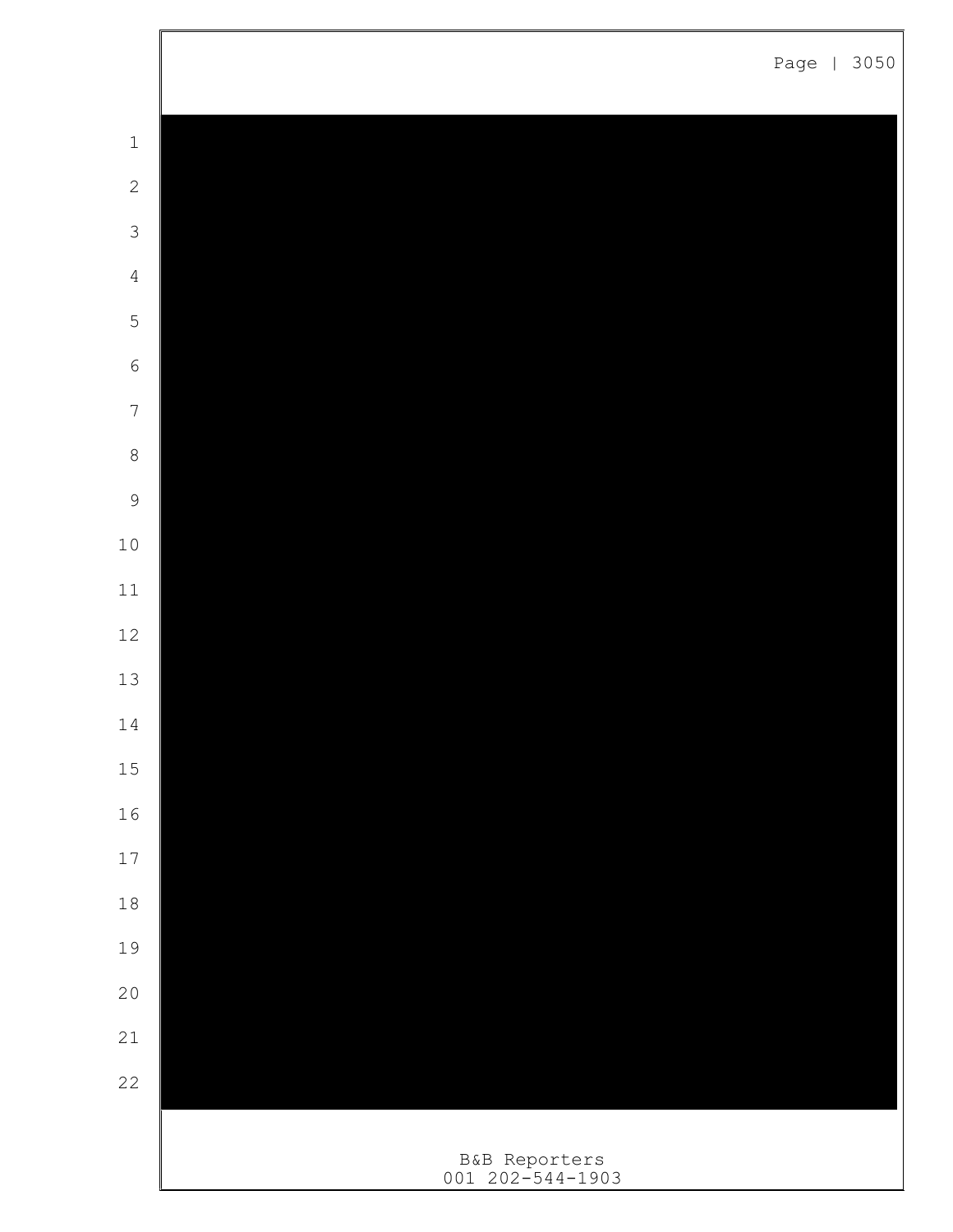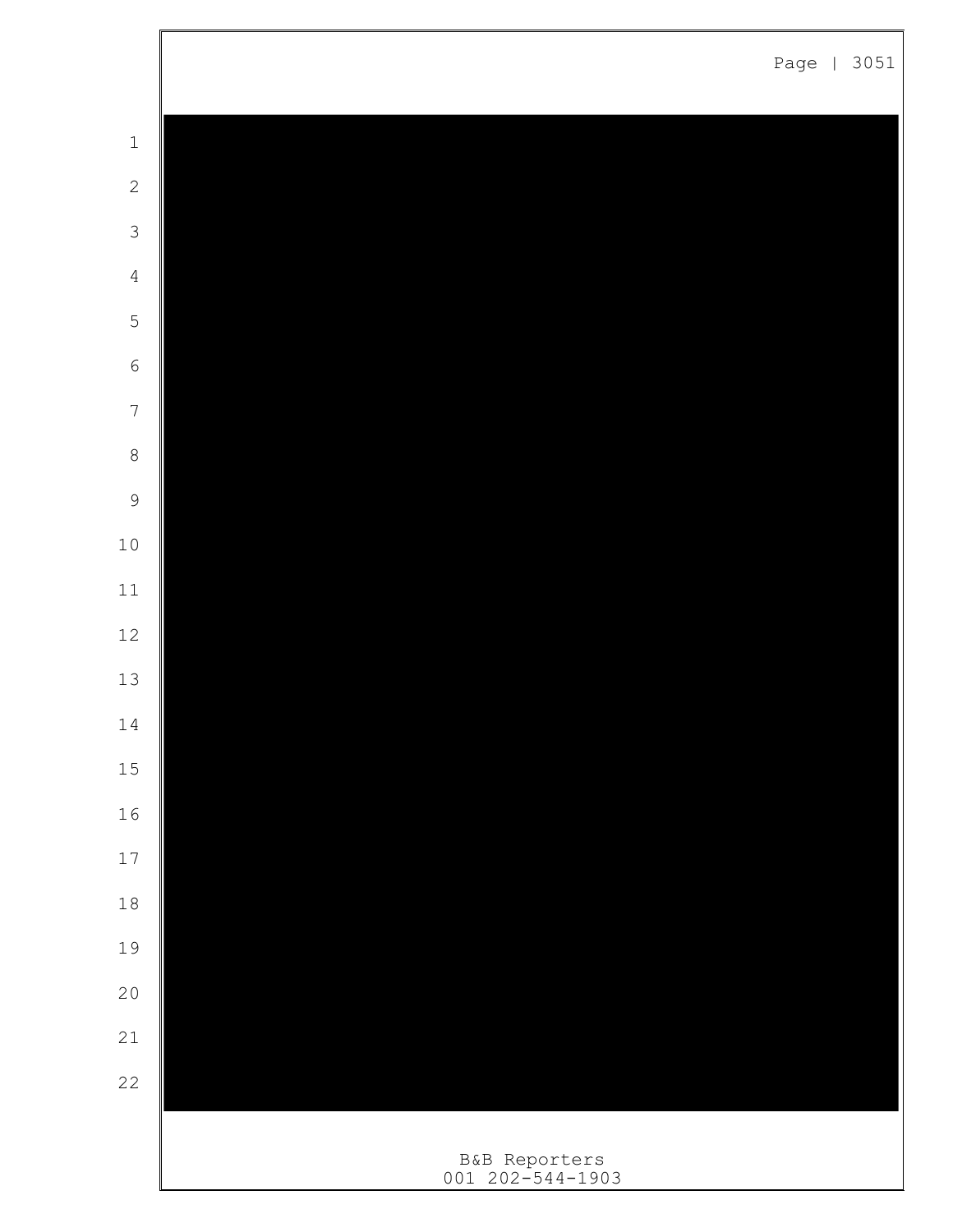|                |                                   | Page | 3052 |
|----------------|-----------------------------------|------|------|
| $\mathbbm{1}$  |                                   |      |      |
| $\overline{c}$ |                                   |      |      |
| $\overline{3}$ |                                   |      |      |
| $\overline{4}$ |                                   |      |      |
| $\overline{5}$ |                                   |      |      |
| $6\phantom{a}$ |                                   |      |      |
| $\overline{7}$ |                                   |      |      |
| $\theta$       |                                   |      |      |
| 9              |                                   |      |      |
| $10$           |                                   |      |      |
| $11$           |                                   |      |      |
| $12$           |                                   |      |      |
| 13             |                                   |      |      |
| $14\,$         |                                   |      |      |
| $15\,$         |                                   |      |      |
| $16$           |                                   |      |      |
| $17\,$         |                                   |      |      |
| $1\,8$         |                                   |      |      |
| 19             |                                   |      |      |
| $2\,0$         |                                   |      |      |
| $21\,$         |                                   |      |      |
| 22             |                                   |      |      |
|                |                                   |      |      |
|                | B&B Reporters<br>001 202-544-1903 |      |      |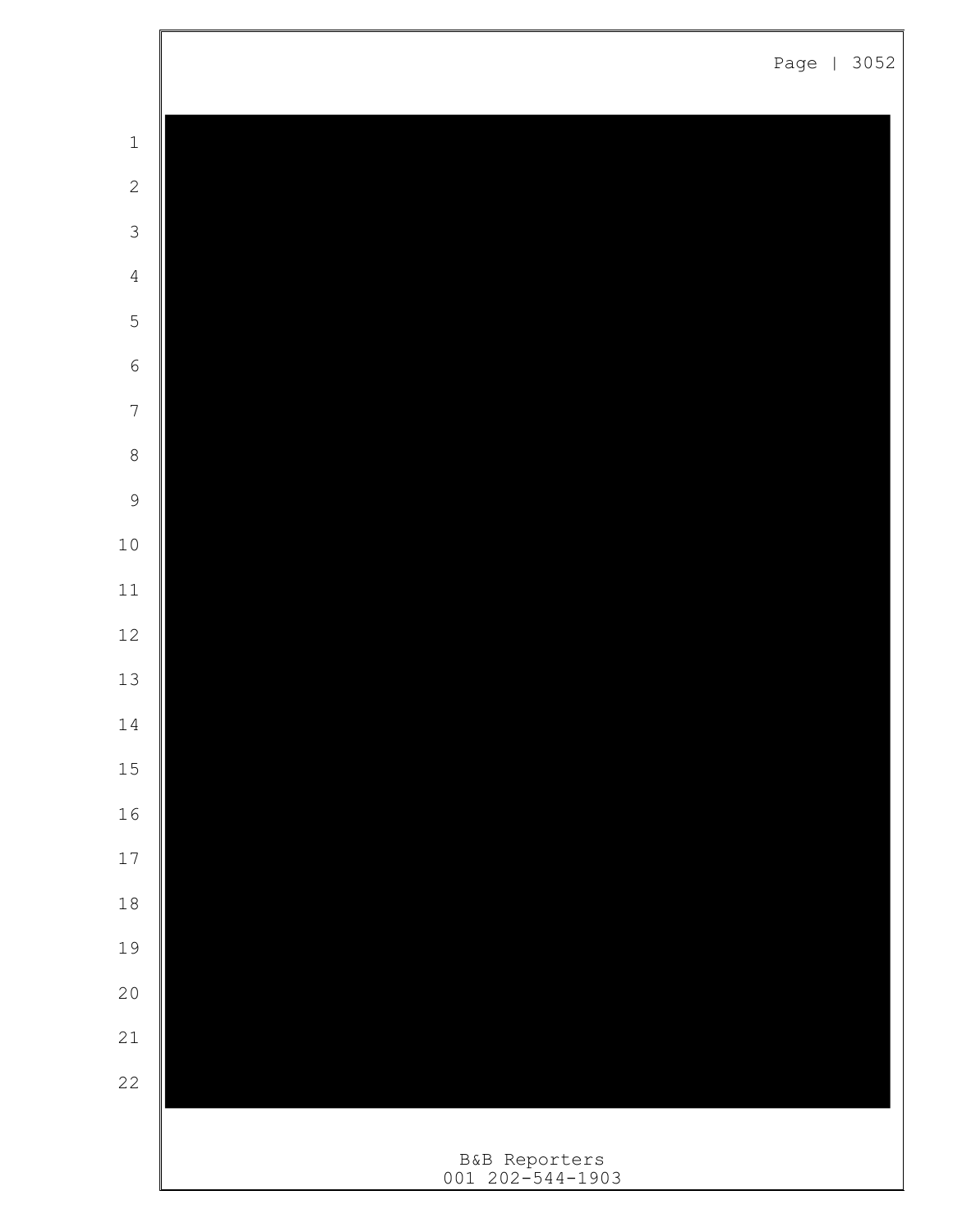|                |                                   | Page   3053 |  |
|----------------|-----------------------------------|-------------|--|
| $\mathbbm{1}$  |                                   |             |  |
| $\overline{c}$ |                                   |             |  |
| $\overline{3}$ |                                   |             |  |
| $\overline{4}$ |                                   |             |  |
| $\overline{5}$ |                                   |             |  |
| $6\phantom{a}$ |                                   |             |  |
| $\overline{7}$ |                                   |             |  |
| $\overline{8}$ |                                   |             |  |
| $\overline{9}$ |                                   |             |  |
| $10$           |                                   |             |  |
| $11\,$         |                                   |             |  |
| $12\,$         |                                   |             |  |
| 13             |                                   |             |  |
| 14             |                                   |             |  |
| 15             |                                   |             |  |
| $16\,$         |                                   |             |  |
| $17\,$         |                                   |             |  |
| $1\,8$         |                                   |             |  |
| 19             |                                   |             |  |
| $20$           |                                   |             |  |
| $21\,$         |                                   |             |  |
| 22             |                                   |             |  |
|                | B&B Reporters<br>001 202-544-1903 |             |  |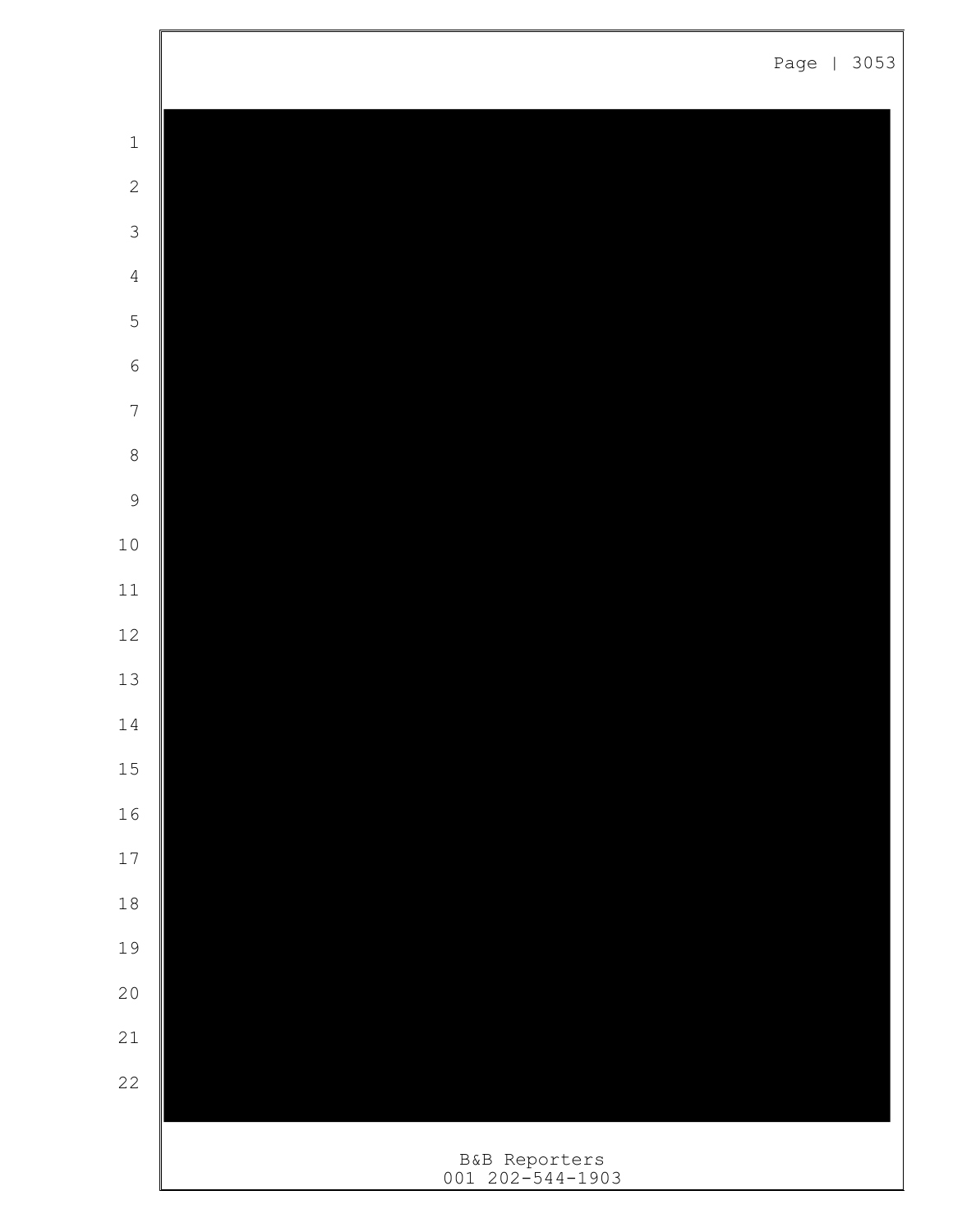|                                  | Page   3054                       |
|----------------------------------|-----------------------------------|
| $\mathbf 1$                      |                                   |
| $\overline{c}$                   |                                   |
| $\overline{3}$                   |                                   |
| $\overline{4}$                   |                                   |
| $\overline{5}$                   |                                   |
| $6\phantom{a}$                   |                                   |
| $\overline{7}$                   |                                   |
| $\begin{array}{c} 8 \end{array}$ |                                   |
| $\mathcal{G}$                    |                                   |
| 10                               |                                   |
| $11$                             |                                   |
| 12                               |                                   |
| 13                               |                                   |
| $1\,4$                           |                                   |
| 15                               |                                   |
| $16\,$                           |                                   |
| $17\,$                           |                                   |
| $1\,8$                           |                                   |
| 19                               |                                   |
| $20$                             |                                   |
| $2\sqrt{1}$                      |                                   |
| 22                               |                                   |
|                                  | B&B Reporters<br>001 202-544-1903 |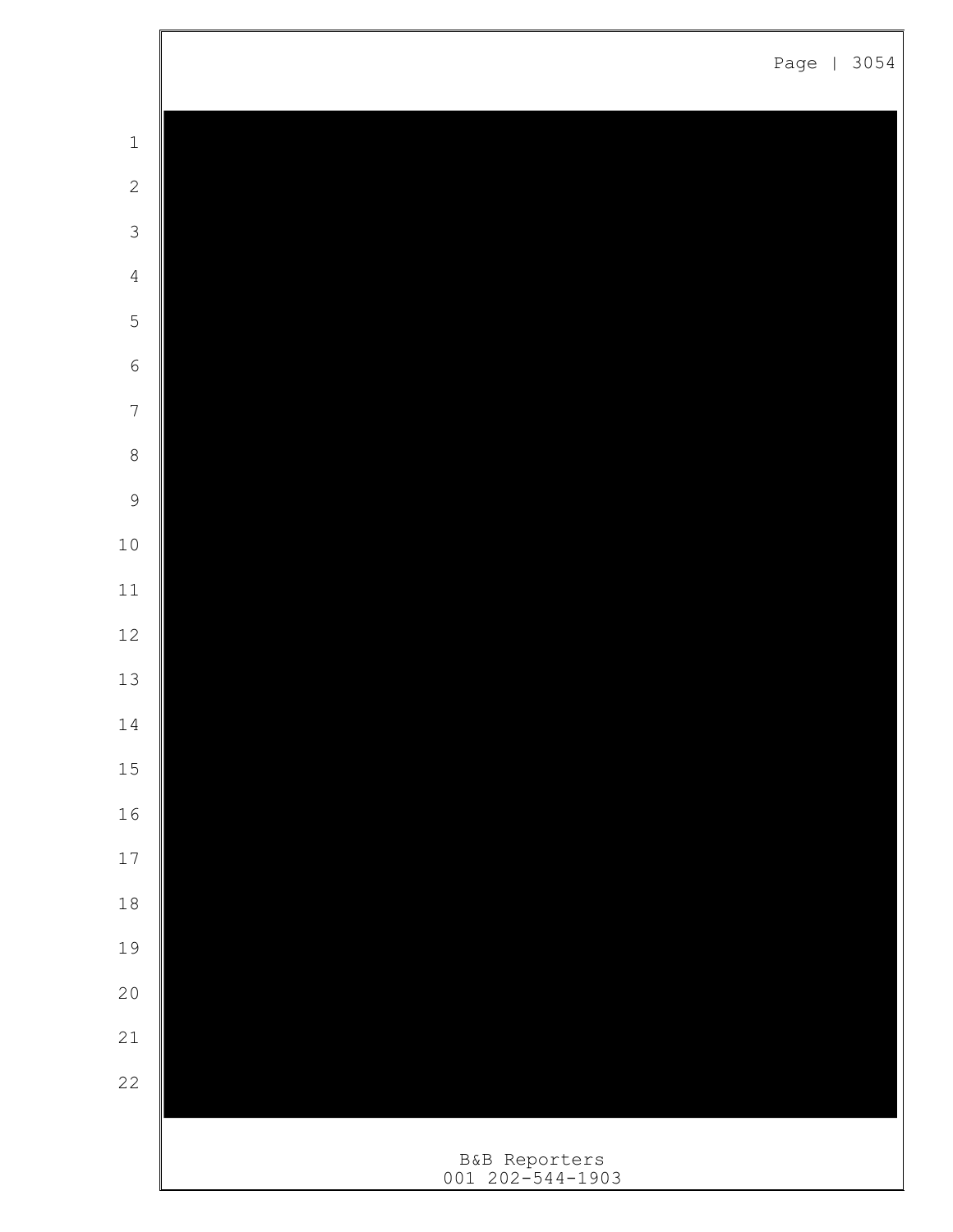|                |                                   | Page   3055 |  |
|----------------|-----------------------------------|-------------|--|
| $\mathbbm{1}$  |                                   |             |  |
| $\mathbf{2}$   |                                   |             |  |
| $\overline{3}$ |                                   |             |  |
| $\overline{4}$ |                                   |             |  |
| $\overline{5}$ |                                   |             |  |
| $6\phantom{a}$ |                                   |             |  |
| $\overline{7}$ |                                   |             |  |
| $\overline{8}$ |                                   |             |  |
| $\mathcal{G}$  |                                   |             |  |
| $10$           |                                   |             |  |
| $11\,$         |                                   |             |  |
| $12$           |                                   |             |  |
| 13             |                                   |             |  |
| 14             |                                   |             |  |
| 15             |                                   |             |  |
| $16\,$         |                                   |             |  |
| $17\,$         |                                   |             |  |
| $1\,8$         |                                   |             |  |
| 19             |                                   |             |  |
| $20$           |                                   |             |  |
| $21\,$         |                                   |             |  |
| 22             |                                   |             |  |
|                |                                   |             |  |
|                | B&B Reporters<br>001 202-544-1903 |             |  |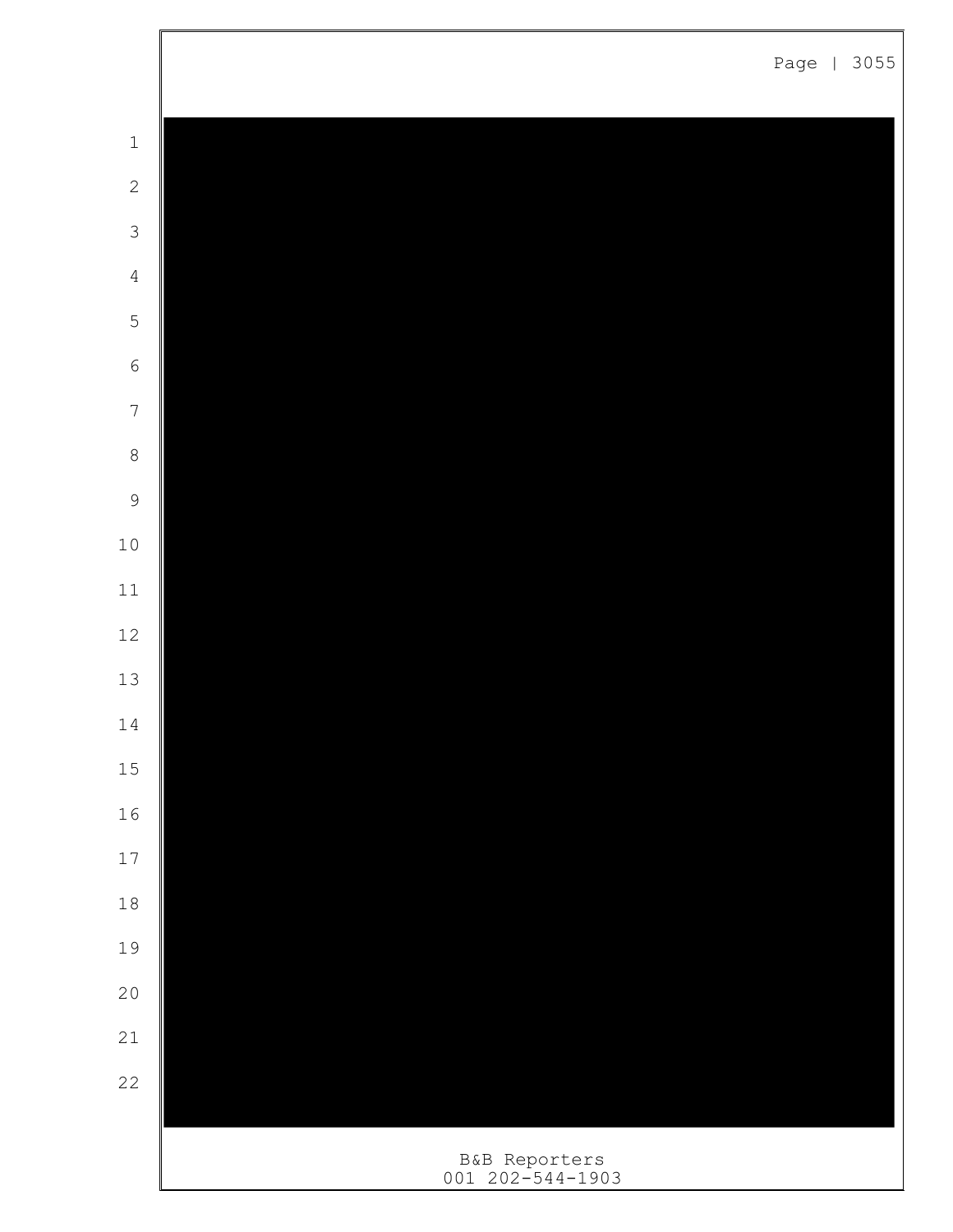|                |                                   | Page   3056 |  |
|----------------|-----------------------------------|-------------|--|
| $\mathbbm{1}$  |                                   |             |  |
| $\overline{c}$ |                                   |             |  |
| $\mathfrak{Z}$ |                                   |             |  |
| $\overline{4}$ |                                   |             |  |
| $\overline{5}$ |                                   |             |  |
| $\overline{6}$ |                                   |             |  |
| $\overline{7}$ |                                   |             |  |
| $\overline{8}$ |                                   |             |  |
| $\overline{9}$ |                                   |             |  |
| 10             |                                   |             |  |
| $11$           |                                   |             |  |
| $12$           |                                   |             |  |
| 13             |                                   |             |  |
| $1\,4$         |                                   |             |  |
| $15\,$         |                                   |             |  |
| 16             |                                   |             |  |
| $17\,$         |                                   |             |  |
| $1\,8$         |                                   |             |  |
| 19             |                                   |             |  |
| $20$           |                                   |             |  |
| $21\,$         |                                   |             |  |
| 22             |                                   |             |  |
|                | B&B Reporters<br>001 202-544-1903 |             |  |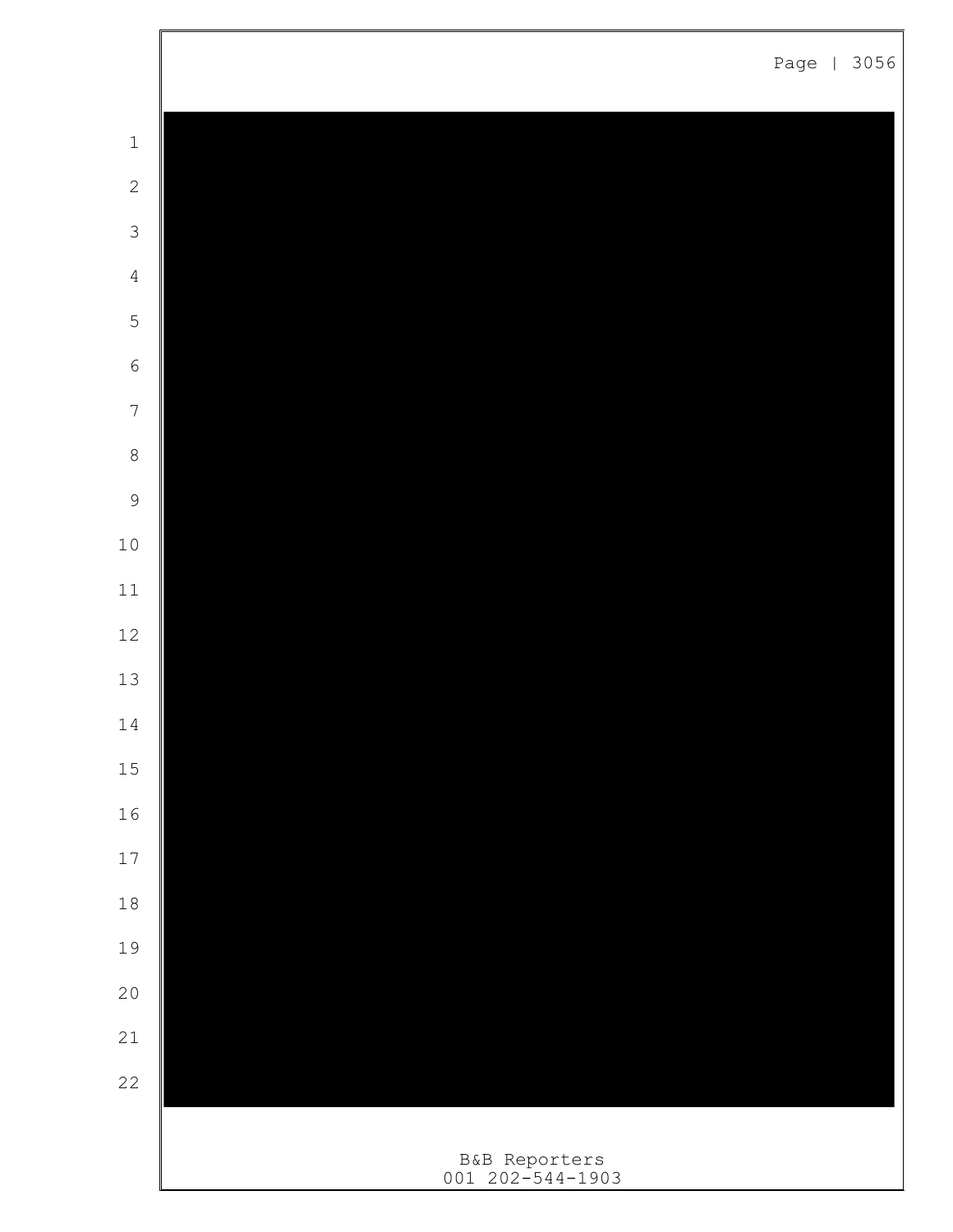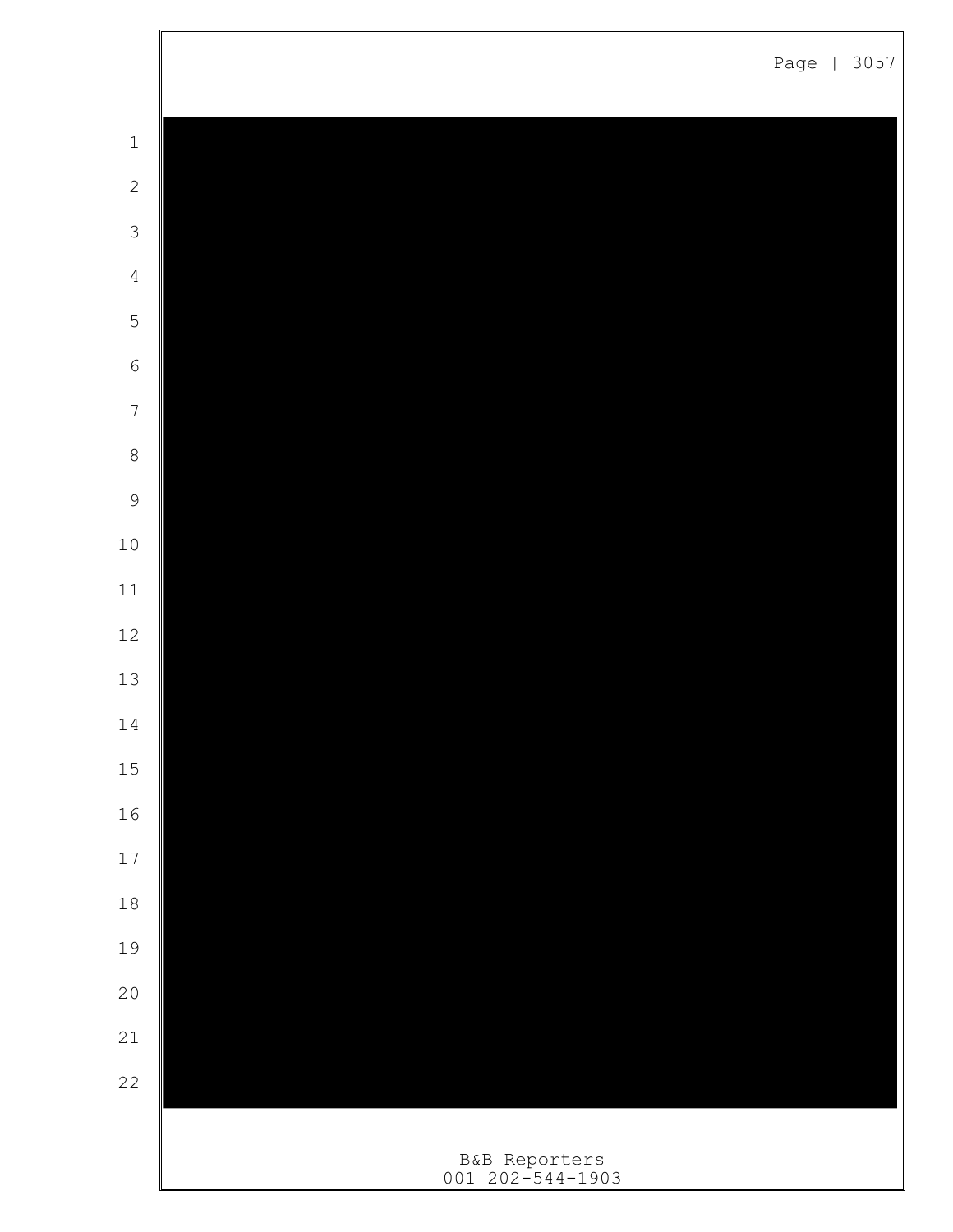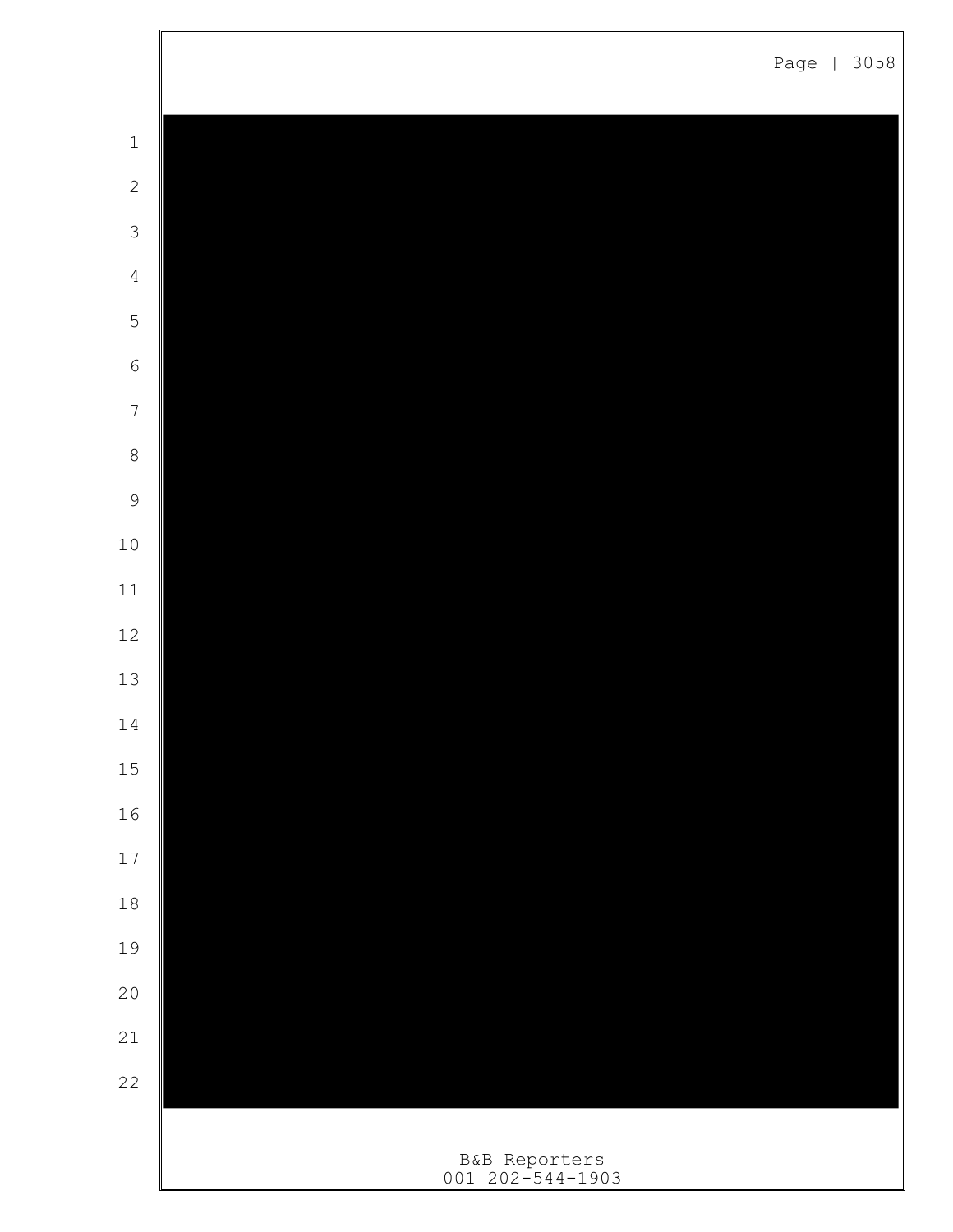|                 |                                   | Page   3059 |  |
|-----------------|-----------------------------------|-------------|--|
| $\,1\,$         |                                   |             |  |
| $\overline{c}$  |                                   |             |  |
| $\overline{3}$  |                                   |             |  |
| $\overline{4}$  |                                   |             |  |
| $\overline{5}$  |                                   |             |  |
| $6\overline{6}$ |                                   |             |  |
| $\overline{7}$  |                                   |             |  |
| $\overline{8}$  |                                   |             |  |
| $\mathcal{G}$   |                                   |             |  |
| 10              |                                   |             |  |
| $11\,$          |                                   |             |  |
| $12\,$          |                                   |             |  |
| 13              |                                   |             |  |
| 14              |                                   |             |  |
| 15              |                                   |             |  |
| $16$            |                                   |             |  |
| $17\,$          |                                   |             |  |
| $1\,8$          |                                   |             |  |
| 19              |                                   |             |  |
| $20$            |                                   |             |  |
| $2\sqrt{1}$     |                                   |             |  |
| 22              |                                   |             |  |
|                 | B&B Reporters<br>001 202-544-1903 |             |  |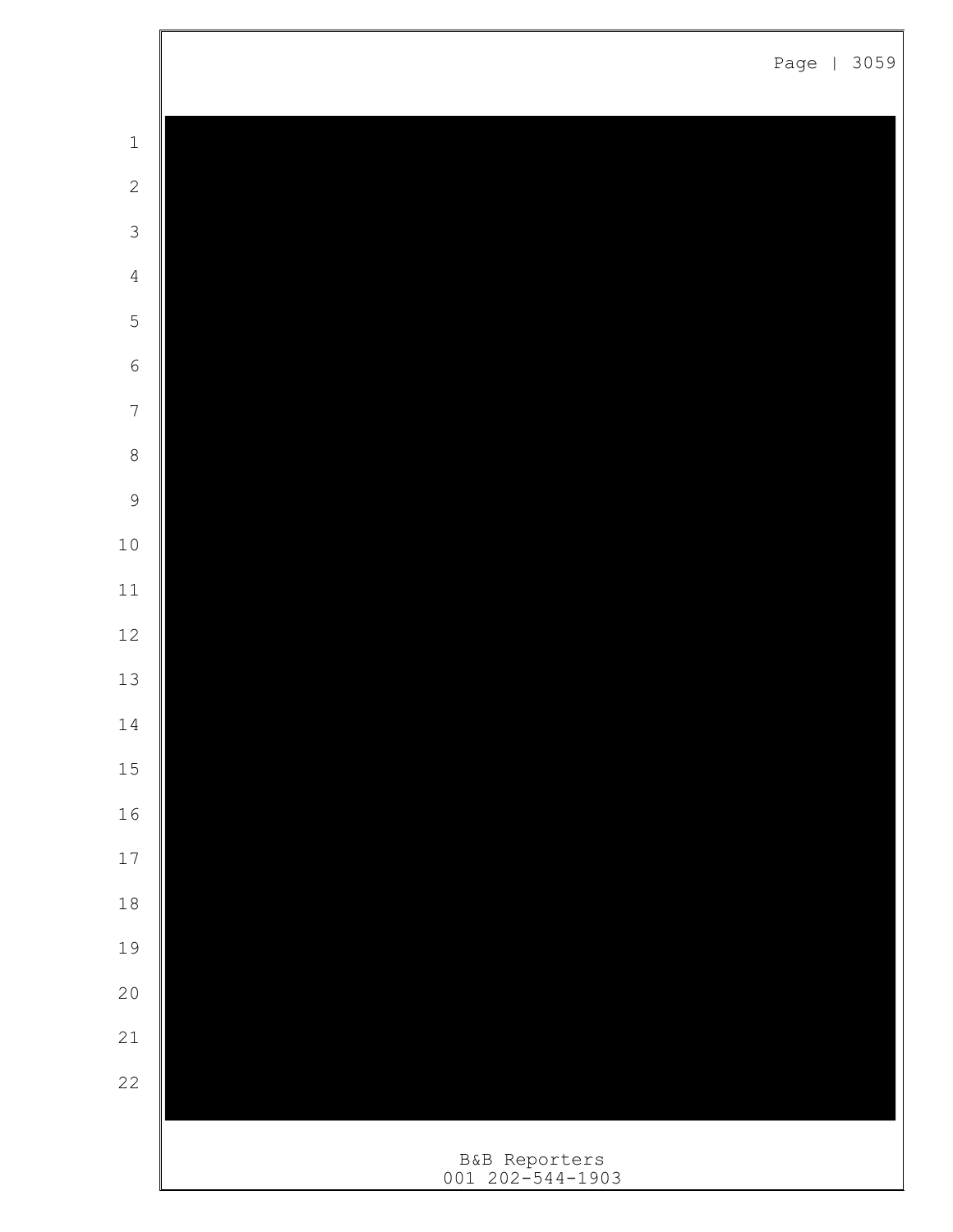|                |                                   | Page   3060 |  |
|----------------|-----------------------------------|-------------|--|
| $\mathbbm{1}$  |                                   |             |  |
| $\overline{c}$ |                                   |             |  |
| $\overline{3}$ |                                   |             |  |
| $\overline{4}$ |                                   |             |  |
| $\overline{5}$ |                                   |             |  |
| $\overline{6}$ |                                   |             |  |
| $\overline{7}$ |                                   |             |  |
| $\overline{8}$ |                                   |             |  |
| $\overline{9}$ |                                   |             |  |
| $10$           |                                   |             |  |
| $11$           |                                   |             |  |
| $12$           |                                   |             |  |
| 13             |                                   |             |  |
| 14             |                                   |             |  |
| 15             |                                   |             |  |
| $16\,$         |                                   |             |  |
| $17$           |                                   |             |  |
| $1\,8$         |                                   |             |  |
| 19             |                                   |             |  |
| $20$           |                                   |             |  |
| $2\sqrt{1}$    |                                   |             |  |
| 22             |                                   |             |  |
|                | B&B Reporters<br>001 202-544-1903 |             |  |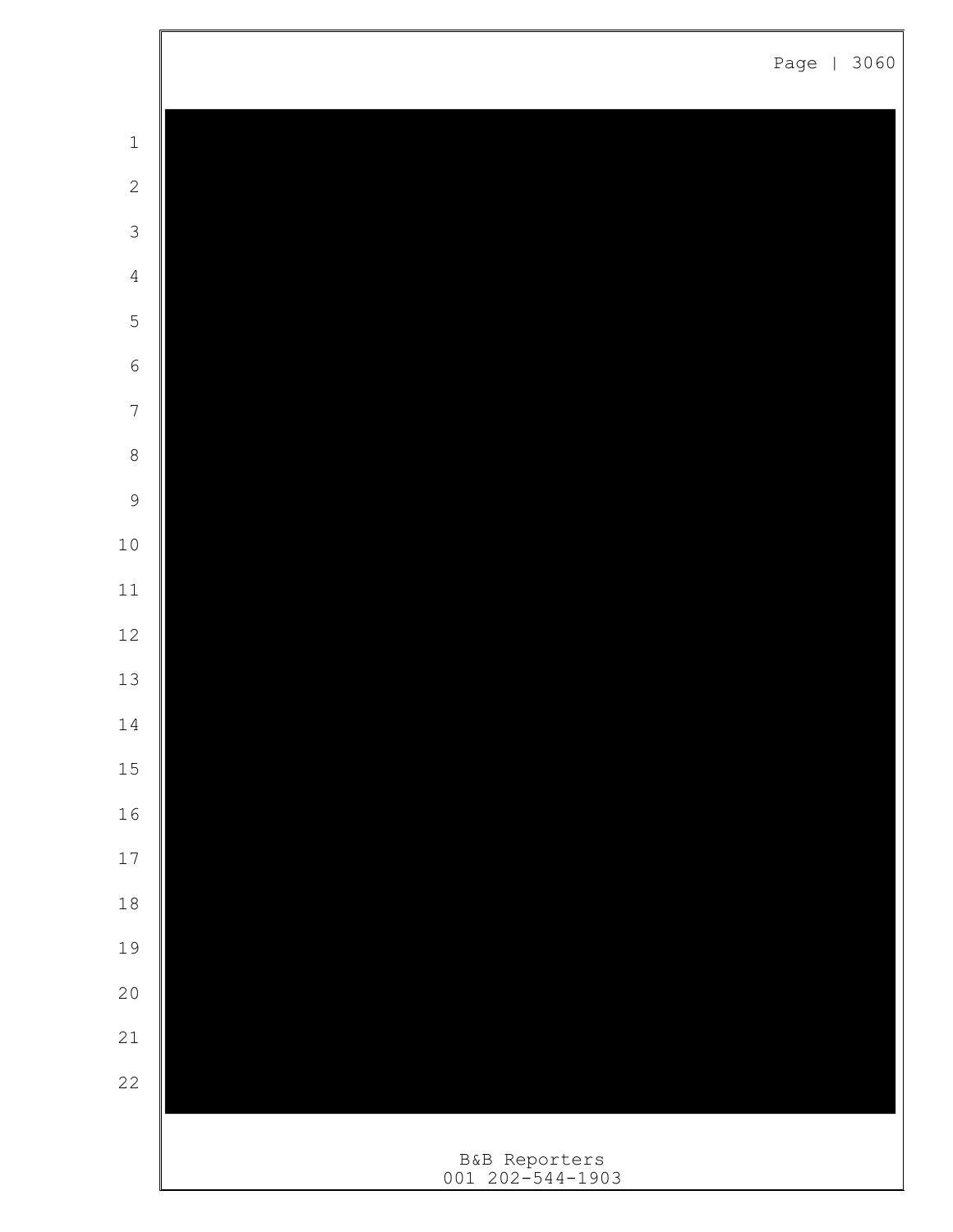|                |                                   | Page   3061 |
|----------------|-----------------------------------|-------------|
| $\mathbf 1$    |                                   |             |
| $\overline{c}$ |                                   |             |
| $\overline{3}$ |                                   |             |
| $\overline{4}$ |                                   |             |
| $\overline{5}$ |                                   |             |
| $6\phantom{a}$ |                                   |             |
| $\overline{7}$ |                                   |             |
| $\overline{8}$ |                                   |             |
| $\mathcal{G}$  |                                   |             |
| $10$           |                                   |             |
| $11$           |                                   |             |
| 12             |                                   |             |
| 13             |                                   |             |
| $14\,$         |                                   |             |
| 15             |                                   |             |
| 16             |                                   |             |
| $17$           |                                   |             |
| $1\,8$         |                                   |             |
| 19             |                                   |             |
| $20$           |                                   |             |
| $21\,$         |                                   |             |
| 22             |                                   |             |
|                |                                   |             |
|                | B&B Reporters<br>001 202-544-1903 |             |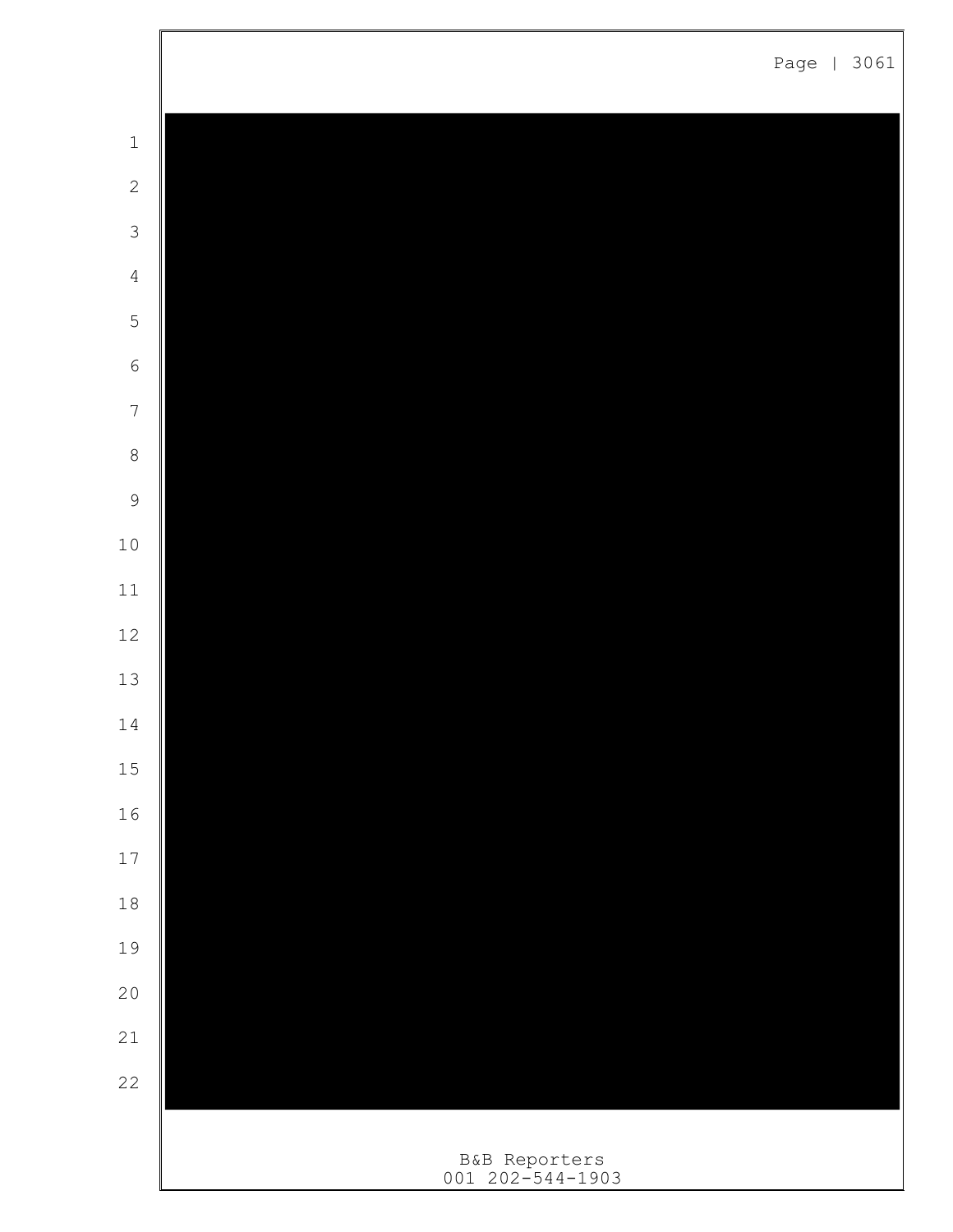|                            | 3062<br>Page                      |
|----------------------------|-----------------------------------|
| $\ensuremath{\mathbbm{1}}$ |                                   |
| $\sqrt{2}$                 |                                   |
| $\mathfrak{Z}$             |                                   |
| $\overline{4}$             |                                   |
| $\overline{5}$             |                                   |
| $6\,$                      |                                   |
| $\sqrt{ }$                 |                                   |
| $\,8\,$                    |                                   |
| $\mathcal{G}$              |                                   |
| 10                         |                                   |
| $11\,$                     |                                   |
| $12$                       |                                   |
| 13                         |                                   |
| $1\,4$                     |                                   |
| $15\,$                     |                                   |
| $1\,6$                     |                                   |
| $17\,$                     |                                   |
| $1\,8$                     |                                   |
| 19                         |                                   |
| $20$                       |                                   |
| 21                         |                                   |
| 22                         |                                   |
|                            |                                   |
|                            | B&B Reporters<br>001 202-544-1903 |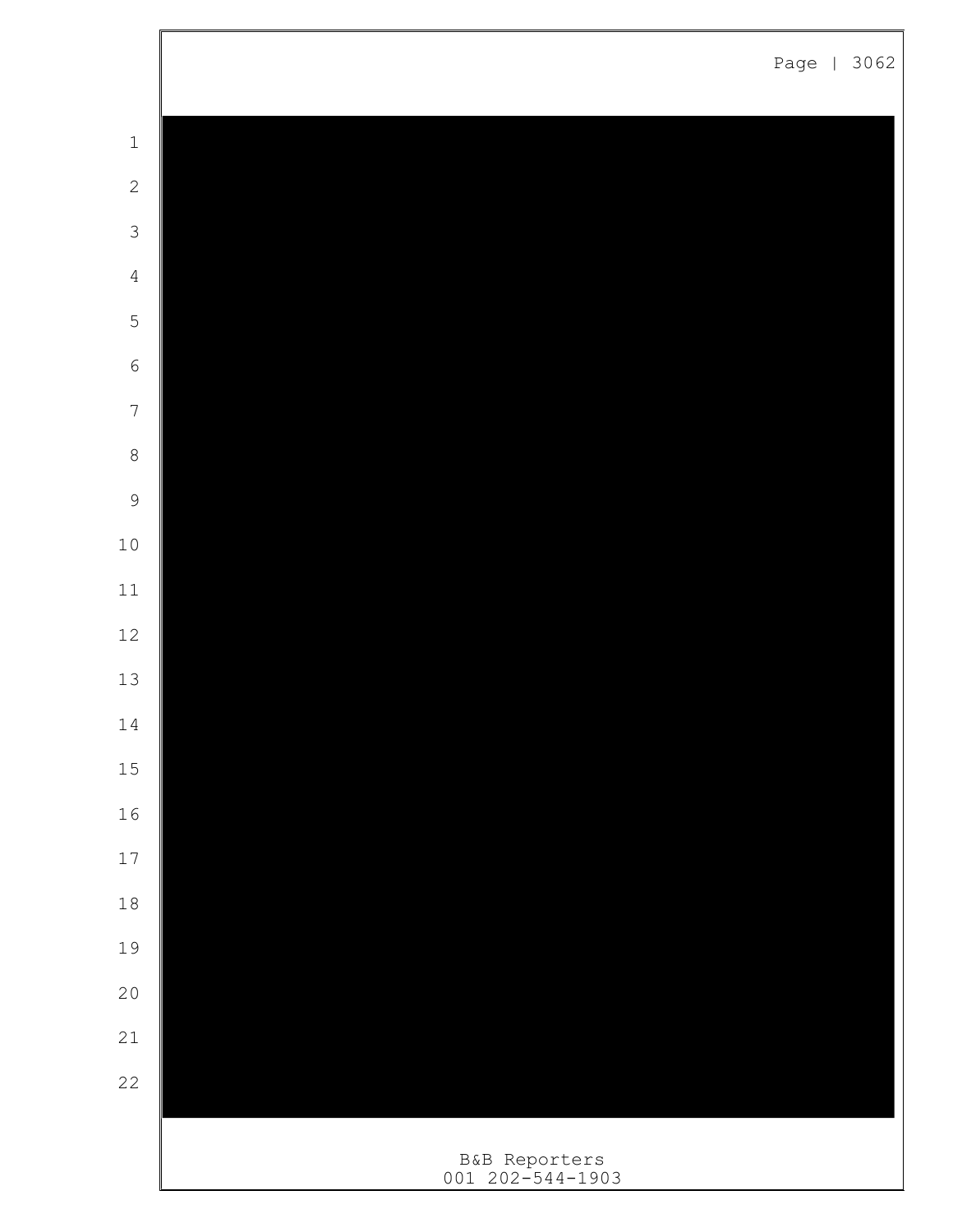|                                 |                                   | Page   3063 |  |
|---------------------------------|-----------------------------------|-------------|--|
| $\mathbf 1$                     |                                   |             |  |
| $\overline{c}$                  |                                   |             |  |
| $\overline{3}$                  |                                   |             |  |
| $\overline{4}$                  |                                   |             |  |
| $\overline{5}$                  |                                   |             |  |
| $6\phantom{a}$                  |                                   |             |  |
| $\overline{7}$                  |                                   |             |  |
| $\begin{matrix} 8 \end{matrix}$ |                                   |             |  |
| $\mathcal{G}$                   |                                   |             |  |
| 10                              |                                   |             |  |
| $11$                            |                                   |             |  |
| 12                              |                                   |             |  |
| 13                              |                                   |             |  |
| $1\,4$                          |                                   |             |  |
| 15                              |                                   |             |  |
| $16\,$                          |                                   |             |  |
| $17\,$                          |                                   |             |  |
| $1\,8$                          |                                   |             |  |
| 19                              |                                   |             |  |
| $20$                            |                                   |             |  |
| $2\sqrt{1}$                     |                                   |             |  |
| 22                              |                                   |             |  |
|                                 | B&B Reporters<br>001 202-544-1903 |             |  |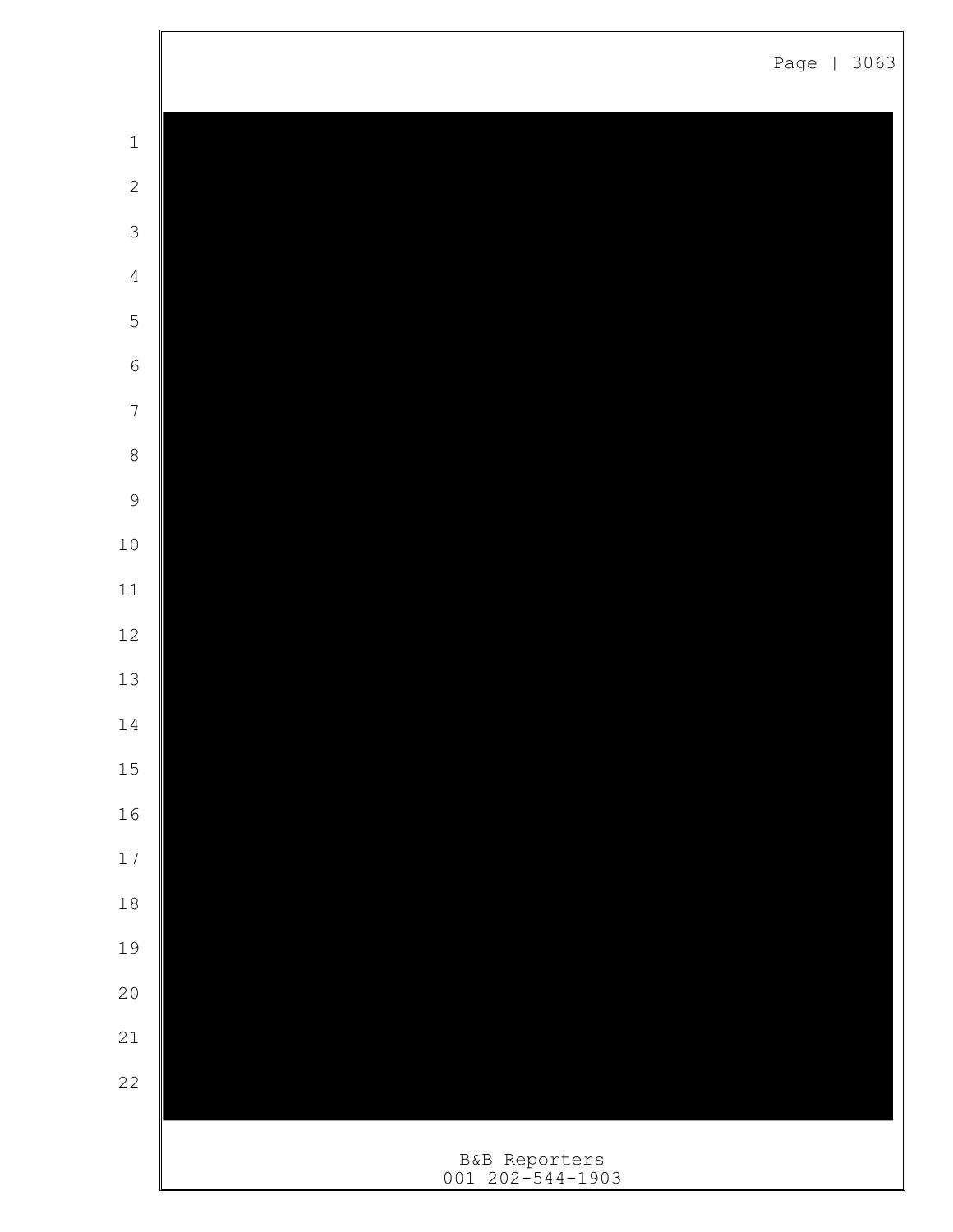|                |                                   | Page   3064 |  |
|----------------|-----------------------------------|-------------|--|
| $\mathbbm{1}$  |                                   |             |  |
| $\overline{c}$ |                                   |             |  |
| $\overline{3}$ |                                   |             |  |
| $\overline{4}$ |                                   |             |  |
| $\overline{5}$ |                                   |             |  |
| $\overline{6}$ |                                   |             |  |
| $\overline{7}$ |                                   |             |  |
| 8              |                                   |             |  |
| $\mathcal{G}$  |                                   |             |  |
| $10$           |                                   |             |  |
| $11\,$         |                                   |             |  |
| $12$           |                                   |             |  |
| 13             |                                   |             |  |
| $14$           |                                   |             |  |
| $15\,$         |                                   |             |  |
| $16\,$         |                                   |             |  |
| $17\,$         |                                   |             |  |
| $1\,8$         |                                   |             |  |
| 19             |                                   |             |  |
| $20$           |                                   |             |  |
| $21\,$         |                                   |             |  |
| 22             |                                   |             |  |
|                | B&B Reporters<br>001 202-544-1903 |             |  |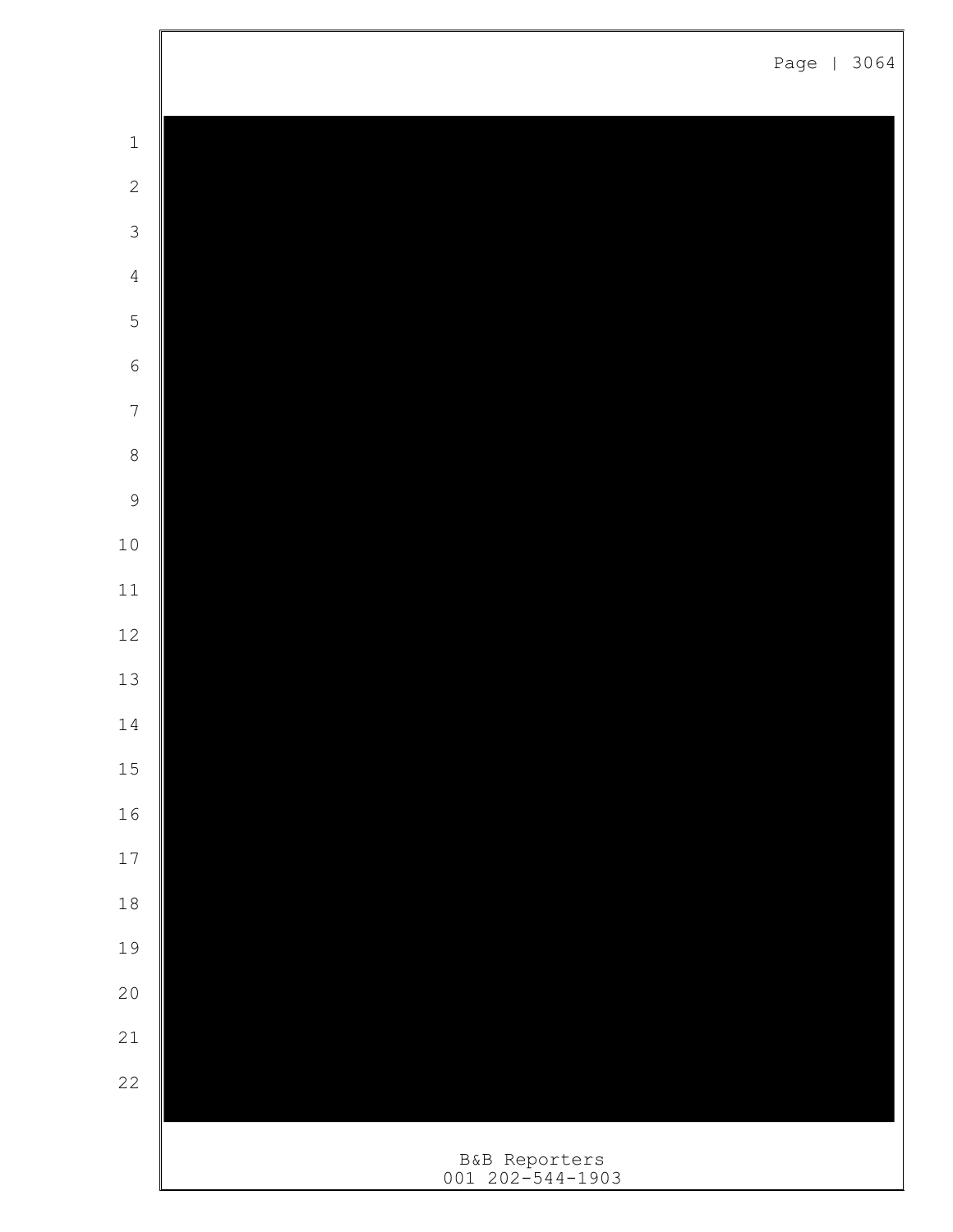|                                 | Page   3065                       |
|---------------------------------|-----------------------------------|
| $\mathbf 1$                     |                                   |
| $\overline{c}$                  |                                   |
| $\mathfrak{Z}$                  |                                   |
| $\overline{4}$                  |                                   |
| $\overline{5}$                  |                                   |
| $6\overline{6}$                 |                                   |
| $\overline{7}$                  |                                   |
| $\begin{matrix} 8 \end{matrix}$ |                                   |
| $\overline{9}$                  |                                   |
| $10$                            |                                   |
| $11\,$                          |                                   |
| $12$                            |                                   |
| 13                              |                                   |
| $1\,4$                          |                                   |
| $15$                            |                                   |
| $16\,$                          |                                   |
| $17\,$                          |                                   |
| $1\,8$                          |                                   |
| 19                              |                                   |
| $20$                            |                                   |
| 21<br>22                        |                                   |
|                                 |                                   |
|                                 | B&B Reporters<br>001 202-544-1903 |

 $\overline{\mathbf{I}}$ 

 $\overline{r}$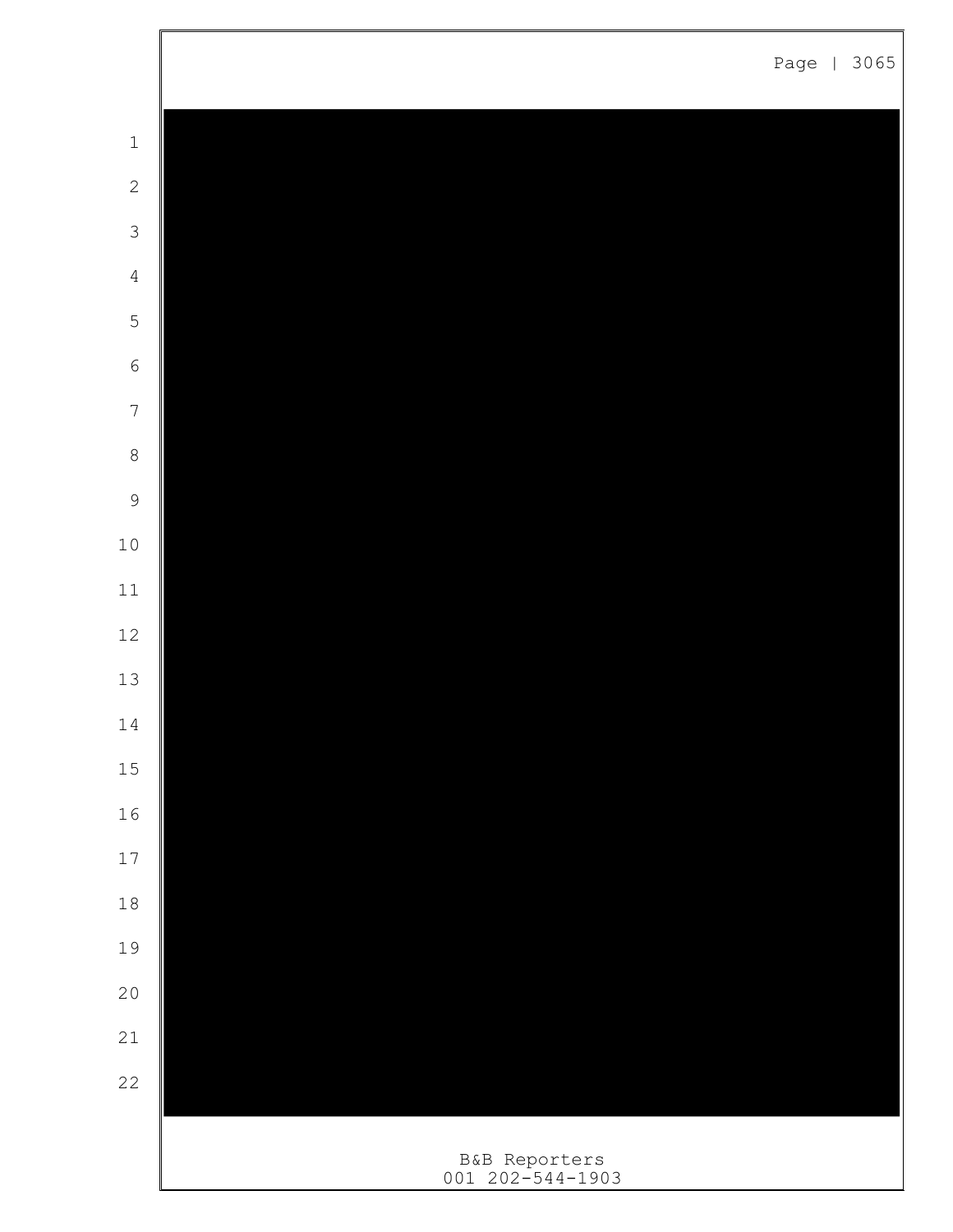|                |                                   | Page   3066 |  |
|----------------|-----------------------------------|-------------|--|
| $\mathbf 1$    |                                   |             |  |
| $\overline{c}$ |                                   |             |  |
| $\mathfrak{Z}$ |                                   |             |  |
| $\overline{4}$ |                                   |             |  |
| $\overline{5}$ |                                   |             |  |
| $\overline{6}$ |                                   |             |  |
| $\overline{7}$ |                                   |             |  |
| $\overline{8}$ |                                   |             |  |
| $\mathcal{G}$  |                                   |             |  |
| $10$           |                                   |             |  |
| $11$           |                                   |             |  |
| $12$           |                                   |             |  |
| 13             |                                   |             |  |
| $1\,4$         |                                   |             |  |
| $15\,$         |                                   |             |  |
| $16\,$         |                                   |             |  |
| $17\,$         |                                   |             |  |
| $1\,8$         |                                   |             |  |
| 19             |                                   |             |  |
| $20$           |                                   |             |  |
| $21\,$         |                                   |             |  |
| 22             |                                   |             |  |
|                | B&B Reporters<br>001 202-544-1903 |             |  |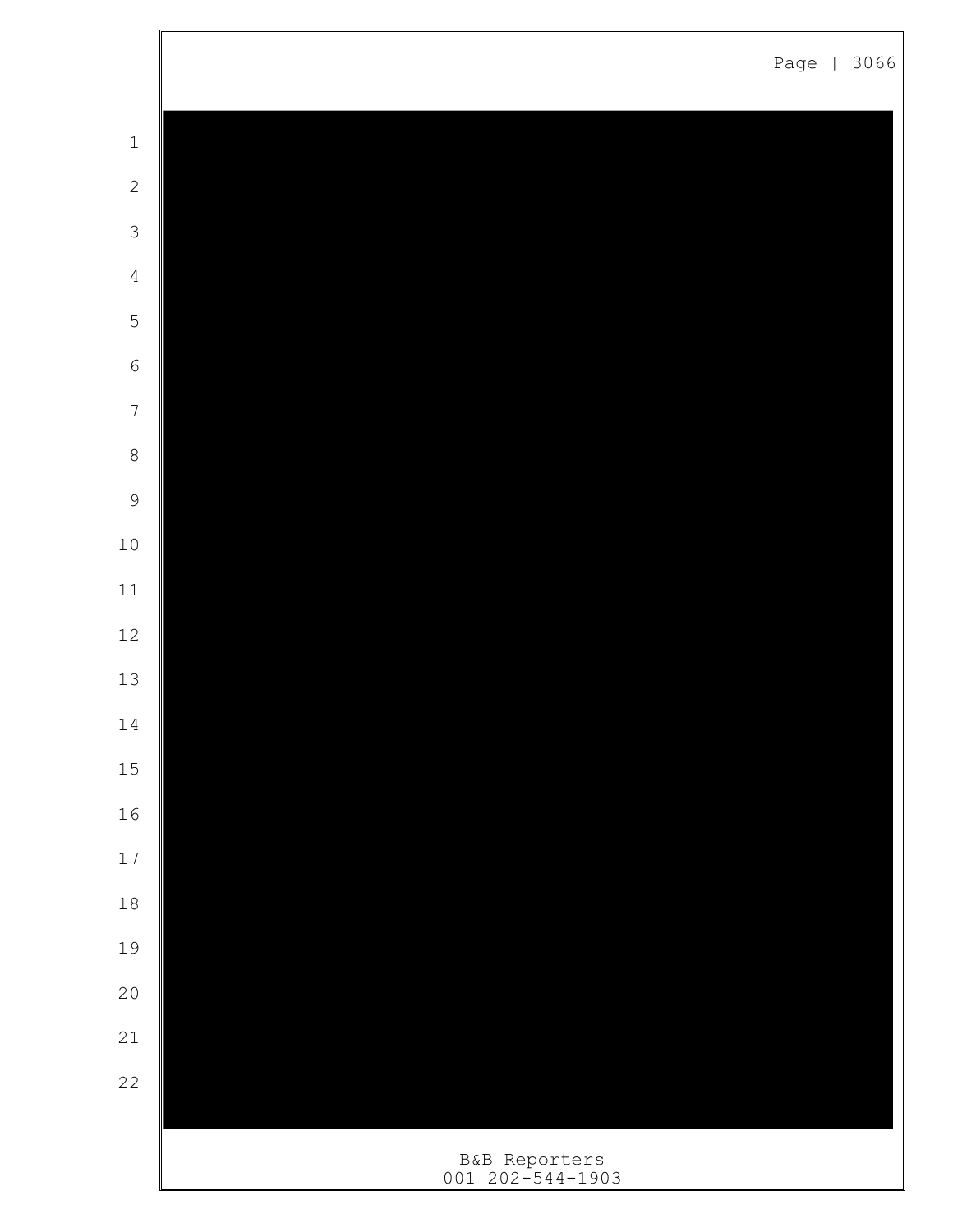|                                  |                                   | Page | 3067 |
|----------------------------------|-----------------------------------|------|------|
|                                  |                                   |      |      |
| $\mathbf 1$                      |                                   |      |      |
| $\sqrt{2}$<br>$\mathfrak{Z}$     |                                   |      |      |
| $\overline{4}$                   |                                   |      |      |
| $\overline{5}$                   |                                   |      |      |
| $\sqrt{6}$                       |                                   |      |      |
| $\boldsymbol{7}$                 |                                   |      |      |
| $\begin{array}{c} 8 \end{array}$ |                                   |      |      |
| 9                                |                                   |      |      |
| $10$                             |                                   |      |      |
| $11\,$                           |                                   |      |      |
| $12$                             |                                   |      |      |
| 13                               |                                   |      |      |
|                                  |                                   |      |      |
| $1\,4$<br>$15\,$                 |                                   |      |      |
| $16$                             |                                   |      |      |
| $17$                             |                                   |      |      |
| $1\,8$                           |                                   |      |      |
| 19                               |                                   |      |      |
| $2\,0$                           |                                   |      |      |
| $21\,$                           |                                   |      |      |
| 22                               |                                   |      |      |
|                                  |                                   |      |      |
|                                  | B&B Reporters<br>001 202-544-1903 |      |      |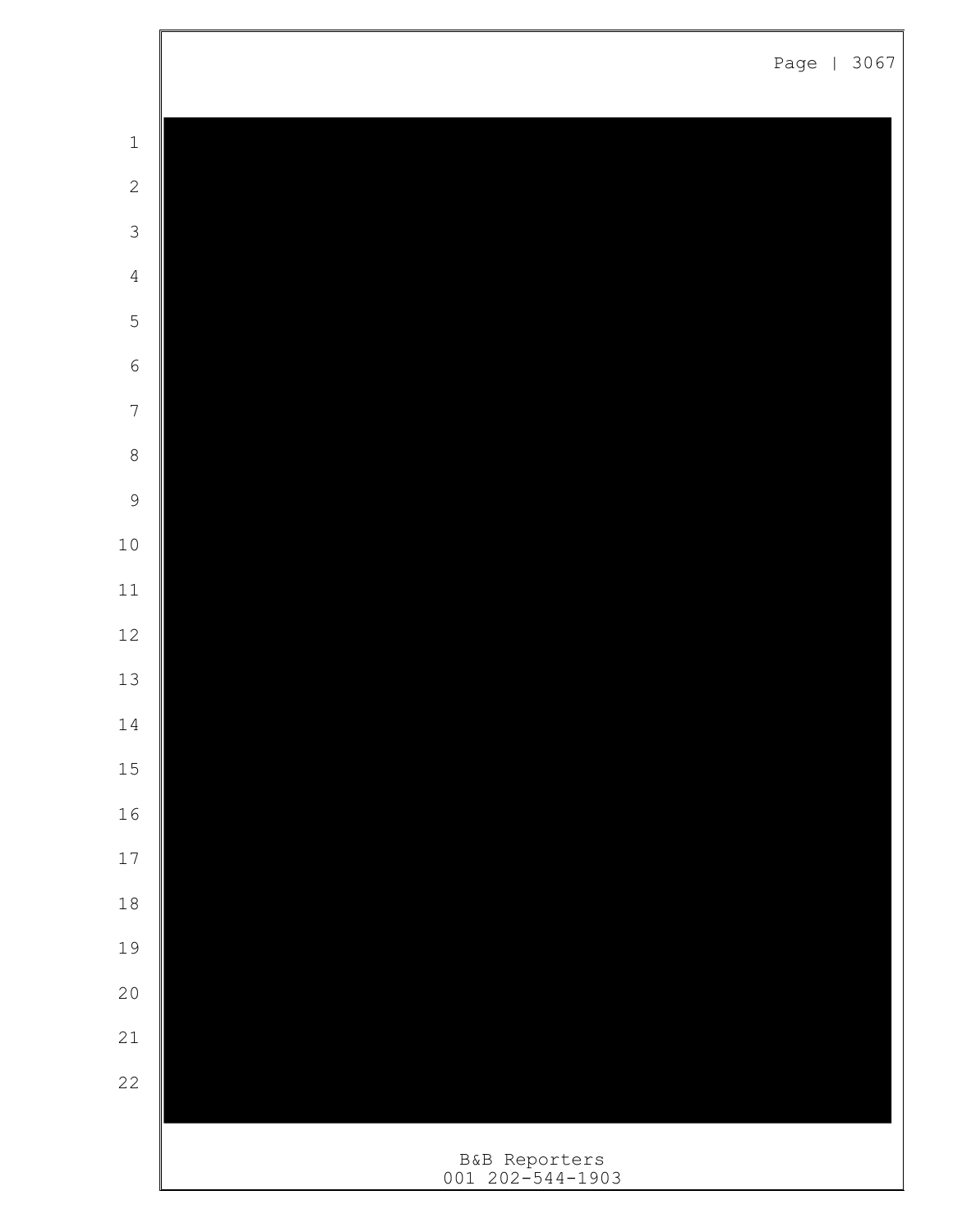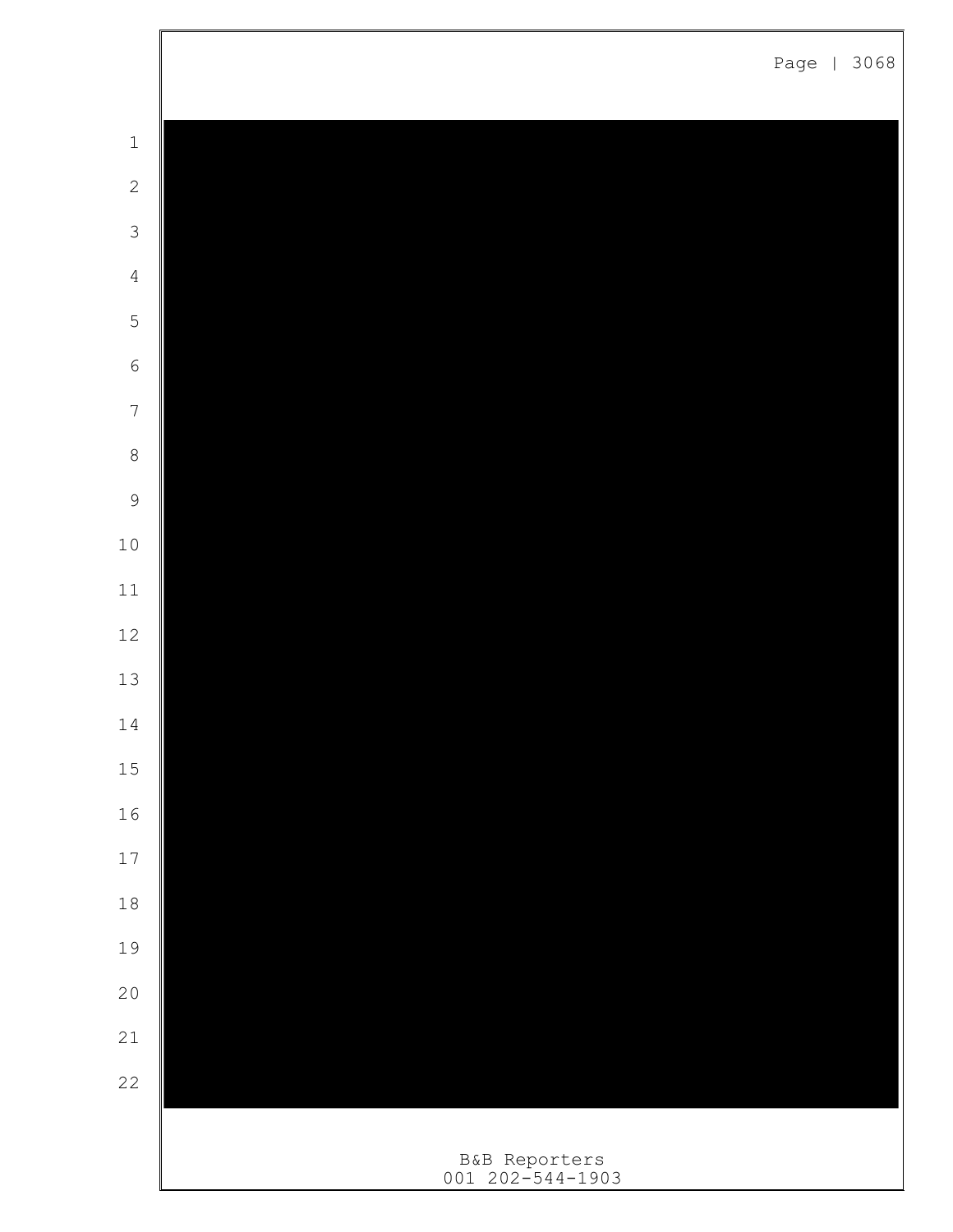|                                  |                                   | Page   3069 |  |
|----------------------------------|-----------------------------------|-------------|--|
|                                  |                                   |             |  |
| $\mathbbm{1}$                    |                                   |             |  |
| $\overline{c}$<br>$\overline{3}$ |                                   |             |  |
| $\overline{4}$                   |                                   |             |  |
| $\overline{5}$                   |                                   |             |  |
| $\overline{6}$                   |                                   |             |  |
| $\overline{7}$                   |                                   |             |  |
| $\overline{8}$                   |                                   |             |  |
| 9                                |                                   |             |  |
| $10$                             |                                   |             |  |
| $11$                             |                                   |             |  |
| $12\,$                           |                                   |             |  |
| 13                               |                                   |             |  |
| 14                               |                                   |             |  |
| $15\,$                           |                                   |             |  |
| $16\,$                           |                                   |             |  |
| $17\,$                           |                                   |             |  |
| $1\,8$                           |                                   |             |  |
| 19                               |                                   |             |  |
| $20$                             |                                   |             |  |
| $21\,$                           |                                   |             |  |
| 22                               |                                   |             |  |
|                                  |                                   |             |  |
|                                  | B&B Reporters<br>001 202-544-1903 |             |  |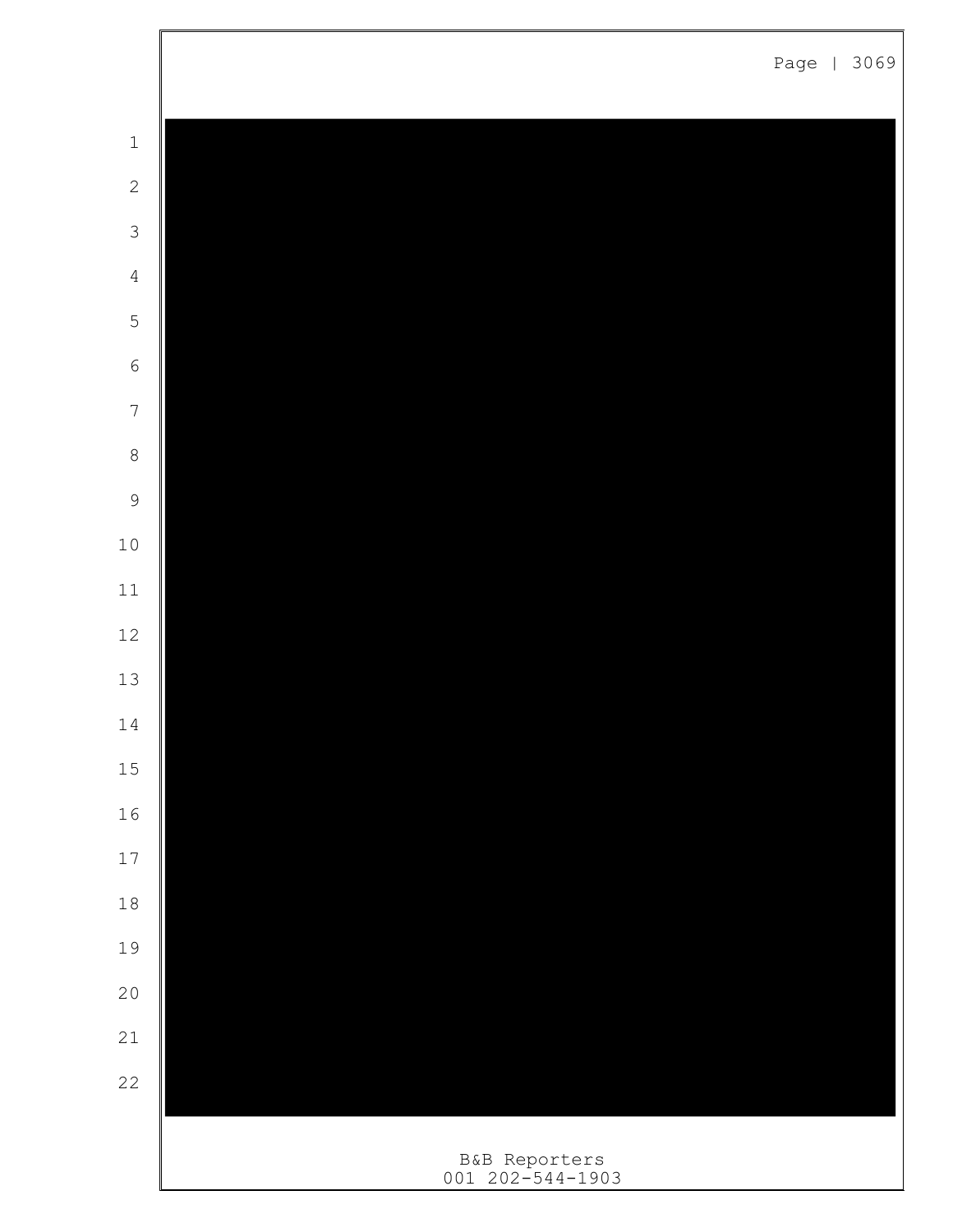|                | Page   3070                                          |
|----------------|------------------------------------------------------|
| $\mathbf{1}$   |                                                      |
| 2              |                                                      |
| 3              |                                                      |
| $\overline{4}$ |                                                      |
| 5              |                                                      |
| 6              |                                                      |
| 7              |                                                      |
| 8              |                                                      |
| 9              |                                                      |
| 10             | MR. POLÁŠEK: Okay. I think we can break at           |
| 11             | this point.                                          |
| 12             | PRESIDENT TERCIER: Okay. We take 15 minutes          |
| 13             | and start again at 5 past 5:00.                      |
| 14             | You know that you are under testimony again.         |
| 15             | It doesn't mean that you have to stay here, but come |
| 16             | back and have no contact with representatives or     |
| 17             | counsel, okay? From Respondent.                      |
| 18             | (Brief recess.)                                      |
| 19             | PRESIDENT TERCIER: Okay. I think we can now          |
| 20             | proceed.                                             |
| 21             | Please, Mr. Polášek.                                 |
| 22             | MR. POLÁŠEK: Thank you, Mr. President.               |
|                | B&B Reporters<br>001 202-544-1903                    |

 $\mathbb F$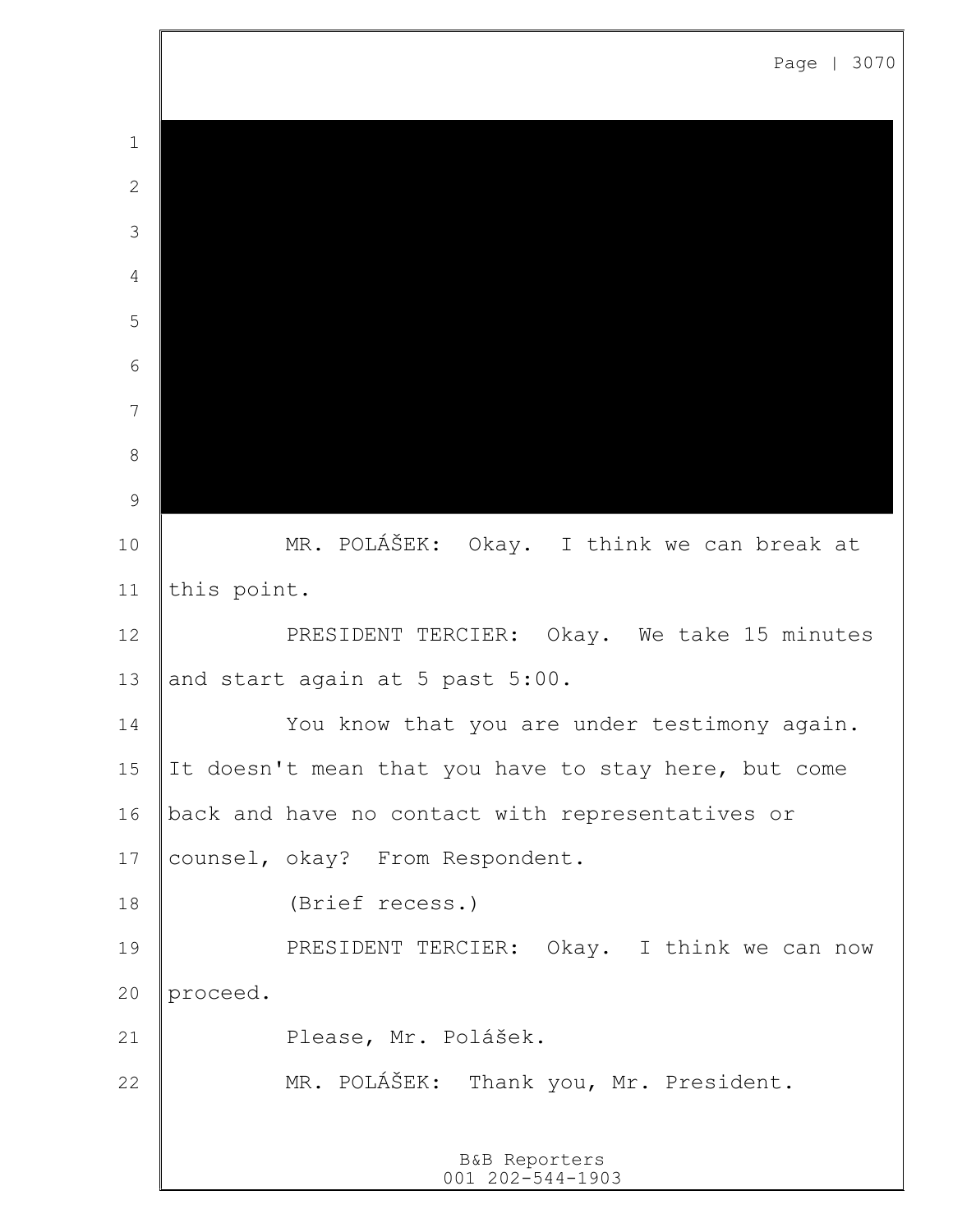|                                 | 3071<br>Page                      |
|---------------------------------|-----------------------------------|
|                                 |                                   |
| $\mathbf 1$                     |                                   |
| $\overline{c}$                  |                                   |
| $\mathfrak{Z}$                  |                                   |
| $\overline{4}$                  |                                   |
| $\overline{5}$                  |                                   |
| $\overline{6}$                  |                                   |
| $\overline{7}$                  |                                   |
| $\begin{matrix} 8 \end{matrix}$ |                                   |
| 9                               |                                   |
| $10$                            |                                   |
| $11\,$                          |                                   |
| 12                              |                                   |
| 13                              |                                   |
| $14\,$                          |                                   |
| 15                              |                                   |
| 16                              |                                   |
| $17$                            |                                   |
| $18$                            |                                   |
| 19                              |                                   |
| 20                              |                                   |
| $21\,$                          |                                   |
| 22                              |                                   |
|                                 |                                   |
|                                 | B&B Reporters<br>001 202-544-1903 |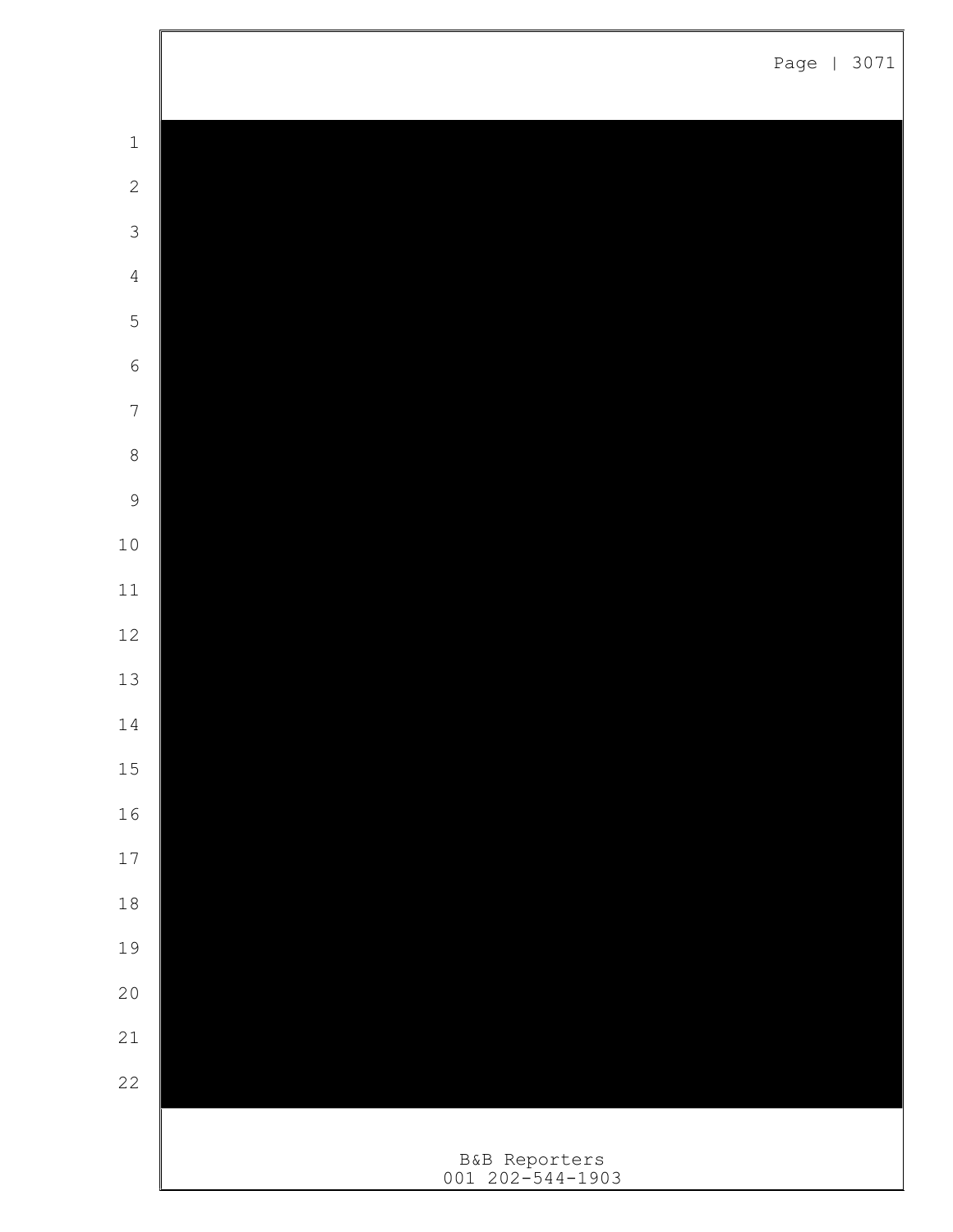|                            | 3072<br>Page                      |
|----------------------------|-----------------------------------|
| $\ensuremath{\mathbbm{1}}$ |                                   |
| $\overline{2}$             |                                   |
| $\mathfrak{Z}$             |                                   |
| $\overline{4}$             |                                   |
| $\overline{5}$             |                                   |
| $\sqrt{6}$                 |                                   |
| $\overline{7}$             |                                   |
| $\,8\,$                    |                                   |
| $\overline{9}$             |                                   |
| $10$                       |                                   |
| $11\,$                     |                                   |
| 12                         |                                   |
| 13                         |                                   |
| $14$                       |                                   |
| 15                         |                                   |
| 16                         |                                   |
| $17\,$                     |                                   |
| $18\,$                     |                                   |
| 19                         |                                   |
| $20$                       |                                   |
| 21                         |                                   |
| 22                         |                                   |
|                            | B&B Reporters<br>001 202-544-1903 |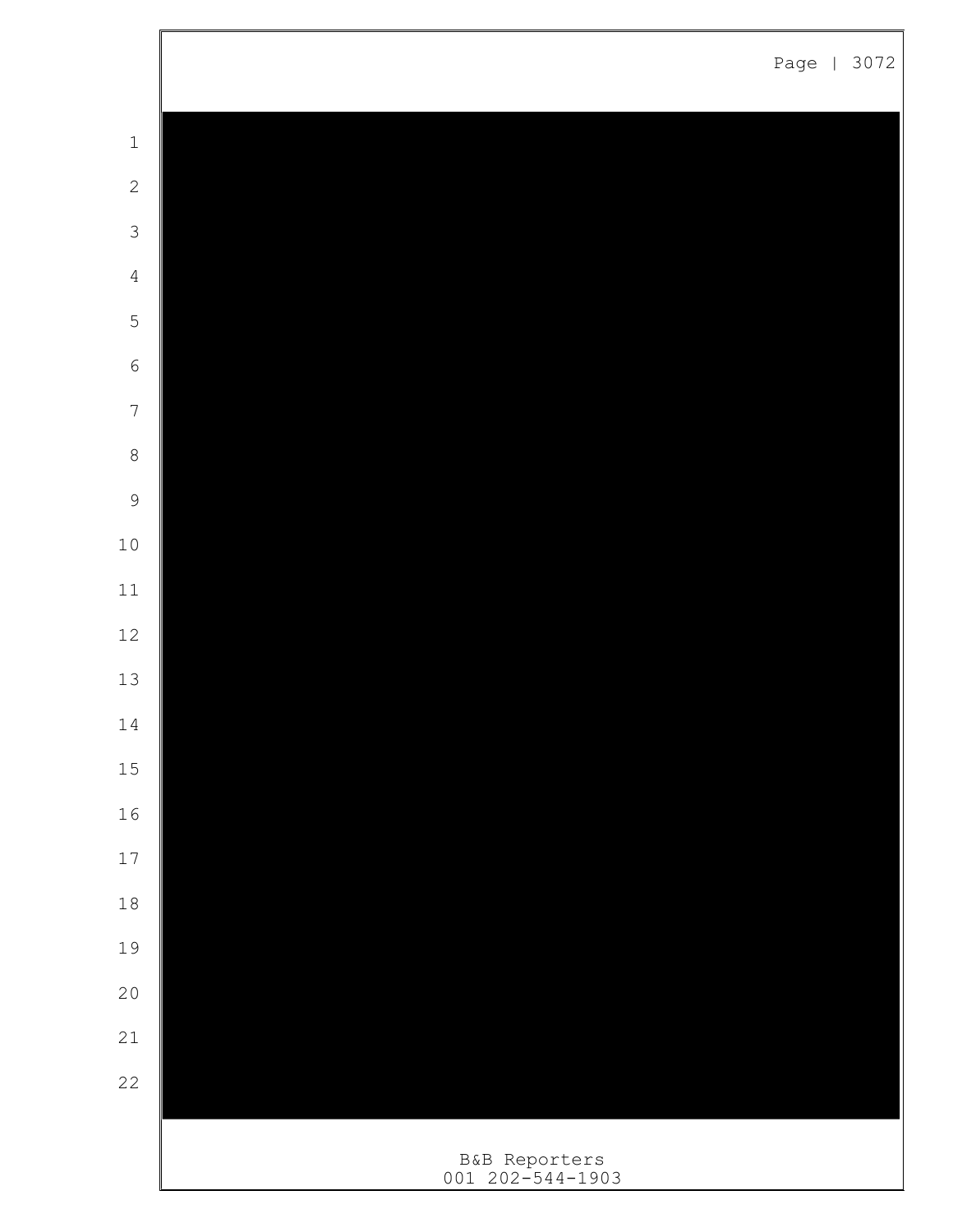|                                  |                                   | Page   3073 |  |
|----------------------------------|-----------------------------------|-------------|--|
|                                  |                                   |             |  |
| $\mathbf 1$                      |                                   |             |  |
| $\sqrt{2}$                       |                                   |             |  |
| $\mathfrak{Z}$<br>$\overline{4}$ |                                   |             |  |
|                                  |                                   |             |  |
| $\overline{5}$                   |                                   |             |  |
| $\epsilon$                       |                                   |             |  |
| $\boldsymbol{7}$<br>$\,8\,$      |                                   |             |  |
|                                  |                                   |             |  |
| $\mathcal{G}$                    |                                   |             |  |
| $10$                             |                                   |             |  |
| $11$                             |                                   |             |  |
| $12\,$                           |                                   |             |  |
| 13                               |                                   |             |  |
| 14                               |                                   |             |  |
| $15\,$                           |                                   |             |  |
| $16\,$                           |                                   |             |  |
| $17\,$                           |                                   |             |  |
| $1\,8$                           |                                   |             |  |
| 19                               |                                   |             |  |
| $20$                             |                                   |             |  |
| 21                               |                                   |             |  |
| 22                               |                                   |             |  |
|                                  | B&B Reporters<br>001 202-544-1903 |             |  |
|                                  |                                   |             |  |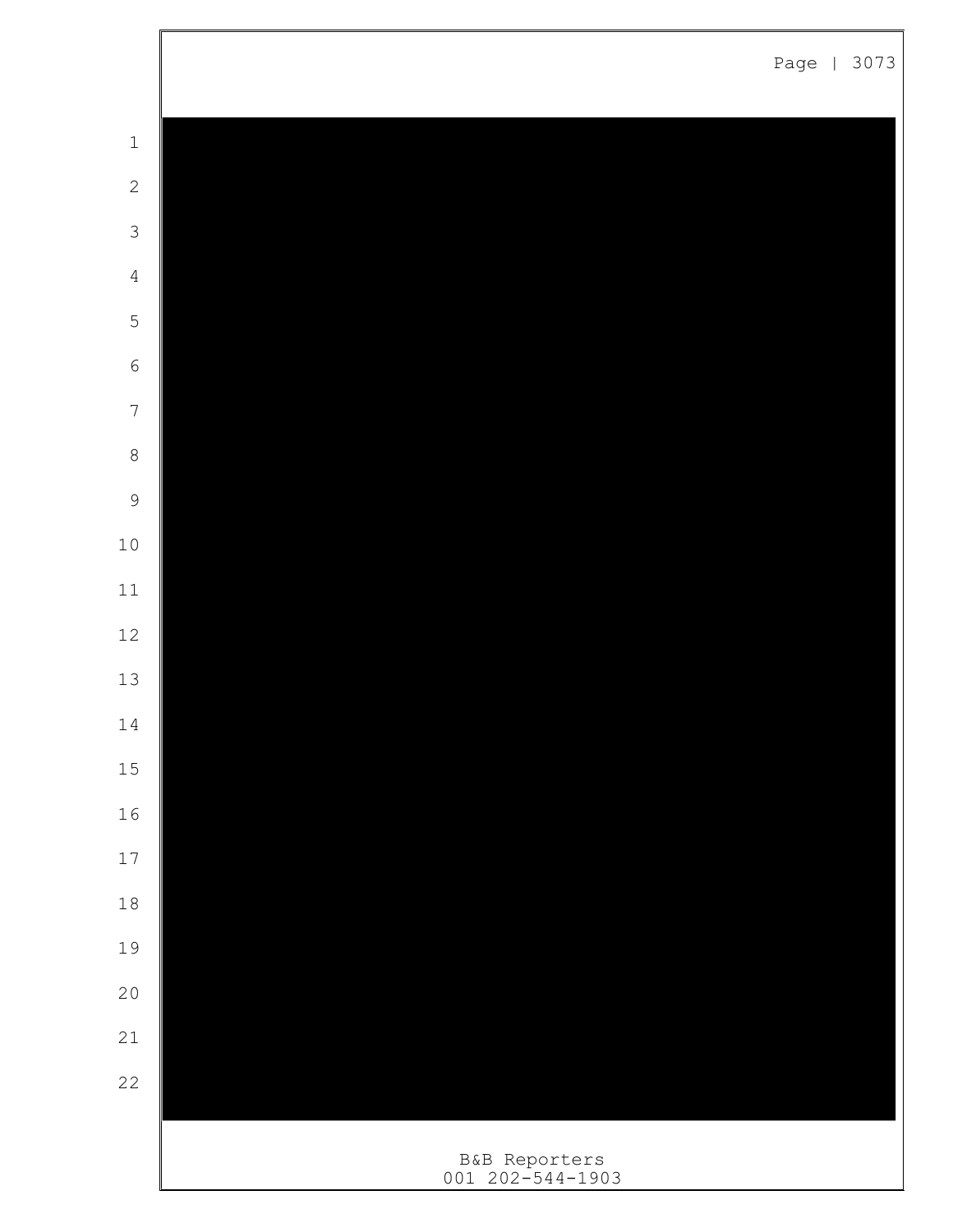|                                 | Page   3074                       |
|---------------------------------|-----------------------------------|
| $\mathbbm{1}$                   |                                   |
| $\overline{c}$                  |                                   |
| $\overline{3}$                  |                                   |
| $\overline{4}$                  |                                   |
| $\overline{5}$                  |                                   |
| $6\phantom{a}$                  |                                   |
| $\overline{7}$                  |                                   |
| $\begin{matrix} 8 \end{matrix}$ |                                   |
| $\overline{9}$                  |                                   |
| 10                              |                                   |
| $11\,$                          |                                   |
| $12$                            |                                   |
| 13                              |                                   |
| $1\,4$                          |                                   |
| $15\,$                          |                                   |
| $16\,$                          |                                   |
| $17\,$                          |                                   |
| $1\,8$                          |                                   |
| 19                              |                                   |
| $20$                            |                                   |
| 21<br>22                        |                                   |
|                                 |                                   |
|                                 | B&B Reporters<br>001 202-544-1903 |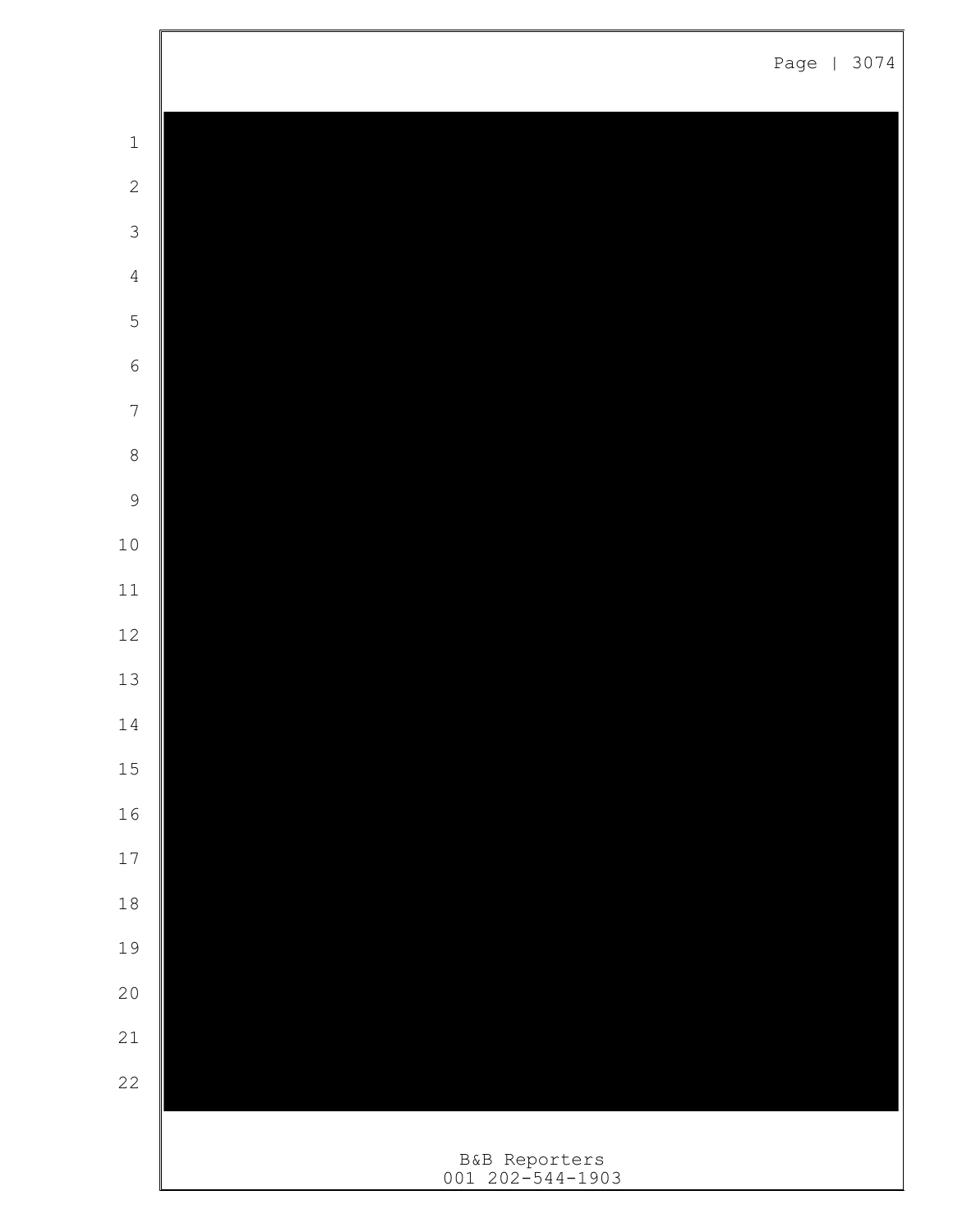|                  |                                   | Page   3075 |
|------------------|-----------------------------------|-------------|
| $\mathbf 1$      |                                   |             |
| $\overline{c}$   |                                   |             |
| $\mathfrak{Z}$   |                                   |             |
| $\overline{4}$   |                                   |             |
| $\overline{5}$   |                                   |             |
| $\sqrt{6}$       |                                   |             |
| $\sqrt{ }$       |                                   |             |
| $\,8\,$          |                                   |             |
| $\mathcal{G}$    |                                   |             |
| $10$             |                                   |             |
| $11\,$           |                                   |             |
| $12\,$           |                                   |             |
| 13               |                                   |             |
| 14               |                                   |             |
| 15               |                                   |             |
| $16\,$<br>$17\,$ |                                   |             |
| $1\,8$           |                                   |             |
| 19               |                                   |             |
| $20$             |                                   |             |
| $21$             |                                   |             |
| 22               |                                   |             |
|                  |                                   |             |
|                  | B&B Reporters<br>001 202-544-1903 |             |

 $\Gamma$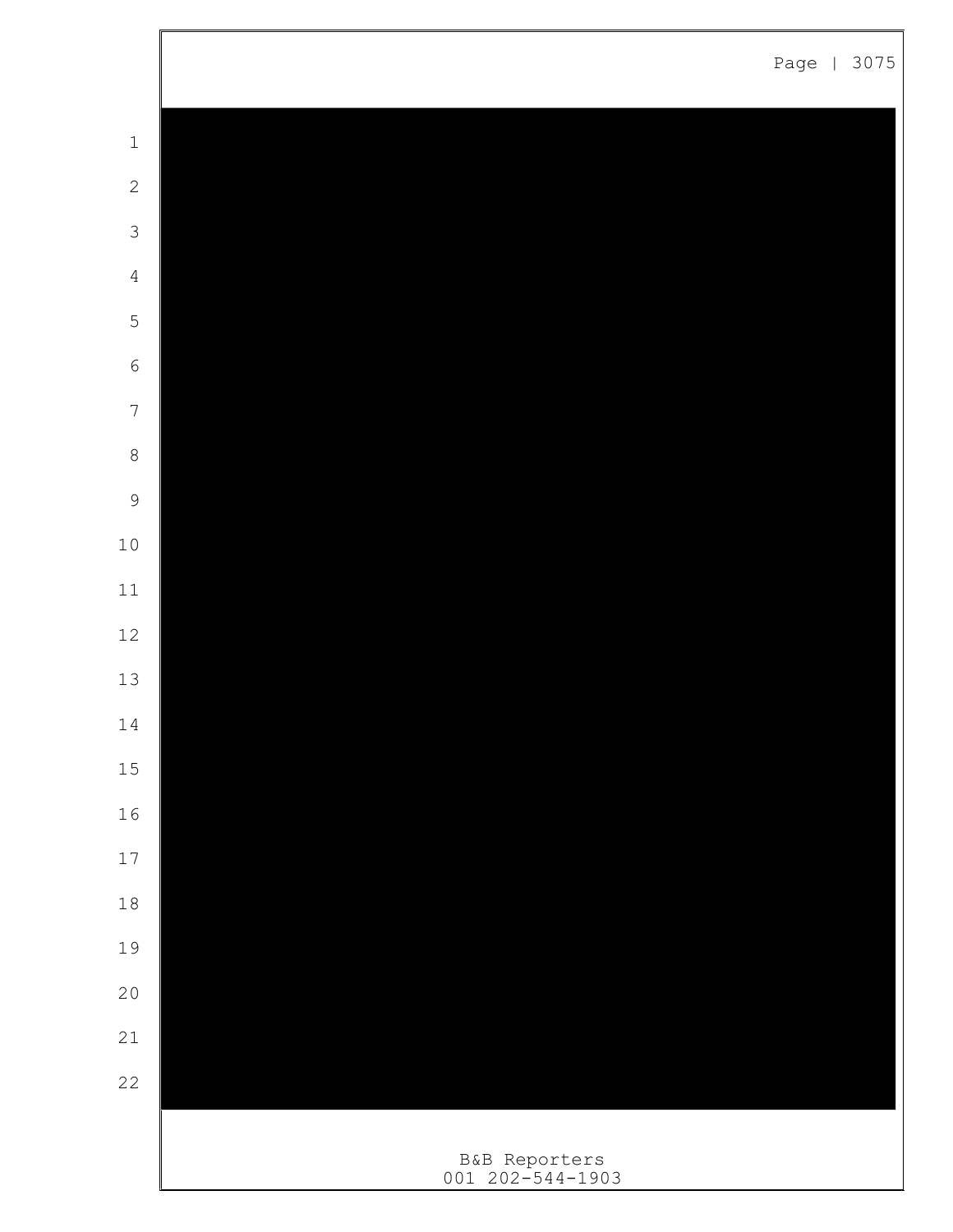|                | Page   3076                       |
|----------------|-----------------------------------|
|                |                                   |
| $\mathbf 1$    |                                   |
| $\sqrt{2}$     |                                   |
| $\mathfrak{Z}$ |                                   |
| $\overline{4}$ |                                   |
| $\overline{5}$ |                                   |
| $\sqrt{6}$     |                                   |
| $\sqrt{ }$     |                                   |
| $\overline{8}$ |                                   |
| $\mathcal{G}$  |                                   |
| $10$           |                                   |
| $11\,$         |                                   |
| 12             |                                   |
| 13             |                                   |
| $1\,4$         |                                   |
| $15\,$         |                                   |
| 16             |                                   |
| 17             |                                   |
| $1\,8$         |                                   |
| 19             |                                   |
| $2\,0$         |                                   |
| 21             |                                   |
| 22             |                                   |
|                |                                   |
|                | B&B Reporters<br>001 202-544-1903 |
|                |                                   |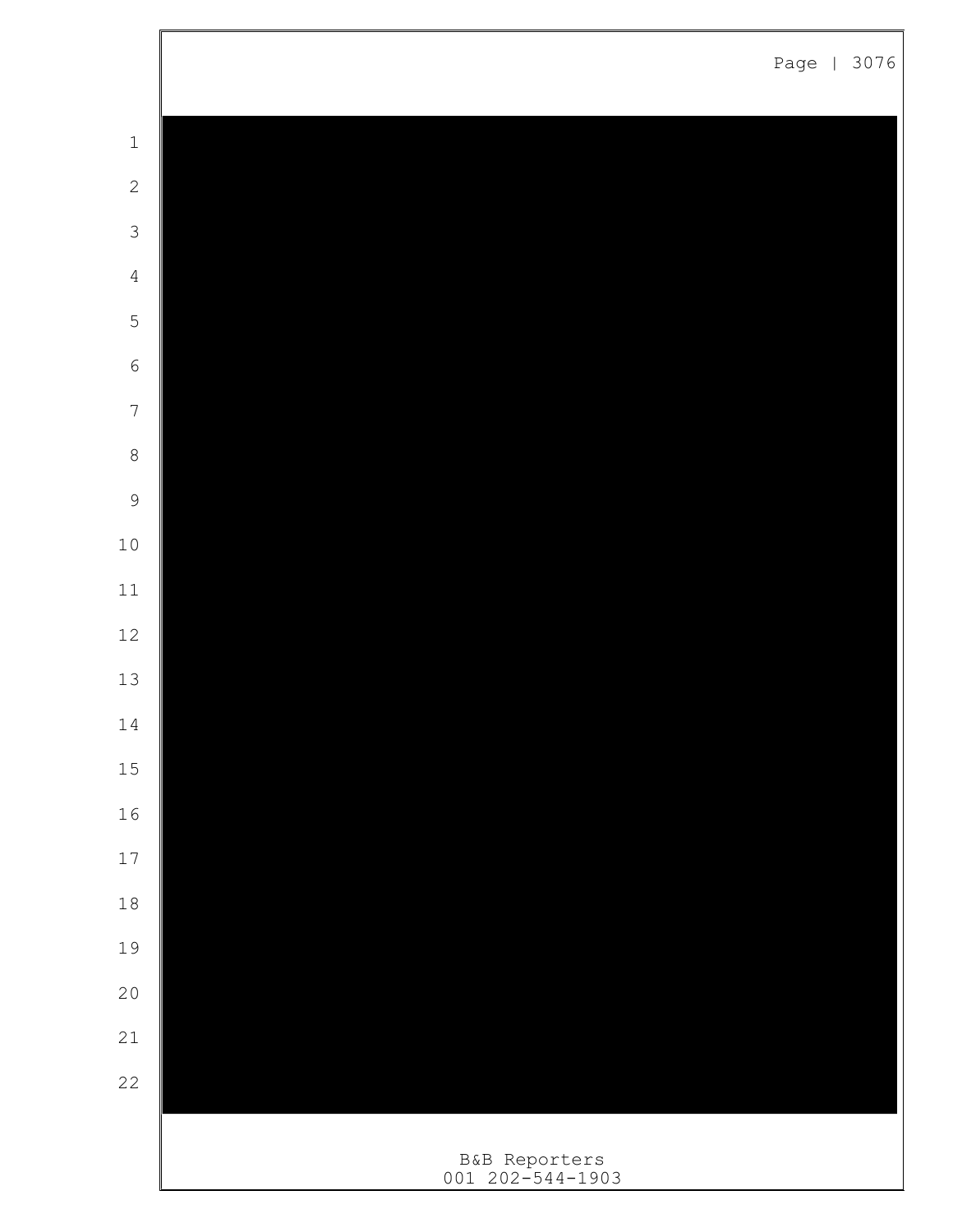|                            | 3077<br>Page                      |
|----------------------------|-----------------------------------|
| $\ensuremath{\mathbbm{1}}$ |                                   |
| $\overline{c}$             |                                   |
| $\mathfrak{Z}$             |                                   |
| $\overline{4}$             |                                   |
|                            |                                   |
| $\overline{5}$             |                                   |
| $\sqrt{6}$                 |                                   |
| $\overline{7}$             |                                   |
| $\,8\,$                    |                                   |
| $\overline{9}$             |                                   |
| $10$                       |                                   |
| $11\,$                     |                                   |
| 12                         |                                   |
| 13                         |                                   |
| 14                         |                                   |
| 15                         |                                   |
| 16                         |                                   |
| $17\,$                     |                                   |
| $18\,$                     |                                   |
| 19                         |                                   |
| $20$                       |                                   |
| 21                         |                                   |
| 22                         |                                   |
|                            |                                   |
|                            | B&B Reporters<br>001 202-544-1903 |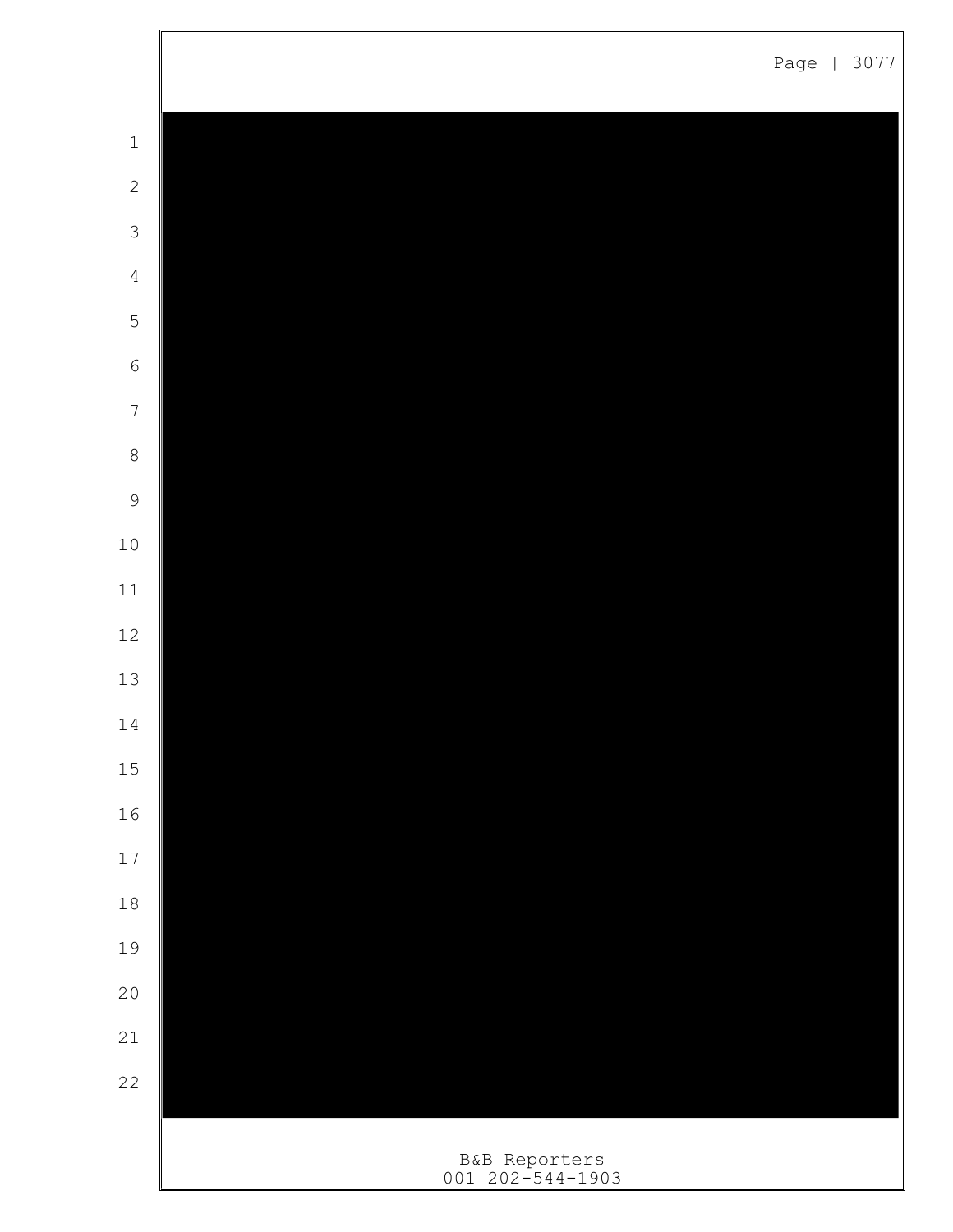|                            |                                   | Page | 3078 |
|----------------------------|-----------------------------------|------|------|
|                            |                                   |      |      |
| $\ensuremath{\mathbbm{1}}$ |                                   |      |      |
| $\overline{c}$             |                                   |      |      |
| $\mathfrak{Z}$             |                                   |      |      |
| $\overline{4}$             |                                   |      |      |
| $\overline{5}$             |                                   |      |      |
| $6\phantom{a}$             |                                   |      |      |
| $\boldsymbol{7}$           |                                   |      |      |
| $\,8\,$                    |                                   |      |      |
| $\mathcal{G}$              |                                   |      |      |
| $10$                       |                                   |      |      |
| $11\,$                     |                                   |      |      |
| $12$                       |                                   |      |      |
| 13                         |                                   |      |      |
| $1\,4$                     |                                   |      |      |
| $15\,$                     |                                   |      |      |
| $16\,$                     |                                   |      |      |
| $17\,$                     |                                   |      |      |
| $1\,8$                     |                                   |      |      |
| 19                         |                                   |      |      |
| $20$                       |                                   |      |      |
| $21$                       |                                   |      |      |
| 22                         |                                   |      |      |
|                            |                                   |      |      |
|                            | B&B Reporters<br>001 202-544-1903 |      |      |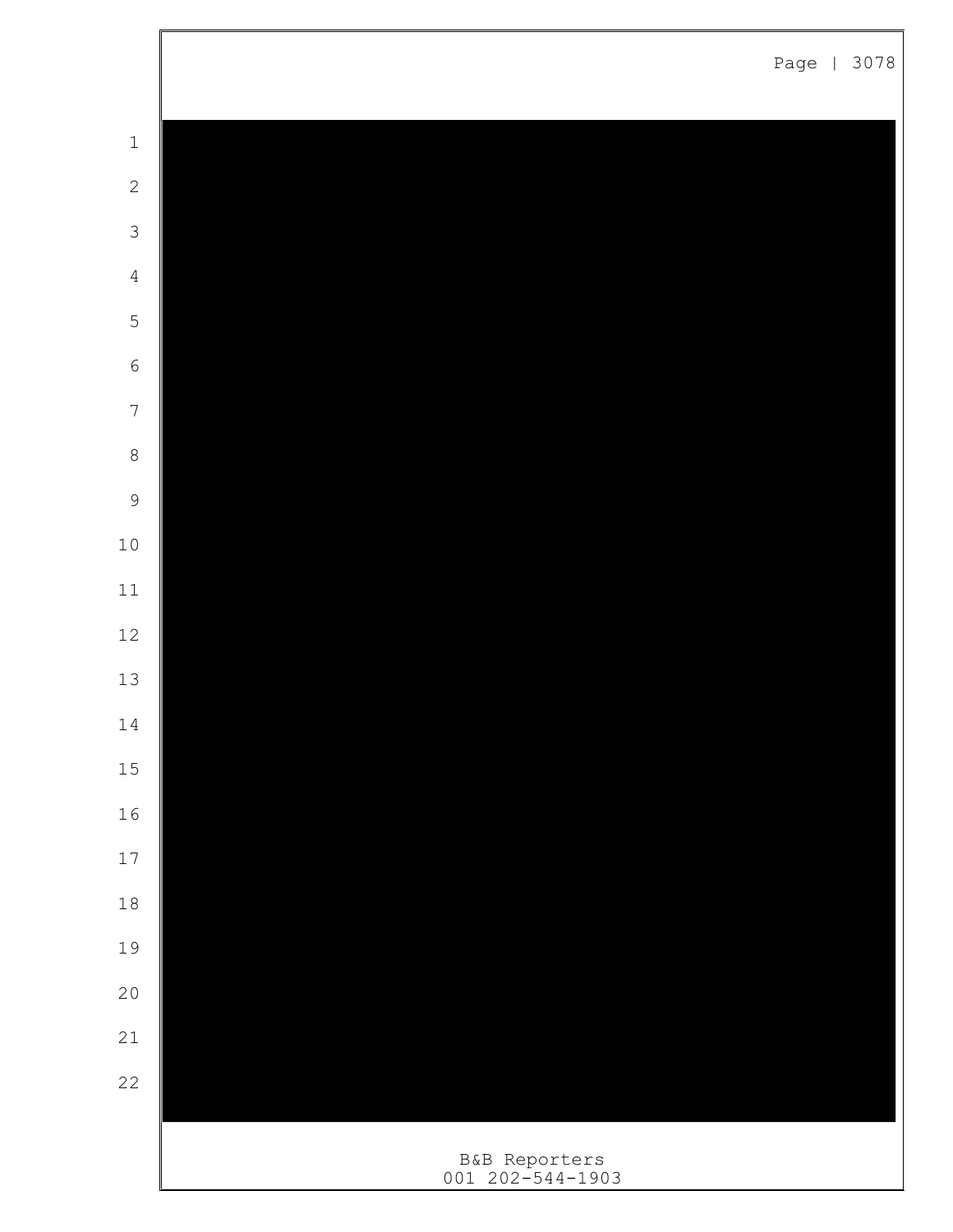|                                  |                                   |  | Page   3079 |
|----------------------------------|-----------------------------------|--|-------------|
|                                  |                                   |  |             |
| $\mathbf 1$                      |                                   |  |             |
| $\overline{c}$                   |                                   |  |             |
| $\mathfrak{Z}$                   |                                   |  |             |
| $\overline{4}$                   |                                   |  |             |
| $\overline{5}$                   |                                   |  |             |
| $\sqrt{6}$                       |                                   |  |             |
| $\boldsymbol{7}$                 |                                   |  |             |
| $\begin{array}{c} 8 \end{array}$ |                                   |  |             |
| $\mathcal{G}$                    |                                   |  |             |
| $10$                             |                                   |  |             |
| $11$                             |                                   |  |             |
| $12\,$                           |                                   |  |             |
| 13                               |                                   |  |             |
| $1\,4$                           |                                   |  |             |
| 15                               |                                   |  |             |
| $16\,$                           |                                   |  |             |
| $17\,$                           |                                   |  |             |
| $1\,8$                           |                                   |  |             |
| 19                               |                                   |  |             |
| $20$                             |                                   |  |             |
| $21\,$                           |                                   |  |             |
| 22                               |                                   |  |             |
|                                  |                                   |  |             |
|                                  | B&B Reporters<br>001 202-544-1903 |  |             |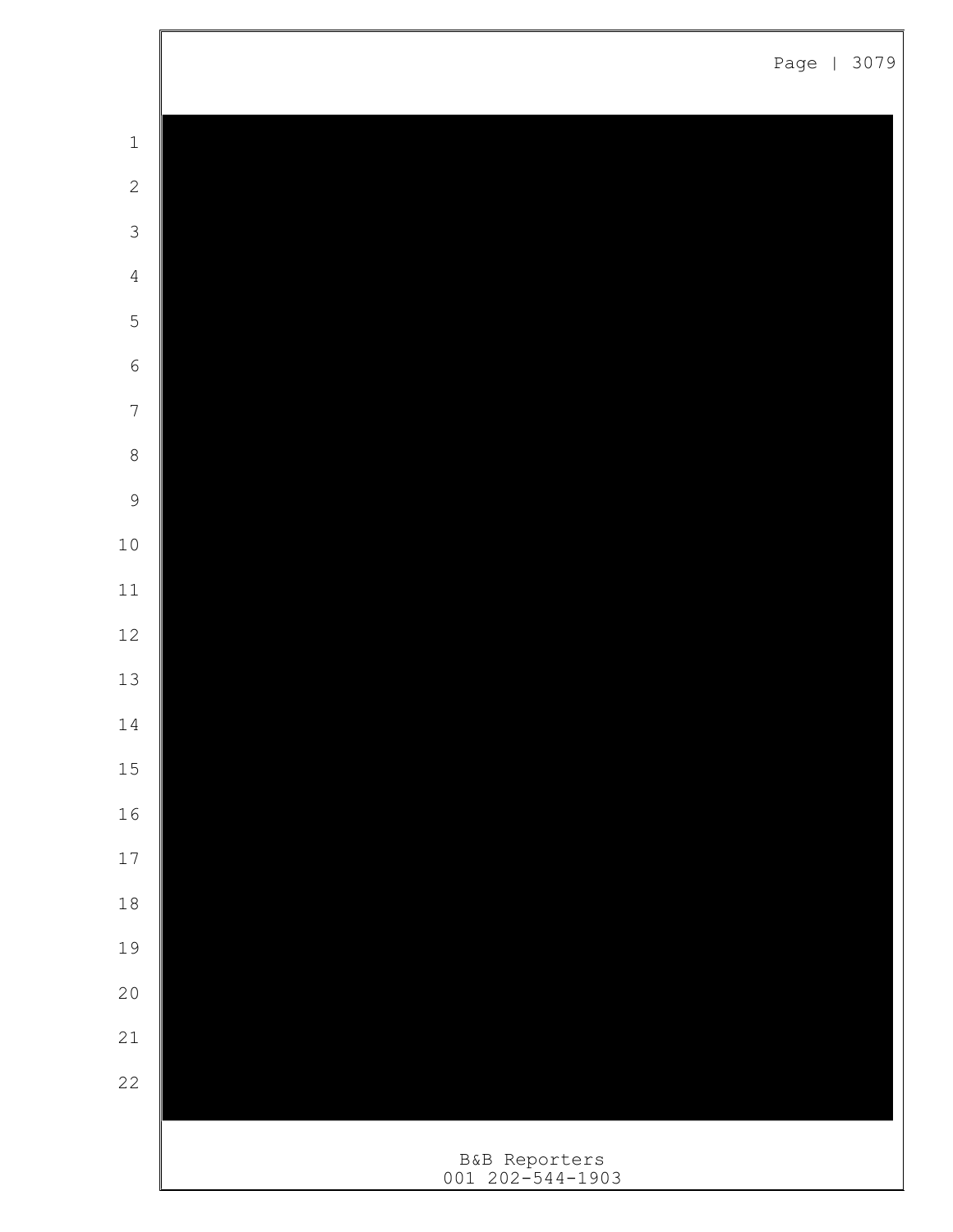|                |                                   |  | Page   3080 |
|----------------|-----------------------------------|--|-------------|
| $\mathbbm{1}$  |                                   |  |             |
| $\overline{c}$ |                                   |  |             |
| $\overline{3}$ |                                   |  |             |
| $\overline{4}$ |                                   |  |             |
| $\overline{5}$ |                                   |  |             |
| $\overline{6}$ |                                   |  |             |
| $\overline{7}$ |                                   |  |             |
| $\overline{8}$ |                                   |  |             |
| 9              |                                   |  |             |
| $10$           |                                   |  |             |
| $11\,$         |                                   |  |             |
| $12\,$         |                                   |  |             |
| 13             |                                   |  |             |
| $1\,4$         |                                   |  |             |
| $15\,$         |                                   |  |             |
| 16             |                                   |  |             |
| $17\,$         |                                   |  |             |
| $1\,8$         |                                   |  |             |
| 19             |                                   |  |             |
| $20$           |                                   |  |             |
| $2\sqrt{1}$    |                                   |  |             |
| 22             |                                   |  |             |
|                |                                   |  |             |
|                | B&B Reporters<br>001 202-544-1903 |  |             |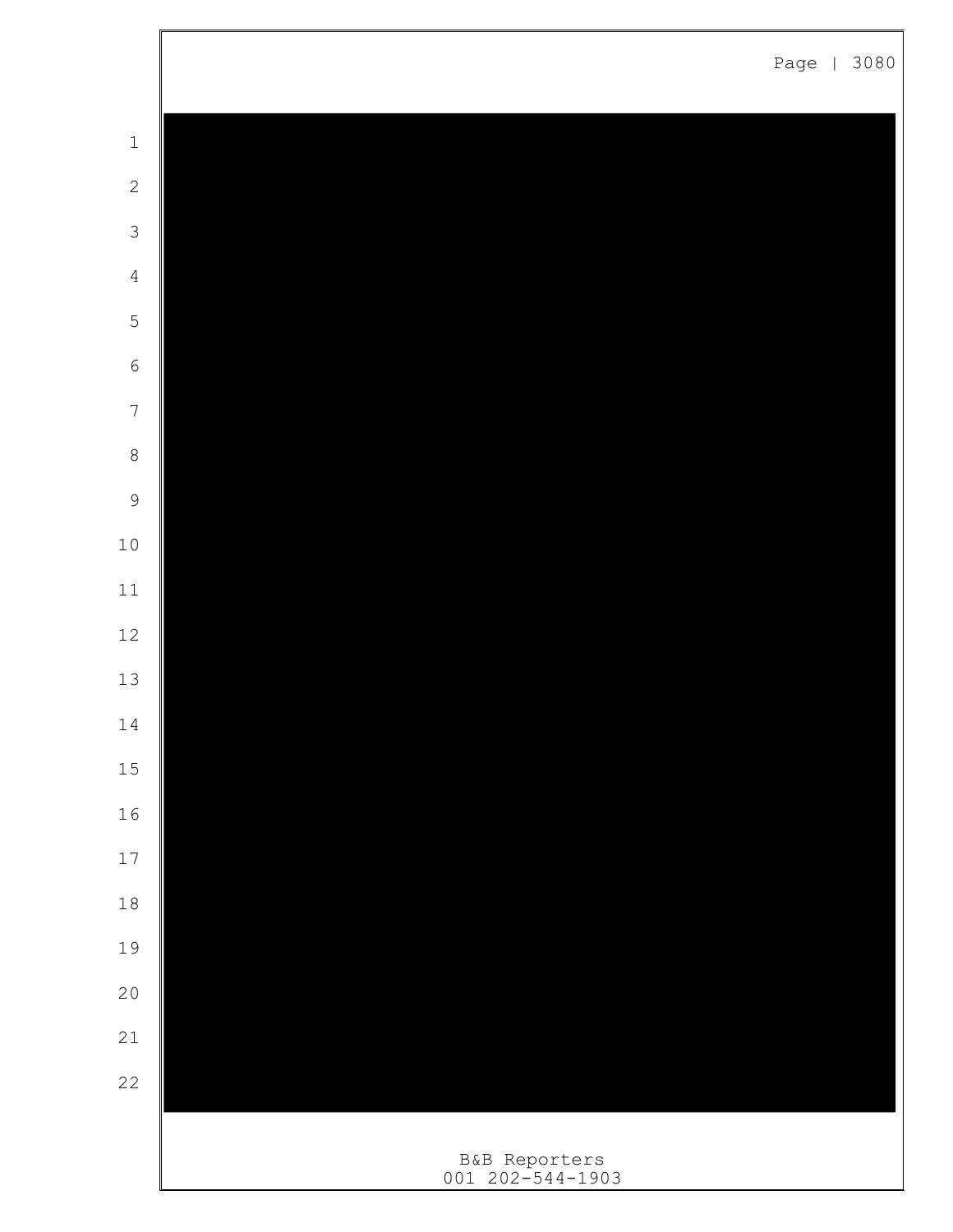|                | Page   3081                       |
|----------------|-----------------------------------|
| $\mathbf 1$    |                                   |
| $\sqrt{2}$     |                                   |
| $\mathfrak{Z}$ |                                   |
| $\overline{4}$ |                                   |
| $\overline{5}$ |                                   |
| $\sqrt{6}$     |                                   |
| $\sqrt{ }$     |                                   |
| $\overline{8}$ |                                   |
| $\mathcal{G}$  |                                   |
| $10$           |                                   |
| $11\,$         |                                   |
| 12             |                                   |
| 13             |                                   |
| $1\,4$         |                                   |
| $15\,$         |                                   |
| 16             |                                   |
| 17             |                                   |
| $1\,8$         |                                   |
| 19             |                                   |
| $2\,0$         |                                   |
| 21             |                                   |
| 22             |                                   |
|                |                                   |
|                | B&B Reporters<br>001 202-544-1903 |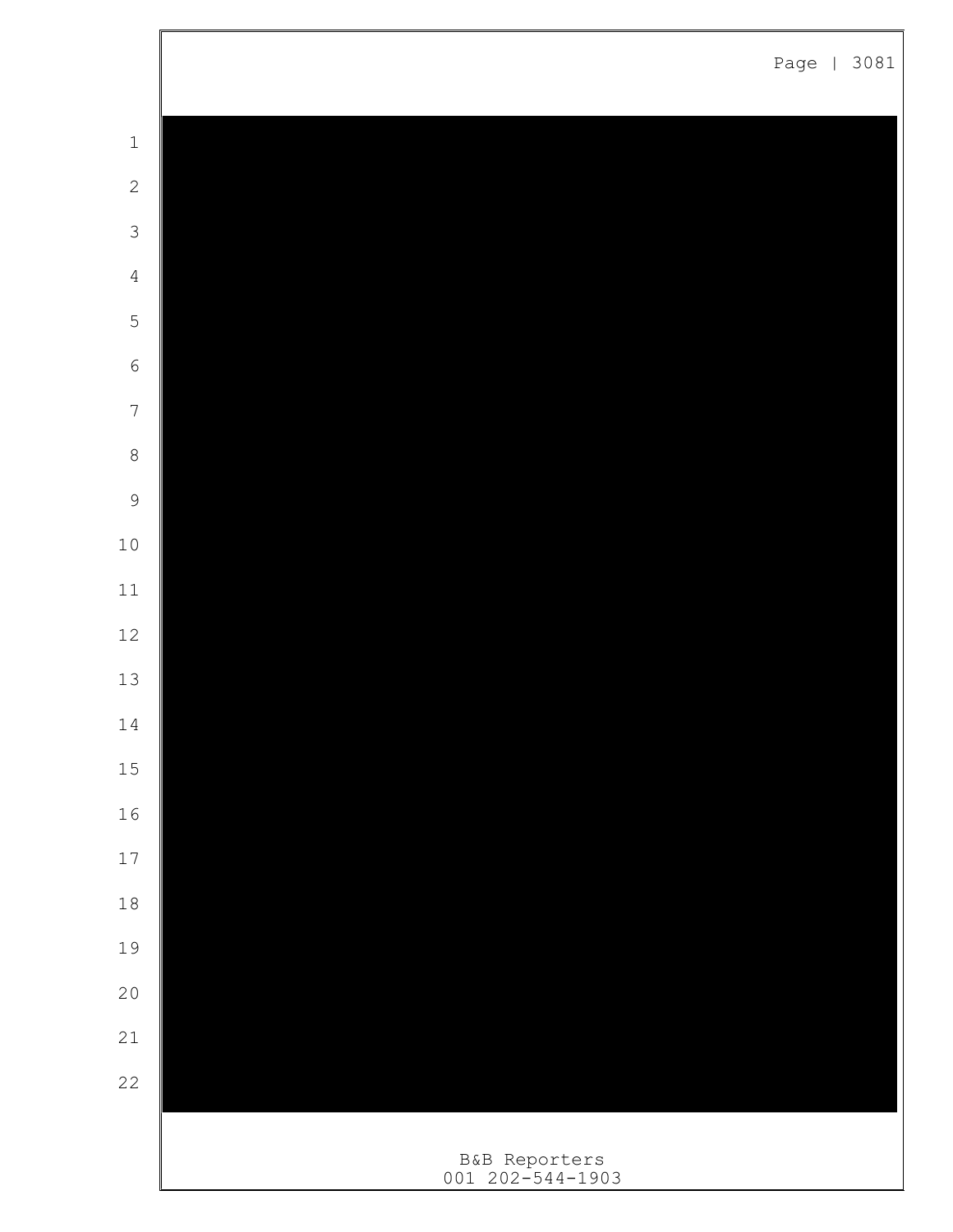|                | Page   3082                       |
|----------------|-----------------------------------|
| $\mathbbm{1}$  |                                   |
| $\overline{c}$ |                                   |
| $\mathfrak{Z}$ |                                   |
| $\overline{4}$ |                                   |
| $\overline{5}$ |                                   |
| $\overline{6}$ |                                   |
| $\overline{7}$ |                                   |
| $\overline{8}$ |                                   |
| 9              |                                   |
| $10$           |                                   |
| $11$           |                                   |
| $12\,$         |                                   |
| 13             |                                   |
| $1\,4$         |                                   |
| $15\,$         |                                   |
| $16\,$         |                                   |
| $17$           |                                   |
| $1\,8$         |                                   |
| 19             |                                   |
| $20$           |                                   |
| $21$           |                                   |
| 22             |                                   |
|                | B&B Reporters<br>001 202-544-1903 |
|                |                                   |

 $\overline{\mathbf{I}}$ 

 $\overline{r}$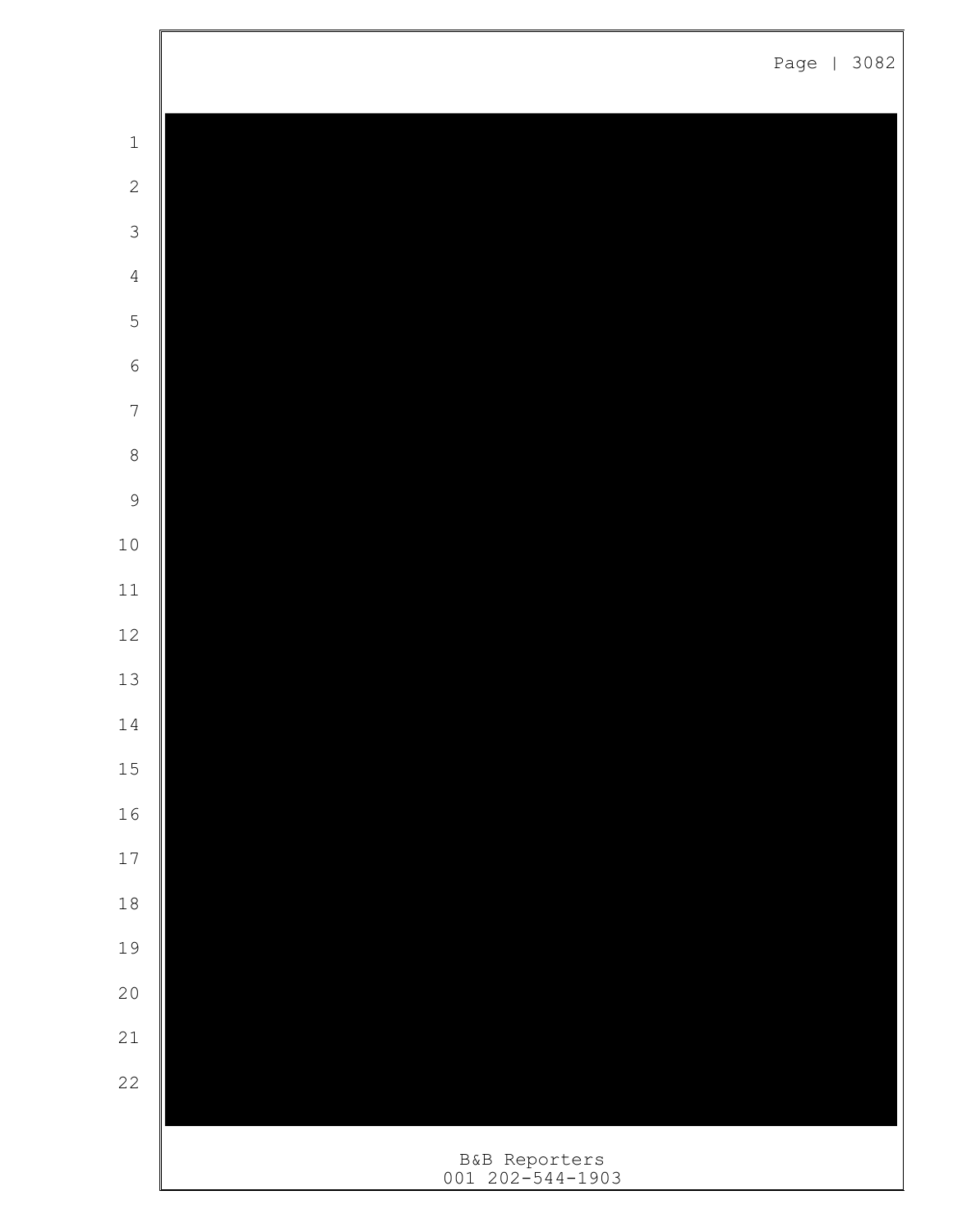|                             |                                   | Page | 3083 |
|-----------------------------|-----------------------------------|------|------|
|                             |                                   |      |      |
| $\mathbf 1$                 |                                   |      |      |
| $\sqrt{2}$<br>$\mathcal{S}$ |                                   |      |      |
| $\overline{4}$              |                                   |      |      |
| $\overline{5}$              |                                   |      |      |
| $6\phantom{a}$              |                                   |      |      |
| $\boldsymbol{7}$            |                                   |      |      |
| $\,8\,$                     |                                   |      |      |
| $\mathcal{G}$               |                                   |      |      |
| $10$                        |                                   |      |      |
| $11\,$                      |                                   |      |      |
| $12\,$                      |                                   |      |      |
| 13                          |                                   |      |      |
| $1\,4$                      |                                   |      |      |
| 15                          |                                   |      |      |
| 16                          |                                   |      |      |
| $17\,$                      |                                   |      |      |
| $1\,8$                      |                                   |      |      |
| 19                          |                                   |      |      |
| $20$                        |                                   |      |      |
| $21\,$                      |                                   |      |      |
| 22                          |                                   |      |      |
|                             |                                   |      |      |
|                             | B&B Reporters<br>001 202-544-1903 |      |      |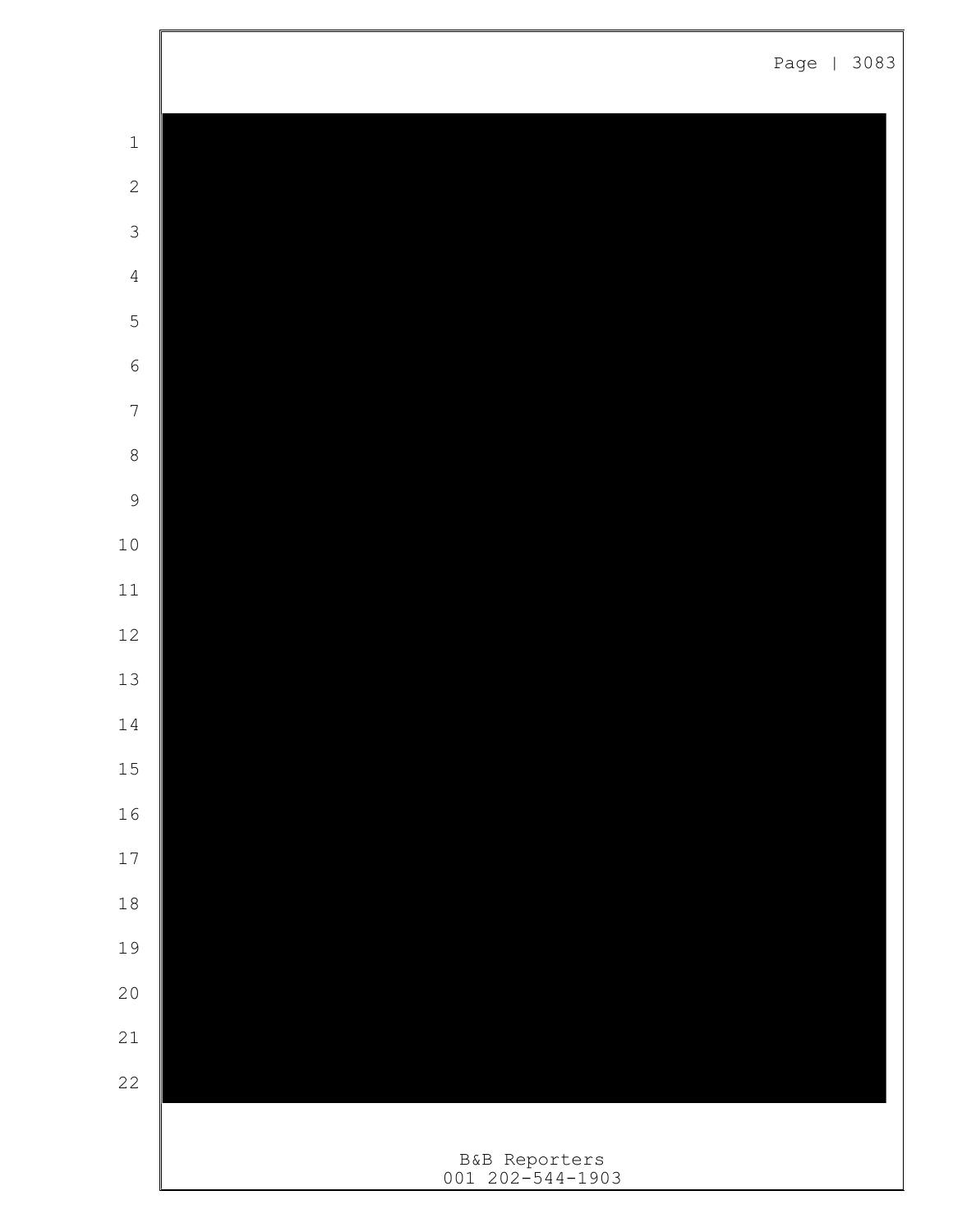|                |                                   | Page   3084 |  |
|----------------|-----------------------------------|-------------|--|
| $\mathbbm{1}$  |                                   |             |  |
| $\overline{c}$ |                                   |             |  |
| $\overline{3}$ |                                   |             |  |
| $\overline{4}$ |                                   |             |  |
| $\overline{5}$ |                                   |             |  |
| $\overline{6}$ |                                   |             |  |
| $\overline{7}$ |                                   |             |  |
| $\overline{8}$ |                                   |             |  |
| $\overline{9}$ |                                   |             |  |
| 10             |                                   |             |  |
| $11$           |                                   |             |  |
| $12$           |                                   |             |  |
| 13             |                                   |             |  |
| $1\,4$         |                                   |             |  |
| $15\,$         |                                   |             |  |
| 16             |                                   |             |  |
| $17\,$         |                                   |             |  |
| $1\,8$         |                                   |             |  |
| 19             |                                   |             |  |
| $20\,$         |                                   |             |  |
| $21\,$<br>22   |                                   |             |  |
|                |                                   |             |  |
|                | B&B Reporters<br>001 202-544-1903 |             |  |

Г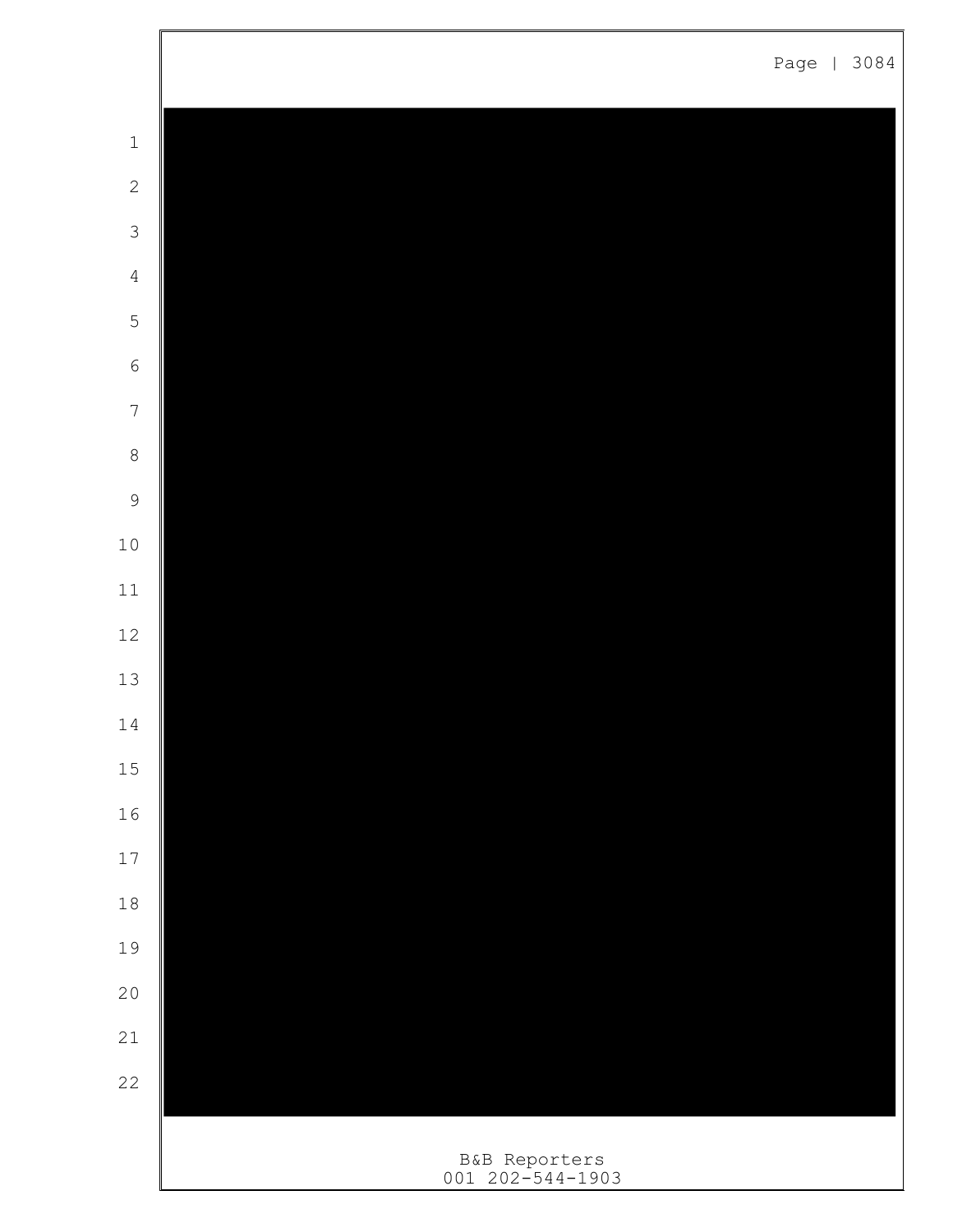|                  |                                   | Page   3085 |  |
|------------------|-----------------------------------|-------------|--|
| $\mathbf 1$      |                                   |             |  |
| $\overline{c}$   |                                   |             |  |
| $\overline{3}$   |                                   |             |  |
| $\overline{4}$   |                                   |             |  |
| $\overline{5}$   |                                   |             |  |
| $\overline{6}$   |                                   |             |  |
| $\overline{7}$   |                                   |             |  |
| $\overline{8}$   |                                   |             |  |
| $\overline{9}$   |                                   |             |  |
| $10$             |                                   |             |  |
| $11\,$           |                                   |             |  |
| $12\,$           |                                   |             |  |
| 13               |                                   |             |  |
| 14               |                                   |             |  |
| 15               |                                   |             |  |
| $16\,$<br>$17\,$ |                                   |             |  |
| $1\,8$           |                                   |             |  |
| 19               |                                   |             |  |
| $20$             |                                   |             |  |
| $2\sqrt{1}$      |                                   |             |  |
| 22               |                                   |             |  |
|                  |                                   |             |  |
|                  | B&B Reporters<br>001 202-544-1903 |             |  |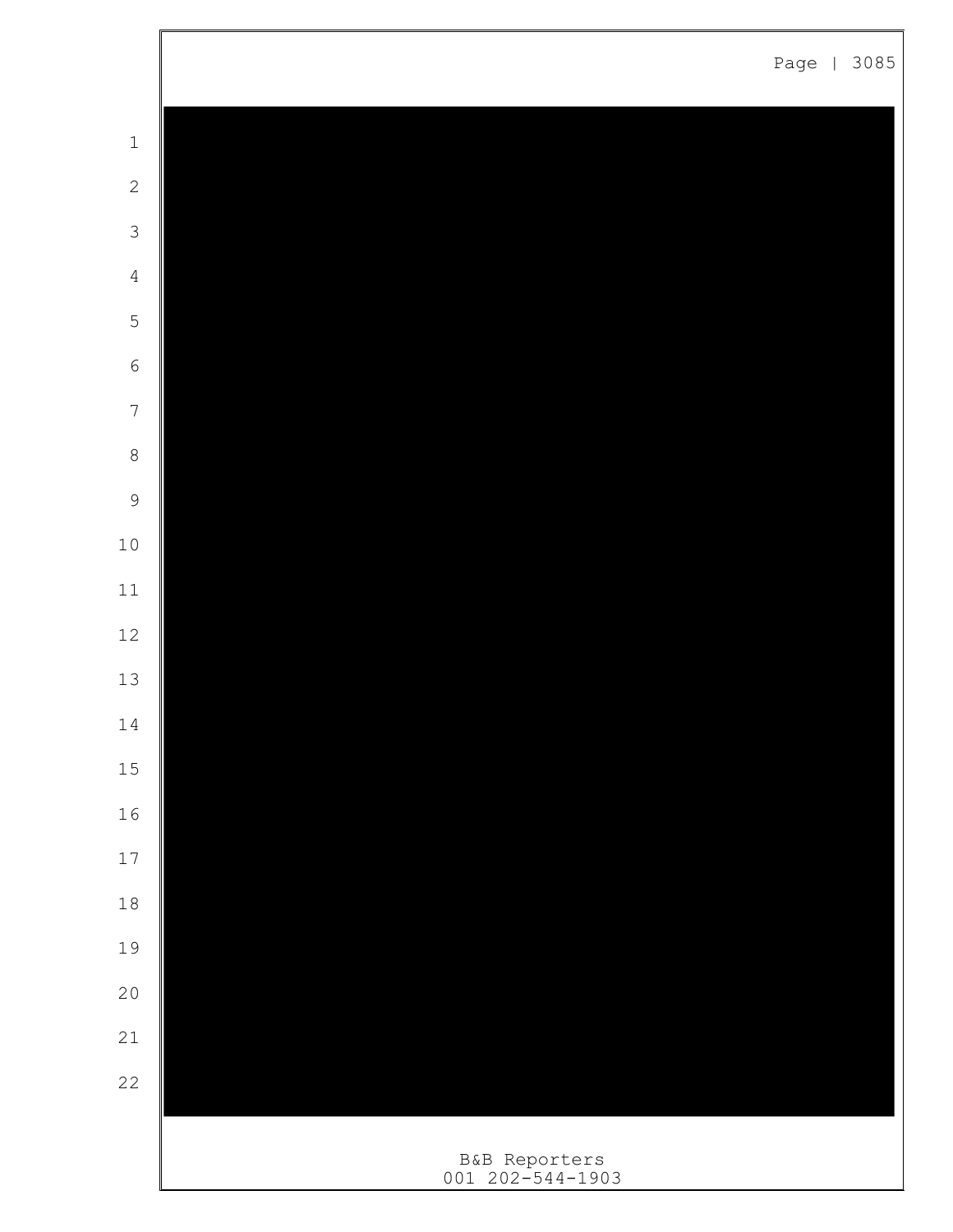|                                 | Page   3086                       |  |
|---------------------------------|-----------------------------------|--|
|                                 |                                   |  |
| $\mathbbm{1}$<br>$\overline{c}$ |                                   |  |
| $\mathfrak{Z}$                  |                                   |  |
| $\overline{4}$                  |                                   |  |
| $\overline{5}$                  |                                   |  |
| $\overline{6}$                  |                                   |  |
| $\overline{7}$                  |                                   |  |
| $\overline{8}$                  |                                   |  |
| $\overline{9}$                  |                                   |  |
| 10                              |                                   |  |
| $11$                            |                                   |  |
| $12$                            |                                   |  |
| 13                              |                                   |  |
| $1\,4$                          |                                   |  |
| $15\,$                          |                                   |  |
| 16                              |                                   |  |
| $17\,$                          |                                   |  |
| $1\,8$                          |                                   |  |
| 19                              |                                   |  |
| $20$                            |                                   |  |
| 21                              |                                   |  |
| 22                              |                                   |  |
|                                 | B&B Reporters<br>001 202-544-1903 |  |
|                                 |                                   |  |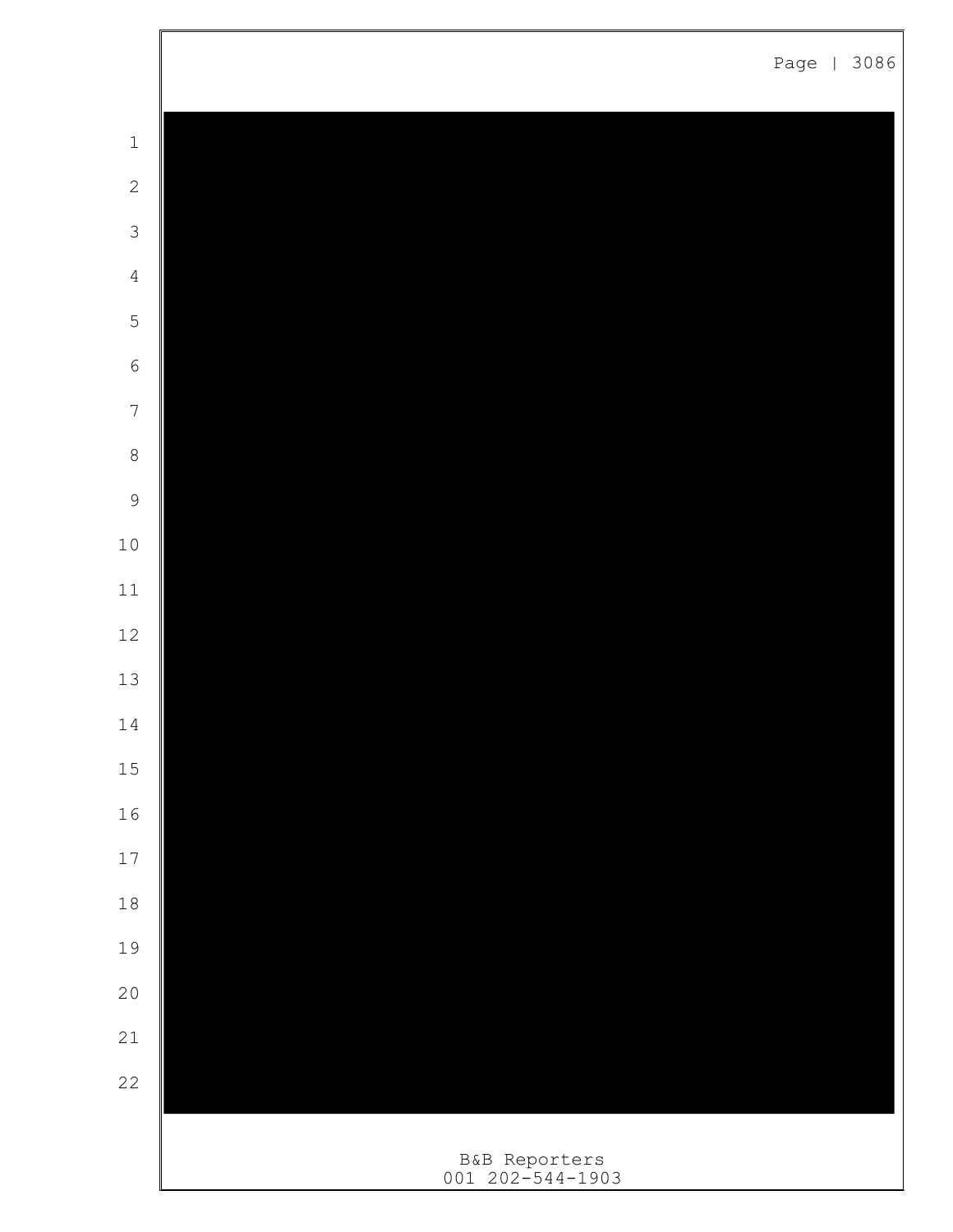|                |                                   | Page   3087 |  |
|----------------|-----------------------------------|-------------|--|
| $\mathbbm{1}$  |                                   |             |  |
| $\sqrt{2}$     |                                   |             |  |
| $\overline{3}$ |                                   |             |  |
| $\overline{4}$ |                                   |             |  |
| $\overline{5}$ |                                   |             |  |
| $\overline{6}$ |                                   |             |  |
| $\overline{7}$ |                                   |             |  |
| 8              |                                   |             |  |
| $\mathcal{G}$  |                                   |             |  |
| $10$           |                                   |             |  |
| $11\,$         |                                   |             |  |
| $12$           |                                   |             |  |
| 13             |                                   |             |  |
| $14$           |                                   |             |  |
| $15\,$         |                                   |             |  |
| $16\,$         |                                   |             |  |
| $17\,$         |                                   |             |  |
| $1\,8$         |                                   |             |  |
| 19             |                                   |             |  |
| $20$           |                                   |             |  |
| $21\,$         |                                   |             |  |
| 22             |                                   |             |  |
|                |                                   |             |  |
|                | B&B Reporters<br>001 202-544-1903 |             |  |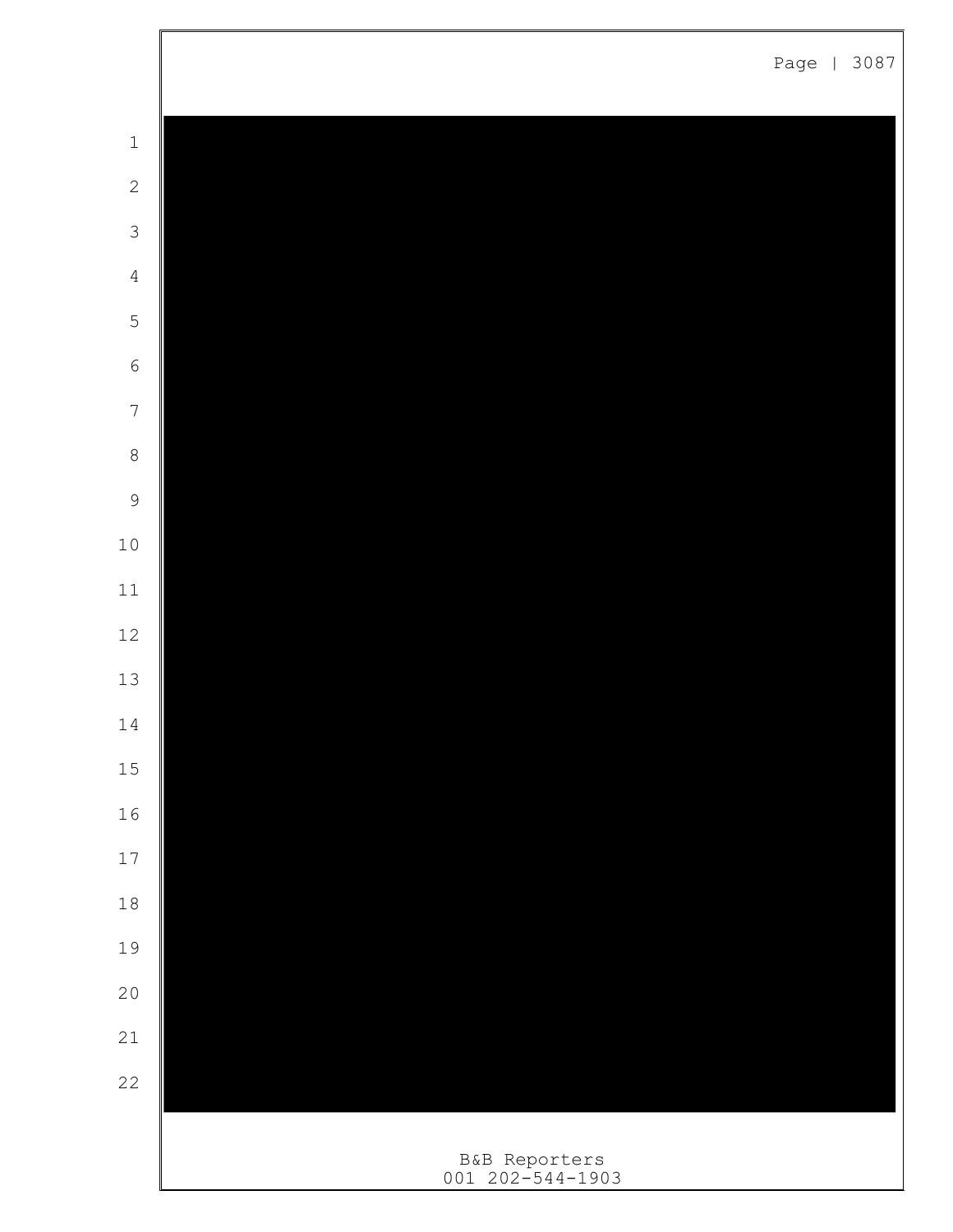|                                 |                                   | Page   3088 |  |
|---------------------------------|-----------------------------------|-------------|--|
| $\mathbbm{1}$                   |                                   |             |  |
| $\overline{c}$                  |                                   |             |  |
| $\mathfrak{Z}$                  |                                   |             |  |
| $\overline{4}$                  |                                   |             |  |
| $\overline{5}$                  |                                   |             |  |
| $\overline{6}$                  |                                   |             |  |
| $\overline{7}$                  |                                   |             |  |
| $\begin{matrix} 8 \end{matrix}$ |                                   |             |  |
| 9                               |                                   |             |  |
| $10$                            |                                   |             |  |
| $11\,$                          |                                   |             |  |
| $12$                            |                                   |             |  |
| 13                              |                                   |             |  |
| $1\,4$                          |                                   |             |  |
| $15\,$                          |                                   |             |  |
| $16\,$                          |                                   |             |  |
| $17\,$                          |                                   |             |  |
| $1\,8$                          |                                   |             |  |
| 19                              |                                   |             |  |
| $20$                            |                                   |             |  |
| 21<br>22                        |                                   |             |  |
|                                 |                                   |             |  |
|                                 | B&B Reporters<br>001 202-544-1903 |             |  |

 $\overline{\mathbf{I}}$ 

 $\overline{r}$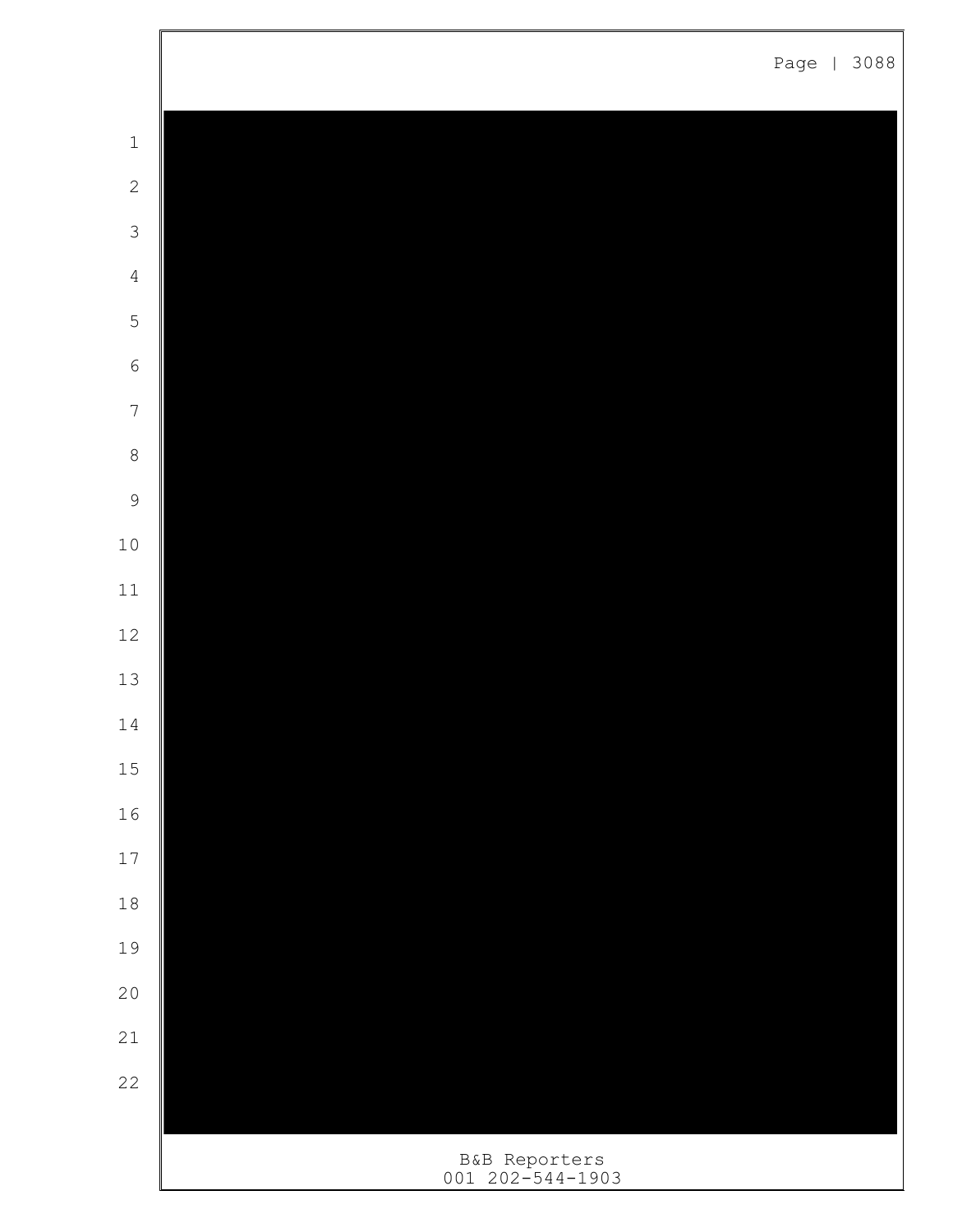|                                  |                                   | Page | 3089 |
|----------------------------------|-----------------------------------|------|------|
|                                  |                                   |      |      |
| $\mathbf 1$                      |                                   |      |      |
| $\mathbf{2}$                     |                                   |      |      |
| $\mathfrak{Z}$<br>$\overline{4}$ |                                   |      |      |
| $\overline{5}$                   |                                   |      |      |
| $6\phantom{a}$                   |                                   |      |      |
| $\sqrt{ }$                       |                                   |      |      |
| $\,8\,$                          |                                   |      |      |
| $\mathcal{G}$                    |                                   |      |      |
| $10$                             |                                   |      |      |
| $11\,$                           |                                   |      |      |
| $12\,$                           |                                   |      |      |
| 13                               |                                   |      |      |
| 14                               |                                   |      |      |
| 15                               |                                   |      |      |
| 16                               |                                   |      |      |
| $17\,$                           |                                   |      |      |
| $18\,$                           |                                   |      |      |
| 19                               |                                   |      |      |
| $20$                             |                                   |      |      |
| $2\sqrt{1}$                      |                                   |      |      |
| 22                               |                                   |      |      |
|                                  |                                   |      |      |
|                                  | B&B Reporters<br>001 202-544-1903 |      |      |

Г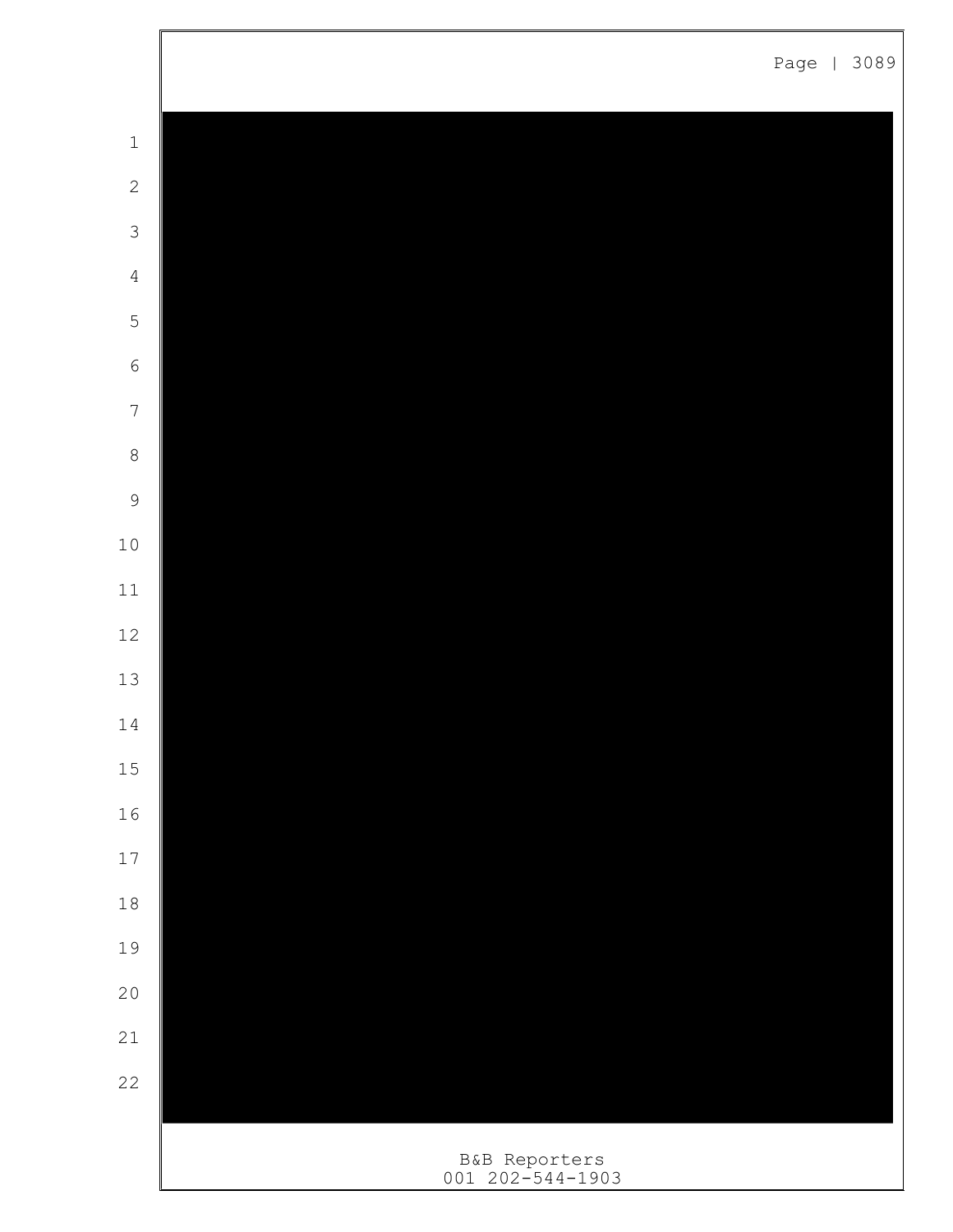|                            |                                   |  | Page   3090 |
|----------------------------|-----------------------------------|--|-------------|
|                            |                                   |  |             |
| $\ensuremath{\mathbbm{1}}$ |                                   |  |             |
| $\mathbf{2}$               |                                   |  |             |
| $\mathfrak{Z}$             |                                   |  |             |
| $\overline{4}$             |                                   |  |             |
| $\overline{5}$             |                                   |  |             |
| $\sqrt{6}$                 |                                   |  |             |
| $\boldsymbol{7}$           |                                   |  |             |
| $\,8\,$                    |                                   |  |             |
| $\overline{9}$             |                                   |  |             |
| $10$                       |                                   |  |             |
| $11\,$                     |                                   |  |             |
| $12\,$                     |                                   |  |             |
| 13                         |                                   |  |             |
| $1\,4$                     |                                   |  |             |
| 15                         |                                   |  |             |
| $16\,$                     |                                   |  |             |
| $17\,$                     |                                   |  |             |
| $1\,8$                     |                                   |  |             |
| 19                         |                                   |  |             |
| $20$                       |                                   |  |             |
| 21                         |                                   |  |             |
| 22                         |                                   |  |             |
|                            |                                   |  |             |
|                            | B&B Reporters<br>001 202-544-1903 |  |             |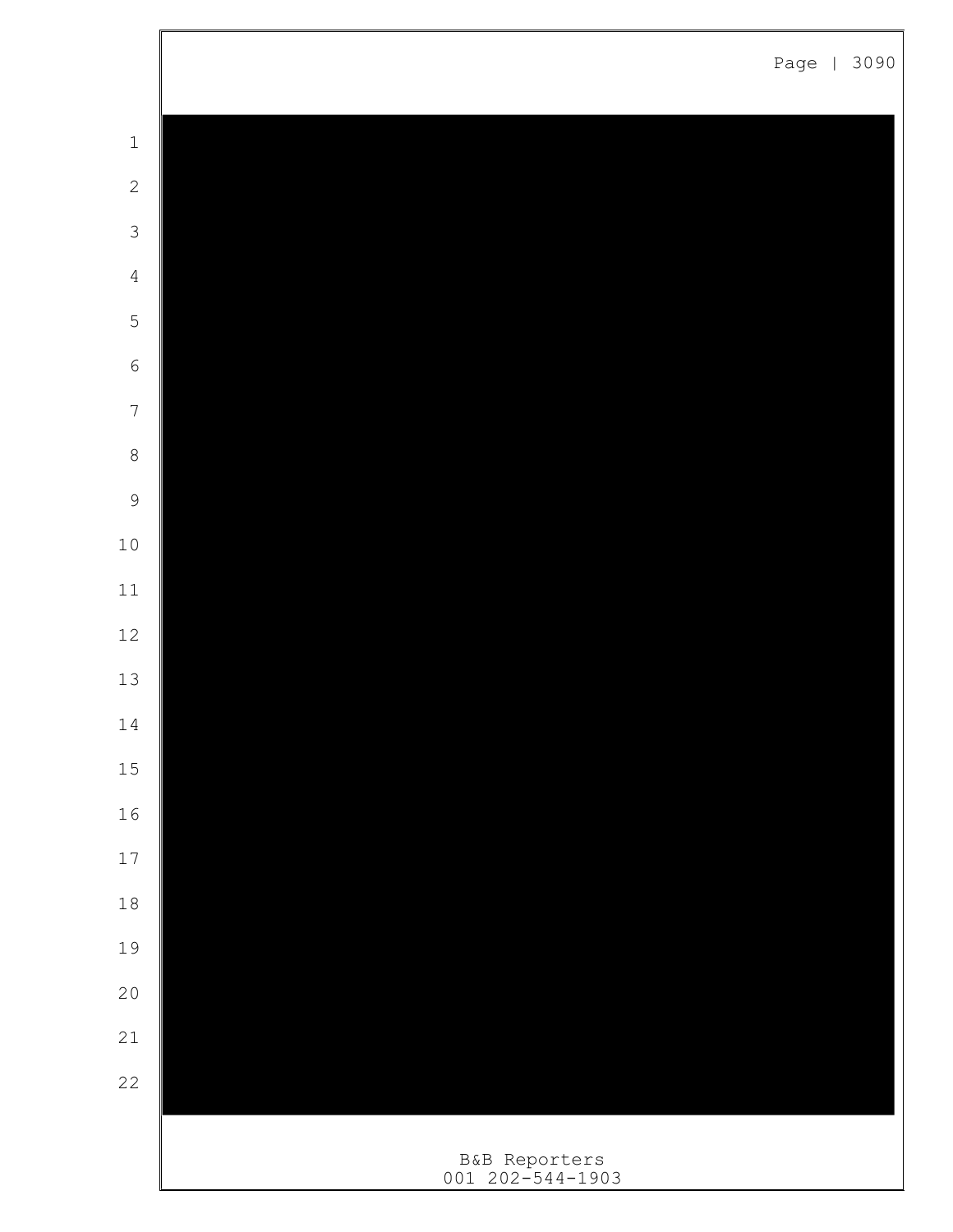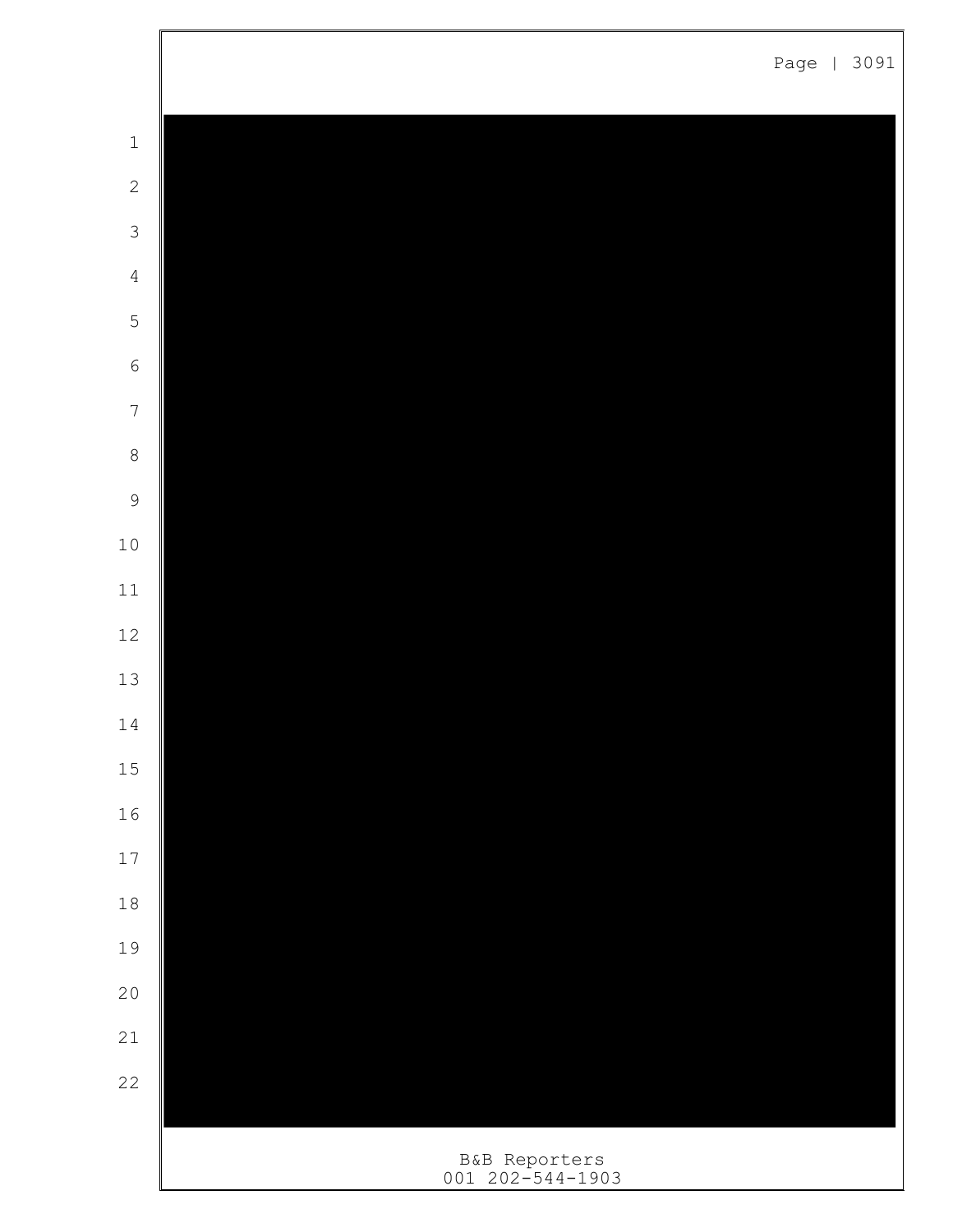|                            | Page   3092                       |
|----------------------------|-----------------------------------|
| $\ensuremath{\mathbbm{1}}$ |                                   |
| $\mathbf{2}$               |                                   |
| $\overline{3}$             |                                   |
| $\overline{4}$             |                                   |
| $\overline{5}$             |                                   |
| $6\overline{6}$            |                                   |
| $\overline{\mathcal{I}}$   |                                   |
| $\overline{8}$             |                                   |
| $\mathcal{G}$              |                                   |
| $10$                       |                                   |
| $11\,$                     |                                   |
| $12\,$                     |                                   |
| 13                         |                                   |
| $1\,4$                     |                                   |
| $15\,$                     |                                   |
| 16                         |                                   |
| $17\,$                     |                                   |
| $1\,8$                     |                                   |
| 19                         |                                   |
| $2\,0$                     |                                   |
| 21                         |                                   |
| 22                         |                                   |
|                            |                                   |
|                            | B&B Reporters<br>001 202-544-1903 |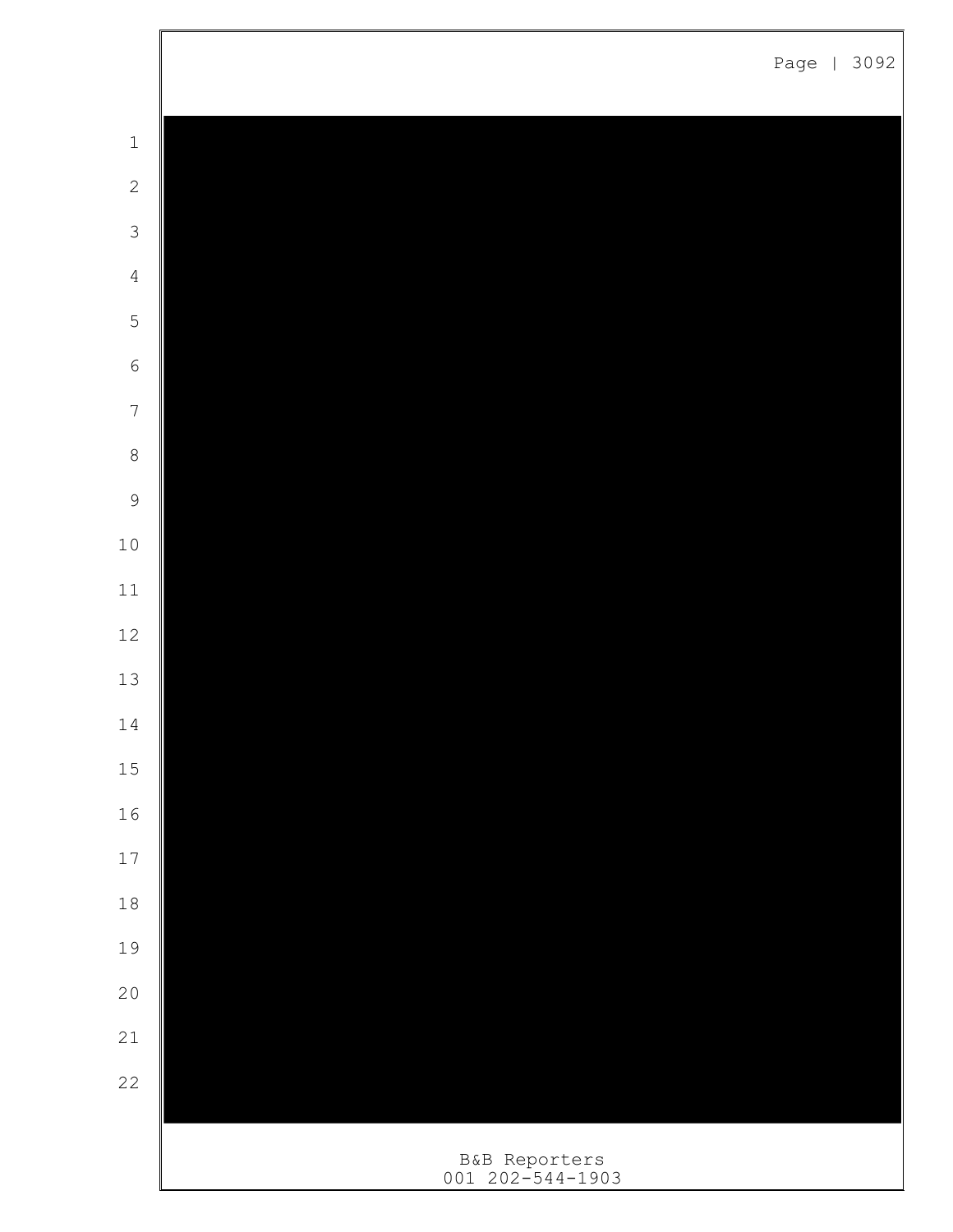|                            | 3093<br>Page                      |
|----------------------------|-----------------------------------|
|                            |                                   |
| $\ensuremath{\mathbbm{1}}$ |                                   |
| $\overline{c}$             |                                   |
| $\mathfrak{Z}$             |                                   |
| $\overline{4}$             |                                   |
| $\overline{5}$             |                                   |
| $6\,$                      |                                   |
| $\overline{7}$             |                                   |
| $\,8\,$                    |                                   |
| 9                          |                                   |
| $10$                       |                                   |
| $11\,$                     |                                   |
| $12$                       |                                   |
| 13                         |                                   |
| $14$                       |                                   |
| 15                         |                                   |
| $16\,$                     |                                   |
| $17\,$                     |                                   |
|                            |                                   |
| $18\,$                     |                                   |
| 19                         |                                   |
| $20$                       |                                   |
| $21$                       |                                   |
| 22                         |                                   |
|                            |                                   |
|                            | B&B Reporters<br>001 202-544-1903 |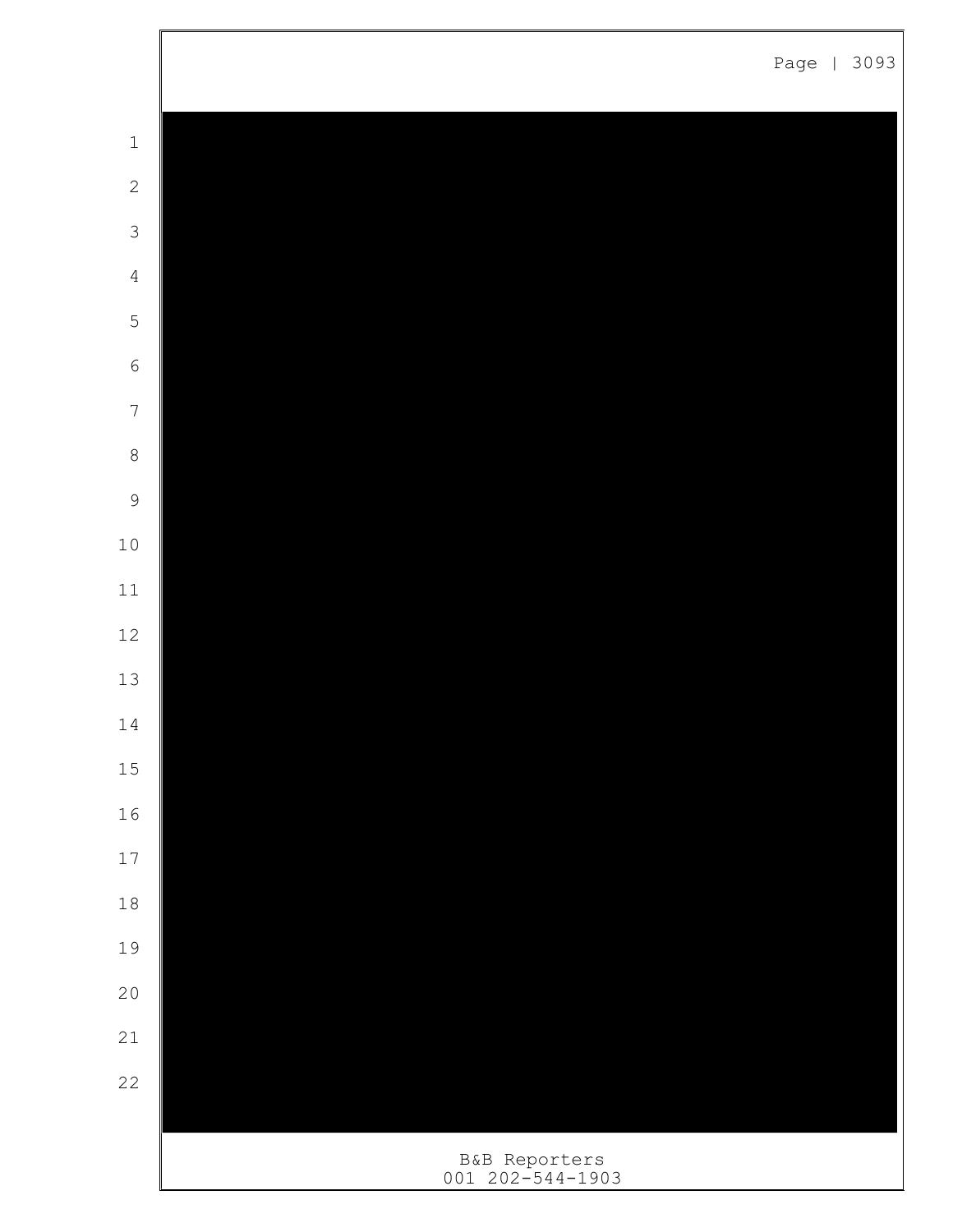|                |                                   | Page   3094 |  |
|----------------|-----------------------------------|-------------|--|
| $\mathbf 1$    |                                   |             |  |
| $\sqrt{2}$     |                                   |             |  |
| $\mathfrak{Z}$ |                                   |             |  |
| $\overline{4}$ |                                   |             |  |
| $\overline{5}$ |                                   |             |  |
| $\sqrt{6}$     |                                   |             |  |
| $\overline{7}$ |                                   |             |  |
| $\,8\,$        |                                   |             |  |
| $\mathcal{G}$  |                                   |             |  |
| $10$           |                                   |             |  |
| $11\,$         |                                   |             |  |
| $12\,$         |                                   |             |  |
| 13<br>14       |                                   |             |  |
| $15\,$         |                                   |             |  |
| 16             |                                   |             |  |
| $17\,$         |                                   |             |  |
| $1\,8$         |                                   |             |  |
| 19             |                                   |             |  |
| $20$           |                                   |             |  |
| $21$           |                                   |             |  |
| 22             |                                   |             |  |
|                |                                   |             |  |
|                | B&B Reporters<br>001 202-544-1903 |             |  |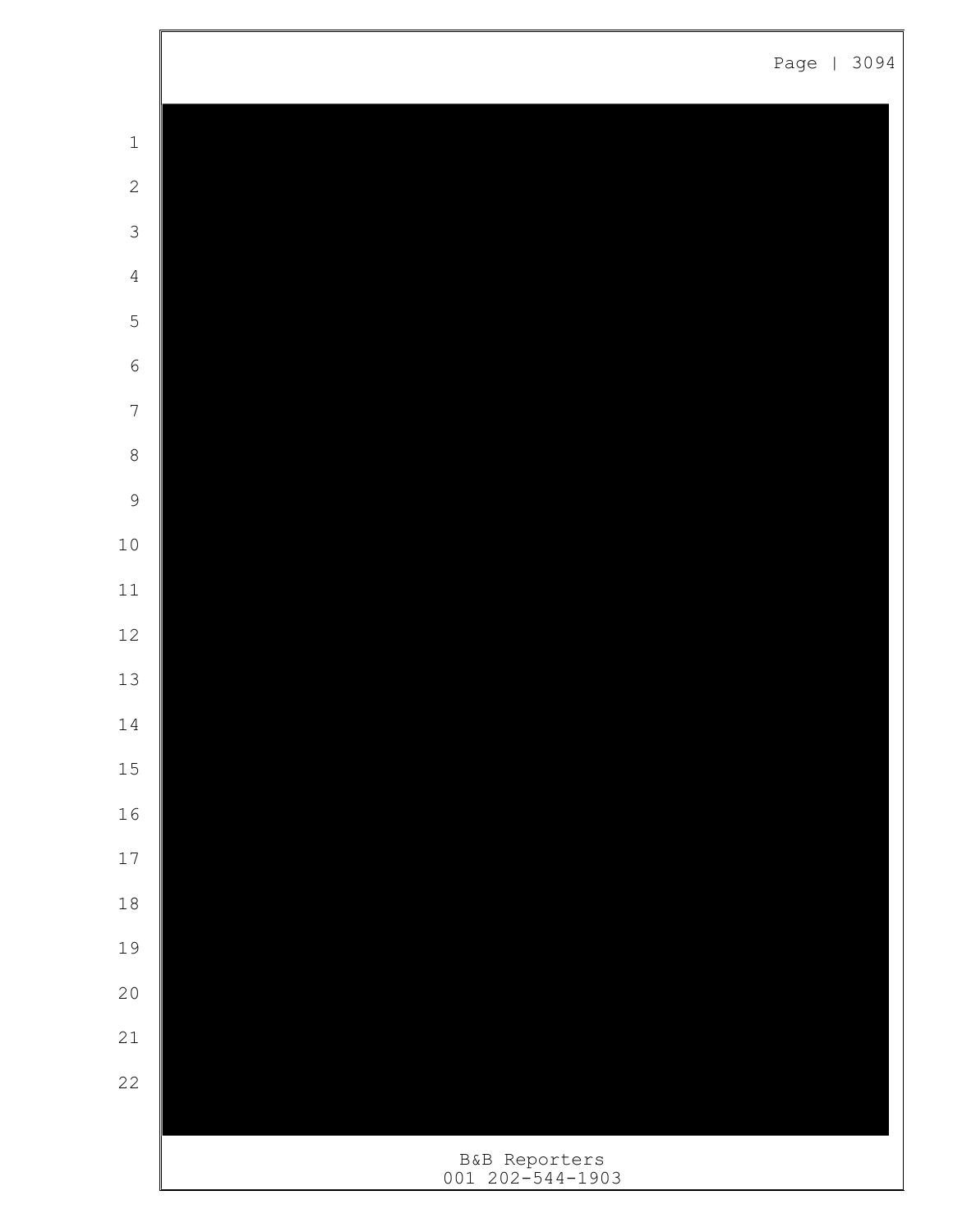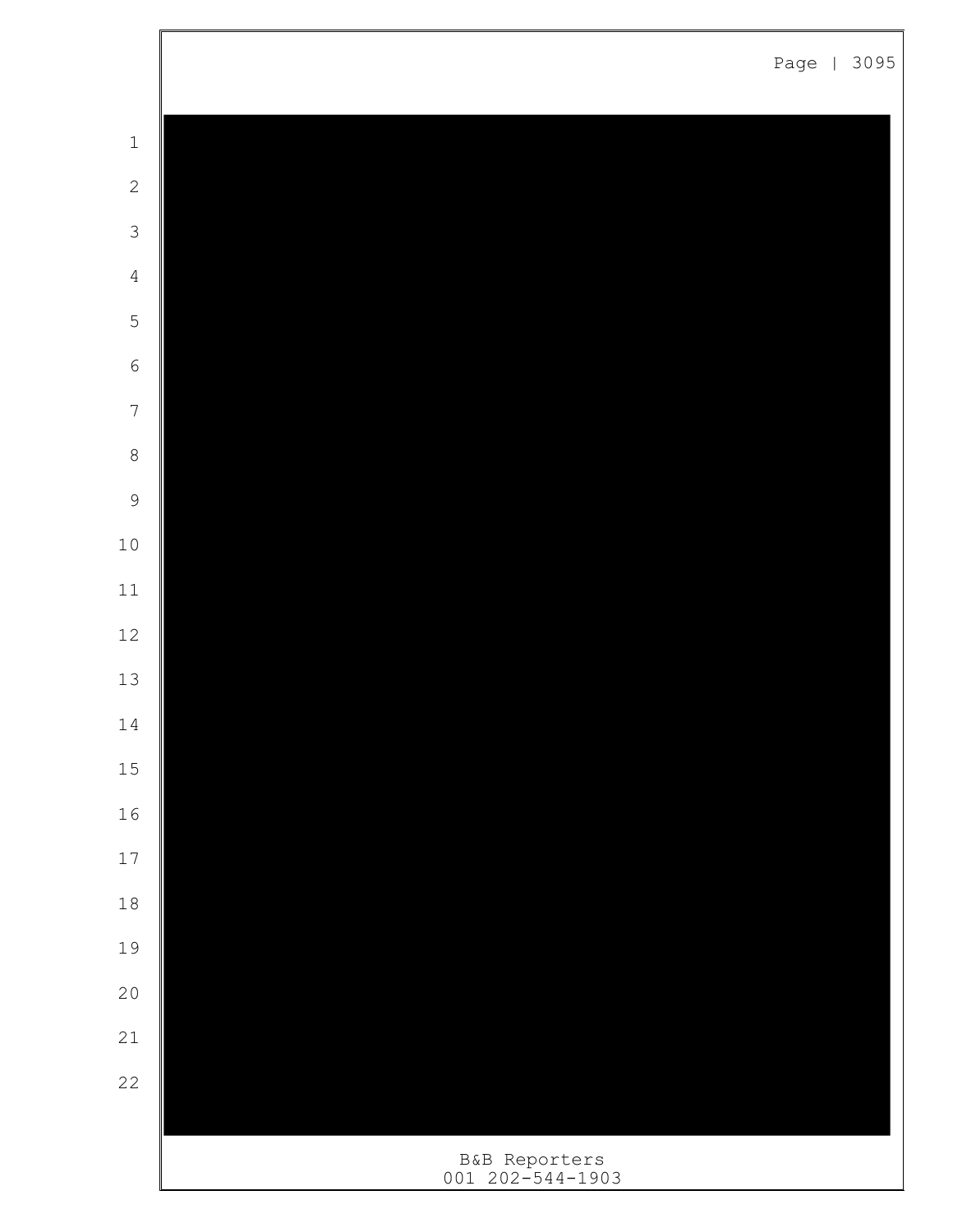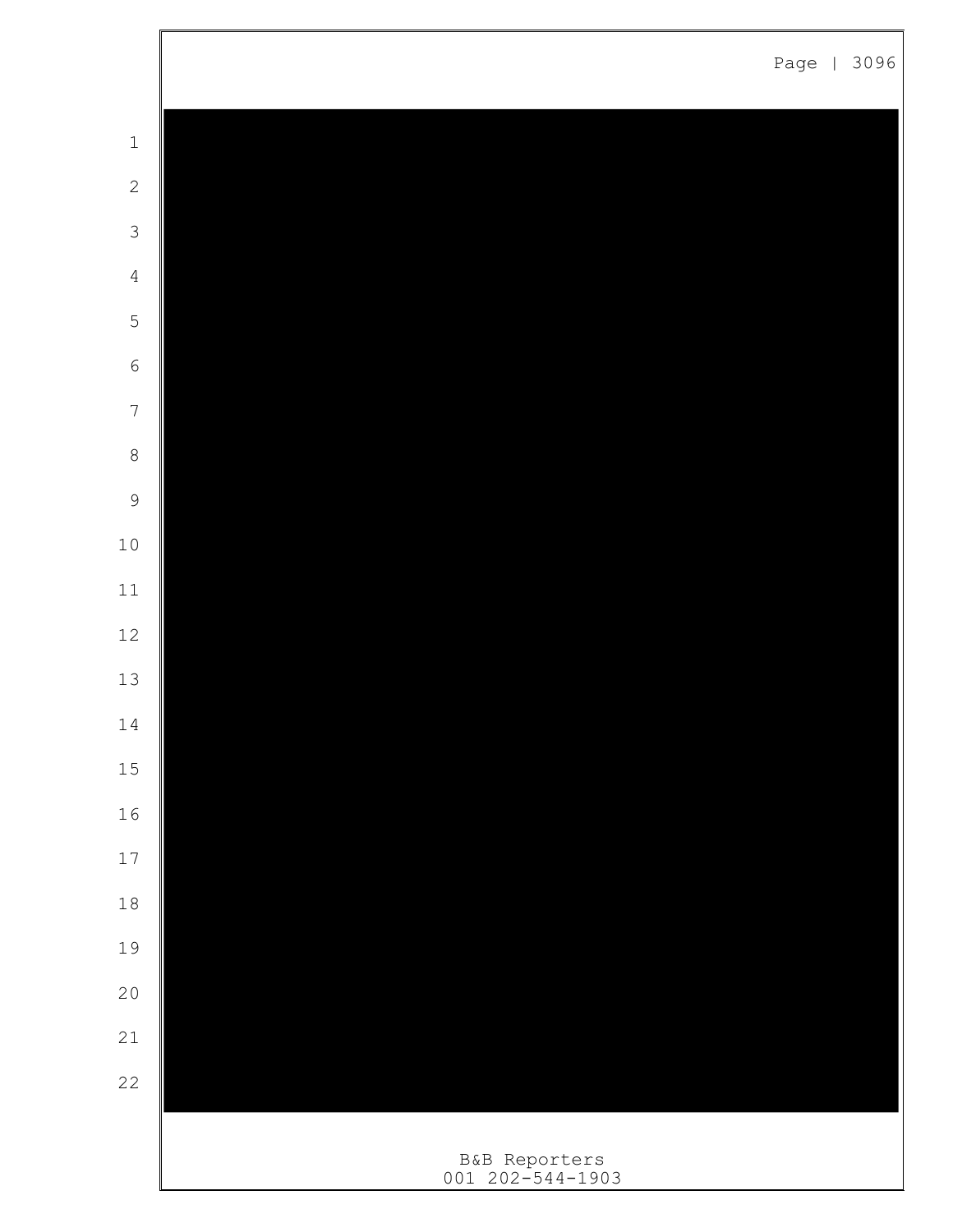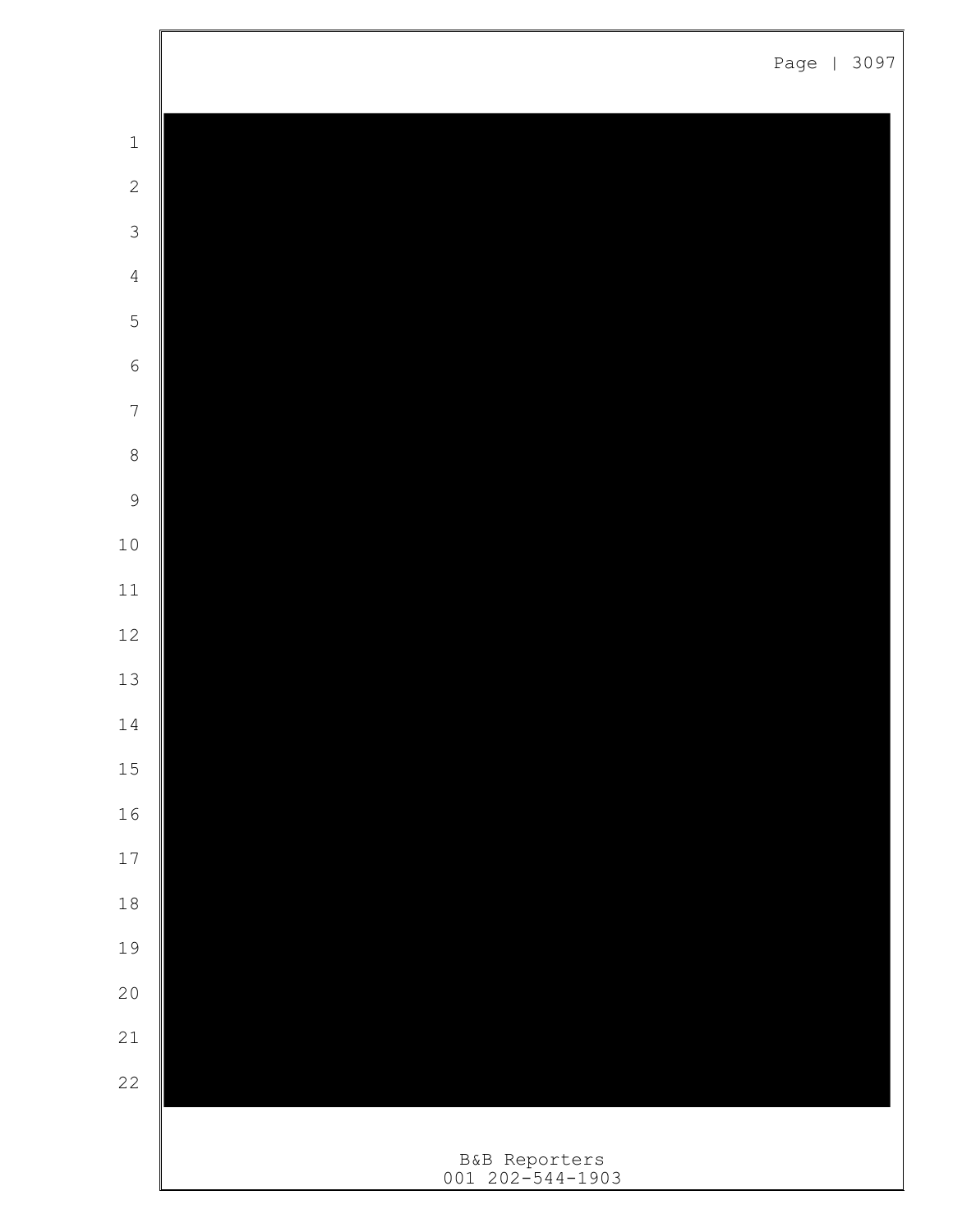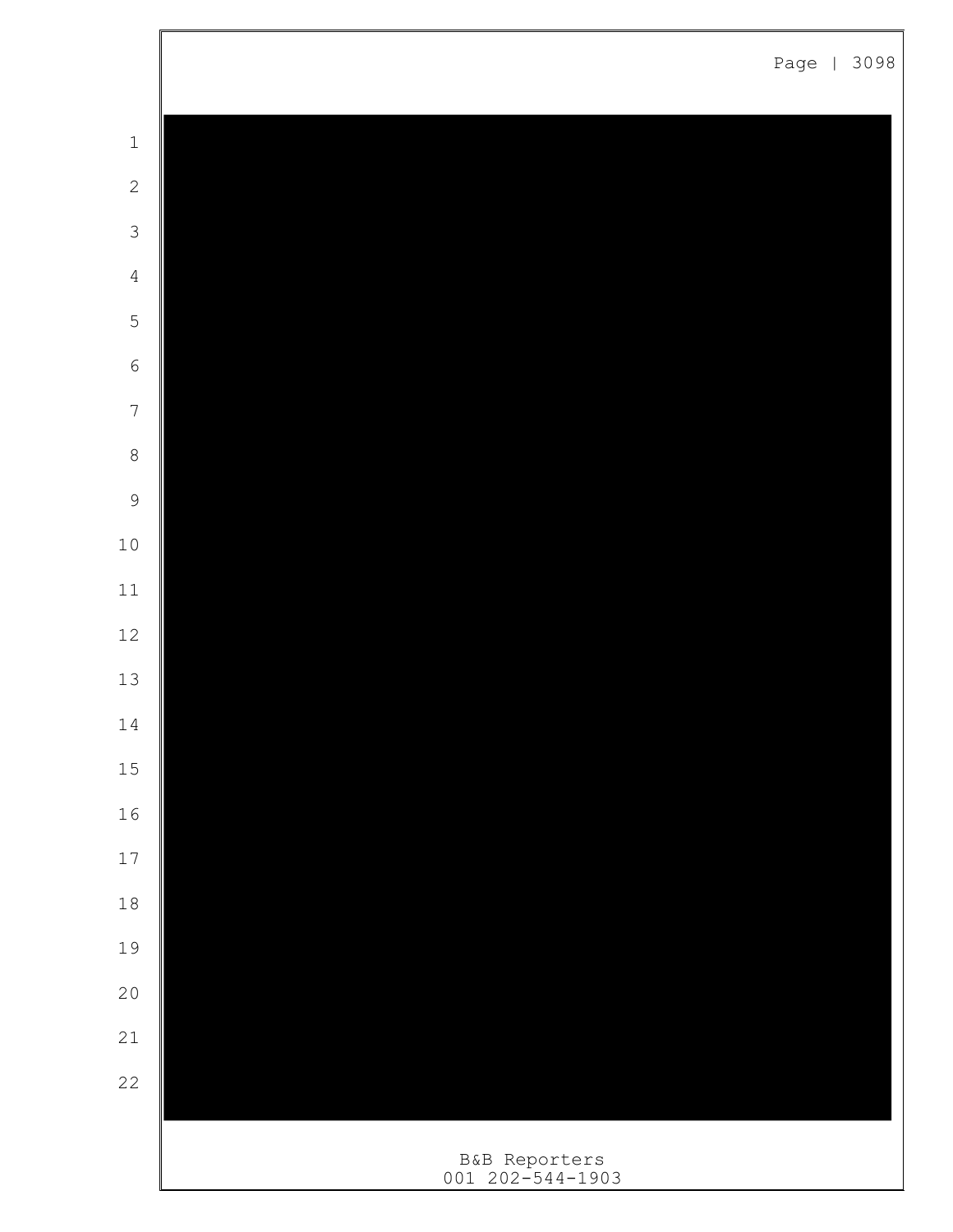|                                 |                                   | Page | 3099 |
|---------------------------------|-----------------------------------|------|------|
| $\mathbbm{1}$                   |                                   |      |      |
| $\sqrt{2}$                      |                                   |      |      |
| $\overline{3}$                  |                                   |      |      |
| $\overline{4}$                  |                                   |      |      |
| $\overline{5}$                  |                                   |      |      |
| $\sqrt{6}$                      |                                   |      |      |
| $\overline{7}$                  |                                   |      |      |
| $\begin{matrix} 8 \end{matrix}$ |                                   |      |      |
| $\mathcal{G}$                   |                                   |      |      |
| 10                              |                                   |      |      |
| $11\,$                          |                                   |      |      |
| $12$                            |                                   |      |      |
| 13                              |                                   |      |      |
| $14\,$                          |                                   |      |      |
| $15\,$                          |                                   |      |      |
| $16\,$                          |                                   |      |      |
| $17\,$                          |                                   |      |      |
| $1\,8$                          |                                   |      |      |
| 19                              |                                   |      |      |
| $20$                            |                                   |      |      |
| $2\sqrt{1}$                     |                                   |      |      |
| 22                              |                                   |      |      |
|                                 |                                   |      |      |
|                                 | B&B Reporters<br>001 202-544-1903 |      |      |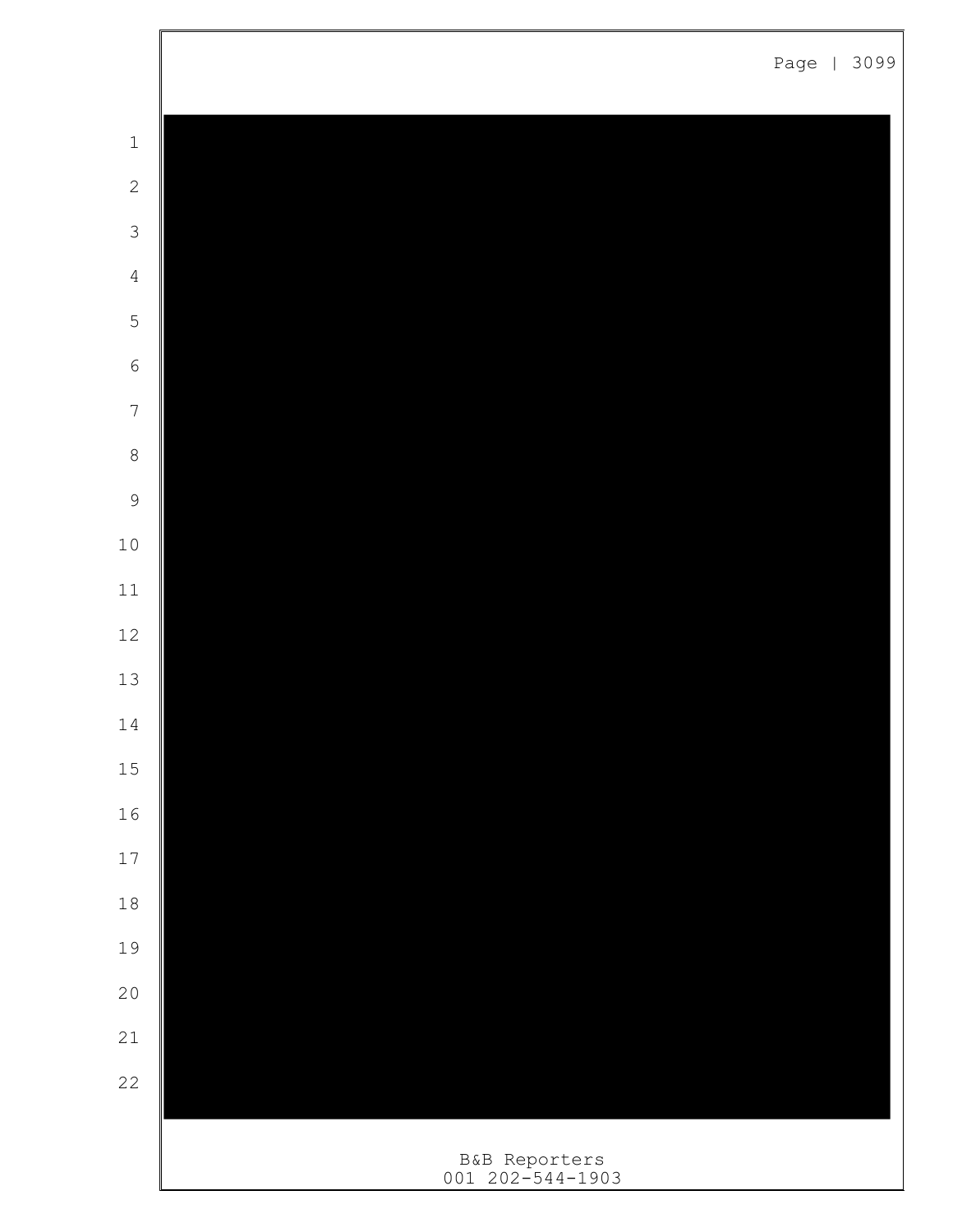|                |                                   | Page | 3100 |
|----------------|-----------------------------------|------|------|
| $\mathbbm{1}$  |                                   |      |      |
| $\overline{c}$ |                                   |      |      |
| $\overline{3}$ |                                   |      |      |
| $\overline{4}$ |                                   |      |      |
| $\overline{5}$ |                                   |      |      |
| $\overline{6}$ |                                   |      |      |
| $\overline{7}$ |                                   |      |      |
| $\overline{8}$ |                                   |      |      |
| $\overline{9}$ |                                   |      |      |
| $10$           |                                   |      |      |
| $11\,$         |                                   |      |      |
| $12\,$         |                                   |      |      |
| 13             |                                   |      |      |
| 14             |                                   |      |      |
| $15\,$         |                                   |      |      |
| 16             |                                   |      |      |
| $17$           |                                   |      |      |
| $1\,8$         |                                   |      |      |
| 19             |                                   |      |      |
| $20$           |                                   |      |      |
| $21$<br>22     |                                   |      |      |
|                |                                   |      |      |
|                | B&B Reporters<br>001 202-544-1903 |      |      |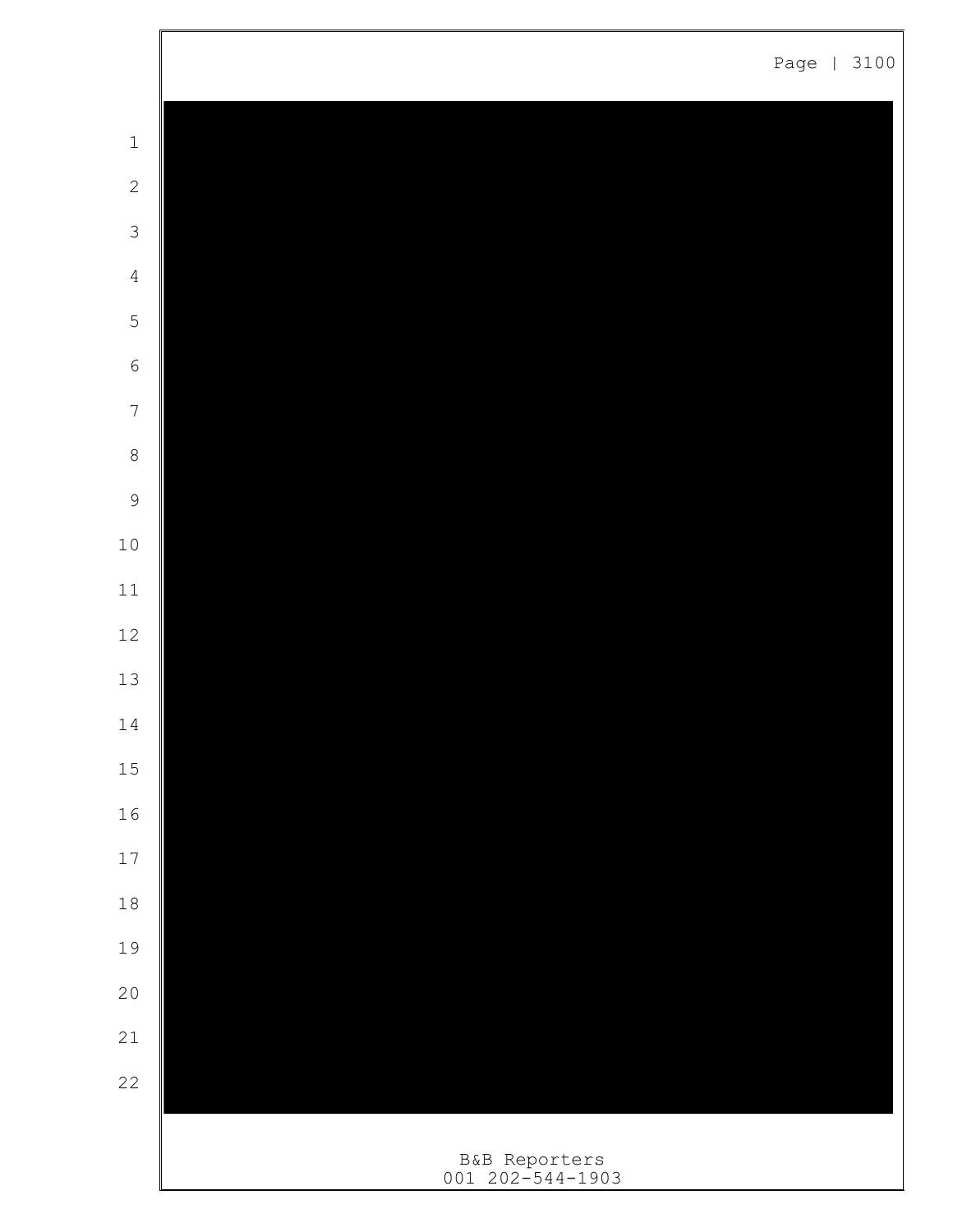|                                                  | 3101<br>Page                      |  |
|--------------------------------------------------|-----------------------------------|--|
|                                                  |                                   |  |
| $\ensuremath{\mathbbm{1}}$                       |                                   |  |
| $\overline{c}$                                   |                                   |  |
| $\mathfrak{Z}$                                   |                                   |  |
| $\overline{4}$                                   |                                   |  |
| $\overline{5}$                                   |                                   |  |
| $6\,$                                            |                                   |  |
| $\sqrt{ }$                                       |                                   |  |
| $\begin{matrix} 8 \end{matrix}$<br>$\mathcal{G}$ |                                   |  |
|                                                  |                                   |  |
| $10$<br>$11\,$                                   |                                   |  |
| $12\,$                                           |                                   |  |
| 13                                               |                                   |  |
| $1\,4$                                           |                                   |  |
| $1\,5$                                           |                                   |  |
| $16\,$                                           |                                   |  |
| $17\,$                                           |                                   |  |
| $1\,8$                                           |                                   |  |
| 19                                               |                                   |  |
| $20$                                             |                                   |  |
| 21                                               |                                   |  |
| 22                                               |                                   |  |
|                                                  |                                   |  |
|                                                  | B&B Reporters<br>001 202-544-1903 |  |

Г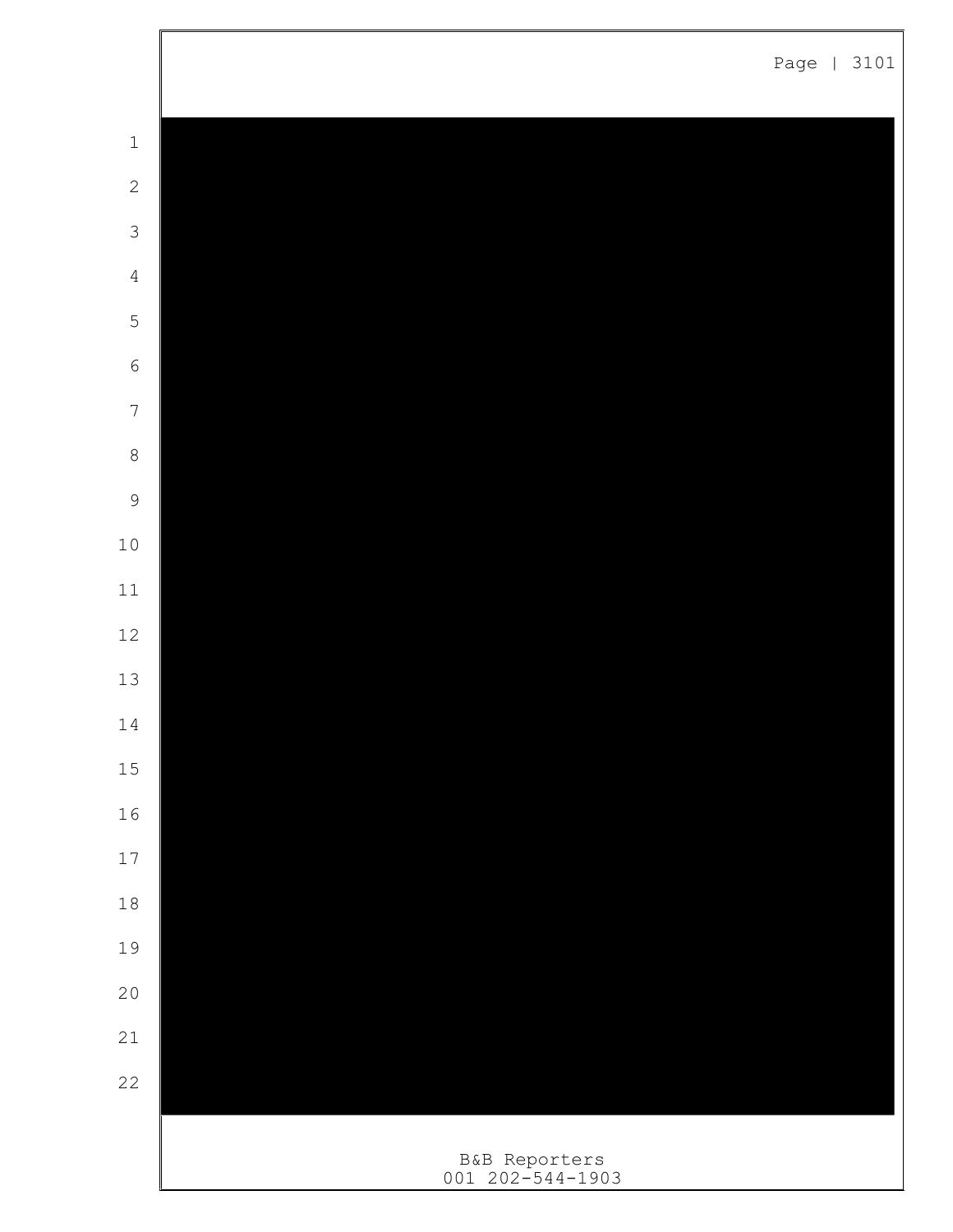|                |                                   | Page   3102 |  |
|----------------|-----------------------------------|-------------|--|
| $\mathbf 1$    |                                   |             |  |
| $\mathbf{2}$   |                                   |             |  |
| $\overline{3}$ |                                   |             |  |
| $\overline{4}$ |                                   |             |  |
| $\overline{5}$ |                                   |             |  |
| $6\phantom{a}$ |                                   |             |  |
| $\overline{7}$ |                                   |             |  |
| $\,8\,$        |                                   |             |  |
| $\overline{9}$ |                                   |             |  |
| $10$           |                                   |             |  |
| $11\,$         |                                   |             |  |
| $12\,$         |                                   |             |  |
| 13             |                                   |             |  |
| 14             |                                   |             |  |
| 15             |                                   |             |  |
| 16<br>17       |                                   |             |  |
| $1\,8$         |                                   |             |  |
| 19             |                                   |             |  |
| $2\,0$         |                                   |             |  |
| $21\,$         |                                   |             |  |
| 22             |                                   |             |  |
|                |                                   |             |  |
|                | B&B Reporters<br>001 202-544-1903 |             |  |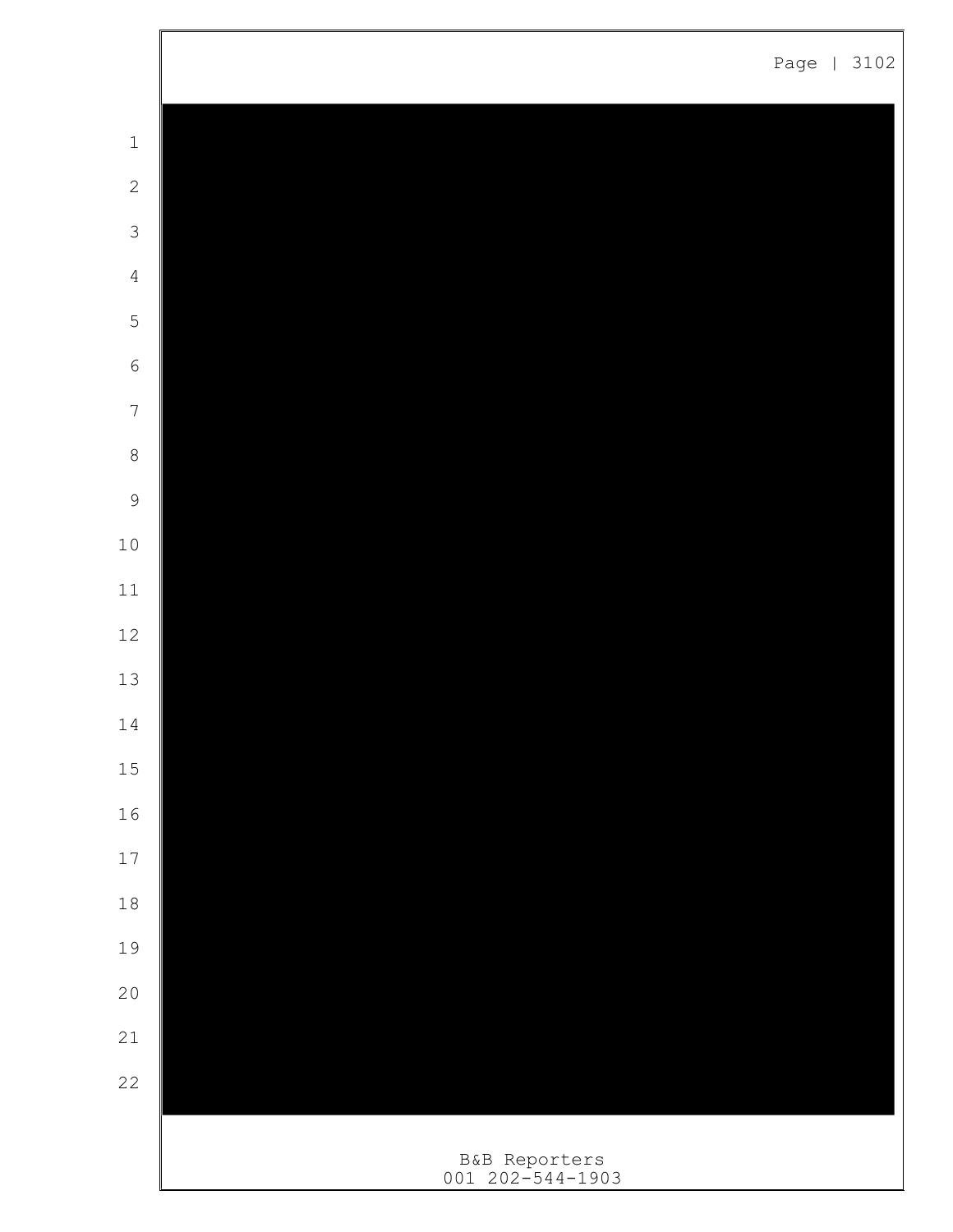|                                  | Page                              | 3103 |
|----------------------------------|-----------------------------------|------|
| $\ensuremath{\mathbbm{1}}$       |                                   |      |
| $\overline{c}$                   |                                   |      |
| $\overline{3}$                   |                                   |      |
| $\overline{4}$                   |                                   |      |
| $\overline{5}$                   |                                   |      |
| $6\overline{6}$                  |                                   |      |
| $\overline{7}$                   |                                   |      |
| $\begin{array}{c} 8 \end{array}$ |                                   |      |
| 9                                |                                   |      |
| $10$                             |                                   |      |
| $11\,$                           |                                   |      |
| $12\,$                           |                                   |      |
| 13                               |                                   |      |
| $14$                             |                                   |      |
| $15\,$                           |                                   |      |
| $16\,$                           |                                   |      |
| $17\,$                           |                                   |      |
| $1\,8$                           |                                   |      |
| 19                               |                                   |      |
| $20$                             |                                   |      |
| $21\,$<br>22                     |                                   |      |
|                                  |                                   |      |
|                                  | B&B Reporters<br>001 202-544-1903 |      |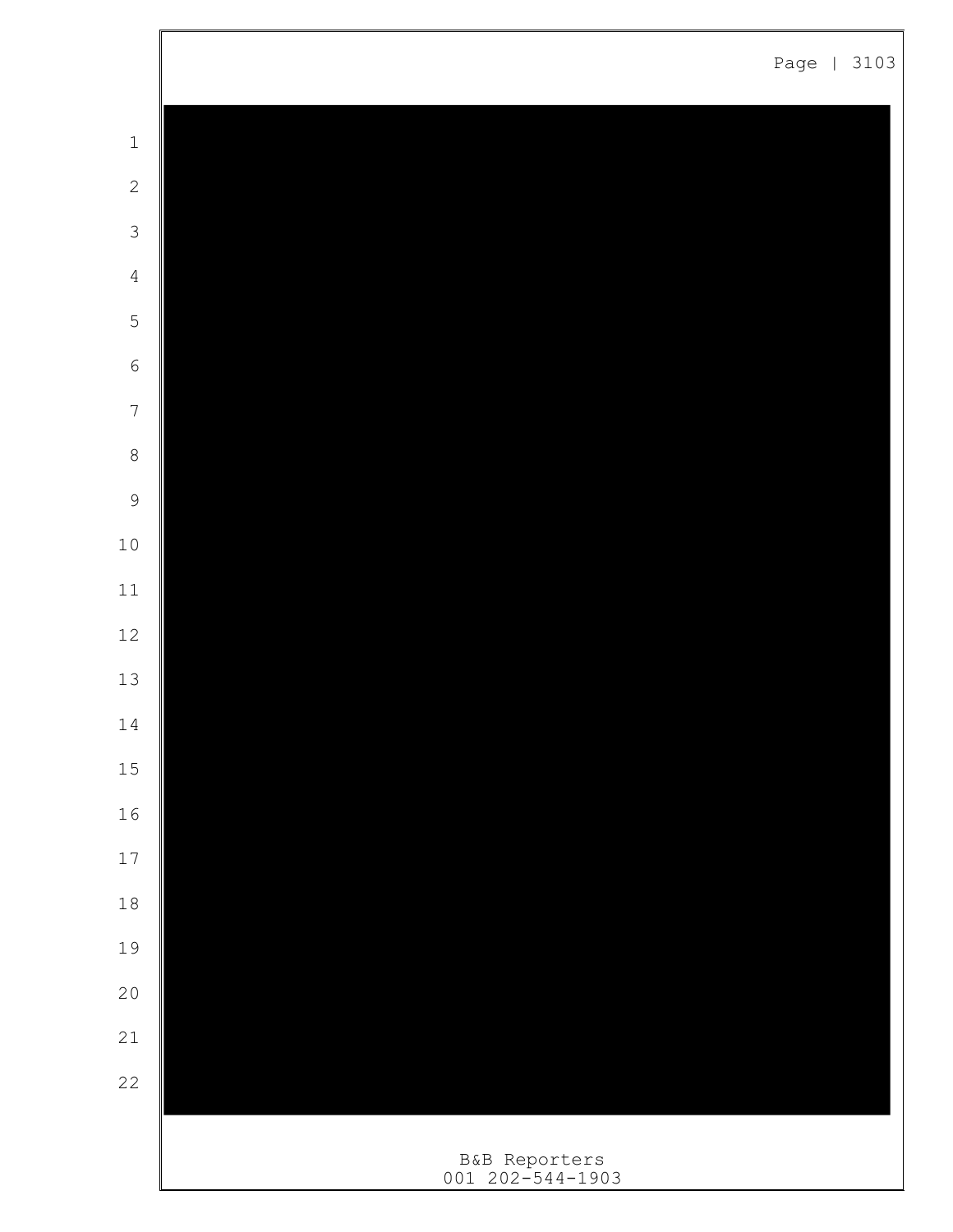|                |                                   | Page | 3104 |
|----------------|-----------------------------------|------|------|
| $\mathbbm{1}$  |                                   |      |      |
| $\overline{c}$ |                                   |      |      |
| $\overline{3}$ |                                   |      |      |
| $\overline{4}$ |                                   |      |      |
| $\overline{5}$ |                                   |      |      |
| $\sqrt{6}$     |                                   |      |      |
| $\overline{7}$ |                                   |      |      |
| $\overline{8}$ |                                   |      |      |
| 9              |                                   |      |      |
| $10$           |                                   |      |      |
| $11\,$         |                                   |      |      |
| $12$           |                                   |      |      |
| 13             |                                   |      |      |
| $1\,4$         |                                   |      |      |
| 15             |                                   |      |      |
| $16\,$         |                                   |      |      |
| $17\,$         |                                   |      |      |
| $1\,8$         |                                   |      |      |
| 19             |                                   |      |      |
| $20$           |                                   |      |      |
| $2\sqrt{1}$    |                                   |      |      |
| 22             |                                   |      |      |
|                | B&B Reporters<br>001 202-544-1903 |      |      |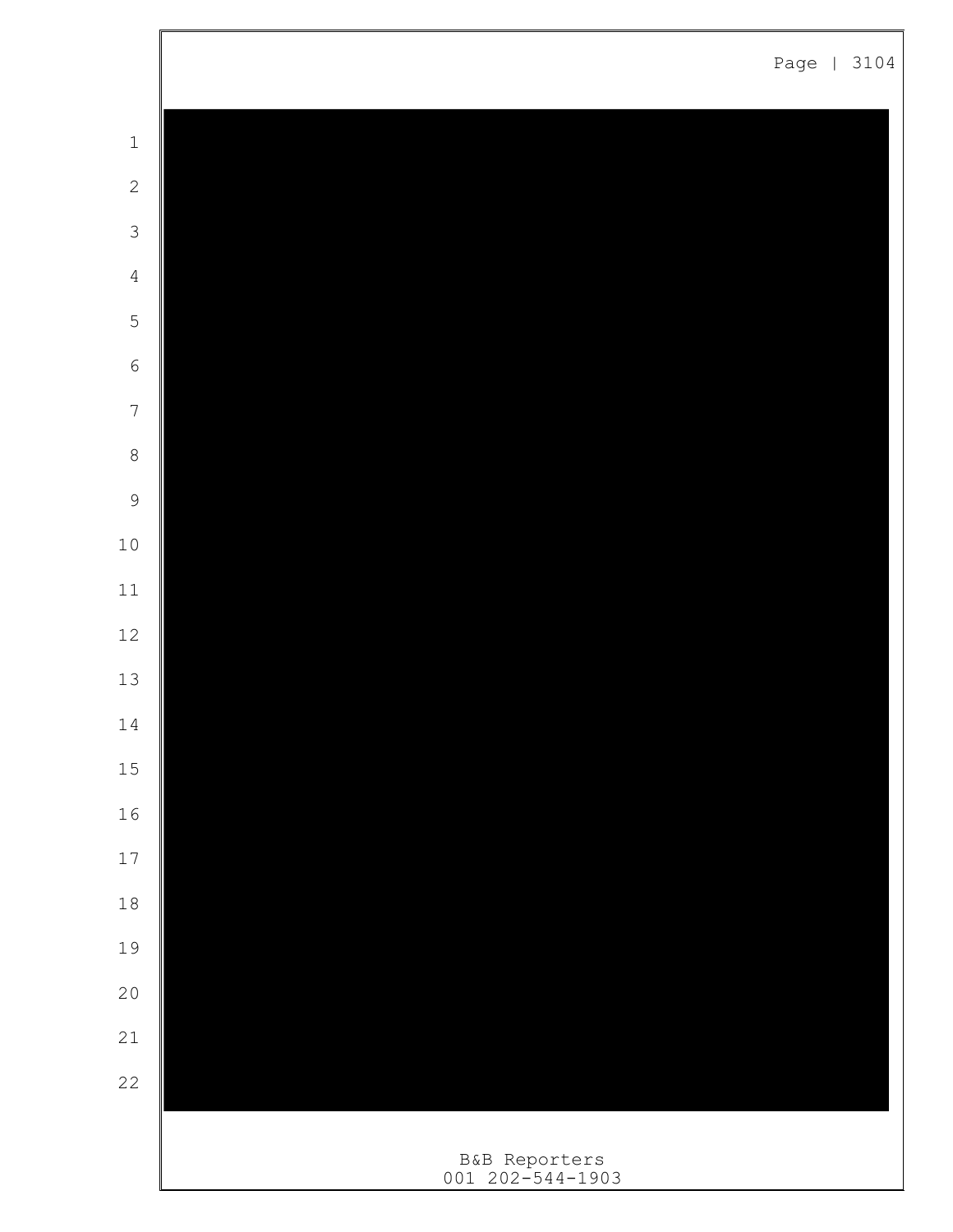|                                 | Page   3105                       |
|---------------------------------|-----------------------------------|
| $\mathbbm{1}$                   |                                   |
| $\sqrt{2}$                      |                                   |
| $\overline{3}$                  |                                   |
| $\overline{4}$                  |                                   |
| $\overline{5}$                  |                                   |
| $6\phantom{a}$                  |                                   |
| $\overline{7}$                  |                                   |
| $\begin{matrix} 8 \end{matrix}$ |                                   |
| $\mathcal{G}$                   |                                   |
| $10$                            |                                   |
| $11\,$                          |                                   |
| 12                              |                                   |
| 13                              |                                   |
| 14                              |                                   |
| $15\,$                          |                                   |
| $16\,$                          |                                   |
| $17\,$                          |                                   |
| $1\,8$                          |                                   |
| 19                              |                                   |
| $20$                            |                                   |
| 21                              |                                   |
| 22                              |                                   |
|                                 |                                   |
|                                 | B&B Reporters<br>001 202-544-1903 |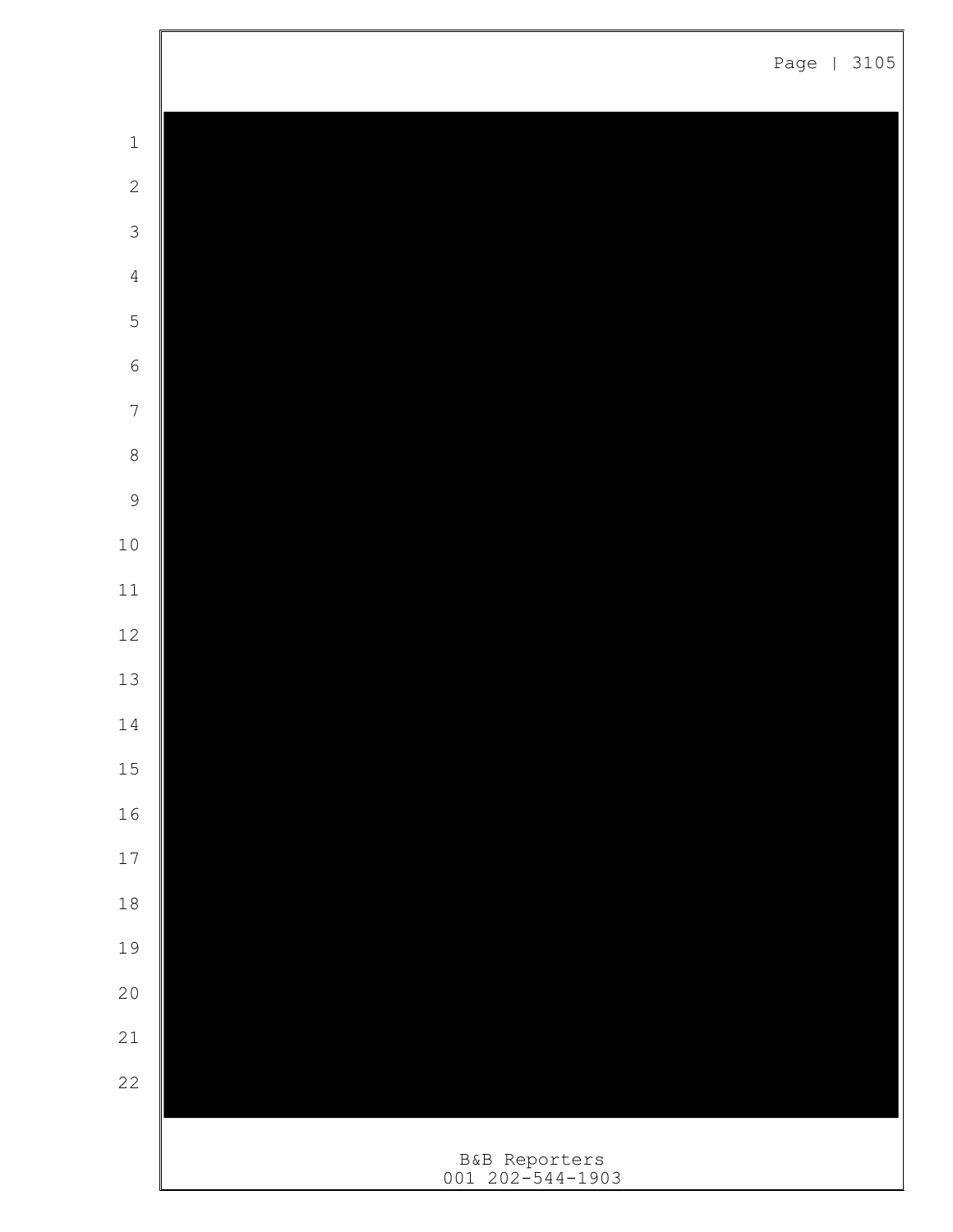|                |                                   | Page   3106 |  |
|----------------|-----------------------------------|-------------|--|
| $\mathbf 1$    |                                   |             |  |
| $\overline{c}$ |                                   |             |  |
| $\mathfrak{Z}$ |                                   |             |  |
| $\overline{4}$ |                                   |             |  |
| $\overline{5}$ |                                   |             |  |
| $6\phantom{a}$ |                                   |             |  |
| $\overline{7}$ |                                   |             |  |
| $\,8\,$        |                                   |             |  |
| $\mathcal{G}$  |                                   |             |  |
| $10$           |                                   |             |  |
| $11\,$         |                                   |             |  |
| $12\,$         |                                   |             |  |
| 13             |                                   |             |  |
| 14             |                                   |             |  |
| 15<br>$16\,$   |                                   |             |  |
| 17             |                                   |             |  |
| $1\,8$         |                                   |             |  |
| 19             |                                   |             |  |
| $20$           |                                   |             |  |
| $2\sqrt{1}$    |                                   |             |  |
| 22             |                                   |             |  |
|                |                                   |             |  |
|                | B&B Reporters<br>001 202-544-1903 |             |  |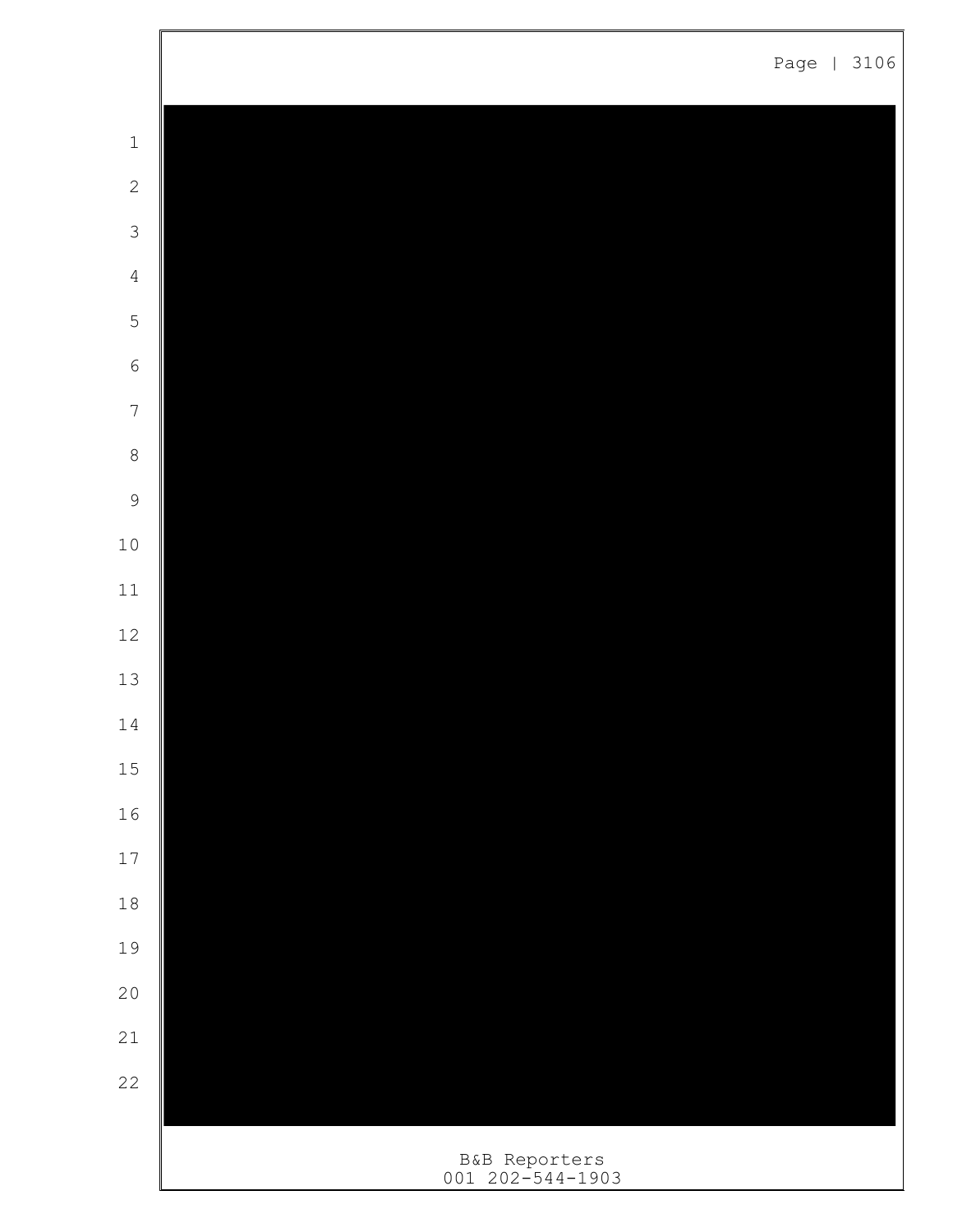|                |                                   | Page   3107 |  |
|----------------|-----------------------------------|-------------|--|
| $\,1$          |                                   |             |  |
| $\overline{c}$ |                                   |             |  |
| $\overline{3}$ |                                   |             |  |
| $\overline{4}$ |                                   |             |  |
| $\overline{5}$ |                                   |             |  |
| $6\phantom{a}$ |                                   |             |  |
| $\overline{7}$ |                                   |             |  |
| $\overline{8}$ |                                   |             |  |
| $\mathcal{G}$  |                                   |             |  |
| $10$           |                                   |             |  |
| $11\,$         |                                   |             |  |
| $12\,$         |                                   |             |  |
| 13             |                                   |             |  |
| 14             |                                   |             |  |
| 15             |                                   |             |  |
| $16\,$         |                                   |             |  |
| $17\,$         |                                   |             |  |
| $1\,8$         |                                   |             |  |
| 19             |                                   |             |  |
| $20$           |                                   |             |  |
| $2\sqrt{1}$    |                                   |             |  |
| 22             |                                   |             |  |
|                | B&B Reporters<br>001 202-544-1903 |             |  |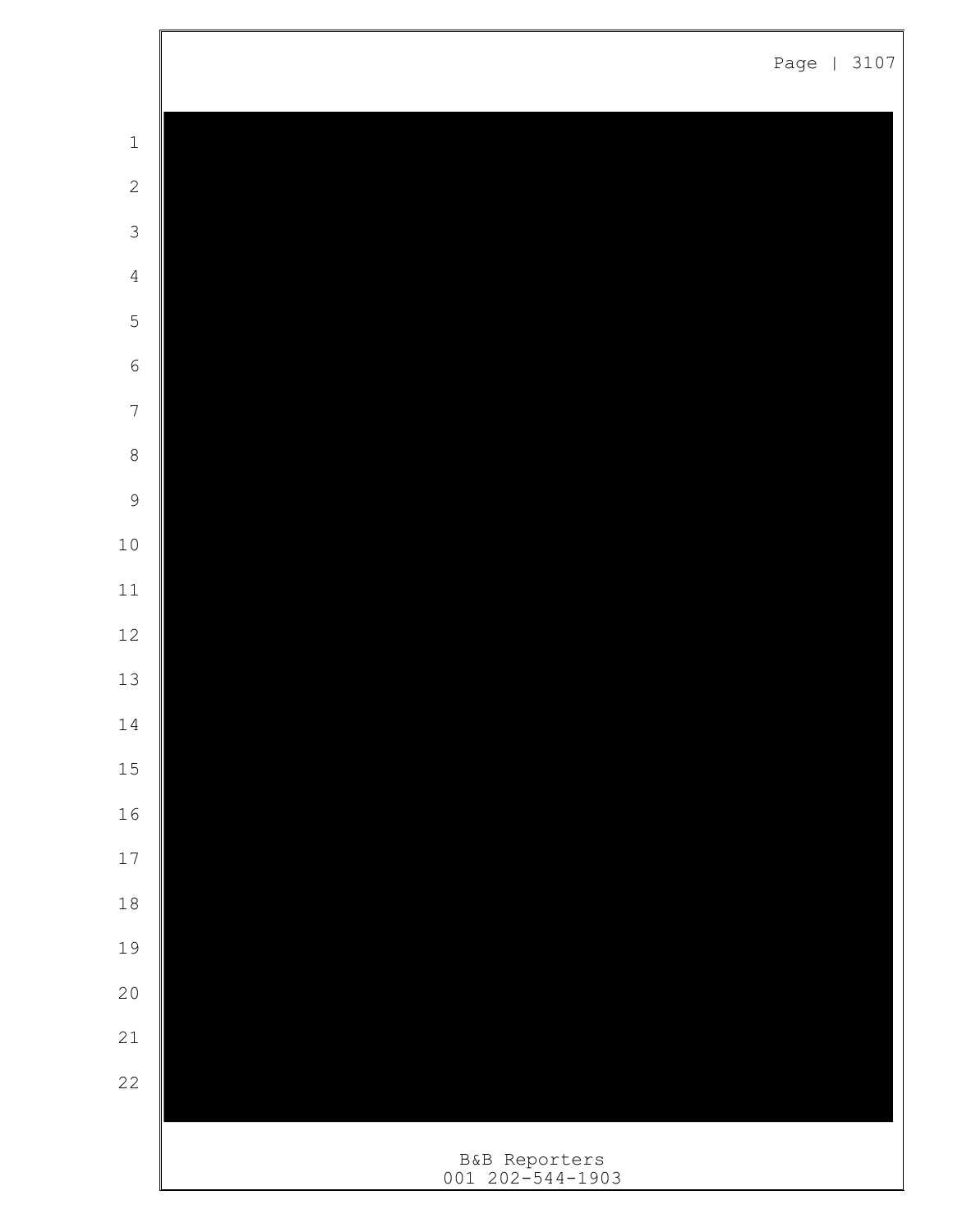|                            | Page                              | 3108 |
|----------------------------|-----------------------------------|------|
|                            |                                   |      |
| $\ensuremath{\mathbbm{1}}$ |                                   |      |
| $\overline{2}$             |                                   |      |
| $\mathfrak{Z}$             |                                   |      |
| $\overline{4}$             |                                   |      |
| $\overline{5}$             |                                   |      |
| $\sqrt{6}$                 |                                   |      |
| $\boldsymbol{7}$           |                                   |      |
| $\,8\,$                    |                                   |      |
| $\mathcal{G}$              |                                   |      |
| $10$                       |                                   |      |
| $11\,$                     |                                   |      |
| $12\,$                     |                                   |      |
| 13                         |                                   |      |
| $1\,4$                     |                                   |      |
| $15\,$                     |                                   |      |
| $16\,$                     |                                   |      |
| $17\,$                     |                                   |      |
| $18\,$                     |                                   |      |
| 19                         |                                   |      |
| $20$                       |                                   |      |
| $21\,$                     |                                   |      |
| 22                         |                                   |      |
|                            |                                   |      |
|                            | B&B Reporters<br>001 202-544-1903 |      |

 $\mathbb{F}$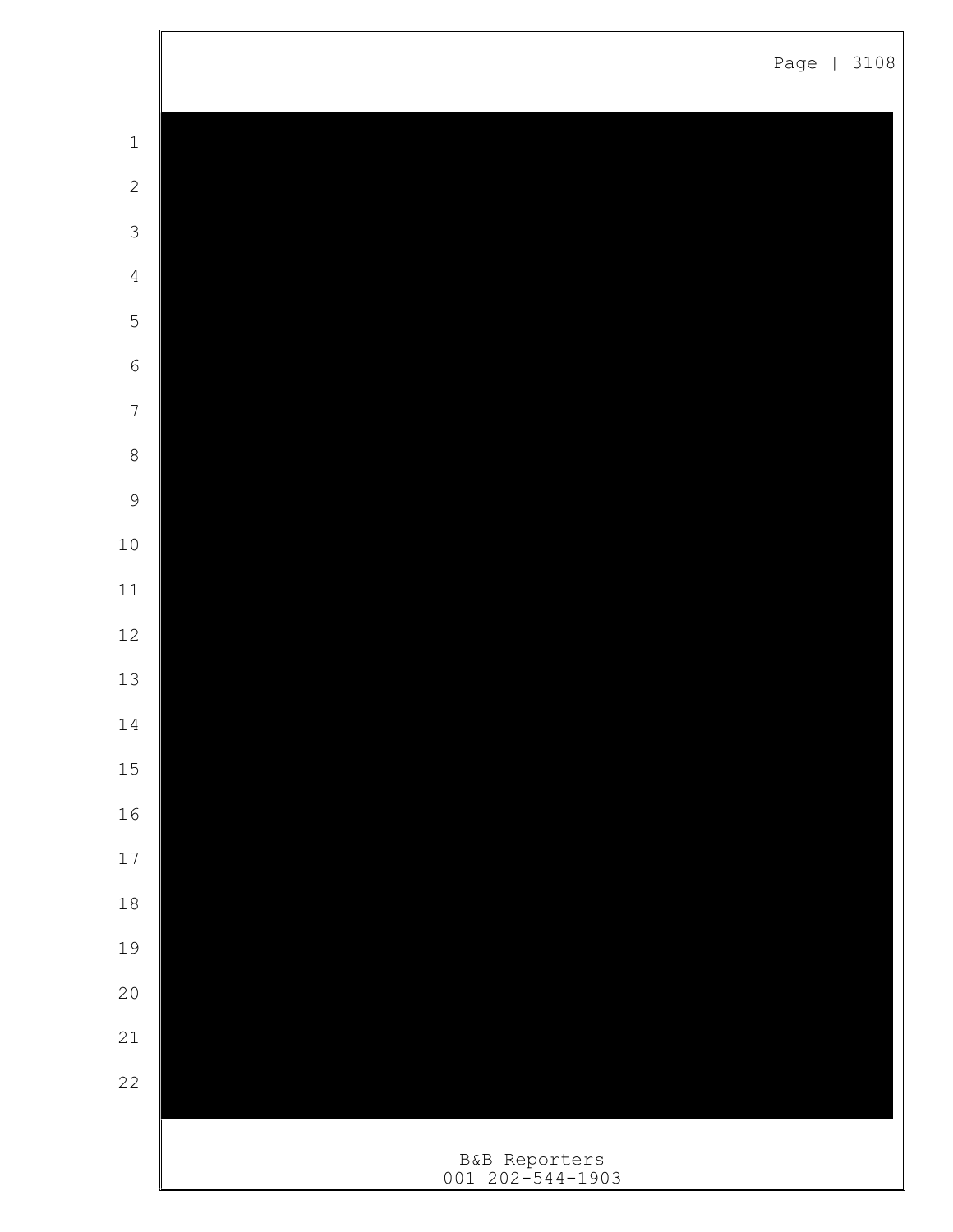|                |                                   | Page   3109 |  |
|----------------|-----------------------------------|-------------|--|
| $\mathbf 1$    |                                   |             |  |
| $\sqrt{2}$     |                                   |             |  |
| $\mathfrak{Z}$ |                                   |             |  |
| $\overline{4}$ |                                   |             |  |
| $\overline{5}$ |                                   |             |  |
| $\sqrt{6}$     |                                   |             |  |
| $\overline{7}$ |                                   |             |  |
| $\,8\,$        |                                   |             |  |
| $\mathcal{G}$  |                                   |             |  |
| $10$           |                                   |             |  |
| $11\,$         |                                   |             |  |
| $12\,$         |                                   |             |  |
| 13             |                                   |             |  |
| 14             |                                   |             |  |
| $15\,$         |                                   |             |  |
| 16             |                                   |             |  |
| $17\,$         |                                   |             |  |
| $1\,8$         |                                   |             |  |
| 19             |                                   |             |  |
| $20$           |                                   |             |  |
| $21\,$<br>22   |                                   |             |  |
|                |                                   |             |  |
|                | B&B Reporters<br>001 202-544-1903 |             |  |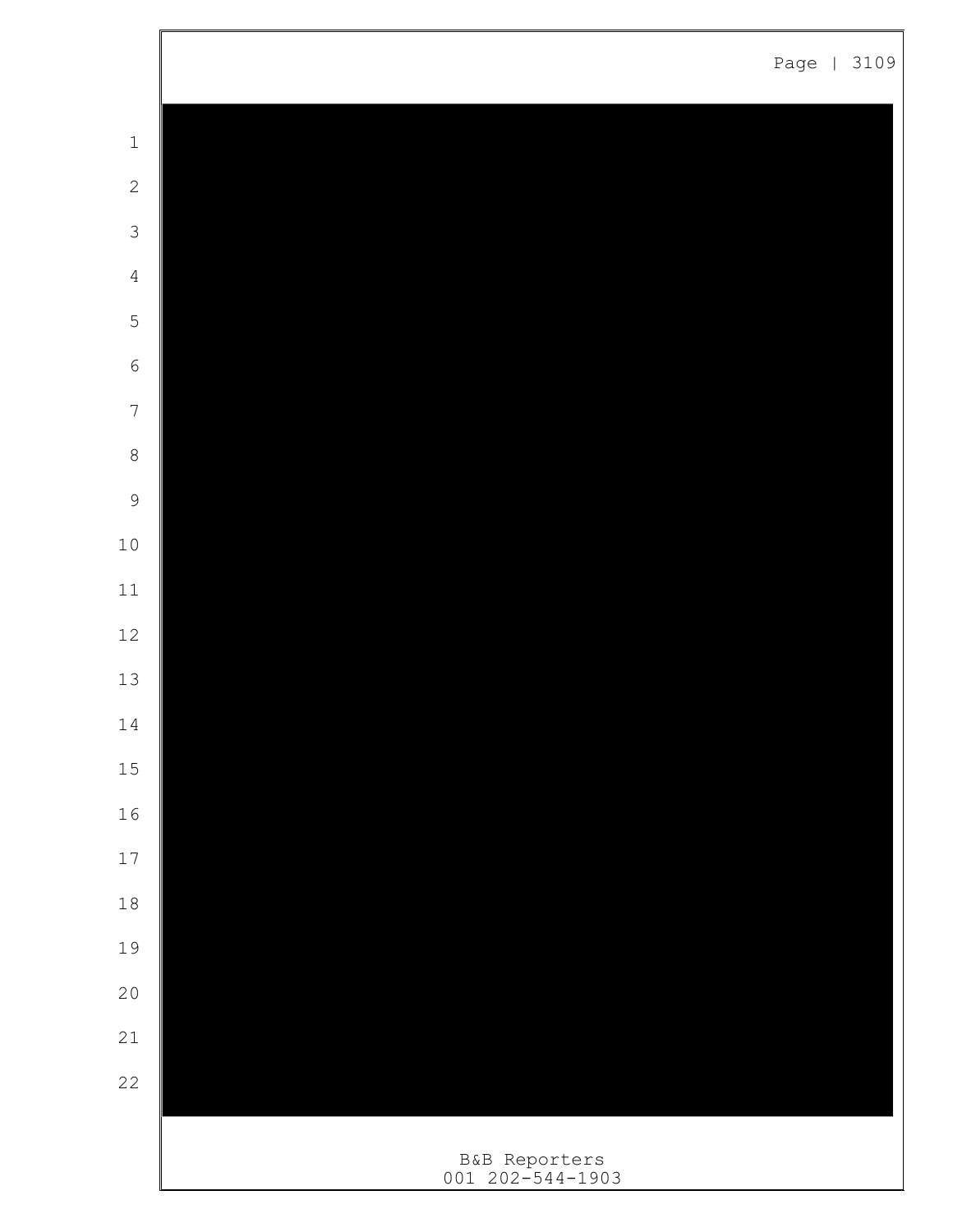|                | 3110<br>Page                      |
|----------------|-----------------------------------|
| $\mathbf{1}$   |                                   |
| $\overline{c}$ |                                   |
| $\overline{3}$ |                                   |
| $\overline{4}$ |                                   |
| $\overline{5}$ |                                   |
| $\overline{6}$ |                                   |
| $\overline{7}$ |                                   |
| $\overline{8}$ |                                   |
| 9              |                                   |
| $10$           |                                   |
| $11\,$         |                                   |
| 12             |                                   |
| 13             |                                   |
| $14$           |                                   |
| $15\,$         |                                   |
| $16$           |                                   |
| $17\,$         |                                   |
| $1\,8$         |                                   |
| 19             |                                   |
| $20$           |                                   |
| 21             |                                   |
| 22             |                                   |
|                |                                   |
|                | B&B Reporters<br>001 202-544-1903 |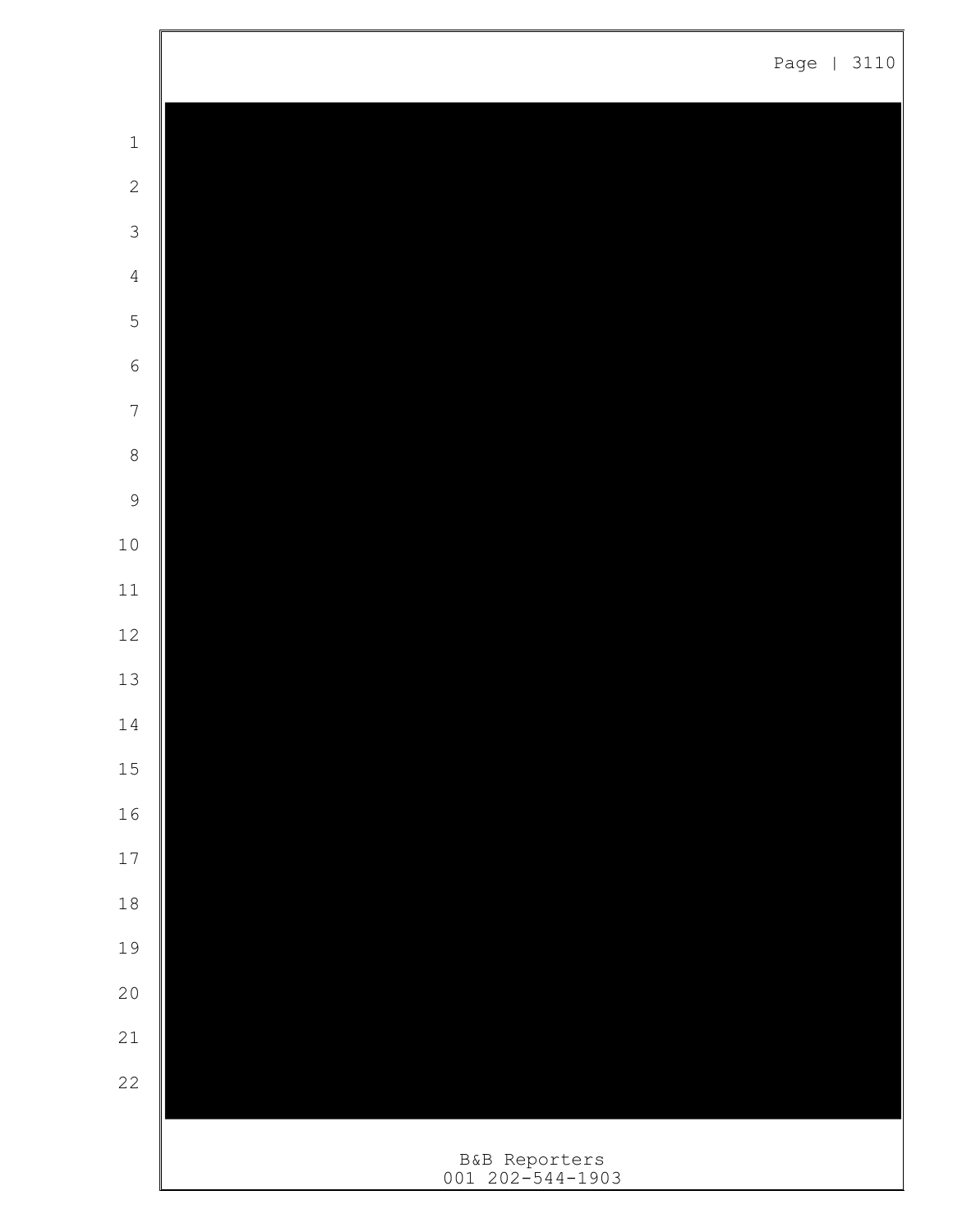|                | 3111<br>Page                      |
|----------------|-----------------------------------|
| $\mathbf 1$    |                                   |
| $\overline{c}$ |                                   |
| $\mathfrak{Z}$ |                                   |
| $\overline{4}$ |                                   |
| $\overline{5}$ |                                   |
| $\overline{6}$ |                                   |
| $\overline{7}$ |                                   |
| $\,8\,$        |                                   |
| 9              |                                   |
| $10$           |                                   |
| $11\,$         |                                   |
| $12\,$         |                                   |
| 13             |                                   |
| 14             |                                   |
| 15             |                                   |
| $16\,$         |                                   |
| $17\,$         |                                   |
| $1\,8$         |                                   |
| 19             |                                   |
| $20$<br>21     |                                   |
| 22             |                                   |
|                |                                   |
|                | B&B Reporters<br>001 202-544-1903 |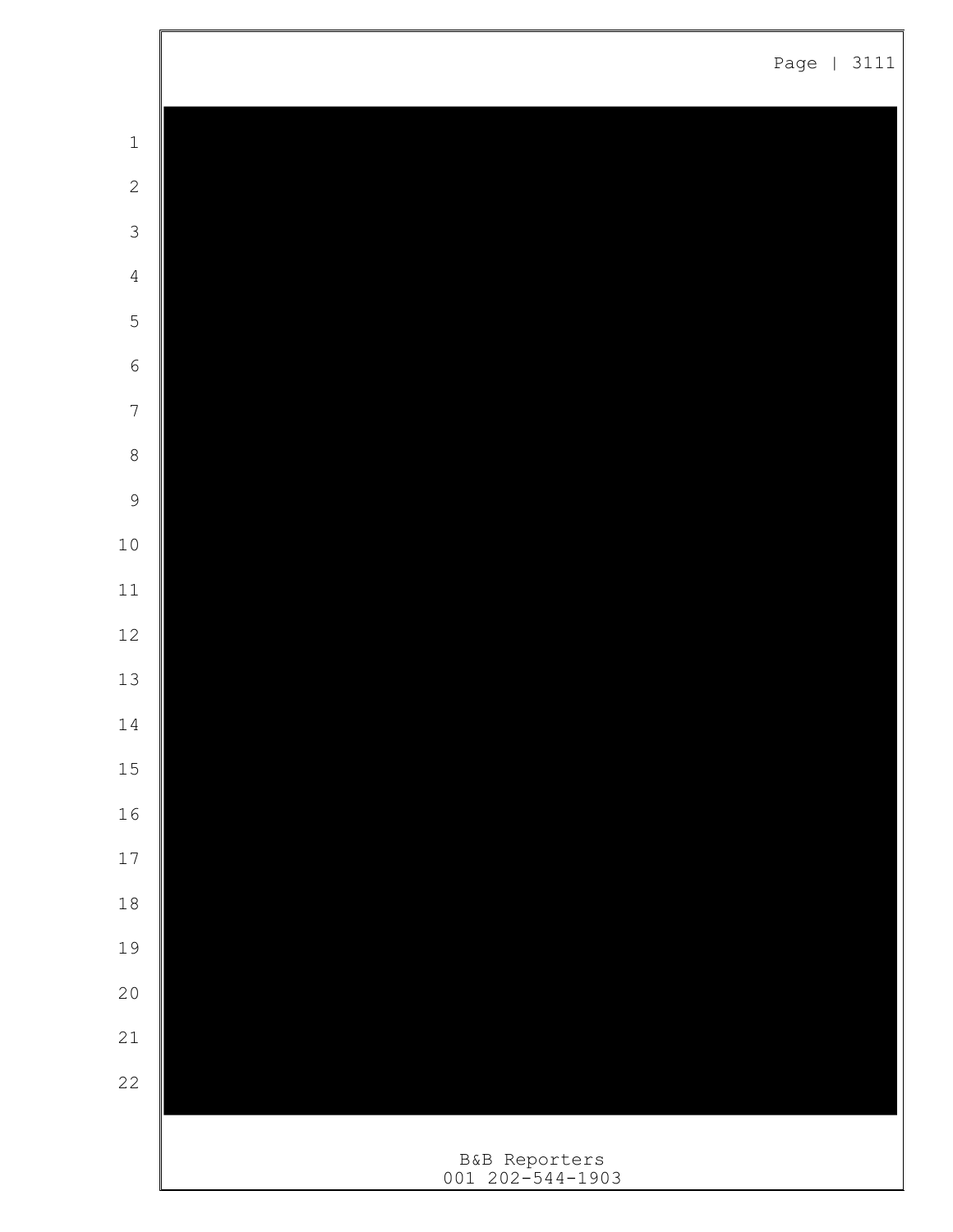|              | Page   3112                                            |
|--------------|--------------------------------------------------------|
| $\mathbf 1$  |                                                        |
| $\mathbf{2}$ |                                                        |
| 3            |                                                        |
| 4            | PRESIDENT TERCIER: Mr. Polášek, sorry for              |
| 5            | intervening. In 5 minutes it is 6:00. We know that     |
| 6            | we have an extra time, but I would like to know how we |
| 7            | would organize now the remaining half an hour.         |
| $8\,$        | MR. POLÁŠEK: Mr. President, it is clear that           |
| $\mathsf 9$  | we will not be able to complete tonight. So, we can    |
| 10           | go as long as you--you can take it as long as you      |
| 11           | wish, and we will need to resume tomorrow.             |
| 12           | DR. HEISKANEN: Then it may be better to                |
| 13           | break now. I understand it's going to go on for        |
| 14           | another hour. But we have a very short day foreseen    |
| 15           | for tomorrow, 2 hours 45 minutes. So, if we add an     |
| 16           | hour to that, it's still going to be a short day, and  |
| 17           | we would finish early afternoon.                       |
| 18           | MR. GREENWALD: That's not correct.                     |
| 19           | MR. POLÁŠEK: We do feel that we will need to           |
| 20           | use the time that is available to us. I think it was   |
| 21           | pretty clear that the time would be divided equally.   |
| 22           | We feel that we need to address the evidence           |
|              | B&B Reporters                                          |

## 001 202-544-1903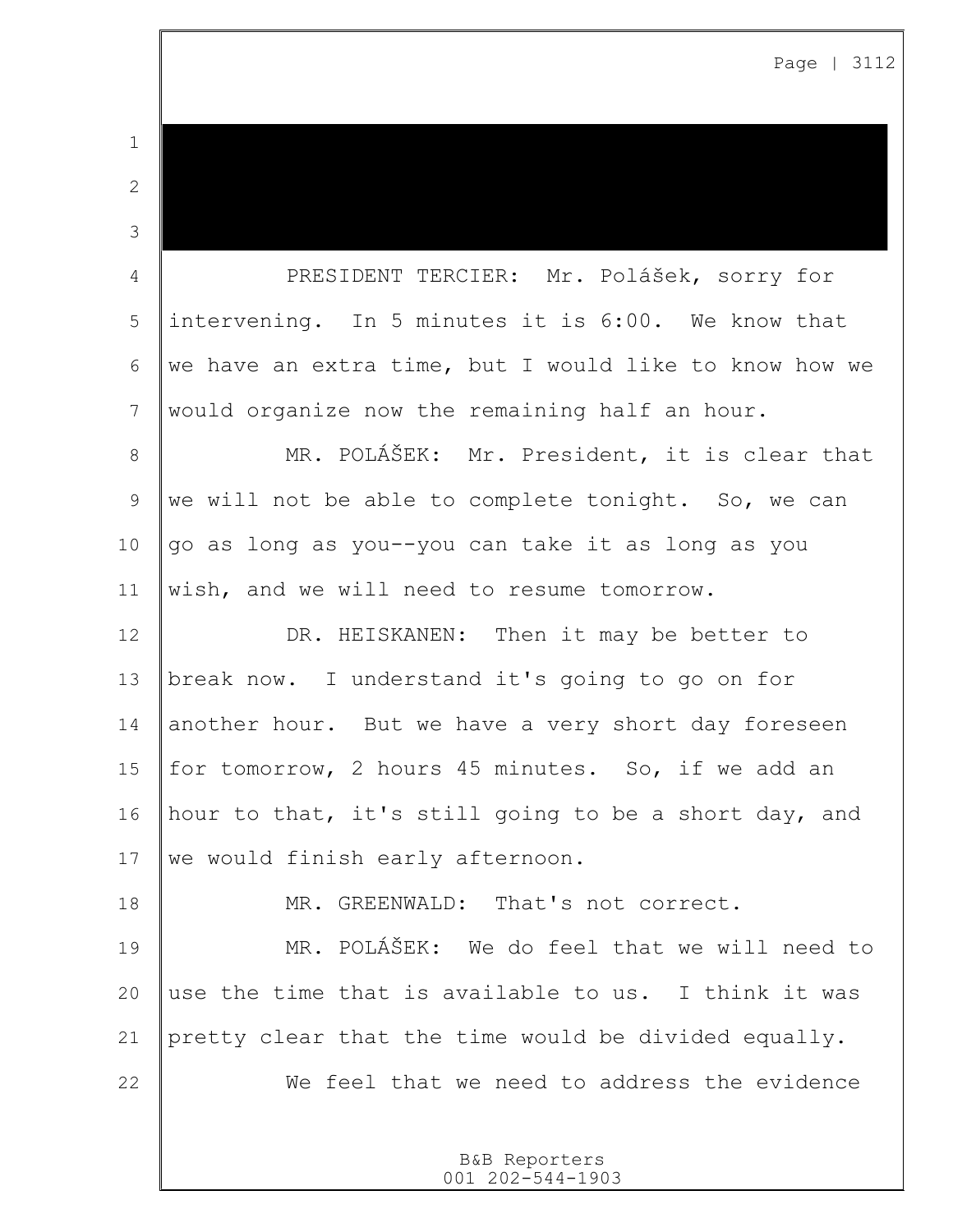Page | 3113 B&B Reporters 001 202-544-1903 1 that was presented in the Rejoinder, including 2 | Dr. Thomson's Second Report, through 3 cross-examination. 4 And so, the notion that tomorrow is going to 5 | be a short day, unfortunately, is not correct. It is 6 going to be a long day, and I would suggest that we 7 continue tonight as long as we can. 8 DR. HEISKANEN: It would be worth seeing how 9 much time is left for each party before--10 | PRESIDENT TERCIER: That's what I was about 11 to ask. Yeah. 12 SECRETARY YETANO: Claimants have 6 hours and 13 23 minutes. Respondents, 4 hours and 33 minutes. 14 Tribunal conferring.) 15 PRESIDENT TERCIER: Okay. I think we will 16 split the baby and give you a quarter of an hour, 17 until 6:15, and then we'll break and continue tomorrow 18 morning. 19 MR. POLÁŠEK: Okay. 20 21 22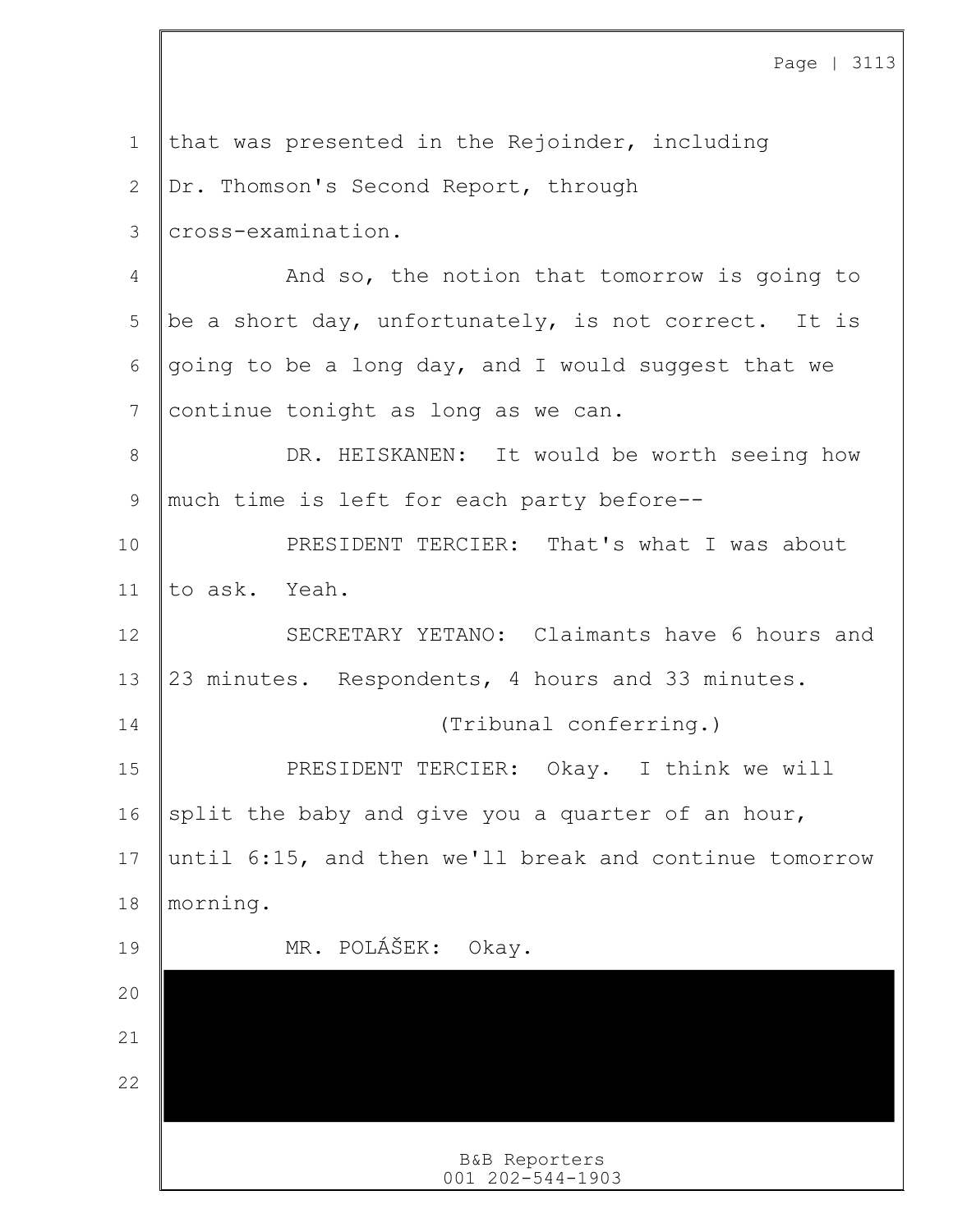|                  | Page                              | $\overline{\phantom{a}}$ | 3114 |
|------------------|-----------------------------------|--------------------------|------|
|                  |                                   |                          |      |
| $\mathbf 1$      |                                   |                          |      |
| $\overline{c}$   |                                   |                          |      |
| $\mathcal{S}$    |                                   |                          |      |
| $\overline{4}$   |                                   |                          |      |
| $\overline{5}$   |                                   |                          |      |
| $\sqrt{6}$       |                                   |                          |      |
| $\boldsymbol{7}$ |                                   |                          |      |
| $\,8\,$          |                                   |                          |      |
| $\overline{9}$   |                                   |                          |      |
| $10$             |                                   |                          |      |
| $11$             |                                   |                          |      |
| $12$             |                                   |                          |      |
| 13               |                                   |                          |      |
| $1\,4$           |                                   |                          |      |
| $15\,$           |                                   |                          |      |
| 16               |                                   |                          |      |
| $17\,$           |                                   |                          |      |
| $1\,8$           |                                   |                          |      |
| 19               |                                   |                          |      |
| $20$             |                                   |                          |      |
| $21$             |                                   |                          |      |
| 22               |                                   |                          |      |
|                  |                                   |                          |      |
|                  | B&B Reporters<br>001 202-544-1903 |                          |      |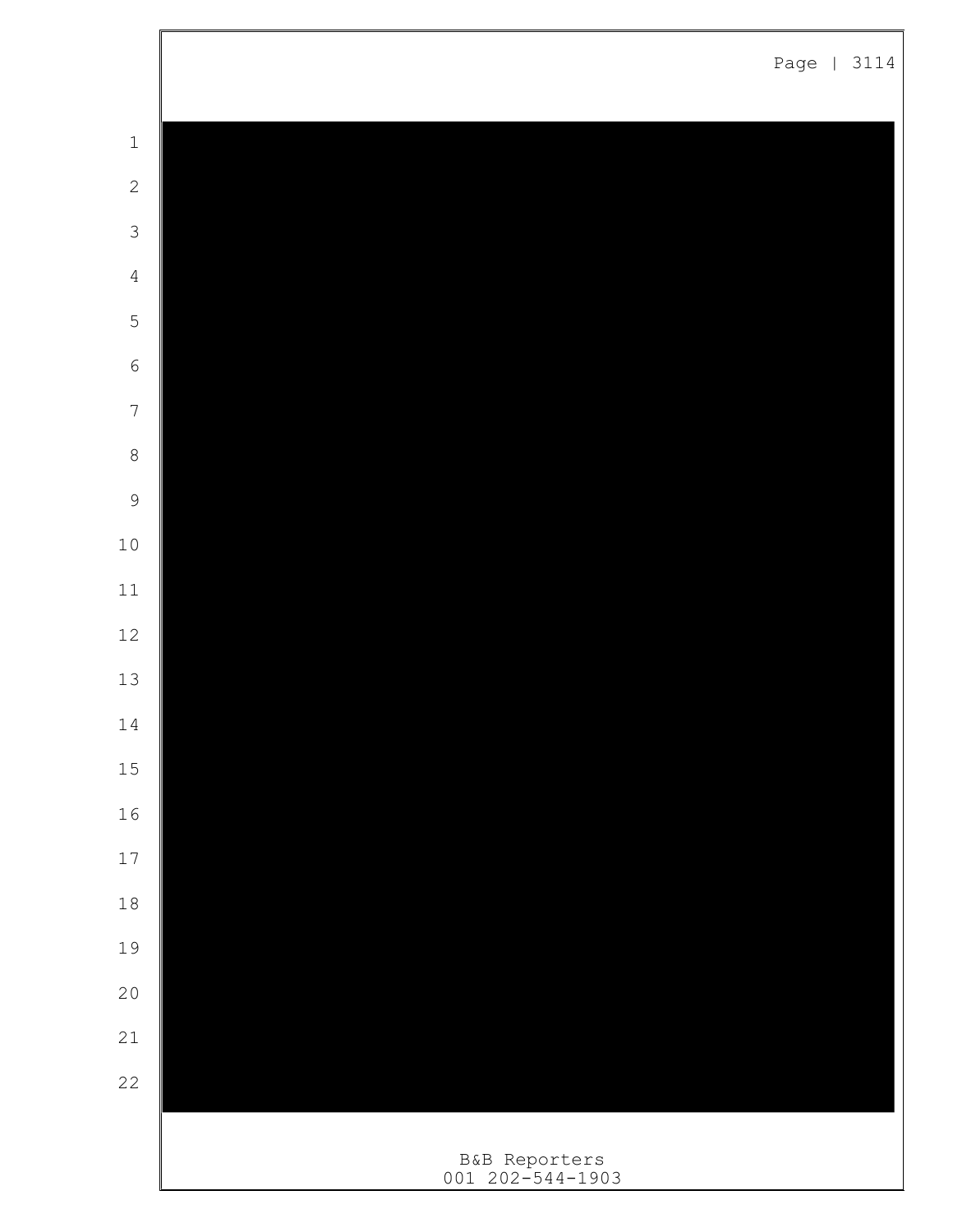|                 |                                   | Page   3115 |  |
|-----------------|-----------------------------------|-------------|--|
| $\mathbf 1$     |                                   |             |  |
| $\overline{c}$  |                                   |             |  |
| $\overline{3}$  |                                   |             |  |
| $\overline{4}$  |                                   |             |  |
| $\overline{5}$  |                                   |             |  |
| $6\overline{6}$ |                                   |             |  |
| $\overline{7}$  |                                   |             |  |
| 8               |                                   |             |  |
| $\mathcal{G}$   |                                   |             |  |
| 10              |                                   |             |  |
| $11\,$          |                                   |             |  |
| 12              |                                   |             |  |
| 13              |                                   |             |  |
| 14              |                                   |             |  |
| 15              |                                   |             |  |
| 16              |                                   |             |  |
| $17\,$          |                                   |             |  |
| $1\,8$          |                                   |             |  |
| 19              |                                   |             |  |
| $20$            |                                   |             |  |
| $21\,$          |                                   |             |  |
| 22              |                                   |             |  |
|                 | B&B Reporters<br>001 202-544-1903 |             |  |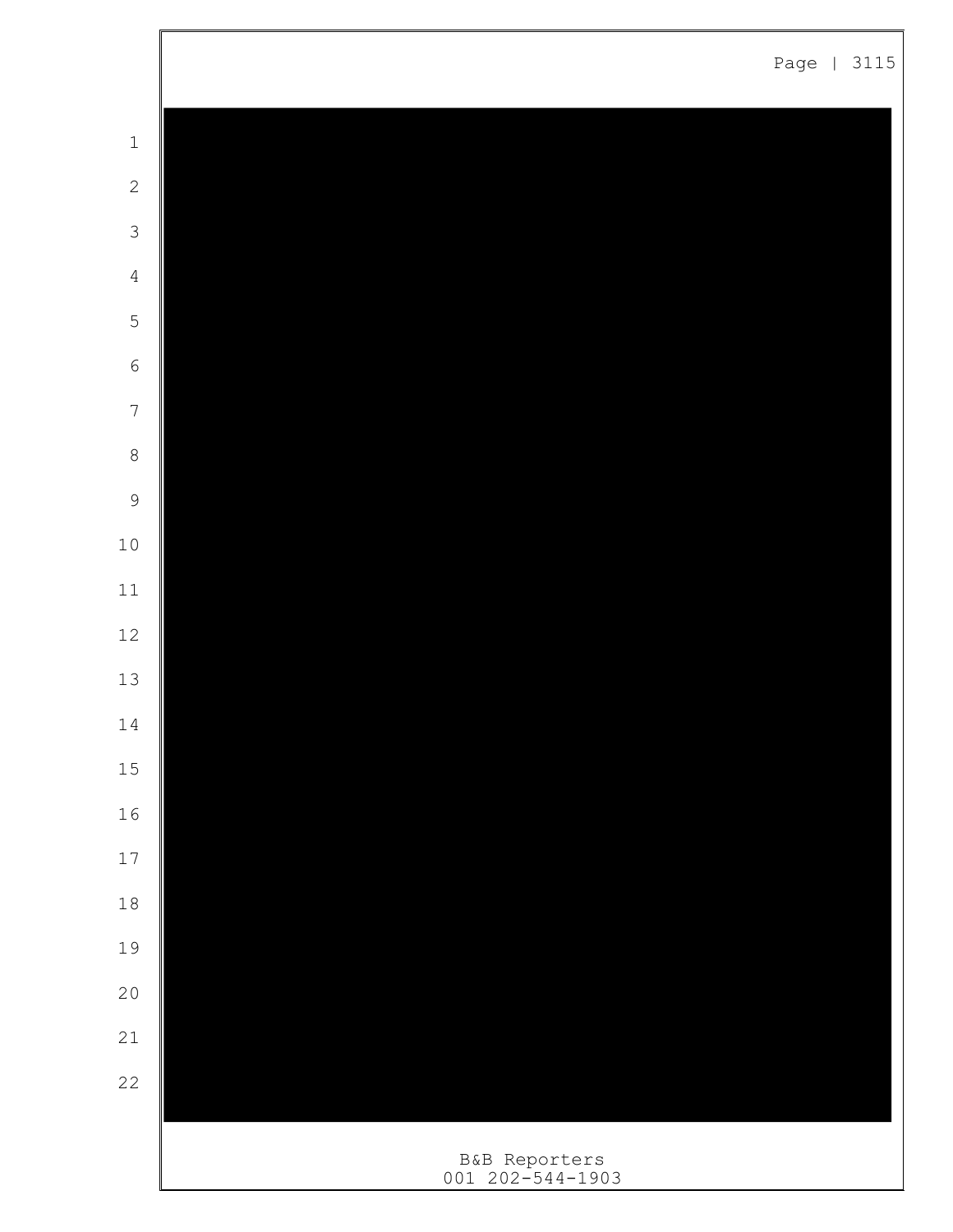|                                 | 3116<br>Page                      |
|---------------------------------|-----------------------------------|
|                                 |                                   |
| $\ensuremath{\mathbbm{1}}$      |                                   |
| $\overline{c}$                  |                                   |
| $\mathfrak{Z}$                  |                                   |
| $\overline{4}$                  |                                   |
| $\overline{5}$                  |                                   |
| $6\,$                           |                                   |
| $\overline{7}$                  |                                   |
| $\begin{matrix} 8 \end{matrix}$ |                                   |
| 9                               |                                   |
| $10$                            |                                   |
| $11$                            |                                   |
| $12$                            |                                   |
| 13                              |                                   |
| $14$                            |                                   |
| 15                              |                                   |
| 16                              |                                   |
| $17\,$                          |                                   |
| $18\,$                          |                                   |
| 19                              |                                   |
| $20$                            |                                   |
| 21                              |                                   |
| 22                              |                                   |
|                                 |                                   |
|                                 | B&B Reporters<br>001 202-544-1903 |
|                                 |                                   |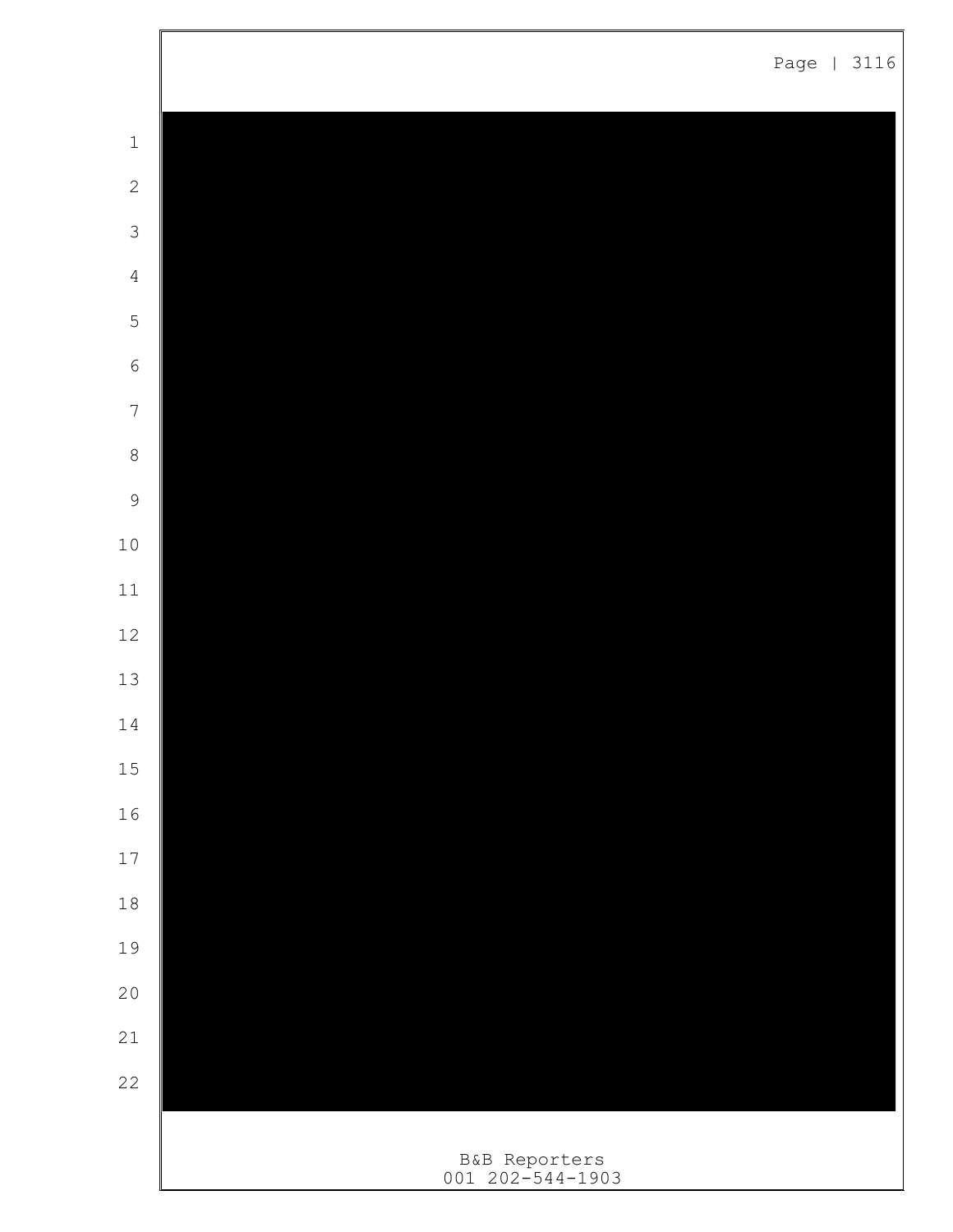|                     |                                   | Page | 3117 |
|---------------------|-----------------------------------|------|------|
| $\mathbbm{1}$       |                                   |      |      |
| $\overline{c}$      |                                   |      |      |
| $\overline{3}$      |                                   |      |      |
| $\overline{4}$      |                                   |      |      |
| $\overline{5}$      |                                   |      |      |
| $\sqrt{6}$          |                                   |      |      |
| $\overline{7}$      |                                   |      |      |
| $\overline{8}$      |                                   |      |      |
| $\mathcal{G}$       |                                   |      |      |
| 10                  |                                   |      |      |
| $11$                |                                   |      |      |
| $12$                |                                   |      |      |
| 13                  |                                   |      |      |
| $14\,$              |                                   |      |      |
| 15                  |                                   |      |      |
| $16\,$              |                                   |      |      |
| $17\,$              |                                   |      |      |
| $1\,8$              |                                   |      |      |
| 19                  |                                   |      |      |
| $20$<br>$2\sqrt{1}$ |                                   |      |      |
| 22                  |                                   |      |      |
|                     |                                   |      |      |
|                     | B&B Reporters<br>001 202-544-1903 |      |      |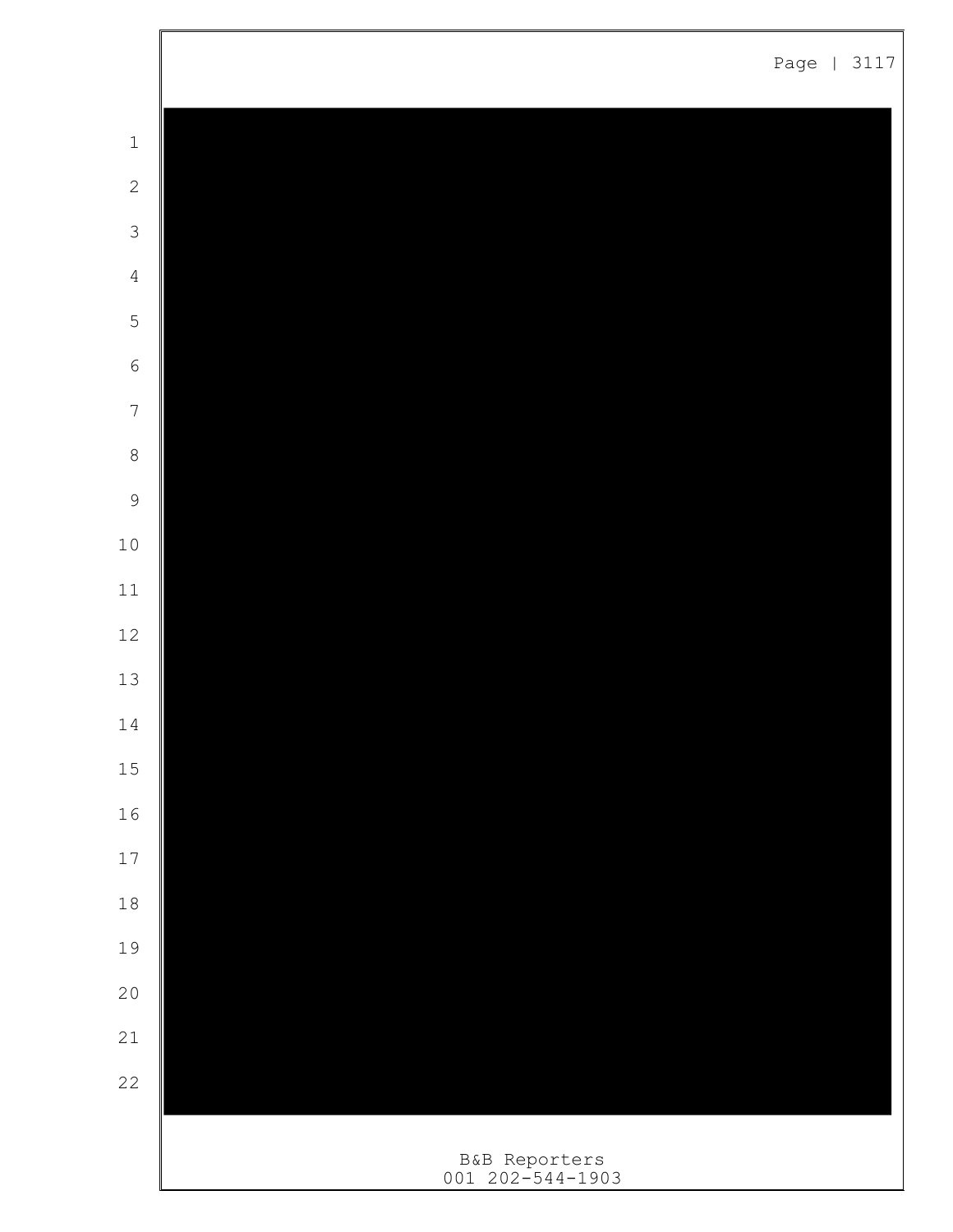|                               |                                   | Page   3118 |  |
|-------------------------------|-----------------------------------|-------------|--|
|                               |                                   |             |  |
| $\mathbf 1$<br>$\overline{c}$ |                                   |             |  |
| $\mathfrak{Z}$                |                                   |             |  |
| $\overline{4}$                |                                   |             |  |
| $\overline{5}$                |                                   |             |  |
| $\overline{6}$                |                                   |             |  |
| $\overline{7}$                |                                   |             |  |
| 8                             |                                   |             |  |
| $\overline{9}$                |                                   |             |  |
| $10$                          |                                   |             |  |
| $11$                          |                                   |             |  |
| $12$                          |                                   |             |  |
| 13                            |                                   |             |  |
| $1\,4$                        |                                   |             |  |
| 15                            |                                   |             |  |
| 16                            |                                   |             |  |
| $17\,$                        |                                   |             |  |
| $1\,8$                        |                                   |             |  |
| 19                            |                                   |             |  |
| $20$                          |                                   |             |  |
| 21                            |                                   |             |  |
| 22                            |                                   |             |  |
|                               | B&B Reporters<br>001 202-544-1903 |             |  |

 $\overline{\mathbf{I}}$ 

 $\overline{r}$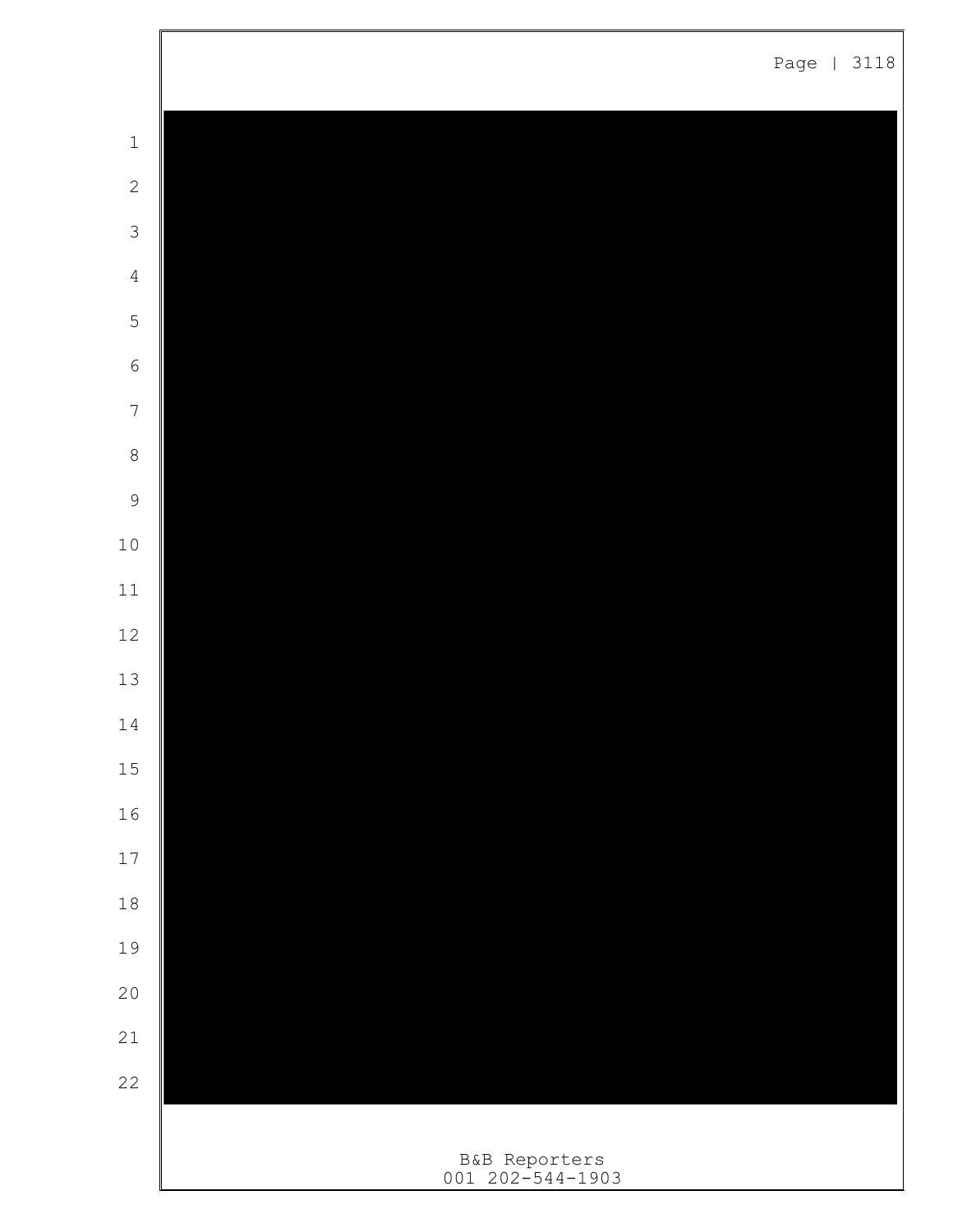|                |                                   | Page   3119 |  |
|----------------|-----------------------------------|-------------|--|
| $\mathbf{1}$   |                                   |             |  |
| $\overline{c}$ |                                   |             |  |
| $\mathfrak{Z}$ |                                   |             |  |
| $\overline{4}$ |                                   |             |  |
| $\overline{5}$ |                                   |             |  |
| $\overline{6}$ |                                   |             |  |
| $\overline{7}$ |                                   |             |  |
| $\overline{8}$ |                                   |             |  |
| 9              |                                   |             |  |
| $10$           |                                   |             |  |
| $11\,$         |                                   |             |  |
| $12$           |                                   |             |  |
| 13             |                                   |             |  |
| $14$           |                                   |             |  |
| 15             |                                   |             |  |
| $16\,$         |                                   |             |  |
| 17             |                                   |             |  |
| $1\,8$<br>19   |                                   |             |  |
| $20$           |                                   |             |  |
| 21             |                                   |             |  |
| 22             |                                   |             |  |
|                |                                   |             |  |
|                | B&B Reporters<br>001 202-544-1903 |             |  |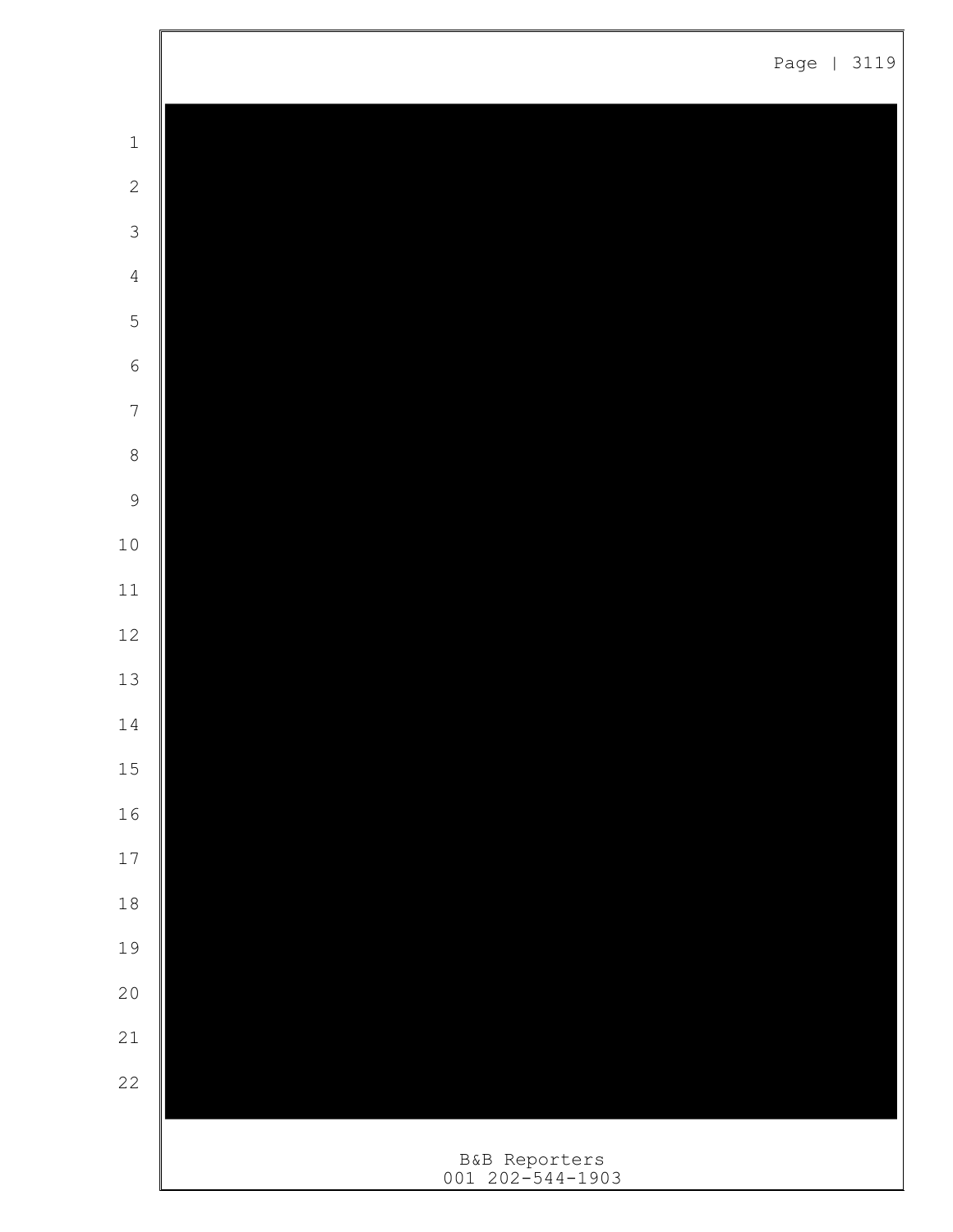|                |                                   |  | Page   3120 |
|----------------|-----------------------------------|--|-------------|
| $\,1$          |                                   |  |             |
| $\overline{c}$ |                                   |  |             |
| $\overline{3}$ |                                   |  |             |
| $\overline{4}$ |                                   |  |             |
| $\overline{5}$ |                                   |  |             |
| $\overline{6}$ |                                   |  |             |
| $\overline{7}$ |                                   |  |             |
| $\overline{8}$ |                                   |  |             |
| 9              |                                   |  |             |
| $10$           |                                   |  |             |
| $11\,$         |                                   |  |             |
| $12\,$         |                                   |  |             |
| 13             |                                   |  |             |
| 14             |                                   |  |             |
| 15             |                                   |  |             |
| $16\,$         |                                   |  |             |
| $17\,$         |                                   |  |             |
| $1\,8$         |                                   |  |             |
| 19             |                                   |  |             |
| $20$           |                                   |  |             |
| $21\,$         |                                   |  |             |
| 22             |                                   |  |             |
|                |                                   |  |             |
|                | B&B Reporters<br>001 202-544-1903 |  |             |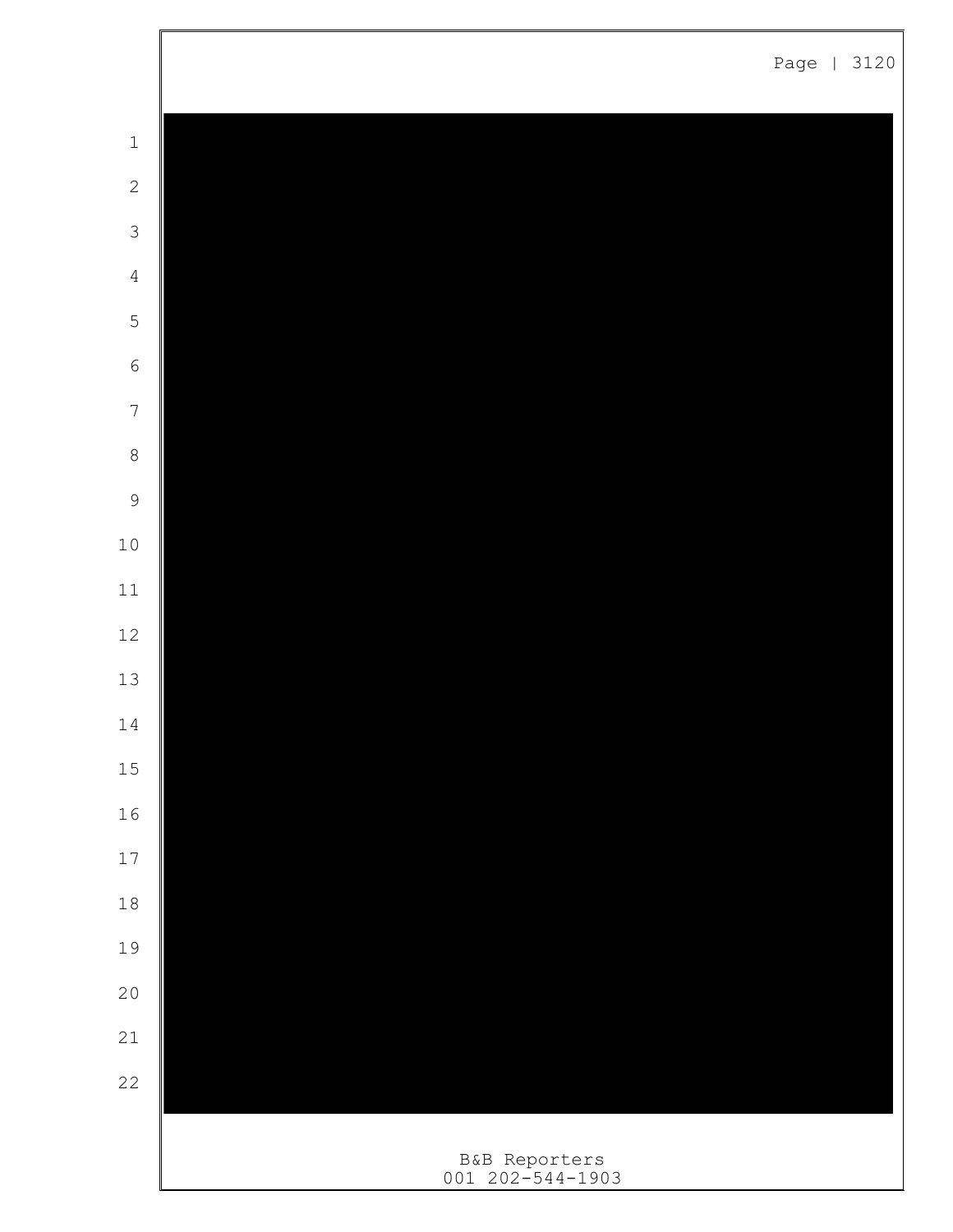|                 | Page   3121                       |
|-----------------|-----------------------------------|
| $\mathbf 1$     |                                   |
| $\sqrt{2}$      |                                   |
| $\overline{3}$  |                                   |
| $\overline{4}$  |                                   |
| $\overline{5}$  |                                   |
| $6\overline{6}$ |                                   |
| $\overline{7}$  |                                   |
| $\overline{8}$  |                                   |
| $\overline{9}$  |                                   |
| 10              |                                   |
| $11\,$          |                                   |
| $12$            |                                   |
| 13              |                                   |
| $1\,4$          |                                   |
| 15              |                                   |
| $16\,$          |                                   |
| $17\,$          |                                   |
| $1\,8$          |                                   |
| 19              |                                   |
| $20$            |                                   |
| $21\,$          |                                   |
| 22              |                                   |
|                 |                                   |
|                 | B&B Reporters<br>001 202-544-1903 |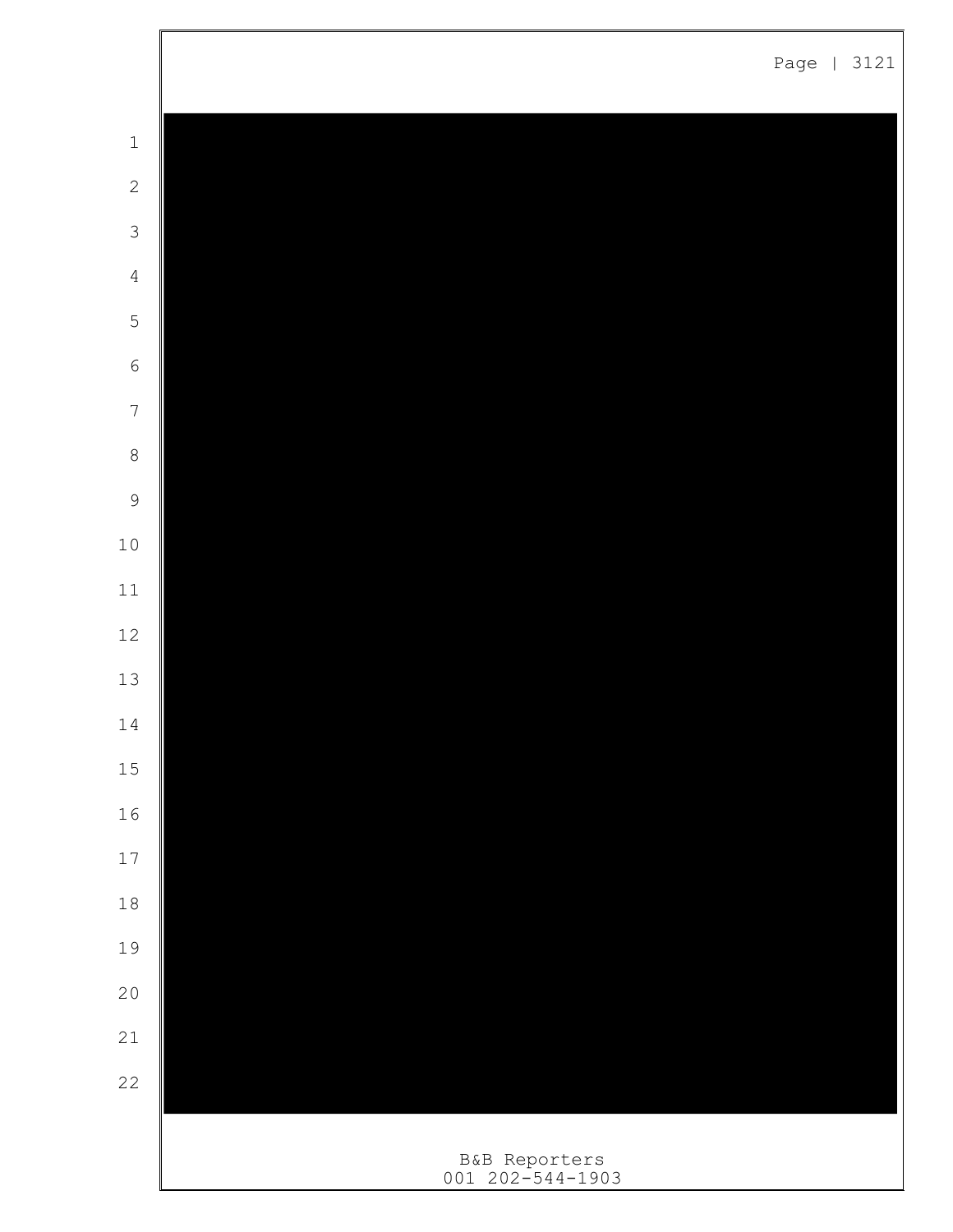|                                 |                                   | Page   3122 |  |
|---------------------------------|-----------------------------------|-------------|--|
|                                 |                                   |             |  |
| $\,1$<br>$\overline{c}$         |                                   |             |  |
| $\overline{3}$                  |                                   |             |  |
| $\overline{4}$                  |                                   |             |  |
| $\overline{5}$                  |                                   |             |  |
| $\overline{6}$                  |                                   |             |  |
| $\overline{7}$                  |                                   |             |  |
| $\begin{matrix} 8 \end{matrix}$ |                                   |             |  |
| $\overline{9}$                  |                                   |             |  |
| $10$                            |                                   |             |  |
| $11\,$                          |                                   |             |  |
| $12$                            |                                   |             |  |
| 13                              |                                   |             |  |
| 14                              |                                   |             |  |
| $15\,$                          |                                   |             |  |
| $16\,$                          |                                   |             |  |
| $17\,$                          |                                   |             |  |
| $1\,8$                          |                                   |             |  |
| 19                              |                                   |             |  |
| $20$                            |                                   |             |  |
| 21                              |                                   |             |  |
| 22                              |                                   |             |  |
|                                 |                                   |             |  |
|                                 | B&B Reporters<br>001 202-544-1903 |             |  |

 $\overline{\mathbf{I}}$ 

 $\overline{r}$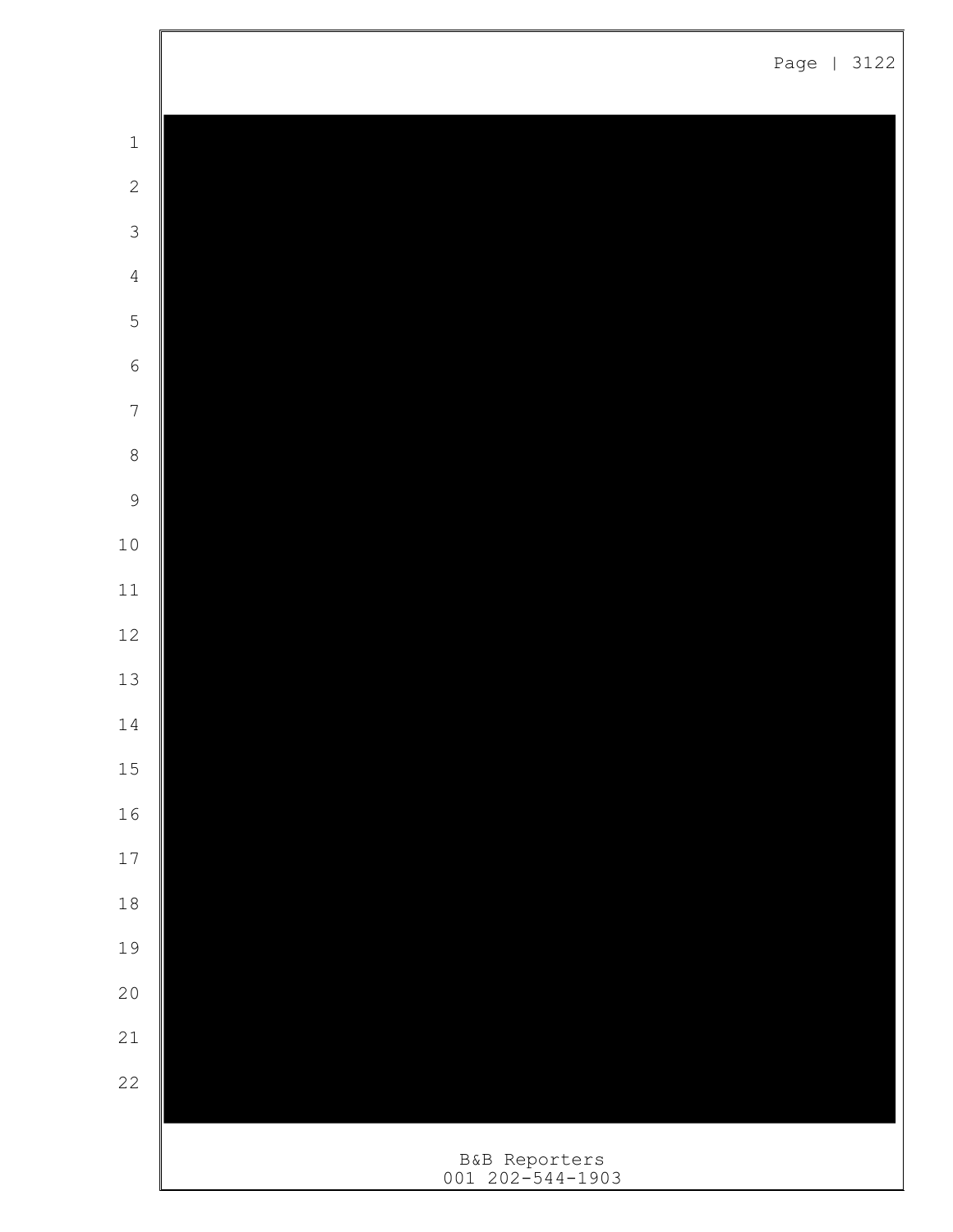|                |                                   | Page   3123 |  |
|----------------|-----------------------------------|-------------|--|
| $\,1\,$        |                                   |             |  |
| $\overline{c}$ |                                   |             |  |
| $\overline{3}$ |                                   |             |  |
| $\overline{4}$ |                                   |             |  |
| $\overline{5}$ |                                   |             |  |
| $\overline{6}$ |                                   |             |  |
| $\overline{7}$ |                                   |             |  |
| $\overline{8}$ |                                   |             |  |
| $\mathcal{G}$  |                                   |             |  |
| $10$           |                                   |             |  |
| $11$           |                                   |             |  |
| 12             |                                   |             |  |
| 13             |                                   |             |  |
| 14             |                                   |             |  |
| $15\,$         |                                   |             |  |
| $16\,$         |                                   |             |  |
| $17\,$         |                                   |             |  |
| $1\,8$         |                                   |             |  |
| 19             |                                   |             |  |
| $20$           |                                   |             |  |
| $21$           |                                   |             |  |
| 22             |                                   |             |  |
|                | B&B Reporters<br>001 202-544-1903 |             |  |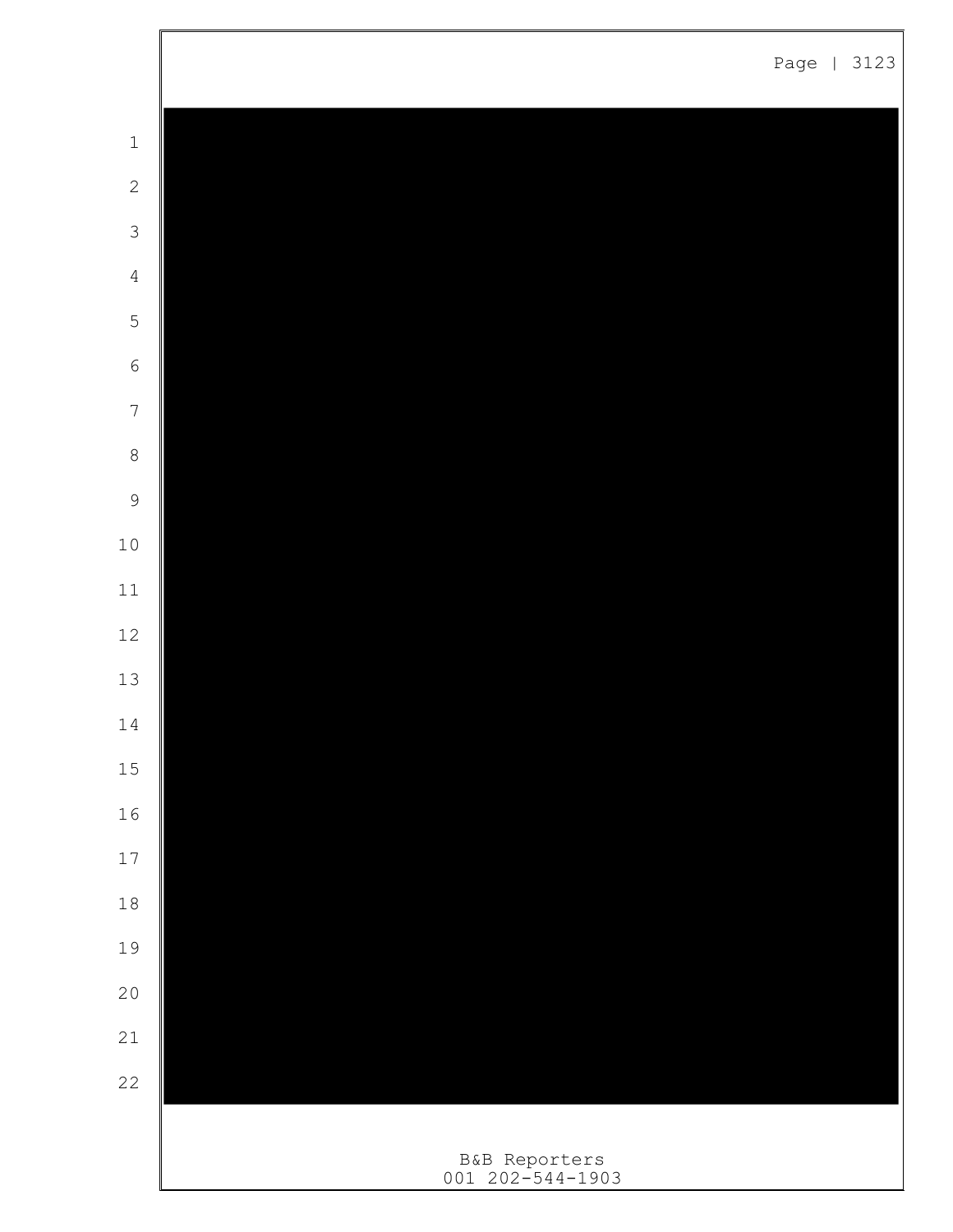|                          | Page   3124                       |
|--------------------------|-----------------------------------|
|                          |                                   |
| $\mathbf 1$              |                                   |
| $\overline{c}$           |                                   |
| $\mathcal{S}$            |                                   |
| $\overline{4}$           |                                   |
| $\overline{5}$           |                                   |
| $6\,$                    |                                   |
| $\overline{\mathcal{I}}$ |                                   |
| $\,8\,$                  |                                   |
| $\mathcal{G}$            |                                   |
| $10$                     |                                   |
| $11\,$                   |                                   |
| 12                       |                                   |
| 13                       |                                   |
| $14\,$                   |                                   |
| 15                       |                                   |
| 16                       |                                   |
| $17\,$                   |                                   |
| $18$                     |                                   |
| 19                       |                                   |
| 20                       |                                   |
| 21                       |                                   |
| 22                       |                                   |
|                          |                                   |
|                          | B&B Reporters<br>001 202-544-1903 |
|                          |                                   |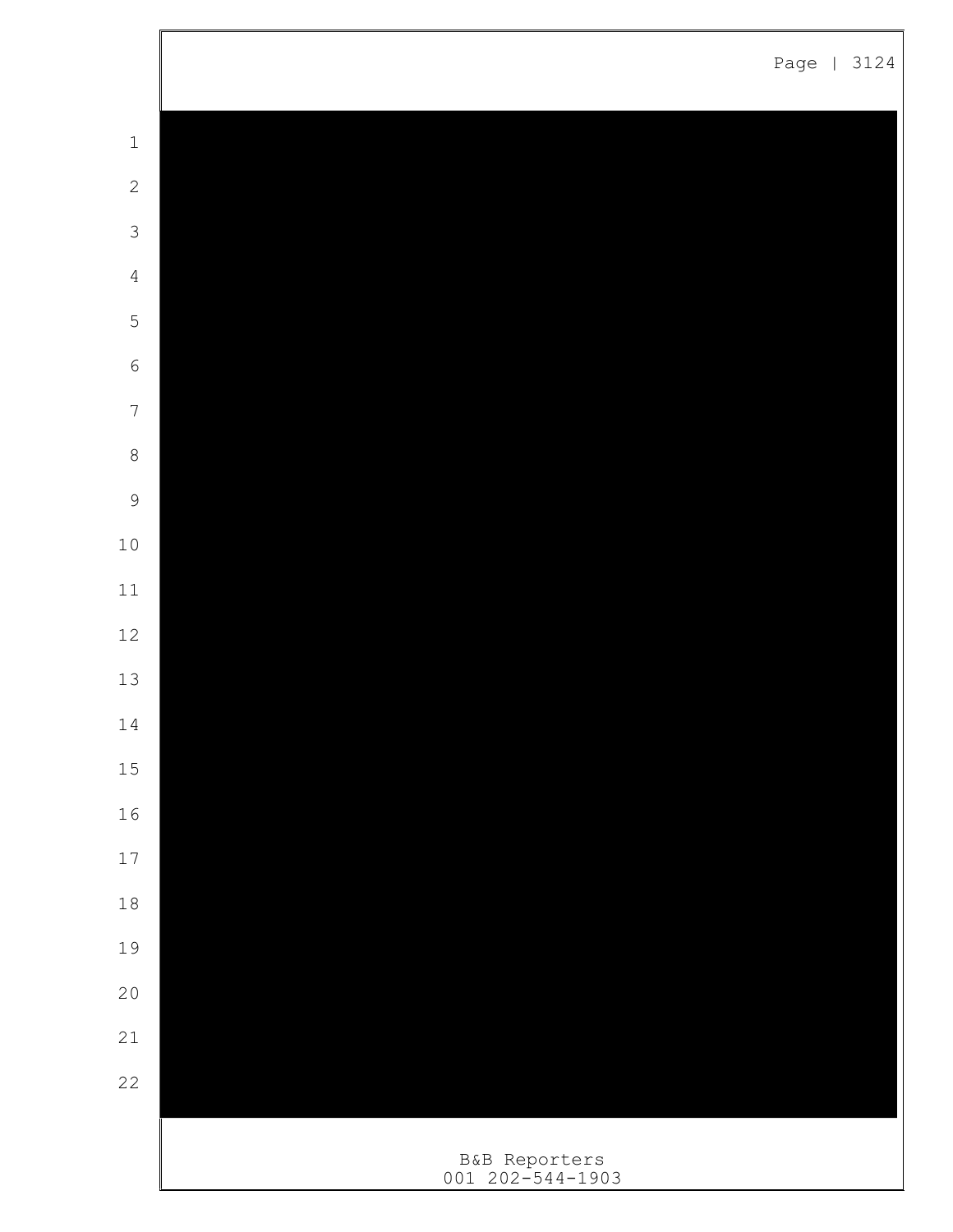|                                 |                                   | Page   3125 |
|---------------------------------|-----------------------------------|-------------|
| $\ensuremath{\mathbbm{1}}$      |                                   |             |
| $\mathbf{2}$                    |                                   |             |
| $\mathfrak{Z}$                  |                                   |             |
| $\overline{4}$                  |                                   |             |
| $\overline{5}$                  |                                   |             |
| $\sqrt{6}$                      |                                   |             |
| $\sqrt{ }$                      |                                   |             |
| $\begin{matrix} 8 \end{matrix}$ |                                   |             |
| $\mathcal{G}$                   |                                   |             |
| $10$                            |                                   |             |
| $11\,$                          |                                   |             |
| $12\,$                          |                                   |             |
| 13                              |                                   |             |
| $1\,4$                          |                                   |             |
| $15\,$                          |                                   |             |
| 16                              |                                   |             |
| $17\,$                          |                                   |             |
| $1\,8$                          |                                   |             |
| 19                              |                                   |             |
| $20$                            |                                   |             |
| 21                              |                                   |             |
| 22                              |                                   |             |
|                                 |                                   |             |
|                                 | B&B Reporters<br>001 202-544-1903 |             |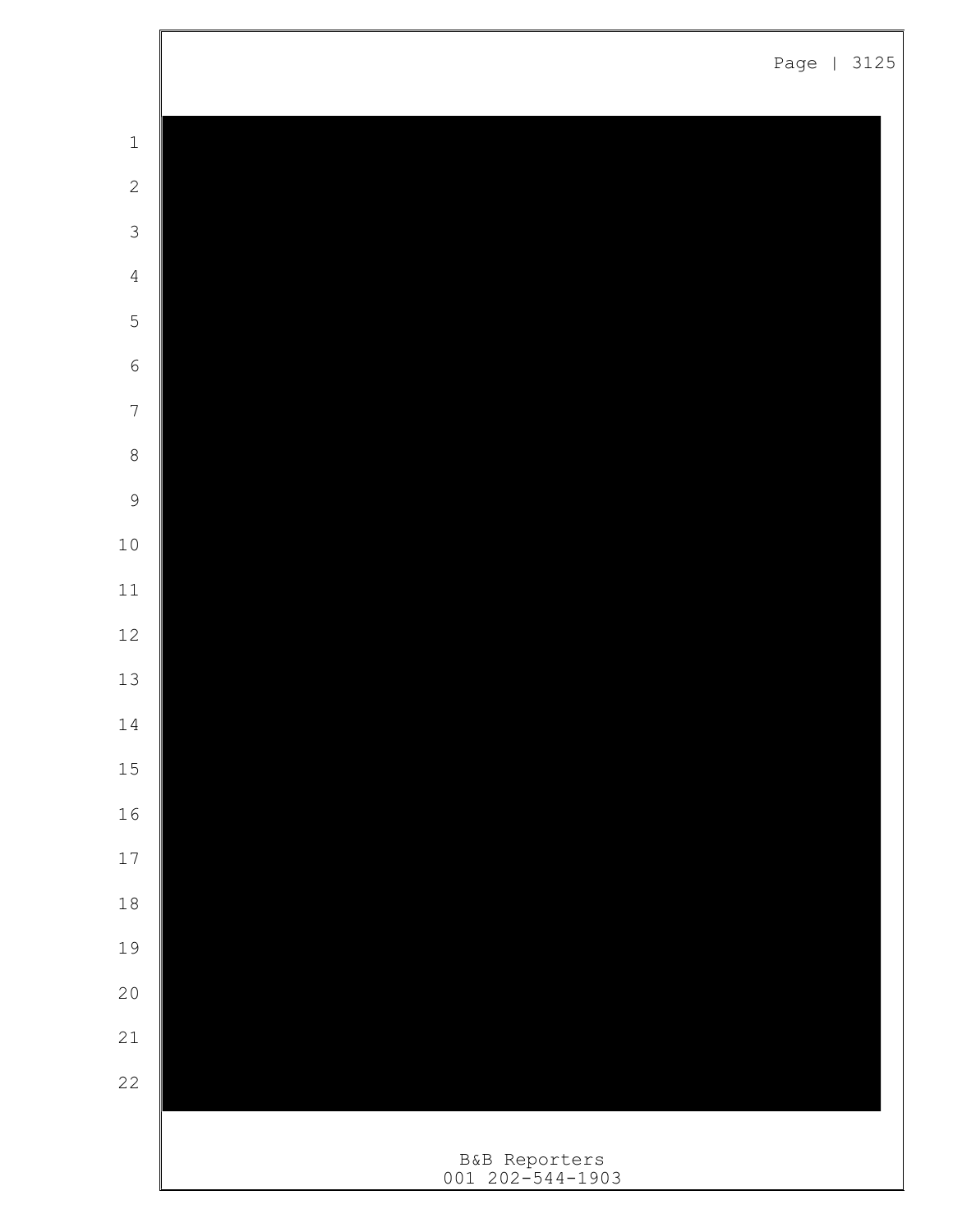|                 | Page   3126                                            |
|-----------------|--------------------------------------------------------|
| $\mathbf 1$     |                                                        |
| 2               | MR. POLÁŠEK: Okay. Mr. President, I think              |
| 3               | we can pause here and resume tomorrow.                 |
| $\overline{4}$  | PRESIDENT TERCIER: Okay. But before that, I            |
| 5               | think it's important for you to know the time that     |
| 6               | will be at your disposal tomorrow to avoid any lengthy |
| $7\phantom{.0}$ | discussion tomorrow. So, I would like to discuss it    |
| 8               | shortly with my co-arbitrators.                        |
| $\mathcal{G}$   | Sorry. I wanted to do that. So, you                    |
| 10              | are--you have not to stay here. You are--but you know  |
| 11              | that you are under testimony and that you have not the |
| 12              | right to have any conduct with representatives. Okay.  |
| 13              | (Tribunal conferring.)                                 |
| 14              | PRESIDENT TERCIER: Each party had allocated            |
| 15              | 34 hours and 45 minutes. That is what was in PO 26,    |
| 16              | and 5 hours for the Tribunal.                          |
| 17              | Starting with the Tribunal, the Tribunal has           |
| 18              | used over the 5 hours, 5 hours and 25 minutes. But I   |
| 19              | consider it's a good sign.                             |
| 20              | Secondly, we cannot--if we have decided and            |
| 21              | agreed that we should finish tomorrow, we cannot       |
| 22              | allocate you the full time we had in mind. So, we      |
|                 | B&B Reporters<br>001 202-544-1903                      |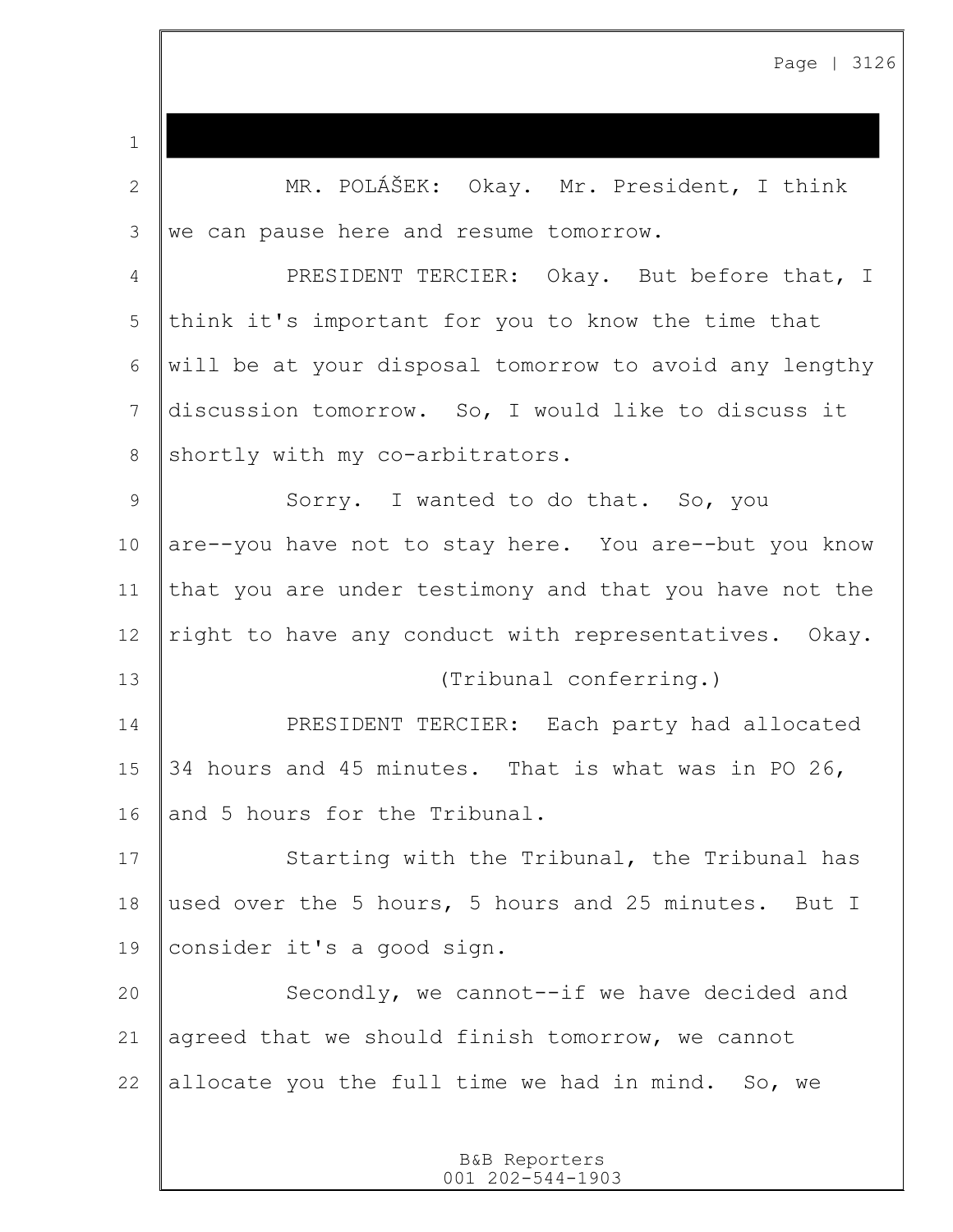| $\mathbf 1$     | have to reduce it. And assuming we can work tomorrow   |
|-----------------|--------------------------------------------------------|
| $\mathbf{2}$    | during eight hours, what is already quite a long day,  |
| 3               | keeping half an hour for not only the Tribunal but     |
| $\overline{4}$  | also some other things, we have 7 hours and 30         |
| 5               | minutes.                                               |
| 6               | That means that we would reduce the time at            |
| $7\phantom{.0}$ | your disposal for each of you, total time allocated,   |
| 8               | theoretically, at the very beginning, by 1 hour and 45 |
| $\overline{9}$  | minutes.                                               |
| 10              | That concretely means that Claimant will have          |
| 11              | 33 hours. You have used 28 hours and half an hour.     |
| 12              | It means that Claimant still has 4 hours and half an   |
| 13              | hour.                                                  |
| 14              | On the other side, Respondent, 33 hours,               |
| 15              | minus around 30 hours that you have used. It means     |
|                 | 16 that you have left 3 hours.                         |
| 17              | So, I recall for tomorrow, you would have              |
| 18              | 4 hours and half an hour--and 30 minutes, and          |
| 19              | Respondent would have 3 hours at disposal.             |
| 20              | We are aware that there will be a                      |
| 21              | presentation on Respondent's side. And here we have    |
| 22              | the time, 20 minutes and 20 minutes. Then we will      |
|                 |                                                        |
|                 | B&B Reporters<br>001 202-544-1903                      |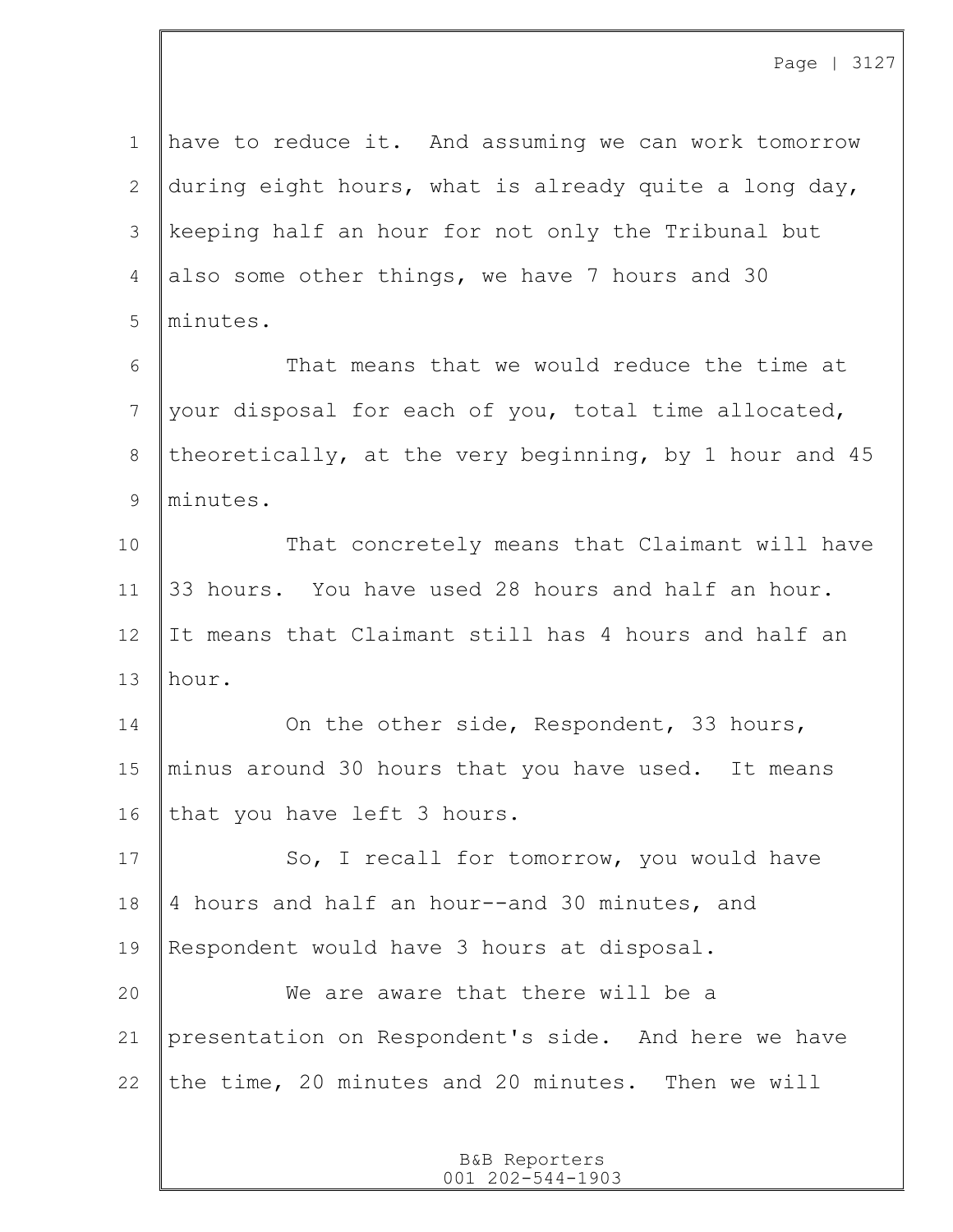Page | 3128 B&B Reporters 1 | have the cross, and by--both done by Claimants. And 2 then the redirect, that could be--written 10 minutes  $3$  and 5 minutes. 4 But that is the calculation that we have 5 discussed. 6 Comments on your side? 7 MS. COHEN SMUTNY: We'll make it work. 8 PRESIDENT TERCIER: Thank you very much. On 9 your side? 10 DR. HEISKANEN: Yes. Likewise, we agree with 11 the allocation. 12 Just to flag. We were going to raise this 13 tomorrow morning, but we can do it now. Dr. Stoica 14 would need 30 minutes instead of 20 minutes for his 15 presentation. So, that is one comment. 16 | And given that the Respondent has 3 hours 17 left, we reserve the right to extend the redirect a 18 bit more than the 10 and 5 minutes that are envisaged. 19 We may not need it, but we will certainly be 20 Within the time allocated to the Respondent. 21 MS. COHEN SMUTNY: We certainly have no 22 objection to the Respondent using its time.

001 202-544-1903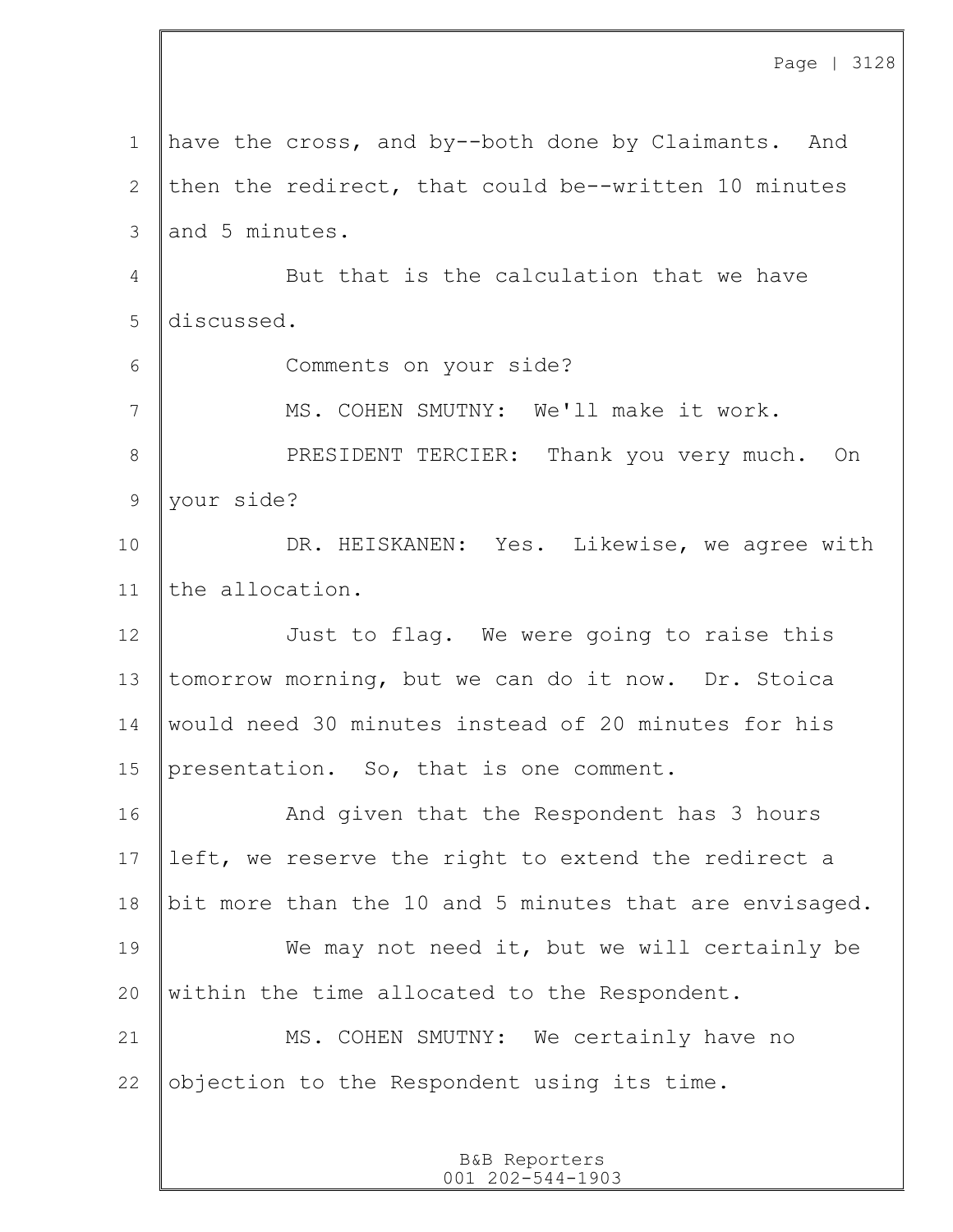Page | 3129

1 | PRESIDENT TERCIER: Okay. 2 | MS. COHEN SMUTNY: As long as we can use our  $3$  | time. 4 **PRESIDENT TERCIER:** You see, at the end we 5  $\parallel$  manage to find time. Just be patient and everything 6 will be solved. 7 | ARBITRATOR DOUGLAS: We have no time. 8 || PRESIDENT TERCIER: We have a half hour that 9 We keep, but we will share it with the Parties in 10 order to discuss the next step of the procedure. 11 Okay? 12 Good. I wish you all a very pleasant 13 evening. 14 Whereupon, at 6:18 p.m., the Hearing was 15 adjourned until 8:30 a.m. the following day.)

## B&B Reporters 001 202-544-1903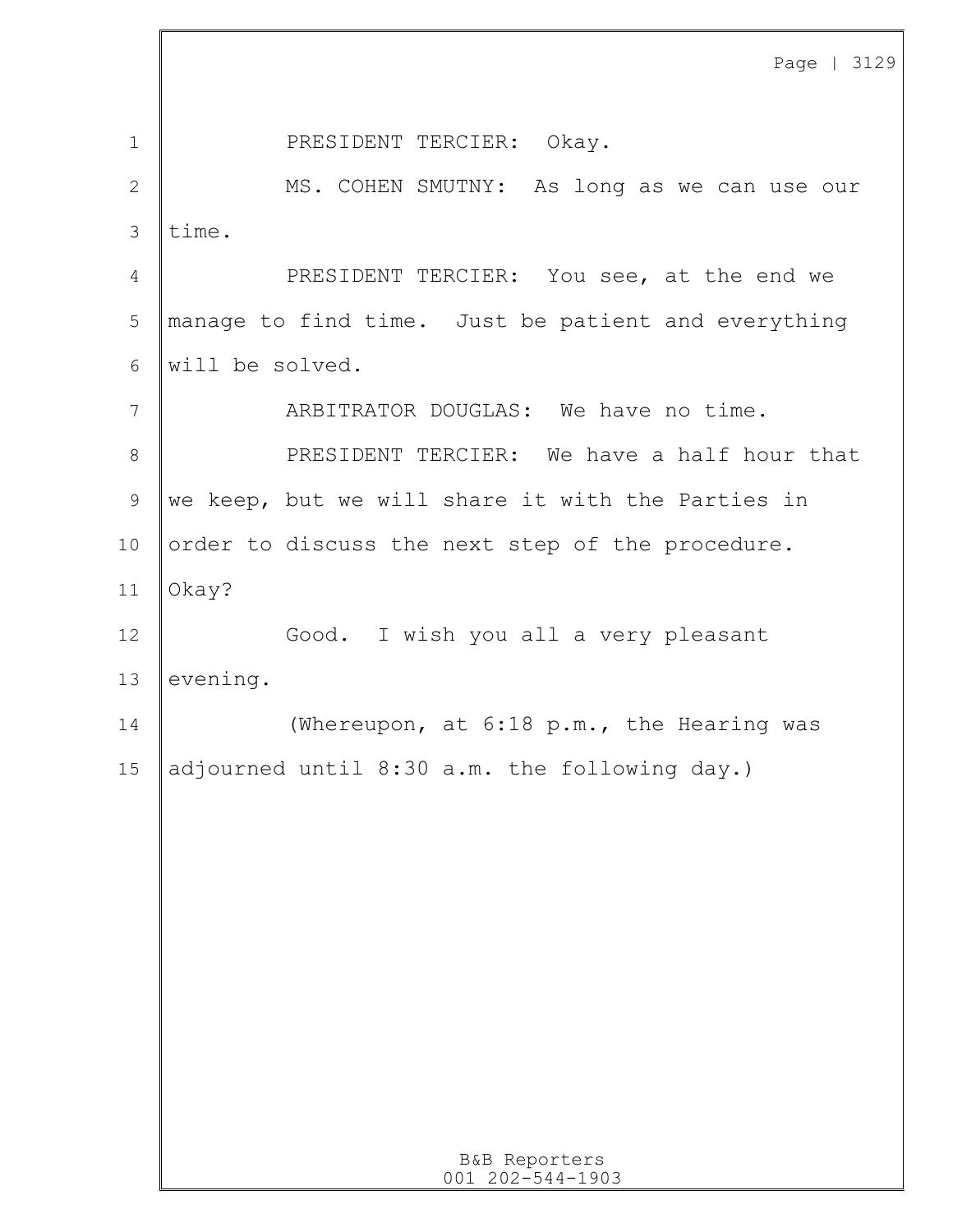Page | 3130

## CERTIFICATE OF REPORTER

I, David A. Kasdan, RDR-CRR, Court Reporter, do hereby certify that the foregoing proceedings were stenographically recorded by me and thereafter reduced to typewritten form by computer-assisted transcription under my direction and supervision; and that the foregoing transcript is a true and accurate record of the proceedings.

I further certify that I am neither counsel for, related to, nor employed by any of the parties to this action in this proceeding, nor financially or otherwise interested in the outcome of this litigation.

Dail a. Kh

DAVID A. KASDAN